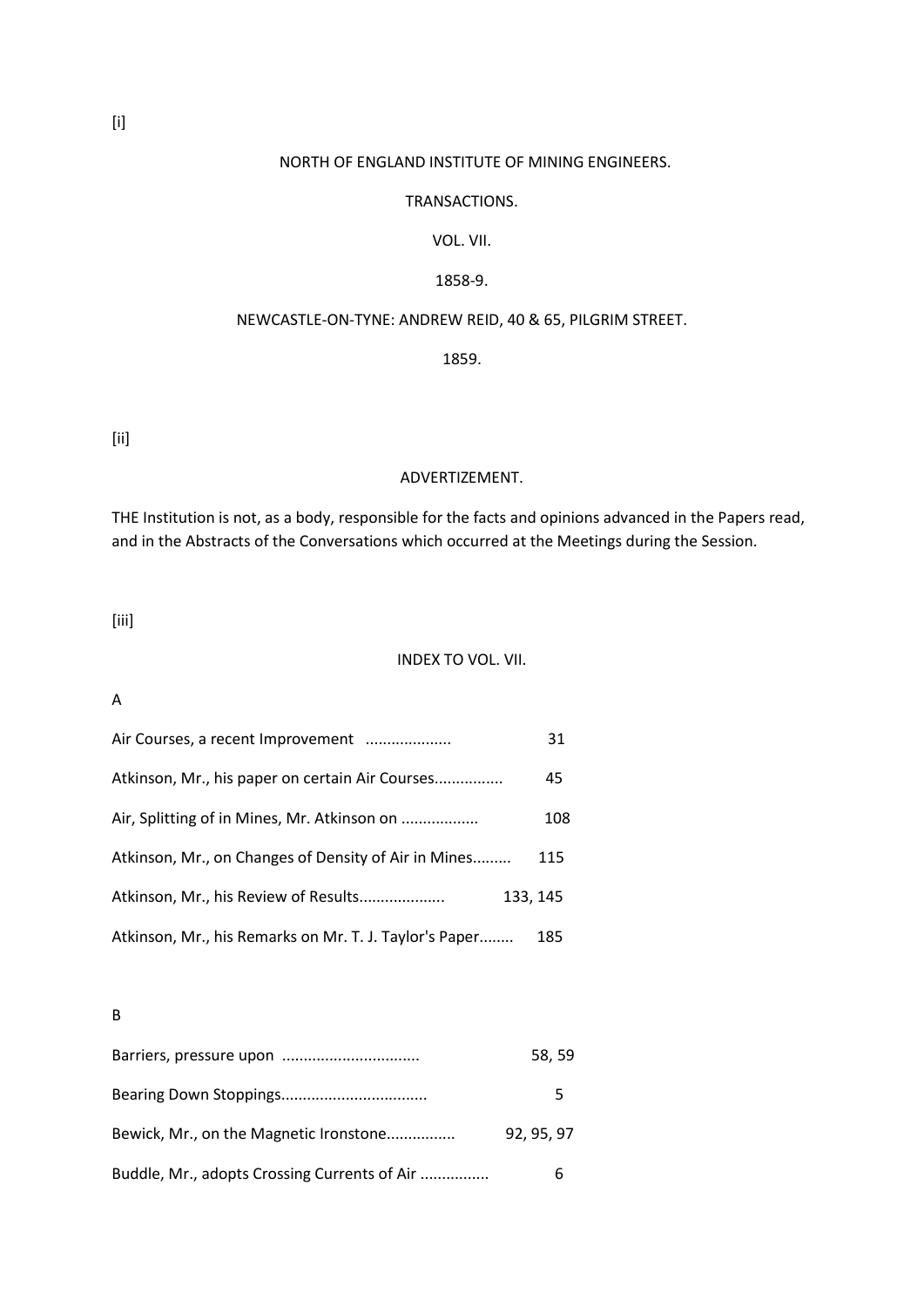| 10             |
|----------------|
| 10, 11, 12, 13 |
| 34             |
|                |

# C

| Crushing of Pillars, effect of         | 5, 15 |
|----------------------------------------|-------|
| Coal injured by exposure to the Air    | 8     |
|                                        | 9     |
| Council Minute as to Printing Charges  | 28    |
| Coursing the Air, a modern Improvement | 31    |
| Communication between Panels           | 40    |
| Candles in Mines, Danger of            | 56    |
| Crook Bank Colliery, Experiments at    | 73    |

# D

| (iv)                                                |        |
|-----------------------------------------------------|--------|
| Deep Mines, Safest way of Working                   | 16, 17 |
| Durham University, offer of, as to a Mining College | 30     |
| Density of Intake and Return Currents varies        | 75     |
| Daglish, Mr. Jno., on Wire Ropes and Chains         | 211    |

E

| Extra Copies, Printing         | 28 |
|--------------------------------|----|
| Experiments at Hetton Colliery | 62 |
|                                |    |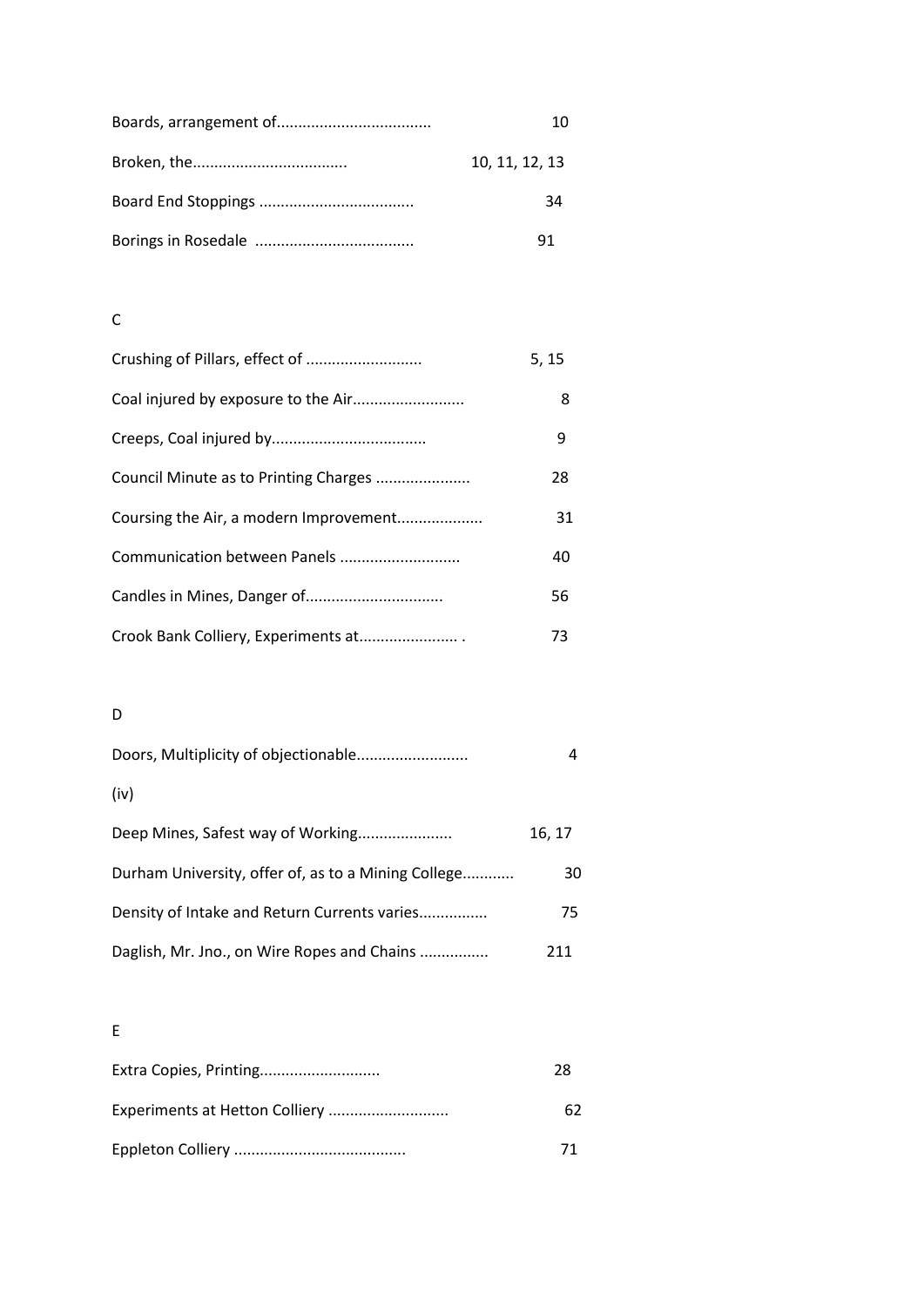| Elemore Colliery, Experiments at | 73, 74 |
|----------------------------------|--------|
|----------------------------------|--------|

# F

# G

| Greenwell, Mr. G., Remarks on Mr. Atkinson's Propositions | 105 |
|-----------------------------------------------------------|-----|
|                                                           |     |
|                                                           | 79  |
|                                                           | 113 |
| Greenwell, Mr., on Variation between Practice and Theory  | 153 |

# H

| -31 |
|-----|
| 62. |

# I

| Inflammable Gas less in the older Collieries |    |
|----------------------------------------------|----|
|                                              | 49 |

# J

|  | 15, 22 |
|--|--------|
|--|--------|

# L

| Last Lifts, Danger of the | 22.23 |
|---------------------------|-------|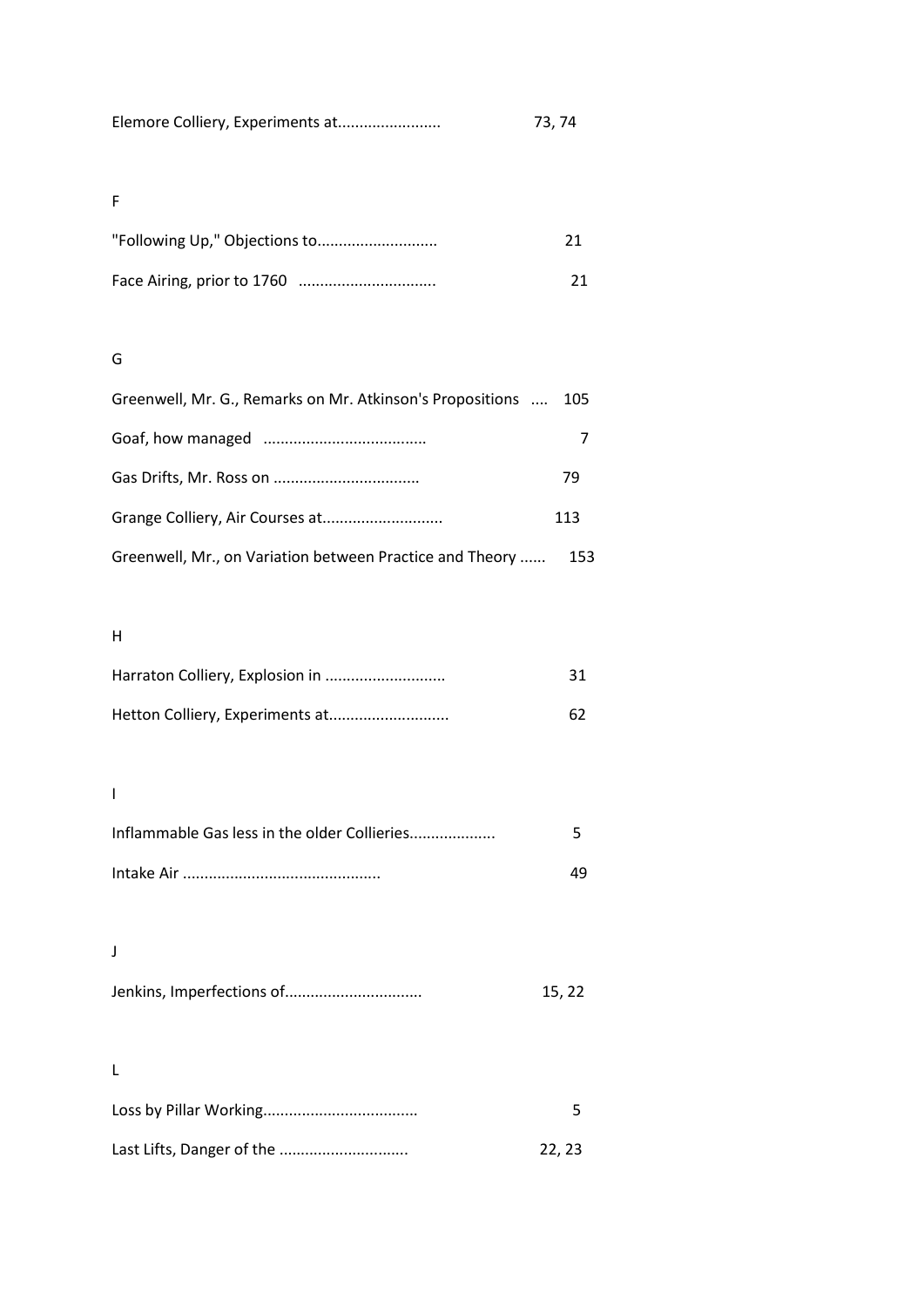# M

| -30 |
|-----|
| 83. |

# [v]

| Mining College, Report on                      | 171 |
|------------------------------------------------|-----|
| Moor Rosedale Operations at                    | 92  |
| Marley, Mr., his Section of Strata at Rosedale | qз  |

# N

| Narrow Boards, Uses of | 14, 15 |
|------------------------|--------|
|                        |        |

# O

| Old Methods of Working Coal                  |  |
|----------------------------------------------|--|
| Old Workings affect Air passing through them |  |

# P

|                              | 5      |
|------------------------------|--------|
|                              | 12     |
| Panel Working, by Mr. Buddie | 38, 39 |

# R

| 6.7.37 |
|--------|
|        |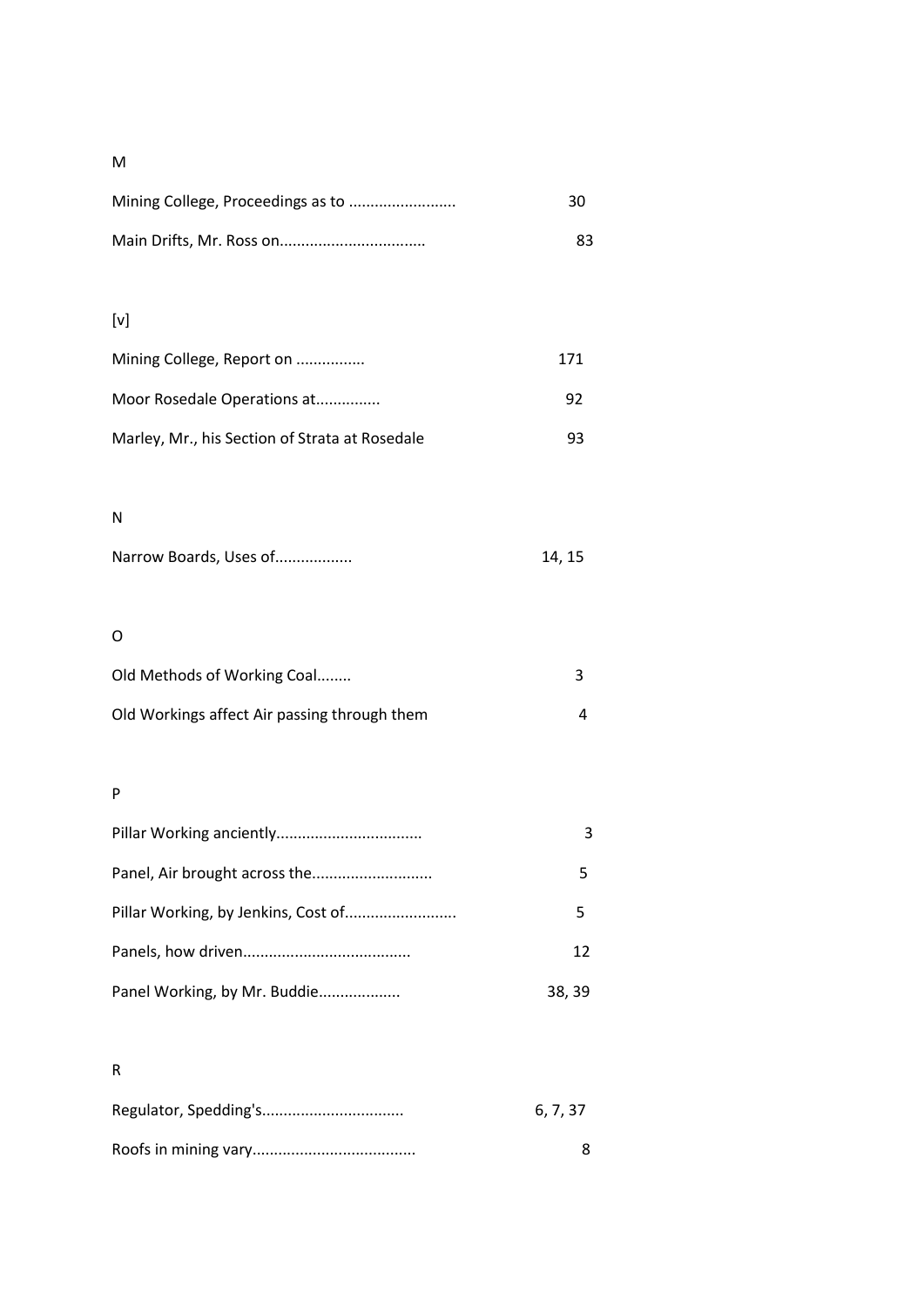| 8      |
|--------|
| 13     |
| 21     |
| 37, 38 |
| 41     |
| 85     |
| 92     |

# S

| Spedding, Mr., his improved Ventilation           | 4      |
|---------------------------------------------------|--------|
|                                                   | 5      |
| Splitting Air Currents, Advantages of             | 6, 7   |
| Seams, Nature of Material                         | 15     |
| Safest way of Working Deep Coal Mines             | 16, 17 |
| Scales treated of                                 | 19     |
| Shafts, Working near                              | 25     |
| Spottiswoode, Mr., his Letter to the Secretary    | 27     |
| Smith Elder and Co., as to Charges for Lithograph | 27     |

# (vi)

| Shething the Air practised down to 1760 | 31, 32     |
|-----------------------------------------|------------|
| Sections of Strata in Rosedale, &c      | 86, 88, 91 |
| Springwell Colliery, Arrangements at    | 110, 111   |
|                                         | 215        |
| Т                                       |            |
|                                         | 8          |
|                                         | 33, 34     |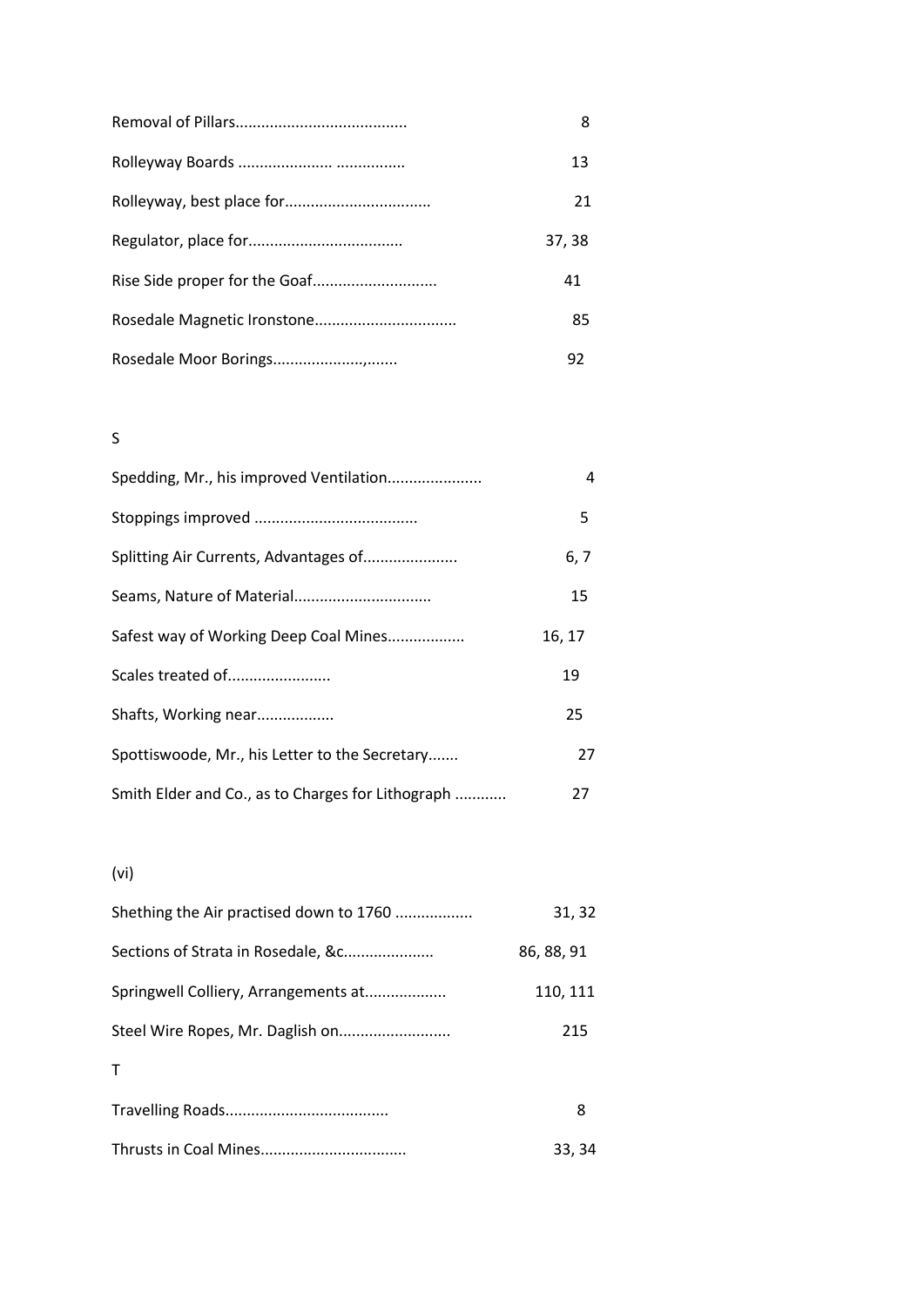| Taylor, Mr. T. J., on Effects on Air Currents in Mines       | 75  |
|--------------------------------------------------------------|-----|
| Taylor, Mr. T. J., on Changes of Density of the Air in Mines | 129 |
| Taylor, Mr. Hugh, as to a Mining College                     | 183 |

#### U

|--|--|

#### V

| ٩q |
|----|

### W

|                                                       | 4      |
|-------------------------------------------------------|--------|
|                                                       | 16, 17 |
| Wales, Mr., Distribution of the Essay of              | 29     |
|                                                       | 51     |
| Wood, Mr., his Evidence as to the Use of Naked Lights | 86     |
| Wood, Mr., on the Rosedale Ironstone                  | 85     |
| Wire Ropes, &c, Mr. Daglish, on                       | 211    |

[vii]

#### Report

It has been said that a prosperous scientific or literary institution ought, like a river, to go on increasing in volume and magnitude. The Council of the North of England Institute, therefore, have reason to congratulate the meeting on the state and prospects of the Society, as evinced by the increase of members during the past year. Amongst the papers, which may be enumerated as follows, there are many of great practical value: - 1. On the Working and Ventilation of Coal Mines in Northumberland and Durham, by Mr. John Wales. 2. On Gas Drifts for drawing Goaves, by Mr. Alexander Ross. 3. On the Magnetic Ironstone in Rosedale, by the President. 4. On the Relative Importance of certain Causes in producing Changes of Density in the Atmosphere of Mines. 5. Remarks on the same subject, by Mr. Atkinson.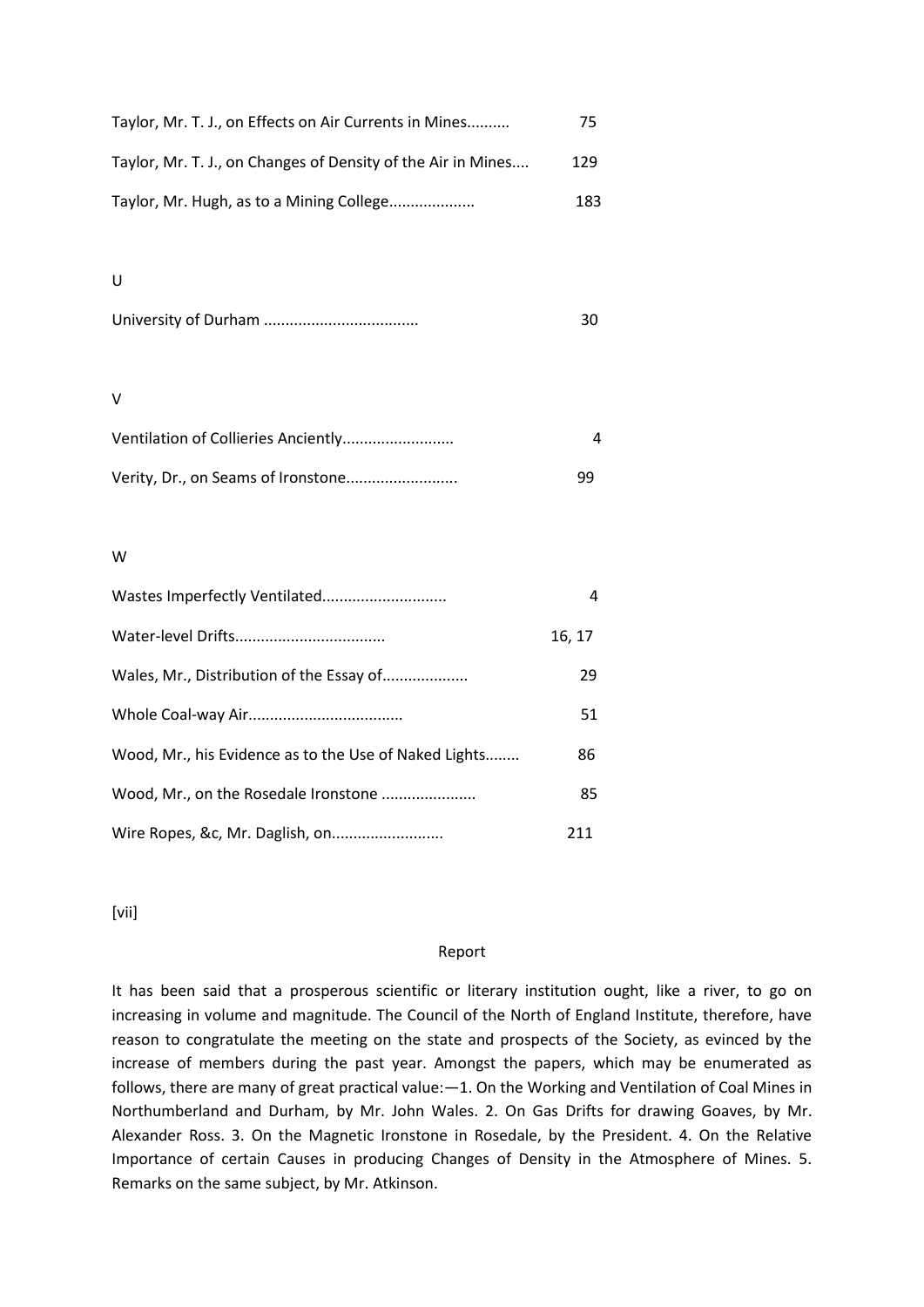It will be observed that a series of important and interesting experiments in causes affecting the density of air circulating in mines, are still in course of being detailed and explained. The question is, in fact, yet unexhausted, and requires to be much further investigated.

The President has, from time to time, laid before the Society the steps taken by the Special Committee appointed to further the foundation of a College of Mining and Manufacturing Science, and the results which encouraged them to persevere in the attainment of this most desirable object.

In the governing body of the University of Durham, there exists a position to further the views of the Institute in a satisfactory manner,

#### (viii)

as shown by the notice already laid before the Society of a proposed arrangement to be made with them, in which, it will be observed, the independent character of the College is maintained, consistently with the greatest amount of available and valuable aid to be derived from the University.

The Council have also to state that the Committee had an interview with the Secretary of State for the Home Department on the subject of the proposed Mining College. The deputation, consisting of Mr. N. Wood, President of the Institute, Mr. T. J. Taylor, Mr. I. Lowthian Bell, and the Rev. Temple Chevallier, Registrar of the University of Durham, was introduced by Mr. Mowbray, M.P. for Durham, and was accompanied by the following Members of Parliament:—Sir M. W. Ridley, Lord Adolphus Vane, the Hon. H. G. Liddell, Mr. Farrer, Mr. Henry Pease, Mr. Hugh Taylor, and Mr. George Ridley. The deputation explained to the Home Secretary the character of the proposed institution, as shown in the printed prospectus and transactions, and answered the various questions put by the right honourable gentleman, stating that, while the promoters could charge themselves with the outlay of £5,000, estimated to be required for the expenses of establishment, they expected the aid of Government, to the extent of £3,000 a-year, for the endowment. The Home Secretary received the deputation favourably, and undertook to communicate on the subject with the Privy Council.

The Council have, on a former occasion, alluded to the series of experiments, under the direction of Sir William Armstrong, Dr. Richardson, and Mr. James Longridge, on the best means of consuming the smoke of bituminous or semi-bituminous coals; and on the economic and evaporative value and power of the Hartley coals of this district, as compared with the coal of South Wales. The Reports drawn up and published by these experimenters have led to the publication of another series, drawn up under the sanction of the Honourable Board of Admiralty by their Commissioners, Messrs. Miller, Taplin, and Lynn, on the same nationally-important subject, and printed and published by order of the House of Commons. As to the results of the whole, the Council need not hesitate to say that, in their opinion, this interesting question may be considered as being really settled by the conclusions recorded in

(ix)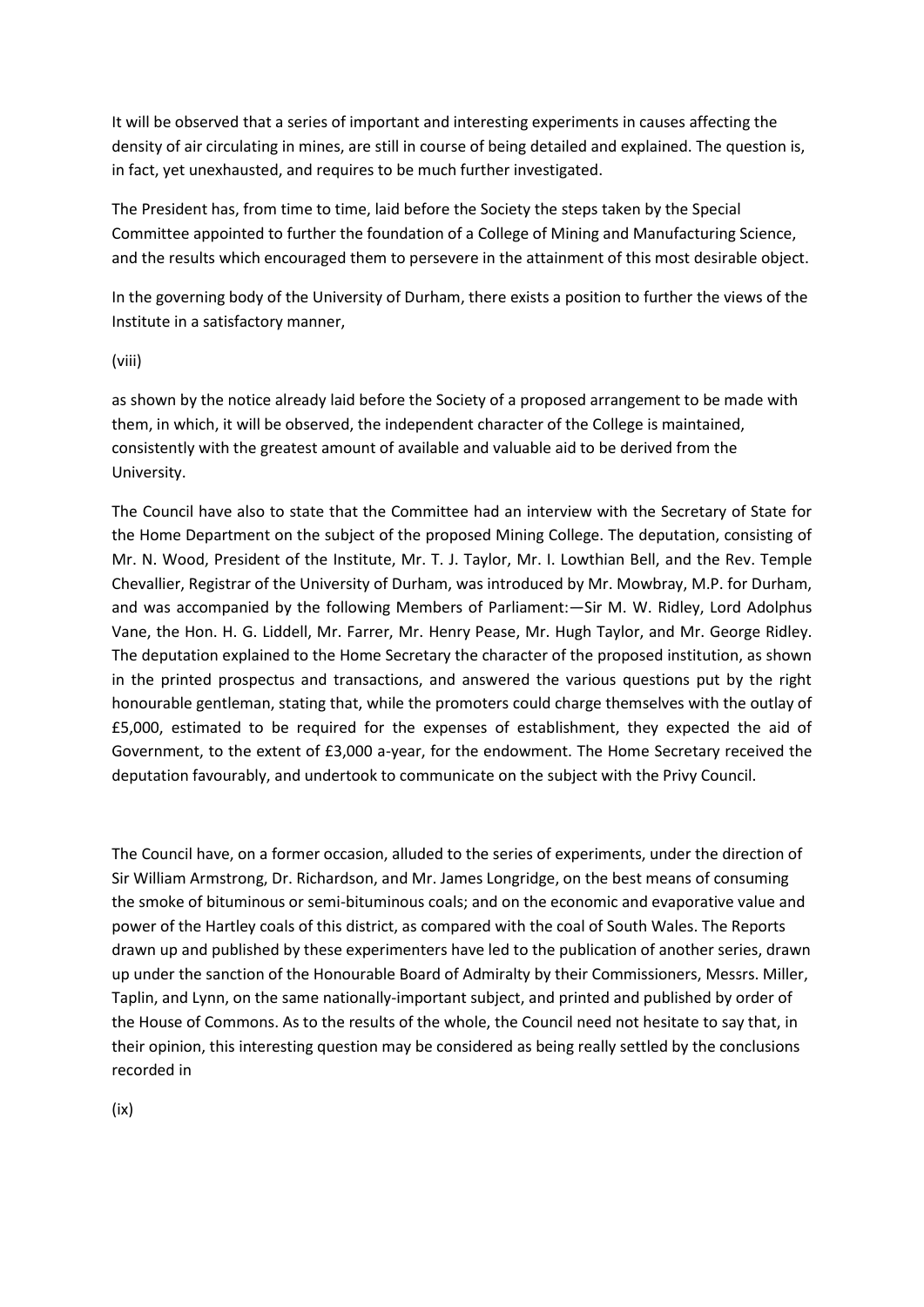these very able Reports. The results of the series of experiments prove that, when the *gaseous*  contents of the Hartley coals of the North of England are burned together with the solid carbon of the coal, the heating power of the Hartley coal is fully equal to that of any other coal.

Before concluding, the Council must be allowed to express their deep regret for the loss that the Society has experienced in the death of the late Mr. John Wales, of Hetton, which occurred soon after the publication of that lucid and practical exposition of the most approved methods of working and ventilating coal mines, of which the public, as well as the Society, is happily in possession.

To the Report of the Finance Committee the Council need only to refer. It is appended to the present Report, and will be found to be, upon the whole, satisfactory.

 $[x]$ 

[Blank page]

 $[x_i]$ 

Finance Report.

The Treasurer's Accounts for the past year have been examined and are now submitted to the attention of the Institute.

The balance of cash in hand shows a slight increase over the last year's statement, which, with the interest upon the deposit with the District Bank, makes a reliable balance in cash of £667 18s. 9d.

The Library and a collection of good useful Maps of Geology merit the further outlay and attention of the members. Amongst others, the Maps, so far as published, of the Geological Survey of Great Britain and Ireland, together with such authentic Geological Maps as have been issued by foreign governments.

The Committee again press upon the attention of the Institute the getting up a proper catalogue of the books, instruments, models, &c, of the Society, to be published regularly, as they increase, with the "Transactions."

A*ugust*, 1859. P. S. REID EDW. F. BOYD. (xii) The TREASURER IN ACCOUNT WITH NORTH OF *For the Year from August*, 1858, [Financial tables] (xiii) ENGLAND INSTITUTE OF MINING ENGINEERS *to and with August*, 1859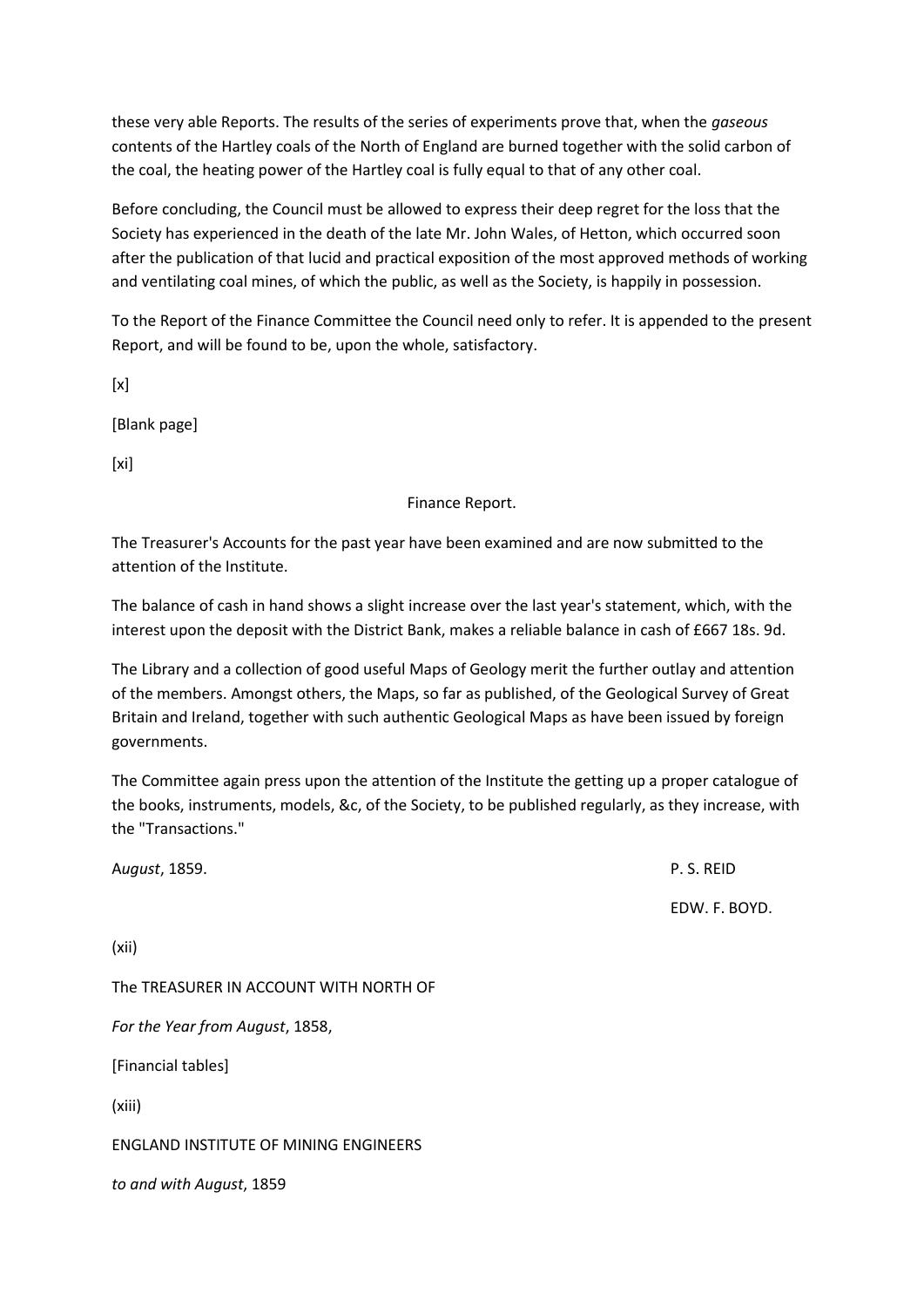[Financial tables] [xiv] General Statement, August, 1859 [Financial tables] [xv] Patrons His Grace the Duke of Northumberland. The Right Honourable the Earl of Lonsdale. The Right Honourable the Earl Grey. The Right Honourable the Earl of Durham. The Right Honourable Lord Wharncliffe. The Right Honourable Lord Ravensworth. The Right Reverend the Lord Bishop of Durham. The Very Reverend the Dean and Chapter of Durham. The Venerable Archdeacon Thorpe, the Warden of Durham University. Wentworth B. Beaumont, Esq., M.P. [xvi] OFFICERS, 1859-60. President

NICHOLAS WOOD, Hetton Hall, Fence Houses.

Vice-Presidents

WILLIAM ANDERSON, Cleadon Cottage, South Shields.

THOMAS JOHN TAYLOR, Earsdon, Newcastle.

R. STEPHENSON, M.P., 24, Great George St., Westminster, S.W.

EDWARD POTTER, Cramlington, Newcastle.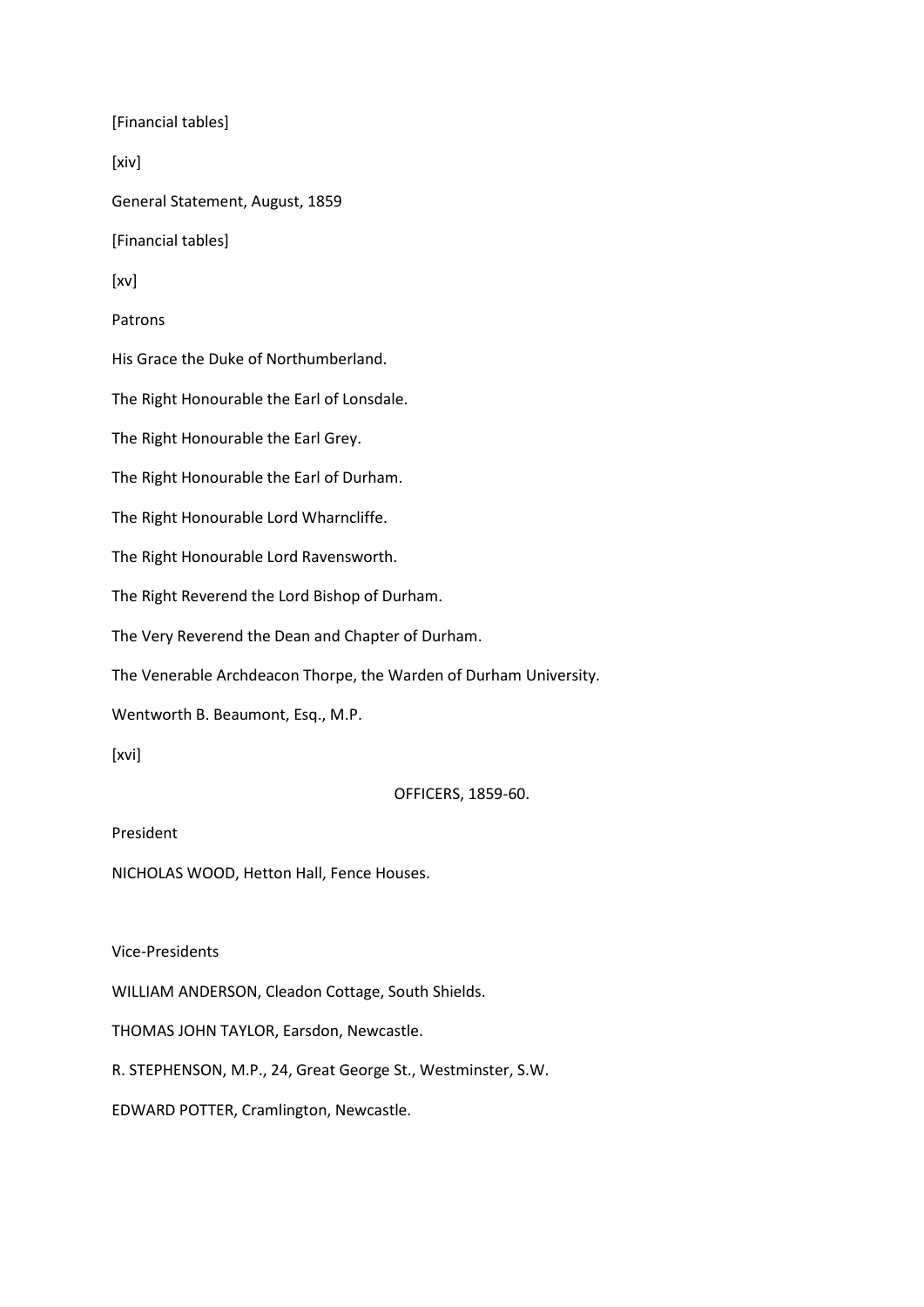#### Council

WILLIAM ARMSTRONG, Jun., Wingate Grange, Ferry Hill. WILLIAM BARKUS, Low Fell, Gateshead. CUTHBERT BERKLEY, Marley Hill Colliery, Gateshead. CHARLES CARR, Cramlington, Newcastle. GEORGE B. FORSTER, Cowpen Lodge, Blyth, Northumberland. THOMAS G. HURST, Backworth Colliery, Newcastle. THOMAS W. JOBLING, Point Pleasant, Wallsend, Newcastle. JOHN R. LIDDELL, Netherton Colliery, Morpeth. MATTHEW LIDDELL, Benton Grange, Newcastle. RICHARD MATTHEWS, South Hetton, Fence Houses. JOHN MARLEY, Mining Offices, Darlington. P. S. REID, Pelton Colliery, Chester-le-Street, Fence Houses.

#### Treasurer

EDWARD F. BOYD, Moor House, Durham.

#### Secretary

THOMAS DOUBLEDAY, Newcastle.

### [xvii]

#### Honorary Members

John Alexander, Esq., Mining Inspector, Glasgow.

John J. Atkinson, Esq., Mining Inspector, Bowburn, Durham.

Lionel Brough, Esq., Mining Inspector.

Joseph Dickinson, Esq., Mining Inspector, Manchester, Lancashire.

Matthias Dunn, Esq., Mining Inspector, 5, St. Thomas' Place, Newcastle-on-Tyne.

Thomas Evans, Esq., Mining Inspector, South Wales.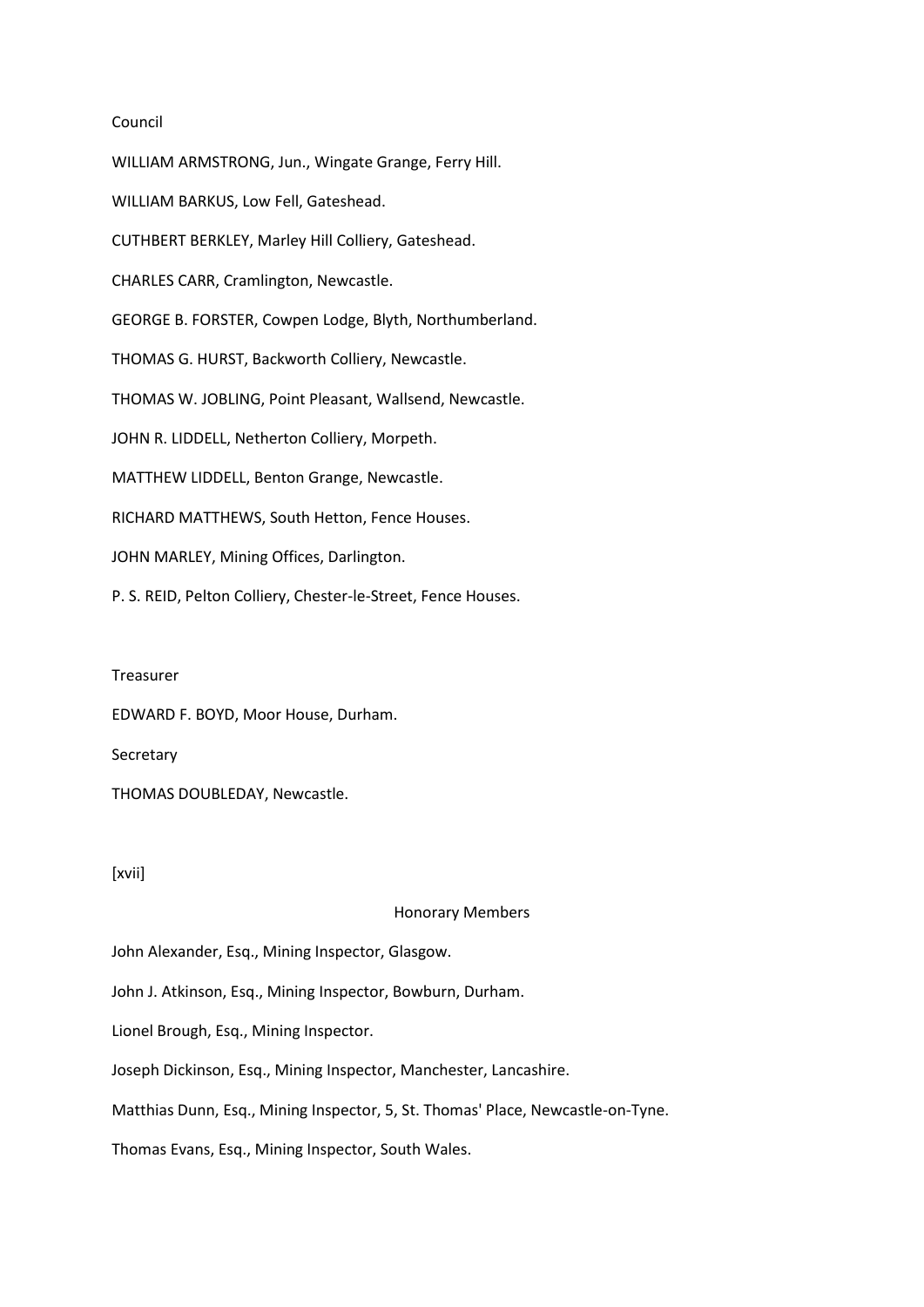Goldsworthy Gurney, Esq., Bude Castle, Cornwall. John Hedley, Esq., Mining Inspector, Derby, Derbyshire. Peter Higson, Esq., Mining Inspector, Ridgefield, Lancashire. H. G. Longridge, Esq., Mining Inspector, Elm House, Erdington, Birmingham. Charles Morton, Esq., Mining Inspector, Wakefield, Yorkshire. Edward Shipperdson, Esq., South Bailey, Durham. Robert Williams, Esq., Mining Inspector, 37, Queen's Street, Edinburgh. Thomas Wynne, Esq., Mining Inspector, Longton, North Staffordshire. De Von Decken, Berghauphnan, Bonn, Prussia. Mons. de Boureille, Paris, France. Geheimerbergrath Von Carnell, Berlin. Baron Von Humboldt, Potsdam, Prussia. Mons. Gonot, Mons, Belgium. Mons. de Vaux, Inspector-General of Mines, Brussels. [xviii]

List of Members.

1 Adams, W., Ebbw Vale Works, Newport, Monmouthshire.

2 Anderson, W., Cleadon Cottage, South Shields, County of Durham.

3 Anderson, C. W., St. Hilda's Colliery, South Shields, County of Durham.

4 Arkless, B., Tantoby, Gateshead, County of Durham.

5 Arkley, G. W., Harton Colliery, South Shields, County of Durham.

6 Armstrong, Jun., W., Wingate Grange, Ferry Hill, County of Durham.

7 Arthur, John Selby, West Hetton Colliery Office, Ferry Hill.

8 Ashworth, Thomas, care of J. Hadwen, Esq., The Towers, Poynton Colliery, Cheshire.

9 Atkinson, J., Coleford, Gloucestershire.

10 Attwood, Charles, Towlaw, Darlington, County of Durham.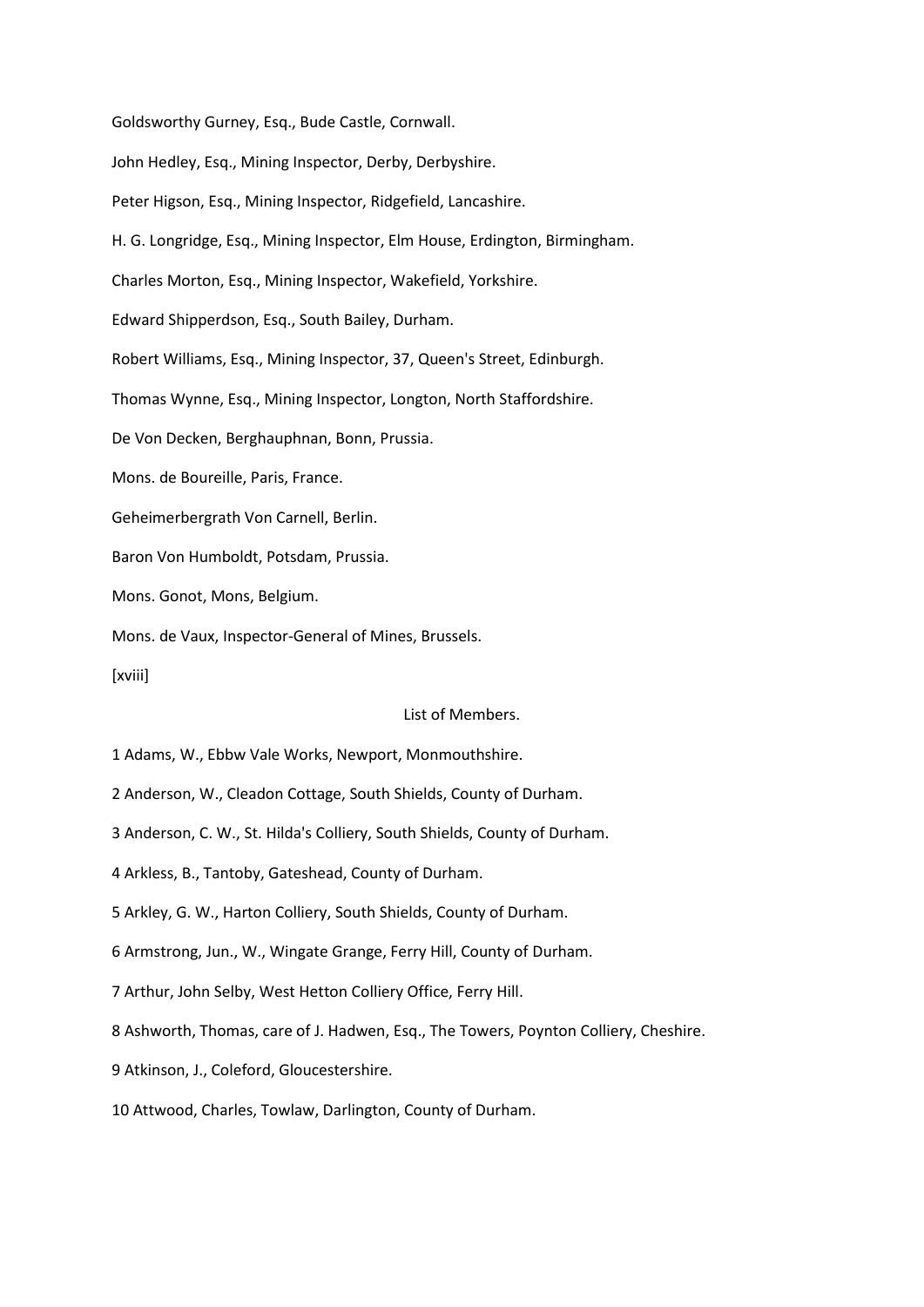- 11 Bailes, Jun., Thos., Thistleflat Colliery, Crook, Darlington.
- 12 Bailey, W. W., Kilburn, near Derby, Derbyshire.
- 13 Bailey, Samuel, Ward Collieries, Walsal, Staffordshire; or Wood Green Houses, Wednesbury.
- 14 Barkus, W., Low Fell, Gateshead, County of Durham.
- 15 Barkus, Jun., Wm., Broom Hill, Warkworth.
- 16 Barras, T., Great Burdon, Darlington, County of Durham.
- 17 Bartholomew, C, Rotherham, Yorkshire.
- 18 Bassett, A., Tredegar Mineral Estate Office, Cardiff, Glamorganshire.
- 19 Beacher, E., Thorncliffe and Chapeltown Collieries, Sheffield, Yorkshire.
- 20 Bell, John, Normanby Mines, Middlesbro'-on-Tees.
- 21 Bell, I. L., Washington, Gateshead, County of Durham.
- 22 Bell, T., Shincliffe Colliery, Ferry Hill, County of Durham.
- 23 Berkley, C., Marley Hill Colliery, Gateshead, County of Durham.

#### [xix]

- 24 Bewick, J., Grosmont, Whitby, Yorkshire.
- 25 Bigland, J. Bowdon Close Colliery, Bishop Auckland, County of Durham.
- 26 Binns, C., Claycross, Derbyshire.
- 27 Bolckow, H. W. F., Middlesbro'-on-Tees, Yorkshire.
- 28 Bourne, P., Whitehaven, Cumberland.
- 29 Bourne, S., Shelton Colliery and Iron Works, Stoke-on-Trent, Staffordshire.
- 30 Boyd, Edward F., Moorhouse, Durham.
- 31 Braithwaite, Thos., Eglinton Iron Works, Kilwinning, Ayrshire.
- 32 Brown, J., Bank Top, Darlington, County of Durham.
- 33 Brown, J., Barnsley, Yorkshire.
- 34 Brown, J., Whitwell Colliery, County of Durham.
- 35 Burn, D., Busy Cottage Iron Works, Newcastle-on-Tyne.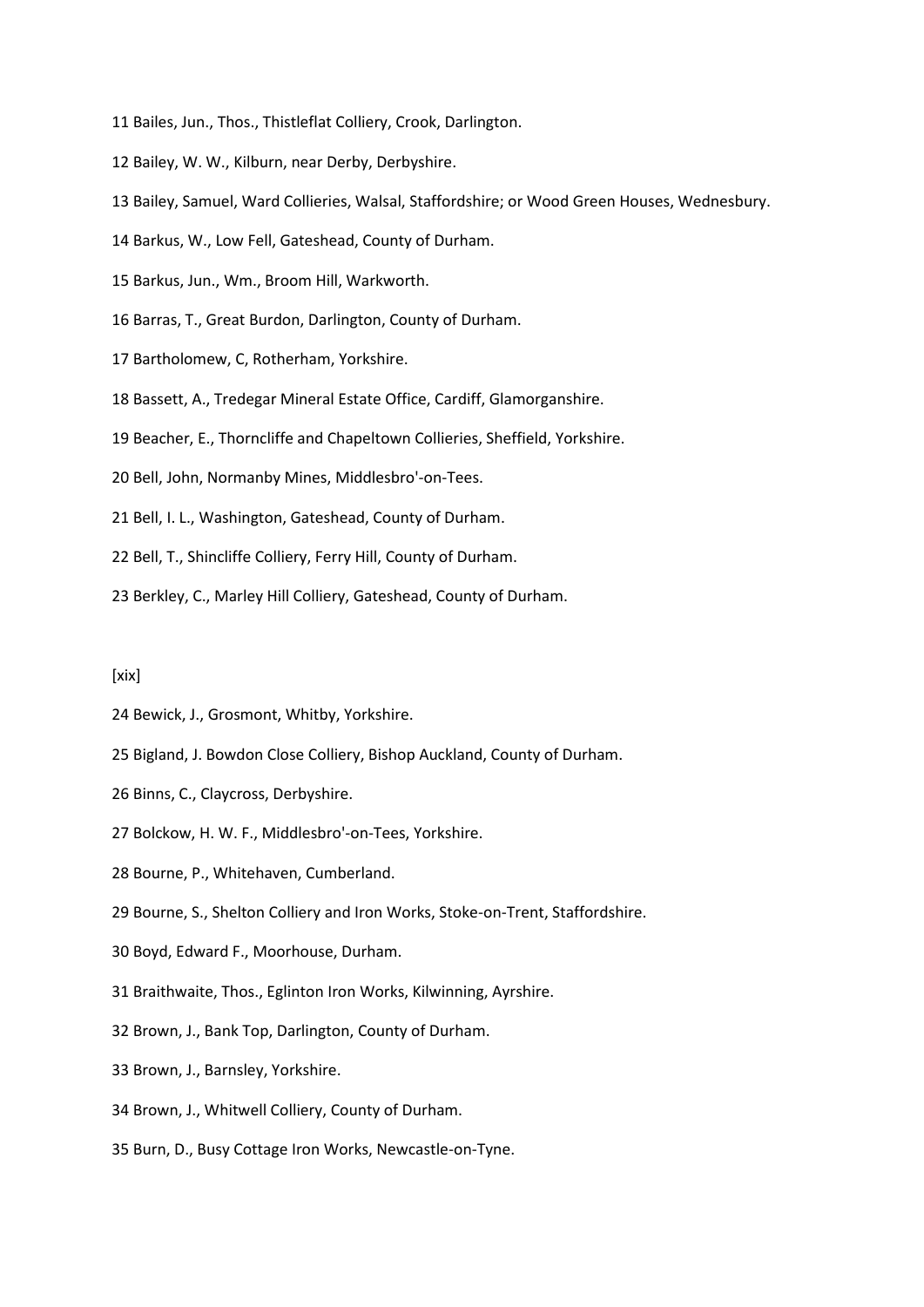36 Byram, B. Wentworth, Rotherham, Yorkshire.

- 37 Cadwallader, R., Ruabon Colliery, Wrexham, Denbighshire.
- 38 Carr, Chas., Cramlington, Newcastle-on-Tyne, Northumberland.
- 39 Carr, Wm. Cochrane, Blaydon, Newcastle.
- 40 Chapman, G., Bridge Street, Crook, Darlington, County of Durham.
- 41 Charlton, G., Little Town Colliery, County of Durham.
- 42 Clark, W. S., Aberdare, Glamorganshire.
- 43 Cochrane, A. B., 31, West Parade, Newcastle.
- 44 Cochrane, C, Ormsby Iron Works, Middlesbro'-on-Tees.
- 45 Cockburn, Wm., Hutton Mines, Guisbro', Yorkshire.
- 46 Coke, Richard George, Ankerboold, Chesterfield, Derbyshire.
- 47 Cole, W. R., Bebside Colliery, Morpeth, Northumberland.
- 48 Cooper, Phillip, Grange, Durham.
- 49 Cope, J., Kingswinford, Dudley, Worcestershire.
- 50 Cossham, R., Shortwood Lodge, Bristol, Somersetshire.
- 51 Coulson, W., Crossgate Foundry, Durham
- 52 Cowen, Jos., Blaydon Burn, Newcastle.
- 53 Coxon, F., Shelton Colliery Iron Works, Stoke, Staffordshire
- 54 Coxon S. B., Usworth Colliery, Gateshead.
- 55 Crawford, T., South Road, Durham.
- 56 Crawford, Jun., T., Little Town Colliery, Durham.
- 57 Crawhall, G. E., 24, North Bailey, Durham
- 58 Creswick, Theophilus, Merthyr Tydfil, South Wales
- 59 Crone, S. C., Killingworth Colliery, Newcastle.
- [xx]
- 60 Croudace, J., Washington, Colliery, Gateshead.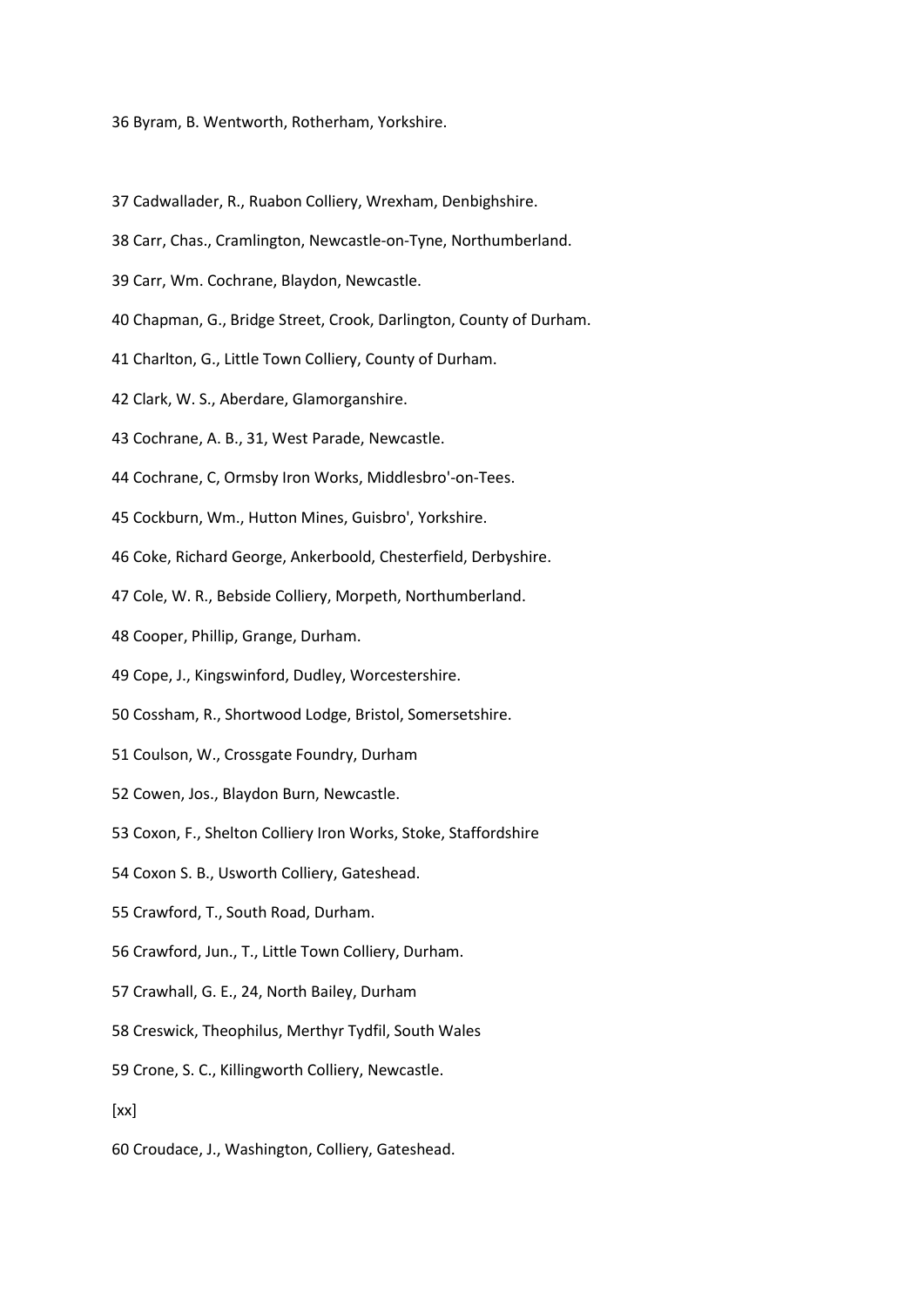61 Curry, Thomas, Cassop Colliery, Ferry Hill.

62 Daglish, J., Seaton Colliery, Fence Houses.

- 63 Davidson, A., Hastings House, Seaton Delaval, Newcastle.
- 64 Day, J. W., Pelaw House, Chester-le-Street, Fence Houses.
- 65 Deane, John, Tranent, North Britain.
- 66 Dees, J., Whitehaven, Cumberland.
- 67 Dixon, Geo., Whitehaven, Cumberland.
- 68 Dobson, S., Cardiff, South Wales.
- 69 Dodd, Benj. Blaenavon, Newport, Monmouthshire.
- 70 Douglas, T., Pease's West Collieries, Darlington.
- 71 Dumolo, J., Danton House, Coleshill, Warwickshire.
- 72 Dunn, T., Richmond Hill, Sheffield, Yorkshire.

73 Easton, J., Hebburn Colliery, Gateshead.

- 74 Elliot, G., Houghton-le-Spring, Fence Houses.
- 75 Elliott, W., Etherley Colliery, Darlington.
- 76 Embleton, T. W., Middleton Hall, Leeds, Yorkshire.
- 77 Errington, C.E., Westminster, London, S.W.

78 Fletcher, Jos., C.E., Dawson Place, Whitehaven, Cumberland.

- 79 Foord, J. B., General Mining Association Secretary, 52, Broad Street, London.
- 80 Forster, J. H., Old Elvet, Durham.
- 81 Forster, G. B., Cowpen Lodge, Blyth.
- 82 Fryar, Mark, Eighton Moor Colliery, Gateshead.

83 Gilroy, G., Orrell Colliery, Wigan, Lancashire.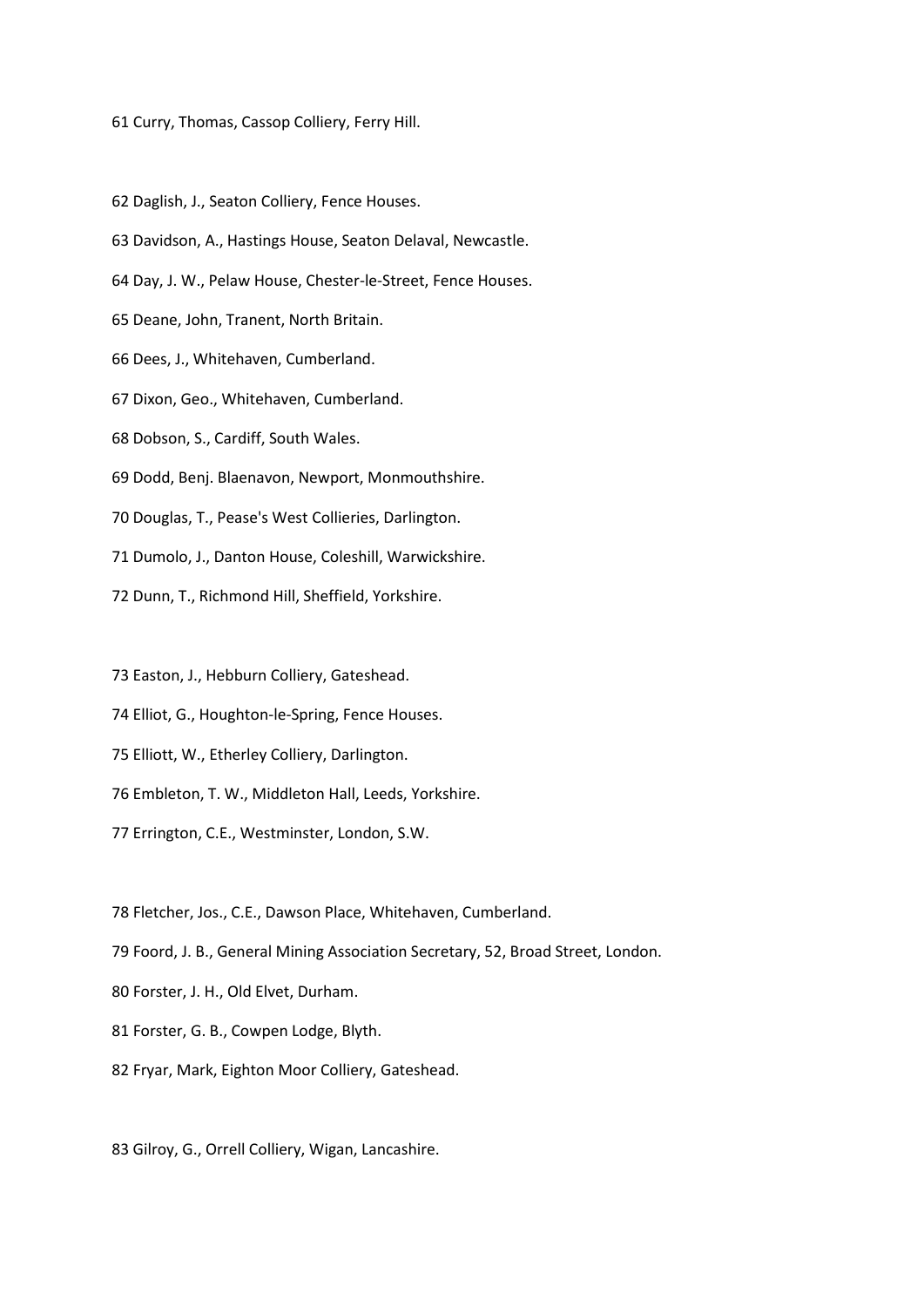84 Gooch, G., Lintz Colliery, Gateshead.

85 Green, G., Rainton Colliery, Fence Houses.

86 Greene, Jun., Wm., Framwellgate Colliery, Durham.

87 Greener, W., Pendleton, Wigan, Lancashire.

88 Greenwell, G. C., Radstock Colliery, Bath, Somersetshire.

89 Haggie, P., West Street, Gateshead.

90 Hall, T. Y., Eldon Square, Newcastle.

91 Hall, William, Page Bank Colliery, Crook, Darlington.

92 Hall, Thomas, West Hetton Colliery, Ferry Hill.

[xxi]

93 Hann W., Hetton, Fence Houses.

94 Hardy, Benj., Woodhouse Close Colliery, Durham.

95 Harris, C.E., Jno., Woodside, Darlington.

96 Harrison, C.E., T. E., Central Station, Newcastle.

97 Hawthorn, R., Engineer, Newcastle.

98 Hawthorn, W., Engineer, Newcastle.

99 Heckels, R., Bunker's Hill, Fence Houses.

100 Hedley, Edward, Dodsworth Road, Barnsley, Yorkshire.

101 Hodgson, R., Engineer, Whitburn, Monkwearmouth, Sunderland.

102 Horsley, Jun., W., Seaton Cottage, Hartley, Newcastle.

103 Hunter, Wm., Spital Tongues, Newcastle.

104 Hurst, T. G., Backworth Colliery, Newcastle.

105 James, Christopher, Llwynellyn Colliery, Merthyr Tydvil, Glamorganshire.

106 Jeffcock, P., 3, Stuart Terrace, Green Hill, Derby, Derbyshire.

107 Jobling, T. W., Point Pleasant, Wallsend, Newcastle.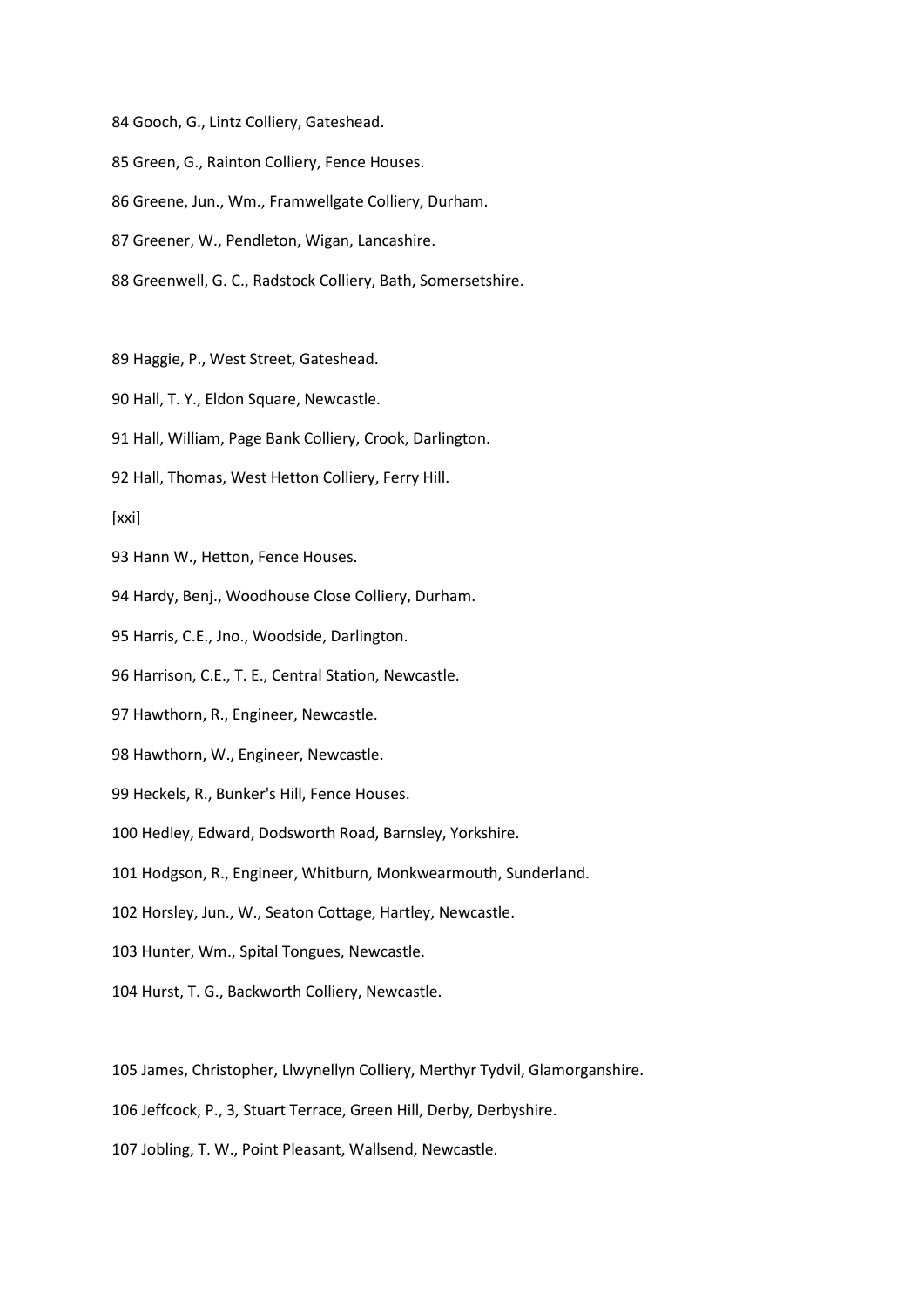108 Johnson, G., Talk'oth Hill, Lawton, Cheshire.

- 109 Johnson, J., Willington, Newcastle.
- 110 Johnson, R. S., West Hetton, Ferry Hill.
- 111 Joicey, James, Quay, Newcastle.
- 112 Joicey, John, Tanfield Lea, Gateshead.
- 113 Jones, E., Lilleshall Iron Works, Sheffnall, Salop.
- 114 Jones, Alexander, Mine Agent, Prior's Lea, near Sheffnal, Shropshire.

115 Kerr, John, Hamilton's Gas Coal Works, Lismahagow, North Britain.

- 116 Kimpster, W., Quay, Newcastle.
- 117 Knowles, A., Crescent, Salford, Manchester, Lancashire.
- 118 Knowles, J., Pendlebury, Manchester, Lancashire.

119 Landale Andrew, Lochgelly, Fifeshire, North Britain.

- 120 Laws, J., Blyth, Northumberland.
- 121 Ledward, William J., South Bank Iron Works, Eston Junction, Middlesbro'-on-Tees
- 122 Levick, Jun., F., Cwm Celyn, Blaina and Colebrook Dale Iron Works, Newport, Monmouthshire

123 Lewes, T. Wm., Plymouth Iron Works, Merthyr Tydvil, Glamorganshire

[xxii]

124 Liddell, J. R., Netherton Colliery, Morpeth.

125 Liddell, M., Benton Grange, Newcastle-on-Tyne.

126 Lishman, Wm., Etherley Colliery, Darlington.

127 Llewellin, Wm., Glanwern, Pontypool, Glamorganshire.

128 Locke, C., Rothwell Haigh, Wakefield, Yorkshire.

129 Locke, M.P., Jos., Westminster, London, S.W.

130 Longridge, J., 18, Abingdon Street, Westminster, London, S.W.

131 Love, Joseph, Brancepeth Colliery, Durham.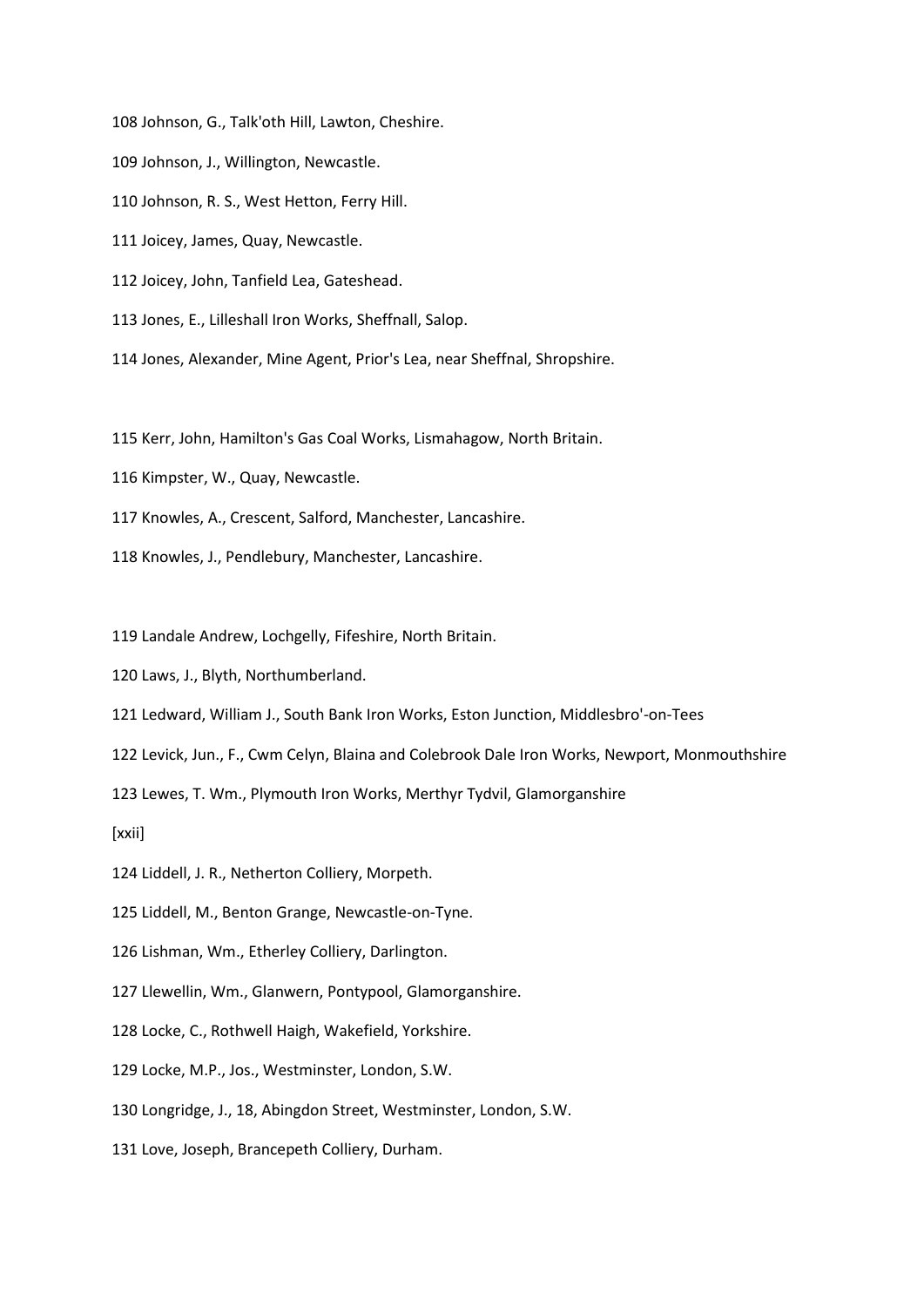132 Low, Wm., Vron Colliery, Wrexham, Denbighshire.

133 Marley, John, Mining Offices, Darlington.

- 134 Marshall, Robt., Lugar Iron Works, Ayrshire, North Britain.
- 135 Matthews, Richd., South Hetton Colliery, Fence Houses.
- 136 Mc'Ghie, Thos., British Iron Works, Ruabon, Denbighshire.
- 137 Mercer, J., St. Helens, Lancashire.
- 138 Middleton, J., Davison's Hartley Office, Quay, Newcastle-on-Tyne.
- 139 Morris, Wm., Waldridge Colliery, Chester-le-Street, Fence Houses.
- 140 Morton, H., Lambton, Fence Houses.
- 141 Morton, H. J., 2, Basinghall, Leeds, Yorkshire.
- 142 Morton, H. T., Lambton, Fence Houses.
- 143 Mulcaster, H., Blackley Hurst Colliery, St. Helen's, Lancashire.
- 144 Mulvany, Wm. Thos., 1335, Carls Thor, Dusseldorf on the Rhine, Prussia.
- 145 Mundle, W., Ryton, Gateshead.
- 146 Murray, T., Chester-le-Street, Fence Houses.
- 147 Palmer, A. S., Malago Vale Colliery, Bedminster, Bristol.
- 148 Palmer, C. M., Quay, Newcastle-on-Tyne.
- 149 Palmer, J. B., Jarrow, South Shields.
- 150 Paton, Wm., Alloa Colliery, Alloa, North Britain.
- 151 Peace, Wm., Hague Cottage, Wigan, Lancashire.
- 152 Pearce, F. H., Bowling Iron Works, Bradford, Yorkshire.
- 153 Pease, J. Wm., Woodlands, Darlington.
- 154 Pilkington, Wm., St. Helens, Lancashire.
- 155 Plews, H. T., Bedale, Yorkshire.
- 156 Plummer, B., 5, Elswick Villas, Newcastle-on-Tyne.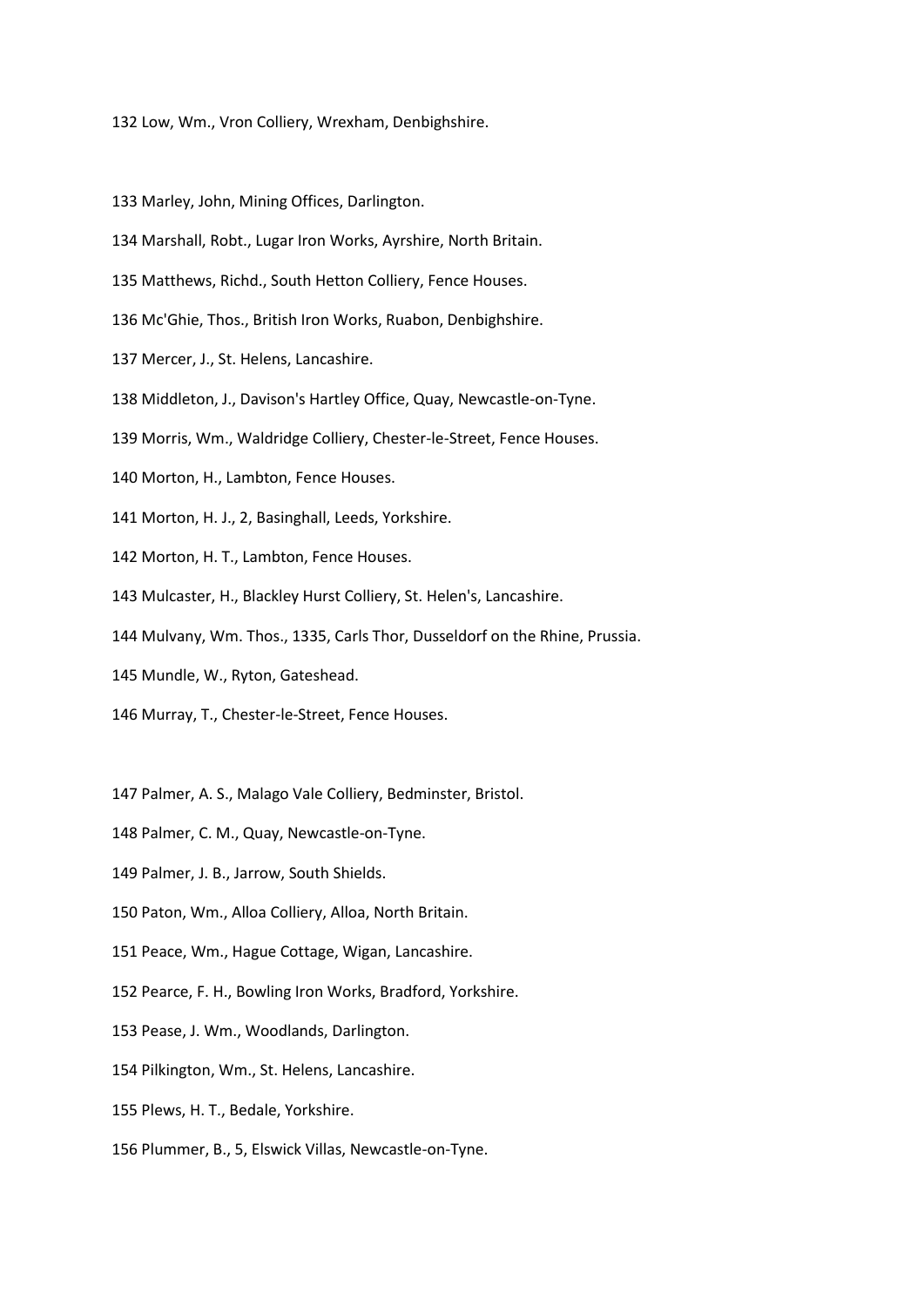157 Plummer, Jun., R., Quay, Newcastle-on-Tyne.

- 158 Potter, E., Cramlington, Newcastle-on-Tyne.
- 159 Potter, W. A., Mount Osborne Collieries, Barnsley, Yorkshire.
- 160 Powell, T., Newport, Monmouthshire.
- [xxiii]
- 161 Ramsay J., Walbottle Colliery, Newcastle-on-Tyne.
- 162 Ravenshaw, J. H., Seaham Harbour, Fence Houses
- 163 Reed R G., Newton Colliery, Felton, Northumberland.
- 164 Rees, Robert T., Lothy, Shenkin Colliery, Aberdare, Glamorganshire.
- 165 Reid P S., Pelton Colliery, Chester-le-Street, Fence Houses.
- 166 Richardson, Dr., Portland Place, Newcastle-on-Tyne.
- 167 Robinson, R., Stanley Colliery, Pease's West, Darlington.
- 168 Robson, J. G., Old Park Hall, Ferry Hill.
- 169 Robson, G., Tondu Iron Works, Bridge-end, Glamorganshire.
- 170 Robson, M. B., Field House, Borough Road, Sunderland.
- 171 Rockwell, Alfd. P., M.A., Norwich, Connecticut, United States, America.
- 172 Rogers, E., Abercarne Colliery, Newport, Monmouthshire.
- 173 Ross, A., Shipcote Colliery, Gateshead.
- 174 Rosser, Wm., Mineral Surveyor, Llanelly, Carmarthenshire, Wales.
- 175 Routledge, Jun., Wm., Shincliffe Colliery, Durham.
- 176 Rutherford, J., South Tyne Colliery, Haltwhistle, Northumberland.
- 177 Sanderson, Jun., R. B., West Jesmond, Newcastle-on-Tyne.
- 178 Sawyers, W. G., Whitehaven, Cumberland.
- 179 Shortreed, T., Newbottle Colliery, Fence Houses.
- 180 Shore, Isaac, Mineral Surveyor, Brymbo, near Wrexham, Denbighshire.
- 181 Simpson, L., Medomsley Colliery, Durham.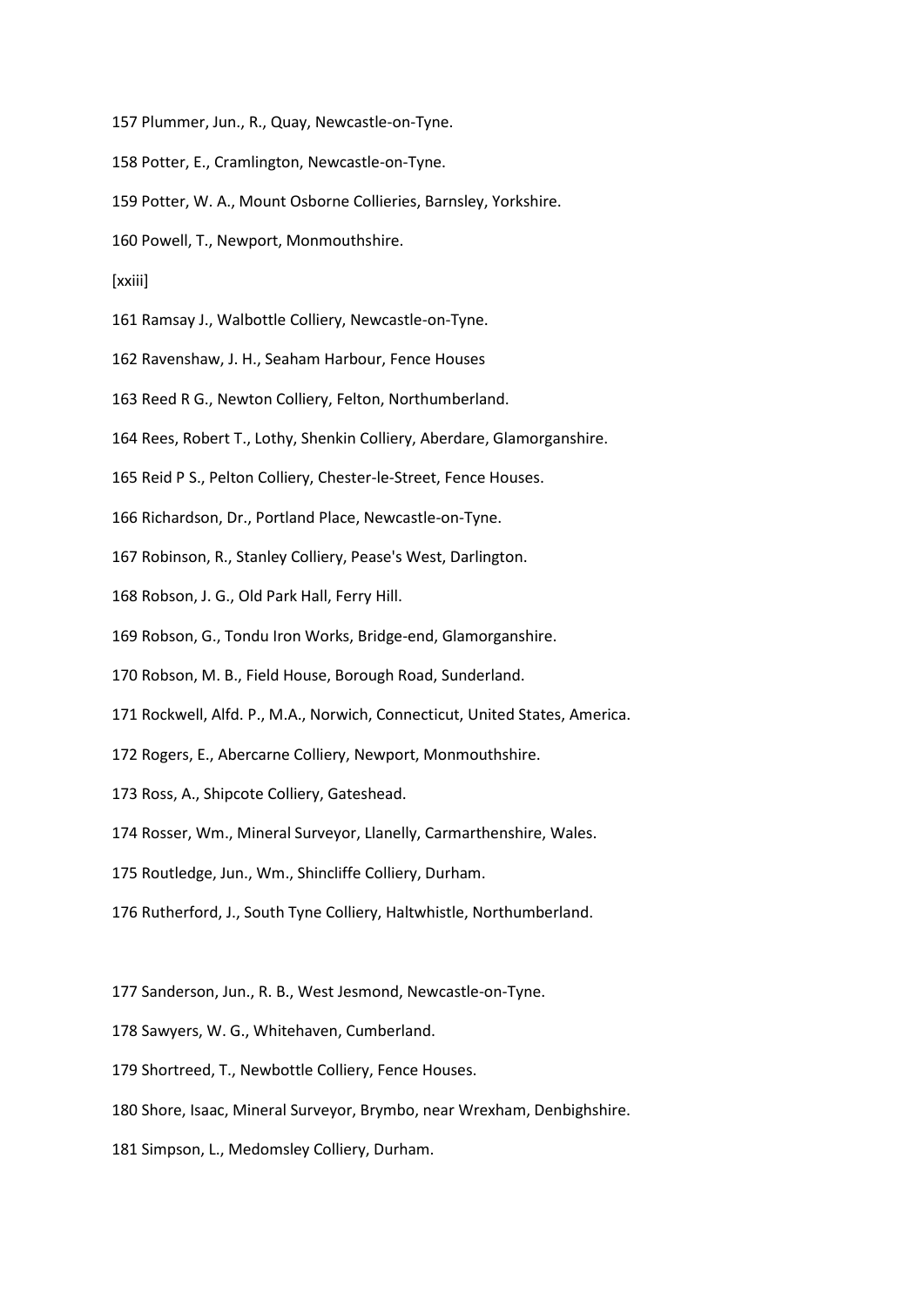182 Simpson, R., 7, Quay, Newcastle-on-Tyne.

- 183 Sinclair, E., 8, Claremont Street, Edinburgh
- 184 Smith, C. F. S., Cinder Hill, near Nottingham.
- 185 Smith, F., Bridgewater Canal Office, Manchester, Lancashire.
- 186 Smith, Jun., J., Monkwearmouth Colliery, Sunderland,
- 187 Smith, Edmund Jas., 14, Whitehall Place, Westminster, London, S.W.
- 188 Sopwith, T., Allenhead, Haydon Bridge, Northumberland.
- 189 Southern, G. W., Springwell Colliery, Gateshead
- 190 Southern, J. M., Whickham Grange, Gateshead.
- 191 Spark, H. K., Darlington, County of Durham
- 192 Spencer, Jun., W., Corporation Road, Middlesbro'-on-Tees.
- 193 Steavenson, A. L., Woodifield Colliery, Crook, Darlington
- 194 Stenson, Jun., W., Whitwick Colliery, Ashby-de-la-Zouch, Leicestershire

[xxiv]

- 195 Stephenson, M.P., Robt., 24, Great George Street, Westminster, London, S.W.
- 196 Stobart, H. S., Etherley, Darlington.
- 197 Stobart, Wm., Roker, Monkwearmouth, Sunderland.
- 198 Storey, T., St. Helen's Auckland, Bishop Auckland.
- 199 Stott, G., Ferry Hill, County of Durham.

200 Taylor, H., Earsdon, Newcastle-on-Tyne.

- 201 Taylor, M.P., H., Backworth Hall, Newcastle-on-Tyne.
- 202 Taylor, J., Haswell Colliery, Durham.
- 203 Taylor, T. J., Earsdon, Newcastle-on-Tyne.
- 204 Telford, W., Cramlington, Newcastle-on-Tyne.
- 205 Thomas, H. W., Pinchinthorpe, Northallerton, Yorkshire.
- 206 Thomas, J. T., Coleford, Gloucestershire.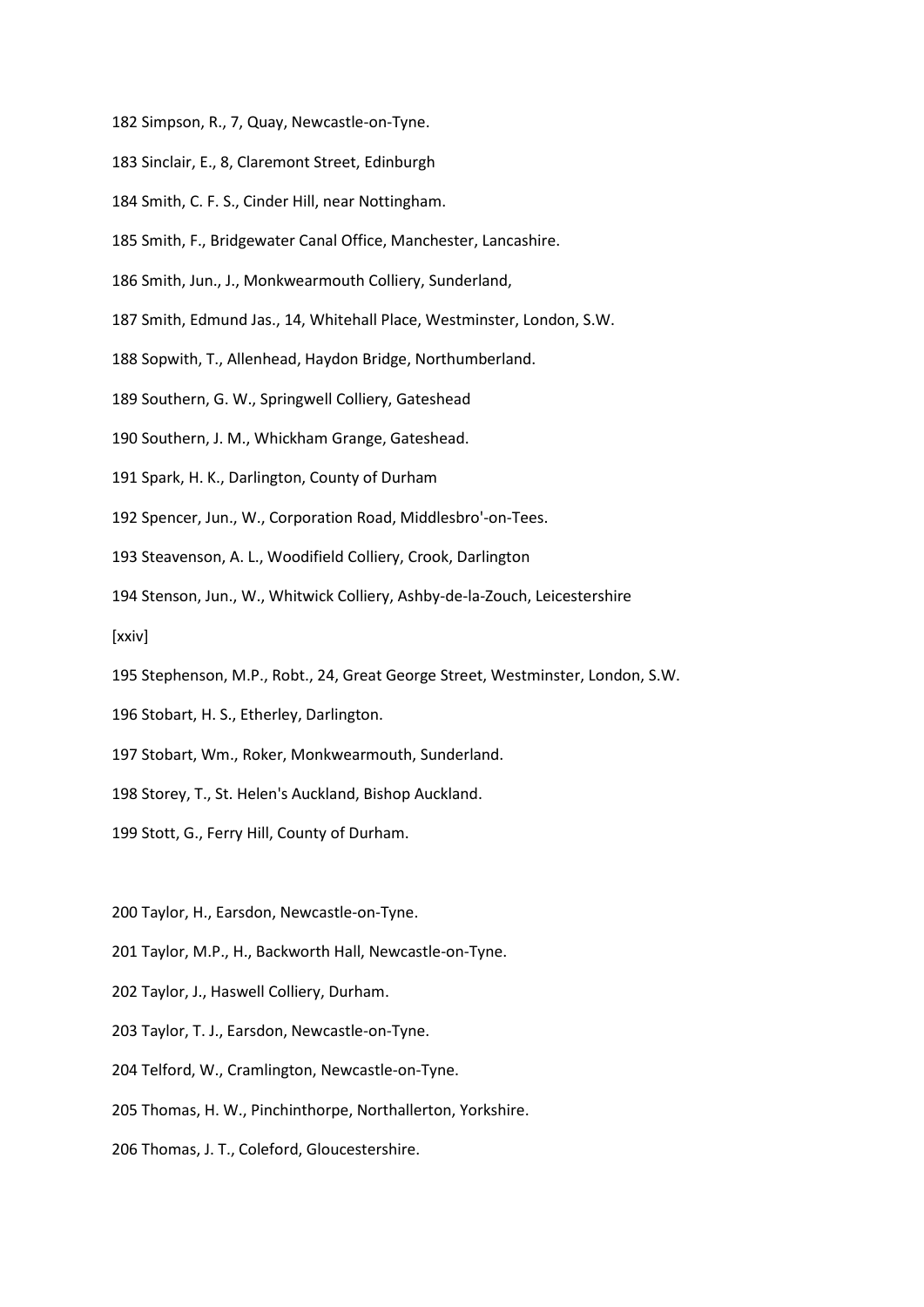- 207 Thompson, John, Marley Hill Colliery, Gateshead.
- 208 Thompson, T. C., Kirkhouse, Brampton, Cumberland.
- 209 Thorpe, R. C., Cockerham House, Barnsley, Yorkshire.
- 210 Tone, C.E, John F., Market Street, Newcastle-on-Tyne.
- 211 Trotter, J., Newnham, Gloucestershire.
- 212 Vaughan, J., Middlesbro'-on-Tees.
- 213 Vaughan, Thos., Middlesbro'-on-Tees.
- 214 Vaughan, William, Middlesbro'-on-Tees.
- 215 Wales, T. E., Abersychan Iron Works, Pontypool, Monmouthshire.
- 216 Walker, J. Lakelock, Wakefield, Yorkshire.
- 217 Walker, Jun., T., High Street, Maryport, Cumberland.
- 218 Ware, W. H., The Ashes, Stanhope, Weardale.
- 219 Watson, W., High Bridge, Newcastle-on-Tyne.
- 220 Watson, Joseph J. W., Ph. D. &c, The Knap, Charlton Kings, Cheltenham, Gloucestershire.
- 221 Webster, R. C., Hoyland Hall, Barnsley, Yorkshire.
- 222 Willis, Jas., West Auckland Colliery, Bishop Auckland.
- 223 Wilmer, F., Pensher Colliery, Fence Houses.
- 224 Wilson, J. B., Haydock Rope Works, Warrington, Lancashire.
- 225 Wilson, R., Flimby Colliery, Maryport, Cumberland.
- 226 Wilson, John Straker, West Cramlington, Newcastle.
- 227 Wood, C. L., Black Boy Colliery, Bishop Auckland.
- 228 Wood, Lindsay, Hetton Colliery, Fence Houses.
- 229 Wood, N., Hetton Hall, Fence Houses, County of Durham.
- 230 Wood, W. H., Coxhoe Hall, Ferry Hill.
- 231 Woodhouse, J. T., Midland Road, Derby, Derbyshire.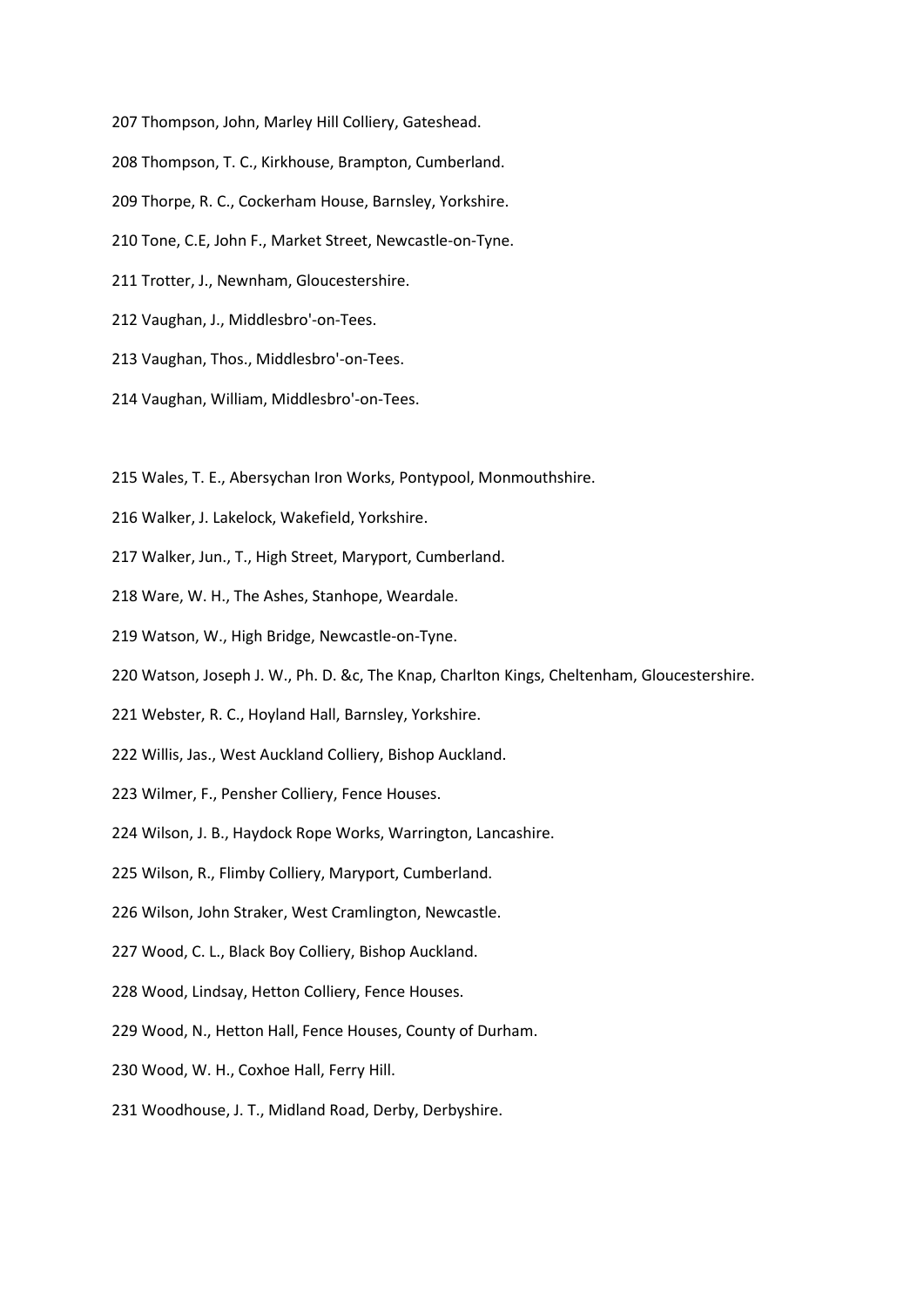[xxv]

#### Rules

1. - That the Members of this Society shall consist of Ordinary Members, Life Members, and Honorary Members.

2. - That the Annual Subscription of each Ordinary Member shall be £2 2s. 0d., payable in advance, and that the same shall be considered as due and payable on the first Saturday of August in each year.

3. - That all persons who shall at one time make a Donation of £20 or upwards, shall be Life Members.

4. - Honorary Members shall be persons who shall have distinguished themselves by their Literary or Scientific attainments, or made important communications to the Society.

5. - That a General Meeting of the Society shall be held on the first Thursday of every Month, at twelve o'clock noon, and the General Meeting in the month of August shall be the Annual Meeting, at which a report of the proceedings, and an abstract of the accounts of the previous year shall be presented by the Council. A special Meeting of the Society may be called whenever the Council shall think fit, and also on a requisition to the Council signed by ten or more Members.

6. - No alteration shall be made in any of the Laws, Rules, or Regulations of the Society, except at the Annual General Meeting, or at a Special Meeting; and the particulars of every alteration to be then proposed shall be announced at a previous General Meeting, and inserted in its minutes, and shall be exhibited in the Society's meeting-room fourteen days previously to such General Annual or Special Meeting.

7. - Every question which shall come before any Meeting of the Society shall be decided by the votes of the majority of the Ordinary and Life members then present and voting.

8. - Persons desirous of being admitted into the Society as Ordinary

[xxvi]

or Life Members, shall be proposed by three Ordinary or Life Members, or both, at a General Meeting. The proposition shall be in writing, and signed by the proposers, and shall state the name and residence of the individual proposed, whose election shall be ballotted for at the next following General Meeting, and during the interval notice of the proposition shall be exhibited in the Society'sroom. Every person proposed as an Honorary Member must be recommended by at least five Members of the Society, and elected by ballot at the General Meeting next succeeding. A majority of votes shall determine every election.

9. - The Officers of the Society shall consist of a President, four Vice-Presidents, and twelve Members who shall constitute a Council for the direction and management of the affairs of the Society; and of a Treasurer and a Secretary; all of whom shall be elected at the Annual Meeting, and shall be reeligible, with the exception of Three Councillors whose attendances have been fewest. Lists containing the names of all the persons eligible having been sent by the Secretary to the respective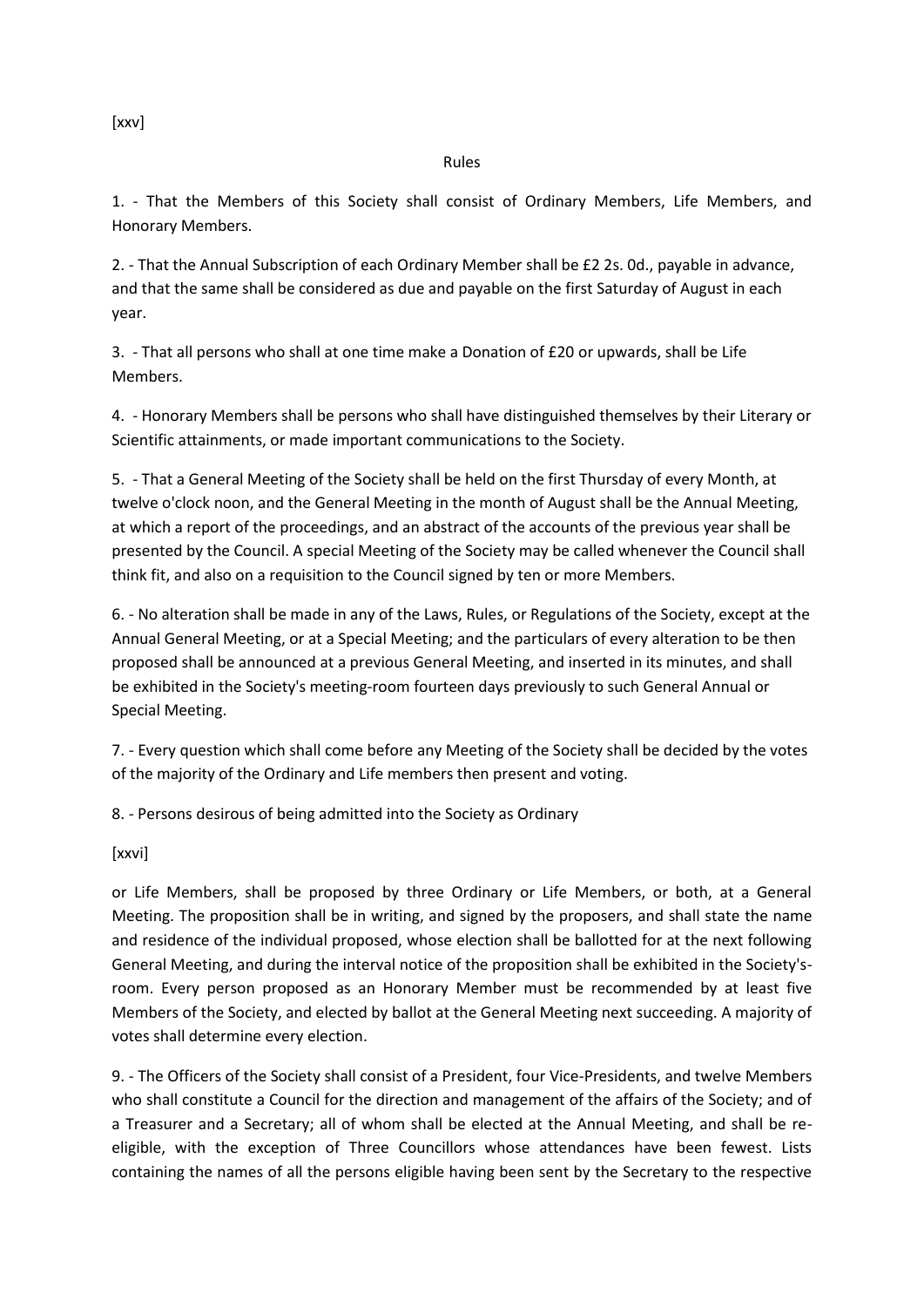Members, at least a month previously to the Annual Meeting; - the election shall take place by written lists, to be delivered by each voter in person to the Chairman, who shall appoint scrutineers of the lists ; and the scrutiny shall commence on the conclusion of the other business of the meeting. At meetings of the Council, five shall be a quorum, and the record of the Council's proceedings shall be at all times open to the inspection of the members of the Society.

10. - The Funds of the Society shall be deposited in the hands of the Treasurer, and shall be disbursed by him according to the direction of the Council.

11. - The Council shall have power to decide on the propriety of communicating to the Society any papers which may be received, and they shall be at liberty, when they think it desirable to do so, to direct that any paper read before the Society shall be printed. Intimation shall be given at the close of each General Meeting on the subject of the paper or papers to be read, and of the questions for discussion at the next meeting, and notice thereof shall be affixed in the Society's-room ten days previously. The reading of papers shall not be delayed beyond 3 o'clock, and if the election of members or other business should not be sooner despatched, the President may adjourn such business until after the discussion of the subject for the day.

12. - That the Copyright of all papers communicated to and

[xxvii]

accepted by the Institute, becomes vested in the Institute; and that such communications shall not be published for sale, or otherwise, without the permission of the Council.

13. - That the transmission of the Proceedings be withheld from members more than two years in arrear of their annual subscriptions.

\* It was resolved at the Annual Meeting, 6th August, 1857, that an alteration of Rule 5 should be tried for the twelve months next ensuing; during which there shall be General Meetings only on the first Thursday, respectively, of the months of October, December, February, April, June, and August; an arrangement which was left unaltered by the Annual Meeting in August, 1858.

[xxviii]

## ERRATA.

Page 19, 9th line from bottom, *for* "could pass" *read* would pass.

- " 39, 12th line from top, *for* "we confine" *read* we do not confine.
- " 41, 9th line from bottom, *for* "creeks" *read* creeps.
- " 53, 7th line from bottom, *for* "V" *read* Y.
- 80, 7th line from top, for "minute" read second.
- " 80, 10th line from top, *for* "colliery, the whole of the" *read* colliery in the whole the.
- " 80, 14th line from top, *for* "that gas was" *read* that much gas was.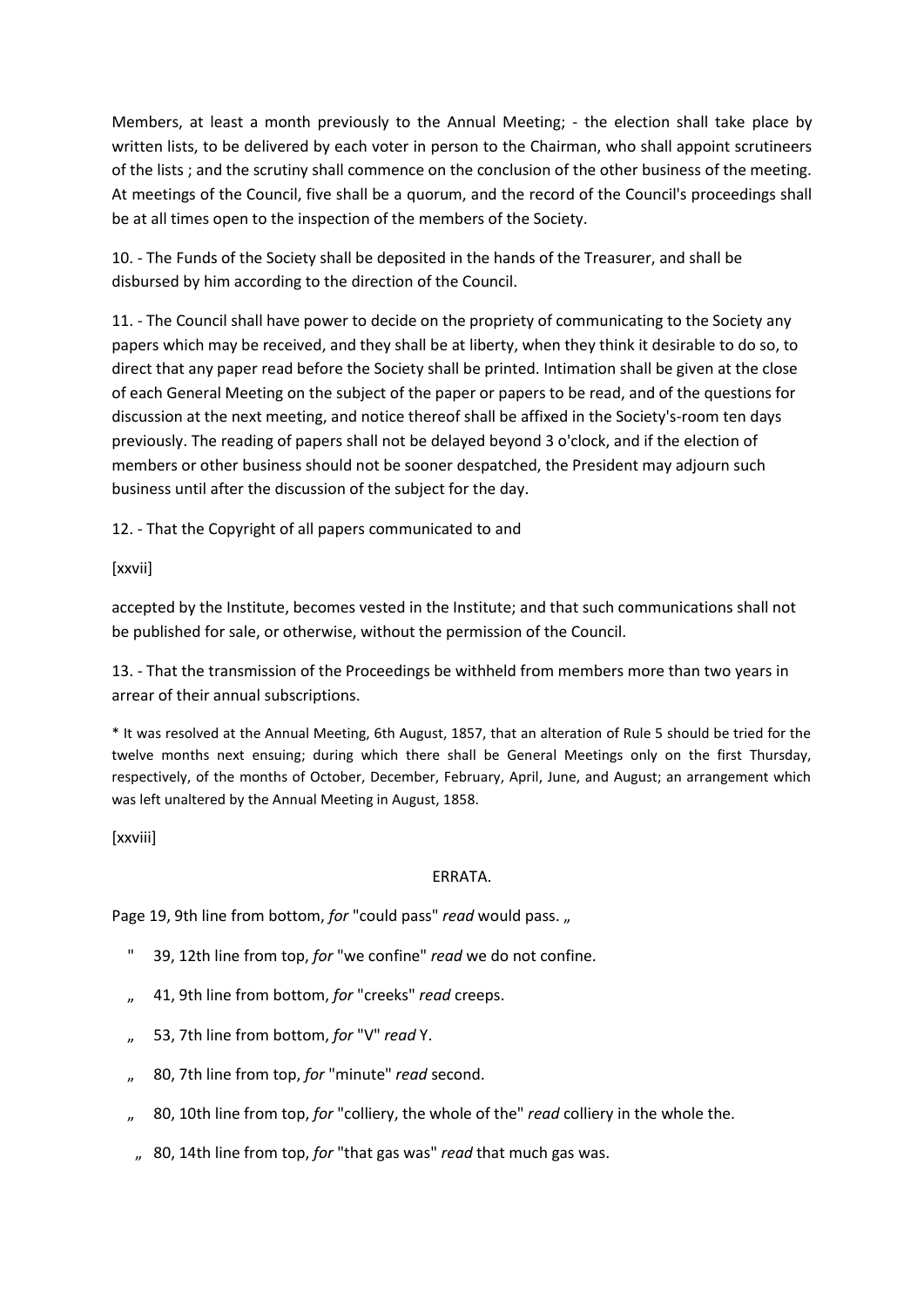" 100, 18th line from top, *for*, "560 yards in length and from 30 to 32 feet thick" *read* 560 yards in length, 400 yards in breadth, and from 30 to 32 feet thick,

[xxix]

TO BINDER.

ERRATA IN PART VIII. CANCELS THE ERRATA SLIPS IN THE PREVIOUS Parts

*DIRECTIONS FOR PLACING MAPS, PLANS, etc. - VOL. VII*.

|                     |                                                                      | Page |
|---------------------|----------------------------------------------------------------------|------|
|                     |                                                                      | 11   |
| $\mathbf{H}$        |                                                                      | 12   |
| п                   |                                                                      | 13   |
| п                   |                                                                      | 14   |
| $\boldsymbol{\eta}$ |                                                                      | 15   |
| $\boldsymbol{\eta}$ |                                                                      | 16   |
| $\boldsymbol{\eta}$ |                                                                      | 18   |
| п                   |                                                                      | 21   |
| п                   |                                                                      | 22   |
| п                   |                                                                      | 24   |
|                     |                                                                      | 64   |
| $\mathbf{H}$        |                                                                      | 65   |
|                     | Plan No. 1 - Showing part of the Workings of Spring well Colliery 79 |      |
| П                   |                                                                      | 85   |
|                     |                                                                      | 89   |
| П                   |                                                                      | 90   |
| П                   |                                                                      | 92   |
| "                   | No. 4 - Section of the Strata on the West, &c                        | 97   |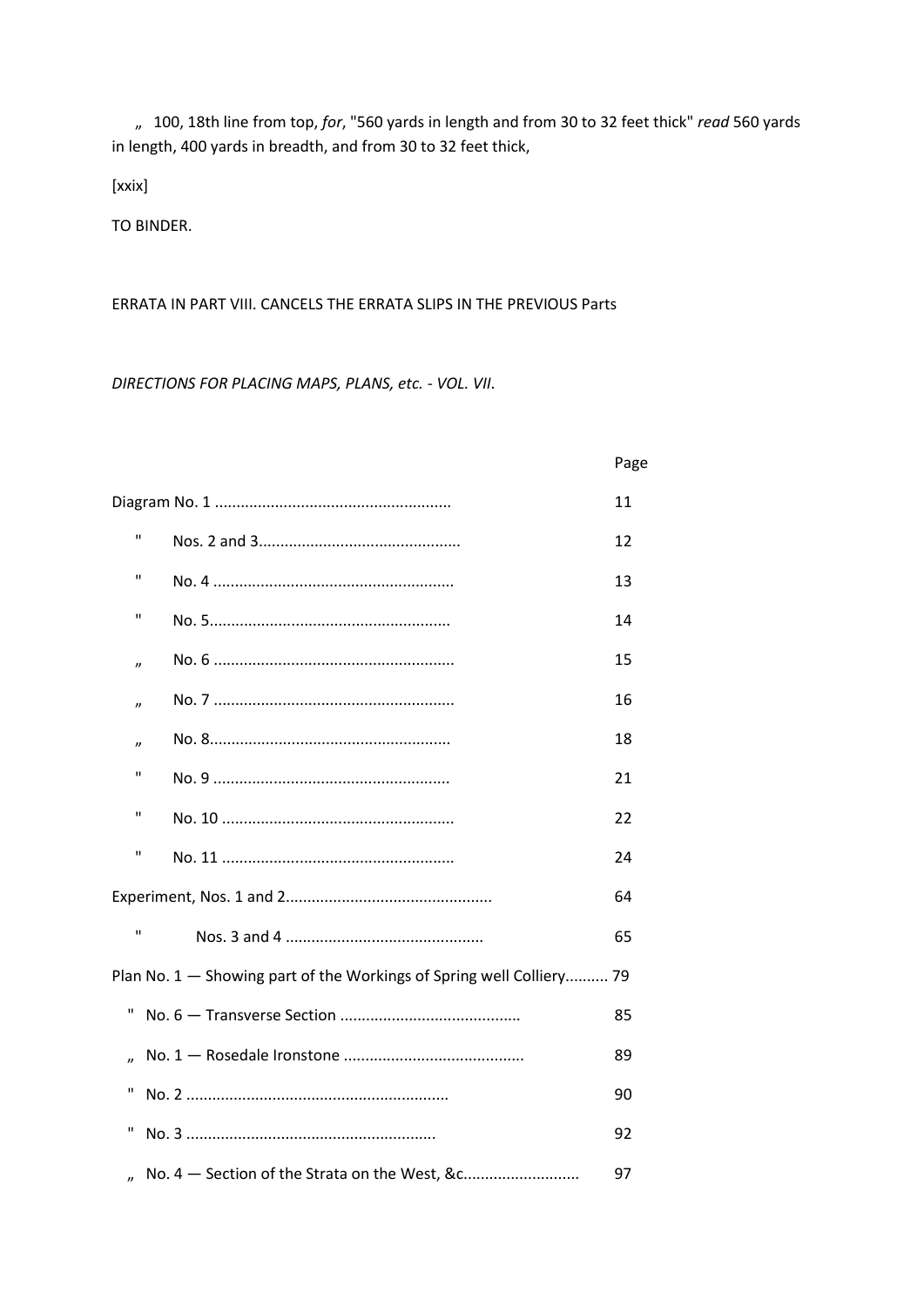| No. 5 – Section of a portion of the Strata near Grosmont  98 |     |
|--------------------------------------------------------------|-----|
|                                                              | 110 |
| Plan, showing part of the Ventilation at Haswell Colliery    | 132 |
|                                                              | 148 |
| [xxx]                                                        |     |

[Blank page]

[1]

## NORTH OF ENGLAND INSTITUTE of MINING ENGINEERS.

General meeting, Thursday, October 7, 1858, in the rooms of the Institute, Westgate Street, Newcastle-upon-Tyne.

## Nicholas Wood, Esq., President of the Institute, in the Chair.

The Secretary read the minutes of the Council meeting held on the 2nd October.

Mr. Thomas Bailes, jun., Thistleflat Colliery, Darlington, and Mr. Edmund James Smith, Whitehall Place, London, were elected members, and four other gentlemen were nominated for election at next meeting.

The President said - At the anniversary meeting, attention was directed to the expense of the publications, and there was a proposition made that the Council should take tenders for the printing of the works. There is, however, some difficulty in making out a specification so clear that printers might make a specific proposal. The subject has been under the consideration of the Council in the interval between the anniversary meeting and the present time. You will see that Mr. Reid attended the Council on Saturday, and gave explanations, when it appeared that the great expense was in the colouring of the plans, as, when plates are coloured, they are much more expensive than ordinary plates. The Council seemed to think it was very desirable that the style of the printing and of the works generally should be continued without any alteration. But, then the difficulty was in ascertaining whether Mr. Reid had made a fair charge or not; and, in order to ascertain this, the Council proposes that the opinion of some competent printer and publisher in London or Edinburgh should be taken for their guide. They go further, and say, that if Mr. Reid's charges, as tested by that information, are fair and reasonable, they will make no change,

[2]

inasmuch as the manner in which Mr. Reid has executed the work has been very satisfactory. What is, therefore, required at present, is your opinion as to the policy of taking the opinion of some competent person to guide the Council.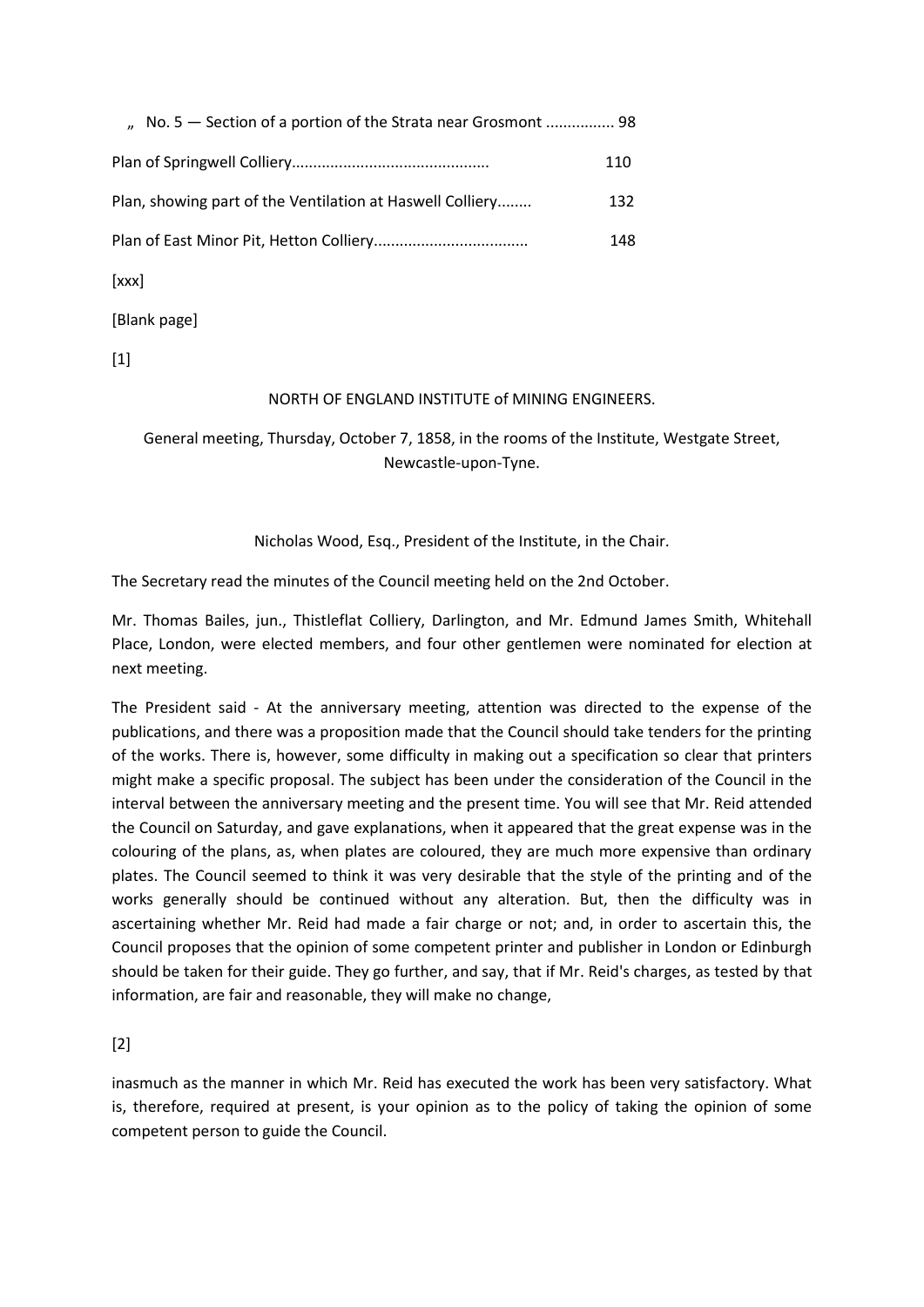After some remarks by Mr. Barkus and Mr. Atkinson, it was resolved to take the opinion of some London publisher as to the charges made by Mr. Reid during the past year or two, on the publications of the Institute.

The President - The only two subjects before us at this meeting are the paper by Mr. Wales on Ventilation, with diagrams, &c.; and the discussion upon Mr. Hall's paper of February last, on the Production and Consumption of Coal in France.

The meeting decided to take Mr. Hall's paper first.

The President - As Mr. Hall is present, I will ask him if he has any further explanation to give?

Mr. Hall - No; I believe the paper will be found correct as far as it goes. Great pains were taken to make it correct from French documents. If they are correct, my paper is correct.

Mr. Dunn - It is very important, in presenting a paper of this description, that we should know that the quotations are drawn from authority. Mr. Hall does not give a single authority he quotes from. It is desirable to explain where the statistics are taken from - whether from government books, or published records by certain individuals; then we shall know how far they are entitled to credit. Is it competent for any one to present books of this sort to the society, consisting entirely of quotations from other works? I do not know that Mr. Hall could answer for these quotations of his own knowledge. He has not been much at the coal mines of France.

Mr. Hall - If Mr. Dunn wants any explanation I will endeavour to give it. Point out any one thing you think is in error. There is an excellent index on the French map you can refer to, the figures and letters of which correspond to those in the book. But, having to go through so many various books, errors may occur, and if one can be found let it be pointed out.

Mr. Dunn - I submit there is no authority given. Mr. Hall does not state that they are from documents published by the Prussian, Belgian, or French Governments.

Mr. Berkley - Mr. Hall says they are from official returns. We may assume they are printed by order of the respective governments?

Mr. Hall—Certainly, a portion of them were printed; but there is

[3]

another portion for the last three years, these were not printed, at the time by the French authorities, but I have got them from a source on which I can rely. They will come out in print this very month, which will certify their correctness, and which will bring the information up to the end of the last year.

## Mr. Dunn - Is it from the *Annales des Mines*?

Mr. Hall - No, France, from the *Résumé des Travaux Statistiques de l'Administration des Mines*, and other books, printed by the foreign governments, as already stated. The rest are from a party that collects them together, French agents. I took the trouble to collect them from the French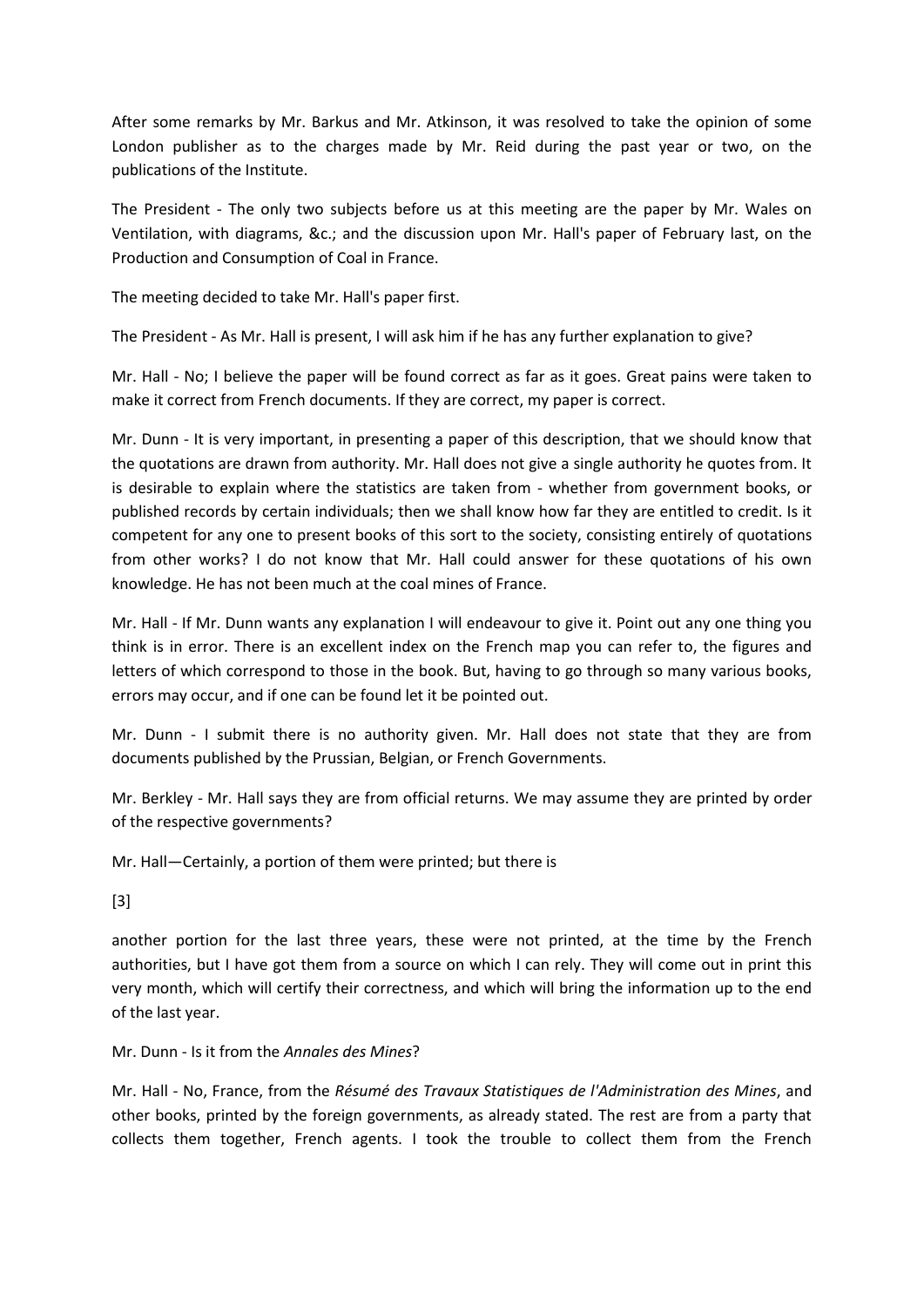Government records, as before stated, and I believe they will turn out correct. I could easily write out a list of the different books I have referred to. There are also several remarks of my own.

The President - I think what is wanted is an explanation of the authorities from which the documents are derived. At the second paragraph Mr. Hall states, "I have taken care throughout these papers, as well in those which precede as in the present one, that all calculations should be based on official returns, wherever they were obtainable; and, in cases where I could not obtain the statistics from the coal-owners' returns themselves, or documents issued under the authority of the government, I have furnished liberal estimates, founded upon specified, and, I believe, accurate data." Mr. Hall says, "coal-owners' returns, published by authority of government." This is the conclusion I should come to on reading that paragraph. Take, first of all, "foreign statistics." Those, you say, are furnished from coal-owners, and published under the authority of government?

Mr. Hall - Yes, in France, as far as they were printed up to 1852. After that I had to get them from the Secretary of the Departments, to make my paper more complete. They were not then in print; they only come out once in three or four years, they will be printed this year.

The President - Up to 1852 there are published returns. In what shape were they published?

Mr. Hall - The French, the same as our government blue books. I got the Belgian returns from the like source.

The President - They were published by the government and accessible or purchasable by anyone?

Mr. Hall - Yes, the book containing the figures for the three years up to 1852 I got from the Secretary.

The President - This refers to foreign statistics. Then, there is a great deal in reference to England?

[4]

Mr. Hall—I have referred to those documents which I have published from time to time. I have continued this as undisputed.

The President - From what source are the calculations derived? From the returns of Mr. Hunt, or from whom?

Mr. Hall - Partly from the Coal Trade Office, in Newcastle, and more particularly from papers which I read to this Institute in May, 1854, and December, 1855; the former on the Great Northern, and the latter on the Austrian, coal-field. The quantity of coals raised in Great Britain in 1850, or 1851, (I believe before Mr. Hunt's returns for coal were issued), was estimated at forty-three millions of tons annually for Great Britain; but, when I went into the matter, I found it upwards of fifty-three millions, or thirteen millions more; and Mr. Hunt, I find, in 1854, made it out upwards of sixty-three millions of tons annually. Since this period I have taken Mr. Hunt's book of Records for statistics relating to the production of Great Britain.

The President - It would be very satisfactory for the members to know from what source the statistics are procured, that they might either check them or satisfy themselves of their accuracy. If the statistics are accessible to the members generally, it is for the members themselves to ascertain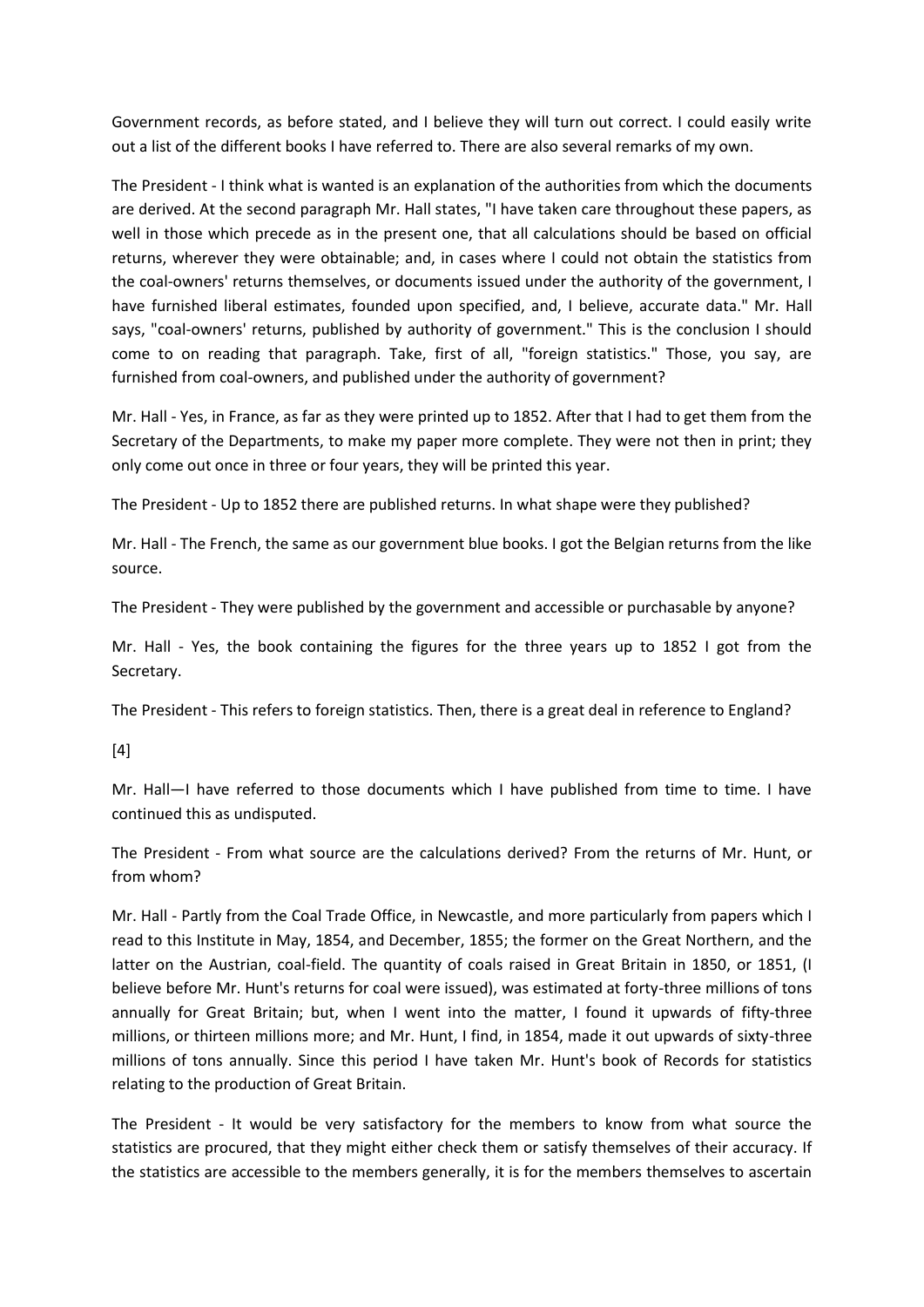whether they are correct or not. All we want, according to Mr. Dunn, is, if you can state from what publications they are obtained.

Mr. Hall - It would be very easy to do that. I think I have now done so.

The President - The remarks on the statistics are, of course, your own; but the statistics themselves, you say, are derived from the Coal Trade Office, or from Mr. Hunt's publications?

Mr. Hall - From my own research before Mr. Hunt's returns had been published; from the Coal Trade Office here; from other parties in the southern counties, where no general coal trade office is kept; and from France, Belgium, Austria, and Prussia. I believe they are correct. I find, subsequently, that Prussia, for instance, is increasing a little more rapidly in her production of coal and iron than I stated. I published a document on the Northern Coal Trade, and another on Austria, in 1856. These were undisputed by the members. I take it for granted they are as correct as anything yet published.

The President— The members do not give any opinion of any of your deductions from the statistics. The statistics themselves we may, I think, assume to be correct.

Mr. Dunn—I have several Belgian reports. Mr. Hall has stated

[5]

generally to the Institute from whence he got the information. That is the answer to my question, and it enables parties to test the accuracy of the documents if they think proper.

The President - There is one foot note in Mr. Hall's Paper, which, passing through the Society, requires to he investigated a little. I mention this more particularly, having seen in the *Mining Journal*, last week, a statement that Mr. Hall had put forth certain facts with reference to the improvements introduced by him into the Great Northern Coal-field - that these had been read before the Institute, and, not having been contradicted by any one, the public must assume they were correct - I wish to direct the attention of the members to one or two statements, so that their accuracy may be investigated. These occur in a note at the bottom of page 60. Mr. Hall states: - "I allude here to the improvements introduced by me into the Great Northern Coal-field about this period. They consisted of the adoption of tubs, with carriages attached, in lieu of corves, and angle iron tram plates, for drawing coals from the extremities of the workings to the bottom of the shaft, and slides or guide rods for conducting them thence to the surface." Then he goes on to say - "The average saving per ton in England by the general adoption of these improvements, if taken at only 1s. 3d. per ton, 2s. 0¾ d. less than the sum given above, amounts to upwards of four million pounds per year upon the total produce, or upwards of one million sterling upon the present annual yield of the Northumberland and Durham coal-fields." This is a very important statement, and we could not very well pass it over without notice. The improvements stated by Mr. Hall as having been introduced by him are, first: - "the adoption of tubs with carriages attached", - second, "angle iron tram plates" - and third, "slides or guide rods." So far as my experience goes - and I should like to be corrected by gentlemen present, some of whom have been longer in the trade than I have been - I think the adoption of the tubs and slides had been in use in the southern coal-fields many years previously to their being introduced into this district [Mr. Dunn - Yes.] I have seen them in my visits to different collieries in the midland districts. I think Mr. Hall introduced them to South Hetton colliery in the first instance, which was, I believe, their first introduction into this district. Other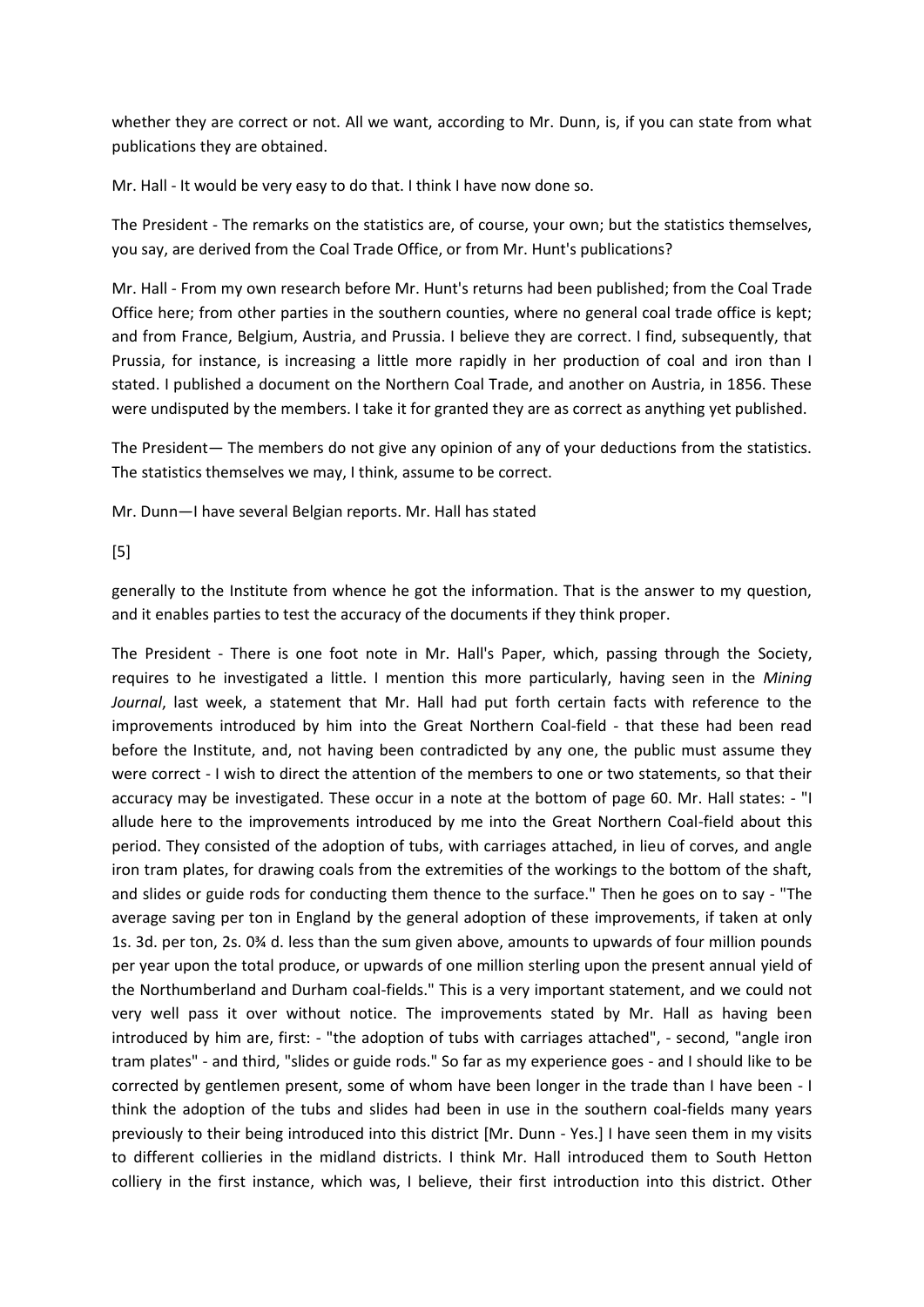gentlemen will be so good as mention their experience. Then, with reference to the tram plates, I think the introduction of them into the collieries in this district was prior to the date of Mr. Hall's birth.

Mr. Dunn - Mr. Curr used them.

[6]

The President - Then the third is connected with the first. The introduction of tubs involved the introduction of guide rods. I think Mr. Hall had the credit of introducing them into this district. I am quite sure he had not the credit of introducing them into the southern district.

Mr. Hall - I quite agree with Mr. Wood, that things of this kind were in use by Mr. Curr, who went from Pontopike. He had those sorts of things, which were called skips, working in the shaft, it may be with slides, and so had others in the southern district. They were in practice in the neighbourhood of Sheffield. When I introduced the tubs I was not aware of this fact. But I was informed afterwards by the eminent men who went from this neighbourhood (and who took the Rev. Mr. Hodgson, of Heworth, with them), viz., Mr. Watson, Mr. Buddle, and others. They went to Sheffield, and on their return - as I have seen by the Rev. Mr. Hodgson's memorandum book - they reported that the south country system of drawing coals would never answer in this Northern Coal-field, where pits were so deep and coal seams were so thin, and where a great quantity of work was required to be drawn up one shaft. Consequently, they were never put in practice in this Northern Coal-field till I introduced them at South Hetton, in 1833. In the southern district, on Curr's principle, the work was done by such a slow process, and so small a quantity of coals was drawn to bank at one pit at that time, that it was doubtful whether they would ever come into practice in this neighbourhood. In respect to the introduction of bridge or edge rails, with carriages and bogie wheels, Mr. Easton attempted this at Hebburn Colliery in 1824. He did not succeed, because the corves were not fixed upon the carriages as tubs are now; whereas, when I commenced at South Hetton Colliery, I had carriages with bogie wheels, and tubs attached to them, suitable for bridge rails, so as to do away the tram plate. I at the same time introduced cages and guides into the shafts so as to bring the same to bank. For a year or so before this, I had the same carriages with bogie wheels on bridge or edge rails underground, emptying into large tubs near the shaft bottom. These large tubs were conveyed up the shaft by wooden slides, so as to prevent vibration of more than an inch in any direction, each carrying the coals of four of the smaller tubs, equal to about 1½ tons. After these had worked about twelve months, to my satisfaction, Messrs. Nicholas Wood and Johnson were called in by the owners to report upon the same. In consequence of their doubts whether the large

#### [7]

quantity of coals going over the screen might not cause breakage, the large tubs were subsequently abandoned, but my new plan, called the tub and cage system, was tried, and in another pit, (the large tubs being continued in the shaft where they were originally placed, in the meantime) and the new plan is now in use at both pits. As far as regards the tram plate, I meant to say, that I succeeded in getting the use of it abolished both at South Hetton and in the colliery I was connected with after I left South Hetton. I also took the carriages, which travelled on bridge or edge rails, into the face of the workings, and then, on their return loaded to the bottom of the pit, had them taken out to the top of the shaft. This was another great advantage that did not previously exist. Before this, there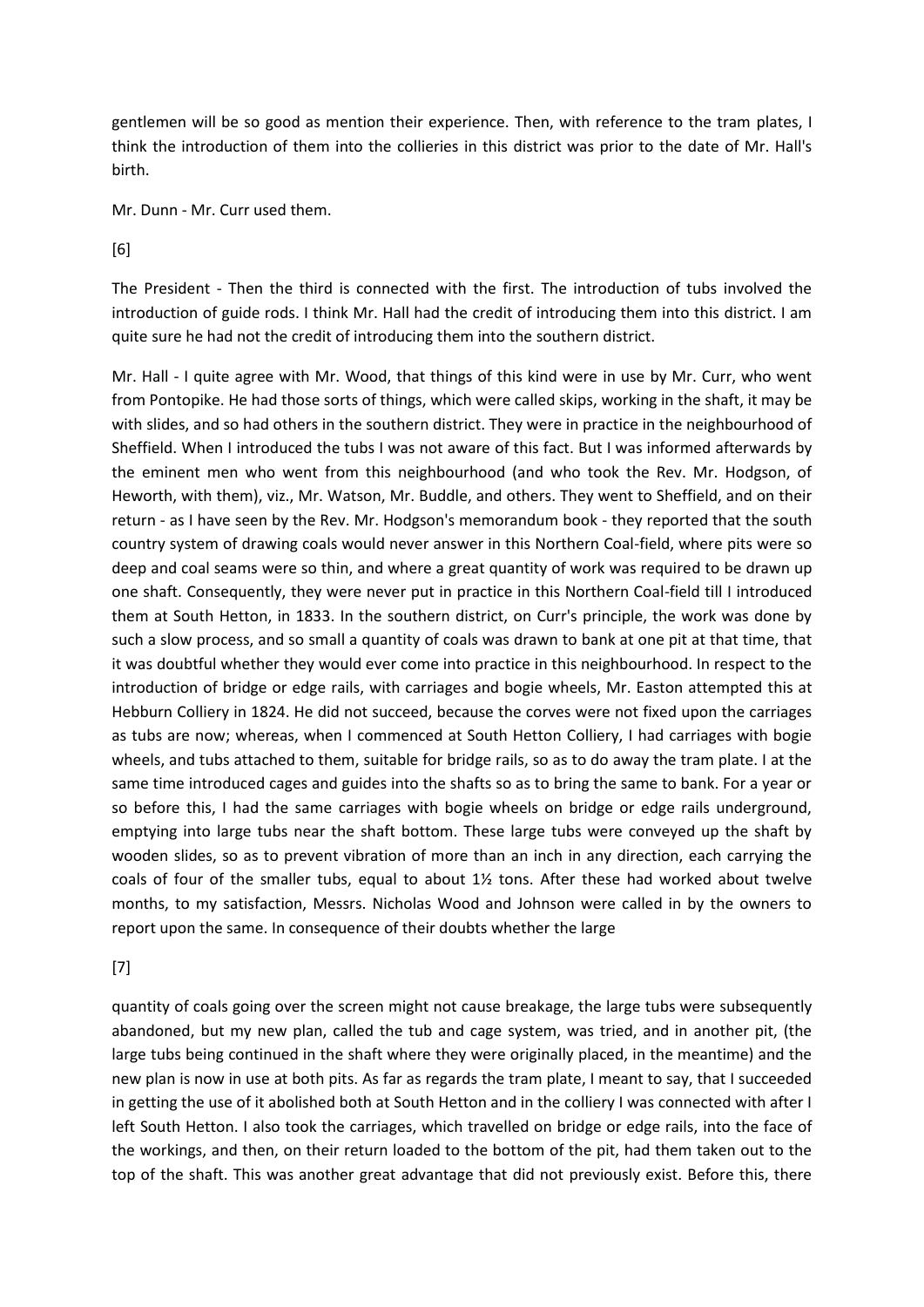was a rolley or horse way with corves on great bogies and horses—the horse way being bridge rail at the termination of which there was a crane to lift the corves off on to a tram carriage, to go the working part of the mine, and return upon a tram plate way to where the horses took them from. This conjoint system was a very unwieldy method, which I afterwards entirely did away with, and the uniform plan now adopted aids steam machinery with wire ropes, which, compared with the old system of horses, saves a great deal of trouble and expense.

Mr. Dunn - Mr. Easton was the first person that used edge railing. That was about the year 1815.

Mr. Barkus - No, it was after that, about 1824.

Mr. Hall - I have no priority of claim in introducing either the common tram plate or bridge rail into our coal mines, as the foot-note in my paper at page 60, from an error of the press, might lead some to suppose; but I do claim the credit of substituting the bridge for the tram plate, whereby I did away with the expensive method of lifting the corves from the tram to the bogie by the crane, and of introducing a more economical and uniform system of tub carriage and bridge rail throughout the mine.

The President - Your meaning is, that you substituted tubs and slides in lieu of tubs and tram plates. I have only to say, in reference to the report alluded to by Mr. Hall, that Mr. Johnson and I were called on by the Owners of South Hetton to report whether it was proper to continue the large tubs or not. We reported against them. At this time the coals were brought out from the face of the workings and emptied out of the small tubs into those large tubs, in which they were brought to bank, and were then emptied out of the large tubs into the

[8]

screen. It was considered that the emptying of the small tubs into the large tubs, and then again from the tubs in large masses upon the screens at once, was prejudicial. It broke the coal, and we considered, likewise, that it was not well screened.

Mr. Hall - It is quite true they were emptied in large masses, but it was done by machinery, so that they might be emptied as gently as they pleased, consequently, they appeared to be as well screened as before. Nevertheless, as Messrs. Wood and Johnson reported that such might be an objection, I immediately set to work and adapted to the other pit a new principle. I gave the owners a report of the same, and the chance of seeing both plans at work in each of the pits at one time, and both were at work when I left the colliery. In place of the last-mentioned improvement in tubs and cages, the large tubs were introduced again by my successor into one pit. Afterwards, when I went to Towneley Main colliery, where I was part owner, I again introduced the other previously named improvement - the system of tubs and cages - and put as many coals per year out of that one shaft, seventy fathoms deep, with a twenty-horse engine, as the former owners, Messrs. Dunn, got out of two, and sometimes three pits per year, with the old corf system, with three engines. The like may be said at South Hetton, 1100 feet deep, as to extra quantities.

Mr. Dunn - The large tub has been in use in Belgium from time immemorial.

Mr. Hall - If so, it has been altered; for I have found, both in Belgium, France, Austria, and Prussia, in 1844, that my new system, with cage and tubs, was, and is now in operation in all those countries,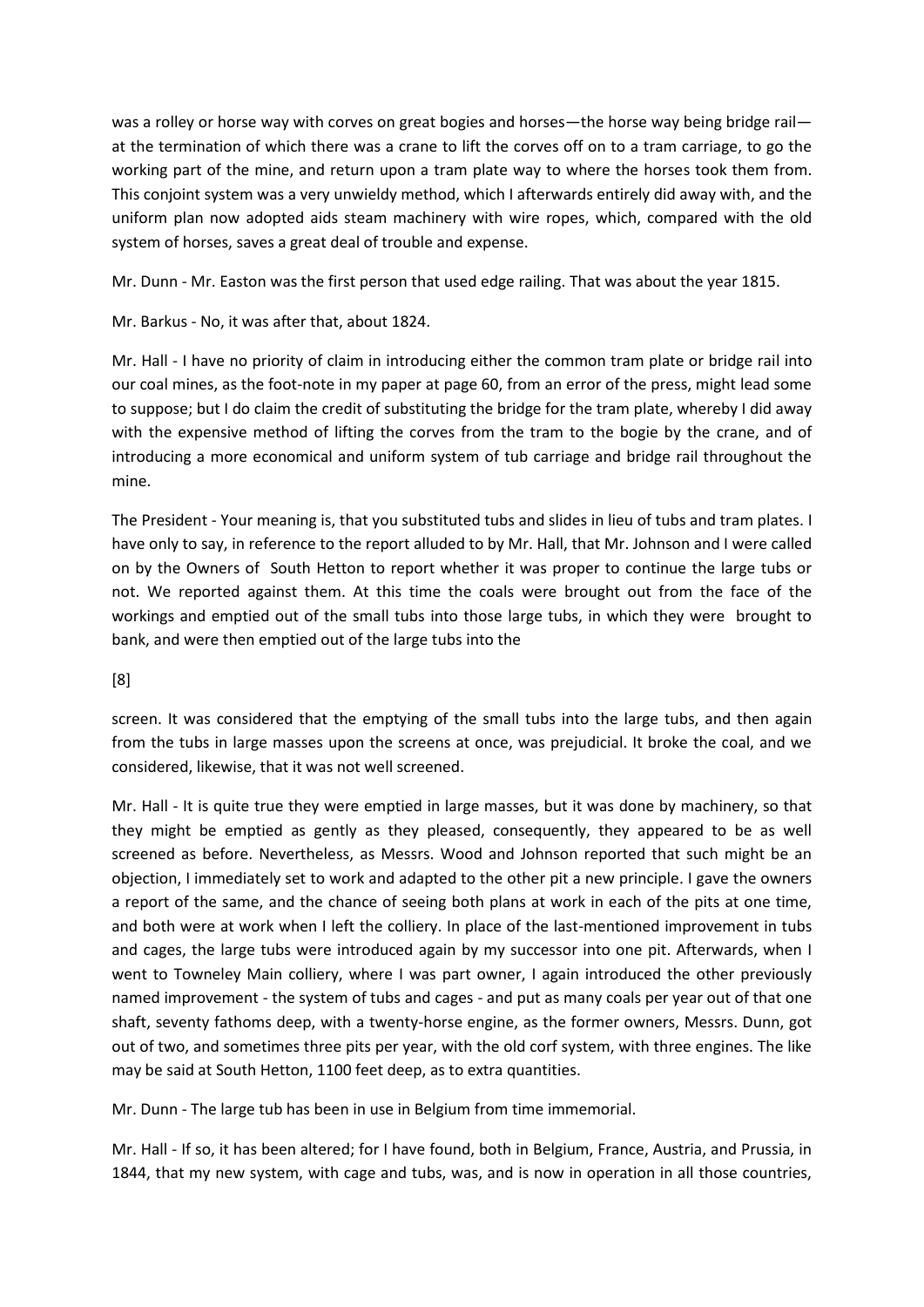the same as I introduced it at South Hetton and Towneley Main. In my travels I never saw one instance in which the large tub was used, even in America.

[9]

# ON THE WORKING AND VENTILATION OF THE COAL MINES IN THE COUNTIES OF NORTHUMBERLAND AND DURHAM

### By Mr. JOHN WALES.

It will be in the remembrance of some of the members of the Institute, that I brought before their notice, a short while ago, a paper on the subject of Ventilation - referring more especially to the systems at present in use in the Midland districts; and that, on that occasion, I undertook at some future time to make a few remarks on the same subject, making particular reference to the various modes of ventilation practised in Northumberland and Durham, from the earliest periods up to the present time.

I submit the following observations to your notice, with a view of redeeming my promise - premising that, as before, I shall address myself more particularly to the younger members of the profession, and that I shall confine my remarks mainly to the explanation of the diagrams, which I have prepared on a large scale, for the elucidation of this important subject.

In my former paper, I made no mention of the various means in use for the purpose of producing a current of air in a mine, and I shall, therefore, with your permission, make a few prefatory remarks on this lead before going into the general subject.

You are, of course, all fully aware that there are various means at

## [10]

present in use for this purpose, such as the furnace, steam jet, fans, pumping apparatus, &c. I shall, however, restrict my remarks altogether to the subject of the furnace, and its different application under various circumstances, it being found in practice more simple and more effective in its operation than any other source of ventilation hitherto introduced into this district.

There are three points of view from which the application of the furnace may be regarded:—

I. *In collieries where the workings are properly arranged, and the ventilation is efficient*. In this case, under ordinary circumstances, the total quantity of air, after ventilating the various workings of the colliery, and previously uniting in one current, may safely be brought over the furnace.

II*. Where the goaves give off gas to such an extent that, after mixing with the air from the whole mine, it is still considered unsafe to bring it over the furnace*. Here the air from the goaves is carried into the upcast shaft by a dumb drift, without coming in contact with the furnace, and the remaining portion of air passing from the whole mine, where naked lights are used, may also with safety be brought to the furnace.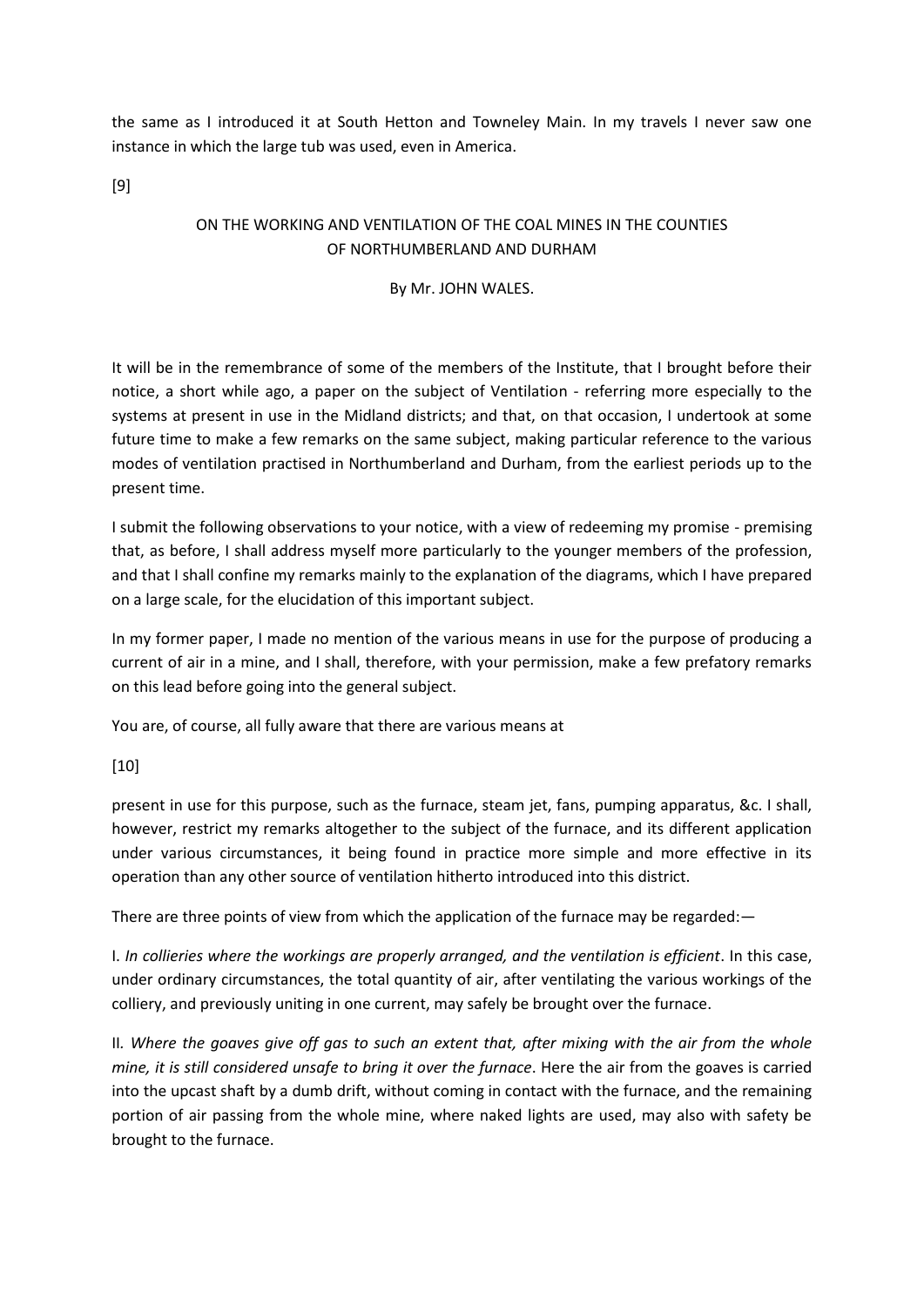III. *In mines of very great depth, where the sinking of the shafts involves a great expenditure of capital.* Under such circumstances, the workings are unavoidably carried to a great distance from the shaft - more gas may be expected to be given off, and the same quantity of air cannot with equal facility be obtained as in mines of less extent. The whole of the air, in such a case, might possibly have to pass along the dumb drift without coming into contact with the furnace, and the latter requires to be fed with fresh air from the downcast shaft, in order that the necessary temperature for the proper ventilation of the mine may be attained in the upcast shaft.

Having thus pointed out the various ways in which the furnace may be applied for the purpose of ventilation, we shall next consider the relative advantage when the total quantity of air which passes through the mine is brought over the furnace.

The whole of the air is, of course, rarified in proportion to the heat given off from the furnace; and where only the current of air from the whole mine, or say only half the quantity, as in the former case, passes over the furnace, the ventilating power will be proportionately diminished, the whole of the air not being rarified to such an extent as before.

[000]

[Diagram No. 1]

[11]

In connection with this part of the subject, it is scarcely necessary to remind you that, where none of the air which passes through the mine is brought over the furnace, and the latter is fed with fresh air, a much larger shaft and greater degree of ventilating power will be required to produce the same quantity of air, than in either of the above cases.

Before proceeding to explain the diagrams, I would wish to point out the necessity which exists of our having the air-courses of sufficient sectional area, particularly where the currents of air meet, or where they are of great length. In shorter currents of air, this matter is not of so much importance.

I shall now proceed to explain the diagrams which I have prepared for the illustration of mining ventilation, and let us take, first of all,

Diagram No. I.

Diagram No. I. shows the system of working and ventilating coal mines at a very remote date. At that period, the coal worked lay near the surface, and the pillars of coal left were, therefore, of very small dimensions, being barely sufficient to support the roof. The method of working away the pillars appears to have been neither understood nor practised at that time. Subsequent experience, however, made it evident to those who had the management of mines, that it was not only a great sacrifice on the part of the coalowner, but a serious diminution of our national wealth, to allow the pillars of coal to be entirely wasted or lost that had been left. The first plan of extracting the coal from the remaining pillars appears to have been, to take a portion off each end of the pillar, the other part being allowed to remain, which nevertheless occasioned a large per centage of coal to be left. This mode of workup continued for a great number of years, in proof of which we may refer to the fact that a great number of collieries have been re-opened in this neighbourhood to work the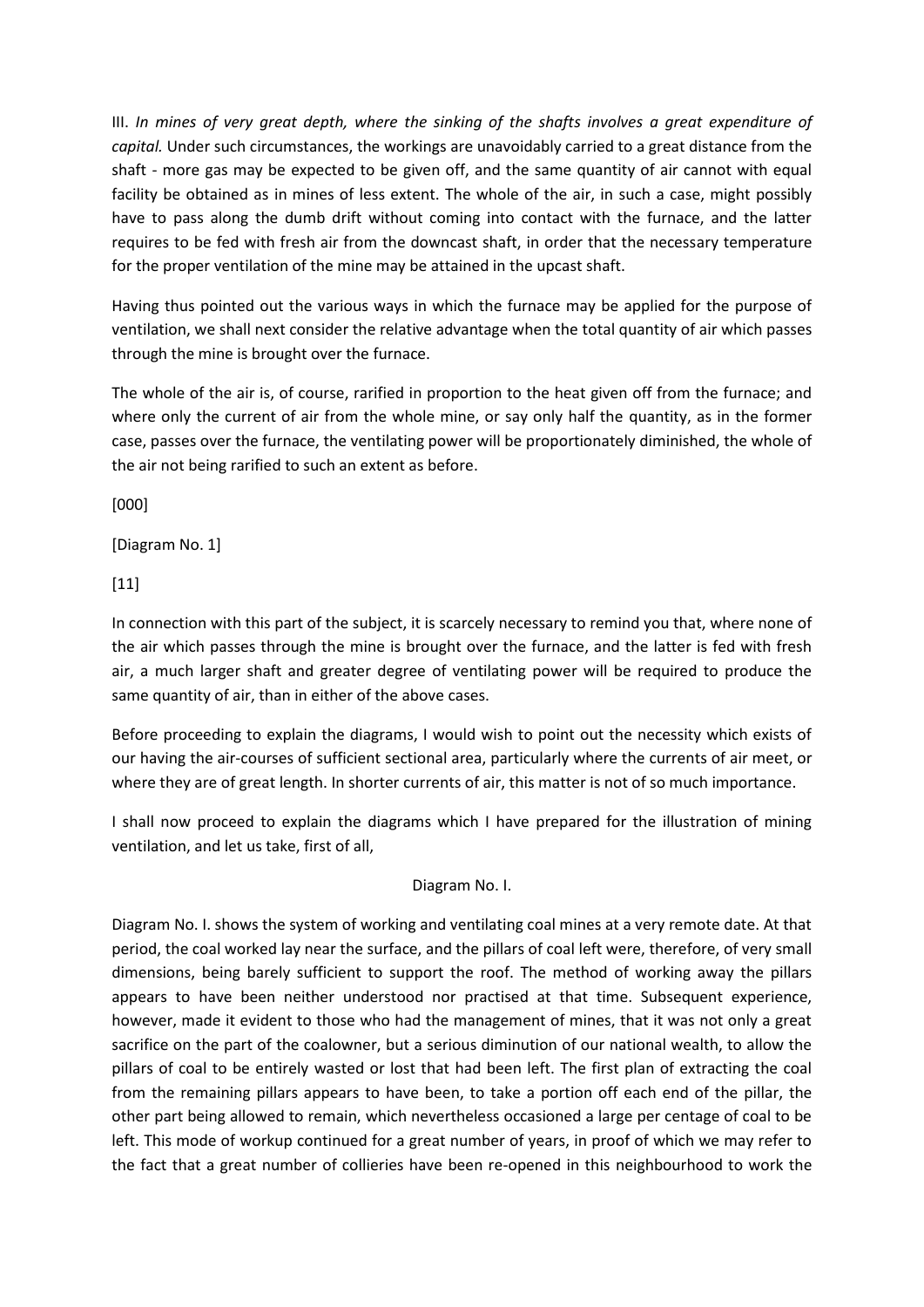portions of coal which had been left in former years. Gradually the practicability of taking away the whole of the pillars became manifest; and it was plain that, instead of leaving the pillars so small, they would require to be increased in size, to resist the weight of the superincumbent strata while taking the pillars off in the second working. But even after this had been done, I am led to believe that a long time elapsed before anything approaching to a proper system of working away the pillars was attained. I shall treat of this more fully in explaining the other diagrams. The ventilation at this date, as will be seen on referring to the diagram, was very simple.

## $[12]$

The air was conducted to the extreme point, and then along the working face, in one unbroken current, leaving a small portion of air to escape at each stopping (commonly called a scale), which passed into the back pillars. This was the only method, at that period, of ventilating the waste, or old pillars which were left.

### Diagram No. II.

The system shown on this diagram does not differ from the former with respect to the mode of working, but it is assumed that the coal has now reached a greater depth, and inflammable gas is consequently given off. It is, therefore, necessary that some other method of ventilating the back pillars should be resorted to different from that indicated on diagram No. I. At this particular period in the history of mining Mr. Spedding, of Whitehaven - a gentleman of some celebrity in the mining profession - invented a plan of clearing all the old pillars of inflammable or noxious gas. This would be a desideratum at that period, as at that time there were no safety-lamps, and the result was attained by coursing or carrying the air up and down in the old workings, as shown by the darts on the diagrams. It will be observed that, according to this mode of ventilation, a great number of doors were required to keep the air in its proper course. In the event of anything occurring to one of these doors, the air would naturally pass on to the next door, in which case the pillars which ought to have been ventilated by this deranged door might probably be filled with gas; and when the door was shut, and the ventilation again restored, the gas would be brought into contact with the miners' candles in the boards, the consequences of which are only too well known. It will also be observed that the current of air requires to travel a great distance up and down in those pillars, and it is then brought up to the working face. The consequence of the air travelling through the old workings to such an extent as this, would be that it might become very impure, and in time prove highly injurious to the health of the miner.

#### Diagram No. III.

We have now arrived at a period when experience suggested the propriety of working away the old pillars, either wholly or partially, and it was an important consideration that this should be done with safety, for it must be remembered that that invaluable invention, the safety-lamp, had not then been introduced. The great requirement,

[000]

[Diagram No. II]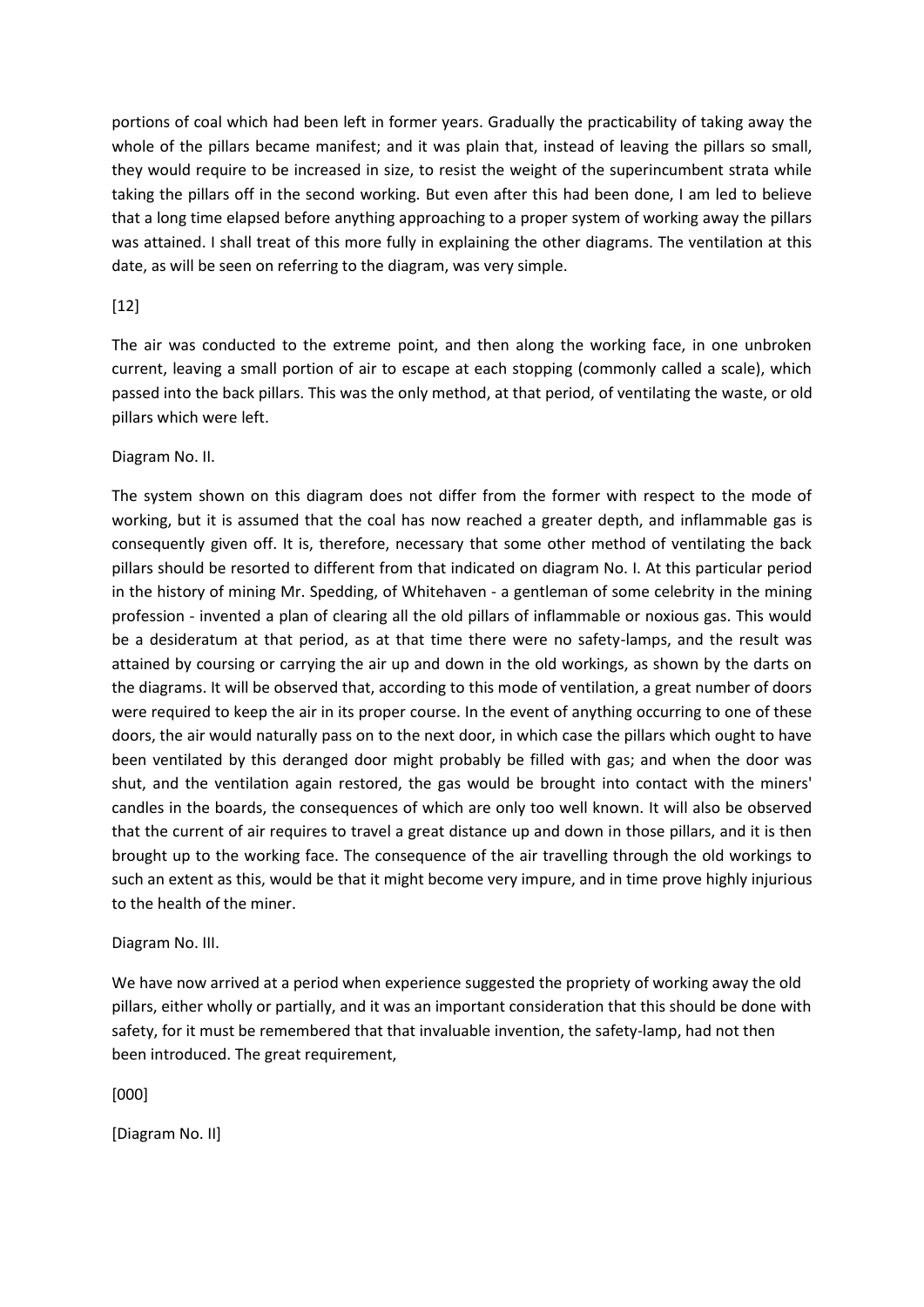[Diagram No. III]

[Diagram No. IV]

[13]

therefore, was, that the ventilation should be so arranged that the air might be kept in its proper course. It will be seen, on referring to the diagram that so soon as the bearing-down stoppings marled A are interfered with or rendered useless by working off the pillars of coal in which they are situated respectively, the air would at once pass direct across at the top of the panel - this being the nearest route to the upcast pit - and would, as a natural consequence, leave the wastes without ventilation.

It is evident that at this period there had been no dangerous excess of inflammable gas to contend with, otherwise this mode of working with the naked lights could not have been pursued. It will also be obvious to every one that, by taking away the pillars of coal according to the system above described, the loss of coal, at a reasonable calculation, must have amounted to 30 per cent., which would certainly be a great sacrifice.

# Diagram No. IV.

Represents a different system of ventilation, and a different system of working away the pillars of coal.

The ventilation, it will be observed, is now arranged by inserting stoppings in the various boards, so that the air can now be conducted across the panel or district of workings from A to B. After this, it is brought into the waste, and conducted up and down in the courses, until it arrives at C, passing down into the return, having thus ventilated the whole district of waste. By this arrangement of ventilation the whole of the pillars may be removed and entirely worked off.

The method of working the pillars at that time was commonly called "working the broken mine." In the first place, a "jenkin" or opening from six to eight feet wide was driven into the middle of the pillar. And the fact of six to eight of those jenkins requiring, according to this system, to be in operation at one time, in one "headways course," will at once show how costly a plan this must have been. Another objection to this system will be seen in the excessive consumption of timber which inevitably occurs, by having so many working places adjoining each other in one headways course, added to which, it will be observed that, by driving the jenkins in the heart or middle of the pillar, the strongest coal is taken out, and that on either side of the jenkin would be crushed, and rendered almost unmerchantable

[14]

# Diagram No. V

Presents to us a view of ventilation altogether different from the plans which have already been brought before your notice. I mentioned, in a former part of this paper, the improvement made in the ventilation of coal mines by Mr. Spedding, with regard to the coursing of the air behind the working face. We have now arrived at an epoch when experience has taught us how to divide, by means of a regulator, the currents of air in such a manner that we are enabled, with the greatest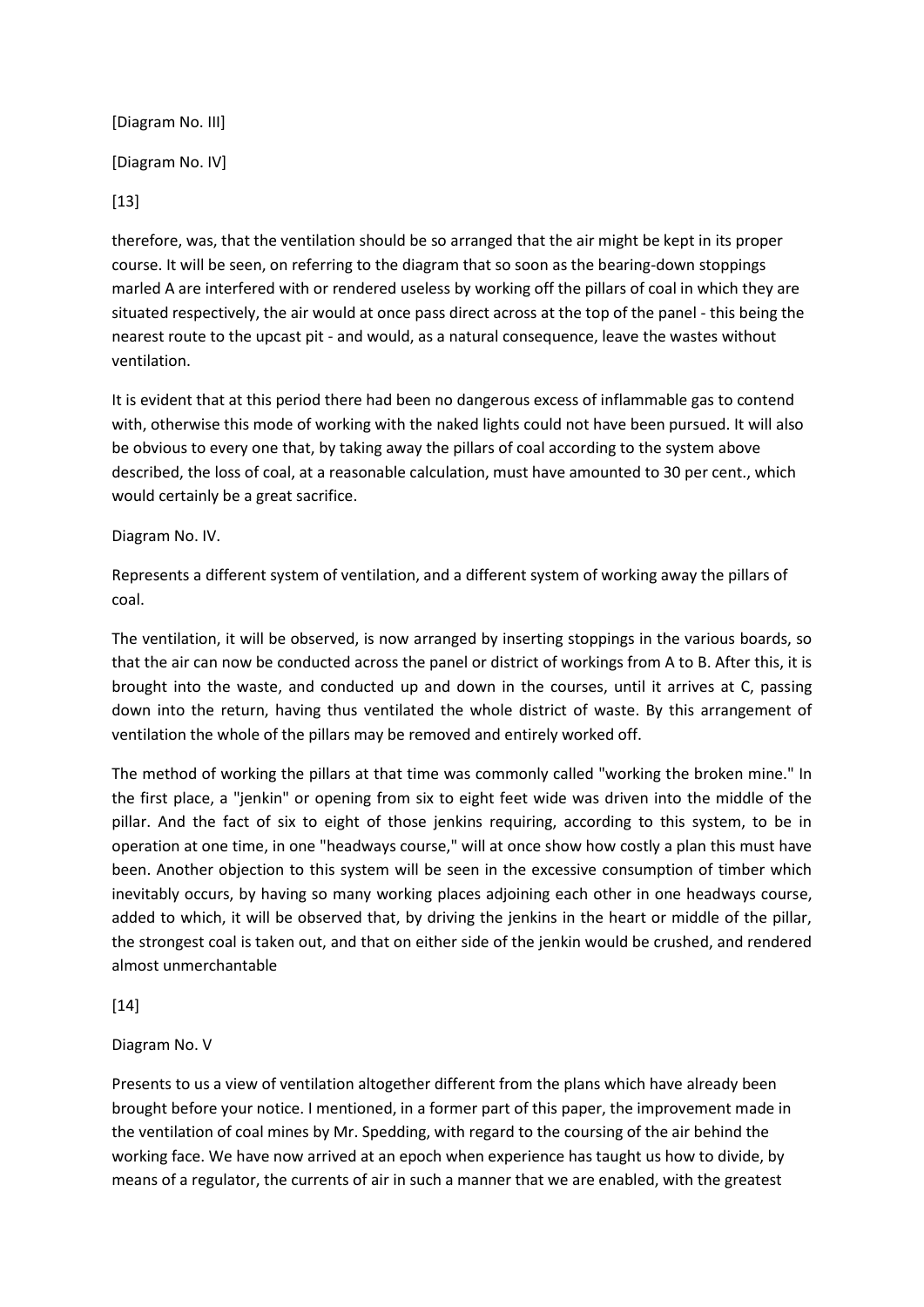precision, to give one district a greater quantity of air and another a less quantity, just as the circumstances of the case may require. This, it is well known, is a great advantage over the old system of carrying one unbroken current of air through a mine; for let us suppose that, according to the old system, a single current of air had to traverse a distance of six miles through the circuitous passages of a mine. Now, if we make two divisions in this current of air, and allow the distance for each division to travel to be about three miles (instead of six), then we shall have reduced the frictional resistance to about half of what it was before.

Allow me to make a few remarks here as to the improvement which was made in respect to divisions or splits in the air. The division of the air was accomplished by the application of what is commonly termed an air-crossing, which was adopted for the purpose of carrying one current of air over or underneath another current which might be passing in a different direction - one current generally being supposed to be fresh atmospheric air, and the other impure or vitiated air.

I am not positively aware to whom the invention of the air-crossing belongs, but I have heard it attributed to the late Mr. Buddle - a gentleman whose name will ever be remembered in connection with the science of mining.

The importance of dividing the air into separate currents or splits, and the benefits derivable from such a mode of conducting air through the various districts of a coal mine, are now sufficiently obvious; and I shall proceed to make a few remarks, necessarily as brief as possible, on the requisite distribution of the various currents of air. To take the diagram No. V. It is here shown that the air is divided at A, one-half going to the right (to B), and the other (from A to D) to the left portion of the district or "panel." Let us follow the portion going to the right. It will be seen that the air is conducted from A to the far board B by

[000]

[Diagram No. V]

[Diagram No. VI]

 $[15]$ 

stoppings placed in the various boards. By this method of carrying the air along the working face, the miners are enabled to inhale the fresh air before it reaches the waste. After arriving at B, the air, having ventilated the working face, then passes off into the back workings or waste, and, traversing the various courses, comes to the point marked C [here observe the advantage of the air-crossing], where it passes over the crossing which separates the ingoing and outcoming currents, uniting with the air (at E) which has ventilated the workings between A and D in a similar manner, and thence proceeding to the upcast.

It will be evident at a glance that this arrangement of ventilation is much superior to the former systems, which I merely introduced to your notice for the purpose of illustrating the various degrees of improvement which have been successively attained in the modes of carrying off air through a mine. By the system at present under notice, we are enabled to give the workmen the fresh air, and to dispense with all the doors in the headways course, which were formerly required to ventilate the waste. This is a great security to the air keeping its proper course; the ventilation of the mine is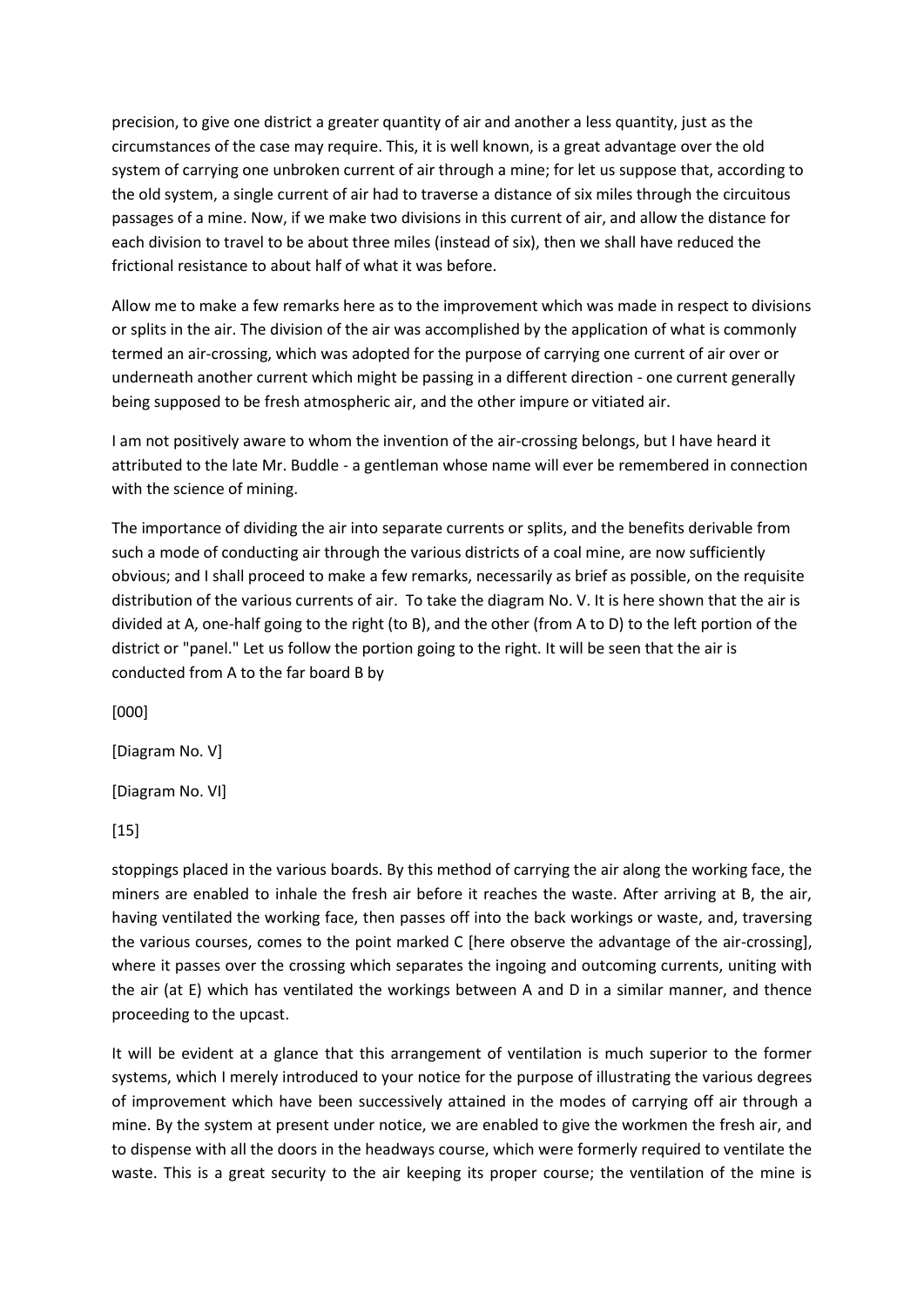rendered more perfect, and there is less liability to accident or derangement. We shall now proceed to

#### Diagram No. VI.

This represents an efficient system of ventilation and a mode of working the coal in which the jenkins are not driven into the heart of the pillars, and we are enabled almost entirely to remove or work away the pillars of coal left in the first working of the mine. In this system, it will be seen that there are a range of stoppings [which must be substantial - they are generally of pillared stone, well and closely packed] from A to B on one side and from A to C on the other. The air is first taken direct to D, where it divides to the right and left in equal quantities, temporary stoppings being used to bear the air to the edges of the goaves. By a close inspection of this diagram, it will be seen that the air is never entirely confined to pass through the goaf. This is an advantage, for it is always desirable to have the stopping or door, as the case may be, which is adjoining the edge of the goaf, provided with a scale, - that is, an opening sufficiently large that we may always rely upon having a portion of air passing through it, however much the air may be contracted in the goaf. In the event, however, of the air passage through the goaf becoming so much contracted that the quantity

#### [16]

going into the district is lessened, then it would evidently be desirable to enlarge the scale or opening, as before alluded to, in the stopping or door next the goaf, provided that there is a sufficient quantity of air passing through the goaf to prevent the appearance of gas at the edges. If we follow the course of the air in this diagram, we shall find it to be conducted down three boards, and up the same number, and so on, until it reaches the air-crossing E, where it crosses and unites (at F) with the air which has ventilated the opposite side, in a similar manner, after which it passes off into the return.

The question may here occur, to those who are not conversant with mining operations, "why the air is conducted alternately in three boards, in preference to any other number?" This is done because the current of air is shorter by this plan than it would be with a less number of boards, and, besides, there is not such a risk of the air being stopped or contracted when three boards are provided. I have said that three boards are required, but the exact number will very much depend upon the nature of the roof. One of these three, I may here mention, is generally appropriated as a "*travelling road*". The size of this will be proportionate to the length of the traverse and the number of passages, for it will be evident that to make large air-ways, where the length of the current of air is short, would entail a useless expenditure. This system of coursing air in a mine is now almost, if not altogether, abandoned; but, if time permit, this will be more fully treated in the course of our subsequent remarks.

#### Diagram No. VII.

*Plan No*. 1.— This shows another arrangement for the working and ventilation of a coal mine. It will be seen, on referring to this diagram, that the coal field to be worked is divided into separate panels or districts more particularly with this object - that should an explosion of gas occur, the element of destruction may be confined, as much as possible, to the district in which it originated. Another advantage derived from this mode of working is that, when the boards reach the barrier (indicated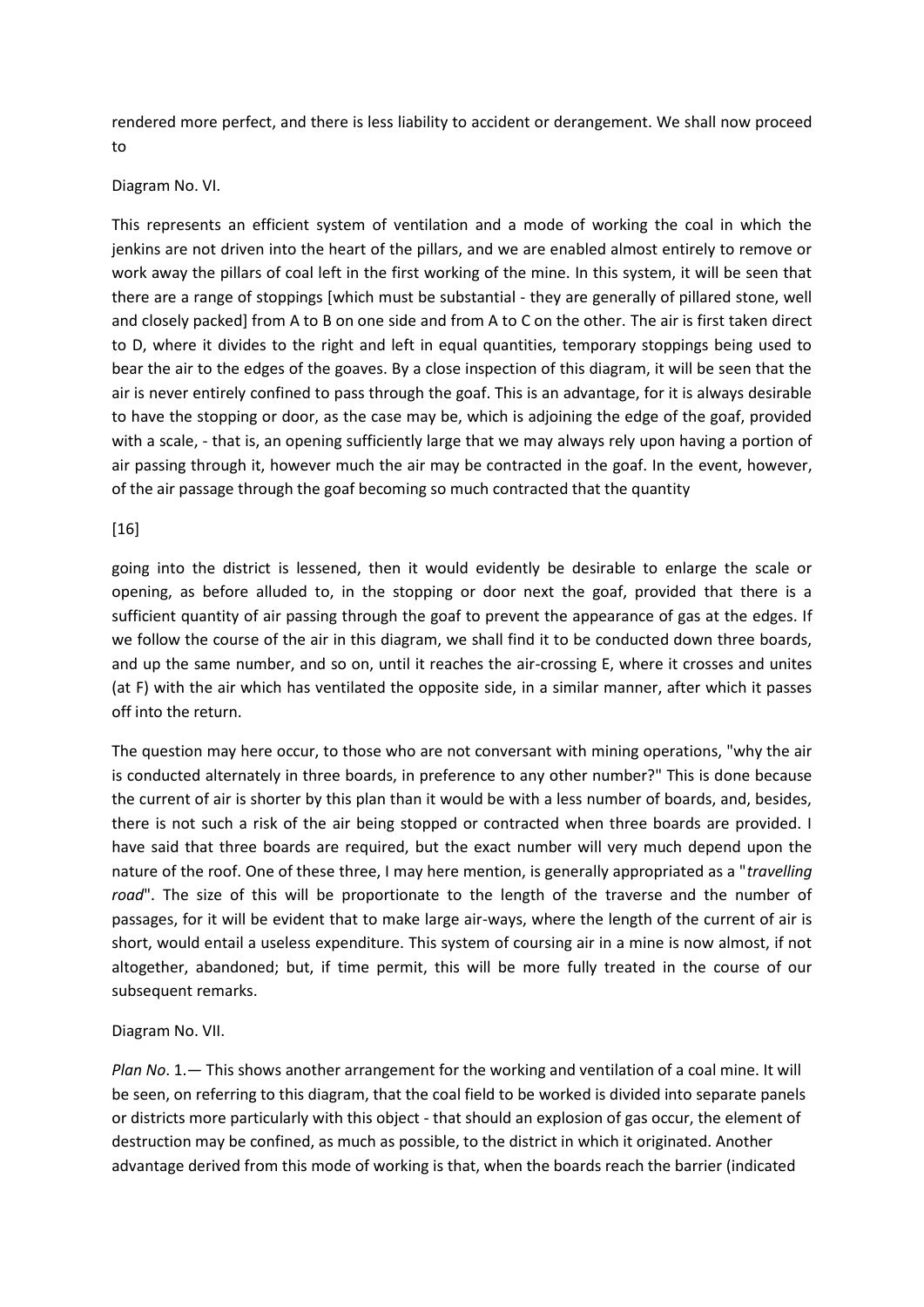by the dotted lines), the removal of the pillars may be at once commenced with, thus obviating the necessity of the pillars standing so long as was the custom formerly, by which the coal was, therefore, much lessened in value ; for it is well known that when pillars of coal remain unworked for a great number of years, the coal, to a certain extent, becomes oxidised by exposure to the atmosphere, and the result

[000]

[Diagram No. VII.

Plans 1, 2 and 3]

[17]

is that a large portion of the seam, in such cases, is rendered almost worthless. Again, by working off the pillars immediately after the various districts have reached their respective barriers, the aircourses are done away with, the lengths of the traverse of the respective currents of air are materially diminished, and this is an important point to he attended to with regard to vigorous ventilation.

It will be seen that this district (No. 1) has reached the barrier; and the roof being of such a nature that the headways courses do not fall, after the timber is taken out, the working away of the pillars, therefore, can be commenced with at once. This is accomplished by laying the tram-road along the three headways next the barrier to the far side of the district. We then commence to work away the pillars, by taking away a "lift" or slice of coal, of say five or six yards in width, for half the length of the pillar on one side of the headways, and another similar lift on the opposite side, until the pillar is entirely worked off - one pillar after the other being removed in a similar manner.

In this case it is necessary, with pillars of such dimensions, that the workings in one headways should not be in a direct line with other headways courses, but be kept at a certain angle, similar to that from A to B on the plan. This prevents, to a great extent, the coal from being crushed on the occurrence of creep.

The ventilation on this plan is quite simple, the air being taken first direct to the face F, and from thence into the working places; and when it reaches D, it is then taken into the waste, and ventilates it until it passes the regulator E; and then, uniting with the other currents, it passes on to the upcast pit.

This is a good arrangement for working away pillars of coal where roof does not fall. The naked light can be kept a safe distance from the goaf.

*Plan* 2 differs from the former plan only as regards the system of working away the pillars. The roof is supposed to break down to a great extent after the timber is taken out, and this prevents the old headways course being applied to such advantage as in Plan 1. New openings have, therefore, to be made along each headways for tram-roads. The system adopted in working the broken mine is widely different from that pursued in No. 1. By a glance at Plan 2, we will at once see the manner in which the pillars are worked off. A jenkin is driven half-way up in one side of the pillar; a place is then driven through the middle of the pillar to the goaf, and then the lifts are taken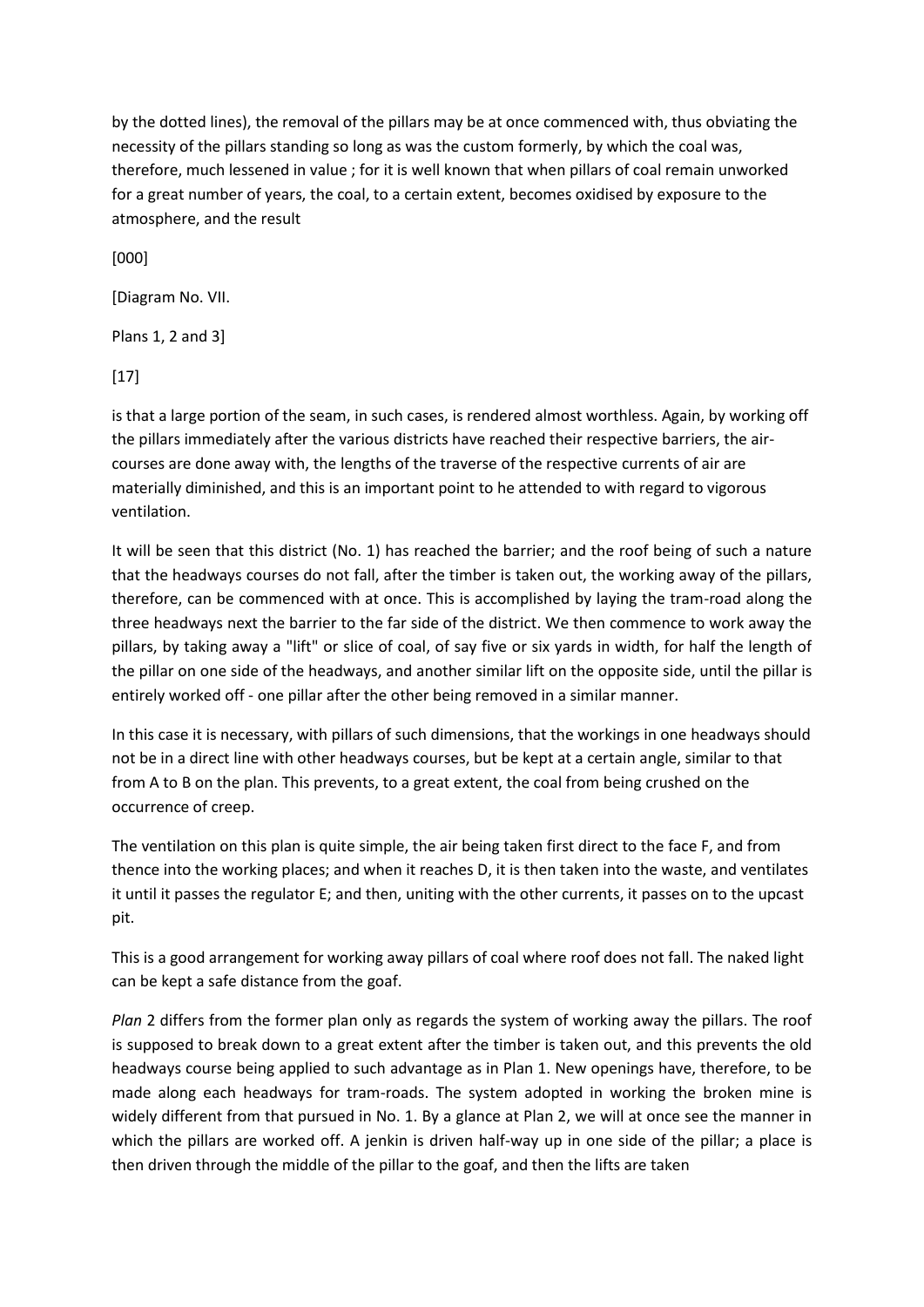# [18]

off on the next side. This being done, the lower half of the pillar is removed in a similar manner, and so on until the whole of the pillar is worked off.

As this plan entails considerable expense in regard to the driving of Jenkins and ridding, &c, I shall shortly treat upon other methods of working away the pillars, by which the expense may be avoided.

*Plan* 3 is a district of workings in progress in the whole mine, showing the arrangements of ventilation.

### In Diagram No. VIII.,

Which we shall now proceed to notice, the boards in the district are not driven to their respective barriers before the pillars are commenced to be taken away, as was the case in the last diagram; but the pillars, on the contrary, are commenced with so soon as the boards are driven to such a distance that the ventilation may admit of the safe introduction of candles in working the whole mine, while, at the same time, safety-lamps may be used in extracting the pillars in the broken mine.

The principal advantage of this system over the former consists in the fact that the same "establishment," in regard to timber, rails, &c, that was required for working the whole mine, can be used for the purpose of working the broken mine.

The timber is also allowed to remain, and this prevents the outlay incurred in ridding and driving jenkins to open out the old work; and therefore, in point of economy, this system is much superior to the former.

Let us now consider the mode of ventilating this particular system, and, in doing so, I will bring before your notice the different ways in which such a plan of working may be ventilated, pointing out, at the same time, their respective merits, to the best of my ability.

And, first, let me direct your attention, as briefly as possible, to *plan No*. 1.

The air is here taken direct to the working face, as shown by the darts. It is then conducted along the working face, and, as you will observe, ventilates the various boards in the whole mine as it passes along; after which it is taken down the far board to ventilate the broken mine.

There is an objection to this system, and it is this: - It will be seen that the doors which are placed at A are for the purpose of bearing the air around the working face; but if it should occur that those doors

[000]

[Diagram No. VIII]

[19]

were neglected, then the ventilation between C and D would at once become suspended, and any gas which might happen to be at the edge of the goaf might probably "back" to the candle D.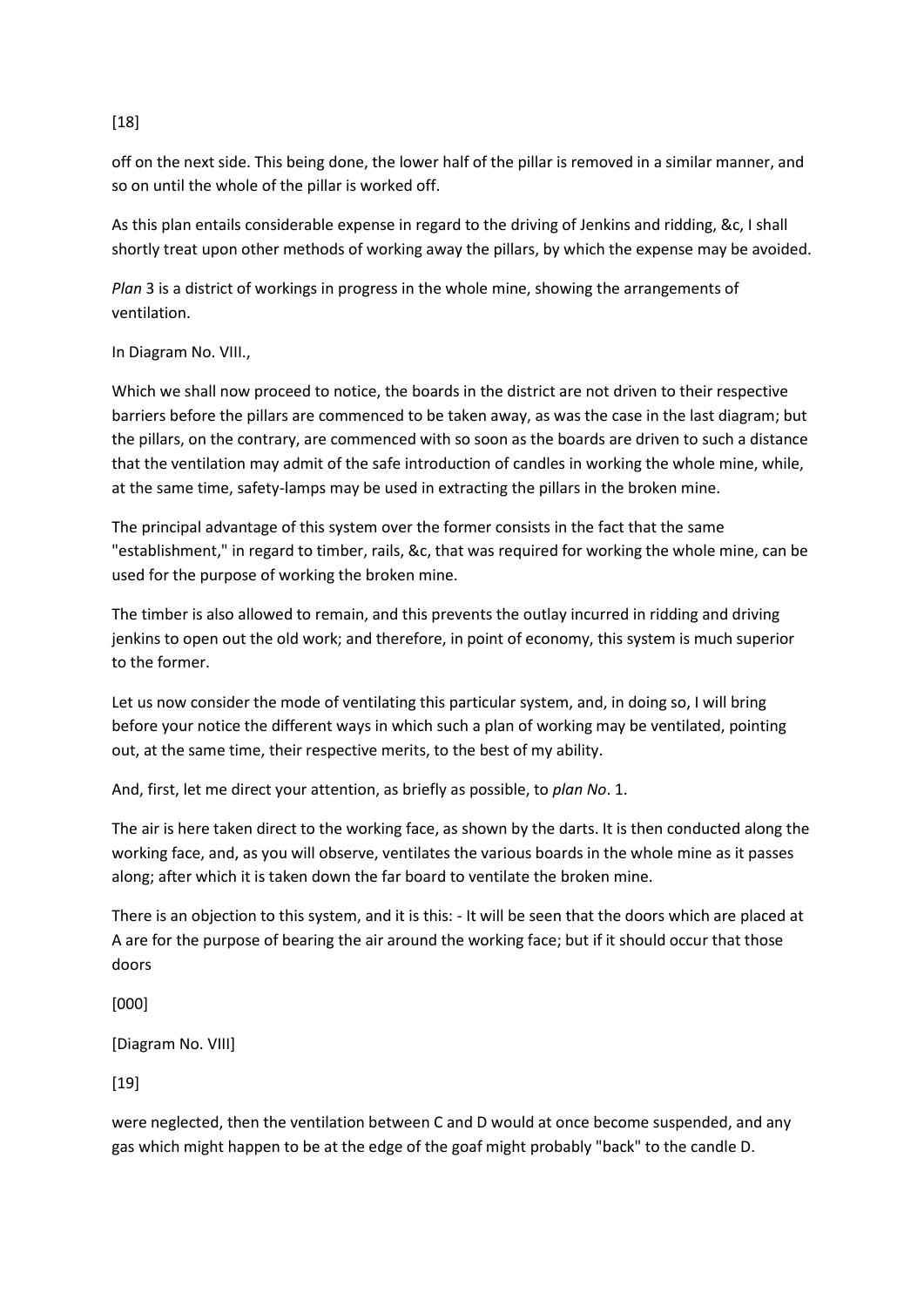According to *plan No*. 2, which we shall now proceed to notice, the air is taken up the rolley-way board to E, where it divides - one portion being taken to ventilate the boards in the whole mine, and the remaining portion to ventilate the workings in the broken mine. By this mode of ventilation the doors at A, in plan 1, are altogether dispensed with, there being a separate current of air from both the whole and broken mine.

Allow me to direct your attention to the utility of dividing the air at E. On referring to this plan, it will be observed that that portion of air which is taken to ventilate the broken mine is conducted across to the far board F, when it is taken to ventilate the edge of the goaf in its course to the upcast shaft. Now, so long as all the stoppings and doors remain as at present shown, plan No. 2 is, in my opinion, superior to plan No. 1. But if the doors G and H, in plan No. 2, are destroyed by working away the pillars, the air will then not be carried over to F as before - it only reaches G - and, consequently, the space between G and F will almost be stagnant.

It is quite possible, under these circumstances, that gas might come to the edge of the goaf; and if so, such an arrangement of ventilation would prove highly improper. The chances of accident would be greatly increased, inasmuch as the gas from the goaf might then back up against the stopping C, and press through it upon the naked light outside of the stopping. This will be evident, if we look at the point where the air divides. It will be seen that the distance from A to B and C is equal to that from A to D and C.

If we suppose the existence of a scale in the stopping C, the question would then arise, whether the air from the broken mine could pass through the scale at C upon the candle, or whether it would pass from the whole mine into the broken ? This is rather an important question, for, should the air from the goaf pass through the scale upon the naked light, it would certainly evidence a very deficient system of ventilation.

As we have already observed, the distance to the stopping C in each division is equal, and it will, therefore, be obvious that the two columns of air will be equally balanced. Should any obstruction, however, take place in either of these divisions of air, then the air at the stopping C

# [20]

would press into the division in which the obstruction occurred; but, everything remaining in order, the tendency of the air will be to press from the goaf into the whole mine, and such a mode of ventilation must, therefore, be admitted to be undoubtedly objectionable.

To take, in the next place, *No.* 3 *plan*.

The system of working shown here is similar to Nos. 1 and 2; but the arrangements are very different, so far as the ventilation is concerned. You will observe we have here recourse to doors at X again, as a passage for coals.

Let us compare this mode of ventilation with that shown on plans Nos. 1 and 2. The air here is, in the first place, taken direct to the working face, and after ventilating the whole mine, is then carried down the far board F, as far as one pillar, to A; after which it is conducted back along the headways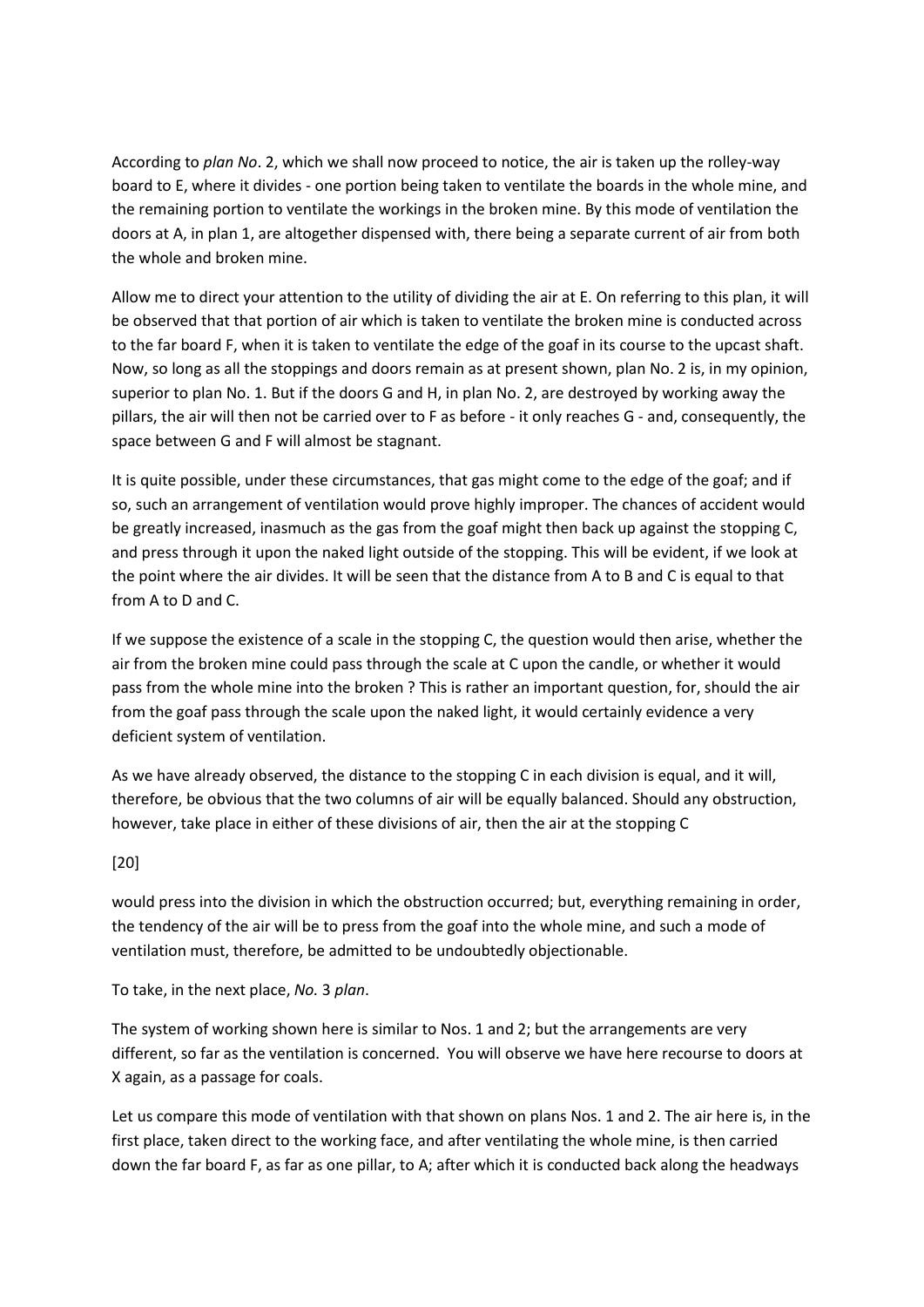to B, then down another pillar to C, and thence along the headways to D. It now passes on to the edge of the goaf, and ventilates the workings in operation in the broken mine. This system of ventilation is a great improvement upon that shown in plans 1 and 2, inasmuch as the distance between the naked lights and the safety-lamp is greatly increased, and the air will always press in the right direction, viz., from the whole mine into the broken. The doors are so arranged, it will be seen, that, when open at X, the gas cannot by any means back to the candle) while the doors at E remain shut.

It may be here observed, that accidents have occurred under the system of working coal mines shown on this diagram, and it is, therefore, worthy of your most serious attention to consider which is the best mode of application with regard to safety.

Of the three methods which I have brought before your notice, I would certainly myself recommend the last as the most safe under all circumstances.

Before concluding, however, with this diagram, I would wish to observe that, where the cover of the mine does not fall after the supports (props, &c.) are taken out, the pillars of coal may then be worked off without incurring any expense in rudding, &c. ; and I would, in such a case as this, approve of the panels being driven up to their respective barriers before commencing to take away the pillars. The coals, according to this method of working, would not stand long before the broken mine was commenced with - probably, in an ordinary seam, not more than three years - which, of course, would not, during that period,

[000]

[Diagram No. IX]

[21]

at all deteriorate the merchantable value of the coals. This is, in my opinion, a safer system of working than the system of "following-up" with the broken as the boards progress in the whole mine. It is only in cases where the cover of the mine is composed of soft materials, and breaks down to a considerable extent, that, when the supports are removed, jenkins require to be driven across the pillars of coal, and by the side of the old pillars, &c, as shown on plan No. 2, diagram No. VII.

This, it must be obvious, is much more expensive than the system of removing the pillars before the cover or roof of the mine is allowed to fall.

# Diagram No. IX.

Differs from the arrangement of working shown in the former diagrams, chiefly with regard to the position of the rolley-ways. Instead of having the rolley-way board on one side of the panel, with a barrier of coal on the opposite side, we have here the rolley-way formed in the middle of the district, and one rolley-way, as it were, serves the purpose of working away two districts. Twice the quantity of coals may thus be obtained by one rolley-way, as compared with what could be obtained according to the plans shown on former diagrams. It is, therefore, evident that where the outlay for making horse roads is great, one half the expense may be avoided by this arrangement of rolleyways.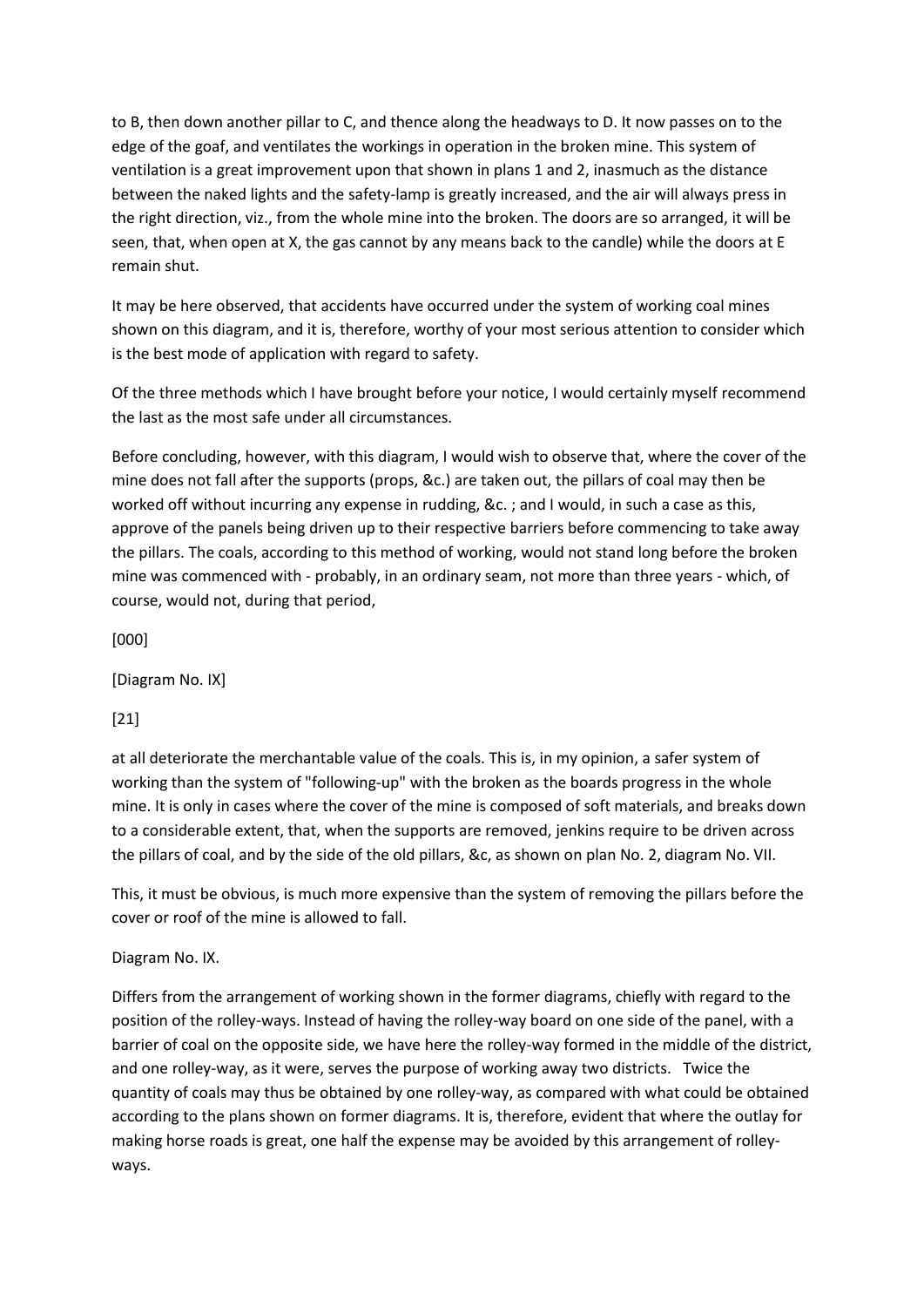It is, of course, most desirable at all times to have the cheapest method of working a mine. So far as the workings of the whole mine are concerned, the less number of rolley-ways may serve every purpose very well; but, when the broken mine is commenced with, and the roof is so formed that great weight is to be sustained by the pillars of coal of ordinary size, then, when the goaves on either side approach each other, we find that, as the last pillars adjoining the rolley-way are being worked off, the coal is very much crushed, and, to a very great extent, deteriorated in value. Therefore, in laying out the districts for working the coal, we must not only have regard to the best and cheapest mode of conveying the coal, but we must also consider the best method in which the mine ought to be worked generally.

My reason for showing you this is simply to lay the various methods of arranging the districts before you. In the two cases above referred to, the chief consideration is, which arrangement, according to the circumstances of the case, is the least expensive. The boards in this case

### [22]

are so much fallen, that they would be very expensive to open for air-courses. The air is, therefore, carried back and forward in the headways course, instead of being coursed up and down the boards, as shown on the former diagrams.

### Diagram No. X.

*Plan* 1. — The method suggested here is, that the pillars be taken off in close proximity to the working of the whole mine. It is assumed that the roof is composed of ordinary material. We have, therefore, so arranged the workings that every alternate board is driven narrow - *i.e*., two yards in width - in order that the roof of the boards may stand until the workings in the whole mine C are carried beyond the barrier K.

By this arrangement the naked lights are placed at a much greater distance from the goaf than in any of the former cases, when working off the pillars, as shown in diagram No. VIII. And not only so, but in the case of accident in district L, the barrier K of solid coal will be a more reliable means of separation than " *board end stoppings*" would have been.

The same current of air which ventilates the whole mine is taken to ventilate the broken mine on its route to the upcast shaft. The doors placed at G are for the purpose of allowing a passage for coal work into district M. As regards the system of working the broken mine - assuming, as I have already done, that the narrow boards are driven for the purpose of working off the pillars in the most economical manner (by taking one-half the pillars from each side of the narrow boards) - you will at once see that this is a much better system than that shown on plan 2, diagram VII., where jenkins had to be driven, and, consequently, as lamps would be in use, the aid of gunpowder could not be taken advantage of in driving them.

The pillars, as you will see, are sixty yards long by twenty yards broad, and they are of this length for two reasons. First, in not having an opening through the middle of the pillar, as is the ordinary practice, the weight of the strata above is much easier resisted, and the coal is not crushed to such an extent; and besides, secondly, in working away the pillars in the broken mine, there are not so many of what are generally termed " last lifts." The last lift is the last portion of coal that is worked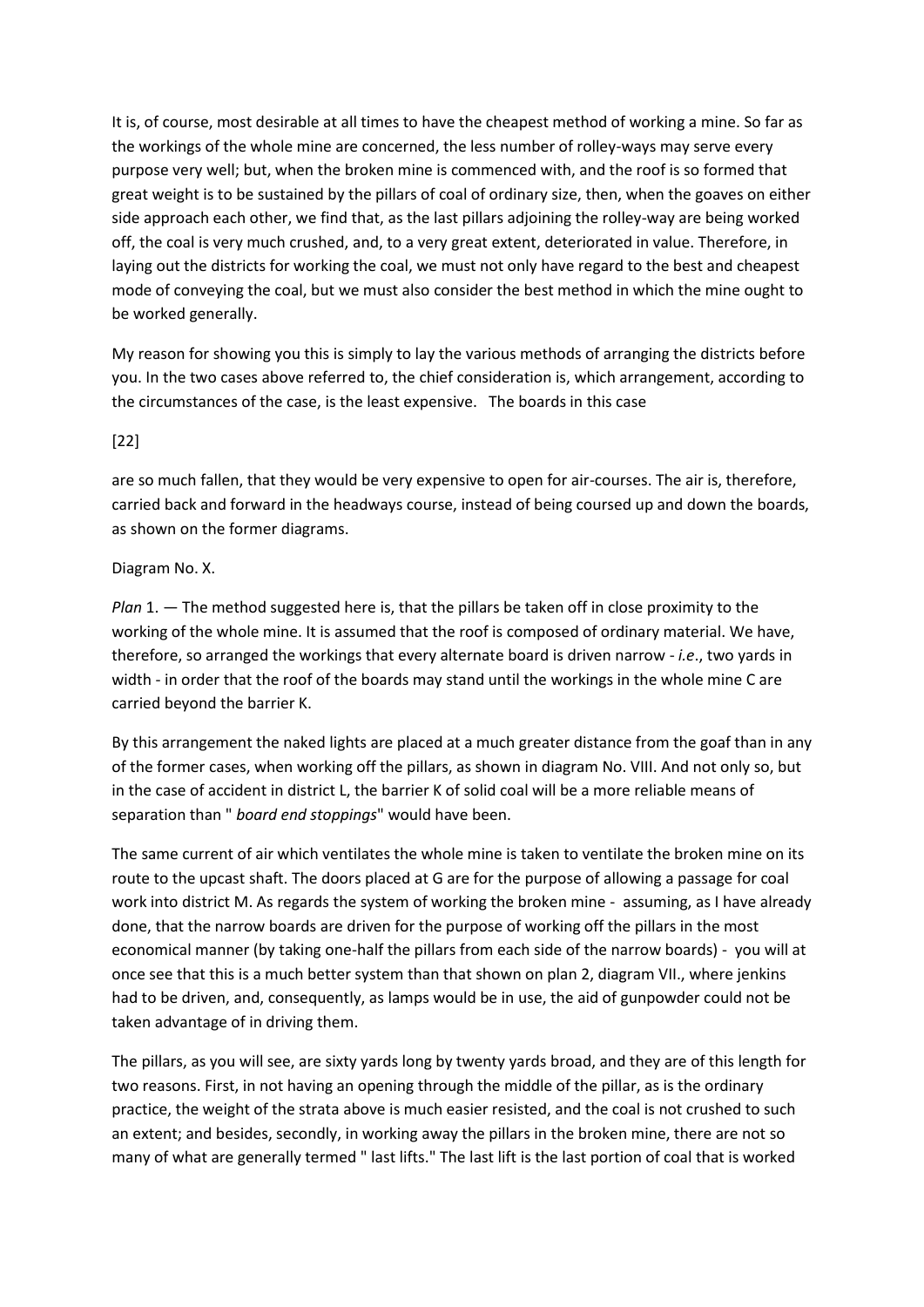off the end or side of the pillar. These last lifts are, of course, much more dangerous to work off than any other portion of the pillar -

[000]

[Diagram No. X. Plans 1 and 2]

[23]

all other lifts having a solid side, except the last, and this is only supported by timber, to which it generally proves very destructive. When the coal is got, too, it is generally crushed to a very great extent. Hence the necessity of having as few such lifts as possible.

*Plan* 2 is supposed to represent the coal lying at a great depth from the surface, and the texture of the coal of an average strength. It differs materially from the former diagrams, both in regard to the size of the pillars and the ventilation of the mines.

The pillars under this system are made large, with the threefold object of resisting the pressure of the overlying strata, preventing the creep as much as practicable, and producing as large a per centage as possible of good merchantable coal. The roof of the mine is here supposed to consist of a strong material, therefore, after the timber or other supports are removed, the boards do not fall, and the pillars may accordingly remain until that part of the whole mine B is worked to such an extent beyond the barrier F that the district A may be ventilated with a separate and distinct current of air from that which ventilates district B, now in progress in the whole mine. This effectually prevents the air in the broken mines (where safety-lamps are exclusively used) from coming in contact with the candles in district B.

The roof of the mine being strong, (as I have already supposed) the boards or openings may be taken advantage of, for the purpose of removing the pillars of coal left in the first workings, and this is done by taking lifts half way across the pillar to the right hand and also to the left hand of each board.

It is right I should here observe that in deciding as to the requisite dimensions of the pillars for any particular colliery three considerations should be regarded : - *the depth of the seam form the surface - the nature of the seam, its texture and strength - the nature of the material upon which the coal rests.* The diagrams before us represent the size of the pillars to be sixty yards long by forty broad. In working the whole mine, however, where naked lights are used, gunpowder is generally required for the purpose of bringing the coal down after it has been properly undermined. The size of the pillar, therefore, does not materially affect the produce of the seam in the whole mine; but in the broken mine, where gunpowder is prohibited, and the safety-lamps are exclusively used, great care and consideration is required with respect to the size of the pillars. Where the pillars are too small, "creep ", as a natural consequence, will take place - the coal will be crushed and rendered of less value - the consumption of timber will, in all probability, be

[24]

excessive - and the expense of maintaining the roads will be great - in short, the total cost of production will be increased to a very serious extent. If the pillars should be too large, so that the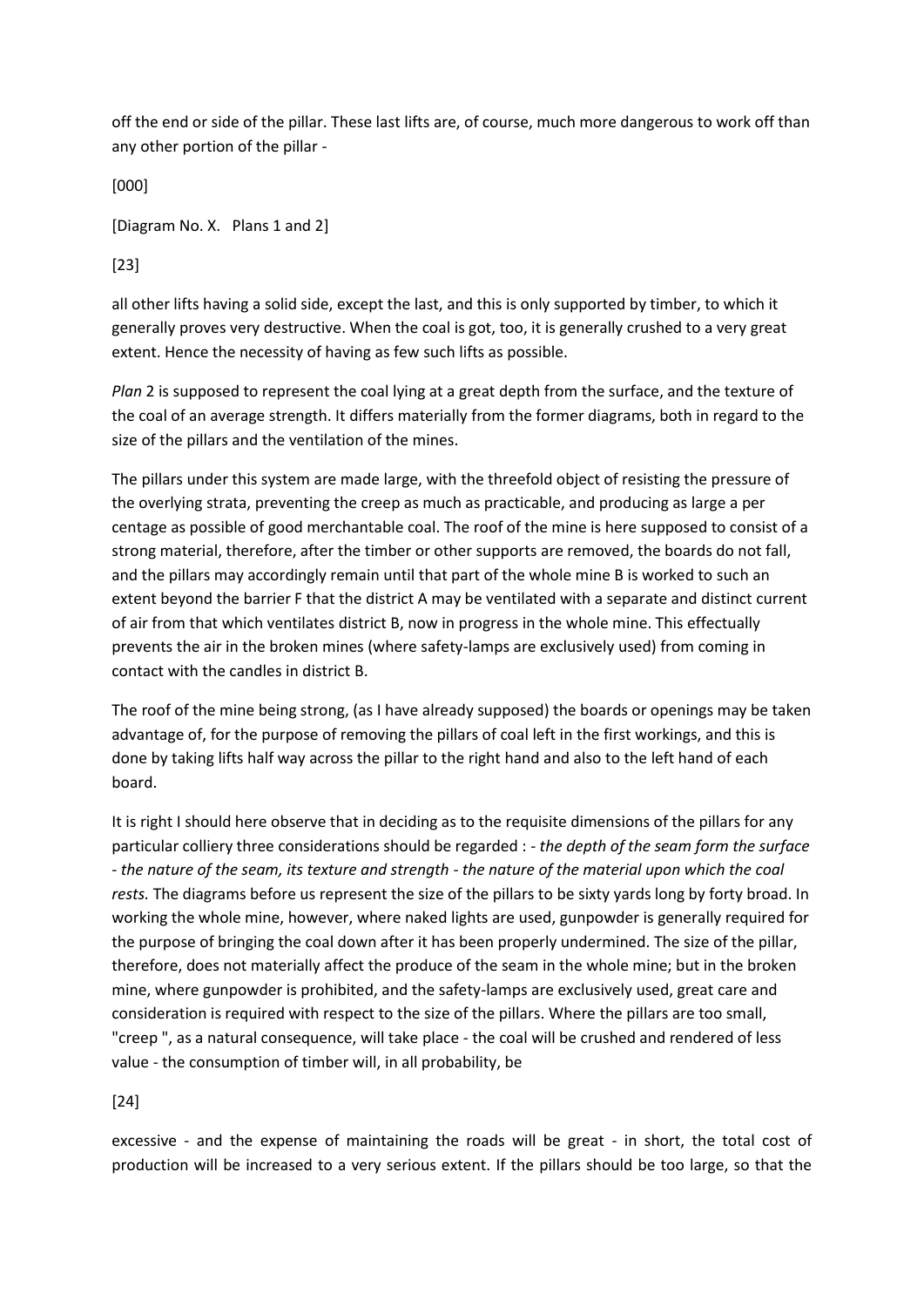coal does not fall after being undermined, it will require to be brought down by the pick, and will, therefore, as in the former case, produce a large proportion of small coals. But if the pillars are of sufficient size to prevent the "creep," and the coal is properly undermined, so that the weight of the strata above will break off or split the coal, the produce will then be nearly as good as the coal produced from the whole mine. Great judgment ought, therefore, to be exercised in determining the size of the pillars for any particular colliery.

### Diagram No. XI

*Plan* 1.—According to this plan, the water level drifts are, in the first place, driven out from M to A. A pair of headings are then driven at right angles to the water levels, which continue as far as B, being the extent of district C. Boards are driven from these headways to the extremity of the boundary; and this district being now completed in the first working, the naked lights are withdrawn, and the safety-lamp introduced instead. The taking off of the pillars may now be commenced with, and while this operation is being proceeded with, another pair of headways, similar to the former, are driven from D to E. Boards are then turned away from the headways, forming another district similar to C, in order that it may be completed in the first working, by the time that district C is all worked off. By this method of working, the men may use candles while working district F, in the whole mine, as it is ventilated by a separate current of air from that which ventilates the broken mine. By this arrangement, too, the naked lights may at all times be kept at a proper distance from the goaf.

The advantage in deep mines of going to the extremity of the coal field before commencing to take off the pillars, (thus more easily keeping the horse roads in order,) is too obvious to need any further remarks. I have observed, in mines where the seam is naturally tender, and the mode of working such as I have described on a former diagram, - that is, where the pillars are removed as the boards in the whole mine progress, - very great loss has been occasioned by the breaking of timber in the horse-roads, and the return air-courses are, from the same cause, very expensive to maintain. In some cases, under these circumstances, it is almost impossible to leave barriers of coal of sufficient size to prevent "creep" from taking place.

[000]

[Plan 1. Plan 2.]

[25]

*Plan No*. 2 brings before our notice another system of working, which differs materially from that shown on the former plan; for you will see on this diagram, that a few boards are driven with a view of procuring " pit room" to obtain the necessary quantity of coal for the supply of the pit as soon as possible after it has been sunk.

Generally speaking, the manager of a colliery is anxious to raise as much coal as possible after the pit has been "put down" to the seam, and it is with a view to the attainment of this object that I would propose the driving of a few boards in each district, to a limited extent. I merely offer this suggestion in order to show the possibility of raising a quantity of coals, under such circumstances, in a short time.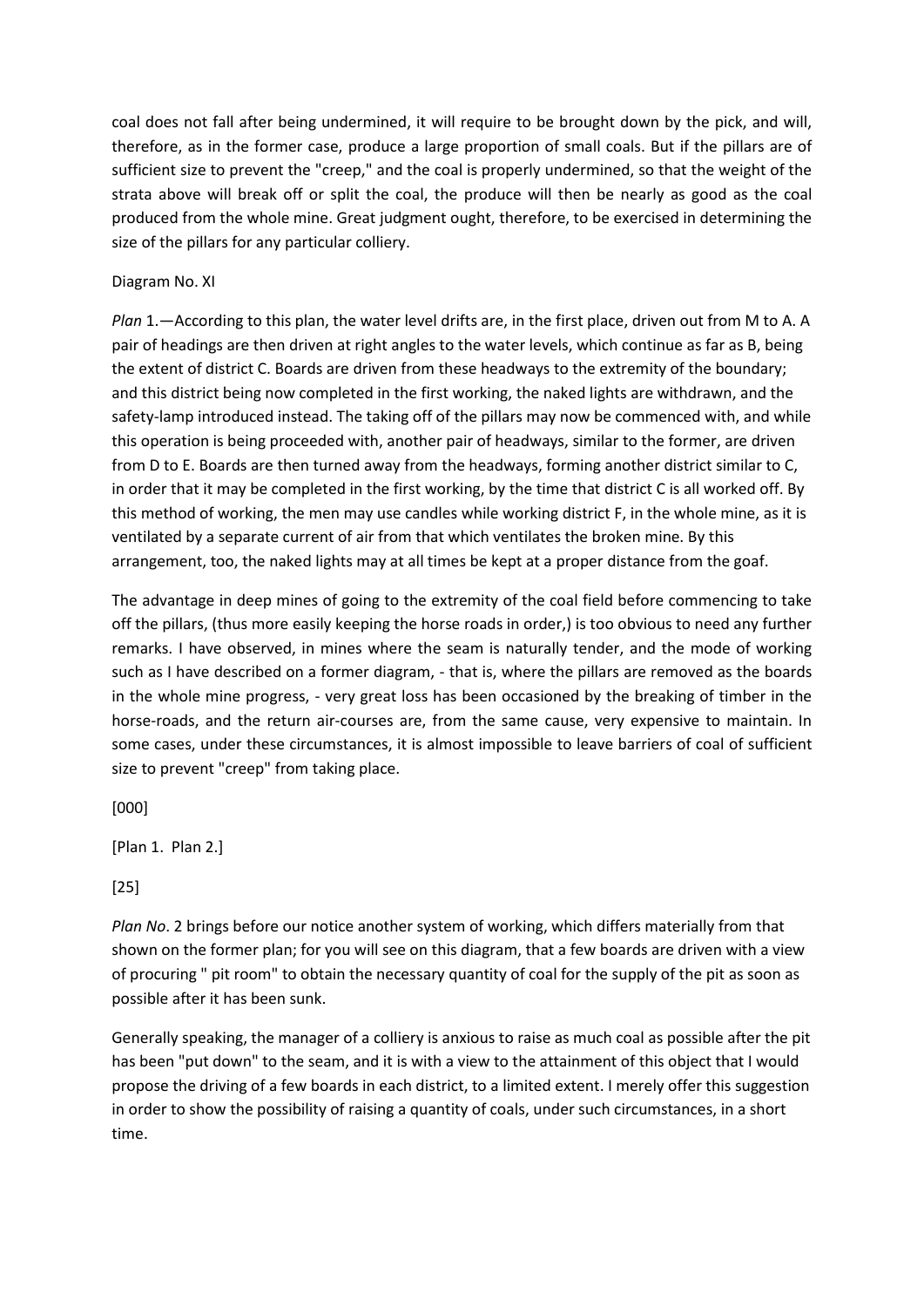In the course of my experience I have seen very serious results follow from working away the coal to too great an extent near the shaft, main rolley-ways, and returns. I have known it cause a great obstacle to the proper working of the colliery, as " creeps," &c, have ensued, and, consequently, a continual expenditure has thus been created.

With regard to the question, how a sufficient quantity of coals, in the above case, may be procured for the supply of the pit? I believe that with a little care and attention, and a proper arrangement of districts, there is very little doubt of obtaining a sufficient supply. What I have, said respecting this plan applies principally to the case of deep mines. Where the mines are not of very great depth it is not of such importance to leave large pillars, and to go to the extremity of the districts before commencing to take off the pillars. The necessity of attention in this respect does not exist here, for the pressure of the overlying strata is not great, and, consequently, "creep" may not be anticipated; neither need we fear that the coal will be rendered at all unmerchantable.

I must now, however, draw my remarks to a conclusion, and, in doing so, I would repeat what I stated before, that in the preparation of this paper I have principally endeavoured to make my observations, instructive and interesting to the junior members of this important Institute. The thought occurred to me that if I could, to the best of my ability, bring before the notice of the younger members of the profession the advances that have been from time to time effected in this branch of national industry and interprise, it might have the tendency of stimulating them to use their endeavours to extend still further the improvements which have been attempted and carried out by those who have had greater experience than themselves.

# [26]

Should this desirable result be attained, in however small a degree, I shall certainly deem myself amply repaid for the time and trouble expended in the preparation of these papers.

This, and the preceding paper on the Lundhill Explosion, which I had the honour of bringing before your notice some time ago, have been, I must confess, rather hurriedly arranged. Yet I trust, notwithstanding all imperfections, that what has been said will prove more or less useful and interesting to all who are connected with the important profession of mining engineering.

If I have failed in this attempt I have failed through want of ability, and not from a want of disposition to do justice to this most important subject.

[27]

# NORTH OF ENGLAND INSTITUTE of MINING ENGINEERS.

# GENERAL MEETING, THURSDAY, DECEMBER 2, 1858, IN THE ROOMS OF THE INSTITUTE, WESTGATE STREET, NEWCASTLE-UPON-TYNE.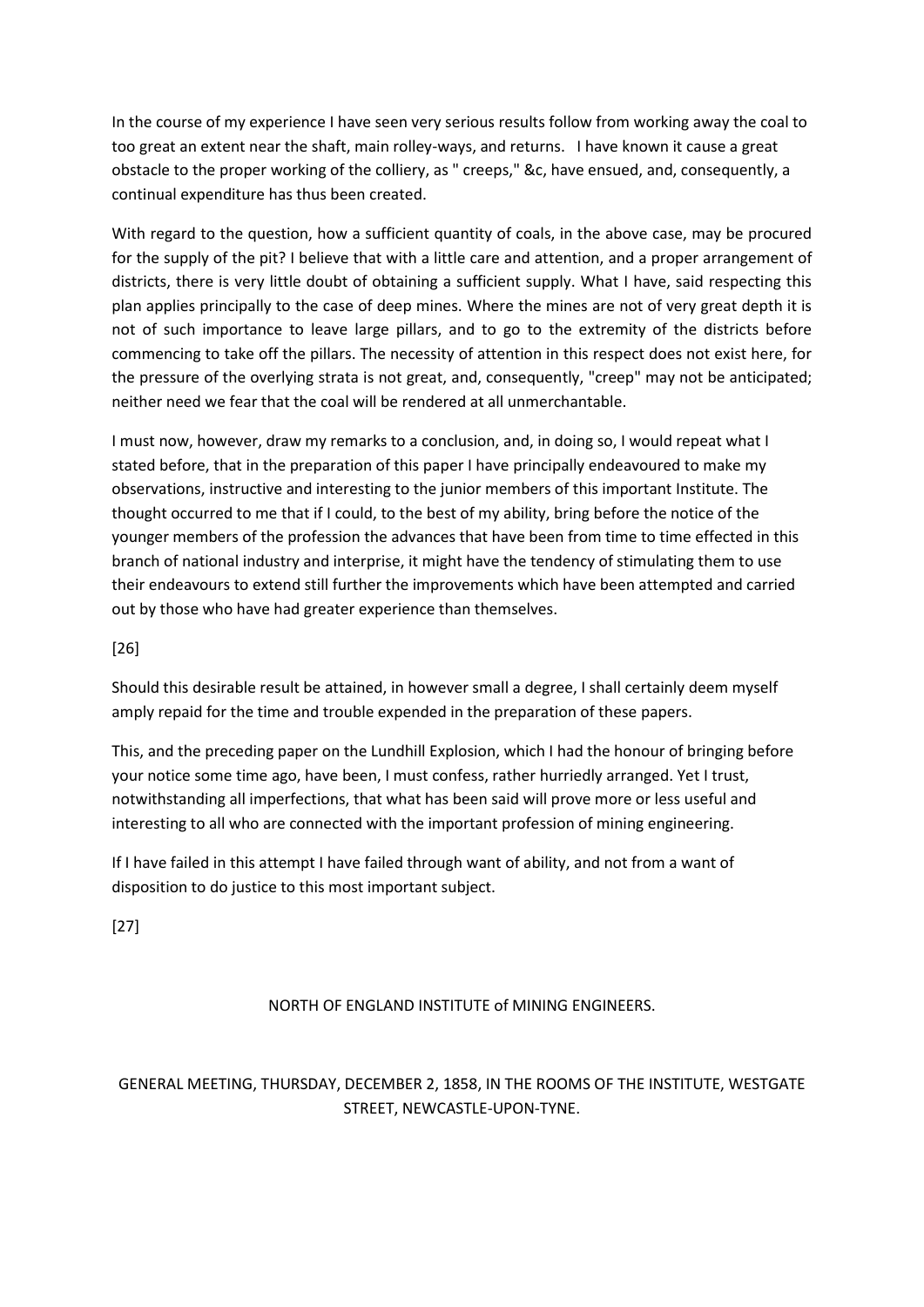Nicholas Wood, Esq., President of the Institute, in the Chair.

The Secretary, before reading the minutes, said it would be necessary to call the recollection of the gentlemen present to a resolution to have an opinion taken as to the propriety of Mr. Reid's charges for printing the proceedings. As this matter had been intrusted to him, he wrote to his own booksellers to recommend a person, or two persons, to give an estimate of the cost of the lithographing, including colouring, and the printing. He wrote to Messrs. Smith, Elder, & Co., who had published books for him, and they recommended Messrs. Spottiswoode & Co. He believed Mr. Spottiswoode was known to Mr. Wood, and he was also known to himself, (the Secretary). On being written to, he very readily undertook the estimate, and wrote as follows:—

*New Square, London, Nov*. 1, 1858.

Dear Sir,

We beg to send you herewith an estimate for printing 530 copies of the Transactions, Vol. V., as if from MS. copy, viz., £442 1s. 6d. It is almost impossible to say what ought to be the charge incurred by authors for corrections and alterations in a work of this kind, but it ought to be very little if the copy is well prepared.

Yours faithfully,

J. SPOTTISWOODE & Co.

Thomas Doubleday, Esq.

The President— It appears from this, that Mr. Reid charges £14

[28]

less than Messrs. Spottiswoode's estimate, and, considering the trouble which he has in arranging those papers, and the mode in which the work is got up, which is very creditable to Mr. Reid, I think there is no question that it is desirable to continue the printing in his hands. However, this matter was taken into consideration by the Council, and Mr. Doubleday will read their opinion.

The Secretary read the minutes of the Council, to the effect that they did not deem it advisable to make any change.

The minute of the Council was confirmed.

The Secretary next read a resolution of the Council, that a certain number of copies of Mr. Wales' paper be distributed among the collieries subscribing to the Institute.

The President—It had been suggested to me, that as Mr. Wales' paper was of a practical nature, it might be useful to distribute some copies of it amongst the viewers and overmen of the different collieries. Not having an opportunity of consulting the Council, and it being necessary to decide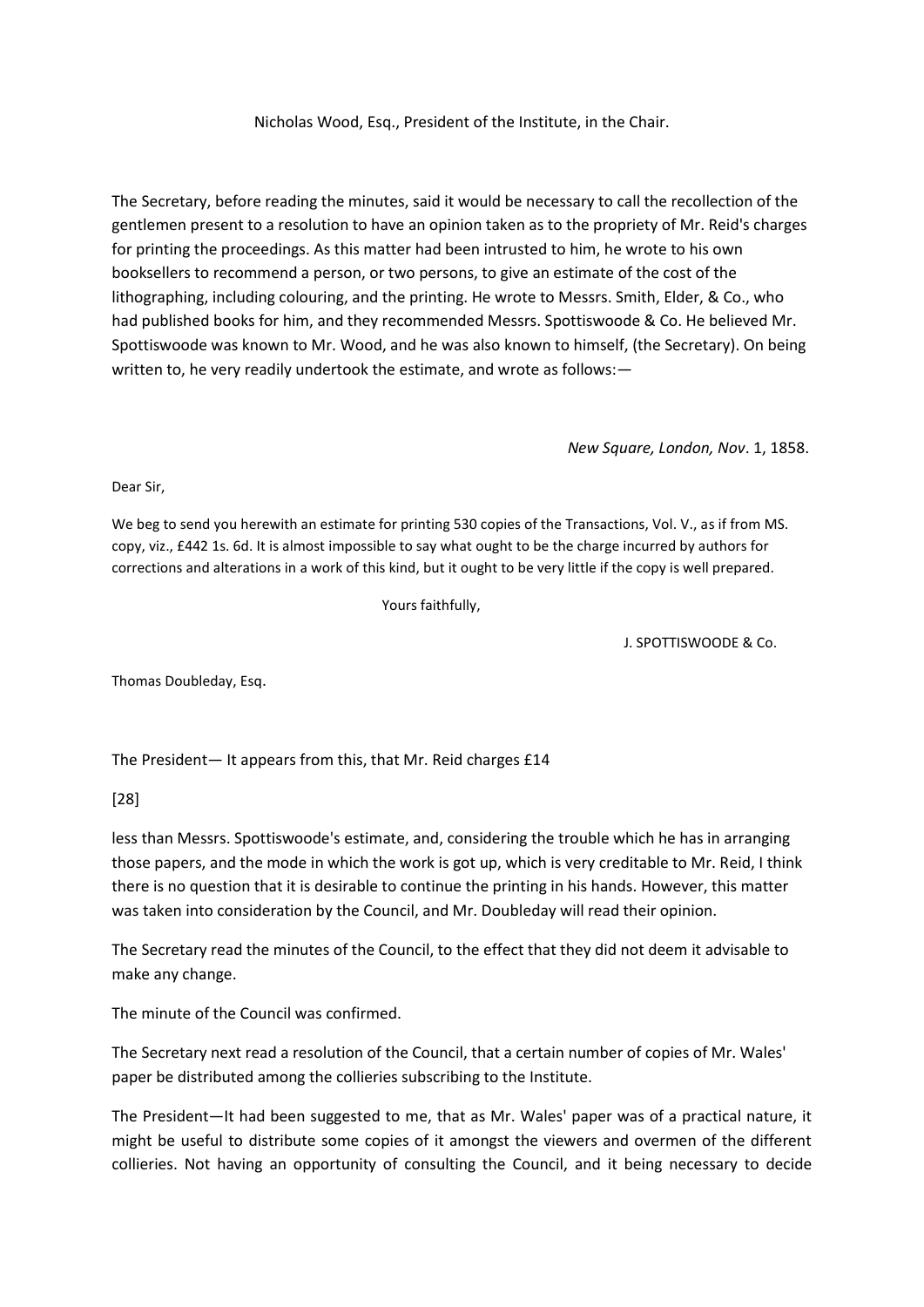whether any should be printed, I took it on myself to order 250 extra copies to be printed, which has, I believe, been done. The Council to-day have relieved me from the responsibility of having done so. It still, however, remains with the meeting how they should be distributed; the Council having come to a resolution that they should be distributed amongst the collieries in proportion to the amount of their subscriptions; thinking it was scarcely right to give them to the collieries that did not subscribe. We have, certainly, been much disappointed in the support we have received from the collieries generally, and which, from the good that we trust has been done by the Institute, we had a right to expect. To give those collieries which do not now subscribe copies, perhaps, might induce them to subscribe. It was suggested at the Council meeting, as desirable, to give to each of the members an extra copy, for distribution, but, there being 228 members, and only 250 extra copies ordered, that would, of course, take up nearly the whole of the extra copies. I do not know whether the press is in such a state that extra copies could be printed, if so, then they might be distributed more liberally. It seems desirable, that the paper having been written with the express view of being made useful to viewers, underviewers, and overmen, they should get copies. They could, of course, obtain copies at the end of the year by purchasing the whole volume at a guinea, but it would be a long time to wait, and an expensive mode of getting it.

#### [29]

Mr. Hall said Mr. Wales' paper was a very useful one, and if double or treble the number were printed, they might be sold for what they cost.

Mr. Dunn concurred in the propriety of that suggestion. They might, in this instance, deviate from the general rule.

Mr. Hugh Taylor, who had just entered the room, was asked his opinion.

Mr. Taylor said, he should always pay deference to the decision of the Council. Had they not come to that decision, he should have thought it invidious to make a distinction between the collieries, the principals of which subscribed, and the rest, because it was desirable that all the viewers should have the benefit equally. As they had come to this decision, he might suggest the giving of one or two copies to each subscriber, to make use of in any manner he might think fit.

The President—I concur in what Mr. Taylor says. There is a deal of liberality in it which ought to belong to an Institute of this description. Still, I must repeat, that we have not received that support from the coal trade, which, I think, we are justly entitled to; out of nearly 200 collieries in the trade we have only about 60 subscribing to the Institute. We have laboured hard to make it useful, and, I believe, it has raised a degree of emulation amongst the managers of the mines which has been, and will be, beneficial to the trade at large. Our energies and our usefulness are very much crippled for want of models, books, &c, I trust, therefore, that when Mr. Taylor next presides over a meeting of the Coal Trade, he will impress upon them how very desirable it is that they should give the Institution more substantial support. I know the opinion of Mr. Taylor would have very great weight with the coal-owners. I hope, therefore, that we may shortly expect a more numerous list of subscribing collieries. I now find that it is quite practicable to order an additional number of copies of Mr. Wales' paper, as the type is still set up, we can, therefore, enlarge the number of copies already printed, and consequently embrace all the objects which have been suggested. He would, therefore, move that 750 additional copies be printed.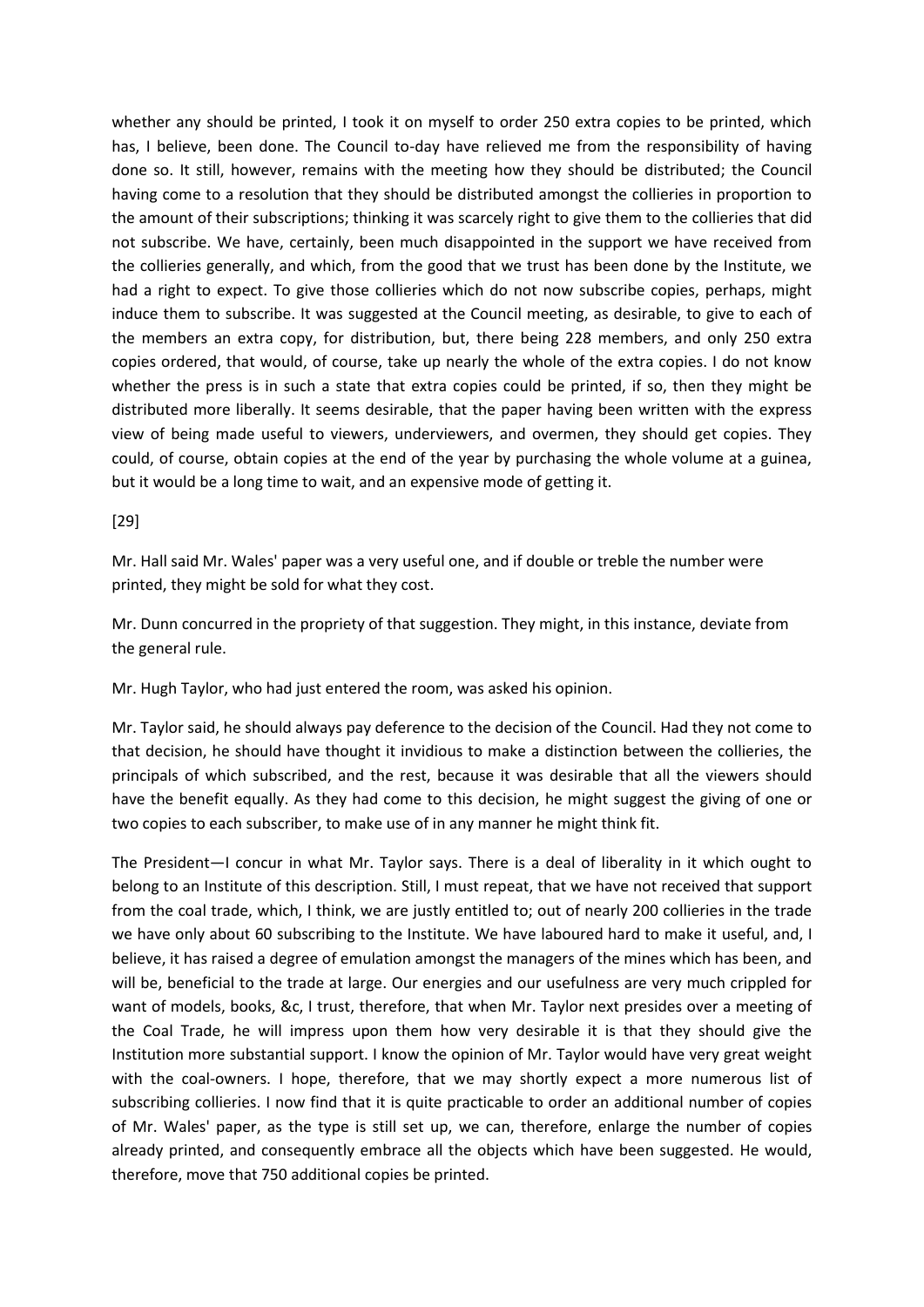The President put the motion, which was carried unanimously.

The meeting proceeded to the election of new members: — Messrs. Edward Hedley, Dodsworth Road, Barnsley, Yorkshire; Alfred P. Rockwell, M.A., Norwich, Connecticut, U.S., North America; Andrew Landale, Lochgelly, Fifeshire, North Britain; and John Straker Wilson, West Cramlington, Newcastle-on-Tyne, were elected; and Mr. John

[30]

Kerr, of Hamilton Gas-Coal Works, Lesmahagow, N.B., was proposed for election at the next meeting.

The President—The next proceeding is a statement as to what progress has been made towards the establishment of a Mining College. Mr. Thos. John Taylor and myself, by appointment, last week met the Warden of the University of Durham, and Mr. Chevallier, one of the professors, on the subject of connecting the Mining College with that University; and without going into details, which occupied two or three hours, I can only say the meeting was of an extremely satisfactory nature. I think, from what took place, the University, so far as they are able, will do everything in their power to aid the establishment of a Mining College. The conclusion was, that Mr. Taylor and I should put down in writing the views entertained by the Council of what was desirable, as much in detail as possible, and that we should meet at the first opportunity. I presume we shall be able to meet together very shortly; and before next meeting of the Institute, we shall have made such progress as to be able to lay before you the nature of the arrangement proposed for the establishment of a College.

Mr. Taylor—This is, of course, preliminary. After due preparation you can then bring the question before the Institute, and have a discussion upon it.

The President—This is all the business except the discussion on Mr. Atkinson's and Mr. Wales' papers.

Mr. Hall said, some slight mistakes had occurred in his paper which he would like to explain. It was on the French Coal-field. He found at page 73, the third line from the top, the area was set down at 920 square miles, and it ought to be 1,920 square miles. The error occurred in reducing the French kilometres. He would have corrected the error at the last meeting, but he happened to refer to Mr. Dunn's work on the coal trade, and he found Mr. Dunn set it down at 914 square miles, which confirmed him (Mr. H.), in his error. There is another error at page 98, the 18th line from the top, 11,760 should be 11,960 square yards.

Mr. Atkinson's paper on "splitting," which stood first for discussion, was postponed in consequence of the unavoidable absence of Mr. Thos. John Taylor, who wished to be present at the discussion.

[31]

# DISCUSSION ON MR. WALES' PAPER.

The President said, as this paper was intended to be printed and circulated separate from the proceedings of the Institute, it was desirable that the discussion thereon should be printed with the paper. He, therefore, proposed that they should take the discussion on the respective diagrams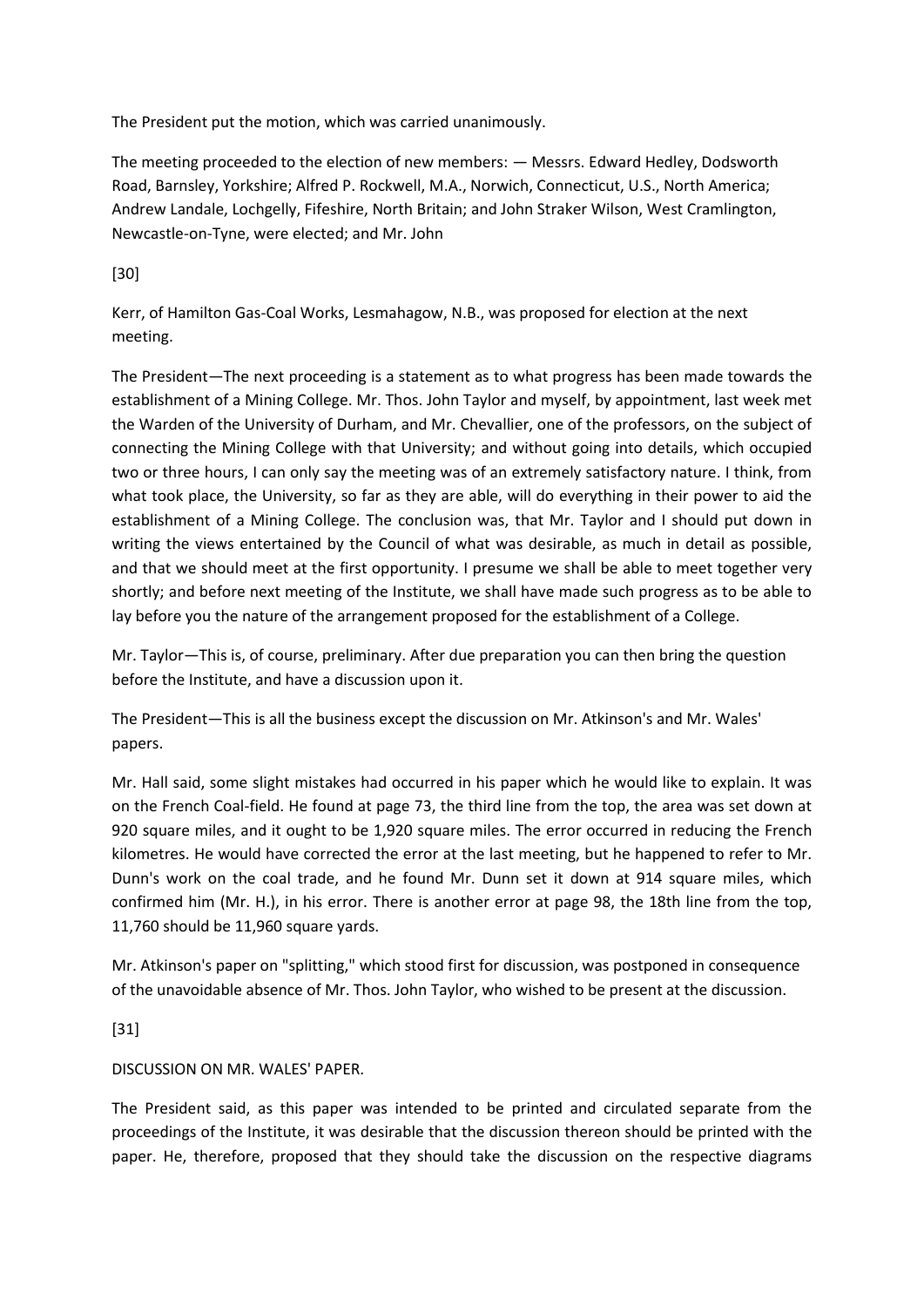*seriatim*. He would, in such case, first ask Mr. Wales if he had any further explanation or additional remarks to make, and then go on with the discussion generally.

#### *Remarks on Diagram No. I. were then read*.

Mr. Wales—The members would observe, that in this diagram the air was taken to the further board or working place, and carried up such board to the face, and then carried across the face of all the working places, and so down the first board, and along the return drifts, to the upcast shaft. The board stoppings being removed forwards as the working places advanced.

Mr. Dunn—That is what you call "face airing," but at that time there were a course of stoppings left standing occasionally, at every fourth, fifth, or sixth pillar, to distribute the air in the waste, which was not a partial coursing of the air.

Mr. Wales—That was what was called "shething the air."

The President—Up to what date was that practised?

Mr. Wales—Previous to 1760.

Mr. Dunn—Mr. Spedding introduced the system of coursing the air at the Workington Colliery, in Cumberland, in or about the year 1760. The universal system of ventilating coal mines, previous to the coursing of the air, was either that the waste was not ventilated at all, or, that a partial distribution of the air in the waste took place, which was called "shething." In the latter cases there was no inflammable gas.

Mr. Barkus—In the years 1812 and 1815 in some collieries there was a great deal of "shething." More than "coursing" the air.

Mr. Atkinson — It would be interesting to know if any explosions resulted from the waste getting foul?

Mr. Barkus —No doubt; we can refer back to explosions having taken place when the waste became foul in consequence of its not being coursed, but only shethed. One of the pits at Harraton Colliery exploded from that cause. It was the general custom on the Wear to sheth the waste, and not to course it, when I first commenced practise in 1812, and even after that period.

Mr. Wales—They must have been very slow in their adoption of

[32]

improvements on the Wear. Coursing having been introduced fifty years previously.

Mr. Dunn—Certain districts of the Wear produced no inflammable gas, and at these collieries "shething" only was practised, but at the collieries where gas was produced, "coursing" was in use, indeed, these collieries could not otherwise be worked, as there were no safety-lamps at that time.

The President—Then I think we have come to this conclusion, that up to 1760, if any air was taken into the waste, it was done by the system of "shething", and that this was the system applicable to diagram No. I. We shall come to the details of coursing the air in the discussion on the next diagram.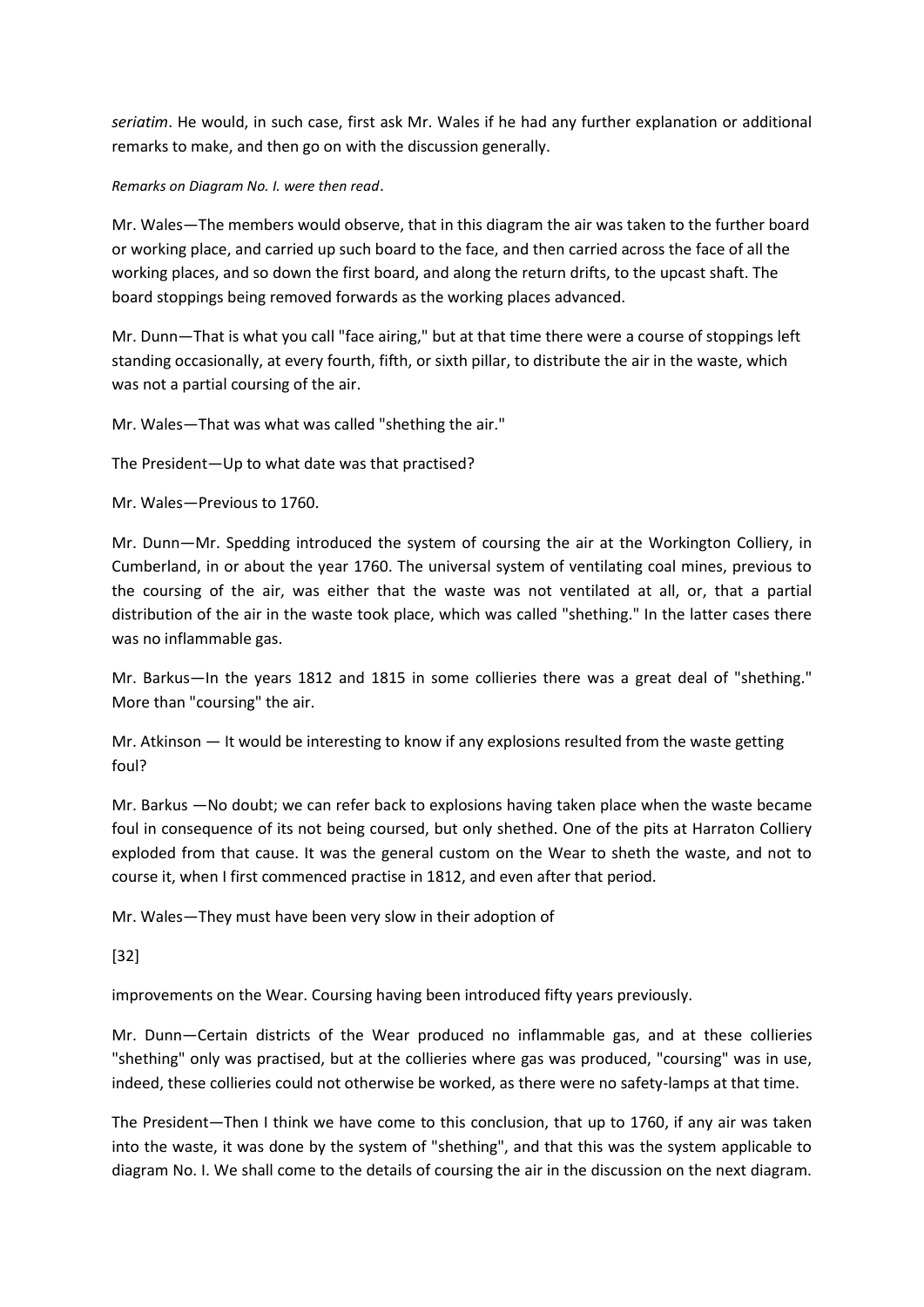Previously, however, to leaving the subject of shething, it may be desirable to give a short description of this mode of ventilating the waste, if it can be called ventilation. This appeared to consist of building stone stoppings in every third wall, which operated to carry any air which might scale through the timber board stoppings along the face of the workings, back again to the workings; and a scale of air being allowed to pass them, and also through some portion of those stone stoppings, as circumstances pointed out or rendered necessary, the waste was, by that means, partially ventilated. It was not, however, by any means the practice to place these stone stoppings in every third wall, this depended entirely upon the state of the waste in each case. In some of the old wastes, large areas of pillars were found standing without any sheth stoppings, in cases where there are no discharge of inflammable or other gases.

Mr. Dunn and Mr. Barkus corroborated the foregoing statement.

The President—We have now, I think, exhausted the subject of ventilation in the early period of coal mining, let us now take a glance at the mode of working the coal at that period. If we are to take the diagram as an illustration of the mode of working, that represents about one-third of the coal taken away, and two-thirds left. My experience, derived from examining the old workings of several collieries, would show that, generally a much larger proportion of coal was taken away. My notion is, that the principle laid down was only to leave the pillars of sufficient size to support the superincumbent strata, the intention having been, in the very early period of working coal, to support the superincumbent strata, and to leave pillars only just sufficient to accomplish this, and in some cases mere shells of coal appear to have been left over large areas of workings.

Mr. Hall—In all the old seams I have examined, I find the old people

[33]

have been very clever in getting away the coal. I have seen a large extent of pillars, of two or three yards in thickness, in a seam seven feet in height. I have not seen any pillars taken away entirely in such cases, but there had evidently been a second working.

The President—With regard to working pillars, I have taken some trouble to enquire into the facts regarding this operation. I find, that previous to 1730, pillars had been worked, and they were, moreover, worked as a system, by extracting all the coal and allowing the superstrata to fall. It appears to have been a very general practice, when it was supposed that the pillars left in the first working were more than sufficient to support the strata above, to reduce, or, as they termed it, to "rob" the pillars. And this appears to have been done, sometimes by taking away a portion of the ends of the pillars, and sometimes the sides, still leaving what was supposed to be sufficient to support the roof. At times this appears to have been carried on to such an extent as to render the pillars insufficient to support the superior strata, the result of which was, that they were crushed, and produced what was called a "thrust." The old records speaking of "thrusts" having occurred throughout a large extent of workings. The pillars in this case were crushed to pieces, and the roof fell to such an extent as to fill up all the openings made in extracting the coal in the first instance. This took place when the coal was worked at moderate depths. Still later, when the coal was worked at greater depths, what was called a "creep" took place, from the same robbing of pillars, the pillars being crushed, and the thill rising up and filling the openings in the boards. And the instructions to the viewers, at those periods when their opinion was asked, in consultations, as to any further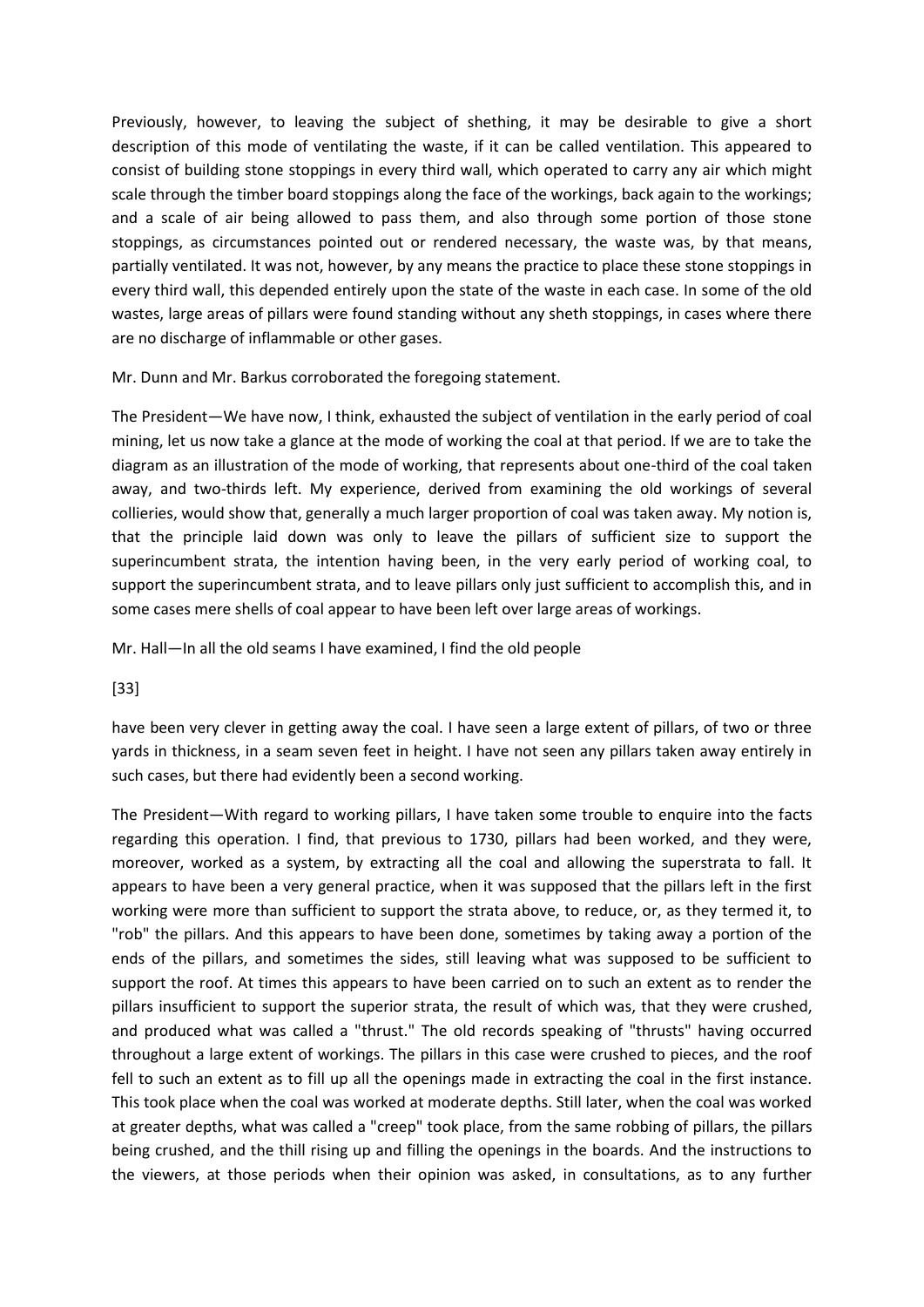working, to report "what portion of the pillars can be taken away so as not to produce a thrust, or creep," as the case might be. At that early period I find remonstrances from the landowners, of the surface being damaged by the pillars being "taken away," in contradistinction to the effects of a creep or thrust, which was complained of as producing cracks in the walls, and otherwise damaging the buildings. We may, therefore, assume that pillar working took place at a very early period of coal mining.

At that period, the reducing or entire removal of pillars was pursued without any reference to ventilation, the only exception being that the stoppings in the sheth walls were secured, but this occurred in very few cases. Where ventilation in the waste was required, it appears to have

# [34]

been the case, generally, not to remove all the pillars, but to leave them of sufficient dimensions to support the superincumbent strata, and to accomplish that object, except in cases where the pillars either had originally, or had been reduced, to make them insufficient for such a purpose, and where thrusts or creeps had been produced.

#### *Remarks on Diagram No. II. were then read*.

Mr. Wales—The improvement shown in this diagram is in coursing the air in the waste.

Mr. Dunn—You have drawn this plan three boards to the course. When there was not much gas the air was distributed into five boards, and, in some instances, the air was only taken up and down in one course, though there might be twenty boards in one sheth of workings.

The President—My experience is, that the air was more generally coursed two and two, the exceptions being where there was no inflammable gas, and no other noxious gas discharged. Then, as Mr. Dunn states, the air was distributed into three, four, or five boards, and, in some cases, the whole of the air was taken into the workings, then coursed down to the main road, back again up to the face, and then along the face and through the remaining waste to the return drift to the shaft. Mr. Spedding, as previously stated, introduced the mode of coursing the air in the year 1760.

Mr. Atkinson—When the length of the courses for the air to travel from the face to the main road was very great, it was, I believe, the custom to have board end stoppings, such as is shown in the diagram, placed about midway, or at any other distance from the face of the workings. The air was then coursed back and forward between the face and those board stoppings, and after ventilating the working places, the air then ventilated the waste between the board stoppings and the main roads.

Mr. Wales—-This mode would ensure fresh air to the working places, and not the contaminated air from the long courses of the waste; and the stone board stoppings would prevent the scale of air through the timber stoppings escaping into the return. It is an old idea amongst pitmen, that by shortening the courses more air was obtained. It was certainly more pure.

The President—They would observe, that at this time the safety-lamp was not invented, and that the only light used was candles. At Killingworth Colliery the discharge of gas in some of the working places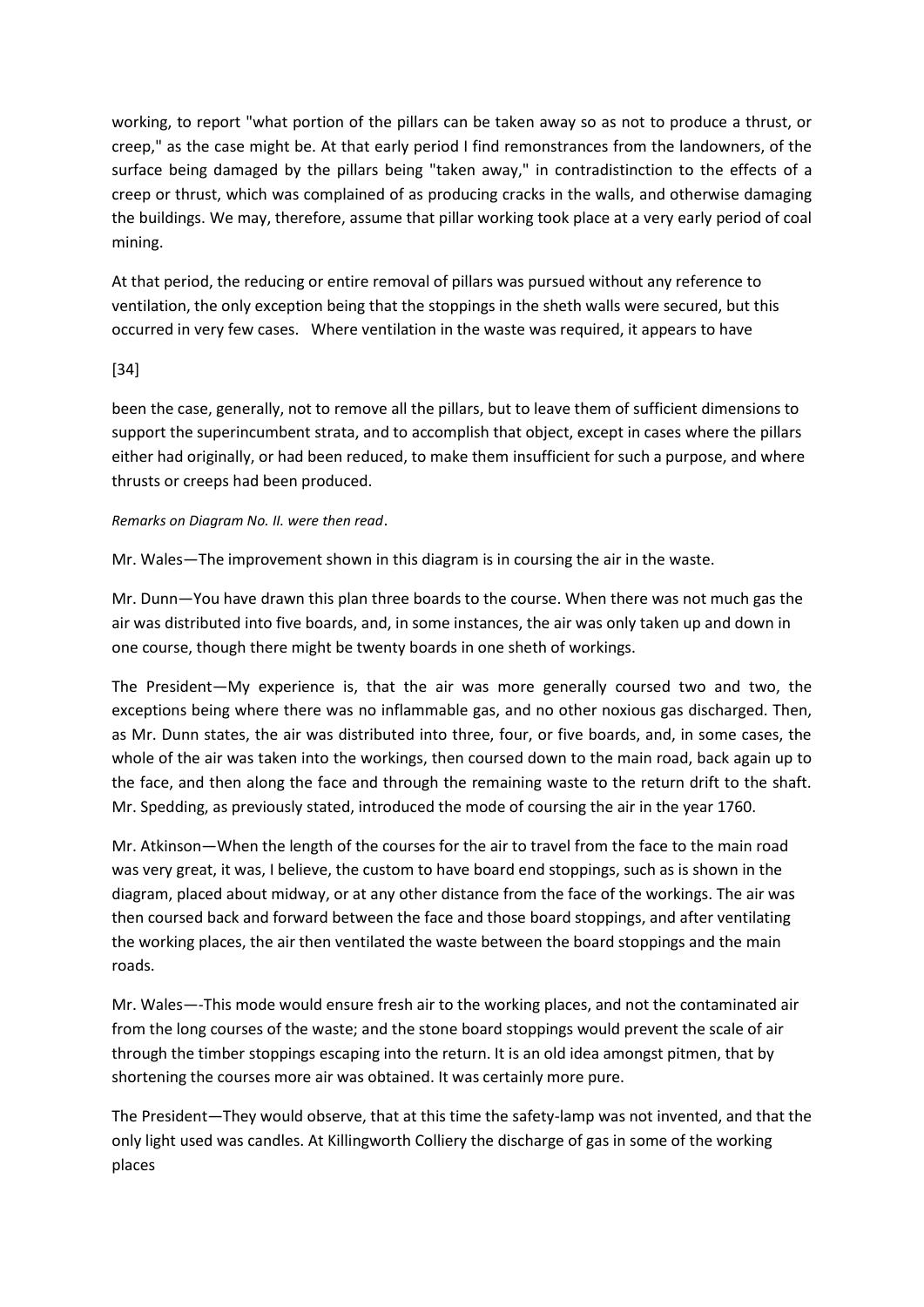# [35]

was at one time such, that it was necessary to take the air, after leaving each working place, down the long courses, to "dash " it, or to mix the light inflammable gas with the bulk of atmospheric air, before it could be taken into the next board, and used with the naked candle; the light gas on the top of the current being inflammable without such admixture. This was, no doubt, a very ticklish operation, rendered still more so by having to test the explosive point of the air by the naked light, but it was unavoidable before the safety-lamp was invented.

### *Remarks on Diagram No. III. were then read.*

Mr. Wales—This diagram shows the mode of working the pillars pursued previous to the use of the safety-lamp, which consists of the sheth wall not being interfered with, and the two intervening walls taken away. In this way one-third of the coal was left; but, by doing so, the ventilation was preserved.

Mr. Dunn—Mr. Wales had passed over the intermediate stage, viz., taking away a certain portion of every other pillar, and keeping the air going through the waste.

The President—There were various modes practised of taking away the pillars, and, at the same time, preserving the ventilation in the waste, depending upon the number of boards ventilated by such current, or, in pit language, in each course, the nature of the coal and other circumstances. In some cases the principle pursued was to take away a certain proportion of the pillars, leaving sufficient to support the roof, in which case the waste was left "upstanding;" in others, the pillars were entirely removed, which produced a " thrust" or "creep," and there were intermediate cases of working where a certain proportion of the pillars were left, not sufficient to support the superincumbent strata, and where a creep was produced, the coal so left being afterwards worked away, the thrust or the "metal ridges" of the boards forming the pillars to support the roof.

#### *Remarks on Diagram No. IV. were then read*.

Mr. Wales—The remarks accompanying the diagram explain this mode of ventilation and working. The air is taken along the face by board stoppings, and then the standing pillars are ventilated. The pillars are entirely taken away, producing either a thrust or creep, and destroying all ventilation in the waste, which then becomes what is called a goaf or goave.

# [36]

The President—The diagram shows the system of working the pillars by "jenkins" but it is not essential to this system of ventilation and working pillars that, in doing so, the walls should be pierced by jenkins. They may be removed by any other method hereafter described. The jenkin is only one mode of obtaining access to the coal comprising the pillar, with a view to its removal. Such access may be had by driving up one side of the pillar, or by taking away one-half to the end of the pillar, and removing the other half in returning.

Mr. Wales—By jenkining the pillar the remaining coal is partially injured or destroyed.

Mr. Taylor—I have seen it done without destroying the coal, in collieries at moderate depths from the surface, and when the coal was very strong.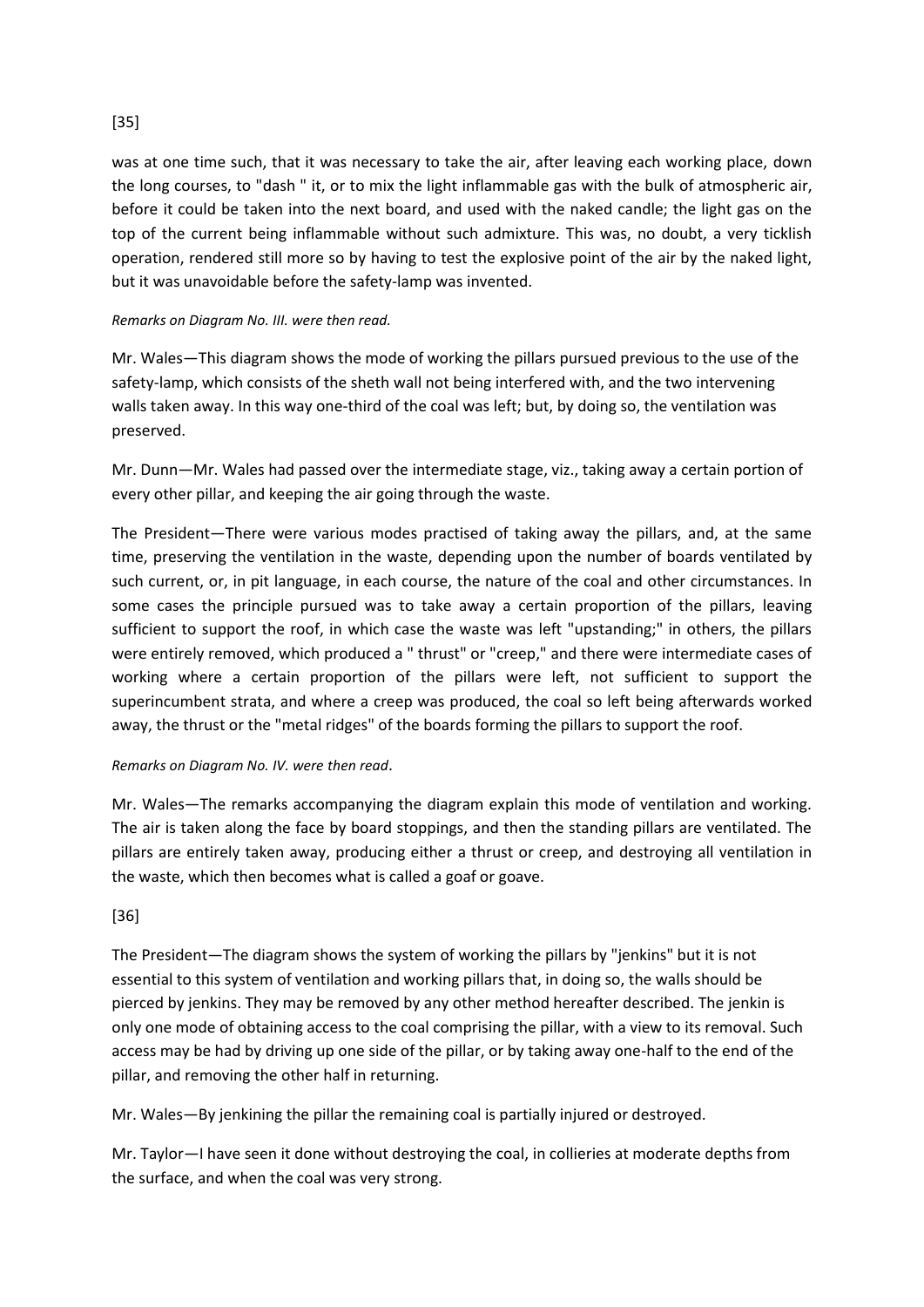*Remarks on Diagram No. V were then read*.

The President—Two very important elements of ventilation are introduced in this diagram, viz., *the splitting of the air*, or dividing the entire current of air produced by the furnace into one or more currents, and the apportionment of the quantity of air in each split or current to the use of regulators. *And the use of crossings*, - The splitting of the entire current of air into one or more separate currents of unequal lengths is generally accomplished by regulating stoppings being placed in the return air-courses of the shorter currents - openings being made in such regulating stoppings or "*regulators* " to admit only the requisite quantity of air through such openings, and to force the remainder along the longer passage. In the diagram, A B is the longer, and A D the shorter current. A regulator is therefore put in the latter current at R, to force the requisite quantity of air along the course of the longer current A B; and as it is necessary that a small quantity of air should pass along the passage B S C, a "scale" as it is called, is allowed through a stopping at S; or, in fact, a regulator, with a very small opening in it, is placed in such short current at S. This splitting of the air generally involves the crossing of one current over or underneath the other, and therefore a viaduct or crossing is used by which this is accomplished, shown at C, and the three splits of air meet at E. Consequently at A, where the splitting of the air takes place, and at E, where they again unite, the tension of the air is the same in all the currents. The friction or resistance opposed to the currents A D and B S C at the regulators R and S being equivalent to the increased resistance of the long current AB.

### [37]

Mr. Wales—It is important to observe the proper place where such regulator should be placed. It may be placed at D, but in this case the whole force of the pressure against the regulator would be thrown upon the board stoppings, and in case of injury to any one of them, it not only takes the air off the boards beyond, but may affect the air generally. Hence the necessity of having the regulator placed in a line with the permanent stoppings, as at R.

Mr. Barkus—In this mode of ventilation the board stoppings along the face of the workings A B and A D are to be removed every pillar. This is a great expense, and so far this system is objectionable. The air, in passing from A B to C and from A D to R, is coursed up and down the waste, there will therefore be a great tendency of such air to pass through the timber board stoppings, especially those near A, where the air on the one side of the stopping has upwards of four times the distance to travel to E that it has on the other; consequently there will be a great scale of air through these stoppings, and the air will be very languid at B and D. The air might be coursed up and down, and when the courses were long, permanent board stoppings might be put in to shorten the courses, and to give fresh air to the workmen.

Mr. Wales—Even in Mr. Barkus's mode he would require board stoppings, as, for instance, if the boards were coursed three and three, two of the boards would require board stoppings, as it would require stoppings in the two boards, on each side of the sheth wall, to carry the air to the furthest board in the downgoing course, therefore, only two-sixths of the stoppings would be saved. The stoppings are plastered with lime, and therefore there is not a great scale of air.

The President—You save doors along the face of the workings by such board stoppings, which is of some consequence, and which are necessary in Mr. Barkus's case, in the sheth walls.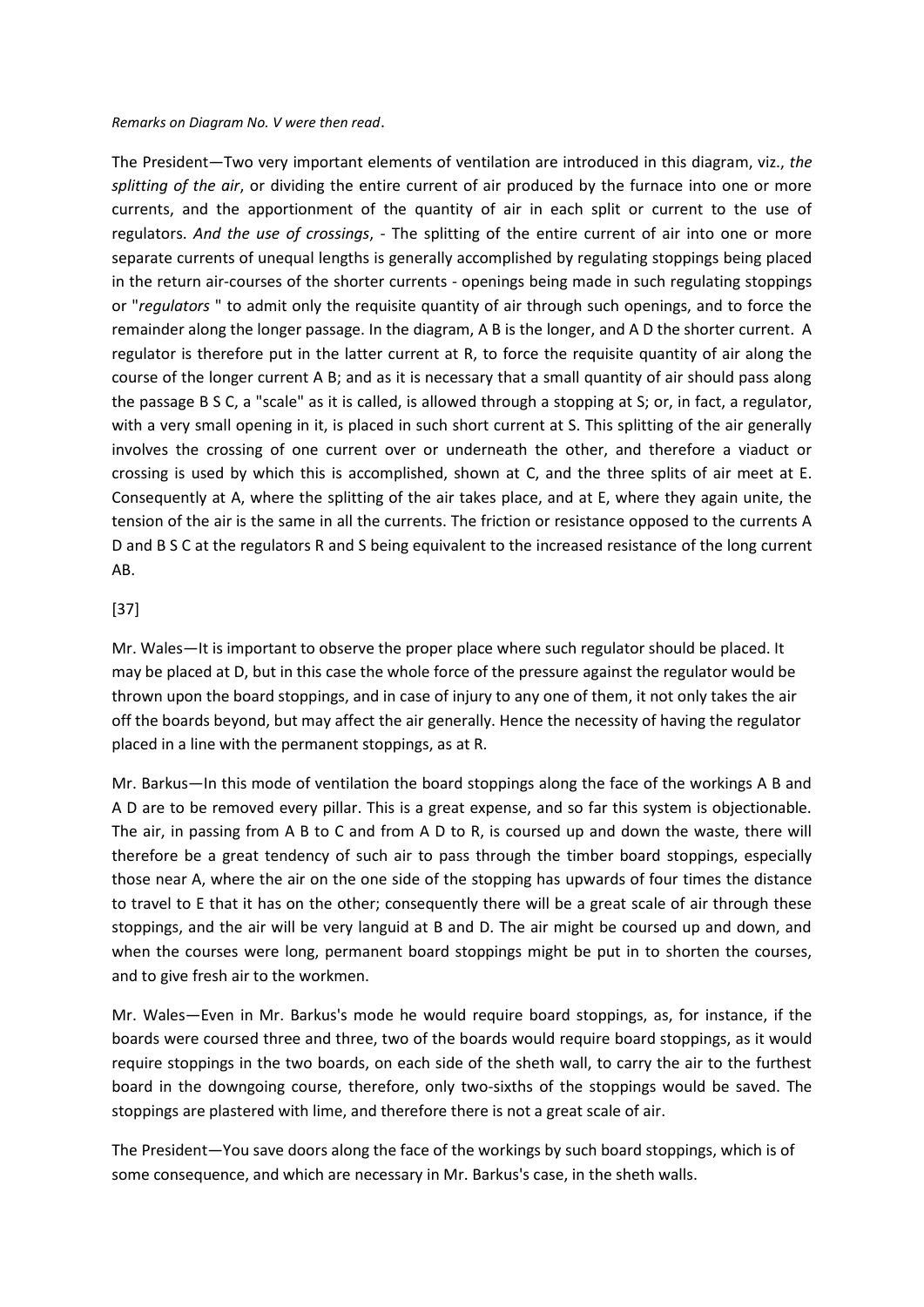Mr. Wales—I have rather understated the advantages of splitting the air. Suppose you have six miles of air-course, if divided in two you have only about half the resistance.

Mr. Atkinson—If, instead of one long current, you divided it into two, and if the same quantity of air still continues to pass along each portion, then the resistance is one-half in each division, but the aggregate distance is the same. But, if you divide the quantity of air into two portions likewise, then the resistance of each split will be only one-fourth of one-half or one-eighth, (the resistance being as the square of the quantity, it will be 1:  $2^2$  = 1-4th), or, for the entire distance, one-fourth.

# [38]

The President—Two important objects have, therefore, been obtained by the improvements shown in this diagram. We have the doors required in a pit very much superseded by the use of regulators, and you have, by a splitting of the air into two divisions, instead of one long current, the resistance reduced three-fourths; by which, with the same motive power of furnace, a much greater quantity of air may be obtained in any mine.

### *Remarks on Diagram No. VI. were then read.*

The President—This diagram, like the others, comprises the ventilation and the mode of working; let us take the mode of working first.

Mr. Barkus—These pillars are taken off at an angle, when these angles meet in the centre at D, the pillars to be lastly taken off will have the whole weight of the superstrata upon them, with no lateral support, there being goaf on both sides. By this mode the coal of these pillars will be much crushed.

Mr. Wales—This mode is, no doubt, liable to this objection, but we shall find this provided for in the different modes hereafter to be described.

The President—It does not appear to me, that it follows as a matter of course, that this mode alone should be assumed as that which was always used in taking off pillars of this description. We must take into consideration that the time has arrived when the benefit of the use of the safety-lamp was resorted to, and that in cases where there was inflammable gas, such lamp would be used in taking off the pillars shown in this diagram. We must, likewise, bear in mind, that those are pillars which had been left as unworkable, previous to the invention of the safety-lamps, and that they were little more than sufficient to support the superstrata. Large tracts of such pillars having been left standing in the Counties of Northumberland and Durham. The question then was, which was the best mode of taking them off. No doubt, the mode described in this diagram has been most extensively pursued, but there are several modifications thereof, where circumstances admitted, by which such pillars were removed. We are, therefore, discussing a case which will not, in all probability, again occur. It may be assumed, that now we have the aid of the safety-lamp, some one or other of the several modes which will be hereafter pointed out, has, or will be, adopted, and that in the intermediate stage of forming pillars, to be thereafter taken away, they will be left of such dimensions, and that the workings will be so laid out or organized, as that the loss of coal by creeps, or thrusts, or insufficient strength of pillar to support the superincumbent strata,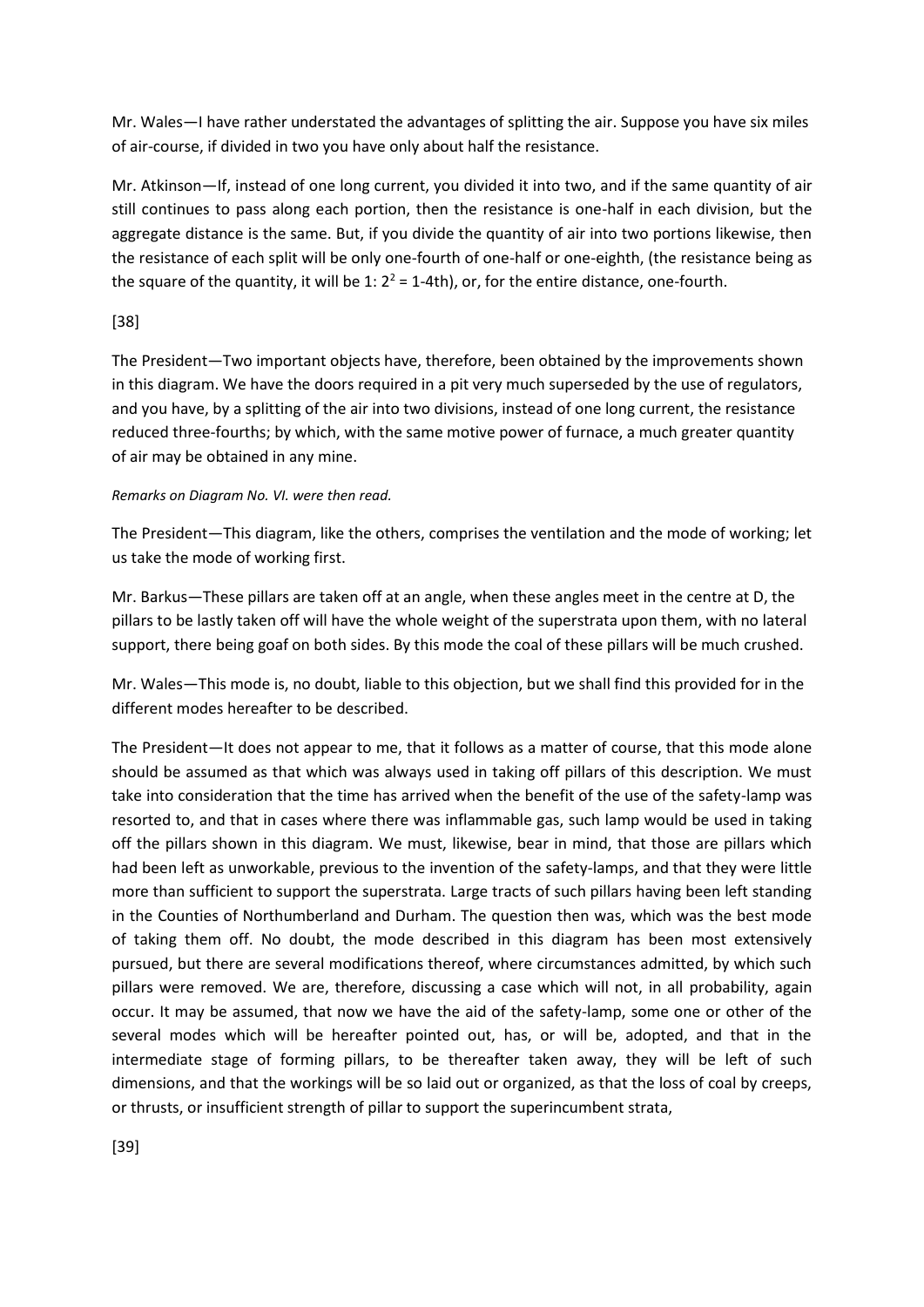will be avoided. We may, I think, therefore, go on to the next consideration, that of ventilation. The mode of ventilation seems generally to be the same as that of the last diagram, viz., taking the whole of the air up the main road to the face, and dividing it right and left into two splits, keeping it up to the face of the workings by a row of board stoppings from A to B and A to C.

Mr. Wales—I have already described such stoppings, which I prefer being built with small coal, or stone, in preference to brick, which is apt to be crushed or broken down by the weight. S S in the diagram are scales which are left for the purpose of allowing a portion of the air which is forced by the stoppings upon the working places to traverse the back pillars. As a principle, we confine the whole of the air into the working places and goaf. If there were no scales in cases of falls, &c, the general air of the pit might be diminished. The scale allows a certain portion to pass through the stoppings in such cases.

The President—These scales are, in fact, a description of regulators.

Mr. Taylor—You have no such thing as a self-acting regulator? Suppose the pressure to increase, and no air going through the goaf, would it not be desirable to have a self-acting regulator to give way in such a case, and to allow the air to pass through it?

Mr. Daglish—You might have canvass doors, or a common swing door, which would yield to a sudden or even continued pressure, and so allow the air to pass through them.

Mr. Wales—Something of this kind could no doubt be contrived.

*Remarks on Diagram No. VII. were then read*.

Mr. Dunn—This is the system of panel working introduced by Mr. Buddie in the year 1815.

The President—The safety-lamp having been introduced, an entire alteration of the system of working the coal took place. It was no longer necessary that the working places should be kept constantly free from inflammable gas, or that the current of atmospheric air should be always made to sweep away the gas, so as to admit the use of candles, The safety-lamp could be used in cases where this was impracticable. The whole of the pillars could likewise be taken away, and goaves formed, even where inflammable gas existed, and the working of pillars could be carried on even though such goaves were filled with inflammable gas, it being only necessary that the edges of such goaves should be ventilated so as not to allow the working places to reach the inflammable

[40]

point. Admitting, therefore, that gas was thus allowed to accumulate in large quantities, and in extensive and continuous districts, it was clear that if an explosion did occur, (which might be the case by accident to the safety-lamps by falls of stone or otherwise, or by carelessness or wilfulness on the part of the workmen in damaging the lamps) it would be extremely disastrous. Mr. Buddle, therefore, adopted the system of panel working, as shewn in the diagram, by which each district of working was insulated from the adjoining district, so that any explosion occurring in any particular district, would not be communicated to another. There was also another advantage in panel working - candles could be used in working the whole mine, where the ventilation was perfect, and when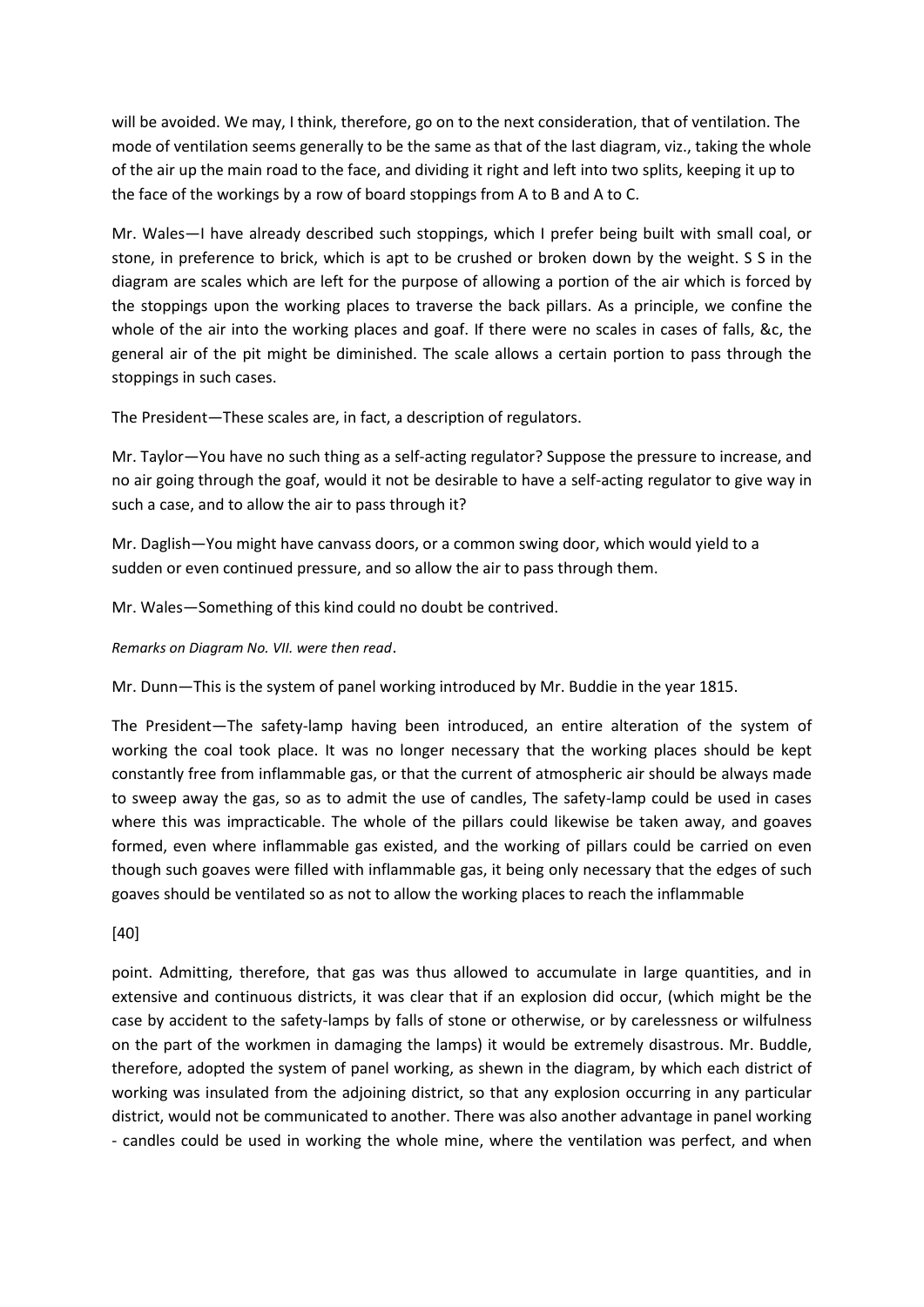pillar working was commenced, and the ventilation destroyed by goaves being formed, then safetylamps could be exclusively used, and candles excluded from the working within such panel entirely.

Mr. Barkus—I see by the diagrams that the pillar working is shewn as commencing on the right-hand corner of the panel, which results in the roof having to be broken down afresh at the commencement of taking away the pillars in each panel, consequently, laying an increased pressure on such pillars, and crushing the coal; would it not be advisable that the working should commence on the left-hand side of the panel where the roof is already broken down by the pillars working off the previous panel, such pressure would not then exist, and the coal would not be so crushed.

The President—If you commence working on the left hand side of the panel, in order to obviate a second break of the superior strata, you must begin the working by removing the barrier, and so communicate with the goaf of the panel previously worked, this would destroy the insulation of each panel, and be in direct opposition to the principle laid down by Mr. Buddle. The advantage gained on the one hand, would be the saving of coals by the crush of the pillars in the second break, while, on the other hand, you have the disadvantage of a communication between the goaves of the two panels, and the probable large discharge of gas from the goaf of the abandoned panel.

Mr. Barkus—You would have to take away the barrier at sometime or other, when a communication would then be made. My experience is in favour of extending the old goaf, and not leaving any barrier between that and the goaf in the course of formation, by beginning on the left hand side, and pursuing the working towards the right hand. Com-

### [41]

mencing on the right hand side there will be a large open space, and, consequently, a large accumulation of gas, before the roof breaks down, which is avoided when the working of pillars is continuous, as it would be if they were commenced on the left hand side. If an explosion did take place in the panel, plan 1, I think the effect would be more disastrous if the left hand barrier was complete, than if there was a communication between the two panels. In the former case it would he like shooting through two gun barrels (which the double headway would represent), whereas, if there was a communication through the barrier, or a portion of it taken away, the explosion would expand itself into such panel, and the effect would be less disastrous. He had, himself, been called in to examine an explosion which happened in a similar district to this, where all the horses and men were blown to the end of the barrier in a mass together.

Mr. Atkinson and Mr. Liddell concurred with Mr. Barkus in opinion that the effect of an explosion would be diminished by its being allowed, by the working away of a portion of the barrier, to expend itself into the old goaf. So far the working away of the barrier and commencing to work pillars on the left hand side might be advisable, though it would subject the working of the panel, plan 1, to all the discharge of gas from the old goaf.

Mr. Wales—It must be observed that the right hand side of the panel is the rise side, and it is always desirable to keep the goaf containing gas on the rise side of the workings. If the goaf is on the dip side, and the pillar working on the rise side, there is always the tendency of the gas to flow upon the working places.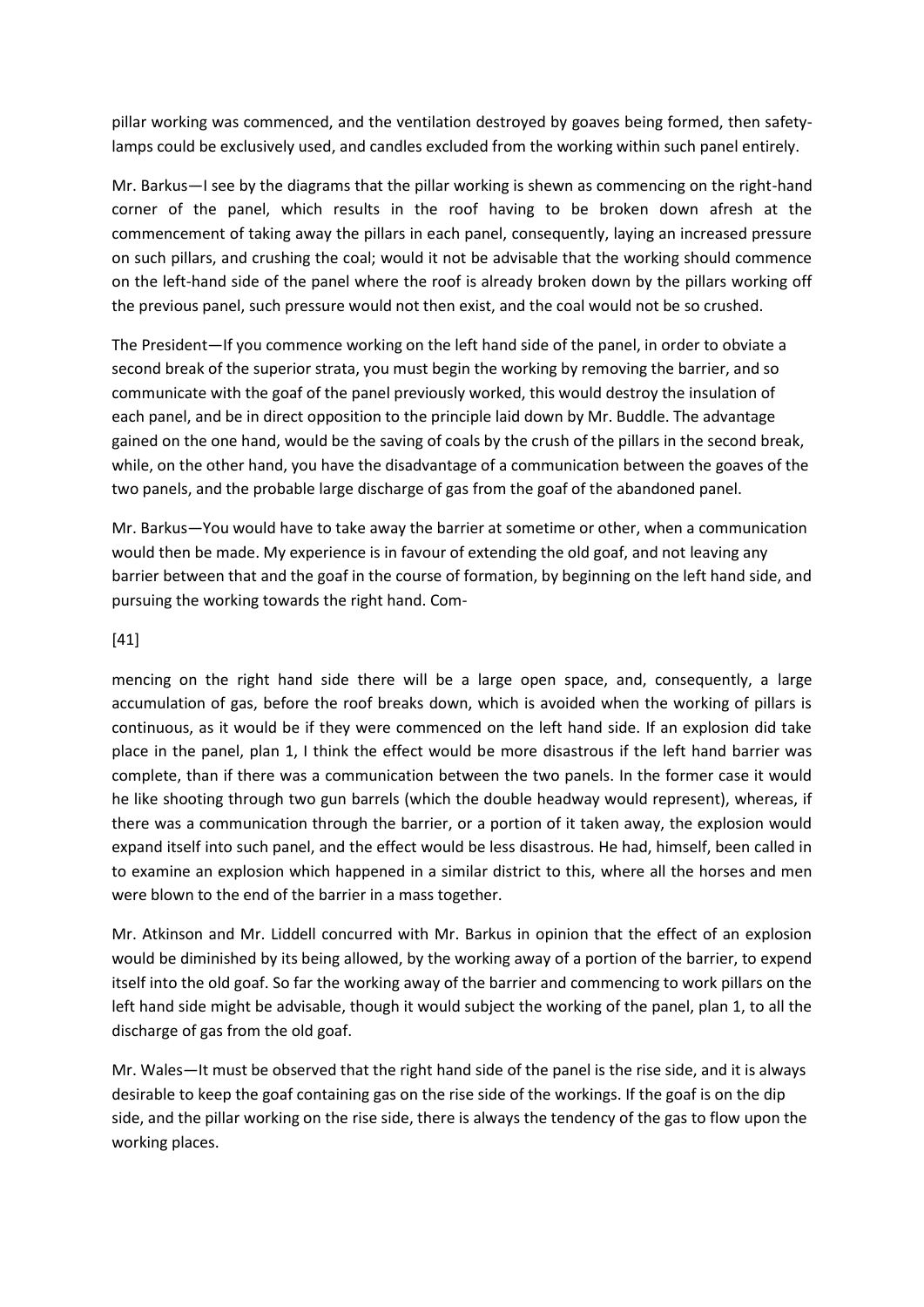The President—It was often remarked at the commencement of the panel working, that the pillars were left of insufficient size, and that the barriers around the panel were for the purpose of stopping creeks or thrusts which might be occasioned by an inadequate initial strength of such pillars to prevent such casualties, and that it would have been better to make the pillars themselves of adequate strength, and not have recourse to the barriers. But the use of barriers did not necessarily imply that the pillars should be of inadequate strength, though there is no doubt that, in the first instance, such was generally the case. Panel working, was, however, most extensively practised in the trade, particularly in the collieries under Mr. Buddle's superintendence.

[42]

[Blank page.]

[43]

# NORTH OF ENGLAND INSTITUTE of MINING ENGINEERS.

# ADJOURNED MEETING, THURSDAY, JANUARY 6, 1859, IN THE ROOMS OF THE INSTITUTE, WESTGATE STREET, NEWCASTLE-UPON-TYNE.

Nicholas Wood, Esq., President of the Institute, in the Chair.

The President—This is an adjourned meeting for the purpose of concluding the discussion on Mr. Wales's paper on the Ventilation and Working of Mines. The discussion on the 2nd December last terminated diagram VII; we shall, therefore, commence with the discussion of diagram VIII.

# *Remarks on Diagram VIII. were then read*.

Mr. Wales—Plan No. 1, diagram VIII., is a mode of working pillars at the same time that the boards in the whole mine advance, keeping in view that there should not be less than two pillars standing between the working with the lamps in the pillars and the naked lights m the whole mine. It will be observed that there are two doors placed at A for the purpose of allowing the coals to be brought out of the pillar working into the main rolley-way. If those doors are neglected or left open, then the air between D S and C might become stagnant, and in the case of there being a discharge of gas in the roof, it might back to the candle at D up the board C D.

Mr. Atkinson—If the gas was very pure, it might back along the roof above the small quantity of air which might, under such circumstances, be circulating from D to C at the time.

The President—Then this is considered an objectionable plan in

[44]

consequence. We shall now go on with the discussion of plan No. 2, which, I understand, is a mode of working in which such an objection does not exist.

Mr. Wales—The arrangements of working in this plan are similar to No. 1, the only difference being in the ventilation. By referring to this plan, it will be observed that the air is divided at E, one portion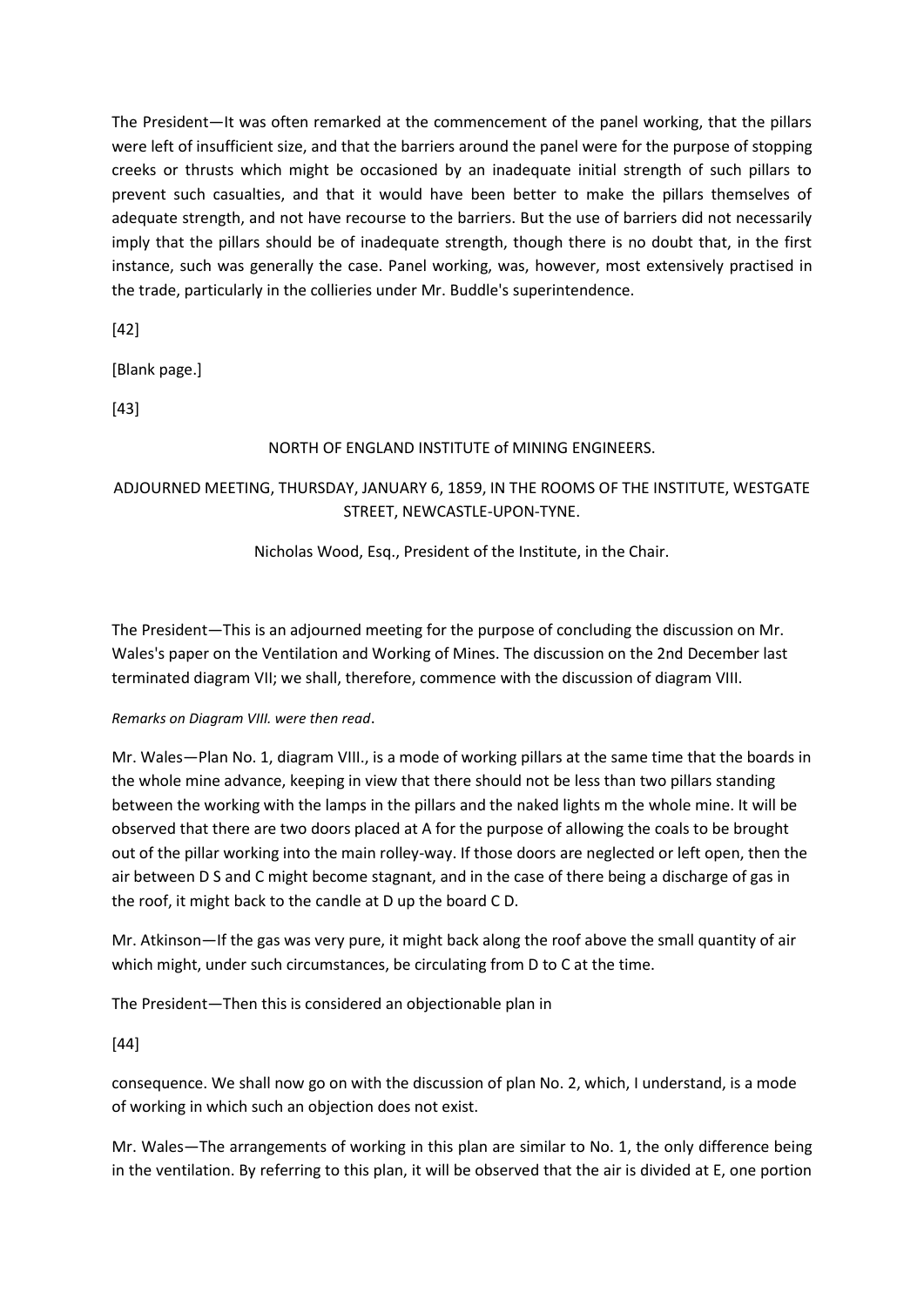going to ventilate the whole mine, and the other the pillar working. By this arrangement, the doors at A, No. 1, are dispensed with, and the risk obviated by such doors being neglected or left open. It is, therefore, safer in this respect than No. 1. But suppose any accident should occur to the doors G D and H D, by which they were destroyed or left open, or should the pillars in which they are placed be worked away before any arrangements had been made in the adjoining pillars to keep the air going along the headway from E to F, then the air between G D and F 0 would become stagnant, and the gas or inflammable air from the goaf might expand and back in the direction F B to the stopping at S C. It then becomes a question of some importance in what direction, under those circumstances, the air will press through the stoppings S C. If towards the whole mine current, in such a case the gas might be ignited by the candles, and the most disastrous result might be the consequence; - or if towards the pillar working or the current E F, then no harm would ensue, safety-lamps alone being supposed to be used. I have stated, as my opinion, that the air would press through the stopping S C from the pillar working into the whole mine, and if so, it is of the utmost importance that the air should always be constantly directed to the point F 0, and so, towards the pillar working.

Mr. Wales, at this part of the discussion, introduced a diagram for the purpose of establishing his opinion, that the air would press through the stopping S C towards the whole mine. He stated that, at equal distances from E (point of division of the currents), the densities in both the whole mine and the pillar current would be equal; and that, on referring to diagram VIII., such distance would be at A and X respectively, (X being a point in the whole mine current the same distance from A as B is from A, and which would be in the middle of the second board to the right of P, or to the middle of the third board to the left of S C, diagram VIII., No. 2), consequently at B there is an excess of density above that at S C, equal to the distance of X from S C, and, therefore, the air will press through the stopping C from the pillar working into the whole mine.

#### [45]

Mr. Atkinson here handed in a paper, which he said was on this special point, which he had prepared since the last meeting, and which was read, as follows:—

Mr. Atkinson—In the paper now under discussion it is stated, in reference to plan 2, diagram VIII - "If we suppose the existence of a scale in the stopping C, the question would then arise, whether the air would pass through the scale at C upon the candle, or whether it would pass from the whole mine into the broken? This is rather an important question, for, should the air from the goaf pass through the scale upon the naked light, it would certainly evidence a very deficient system of ventilation.

"As we have already observed, the distance to the stopping C, in each division, is equal, and it will, therefore, be obvious that the two columns of air will be equally balanced. Should any obstruction, however, take place in either of these divisions of air, then the air at the stopping C would press into the division in which the obstruction occurred; but, everything remaining in order, the tendency of the air will be to press from the goaf into the whole mine, and such a mode of ventilation must, therefore, be admitted to be undoubtedly objectionable."

I think it desirable to make a few remarks on the above paragraph, because it seems to me to be at least ambiguous, if not self-contradictory.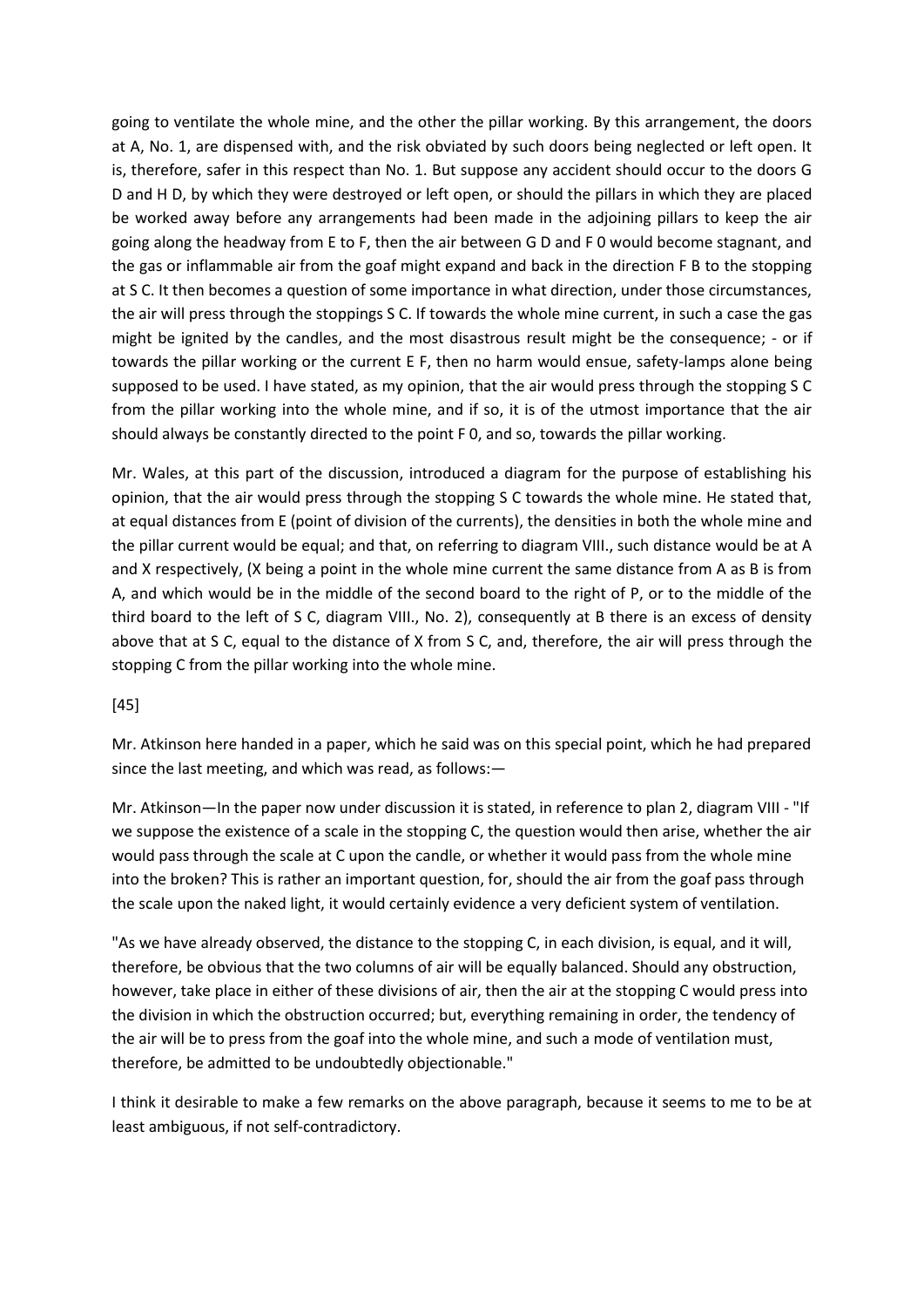If it were obvious, as is stated, that the two columns of air would be equally balanced, it is difficult to understand why the tendency of the air to press from the goaf into the whole mine should be greater than its tendency to press from the whole mine towards the goaf, in the opposite direction.

In the foregoing quotation it is also stated, in reference to obstructions taking place in either of the divisions of air, that the air at the stopping C would press into the division in which the obstruction occurred; but this is only true in cases of obstructions taking place in either split before the points C or B are reached, as the very opposite tendency would arise from obstructions occurring in subsequent portions of either of the splits.

An inference that might be drawn from the statements contained in the quotation is, that if the distances traversed by two currents of air, from the point where they are divided or split, to a stopping placed between them, are equal, then the pressure on each side of such stopping would be the same, and the air would have no tendency to press in either direction through a scale in such separating stopping; this is, however, by no means a matter of course, and several other conditions require to

[46]

be considered in addition to the mere distances from the splitting point to such stopping before it can be determined whether the air on each side of the stopping would be balanced, or on which side of it the greatest pressure would exist; and, in fact, the distances to be traversed by each split, after passing such a separating stopping, have as much influence in determining the question as those parts traversed by them before arriving at it.

The question as to the direction in which air will press through communications, connecting two splits or currents of air in a mine, is one of very great importance; and I, therefore, think it desirable that the general principles, on which all such questions depend for their solution, should be expounded in this discussion, so as to be circulated with the paper itself ; with this object in view, I beg to submit to the meeting a general rule on the subject, together with one or two suppositious cases, chosen to illustrate its application, before applying it to the particular case alluded to in the quotation already cited.

It may be regarded as a general rule, that, *when a communication is opened in a stopping, separating two splits of air in a mine, the air will press through the opening in such stopping from that split or current, which, on reaching the line of communication in which the stopping is placed, has encountered the smallest proportion of the total common resistance that has to be encountered by each of the splits in the airways traversed by them, after passing the point where the split takes place, and before reaching the point where they again re-unite*.

It arises from the principles involved in the above general rule, that the question as to the direction in which air will press through an opening in a stopping, connecting two splits of air in a mine, depends, more or less, on all the following conditions:—

1st.—The distance from the splitting point to the line of communication in which the stopping is placed, by the route which each of the splits traverses.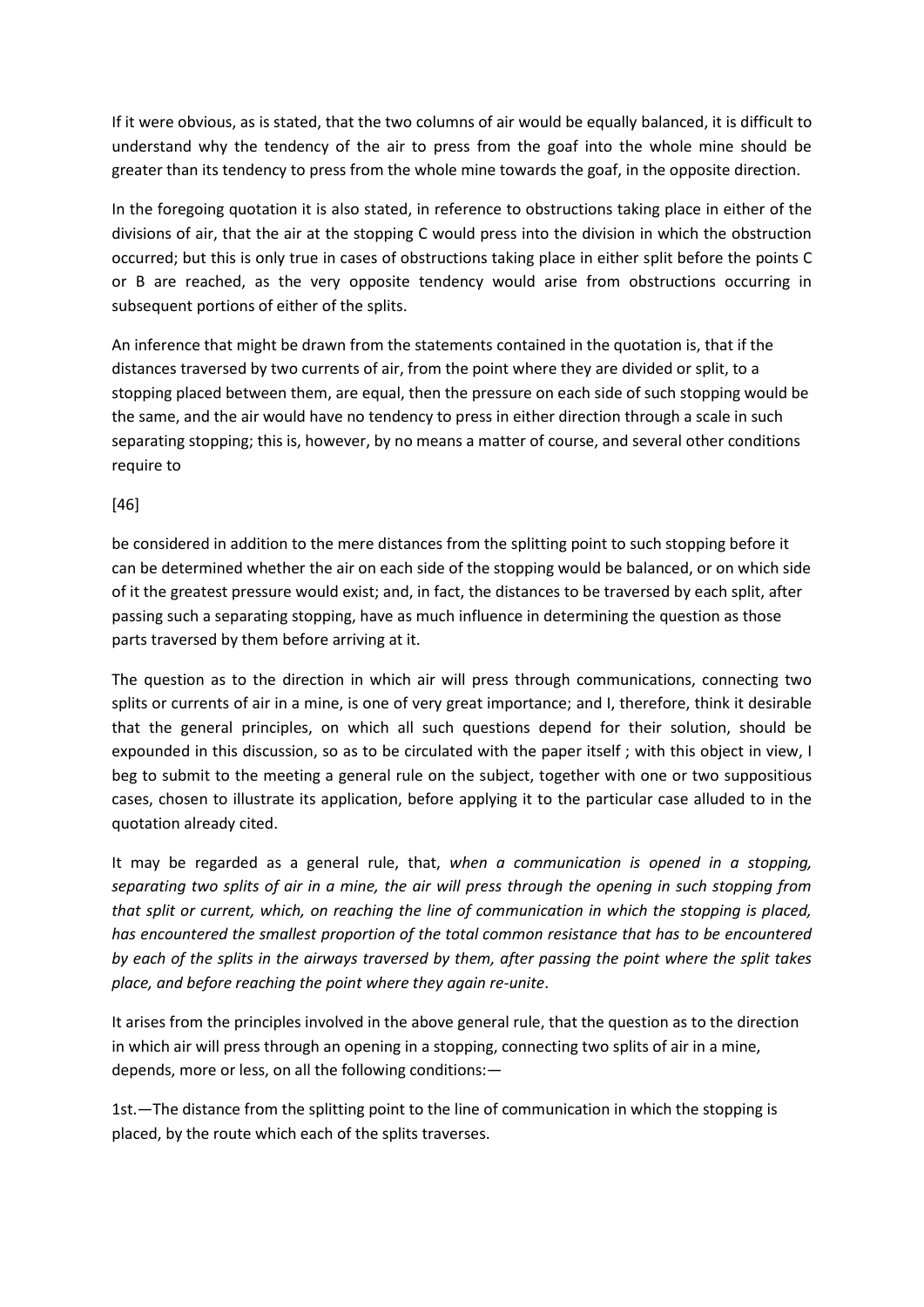2nd—The distance in the routes of each of the splits from the line of communication in which the stopping is placed to the point where the splits are re-united.

3rd—The areas and perimeters of the sections of each of the air-ways, traversed by each of the splits, and the nature of the material composing the internal surfaces of the air-ways in each of the splits, as regards the frictional resistance they offered to the air in them.

[47]

4th—The number, dimensions, and positions of the regulators in each of the splits.

5th—The temperature of the currents of air in each of the splits, in all parts of the air-ways where ascents or descents are met with, together with the extent of each of such ascents and descents.

6th—The quantities of air belonging to other splits by which either of the splits under notice are accompanied in any parts of their route.

This question is affected by a few other conditions, but, as their effects on the ventilation of mines are generally insignificant, it is not necessary further to advert to them in this discussion.

In the examples it is now proposed to give, in illustration of the general rule which has been enunciated, let the following conditions be presumed to exist.

1st—That each split is confined to a single air-way over the whole of its route, reckoning from the splitting point to the point where the currents meet again.

2nd—That the air-ways of each of the splits have one common area and perimeter of section over the whole extent of their routes, so that the resistances are proportional to the distances traversed by the air in the respective splits.

3rd—That no regulators, or other local obstructions, exist in either of the splits.

4th—That no other currents of air unite or mix with the currents of either of the splits, while in their separate state.

5th.—That the whole of the routes pursued by each of the splits are situated in the same horizontal plane.

Let Fig. 1 represent a part of the workings of a mine in which the above conditions exist.

[Fig. 1]

[48]

Then, if a current of air was divided into two splits or currents at the point A, one split passing on from A to B C D E, and under a crossing at F, to Z, and there reuniting with the other split; which, after separating from it at A, had passed through F G H I K L M, and to the same point of reunion at Z; and suppose the dotted line C H to be the line of communication, and the stopping C; then, although the distance from A to B and C, and thence through the assumed communication to H, as shown by the dotted line C H, is exactly the same as the distance from A, through F and G, to the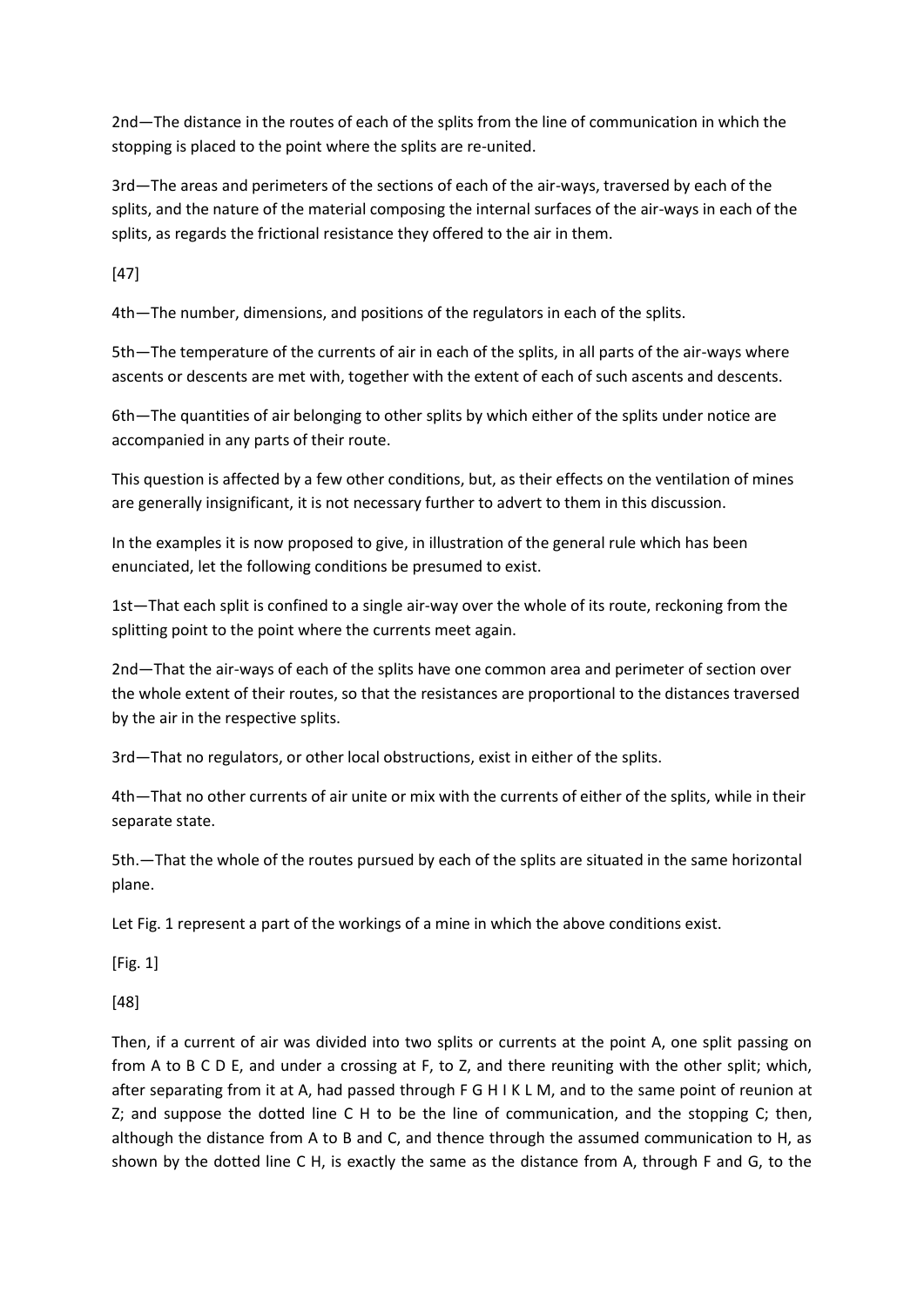same point H by the route of the other current or split; yet it would be found, on opening the new communication from C to H, that these two currents or columns would not balance each other, but that considerably more motive tension would prevail at the point H, in the split having the longest subsequent route, than in the split having the shortest subsequent route; and that, therefore, a current of air would be established from the point H towards the point C, as soon as the communication was opened between them.

This result is clearly accounted for, on the principles indicated by the general law before alluded to, in the following manner: - The air of the long route A F G H has, at the point H, encountered a *smaller proportion of the entire common resistance* due to each of the splits, in its passage from A to Z, than has been encountered by the air of the other split A B C H, in passing from A through B to the point G H. On examining the distances, it will be seen that the air in the long split has, at the point H, passed over a distance of 15 parts, out of a total of 54 (the total distance by the long route from A to Z); while, in the short split, the point H has been reached by passing over 15 parts out of a total of 28 (the total distance by the short route from A to Z); so that the former current has expended 15- 54ths, and the latter only 15-28ths of the entire common resistance, due to the whole of their respective routes, in passing from A to Z; and therefore the former has 39-54ths of the motive tension due to the splits in reserve at the point H, while the latter has only 15-28ths of the same common motive tension in reserve at the same point, and hence the former must overcome the latter, and create a current from H to C through the proposed communication.

It is, perhaps, superfluous to remark here that the entire resistance encountered by each of the splits, in passing from A to Z, must of necessity be the same, seeing that the two currents have each the same common tension at the splitting point A, and also at the point of reunion Z, where they form a common aeriform medium.

# [49]

In the ordinary pit phraseology of this district, the result just noticed would be expressed by saying that the air going from A, through F and G, to H, would naturally return by the shortest route, through C D and F, to Z, in preference to following the longer route, from H, through I K L and M, to Z; but this mode of accounting for the result is objectionable, inasmuch as it attributes it to an imaginary cause, different from the true one, and it is easy to point out circumstances or conditions under which air will press from a split having a shorter, to another having a longer, return; and the following example will suffice to show this.

In Fig. 2, let the general conditions, already stated, be presumed to prevail:—

# [Fig. 2]

Suppose the intake air after passing from M to A, to be split into two currents, one passing through B C D E F and G, to the point of reunion at Z, while the other split, starting from the same point, A, passes through H I and K, to the same point of reunion at Z; then, if a communication were opened from the point I to D, or a stopping C, as in the diagram, the result would be that a current of air would press from I to D, where it would join the split passing from A through B and C, and with it would return from D through E F and G to Z, the point of general reunion, where it would be joined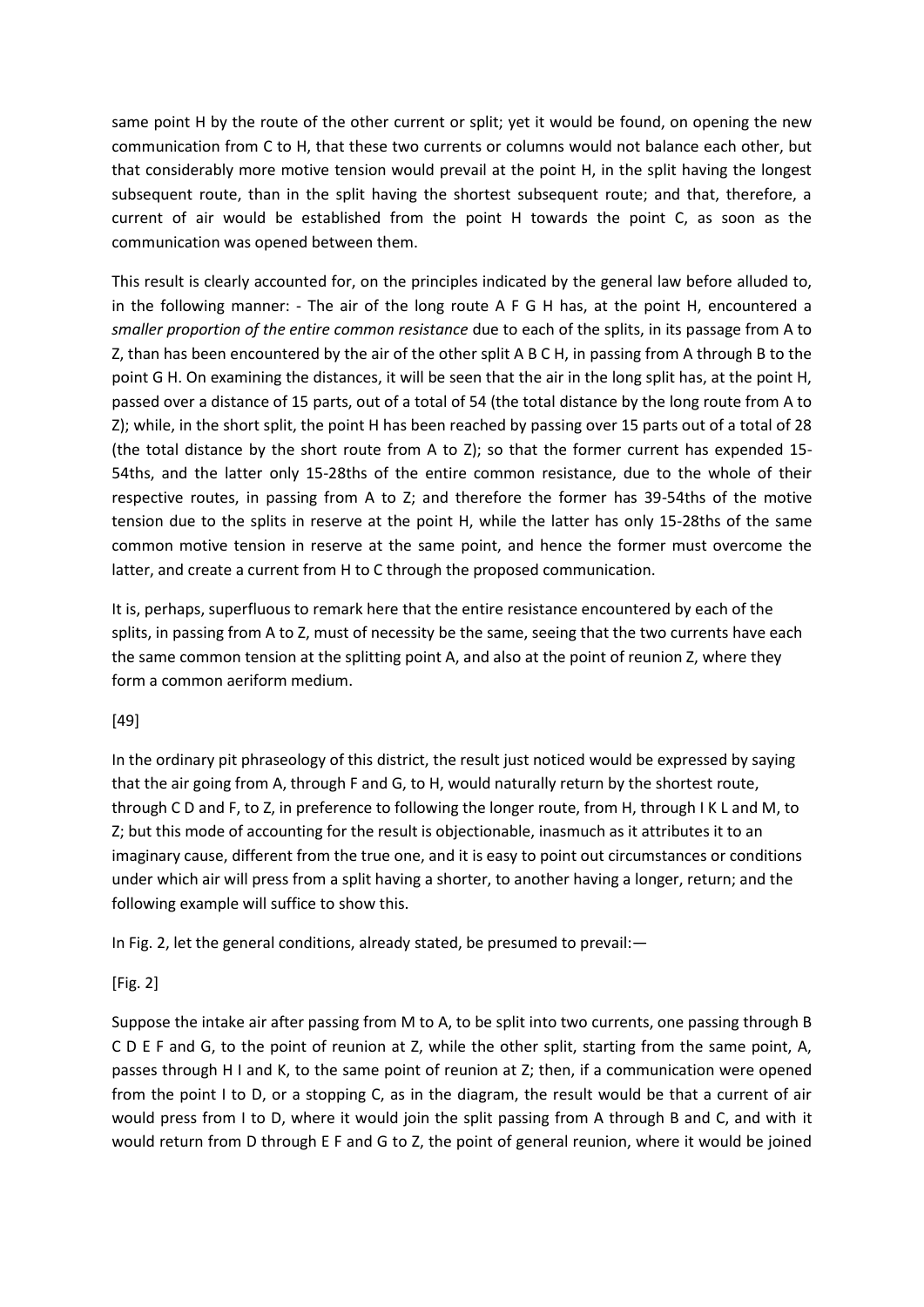by the air passing from I through K, to the same point Z, and with it would pass out in the general return through L.

In this example we have air pressing from I, through D E F and G to Z, a distance of 16, in preference to passing only a distance of 4 from I through K to Z, and the air passing from A B and C, on reaching D has also two routes offered to it, one a distance of 14, through E F and G to Z, and the other a distance of only 6, from D through I and K to the same point Z; and yet it will pass along the longer route, and avoid the shorter one. This is strictly in accordance with the general rule already laid down, and is explained in the following manner.

The short split in passing from A, through H to I, has, on reaching I, overcome the resistance due to 2 parts out of 6, (the entire resistance it has to encounter in passing from A to Z;) and therefore, it has in reserve at the line of communication, I, 4 parts out of 6 of the total

# [50]

motive tension required to propel it from A to Z; while, on the other hand the air of the longer split, on reaching the line of communication at D has encountered 16 parts out of 30, (the entire resistance that has to be encountered in passing from A to Z ) and has, consequently, in reserve, at the point D, only 14-30th parts of the common resistance, (to be encountered by each of the splits in common), which, being less than the 4-6th, or what is the same, 20-30th parts of the same resistance in reserve at the point I, in the shorter route, it necessarily follows that a current will be established from the latter towards the former, through the line of communication.

The general law which has been stated to operate in deciding the direction in which air will press through a communication connecting two splits of air in a mine is not limited in its application to cases where any particular series of conditions happen to exist, but is of universal application to all cases, provided only that the conditions before enumerated as necessary to the determination of the question are known.

Before, however, it is possible to decide as to the direction in which air would press through a scale in the stopping C, shown in plan 2, diagram VIII, of the paper under discussion, it is absolutely necessary to assume certain conditions, as to which the paper itself is silent, because by altering the conditions alluded to, the direction in which the air would press might become reversed.

Let it, therefore, in this case be assumed -

1st - That each of the galleries or air-ways have the same uniform area and perimeter of section and the same character of internal surface throughout their extent, so that equal distances in single airways offer equal resistances to equal quantities of air passing in the unit of time.

2nd - That the goaf and adjoining air-ways, taken together, present, over equal distances, the same resistances as would be due to the air passing along a single air-way of the standard dimensions. This is equivalent to presuming the air-ways in the broken to require the area offered to the air by the edge of the goaf in order to reduce their resistances to that of a standard air-way.

3rd - That the temperature of the air in each of the splits is the same throughout their extent, or, on the other hand, that their routes are both perfectly level.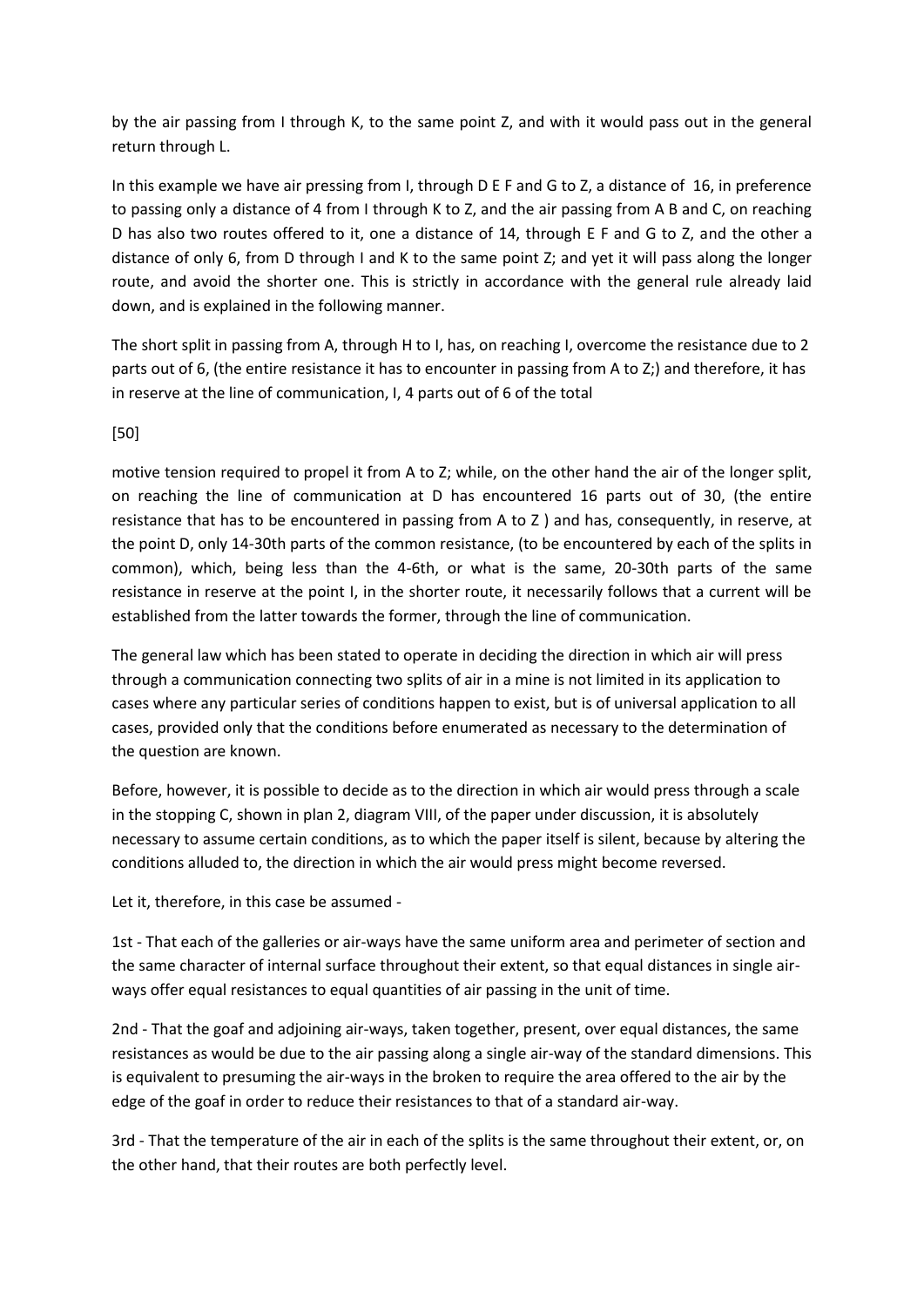4th - That the regulators X and Y are so opened that equal quantities of air pass into each of the two splits.

5th—That the air returning from the district lying to the right hand

[51]

of or beyond No. 2, be exactly such as to occupy one of the two returns at the foot of the panel, leaving the other return free for the whole way air, which may thus be treated as being confined to a single air-course throughout its extent. Then the following are the distances traversed by each of the splits, and the results in accordance with the foregoing rules:—

"*Whole Coal-way Air*"

[Calculations]

"*Pillar Working Way*"

[Calculations]

But since the conditions, in this case, are, that the openings in the

[52]

regulators X and Y are such as to cause equal quantities of air to pass in each of the splits, it is necessary to suppose the opening in the regulator at X to he so much less than that at Y, as to create an excess of resistance equal to that of an air-way of the standard size, having a length equal to the differences of the virtual distances, or of 4750 - 2831 = 1919 links.

On the supposition just noticed, we find that the whole way air has, on reaching the point C, encountered 1550/ 4750 parts of its resistance, while, at the point B, at the other end of the line of communication, the broken way split has only encountered 431/ 4750 parts of the same resistance; so that the whole way air only has in reserve at C 3200 parts, while the broken air at B has a reserve of 4319 parts, out of 4750 parts, of the common resistance due alike to each of the splits; and hence the air would pass from the broken into the whole, or from B to C, if there was any escape or scale of air at the stopping C.

Mr. Wales expressed general concurrence in the views enunciated in Mr. Atkinson's observations, and took occasion at the same time to repeat his former observations with regard to the pressure at the stopping C, viz., that if an obstruction occurred at P the pressure would be in the direction of the whole mine, but if at Q the pressure would then be towards the pillar working.

The President—Mr. Atkinson's exposition of the principles which regulate the scales or pressure of air from one current to another in different parts of the route from the downcast to the upcast, or from the splitting of currents to the points where they again reunite, is quite clear. In the case of one single current from the downcast through the workings to the upcast (in furnace ventilation), we have a certain tension of the air at the bottom of the downcast and a less degree of tension at the bottom of the upcast, (the difference of the weight of the two columns being the motive power), the degree of tension at any other point in the route will be in proportion to the distance traversed by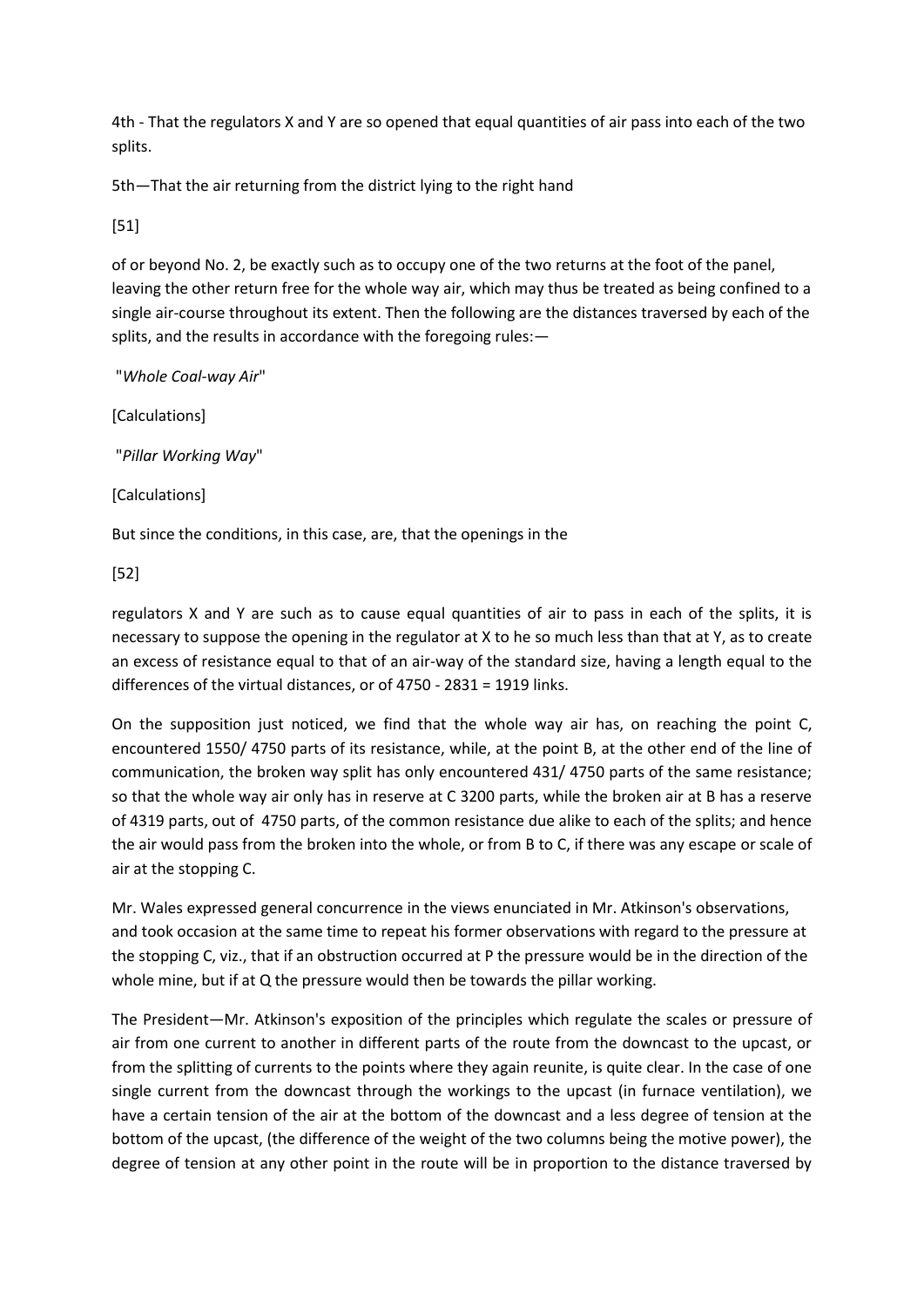such current of air from the bottom of the downcast towards the upcast shaft; and, if we have two currents separated, or a split at the bottom of the downcast shaft, and reuniting again at or near the bottom of the upcast, then the degree of tension of each current in any part of the route is, as before stated, proportional to the distance traversed by each current from the bottom of the downcast as compared with the entire distance. If we,

# [53]

therefore, make a communication between those two currents in any part of the route, that current which has traversed the shortest comparative distance from the downcast to the upcast, will press towards that current which at that point has traversed the greatest comparative distance supposing the resistance in both cases throughout the respective routes is uniform throughout the entire distance. But suppose one current to have a shorter distance to travel than the other, then the pressure of air will be towards the short current, until the increased velocity, and, of course, increased resistance of the air along the short current compensate for the extra length of the longer current, when they will become balanced. But if we wish the velocity of the air to be the same in both cases, then a regulator must be placed in the short current, when the increased resistance of the air through such regulator will compensate and balance the extra length of the long current, and the tension of the air of the short current at the regulator, or before passing through it, will be the same as the tension of the air of the long current, at the same distance from the downcast shaft, or from the split of the two currents in both cases, and the tension of the air of the short current from the regulator to the upcast, or to the reunion of the two currents, will be precisely the same as that of the long current at the same distance from those points; the obstruction of the regulator being equal to the resistance of the difference of the length of the two currents. Then the direction of the scale of air through any stopping separating two currents of air, may be easily determined by attention to those principles.

A discussion of some length ensued amongst the members present, both on the case of the diagram before them and also on suppositious cases, but as all the conclusions resulted in the recognition of the principles laid down by Mr. Atkinson, it is not necessary to give the details of such discussion.

Mr. Dunn—Let us discuss the practicability of bringing a portion of the air of the whole mine current, after leaving those workings into the pillar working, through the stopping B, No. 2, diagram VIII., instead of allowing it to pass to the upcast shaft by the regulator V.

Mr. Wales—This cannot be done if the quantities are to remain the same in both currents.

Mr. Dunn—Assuming you have 10,000 cubic feet of air per minute passing into the whole mine, along the headway A D P, and 10,000 cubic feet into the pillar working from A to B, could we not, by opening the stopping at the right hand of B, closing the regulator Y to a certain

# [54]

extent, and opening the regulator X a similar extent, abstract 5,000 cubic feet from the current A D P, cause it to pass through the stopping B, and so join the pillar current of air, which would give 10,000 passing through the whole mine, 15,000 through the pillar working and regulator X, and 5,000 through the regulator Y, making the aggregate quantity at E as before, 20,000 cubic feet per minute?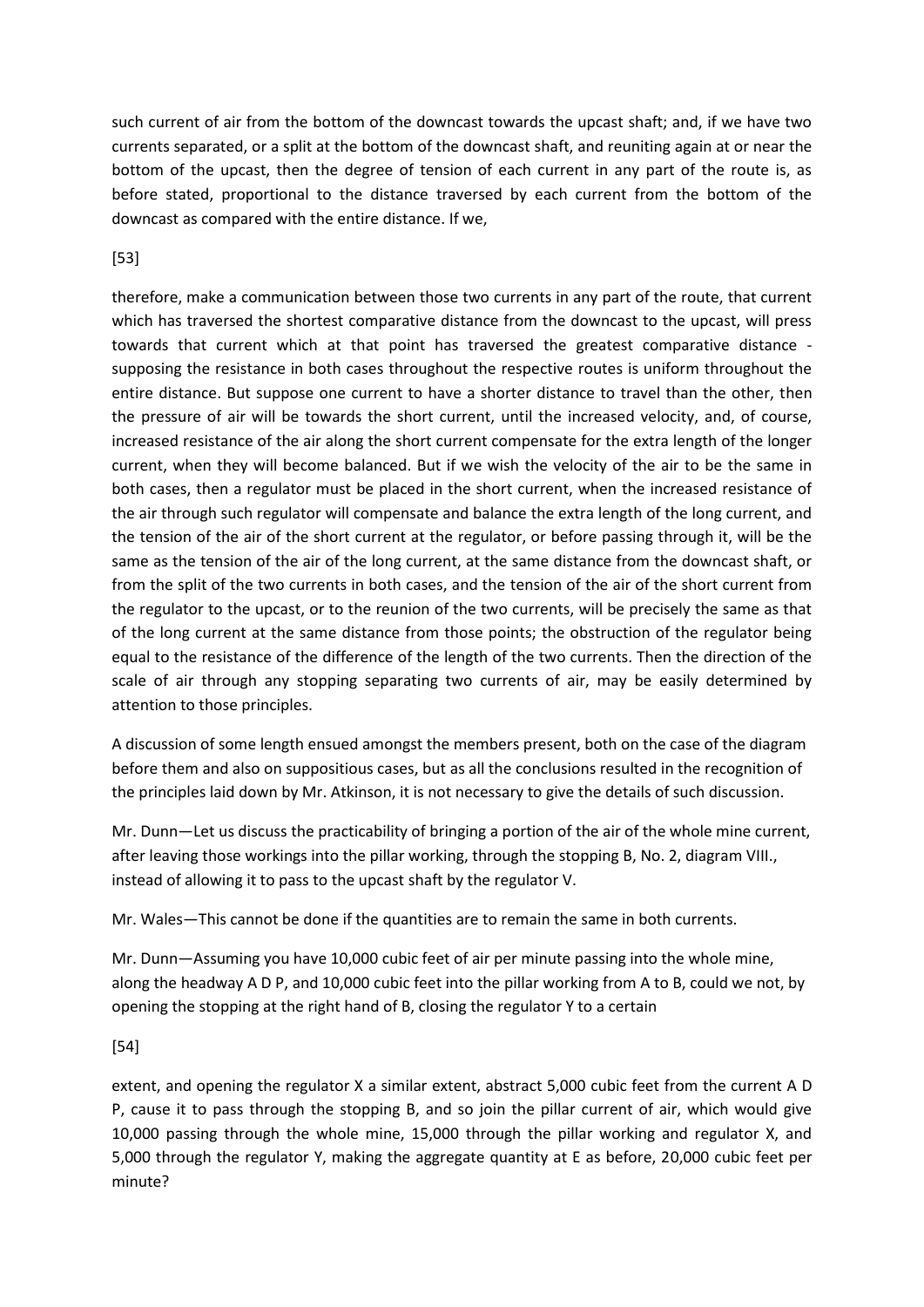Mr. Wales—I do not think this can be accomplished and allow the currents A D P and A B to be equal, viz., 10,000 cubic feet each, the total quantity at E being 20,000 cubic feet per minute. Let us consider how matters stand before we commence. It is quite clear the pressure of air through the stopping B is from the pillar working towards the whole mine current. We must, first of all, therefore, balance this, which will be done by contracting the regulator Y, and opening the regulator X. Such obstruction of Y and opening of X, will, of course, have the effect of diminishing the whole mine current and increasing the pillar current, the latter being the shorter current, probably 1,000 cubic feet would balance the two currents at B ; then we should have 9,000 through the whole mine, and 11,000 through the pillar working. Now, if we wish an additional quantity, say 4,000 feet more, through the pillar working, then we must further close the regulator Y, and open the regulator X, and so allow 5,000 to pass Y, and 15,000 to pass X. Then if we open the stopping B, what will be the effect? You will not have 10,000 passing into the whole mine from A to D P and C, with 5,000 passing through B, and the remaining 5,000 through the regulator Y. But you will have a larger quantity passing through the pillar working, and a less quantity passing through the whole mine workings. For this reason, when 11,000 was passing through the former, and 9,000 through the latter, the resistance of both currents was supposed to be equal, or they were balanced; if we, therefore, abstract 4,000 from Y, and give that or 4,000 more to X, as both currents were previously balanced, it will divide itself between the two currents, in the ratio of the resistances of the two currents, and as the whole mine current is the longer one, the greater proportion of the 4,000 will pass along the pillar or shorter current.

Mr. Anderson—It is quite clear that the quantities of air will not divide equally at E if you make a communication between the two currents at B.

The President—I quite agree with Mr. Anderson, that you cannot have the same quantities in each division if you make a communication

#### [55]

through the stopping at B. The case is that of two currents split at E and reuniting at B, the tension of the two currents being the same at E in splitting, and again in reuniting at B, and they are currents of unequal length; it is clear, therefore, the greater quantity of air will pass along the shorter current, according to the well-known principles of the resistance of air in mines.

Mr. Dunn-—If I place doors at Q, I can keep the requisite quantity of 10,000 cubic feet through the whole mine, 15,000 cubic feet through the pillar working, and 5,000 cubic feet through the regulator Y.

Mr. Wales—Certainly you can; but we presumed that no doors were to be allowed in this case, otherwise it would be the case of No. 1, diagram VIII., which has already been discussed and found objectionable.

After some further discussion, in which Mr. Hall, Mr. Potter, and other members took part, the portion of the remarks on No. 3, diagram VIII., was read.

Mr. Wales—Plan No. 3 differs from Nos. 1 and 2 in this respect, that the ventilation is so arranged that a greater distance intervenes between the workings with the candles and the workings with the lamps, with an intervening current of air interposed between those two sets of workings. The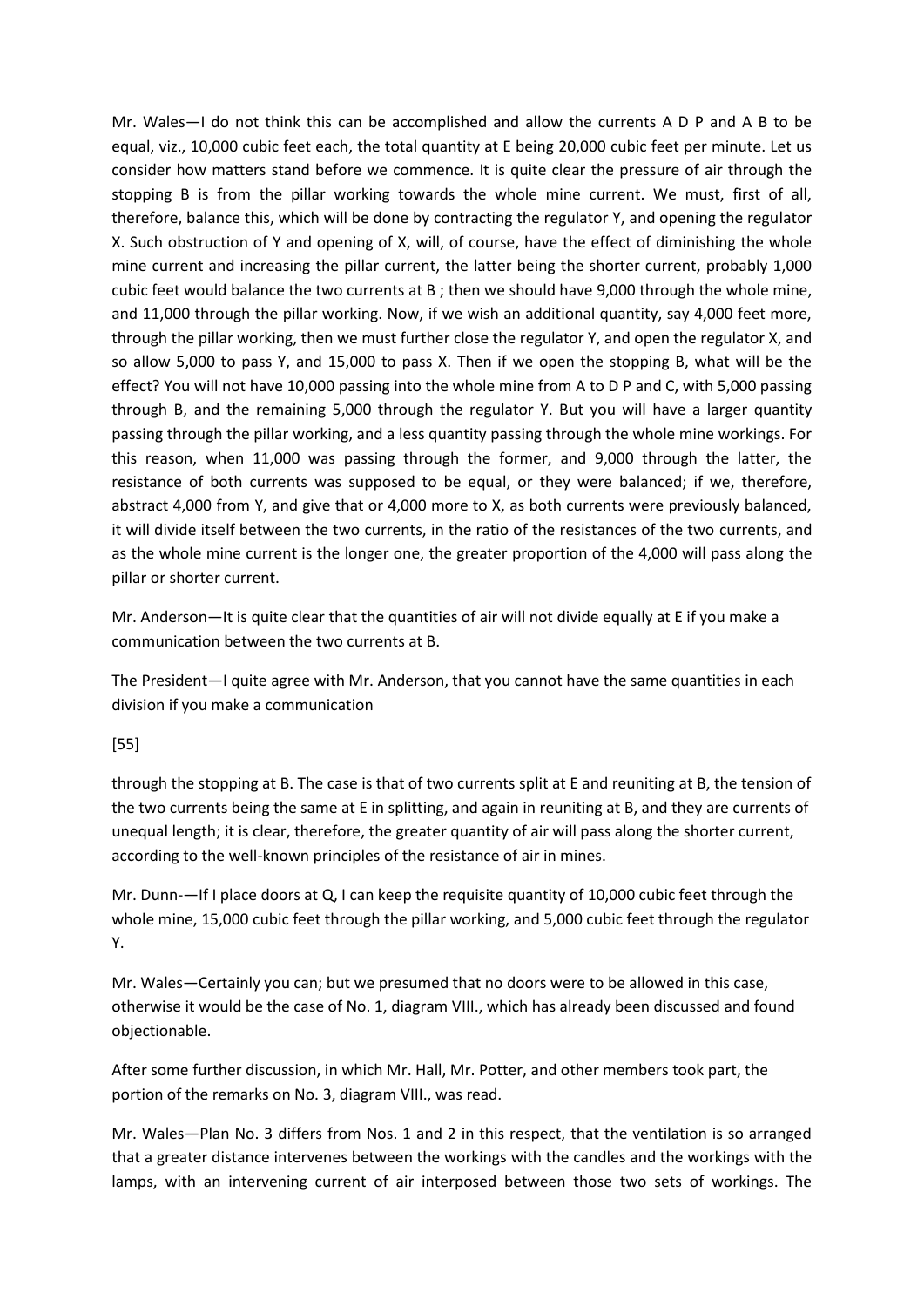ventilation of No. 3 is much the same as No. 1 in principle, viz., the whole of the air is first of all passed through the whole mine, and then brought into the pillar working, and so to the upcast. In proceeding with the removal of the pillars behind the whole mine, great care should be exercised in having as great a distance between the naked lights and the lamps as possible. In this case the air is taken direct to the face of the whole mine, and after ventilating the various places, it arrives at F. It is then taken one pillar down to R, along the headway to B; then another pillar down to C, and thence along the headway to D; after which it is taken to ventilate the pillar working. By this arrangement the distance is greatly increased between the places where the naked lights are used at F in the whole mine, and where the safety-lamps are used in the pillar working, compared with plan 1, where the distance is only two pillars. The doors are likewise so arranged that if they are accidentally left open at X, the air is still kept on the edge of the goaf at S, which prevents the gas from backing out of the goaf. Plan No. 3 I consider a much safer system, as regards ventilation, than either No. 1 or No.2.

The President—I have always considered it absolutely necessary in forking the pillars immediately after the whole mine, that the distance should be such as to admit of an insulating current of air being inter-

### [56]

posed between the whole mine or candle workings, and the pillar or lamp workings, in every case where gas exists. I recollect of giving very strong evidence of the necessity of such a precaution before a committee of Parliament, several years ago, and of pointing out that, unless there was interposed between the two, a current of air which no possible sudden outburst of gas from the goaf could back, or which could by possibility reach the candle workings, it was not safe to use candles in the whole coal working, the pillar working being followed up immediately afterwards. The double current in No. 3, however, accomplishes this desideratum.

#### *Remarks on Diagram IX. were then read.*

Mr. Wales—This diagram represents a field of coal lying in a horizontal position from A to B, the full rise being from B to C, and differs from diagram VIII. in the rolley-way being made in the middle, and working to the right and left - the objections to which are stated in the explanation of the diagram.

Mr. Barkus—I think the mode of working which involves the two goaves meeting in the centre of the panel very objectionable, as the coal is very much crushed and injured when the goaves approach each other.

Mr. Wales—It will be observed that the boards in this case have been driven to the barrier before the pillars are commenced to be removed. I think this a better system than that of following up the pillar working as the whole working proceeds, as in the last diagram, leaving only five or six walls for the protection of the air-courses and horse-roads, as such walls are often rendered useless by creeps. It will be observed that I have assumed a communication to be made through the barrier at C, for the purpose of allowing water to pass from the whole mine workings to the main water level A B; a question arises, as in diagram VIII., if the gas from the goaf will press through the stopping C, the distances from A B C and from A D C being equal, which would imply a balance of air. But as the seam rises from the goaf to C, there is no doubt that the light gas would rise towards and press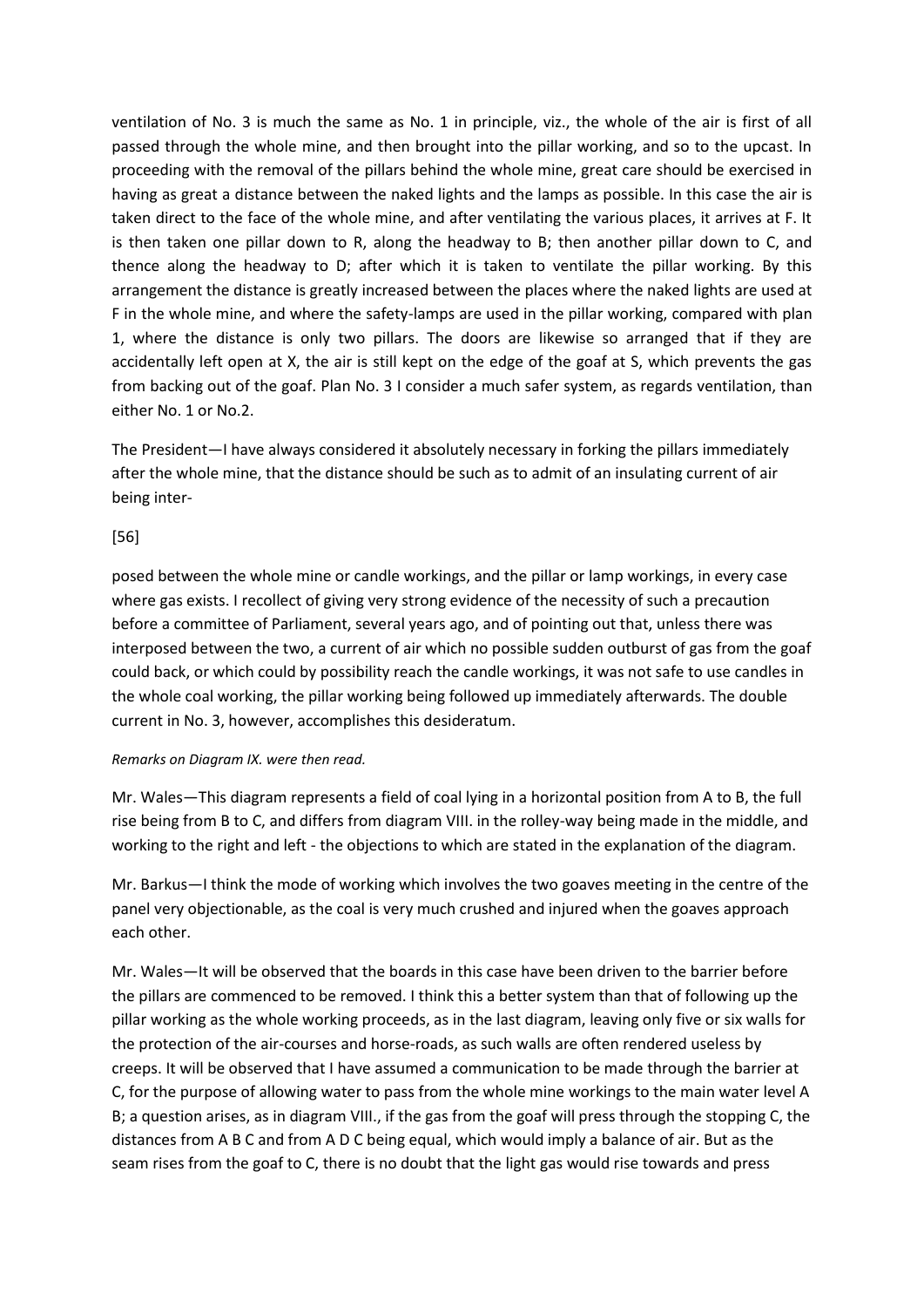through the stopping C towards the whole mine. If we, however, wish to use this communication for the purpose of allowing the escape of gas from the goaf, which, in some cases, it may be desirable to do, we have only to remove the stopping immediately above C to the left hand side of the dotted communication C, when the gas would go into the return air from the whole workings.

The President—We will discuss the question of going to the extre-

[57]

mity of the royalty before commencing to work the pillars, and, also that of having the rolley-ways or main-roads laid out in the middle of the panel, or on one side, when we have considered the two next modes of working.

# *Remarks on Diagram X. were then read*.

Mr. Wales—Plan 1 is supposed to represent a district of coal, the roof of which, is composed of soft material; and to avoid the expense of ridding and driving jenkins, every alternate board is driven narrow, so that the working of the pillars is performed more economically. With regard to the ventilation, it is similar to diagram VIII., No. 3, except that there is a solid barrier of coal between the whole and the pillar working, which is a greater security than stoppings.

Mr. Dunn—This would appear to be a costly system, having so much narrow work.

Mr. Wales—The pillars, you will observe, are 60 yards long, consequently, there is very little more narrow work in this case, than in the ordinary mode of working with pillars 30 yards long. In determining on the plan of working, we must not be guided solely by the first cost; we must take into consideration the comparative cost of narrow work, in the first instance, with the cost of ridding, jenkining, and the deterioration of the coal in size in jenkining.

The President—With regard to the system of working and ventilating, this appears to be substantially Mr. Buddle's system of panel working; each barrier K being the panel barrier, the working of the pillars being followed up from the end next the pit in plan 1. But it is not, I presume, essential to the system, that this should be done, the working of pillars being shown, in plan No. 2, as taking place at the top of the panel. With regard to the propriety of driving every other board narrow, that would not of course, be done, unless such a mode was justified by the circumstances pointed out by Mr. Wales. I may observe, that the letter M should be substituted for L in reading the description of the diagram.

Mr. Wales—The plan No. 2, is supposed to have a strong roof, consequently, the boards are all driven wide; the pillars, as in plan 1, being 60 yards in length. In this plan the ventilation is, however, different; a current of fresh air being taken to both the whole and pillar working, whereas in plan 1, the air from the whole mine is taken into the pillar working.

Mr. Barkus—I do not think it necessary to have a separate division

[58]

of fresh air for the whole and for the pillar working, when you use the safety-lamp in the latter case.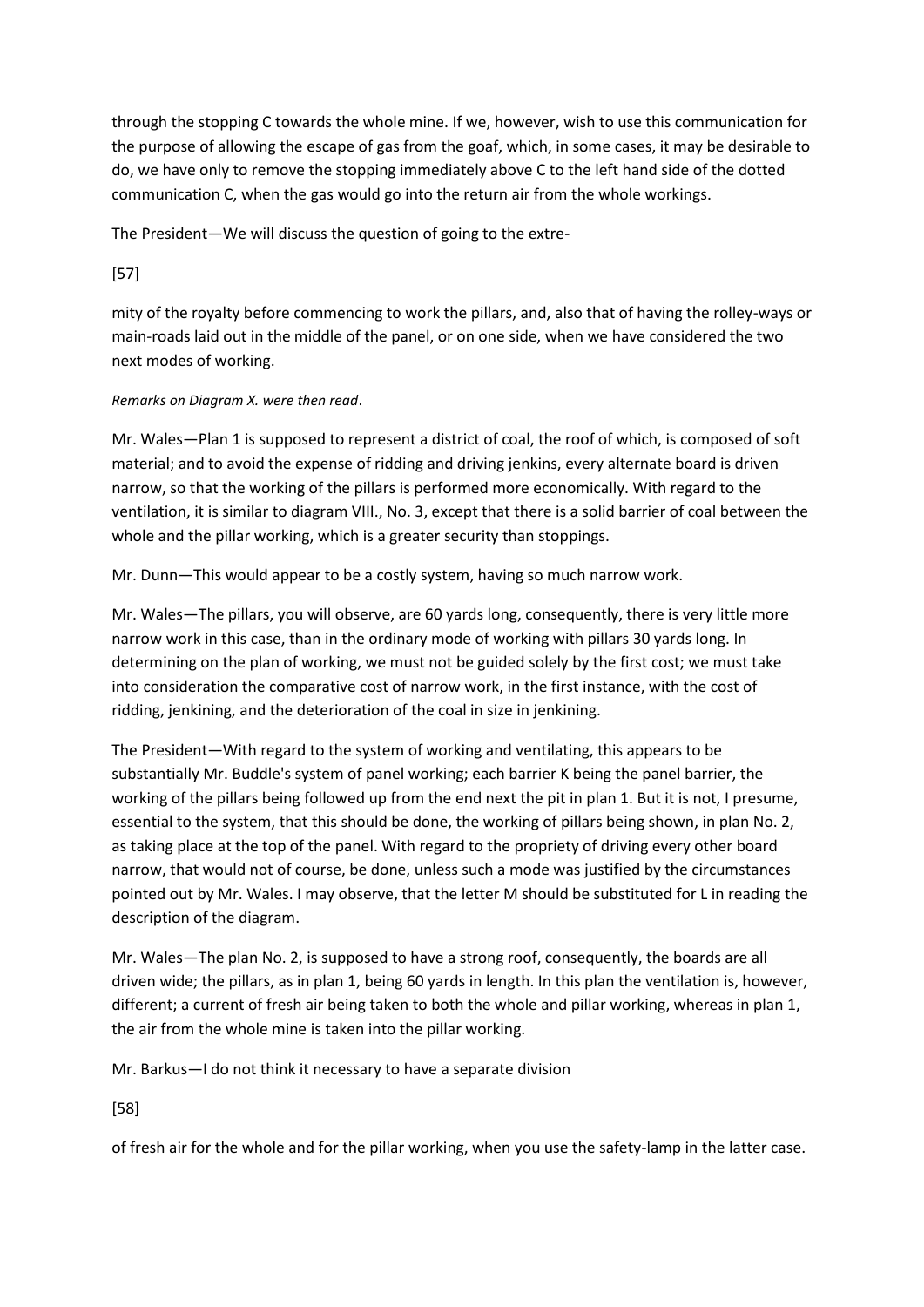Mr. Wales—I think if there is sufficient air in the pit, it is desirable that the workmen should have fresh air in both; besides, the ventilation of the pillar working in No. 2 does not depend upon the doors D D G, as in plan 1.

Mr. Barkus—The plan of working in No. 2, is the same as diagram IX., viz., the two goaves uniting in one point, which, I consider, very objectionable.

Mr. Wales—In this case the pillars are made of sufficient dimensions to resist any pressure brought upon them by the operation of working. I do not think, therefore, that with pillars of such strength, and with coal of the ordinary strength, there would be much fear of creep; but should the coal be of a tender nature, I would proceed as in plan 1; commencing at the low end, and continue the working until the goaf reaches the barrier F. But, in this case, another crossing would be required at M No. 2, similar to L; the opening G would have to be closed, the stoppings at H and M taken out, and the air divided at H. I here beg to remind you that plans Nos. 1 and 2 are supposed to be on the dip side of the shaft, and the workings proceeding towards the dip, and that an opening is made in the stoppings S S, on the rise side of each panel, for the purpose of allowing the gas to escape from the goaf into the return.

#### *Remarks on Diagram XI. were then read*.

Mr. Wales—This diagram differs from the former in the workings being driven to the boundary before commencing to work pillars, and the ventilation is also somewhat different as shown by the darts.

Mr. Barkus—Such a system of going to the extremity before commencing to work pillars would require great patience, and would not, I think, be generally applicable.

Mr. Wales—In pits of great depth, and where the coal is naturally tender, it is almost impossible to leave barriers of sufficient strength (between the goaf and the rolley-way) to resist the pressure of the superincumbent strata. In such cases, and where the boundary does not extend more than three-quarters of a mile from the shaft, I would certainly recommend diagram XI. in preference to diagram X. It would, no doubt, require patience to prosecute the workings to the boundary first, but, ultimately, great advantages would, in my opinion, be derived by such a mode of working a coal mine.

#### [59]

The President—We are now in a condition to arrive at some conclusion as to the policy of going to the extremity of the royalty before commencing to work pillars, or to work pillars as the exploring drifts progress thereto. Diagram No. XI. shows a mode of pushing the main roads to the boundary and then commencing to work pillars; and diagram X. a mode of taking off the pillars in the progress of approaching the extremity of the royalty. The objection to the former mode is, that a considerable time must elapse, especially in large royalties, before the leading places reach the extremity of the royalty; and that it is necessary, in a commercial point of view, to have the colliery in full working at as early a period as possible. The objection to the latter mode is, as stated by Mr. Wales, that in pits of great depth it is difficult to leave barriers or walls of sufficient strength to prevent them being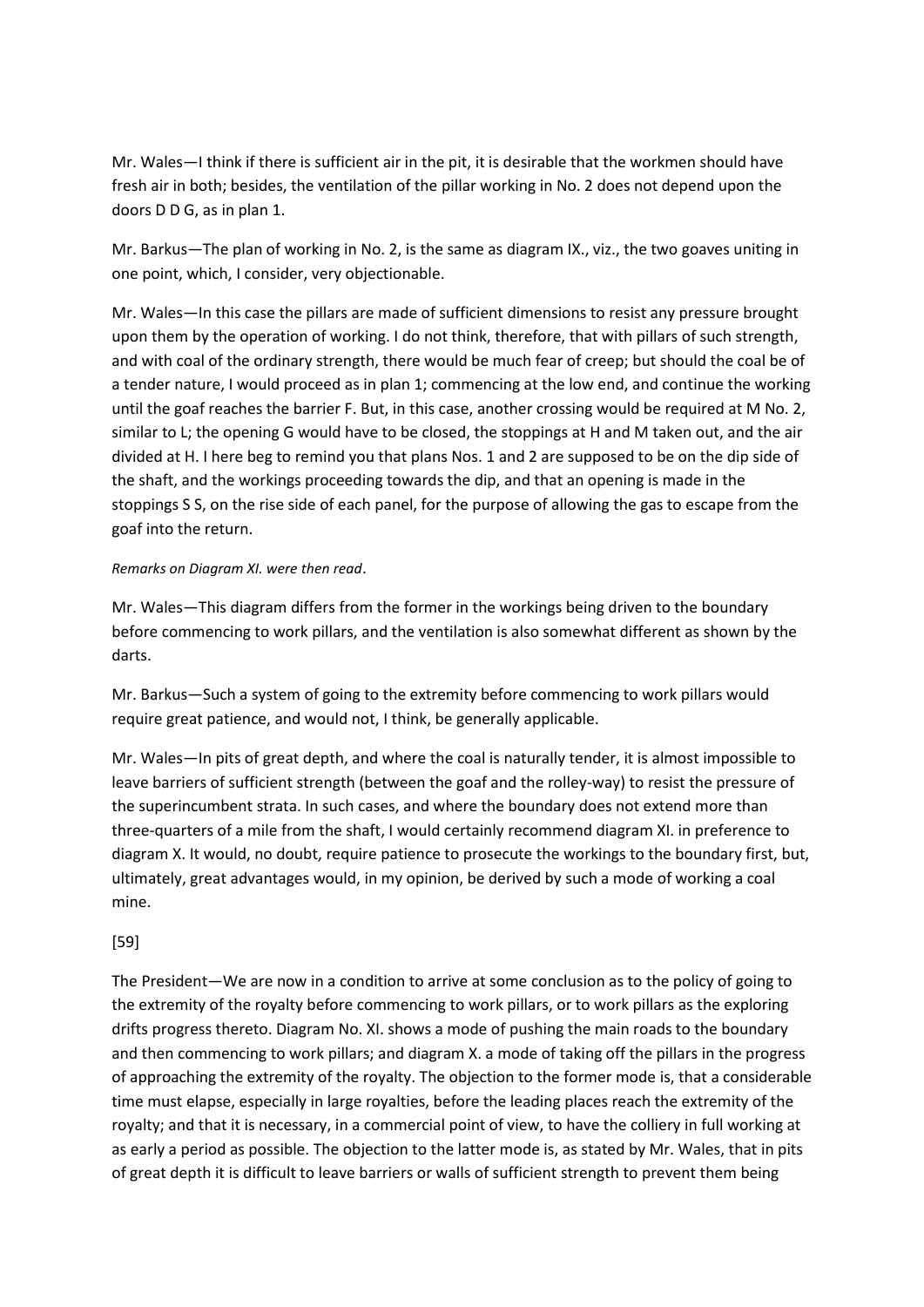crushed, and so to waste and diminish in value a considerable portion of coal. The measure, therefore, of the policy of adopting the latter mode depends upon the nature of the coal, its depth from the surface, the description of roof, &c. But, if it be practicable to leave pillars of sufficient strength to resist the superincumbent pressure without crushing the coal, then the objection to working pillars in the progress of pursuing the workings towards the extremity of the royalty, in preference to reaching that point before commencing to work pillars, substantially vanishes, and we obtain what is generally advisable, a full pit working of coal at a much earlier period. The propriety, therefore, of adopting either the one or other of these modes, or modifications thereof, must be left to the viewer in charge of the mine. With regard to the propriety or otherwise of having the main roads or rolley-ways carried forward in the middle of a sheth of workings, as shown on diagram IX., or carried forward on the one side thereof, depends upon the same contingencies, viz., the practicability of adopting the former mode without injury to the pillars of coal required to be left on each side of such roads for their support. It is, no doubt, desirable, if it can be accomplished, as concentrating the workings, and having one line of main roads instead of two.

Mr. Daglish—At Seaton colliery, which is upwards of 200 fathoms in depth, we have to leave two walls on each side, of 40 yards each, to prevent the pressure from affecting the horse-roads and the two air-ways, one on each side, notwithstanding which, we find the air-ways affected by the pressure.

Mr. Wales —In the main roads to the dip of the Eppleton pit, at Hetton Colliery, we have the main rolley-way and two return air-ways

[60]

on each side, and we leave the walls between the main way and the return drifts 22 yards thick, in addition to which a barrier of 60 yards on each side, next the goaf - the depth being about 200 fathoms - and we find the coal not crushed when the pillars are taken away on each side.

The President congratulated the meeting on the utility, in a practical point of view, of such papers and discussions, and he trusted that the members would contribute to the Institution any matters of such a character elicited in the course of their avocations.

The meeting then adjourned.

[61]

# NORTH OF ENGLAND INSTITUTE

of

MINING ENGINEERS.

GENERAL MEETING, THURSDAY, FEBRUARY 3, 1859, IN THE ROOMS OF THE INSTITUTE, WESTGATE STREET, NEWCASTLE-UPON-TYNE.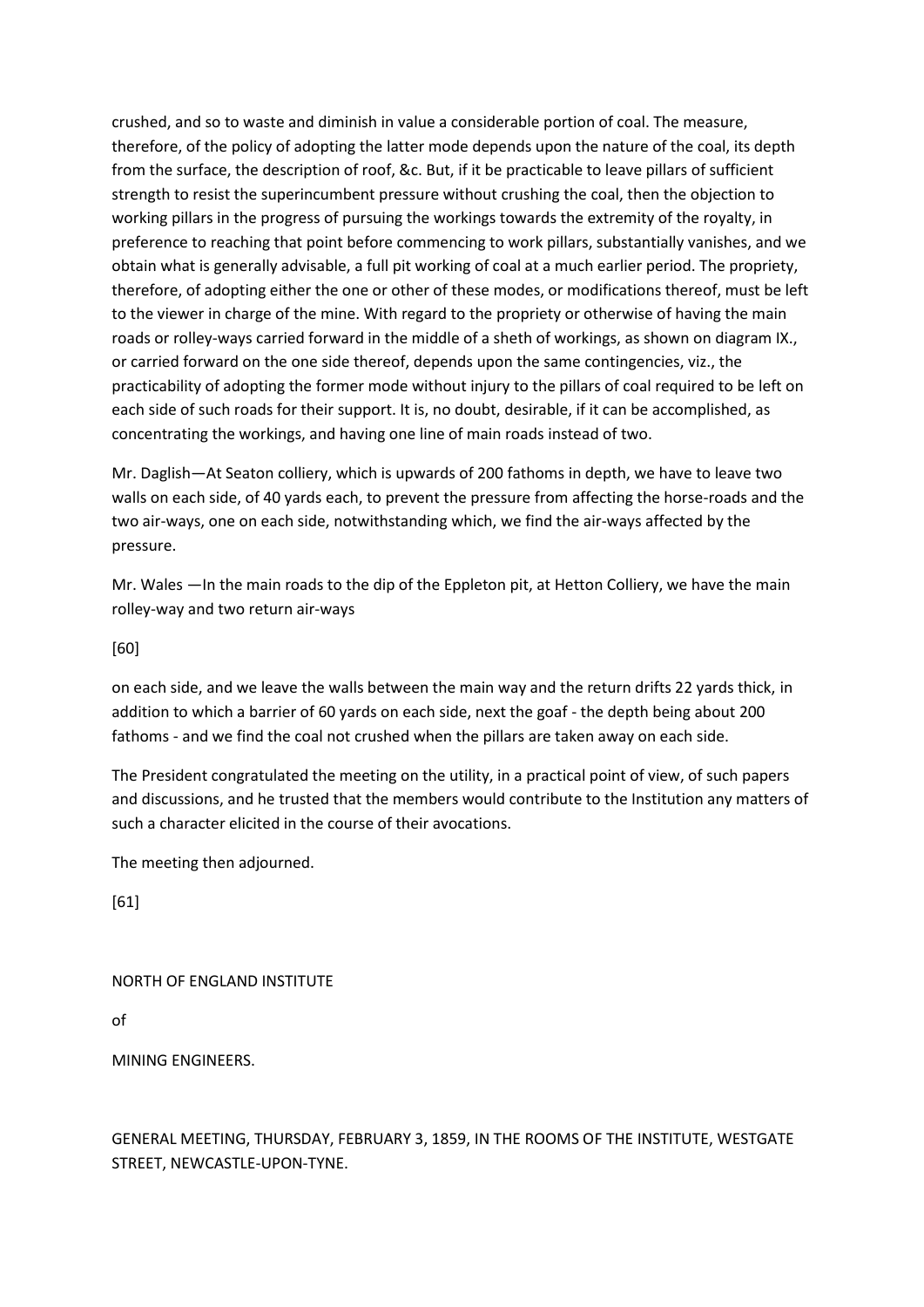Nicholas Wood, Esq., President of the Institute, in the Chair.

The Secretary having read the minutes of the Council, the following gentlemen were elected members of the Institute: - Mr. John Kerr, Duke of Hamilton's Coal-works, Lismahagow, N.B.; Mr. Thomas Hall, West Hetton Colliery, Ferryhill; Mr. John S. Arthur, West Hetton Colliery Office, Ferryhill; Mr. Wm. Morris [alteration made by hand], Waldridge Colliery, Chester-le-Street; Mr. Alex. Jones, Prior's Lea, Shiffnel, Salop; Mr. Isaac Shore, Brymbo, Wrexham, Denbighshire; Mr. Mark Fryer, Eighton Moor Colliery, Durham.

The President then stated that the first business of the meeting was the discussion on Mr. Atkinson's Paper, read at the Meeting of May 13, 1858, and asked if Mr. Atkinson had any further remarks to make on the subject.

Mr. Atkinson—The paper alluded to, and now under discussion, was intended as the solution of a question that arose in discussing the practicability of ventilating the workings of coal mines, by different splits of air traversing routes of different lengths, by means of regulators placed in those routes offering, in themselves, the smallest resistances to the passage of the requisite quantities of air through them, in order to avoid the use of a great many of the principal doors employed in the more ordinary system of ventilation. - Page 163, Vol. VI.

The question was, whether, in the event of the gross quantity of air

[62]

circulating in the unit of time, in a mine so ventilated, becoming reduced in amount, while the airways, forming the whole of the splits, together with any regulators placed in them, remained unaltered, those splits having the longest routes to traverse would or would not continue to be traversed by as large a proportion of the reduced gross quantity of air, as they had obtained of the original gross quantity, previous to such reduction in its amount.

As an answer to this question the reasoning in the paper was intended to show -

1st - That if the whole of the workings of a mine, so ventilated, were situated in the same horizontal plane, the whole of the splits, whatever might be their relative lengths, would continue to be traversed by the same constant proportion of the gross quantity of air circulating, whatever might be its amount, so long as the air-ways forming the splits remained unaltered.

2nd - That when the air in the intakes is cooler and denser than that in the returns, those routes having the greatest amount of rise will obtain a decreased share or proportion of the gross quantity of air circulating in a mine, in the unit of time, as it becomes reduced in amount, and, consequently, an increased share or proportion of the whole as it becomes increased in amount, so long as the airways and regulators of all the splits remain unaltered; and that the very opposite results would ensue if the air in the intakes was warmer and less dense than that in the returns.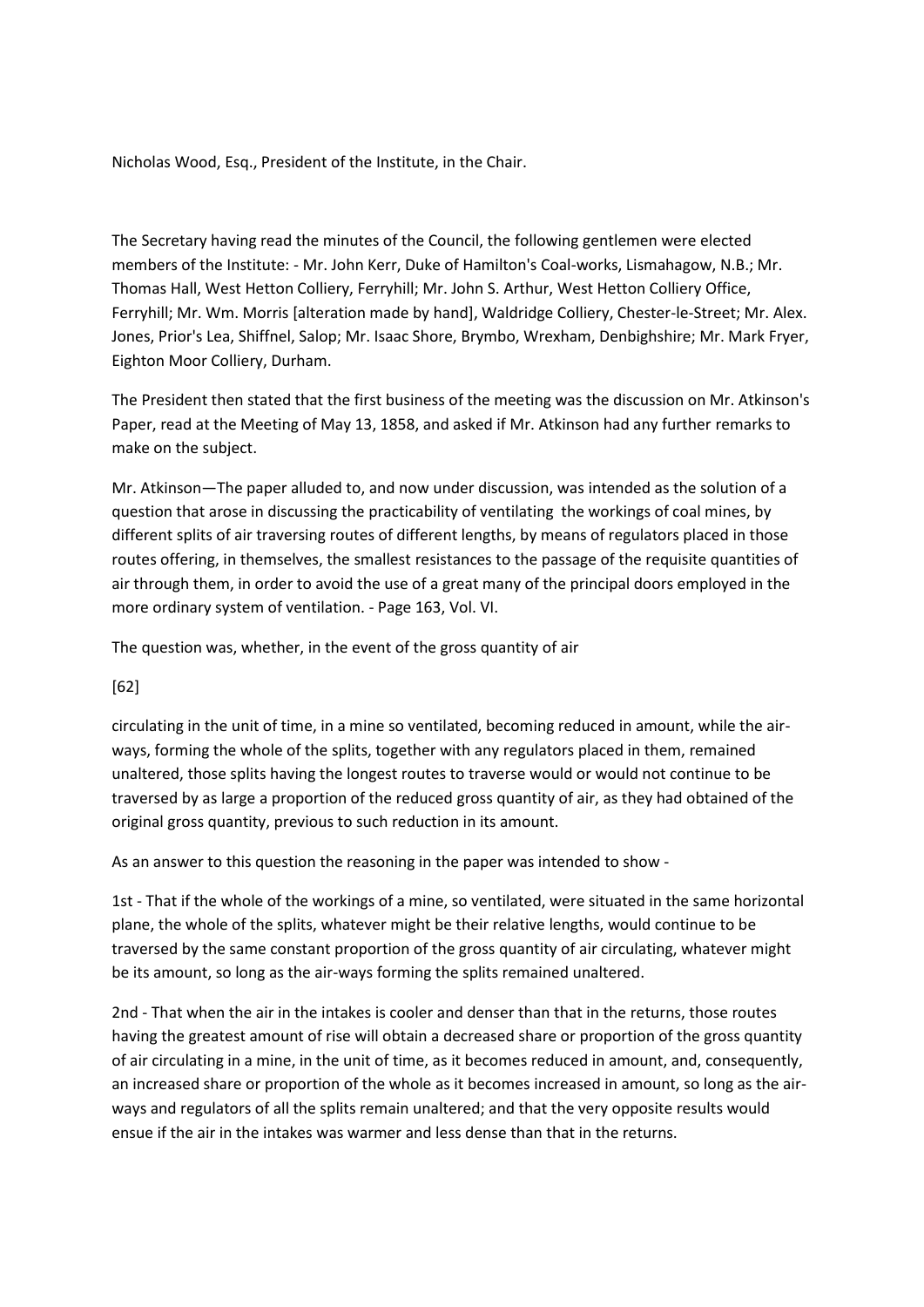3rd - That when the air in the intakes is cooler and denser than that in the returns, those routes having the greatest amount of dip will obtain an increased share or proportion of the gross quantity of air circulating in a mine, in the unit of time, as it becomes reduced in amount, and, consequently, a decreased share or proportion of the gross quantity, as it becomes increased in amount, provided the airways and regulators of all the splits remain unaltered ; and that the very opposite results would ensue if the air in the intakes was warmer and less dense than that in the returns.

The President - The following experiments have been made at Hetton Colliery, to test Mr. Atkinson's theory, by Messrs. Wales and Lindsay Wood, at some of which Mr. Atkinson was also present. The experiments were conducted much in the same manner as those made by Mr. Berkley at Crook Bank Colliery, and given at page 183, vol. VI, of the Society's " Transactions," and also as those made by Mr.

#### [63]

Cooper at the Grange Colliery, and given at page 229 in the same volume. The experiments were, as those of Mr. Berkley, extreme cases, not likely to occur in practice, but made to test the accuracy, or otherwise, of Mr. Atkinson's theory. The details will, of course, be given in each experiment, but it may be stated generally, as the principle on which all the experiments were conducted, that portions of each pit were selected as near the downcast and upcast shafts as possible, and where a very short route could be obtained between the intake and return air; to contrast the effect by such short route with the longer route of the passage of the air along extensive drifts and workings between the point of splitting of such air from the short current and its reunion again with the same current. A regulator was put in the short route, so that the quantity of air passing into both routes could be varied at pleasure; and a main regulator was placed between the downcast shaft and the point where the air was split in the intake current to vary the aggregate quantity of air passing into the mine or into both splits. Places were selected in both routes, where the passage through which the air passed along both was contracted so as to make it precisely the same area in each route, and within such area the anemometer was placed to measure the velocity of the air. Generally, the regulator placed in the short route was so adjusted as to cause the same quantity of air to pass along both routes, the main regulator being full open. The main regulator was then successively closed to cause a less aggregate quantity of air to pass into the mine, and so to test the effect with such variable quantities of air passing into the two routes. The quantity of air passing was ascertained by Biram's anemometers, the revolutions of which, are proportional to the velocity of the current. Several experiments were made on different occasions, but the following are those which presented the most uniform results, and which were carefully performed.

Figures Nos. I., II., III., and IV. are diagrams which show the distances which the air travelled in the course of the experiments. They do not show the whole of the passages or drifts through which the air passed, more particularly in the return current; but they show the relative distances between the short and long routes. The following short description of the several cases will, however, give a general idea of the variations from a single route, and enable any one desirous of making the requisite calculations to estimate the effect of such variations upon the theoretical results.

[64]

EXPERIMENT No. I.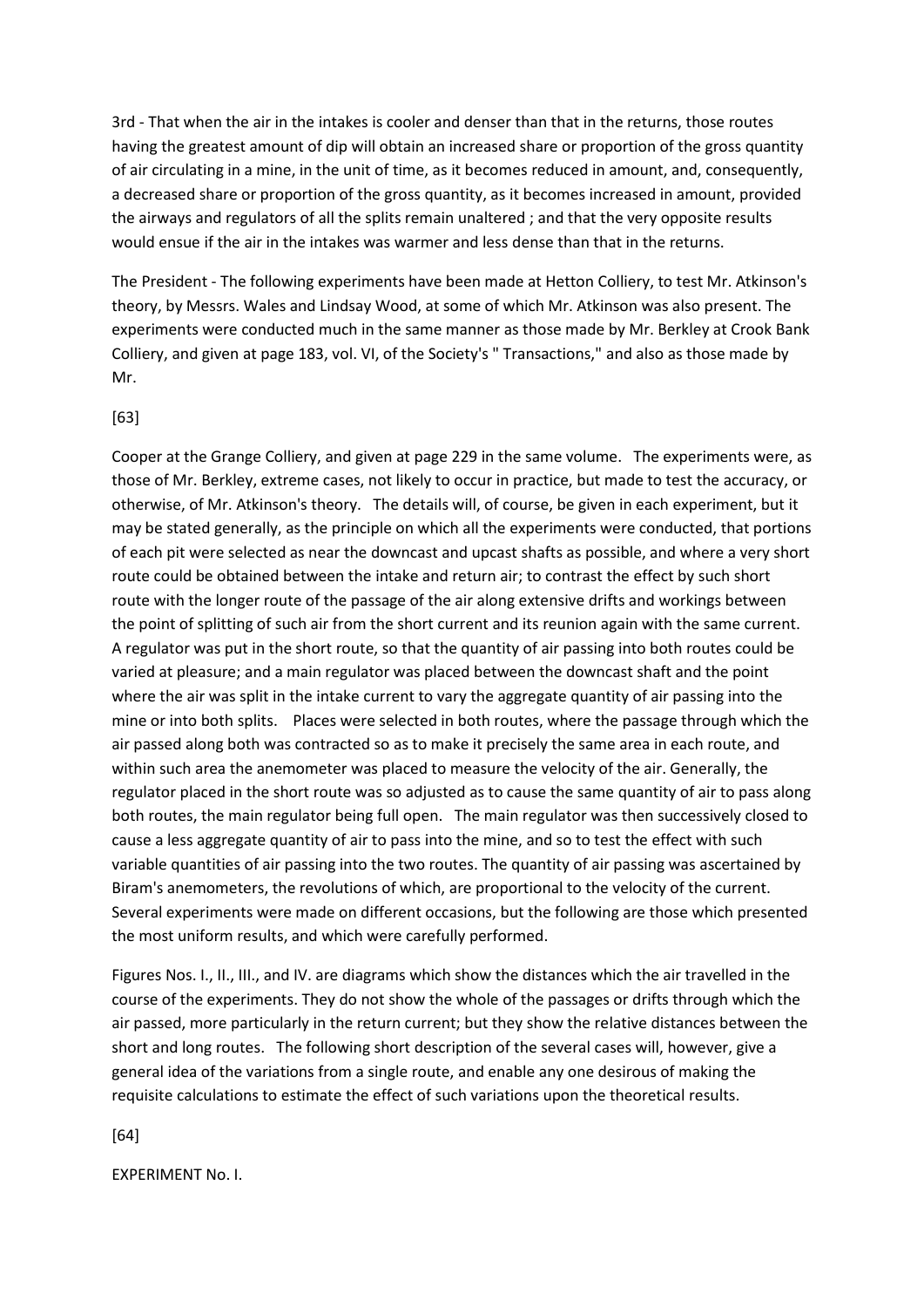In the intake current of this experiment the whole of the air is in one current, comprising four splits, with a single passage from the downcast shaft to *A*, at *A* the short split proceeds to the upcast shaft along *A B*. From *A* to *a*, there are, as shown on the diagram, three currents, at *a*, two of these currents proceed to *b*, where they separate, one passing to *x*, and the other to *y*. The other split at a proceeds to *y*. All those splits or currents are single, and confined to one ingoing passage respectively, except that from *b* to *W* this split is single about half way, and double the remaining distance, but no bords, from the shaft to *W x* and *y*. The return currents may be explained as follows : - The current from *y*, is split at the extremity, one current proceeding to the right and the other to the left, as shown on the diagram : the right hand current has three openings or air-courses, and the edge of the goaf to return along to *a*, and the left hand current has two air-courses and the edge of the goaf until it reaches the same point, when both currents join the return currents from *W* and *x* at *c*. The return air from *W*, has three or four bords or air-courses and the edge of the goaves from *W* to *d*, where it meets the return currents from *x*. The return air from *x*, is divided at the extremity, one to the right, the other to the left. In both cases the return air-courses consist of two walls and the edge of the goaf from *x*, to *d*, where they join the current *W*. These united currents then proceed to *G*, and so travel to the upcast *U*. In their passage thither they have from three to five bords, and the edge of the goaf to spread within, but there is no coursing by stoppings. The long split has a considerable rise, (as shown by the dip and rise darts on the diagram) the short one being nearly level.

#### EXPERIMENT No. II.

In this experiment the air-course is single from the place of splitting at *A* to the extremity at *x*, the several intake drifts being closed by stoppings; the intake air was, therefore, a single current from *A* to *x*. The return air is split right and left at the extremity, having two main air-courses on each side, direct to the upcast shaft, as shown on the drawing. There were workings on each side of those drifts, and though the intake drifts into those workings were effectually closed by stoppings plastered with lime, there were no stoppings placed in the return drifts, any air flowing out of the workings into the main return drifts could, therefore, only be by the tension of the air in the workings expanding itself when

[000]

[Diagrams] Experiment No. I: Elemore Colliery Experiment No. II: Jane Pit at Eppleton Colliery Experiment No. III: Blossom Pit Experiment No. IV: East Minor Pit [65]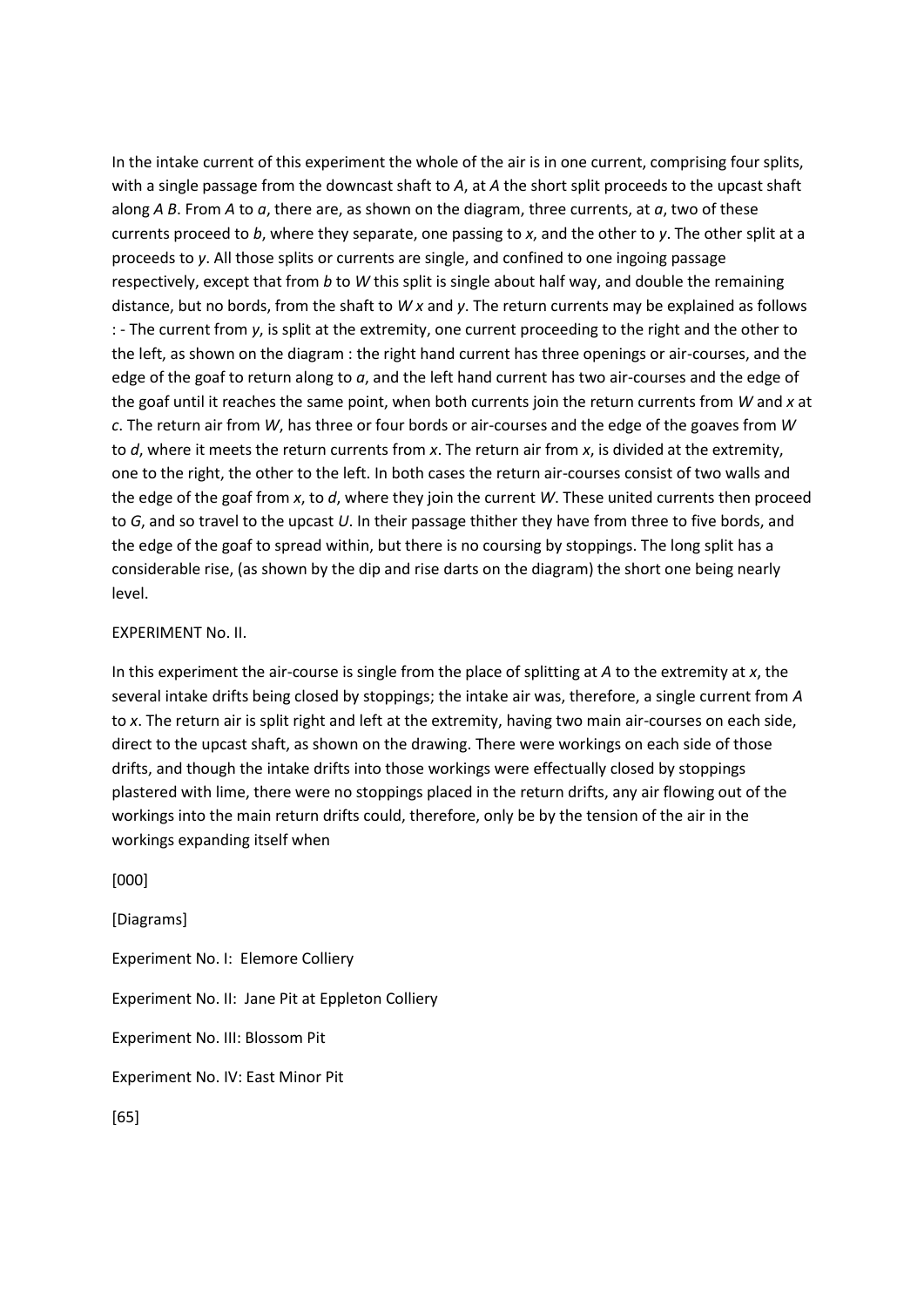the pressure was removed, and which would cease at a certain time, the entrance of any air being effectually prevented by the stoppings in the intake drifts. The dip and rise arrows show the inclination of the seam; the long split having a considerable dip, and the short one nearly level.

### EXPERIMENT No. III.

The intake current in this experiment, as shown in the drawing, is composed of three splits from the downcast to *a*, exclusive of the short split from *A* to *B*; then two from *a* to *b*, and single currents from *a* to *y*, *b* to *x*, and from *b* to *W* respectively. The return current from *W*, until it reaches *c*, is a single passage, without any connection with any workings. The return current from *x* has one aircourse and the edge of the goaf until it reaches *c* and joins *W*. These two splits, up to *e*, have two aircourses from *c* to *e*. The return air from *y* is split right and left, and as there are about fifteen bords on each side from *y* to *e* and *f*, the air from *y* is carried around the face of these boards and the edge of the goaf (about 200 yards distant from *y e* and *y f*) to *e* and *f*. The three splits then proceed together to the shaft, across a panel of workings extending about ten pillars from *f U*, but those boards are much fallen, and the air is not forced into them, the air being taken along special aircourses of two or three openings to the shaft. The short split, which is nearly level, only passes from *A* to *B*. In the long split there is a considerable rise to *x* and *y*; *W* being nearly level with the splitting point.

#### EXPERIMENT No. IV.

The intake current in this case is a single air-course from the downcast shaft *U* to *a* and *x*. The return current has liberty to pass along three or four headways, and a narrow sheth of workings (not coursed) from *x* to *a*; then single for about 500 yards; and then across a panel of workings (not coursed) having three or four bords to spread itself, and so to the upcast shaft. The long split has a considerable dip as shown by the dip and rise darts in the diagram, the short split being nearly level.

In all the diagrams *R* represents the main regulator, or where the aggregate quantity of air admitted, into the various routes was regulated; *Θ Θ* the places where the quantity of air passing into the respective routes was measured; and *A B* the length of the short route from the point of splitting to the reunion of the two routes; *D* being the downcast shaft and *U* the upcast shaft.

[66]

NO. I. SET OF EXPERIMENTS

Experiment made in the Hutton Seam, at Elemore Colliery, January, 1859.

Depth of Pit, 134 Fathoms.

[Table of results]

NO. II. SET OF EXPERIMENTS.

Experiments made in the Jane Pit, Hutton Seam, Eppleton Colliery, January 29th, 1859. –Depth of Pit, 174 Fathoms

[Table of results]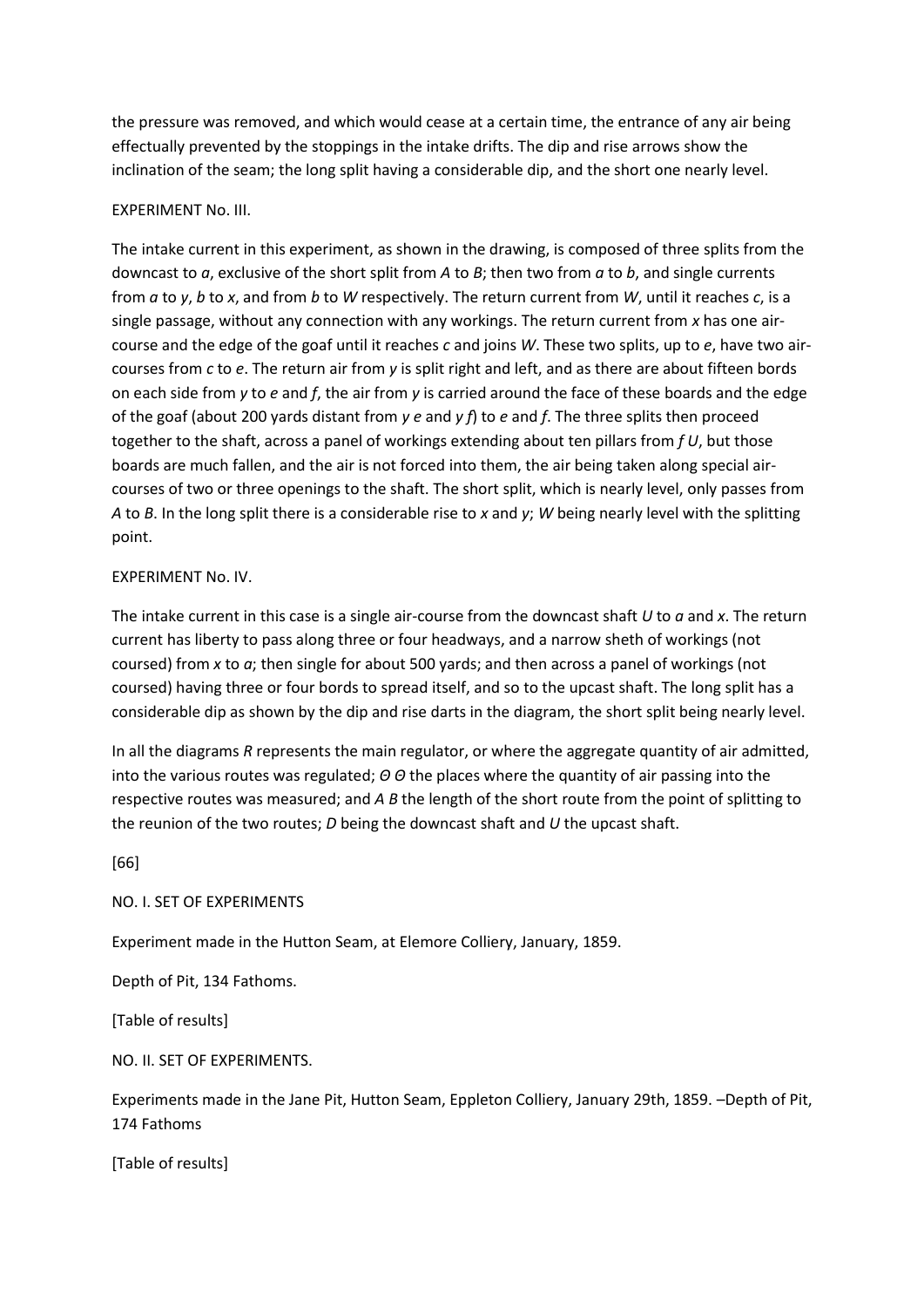[67]

NO. III. SET OF EXPERIMENTS.

Experiments made in the Blossom Pit Main Coal Seam at Hetton Colliery, February 1st., 1859. – Depth of Pit, 110 Fathoms.

[Table of results]

NO. IV. SET OF EXPERIMENTS,

Experiments made in the Minor Pit, at Hetton Colliery, in the Hutton Seam, December 27th, 1858, and January 15th, 1859. – Depth of Pit, 150 Fathoms.

[Table of results]

[68]

The President—I shall now explain, as shortly as I can, the result of the foregoing experiments. It will be seen by Experiment I., that the regulator of the short current was so adjusted, that the velocity of the air passing around the long current, and that passing along the short current were precisely the same, viz., 400 feet per minute, which, through the area of 25 square feet, where measured in both currents, was 10,000 cubic feet of air per minute. This took place when the area of the main regulator was 45 square feet. The area of this regulator was then reduced to 16 square feet, when the relative velocities was 375 short current, and 350 long current : - at 6 feet area, which diminished the total quantity of air passing into the mine about one-half, viz., from 20,000 cubic feet, to 11,425 cubic feet, or as 1 : .567, the relative velocities, were, as, 242 : 215, or, as 1 : .9 ; or, in other words, when the quantity of air in the mine is diminished one-half, the quantity of air passing into the workings, or along the long route, is only diminished one-tenth, below that passing through the shaft door regulator, or along the short route. When the quantity of air passing into the pit is still further diminished, a greater disproportion exists; and, when only 2,750 cubic feet, or about onefourth of the original quantity is allowed to pass into the pit, the result gives no perceptible current into the workings or long route, while the whole of the air passes along the short return, to the upcast shaft. Mr. Atkinson accounts for this stagnation of the air, in the long rise split, by saying, that the main regulator was so nearly closed, and, consequently, absorbed so large a part of the entire ventilating pressure, that the remaining part of such pressure, applicable to the splits, was no greater in amount than the opposing pressure, arising from the excess of the outward gravitation of the cool dense air, in the ascending intake, over the gravitation of the warmer and lighter air, in the descending return; and that the small pressure remaining due to the splits could no longer overcome it.

And it is easy to perceive that, by sufficiently closing the main regulator, it could be made to absorb so large a proportion of the ventilating pressure, that the remainder, left applicable to the air-ways forming the splits, should be less in amount than the opposing force, (in a rise way), due to the difference of the gravitation of the denser intake, and that of the lighter return ; and this would lead to the ventilating pressure being entirely overcome by the opposing force, so that the air-current would be made to flow in the reverse direction, and serve out of the intake. Besides, previously to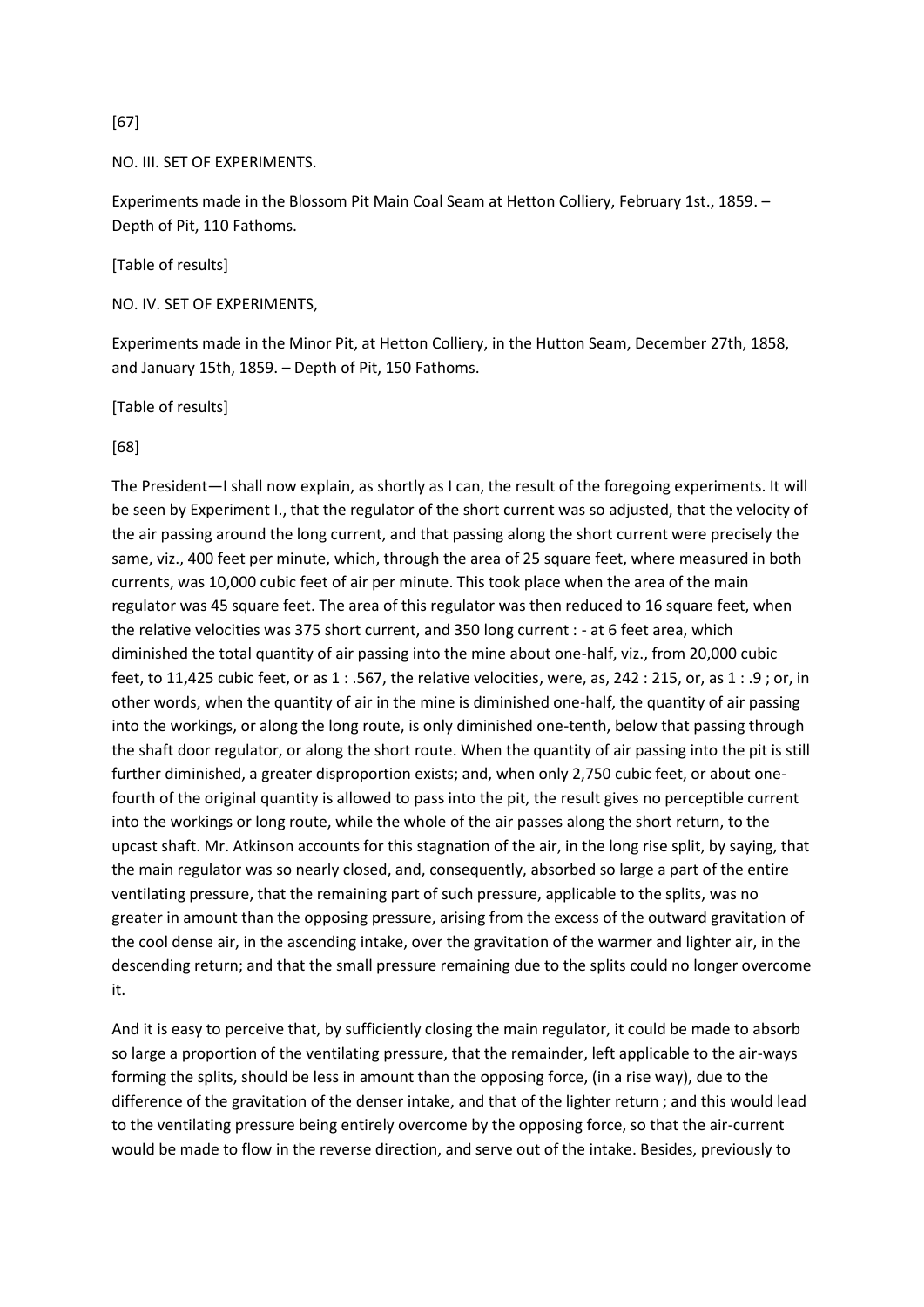the main regulator being reduced in area at each experiment, the tension of the air was at a certain standard,

#### [69]

and that it required a lapse of time for that tension to adjust itself before the correct result was ascertained. Thus, when the main regulator was open at 6 square feet, the tension of the long current may be said to be represented by a pressure capable of producing a velocity of 215; it would, therefore, be some time before the tension of the air in the long current was reduced to the lesser pressure required to produce a velocity of only 110, the result of the 5th Experiment, and that the real relative quantities passing into the respective long and short routes could not be corrected until such an equilibrium existed; and, there can be no doubt, that until sufficient time elapsed, the experiment could not be said to be conclusive.

The opposite result seems to follow in Experiment II., the long split being in this case a dip-way; but, in this experiment, the quantity of air was not diminished more than about one-half; and, when the total quantity of air is diminished about one-half, the diminution in the short current is about onesixth. In Experiment III., the diminution of quantity in the long route is somewhat more rapid, as when the total quantity of air is reduced one-half the diminution in the long-route is about oneeighth. The same result in all these cases, however, follows, viz., that when the total quantity of air passing into the mine is reduced to about one-eighth, the greater portion passes along the short route to the upcast shaft, and, on an average of the three cases, only about one-tenth passes into the workings. Mr. Atkinson accounts for these apparent discrepancies on theoretical principles, deductions of such cases by the difference of level in the various routes, and by the variation of temperature in the different parts of those routes acting upon such variations of level; and, therefore, until we have experiments made when such variations do not occur, where the passages are nearly level, and where the difference of temperature is inoperative, we cannot accurately test the theoretic conclusions apart from these causes by experiment. Considered, however, in a practical point of view, we have arrived at this result, which appears to me very important, viz., that when the various splits of air in a mine is regulated with the maximum quantity of air existing, that quantity may be reduced one-half without any greater diminution of air in the longest currents over that passing along the short routes than about one-ninth of the original quantity; and this result, observe, only occurs in extreme cases, where the length of the short route from the point of splitting to the point of reunion again, in the four experiments, is an average of 78

## [70]

yards only, while the lengths of the long route is an average of 2,700 yards of intake, and the same distance in returning, which makes the ratio 1 in 70 nearly.

The above result takes place when the regulators are adjusted with the maximum quantity of air passing into the mine; if they are adjusted with a diminished quantity of air, a contrary result, as might have been expected, follows. In Experiment I., when about three-eighths the quantity, (155,155), or 7,750 cubic feet per minute is passing into the mine when the regulators are adjusted, and when increased quantities (330,445) are made to pass to the extent of 19,375 cubic feet, the long current receives 11,125 and the short current only 8,250 cubic feet. And in Experiment III., the regulators being adjusted when (7,880), or 2,212 cubic feet is passing into the mine, and when that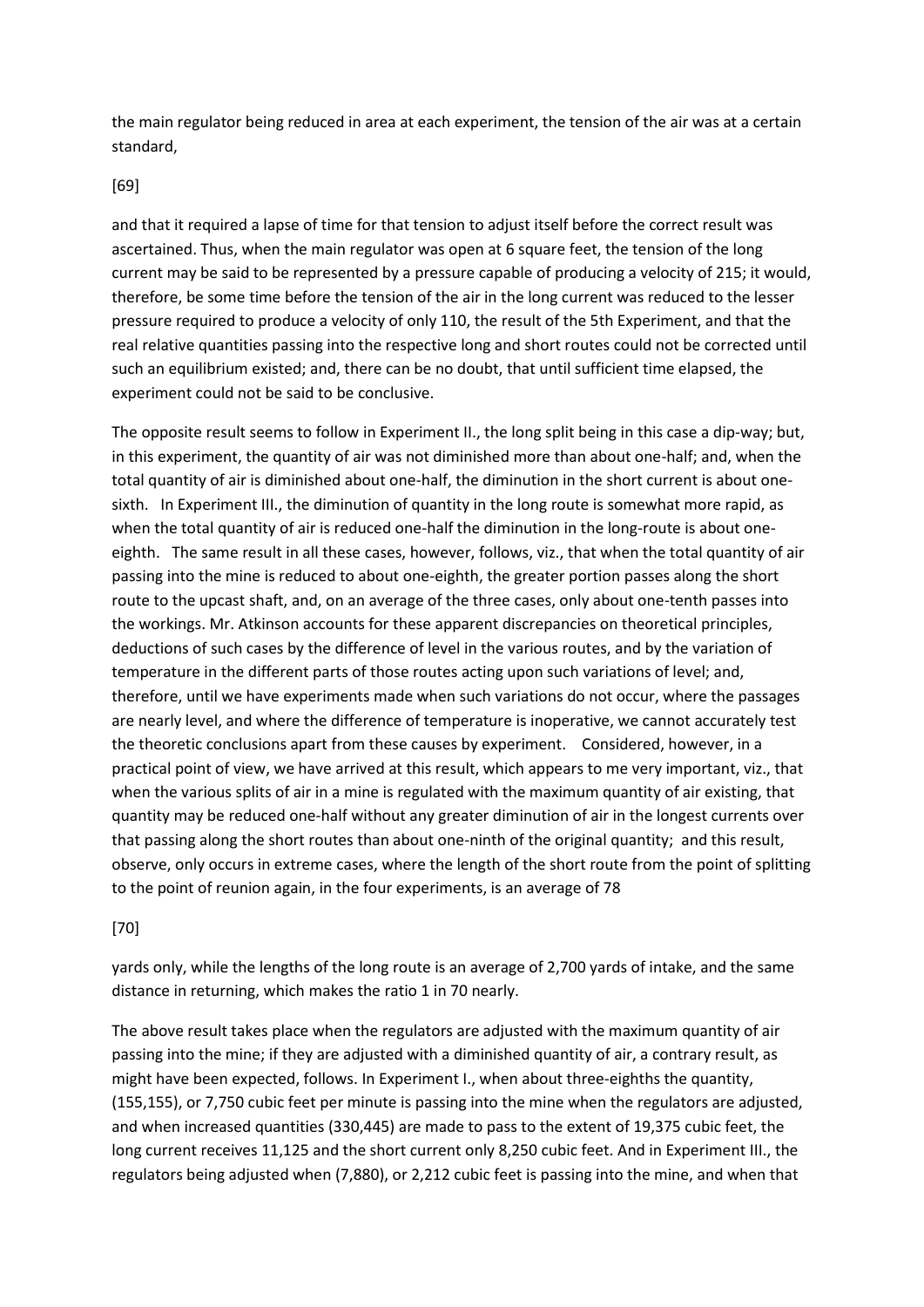quantity is increased to (305,590), or 22,375 cubic feet, the long route receives 14,750, and the short route only 7,625 cubic feet.

Mr. Wales—Let us suppose that we have a mine comprising ten districts, and that each district is ventilated with a separate and distinct current of air. For this purpose nine regulators will be required, i.e., a separate regulator for every district except the farthest. Let it be assumed that each district receives 6,000 cubic feet per minute, making a total quantity of 60,000 cubic feet of air per minute to ventilate the mine.

Now, so long as all things remain equal, we have the above quantities passing into each district in their due proportions. But, how would the case stand, if it be assumed that some change occurs in the mine which reduces the gross quantity of air from 60,000 cubic feet per minute to 40,000 cubic feet per minute. Occurrences of a very ordinary character will produce this effect. For instance, owing to the pit being off from repairs going on in the upcast shaft, or the furnace not being properly attended to, then, under such circumstances, the gross quantity of air circulating in the mine would be materially diminished.

It is absolutely necessary, therefore, that great attention should be given to every district in the mine, and, more especially, should such attention be devoted to the longer currents, and, in particular, to the longest one of all, for it is found by practical experience, as indicated in the above results, that the far-off districts receive a less proportion, as compared with the nearer districts, whether the same be situated in the dip, rise, or level portions of a mine.

An exception to this rule, however occurs, as will be seen in the case

# [71]

of Eppleton Colliery, No. II. set of experiments, where the gross quantity of air is so much reduced that the influence of the increased temperature in the deep workings causes a greater quantity of air to circulate through the longer route, as compared with that which circulates in the shorter, a principle which holds good so long as we continue the reduction of the regulator below nine inches. But when the regulator is increased in size, as in the succeeding parts of the experiments, the opposite result is shown, and, therefore, Mr. Atkinson's theory is only substantiated in the exceptional instance noted above.

Mr. Atkinson—A comparison of the results of these experiments, which have been made on the subject, with the deductions, which I have previously enumerated, will serve to test the general accuracy, or the contrary, of the principles on which the paper under discussion is founded, as all the experiments agree with the theory except No. IV. in the Minor pit, and it was probably connected with the Eppleton pit workings, which would account for its not doing so.

The discussion from which the paper took its origin bore reference to the ordinary splits of air in mines, and to such changes in the gross quantity of air circulating as might arise in the practice of ventilation; yet many of the experiments that have been made to test the correctness of the conclusions contained in it have embraced extreme and unusual discrepancies, both as regards the relative lengths of the routes of the splits - some of which have been about a hundred times as long as those they have been compared with - and also as regards the changes effected in the amounts of the ventilating pressure applicable to the splits, some of which have been so great as to reduce the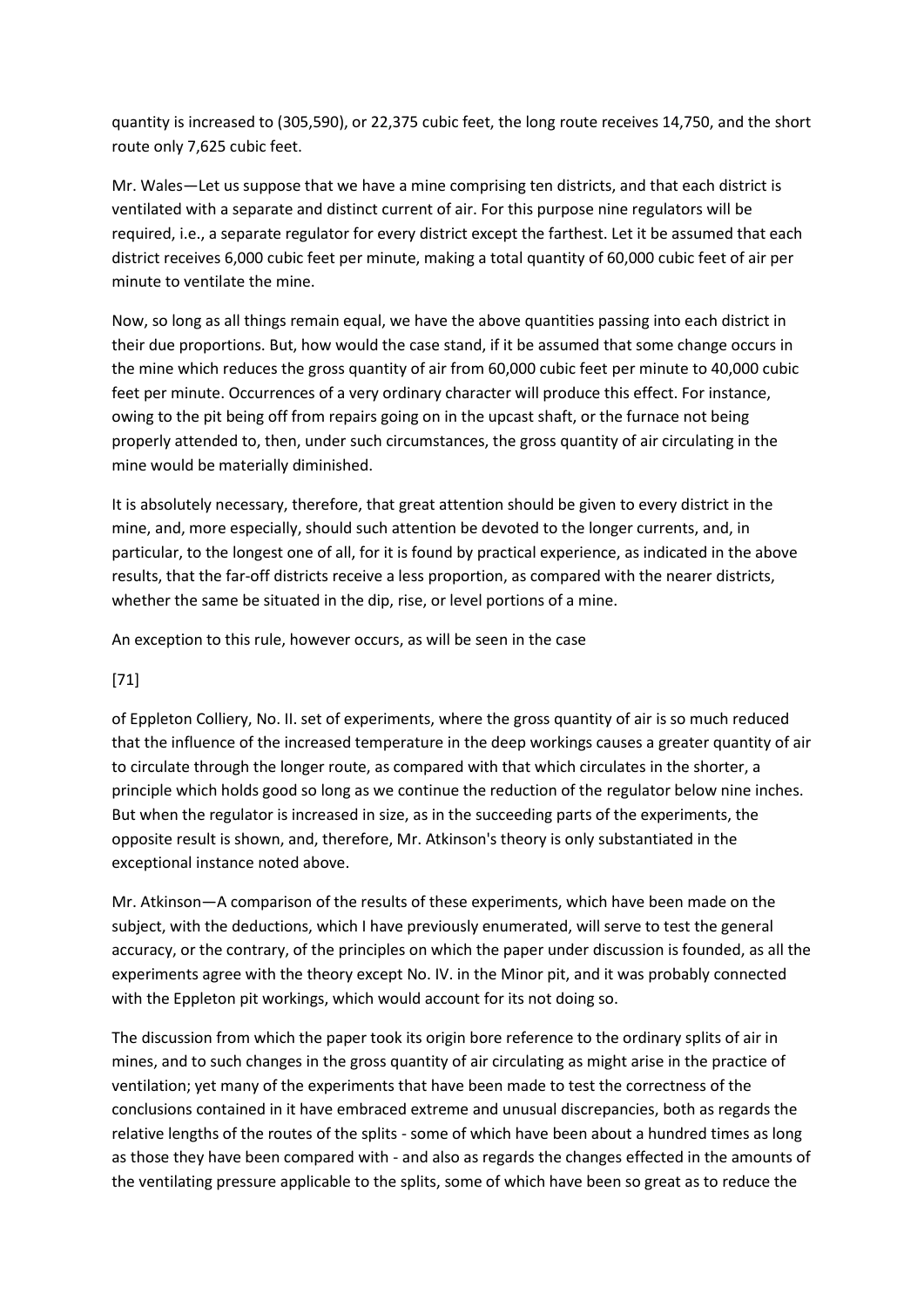quantity of air circulating from a brisk current to a mere breathing of air, and, in some instances, to such an extreme extent have these changes been carried, that the air has actually reversed itself, and come outwards in the natural intakes. And, although such extreme conditions were scarcely contemplated in preparing the paper, they are fully accounted for on the principles adopted in it.

Thus, when a fixed quantity of air is circulating in a rise split, having the air of its intake cooler and denser than that of its descending return, there is a constant amount of pressure, arising from the excess of the gravitating force of the dense air of the ascending intake over that of the lighter air gravitating in the descending return (the gravitation of the intake air opposing, and that of the return aiding, the general ventilating pressure) operating in opposing the general ventilating pressure

### [72]

applied to the air-ways traversed by the splits, and, under the conditions stated, it is only the excess of the ventilating pressure, applicable to the splits, over the opposing pressure arising from the unequal gravitation of the air in the intake and that in the return, which is effectual in overcoming the frictional resistances, and causing the air to circulate in such rise split in the right direction; and it is evident that, by reducing the furnace power to a sufficient extent (or, more easily, by suddenly removing so much of the ventilating pressure by means of a regulator in any of the air-ways traversed by the air before reaching the splitting-point), the portion of the ventilating pressure remaining applicable to the splits may be reduced till it is less than the opposing force, arising from the unequal gravitation of the air in the intake and that in the return of the rise split, and when this takes place, the former will overcome the latter, and reverse the air in the rise split.

If, however, a sufficiently long time were allowed for the equalization of the temperatures and densities of the air in the intake and return, the ventilating pressure would again set the current in motion in the original direction, but, of course, the current would be smaller than before the reduction of the ventilating pressure applicable to the splits.

The results would also be temporarily modified by the expansion or contraction of the air in the splits, arising from the change in the pressure operating upon it. Contraction would ensue if the regulator that was closed was situated in the air-ways lying between the point of reunion and the top of the upcast shaft; and expansion, if it were in the downcast shaft, or in the air-ways extending from it to the splitting-point.

At the Elemore Colliery, No. I. set of experiments, where the long split had a rise of 110 feet, and was 8,000 yards in length) the short split being only 110 yards, and nearly level, and with which it was compared, it was found that, by reducing the main regulator placed in the air-way extending from the bottom of the downcast shaft to the splitting point, till the opening in it was only half a foot in area, the air in the long split was reversed, while a moderate quantity continued to pass through the small opening in the main regulator, and, along with the slight current serving out of the natural intake of the long rise split, passed along the short split, and up the upcast shaft.

The intake, in this case, was cooler than the return, the relative temperatures being 56° and 64° respectively, so that the result might have been anticipated on the principles alluded to; but the experiment was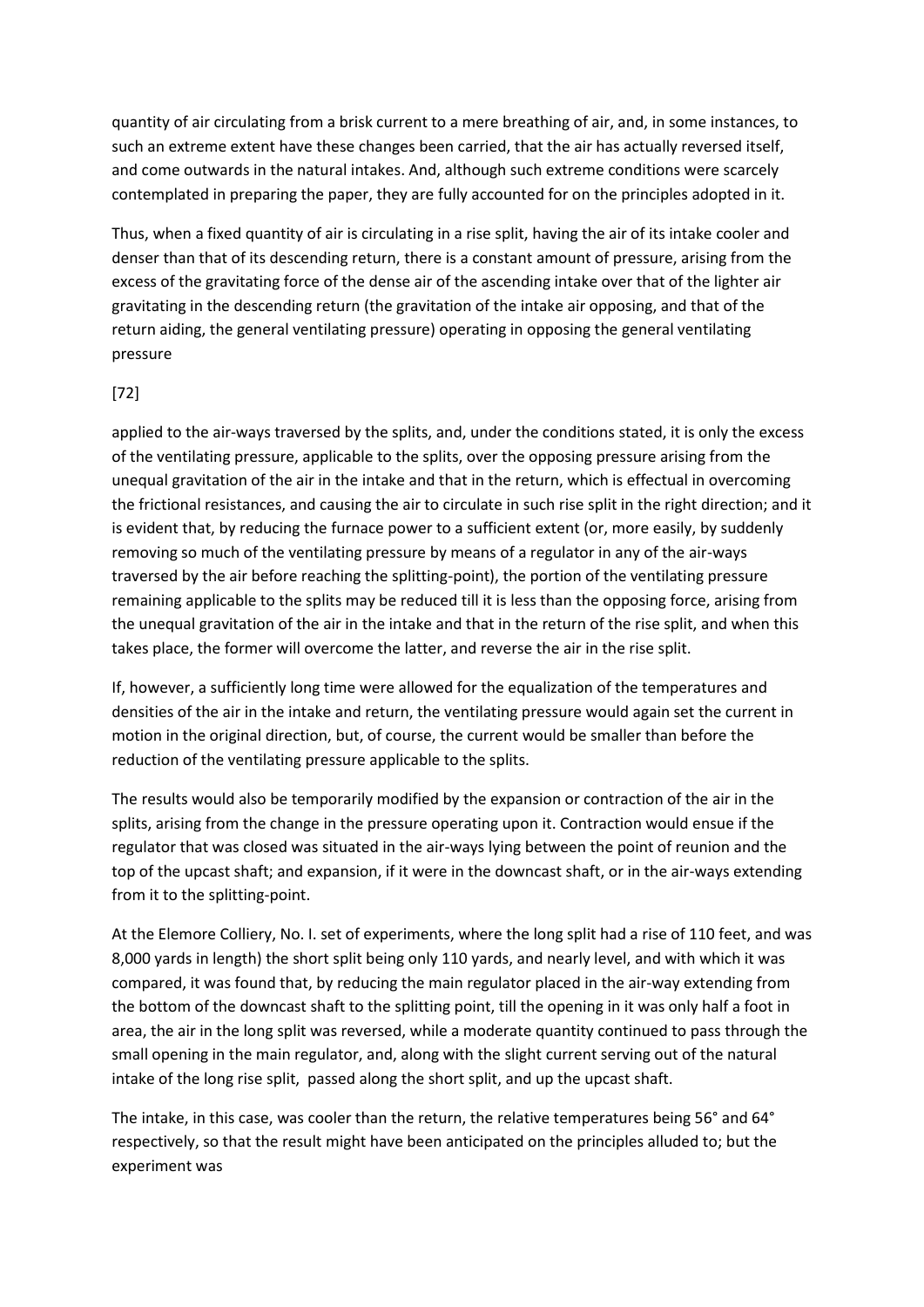## [73]

not continued until the temperatures became sufficiently equalized in the intake and return to allow the current to be converted into its original direction.

The above is an instance of the reversal of the air of a long split in a rise way ; while, on the other hand, on two different occasions, and under two distinct arrangements, at the Eppleton Colliery, one of them being the same as Experiment No. II., the other arrangement not being named amongst those described, the air in a short split was reversed by closing, to a sufficient extent, a regulator placed in the main intake leading from the downcast shaft to the splitting point, while a considerable quantity of air passed through the main regulator, and, (along with the reversed air, coming outwards in the short split,) into the long one, which had a great amount of dip (in one case 204 feet), and its intake air cooler (57°) than that of its return (68°), showing that the excess of the gravitation of the cool air of the dipping intake over that of the air in the ascending return from the long split, was sufficient to overcome the ventilating pressure applicable to the splits, and to cause an eddy, forcing its return quite through the short split, in direct opposition to the ventilating pressure. The experiments in this case, also, were not continued sufficiently long for the temperatures and densities of the intakes and returns to become sufficiently equalized to cause the air to again reverse itself, and flow in its original direction in the short split.

Two sets of experiments made by Mr. Berkley, at Crook Bank Colliery, and another set made by Mr. Cooper, at the Grange Colliery, are already published in the "Transactions," Vol. VI., pages 183 and 229, and appear to agree, to a satisfactory extent, with the principles adopted in the paper under discussion.

One set of experiments have more recently been made by Mr. Cooper, and another by that gentleman and Mr. Wales, at the Grange Colliery, and these both agree, to a satisfactory extent, with the principles adopted in the paper. Although, in these experiments, the same proportions were nearly maintained, under different gross quantities of air, yet, it was found that the long run obtained a slightly increasing, and the short one a slightly decreasing, quantity; on reducing the gross quantity of air; and this is fully accounted for by the long run having a slight dip of about halfan-inch to the yard. The short run, in this case, was formed by setting open the shaft or separation doors, and was an extreme case.

The experiments at Elemore Colliery, (No. I. set) already alluded to,

## [74]

agreed in principle with the paper, as the current having the greatest rise obtained a decreasing proportion of the gross quantity of air as it became reduced in amount, the intake being cooler and denser than the return.

Another set of experiments, the particulars of which are not given, were made at the Elemore Colliery, where the length of the runs, and the ascents of their routes were very nearly equal to each other, and the results satisfactorily agreed with the principles on which the paper is founded, as the proportions of air in the splits continued the same when the gross quantity of air circulating was altered in amount.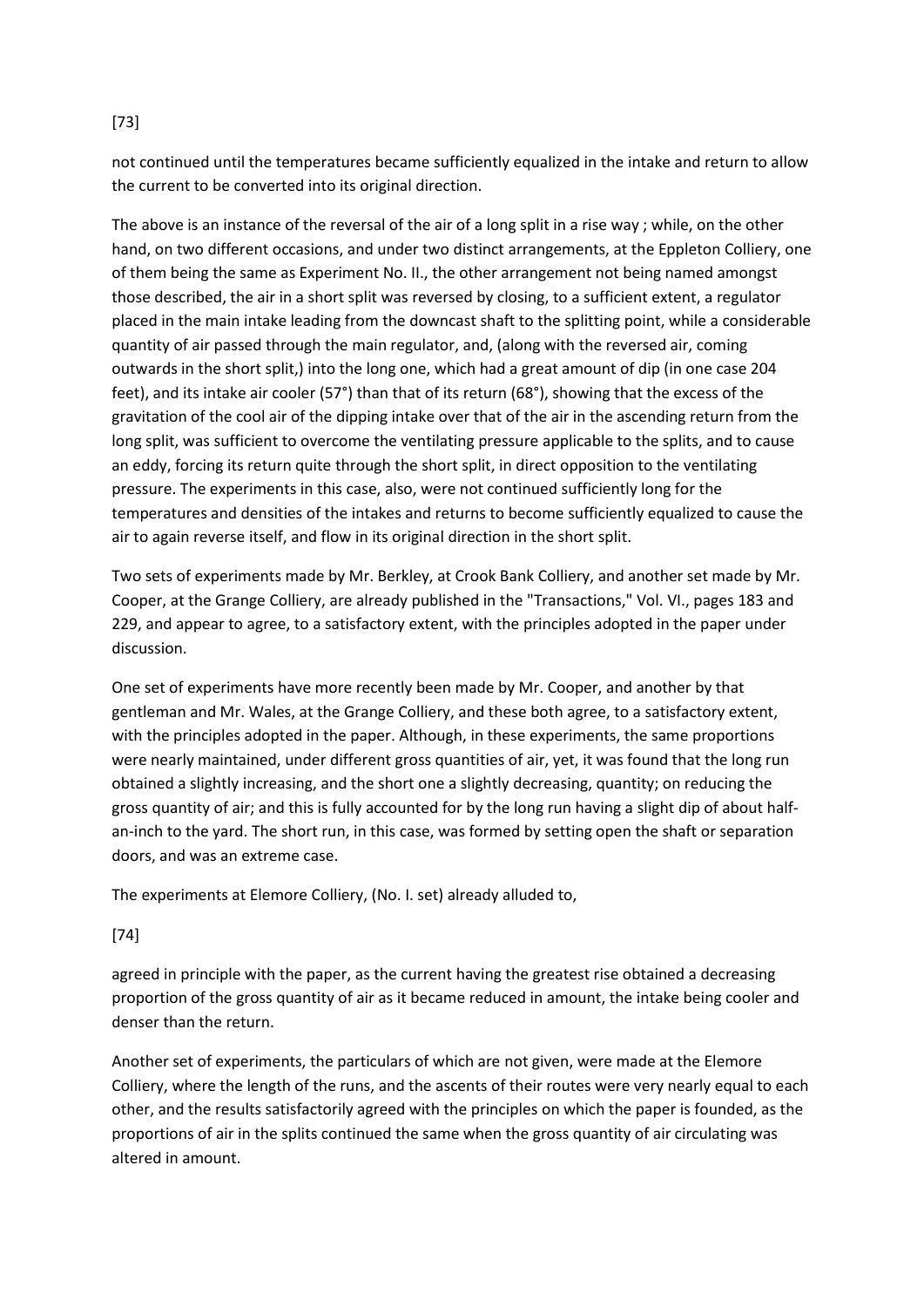In the experiments previously alluded to as made at the Eppleton Colliery, the short split got a decreasing, and the long split an increasing, share of the gross quantity of air, as it was reduced in amount, and as the long split had the greatest amount of dip, and the temperatures of the intakes was less than those of the returns, the result is agreeable to the principles of the paper, notwithstanding there being a very great discrepancy in the lengths of the routes of the splits.

The general results of these experiments, in my view of the case, all accord with the general principles on which the paper under discussion is based.

In an experiment made at Hetton Colliery, in the minor pit, Hutton seam, where the route of the long split was 1,700 yards, and the length of the short split was 12 yards, and where the long split has a considerable dip, viz., 700 yards, of  $1\frac{1}{2}$  inches per yard, and 1,000 yards nearly level, (Experiment IV.,) and the short one is nearly level, it was found that the short split obtained an increasing, and the long one a decreasing share of the gross quantity of air circulating, as the gross quantity of air became reduced in amount, notwithstanding that the temperature of the intake was lower than that of the return; a result contrary to the principles contained in the paper under discussion, and which I am unable at present to account for, although I have not very closely investigated the case. I am, however, aware that there is an opening from the extremity of the long split into the workings of the Eppleton Pit, and any leakage at this opening would have a tendency to make the results such as they really were; and, as this is the only experiment that has come to my notice, which does not accord with the principles in my paper, I am inclined to suspect that some leakage had really existed at this place.

Mr. Thos. John Taylor—Would you not, in estimating the effect

[75]

produced on different currents of air, have recourse to the circumstance of a diminished pressure on the air-column every step you take from the downcast to the upcast shaft? Every particle of air becomes lighter, whether passing to the dip or the rise.

Mr. Atkinson—I say, this is a feasible explanation, to a very limited extent only, inasmuch, as the difference of the temperature between the intakes and returns is immensely greater in its effects in the matter we are discussing.

Mr. Thos. John Taylor—We are assuming, that the temperature is the same. Putting that out of consideration, I ask, whether you consider the other circumstance is not only something, but very considerable? At the downcast shaft, you have the whole pressure of the ventilating column; in the upcast, it amounts to nothing.

Mr. Atkinson—I do not agree with you, to the full extent. It was once before discussed by you and I, and we did not agree then. I have reconsidered the matter, and come to my own conclusion. I quite agree with you, it is a fact, that such a cause exists. Take level workings, and suppose the temperature uniform, in passing from the bottom of the downcast to the upcast, the air is more expanded and less dense at every step. That is a cause which will operate in the same manner, and in the same direction as the returns, being hotter than the intakes; but, this is trivial in amount, compared with the difference of temperature.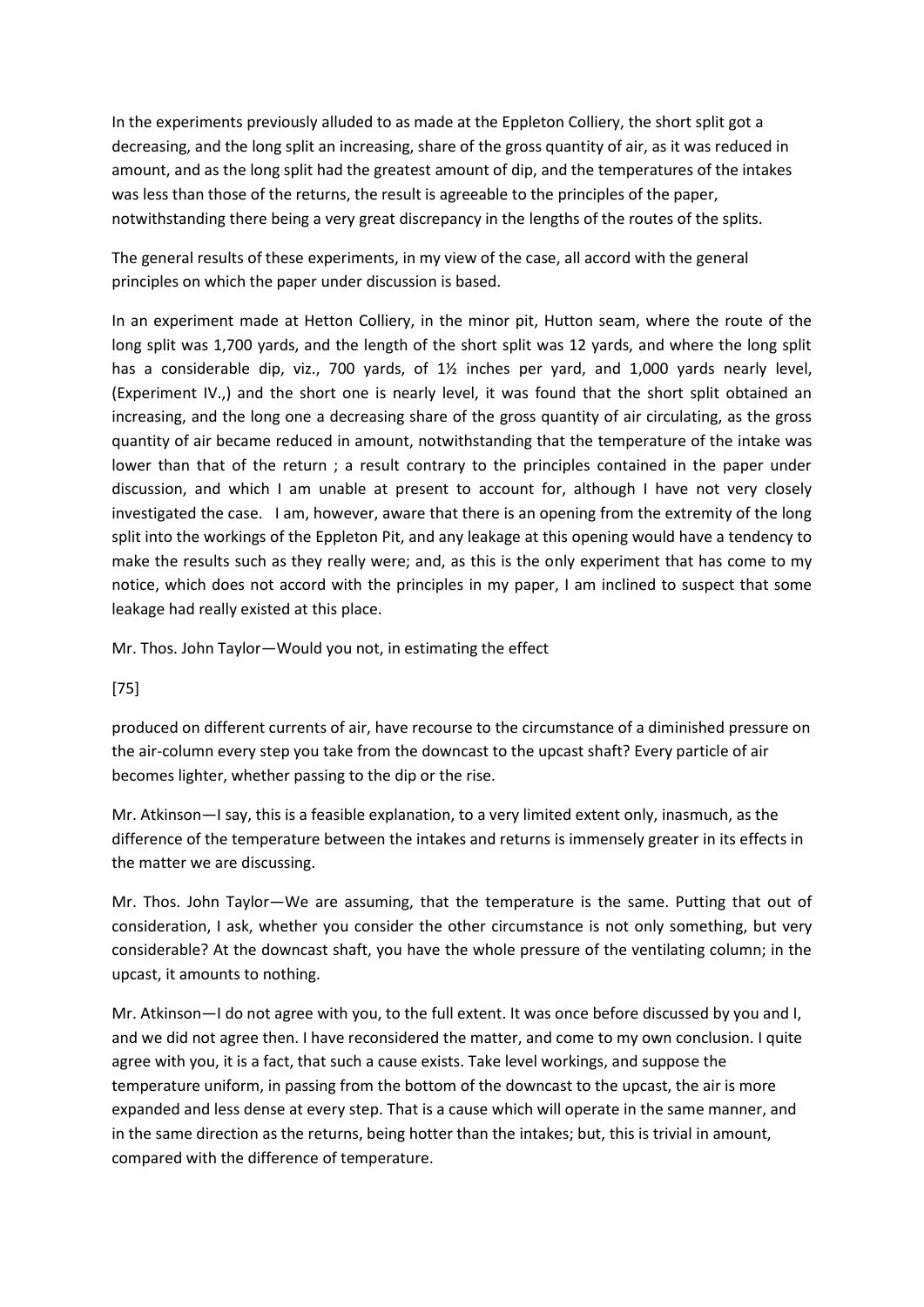The President—Take the density of the air at the bottom of the downcast shaft, and the density of the air at the bottom of the upcast shaft - the difference between the two, is the ventilating power. This will admit of no argument, considered in a statical point of view; but we are considering its dynamical effects ; we are dealing with a moving current of air, at a certain density at the bottom of the downcast shaft, and diminishing in tension, until it arrives at the bottom of the upcast shaft, where it is of a much less density, and the question is, what effect such constant and gradual diminution of the tension of the air between the downcast and upcast shafts has upon the general ventilating power, produced by the statical difference of density of the air of the two shafts ?

Mr. T. J. Taylor still thought that the chief cause of the difference of density between the intake and return air of mines was to be found in the gradual expenditure of ventilating pressure on overcoming the resistances encountered by the air, giving rise to a gradual reduction of the tension and density of the air as it circulated, below that which

### [76]

it would have possessed had it been in a state of rest, and the pressure a statical one. He thought that any ordinary difference of temperature between the intake and the return air of mines would be found to have a much smaller influence in reducing the density of the return air below that of the intake, than the cause to which he had alluded.

Mr. Atkinson, in reply, stated, that he had considered the matter referred to by Mr. Taylor, but had come to a very different conclusion from that gentleman, inasmuch as he believed that if the temperature of return air only exceeded that of the intake by a single degree, the expansion arising from it would cause as great a reduction in the density of the return air below that of the intake as would have resulted from the gradual expenditure of about one and a half inches of water gauge as ventilating pressure, on the resistances offered by the air-ways ; and this was, perhaps, more than the average amount of ventilating pressure expended upon the workings of coal mines; and it was from a conviction, that the reduction of density, arising from the source alluded to by Mr. Taylor, was generally so small, in comparison with that resulting from differences of temperature, that in the paper under discussion, he had thought it was not worth while specially adverting to it, any more than to some other generally unimportant causes, which, nevertheless, to a small extent, co-operate with changes of temperature in producing changes of density in the air of mines.

If this discussion had to be resumed at any future day, he would be glad to bring forward his reasons for coming to this conclusion.

Mr. Taylor—I shall also write a paper specially on the subject, which I will endeavour to have ready for the next meeting of the Institute.

The President—It would be very desirable to have the parts of the subject fully investigated, and I would, therefore, beg of the gentlemen to favour the Institute with papers on this interesting and important part of the theory of ventilation at their next meeting. Reverting to the experiments made at Hetton Colliery, it would be well, perhaps, to continue the discussion and endeavour to explain the apparent anomaly in the two classes of experiments, viz., when, after the relative quantities of air made to pass into the long and short routes respectively are nearly equal, and when increasing quantities of air are made to pass into both routes by successively opening the main regulator; and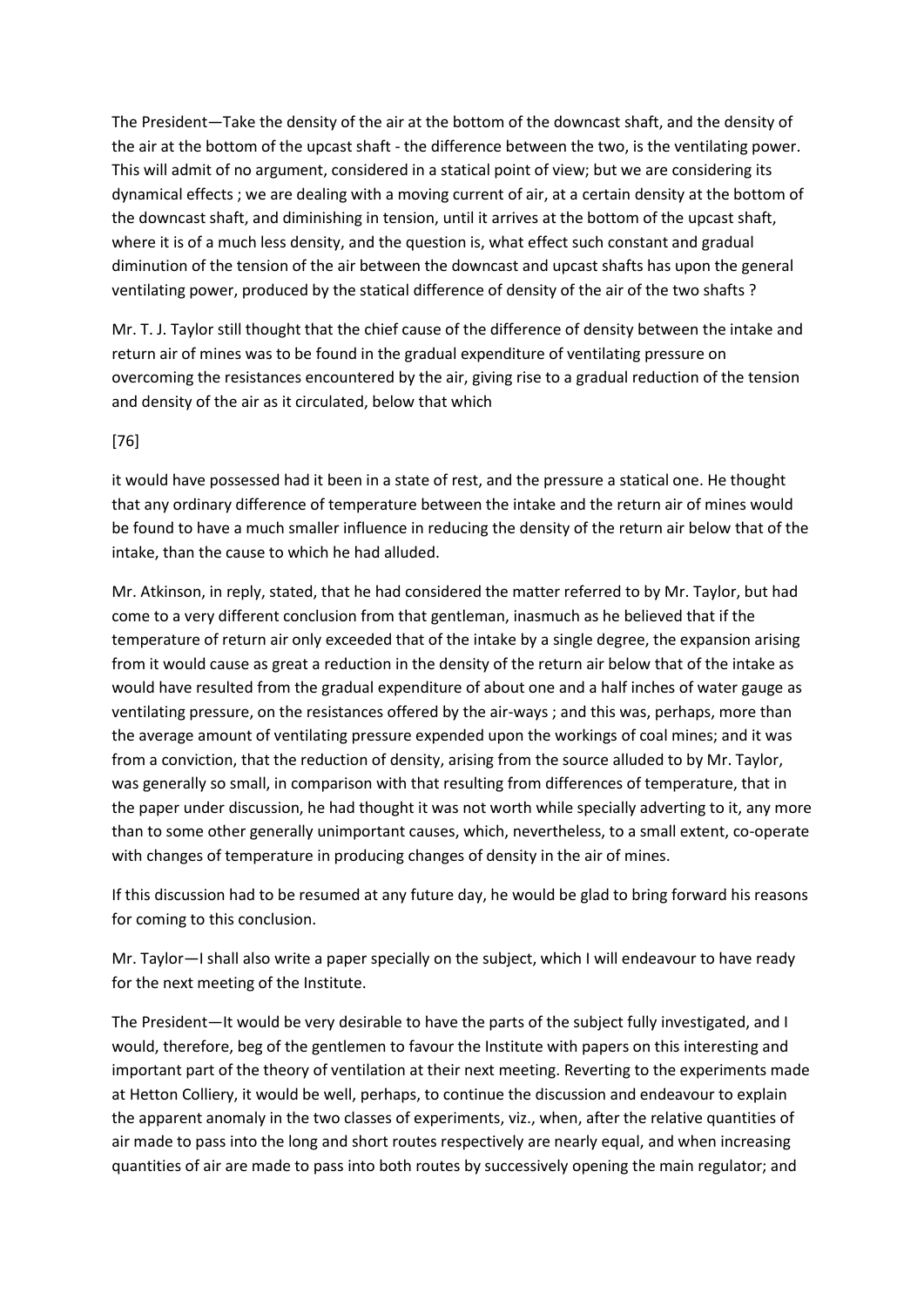then, on the other hand, when the relative quantities passing into each route are again made nearly equal, and diminished quantities of air are made to

## [77]

pass along such routes. The particular split which, in the former case, gets an increasing proportion of the air, always, in the latter case, receives a decreasing proportion of it, and vice versa.

Mr. Atkinson—This result is in perfect accordance with the principles of my paper. See page 164, vol. VI., of the "Transactions," where, after explaining the causes which operate to diminish or increase the quantity of air, in cases "where the gross quantity of air becomes reduced in amount, owing to any decrease in the general ventilating pressure, or, owing to any contraction of the shaft, &c," I add, " of course, the opposite effects would, in each of the conditions stated, take place on increasing instead of diminishing the gross quantity of air circulating, while the air-ways forming the splits and the regulators in them remained unaltered."

A discussion, of considerable length, then took place on the apparent discrepancies between the theoretical deductions in Mr. Atkinson's paper and the practical result as developed by the experiments made at Hetton Colliery, in which Messrs. Taylor, Atkinson, Wales, Daglish, Berkley, and Boyd took part, the result of which was, that as the experiments made at Hetton Colliery were in routes either not level, and therefore influenced by the variations of temperature of the intake and return currents, or were influenced by the return air being at liberty to pass into other workings adjacent to the direct routes; and as it was supposed that there were leakages of air through the stoppings from the adjacent workings into the direct return route of the experiments, especially when the main regulator was much contracted, it appeared desirable to postpone the discussion until the next meeting of the Institute, and, in the meantime, to fix upon some cases where experiments could be made, free from such objections.

It was stated, that as the regulator in the short route was an aperture in a thin timber stopping, less than an inch in thickness, this might affect the result, from the well-known fact that fluids passing through such apertures presented a different result from fluids passing through even short pipes of the same area, and Mr. Tone gave an instance of this in the case of water, at the Newcastle Water Works. It seemed, therefore, desirable that experiments should be made, by causing the air of the short currents to pass through boxes, or along a passage of a small area, instead of through the thin partition of a timber regulator.

It being likewise observed, that the velocity of the long route in all Cases having been taken into the intake current, it was desirable that the

# [78]

velocity should, also, be taken in the return current, to ascertain if a perfect equilibrium existed in the tension of the air in such current from the change of pressure or quantity of air in each experiment, and also to test the leakage of air into the return current.

The discussion was, therefore, adjourned until the next meeting of the Institute, and the reading of Mr. Ross's paper was proceeded with.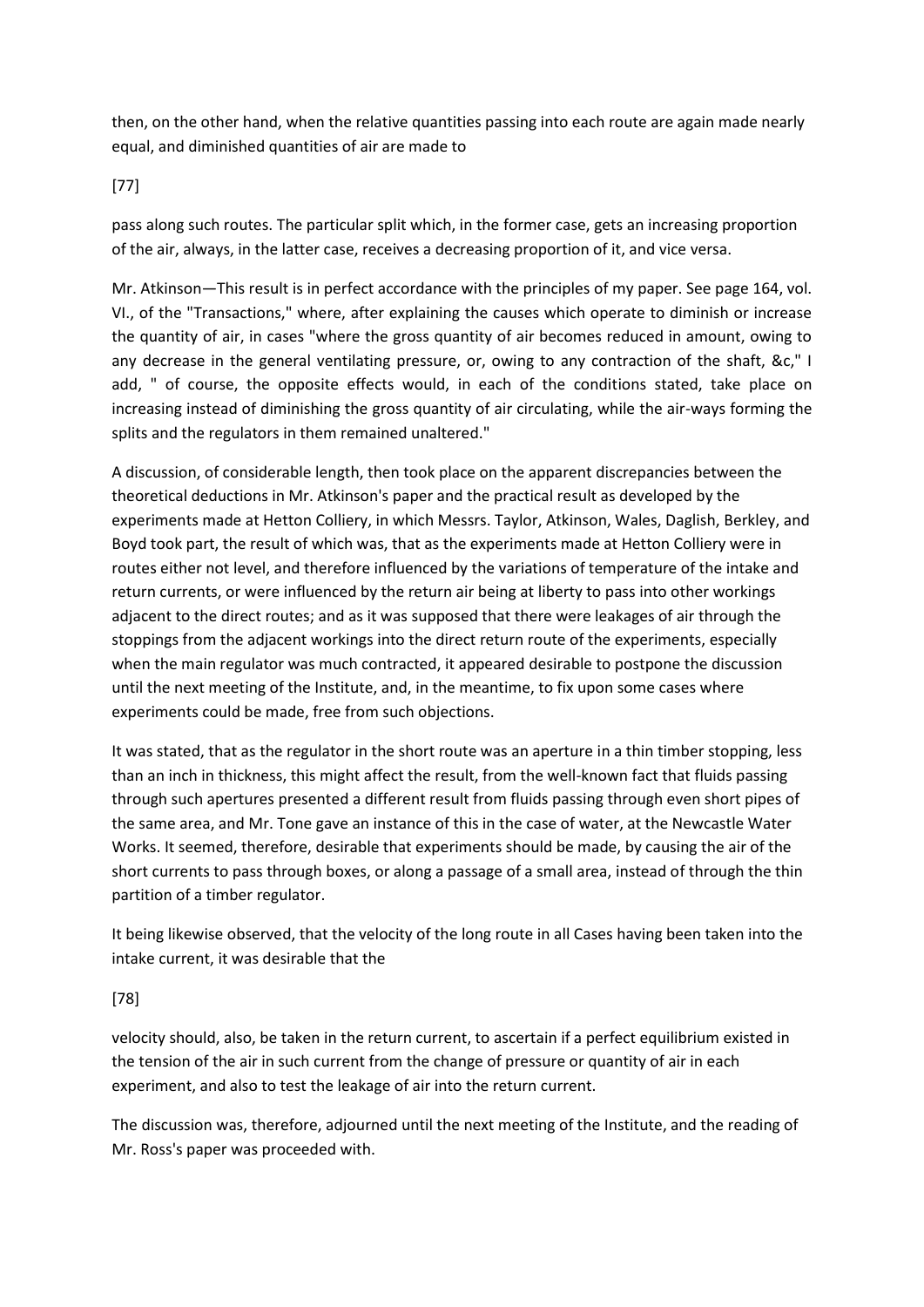[000]

[Diagram]

Plan No. 1: Shewing part of the workings in Springwell Colliery with gas drifts.

[79]

## ON GAS DRIFTS FOB DRAINING GOAVES IN COAL MINES, and ASCENSIONAL VENTILATION.

## By Mr. ALEXANDER ROSS.

I would remark, in the first place, with respect to the first part of this subject, that I propose to illustrate it by giving an account of the successful application of such drifts in practice, which was done on a somewhat extensive scale at the Springwell Colliery, in the year 1843, and has also been continued from that period up to the present time, and I shall, afterwards, attempt to deduce from such results, reasons for its application in other cases where the circumstances are similar.

I may state, that in the year 1843, the Hutton seam at Springwell colliery was in course of working. The particular district referred to was the third panel of workings on the south side of the main east drifts or engine plane. The coal seam here dips to the east at the rate of about one in twelve. The accompanying sketch shows the position of the workings referred to. Plan No. I.

The mode pursued in working was to drive the bords from the south levels (which are driven water level from the engine plane,) to the rise, that is, nearly due west, and after they had proceeded a certain distance, generally four pillars. The pillars were then removed. The air was, first of all, conveyed up the first four bords (the fourth bord being the waggon-way bord), to the face, by stoppings on the south side of the waggon-way bord. It was then taken along the face of, and thus ventiIated the whole bords, by means of bord stoppings, and then returned

## [80]

through, and ventilated the pillar or broken workings, sweeping close by the edge of the goaf, and returning to the east and the water levels down two bords, between the waggon-way and the goaf.

The quantity of air circulating through this panel of workings was generally about 10,000 cubic feet per minute, and as the average area of the air-way was about thirty-two feet, the velocity of the air was 5.2 feet per minute. This was found to be quite sufficient for some time to keep the workings in both the whole and broken in a clean and workable state, and it may be stated, as a general rule, that, in working this colliery, the *whole* of the quantity of gas given off was not very large. It was only in cases where fissures or troubles were met with, and where, in some instances, blowers discharging large quantities of gas were met with, some of which have continued to give off gas in considerable quantities for a number of years, that gas was generally given off.

But where the working of pillars was proceeded with, and the roof became broken, followed by heavy falls, large quantities of gas were invariably discharged. This gas was generally supposed to be given off from a small seam of coal six fathoms above the Hutton seam. From whatever part, however, of the strata it was given off, it is evident it must exist in a high state of tension, *in situ*, if we take into consideration the large quantity of gas which has been given off from this goaf for a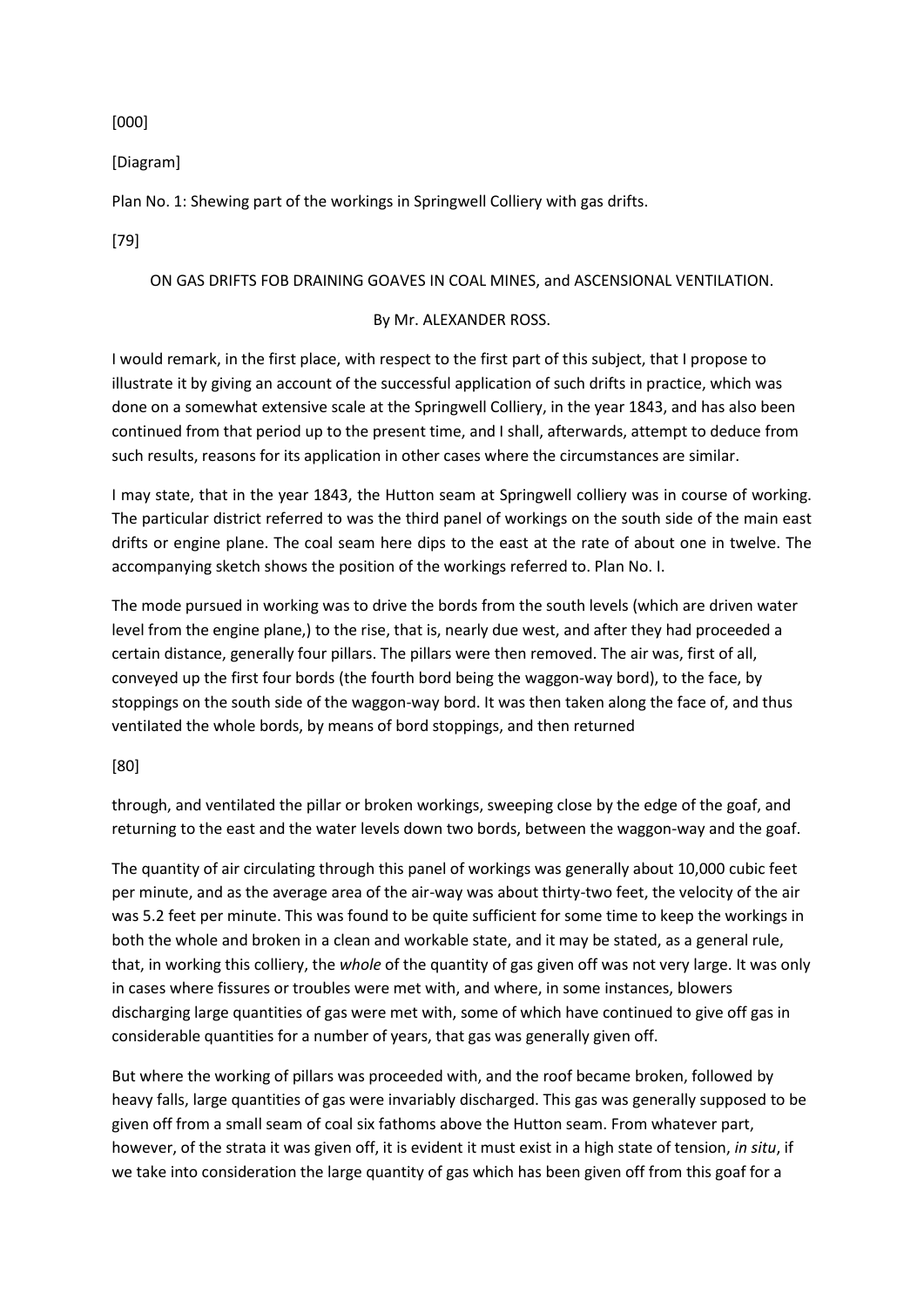number of years. When the pillar workings, in the particular district referred to, had proceeded to some extent, it became very difficult to keep the working places in a clean state, owing to the large quantity of gas pressing out from the goaf, and which, from the current of air descending, it was necessary to force down to the dip by the current of air.

When the whole bords reached the extremity of the panel, and when a barrier was left between this district and the next, and when some of the pillars were removed up to this barrier, the foul air collected against it, and backed out into the working places in such quantities that it was found impossible to keep the working places free and in a clean state, so as to get the pillars off, so much so that the operation became both difficult and dangerous, and occasioned, in some cases, the loss of some of the pillars. And here it may be remarked, that in working other districts in a similar manner, particularly in taking the pillars off from the rise to the dip, great difficulty had been experienced from the same cause.

Now, as the return air-course of the district above, (that is the second district,) was only separated from the goaf alluded to by the barrier, it

### [81]

only required a holing to be made through it to procure a natural escape to the rise for the gas ; this holing was, therefore made, as shown on the plan, and the gas escaped into the return air from the district above, and mixed with and was taken with such air to the upcast shaft.

The best effects resulted from this operation, and, subsequently, the working of the pillars was proceeded with on this principle, and the remaining pillars worked down to the dip, without experiencing any obstruction whatever from foul air.

The good effect of this plan suggested a different system of working, which has since that time been pursued, viz., to drive the bords up the whole length of the panel to the barrier before commencing pillar working; to hole a gas drift into the district above, as in the instance alluded to; and then to work all the pillars off to the dip. By this method of working, the working places were kept perfectly free from gas, although the quantity given off by the different goaves was always large. Plan No. I. shows this mode of working with the gas drift through the barrier.

It was found, also, that the goaves did not, as was generally expected, become close, the gas always continuing to pass upwards through those gas drifts, mixed with a little air which also passed that way; but, which was regulated by the regulator *R* in the gas drift.

When coal seams are similarly situated to the instance here given, and which produce gas in a similar manner, (that is, principally from the roof, which frequently occurs), there can be little doubt that the plan pursued in this case may be made use of with much advantage, especially in new collieries, where the workings can be laid out in districts with the view of its application ; and this, it may be observed, may be done where long work is the system employed as well as in pillar and stall workings.

It must be borne in mind, that it is necessary that the returns, &c, be suitably laid out for the purpose. The returns, into which these gas drifts are holed) should be entirely shut off from any working parts, and at a considerable distance from the upcast shaft, and the gas should also be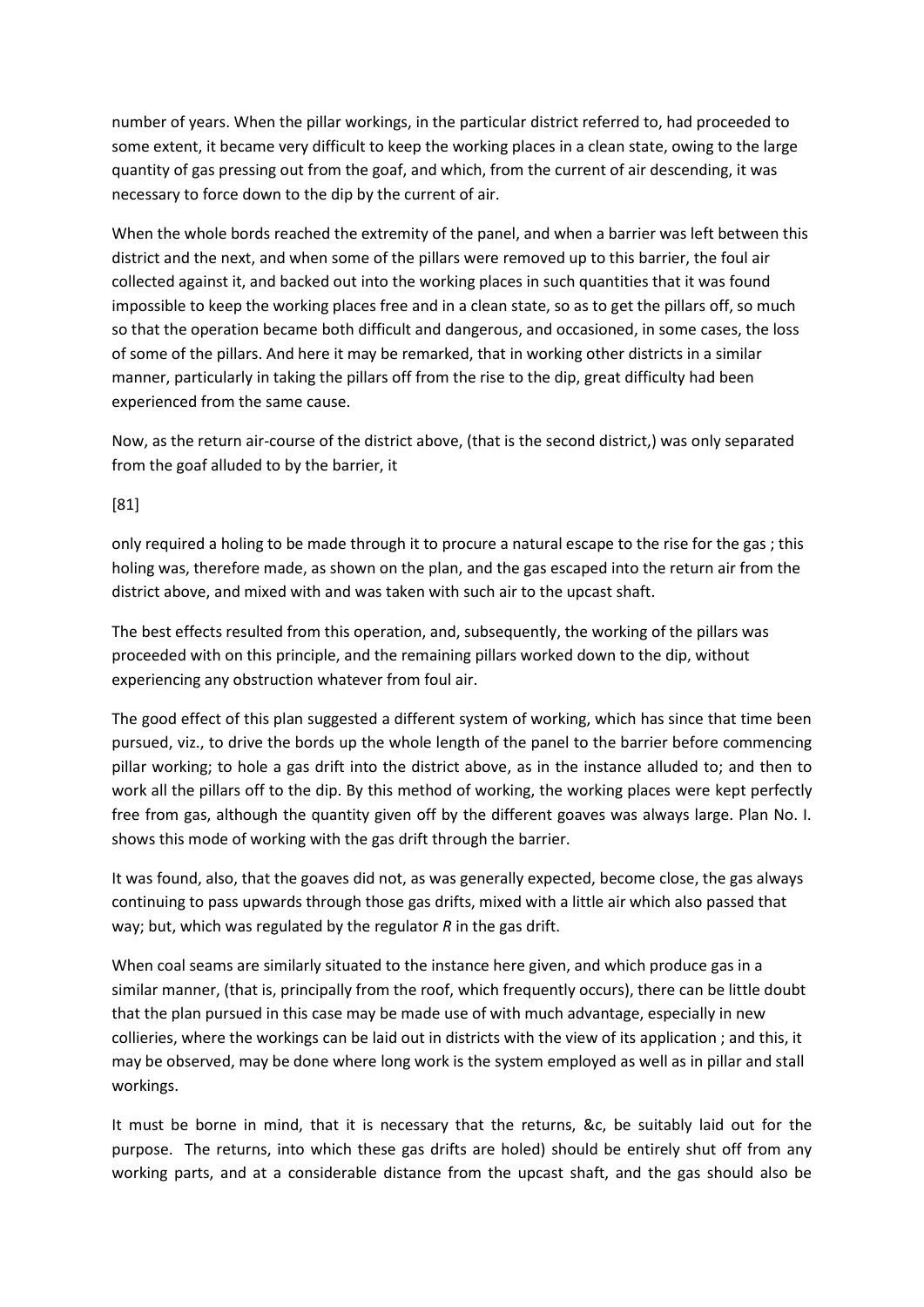mixed with other air currents, so as to render the whole return air harmless before arriving near the furnace, supposing that to be the ventilating power applied.

But where a dumb drift is used, the system will be applied with more security. It must be remarked, that in the case of Springwell colliery, the return air ascends towards the upcast, which is to the rise of these workings, but, although this is the case, the ventilating power of the

[82]

furnace shaft is not more materially diminished than it would be if placed at the dip, owing to the fact that the *surface* rises in the same direction as the coal seam. All this, then, is in favour of the application of gas drifts, and also of ascensional ventilation.

But it has been brought against this system that the placing of the upcast shaft at the extreme rise of the workings would, in many cases, seriously reduce the ventilating power of such upcast. It may, however, be a question worth discussing how far this objection may be balanced or overcome by other advantages connected with it, as a safe and effective ventilation is what is required. I would submit that this may be secured, in many cases, by means of ascensional ventilation, and the use of gas drifts, even where the aggregate quantity of air would be much less than it would be by placing the upcast shaft on the same level as the downcast, or on the dip of the workings.

I shall, therefore, proceed to illustrate this by taking the plan of the workings in the Lundhill colliery. In this case the coal is got by a sort of long work, and as the narrow bords or bord-gates are driven to the rise from the main levels, the intake air is ascensional, and the return air descends. It will be seen on a reference to the Lundhill plan, given in Vol. V. of the Institute "Transactions," there are ten working faces or districts, fully won out, I will presume that each district is ventilated by a distinct split of air, of 8,000 cubic feet per minute, making a total of 80,000 cubic per minute in the colliery. 40,000 cubic feet of air passing to the north, along the main levels, and also the same quantity passing to the south, and so passing downwards to the upcast shaft, which, as shown on the plan, is at the extreme dip of the workings. The mode of thus dividing the air is not difficult, but as it is not a part of the system of ascensional ventilation, which is the object of this inquiry, it is not necessary to give it here.

We have, we may suppose, all the advantages of the most improved system of ventilation, but we have the disadvantage, in the case alluded to, of the gas produced in the goaves and faces having to be forced down to the dip, by the current of air, to reach the upcast shaft. And as much gas is generated in the roof above the coal seam, quite similar to the instance given at Springwell colliery, we apprehend there will be much difficulty in keeping the working places clear of gas.

This would, especially, be the case in removing the barriers, after reaching the boundary of the colliery to the rise. We presume that much of the coal contained in those barriers would indeed be lost.

[83]

We, therefore submit, that in such a case the coal would be got much better, in every respect, if the main drifts were, first of all, pushed to the extremity of the boundary to the rise, and then commencing to work the whole and pillars simultaneously, as in the long wall system; and by placing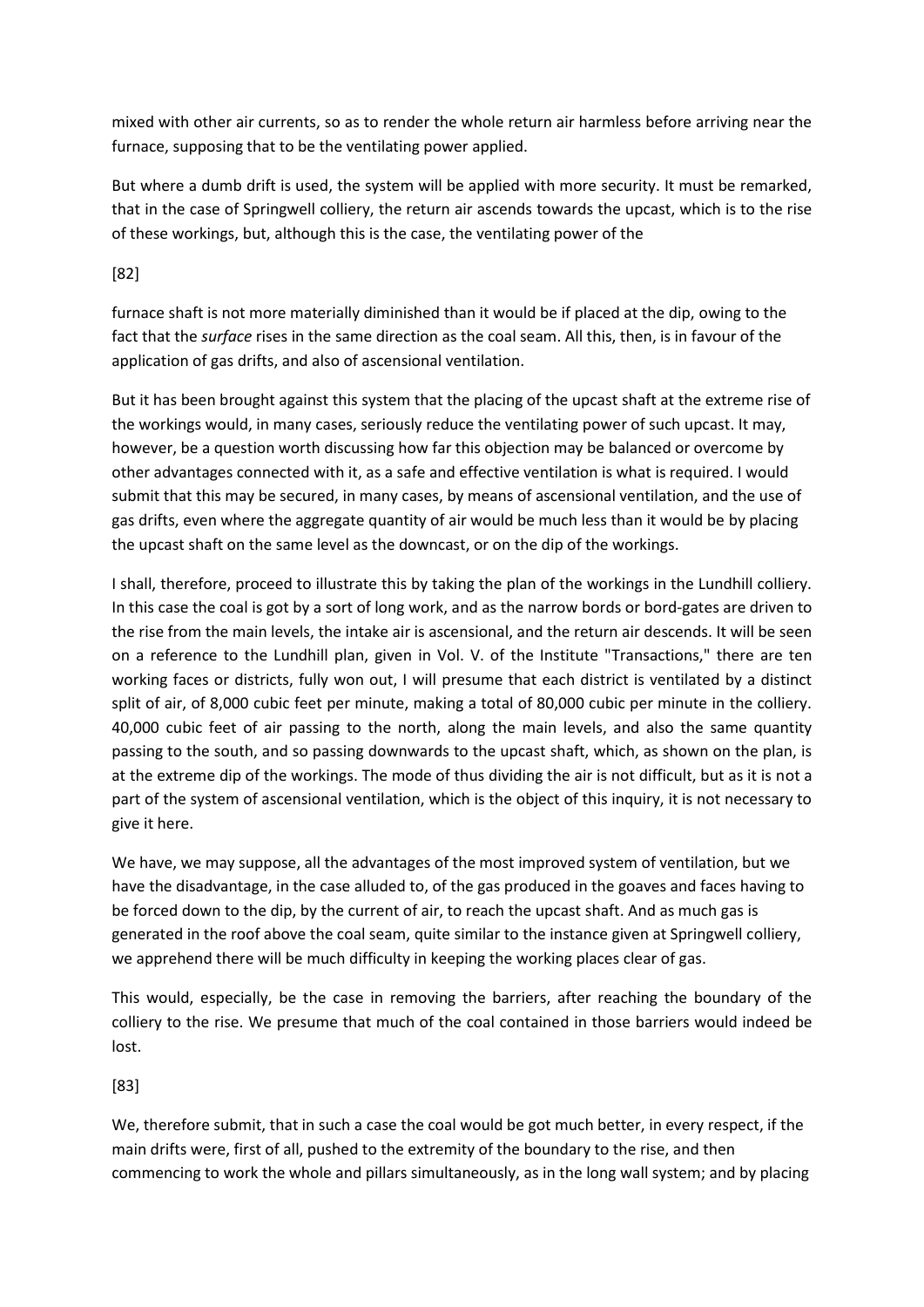the upcast shaft to the extreme rise of the royalty, and thus to make the ventilation ascensional, instead of forcing the lighter gas and air from the goaves and the return air generally to an upcast shaft placed at the extreme dip of the royalty, this would, in my opinion, be the best mode of working.

In such a case, suppose the downcast or drawing shaft placed at the extreme dip, and in the centre of the royalty, and the upcast in a line therewith, but to the extreme rise; I would then drive two main drifts direct from the downcast shaft to the upcast shaft, which would be roads for the conveyance of the coals, and also intakes for the air currents, the workings being divided into districts on each side of these main roads, and suppose each district to be ventilated by a separate current, as previously explained.

I would then drive two other drifts, parallel to the main roads, one on each side, which would act as return air drifts for any workings which might exist along the water levels on each side of the downcast shaft, or in any other part of the coal-field between the downcast and upcast shafts; the air in such return drifts being ascensional towards the upcast shaft.

Suppose a set of workings to be in operation, consisting of five panels on each side of the main roads as at Lundhill colliery, and shown in Vol V. of the "Transactions" of the Institute.

I would drive a pair of gas-drifts water level from the upcast shaft, right across the face of the workings on each side, to the extremity of the boundary; and, I would make openings from the goaves of each of the panels of workings into the gas-drifts - the same as in the case of the Springwell colliery workings, by which the gas from these several goaves would pass off to the upcast shaft, together with the return air from each of the several panel workings.

Whatever number of panels there might be on each side of the main roads, I propose each panel should be aired by a separate current, so that if there are five on each side, and 8,000 or 10,000 cubic feet of air required for each panel, there would be required to be 80,000 or 100,000 cubic feet of air in the upcast shaft, but any other quantity might be used.

#### [84]

It will be seen, by this arrangement, that the length of the air currents are very much reduced, which embraces two very important advantages. 1st.—It reduces the friction and resistance of the currents, and thus increases the amount of ventilation; being ascensional, also, an amount of advantage is gained, equivalent to the difference between forcing the light and heated column of gas and air downward to the upcast at the dip of the royalty, over the ascensional power of such a column of light air ascending to the upcast at the extreme rise of the colliery. And 2nd.—The cost of maintaining air-ways will also be reduced. If we take the currents at the extremity of the panels, and supposing them brought back to the upcast at the low level, and on the same plane as the downcast, the distance traversed will be nearly one-fourth greater than by passing such currents into the proposed gas drifts and so to the rise upcast. This mode of ventilation, of course, applies equally to the pillar and stall working, as to the long wall mode of working. The gas drift in both cases draining the goaf as it is formed.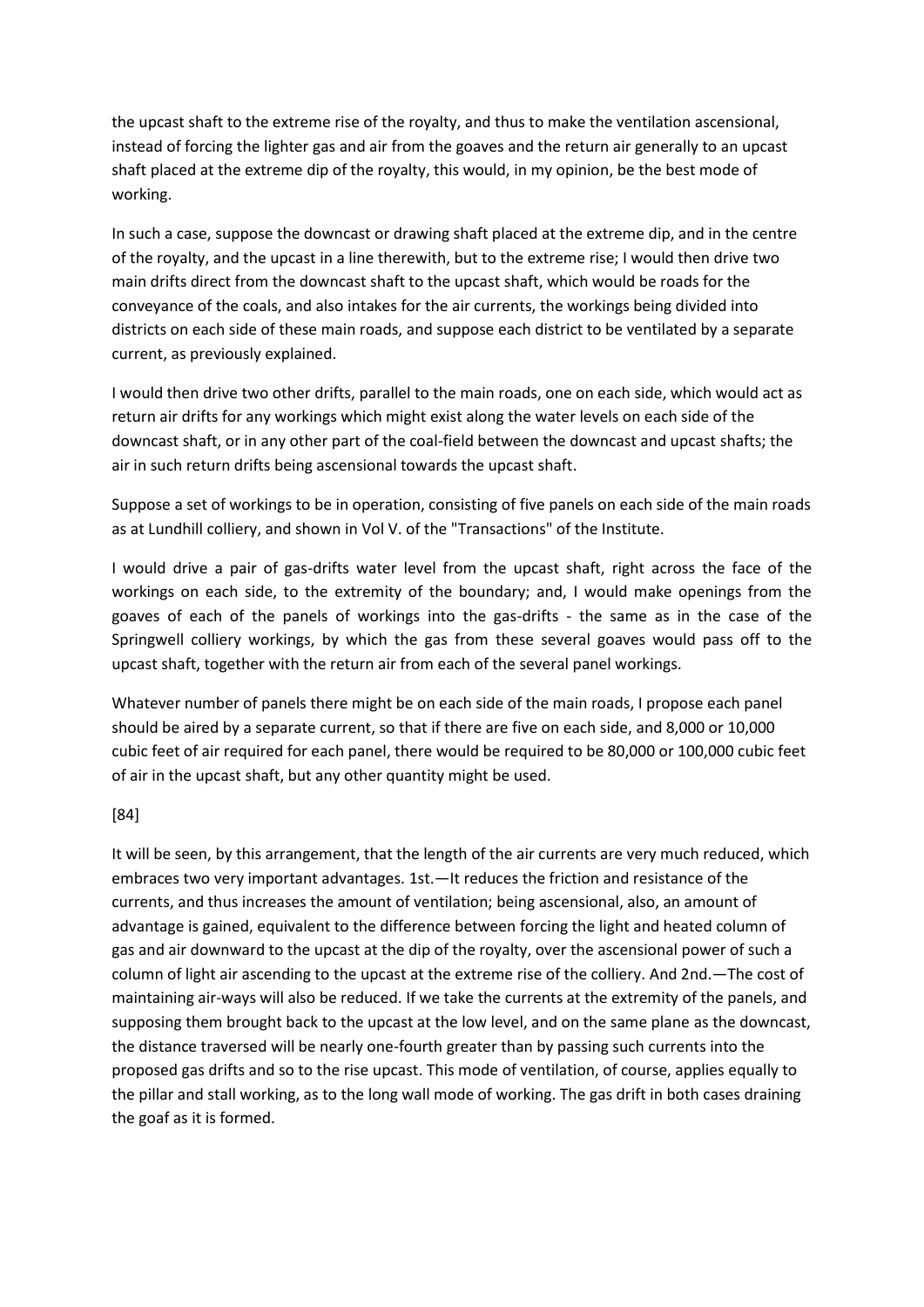I may now remark, in conclusion, that the drainage of goaves of gas by natural means, appears to be a subject of much importance, and can be effected by other means than this pointed out. In some cases, the working of an overlying coal-seam will accomplish this object; and this was well illustrated in the case of Springwell colliery, where the great source of gas is in the upper thin beds of coal. In the eastern part of the colliery, where the overlying seams are not worked, we are subject to sudden and great discharges of gas; but to the west, where the upper seams are worked, the lower bed is comparatively free from gas, and not at all subject to the sudden irruptions of gas met with in the eastern district.

[000]

Plan No. 6 - Transverse Section of the Vale of Rosedale.

[85]

#### ON THE DEPOSIT OF MAGNETIC IRONSTONE IN ROSEDALE.

#### By MR. NICHOLAS WOOD, President of the Institute.

In Mr. John Marley's very elaborate and very able account of the Cleveland Ironstone District, communicated to this Institute at its meeting of June, 1857, and published in vol. V. of the "Transactions," he states, page 207: "The only special district to which I think necessary now to allude is the Rosedale Abbey district, the ironstone from which has attracted a large amount of attention, on account of the large per centage, immense deposit, and magnetic properties."

Mr. Marley then gives a history of the discovery of this bed of ironstone, its position in the series, as well as in the district generally, and adds all the information which had then been elicited with regard to the particular features and character of such deposit, which he illustrates by a diagram, showing the explorations which had been made by drifts and pits towards such elucidation; and he then concludes by saying: - "I have no doubt that this seam is the same as the seam at the point *A* on the plan (No. 6), as also the same as that found on the east side of Rosedale, in Capt. Vardon's property, of varied thickness, as well as the seam as that at Grosmont, Fryupdale, Swainby, and Boltby, known as *the top seam* of Cleveland - the nine inches of coal in the pit sunk agreeing with Beckhole, near Grosmont, in particular; so that the only doubtful point is as to the portion from the outcrop at *A* to the

#### [86]

so-called magnetic quarry; the most feasible solution being that it is a disjointed patch of the regular seam, known as the *top seam*, and not a vein, as has been said; and, with all deference to the parties who have had more opportunity for examining this district than I have, I propose leaving the *extent* of the *magnetic and extra per centage* tract as an *unsolved problem*, as it may vary from one or two acres to any indefinite extent, not being at all proved to the south."

This is a very clear and correct account of the information then existing on this deposit, Mr. Marley's opinion being that it represented the top seam, as developed at Grosmont, Fryupdale, Swainby, and Boltby.

*A section of the strata at Grosmont is given by Mr. Marley, as follows:—*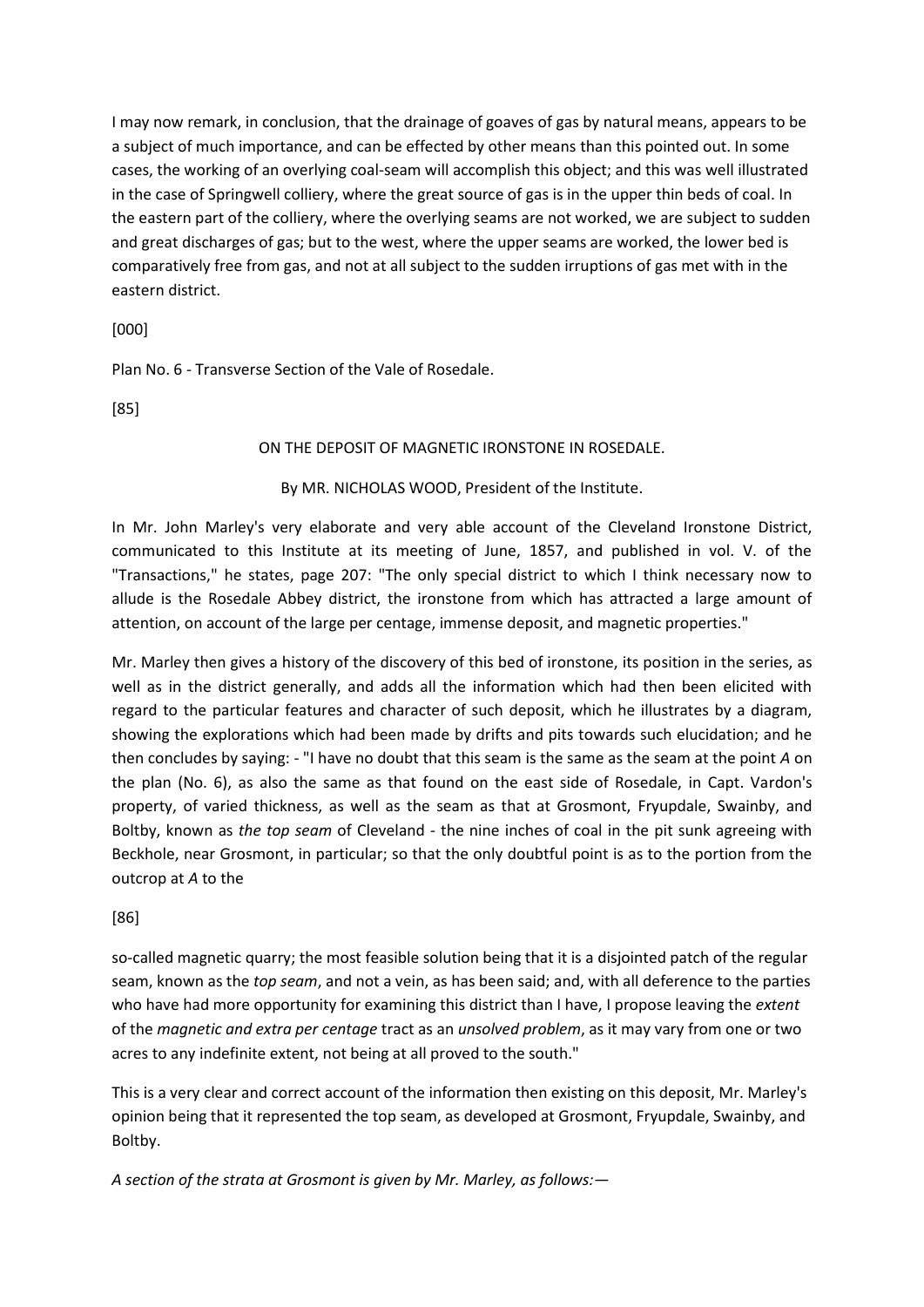# [Table]

Another section near Grosmont gives the top seam 11 feet 6 inches, then 187 feet of shale and ironstone, and then the Cleveland band.

*The section at Fryupdale is as follows:—*

[Table]

*The section at Swainby is as follows:—*

[Table]

*And at Felix Kirk, near Boltby, the section is:—*

[Table]

[87]

*Section of strata in the hills at Swainby Mines.* 

[Table]

*Section of the strata at Eston Nab, showing the top seam, and tile main or Cleveland band, where the latter is in perfection.*

[Table]

[88]

[Table continued]

The main features of the sections given by Mr. Marley as assimilating to the Rosedale bed, are,

1st. The top seam, varying from 12 to 23 feet in thickness.

2nd. Lias shale and other strata, 132 feet to 220 feet.

3rd. The Cleveland main band, 9 to 12 feet.

But in all these sections there are no beds of ironstone between the top seam and the Cleveland main band.

Mr. Bewick, in a paper presented to the Institute, and printed in Vol. VI. of the " Transactions," gives drawings, and an account of the deposit of Rosedale, and concludes with those remarks, - " My object in thus troubling the members of this Institution with the foregoing remarks is twofold. First, to show that the iron ore of Rosedale, instead of being a large mineral field as was first asserted, and still believed to be so by many, is nothing more than a volcanic dyke; and, secondly, that the ironstone lately opened out in this locality is not, as it is reputed to be, the main seam now being worked in Cleveland and Grosmont districts,

[000]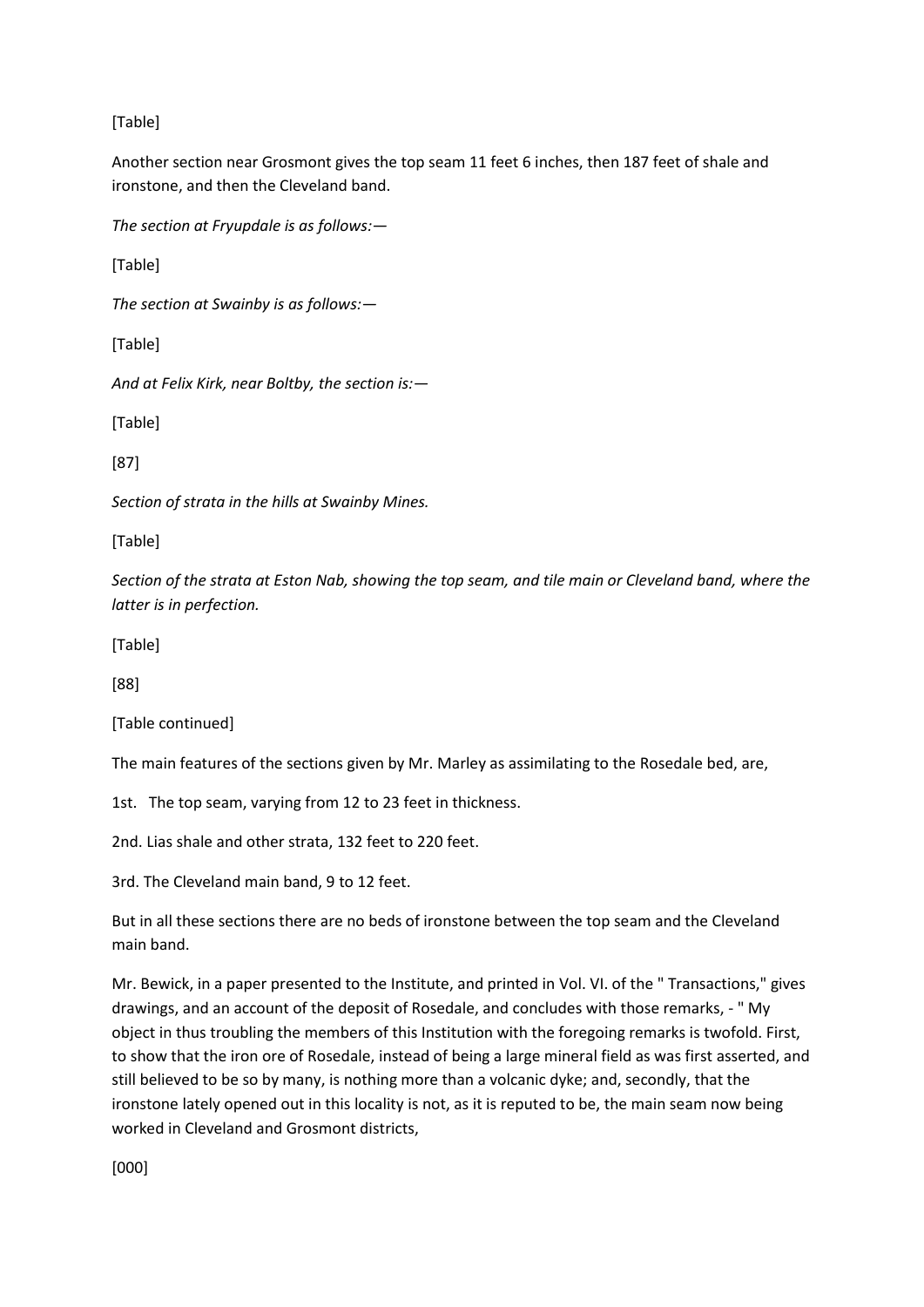Plan No. 1, Rosedale Ironstone.

[89]

but it is my opinion, if Mr. Marley will permit me to say so, the top seam."

I shall now give an account of the operations concluded by Professor Phillips and myself towards the investigation and development of this bed of ironstone.

The first discovery of this deposit of ironstone was at a quarry on the south-west side of the valley of Rosedale, about a mile south from Rosedale Abbey, and shown on plan No. 1. When this quarry was opened out it was found to consist of apparently a confused mass of ironstone boulders of an ellipsoidal structure, and of gigantic size, often three or four feet in diameter. The central part of these boulders being generally blue, and consisting of a solid dark oolitic magnetic iron ore, with, in many cases, sandy and solid ironstone crusts around it, and, in receding from the centre, the iron ore becomes paler, alternating with dark brown purplish layers, the layer then becomes pale brown, and the magnetic quality is lost. In most cases, however, the nodules are quite solid, and a slight stratification exists, though very obscure; and in several cases, likewise, the oolitic structure is merged into compact brown iron ore. In some parts also, where exposed to the water and to the weather, the iron ore is partly washed away and a gritty ferruginous crust remains. These great variations do not occur where the ironstone is under cover, or covered by other strata, but appears to assume those different phases in consequence of its extreme susceptibility to change by exposure to air and water; and it is somewhat remarkable that the magnetic property is strongest where the mass is thickest, and scarcely shows any magnetism in places where it is thin, or where it has little cover, and, consequently, more exposed to decomposition or change.

The great characteristic difference of composition between this ironstone and the top and main band of Cleveland is, the entire absence of shells, the structure being entirely of an oolitic character, being entirely composed of small round concretions of iron ore, cemented together with extremely thin silicious or arenaceous films, and in its magnetic properties exhibiting polarity, and likewise in its greater richness than the binary ironstone of Cleveland.

This quarry has been excavated, so as to form a face of 60 feet in thickness; to which must be added, 11 feet of blue magnetic stone, 2½ red ironstone, slightly magnetic, bored down below the bottom in magpie stone, and three feet of shale.

## [90]

Soon after the quarry was discovered, it was thought advisable to drive a drift into the side of the hill, to ascertain the extent of this deposit, the quarry being about 600 feet from the bottom of the valley, and about 300 feet below the utmost level range, or plateau of moors, lying on the southwest side of the valley. This drift, together with a pit sunk upon it, is shown by a drawing in Mr. Marley's paper. Since then, it has been driven to a much greater distance, and three bore-holes have been put down from the surface to the Rosedale bed of ironstone.

Plan No. 1, shows the position of this drift, the distance and direction in which it has been driven into the hill; and also the position of the three bore-holes and the quarry. And fig. I, plan No. 2, also shows the section of the same drifts, and the section of the borings, together with their depths from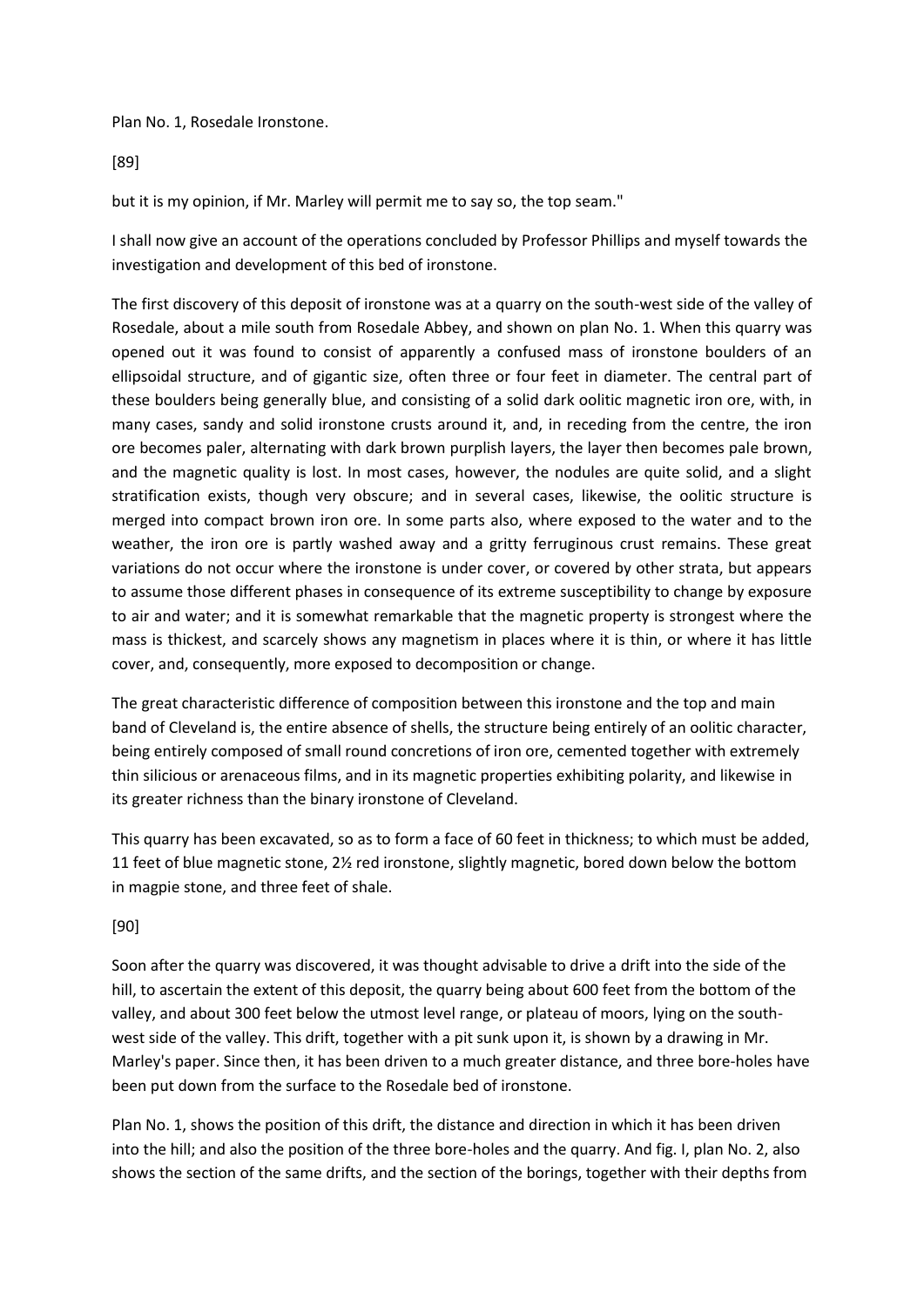the surface, and the beds of ironstone which they have proved. I have carried such section across the valley, for the purpose of shewing the position of the ironstone band on the opposite side of the valley.

Fig. I, plan No. 3, shows, on a larger scale, the strata bored through in the three bore-holes above alluded to, and the ironstone beds which they have proved; and fig. II, Nos. 1, 2, 3 boreholes, 4 facing drift, and 5 side drift, shows the thickness of the lower bed of ironstone in the several boreholes in the face of the drift, and also in the side of the drift.

It is necessary to remark, that where the drift was first set away in the side of the hill, it met with shale, and it continued in shale for a distance of about 80 yards, when the ironstone was found. The drift continued in the ironstone for a distance of 180 yards further, making a total distance of 260 yards from the face of the hill. No. 4, plan 2, is a section of the ironstone at the face or furthest extremity of the drift shewing an entire thickness of 32 feet of ironstone, viz., 6 feet 2 inches of drift, 11 feet 9 inches above the drift, and 14 feet 0 inches below it. And what is important to mention, the ironstone was here distinctly stratified, as shown by the lines across the section No. 4.

400 yards in advance of the extreme end of the drift, and 660 yards from the side of the hill, a borehole No. 2, fig II, was put down, and at right angles to the line of this borehole from the drift two other boreholes were put down from the surface, as shown on plans, fig. I and II, each 200 yards distant from No. 2 borehole, or 400 yards separate; and the following are sections of the strata passed through in these boreholes.

[000]

Plan No. 2, Fig. I.

[91]

*Account of the Boring No. 1, or South Bore-hole on Rosedale Moor. - 1858*.

[Table]

*Account of the Boring, the Middle Hole, or No. 2, on Rosedale Moor. - 1857*

[Table]

[92]

*Account of the Boring No. 3 Hole, or North Hole, on Rosedale Moor. - 1858*

[Table]

It will be seen, therefore, that for a distance of 580 yards from the pit, No. 1 on the section, plan 2, to the boring No. 2 on the same section, the thickness of this bed of ironstone is nearly the same, and that this is the case likewise at the other two boreholes Nos. 1 and 3, at right angles to the above line of section, the respective thicknesses being as follows:—

Ft. In.

Drift.................................. 32 0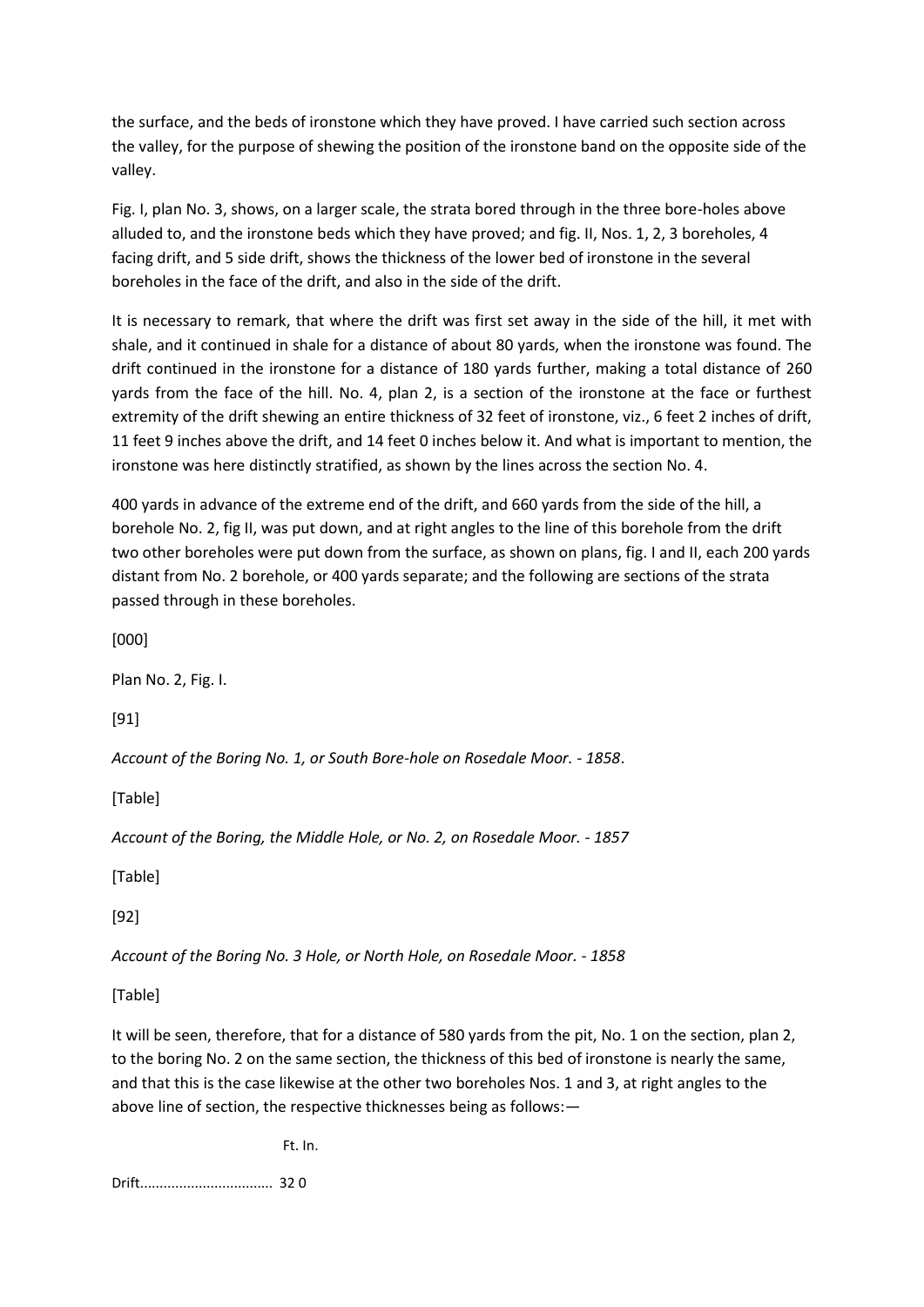| No. 1 borehole320 |  |
|-------------------|--|
| No. 2 ditto 32 0  |  |
| No. 3 ditto 29 3  |  |

These borings and sections show two distinct beds of ironstone, stratified with great regularity, and they prove most conclusively that neither of them are at all like what Mr. Bewick terms "nothing more than a volcanic dyke."

It will be seen by the map of the district, plan No. 1, that a red coloring is traced around the edge of the valley; this is undoubtedly the out-crop of what is called the " top seam " of ironstone, as it can be traced south and east into Eskdale, and towards Grosmont and Fryupdale; and also north towards Swainby and Boltby, in which localities Mr. Marley has given sections of the top seam, and also of the Cleveland main band. Supposing this out-crop in the Rosedale valley to be the "top seam,"

[000]

Plan No. 3, Figs. I & II.

[93]

then the upper bed in the sections Nos. 2 and 3, is unquestionably the top seam likewise; and we there have a bed of ironstone upwards of 30 feet thick, lying parallel to, and strictly conformable with the "top seam" (and separated therefrom only by a thin bed of shale) of an entirely different character from either such top seam, or the main band of Cleveland.

I have laid down, on plan No. 2, a section of the strata given by Mr. Marley, at Grosmont to the south-east, and at the Swainby mines to the north, and I have added the section at Eston Nab. It should be observed, also, in corroboration of the upper bed of ironstone in plan No. 2 being the top seam, that a bed, or rather, three or four beds of ironstone intermixed with shale occurs in the brook of Rosedale, and crops out in the bank, which is generally believed to be the representative of the Cleveland main band, though the ironstone is very inferior and not workable. I have laid on the section No, 1, plan 2, the position of this bed of ironstone, which agrees pretty well with its position in the other sections, making allowance for the variation in the thickness of the lias shale as found in the several localities.

I have likewise, on plans No. 1 and No. 2, shown the position of the quarry, which appears to have slipped down below the level of the beds, as shown by the drift and borings. This appears to have been occasioned by a slip dyke which crosses the drift near the pit, as shown on the plan No. 1. It will be seen by this plan that the drift passed through alluvial soil and shale up to near the pit, when this dyke was crossed and the ironstone cut, as shown on the plan. This dyke is supposed to run in the direction shown on the plan, crossing the drift near the pit, and throwing the strata down on the south-west side, and, consequently, the strata comprising the quarry; and it appears that the quarry itself is much broken, and has very much the appearance of a disjointed slip, the elliptical nodules being in a mass of confusion, as shown on the plan.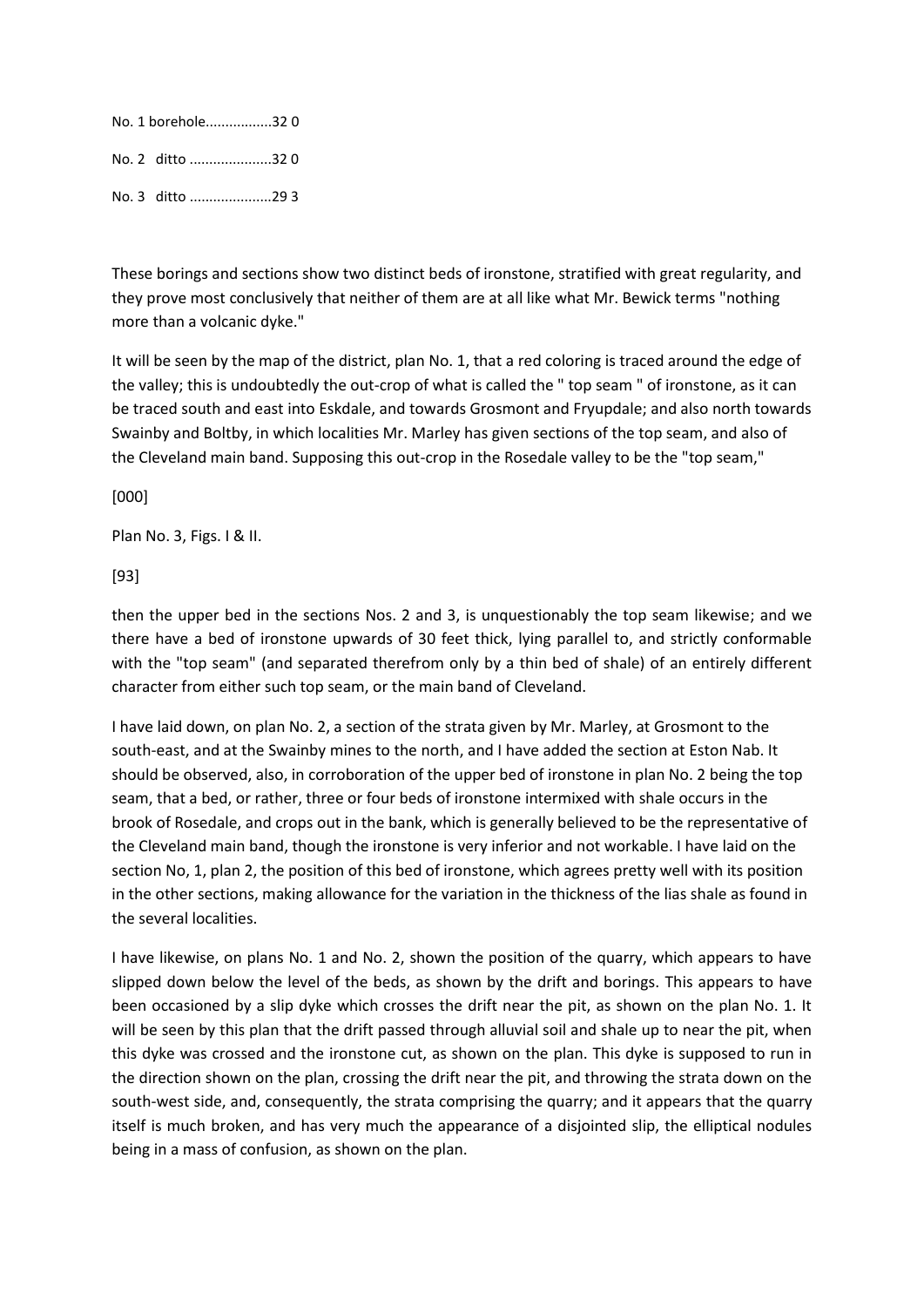It has been supposed by some parties that this dyke has given the magnetic character to the ironstone, but it is well known that the character of the ore must be changed from a peroxide to a protoxide to become magnetic, which the crossing of the dyke through the strata could scarcely accomplish; and then we have the entire absence of shells in the lower bed, while the matrix of the upper bed or top seam is entirely calcareous and filled with shells. The concretionary nature of the stone, and the much greater per centage of iron produced by this deposit over that of either the top seam or the Cleveland main band, are also charac-

### [94]

teristic of this bed of ironstone. The analysis given by Mr. Marley of the Rosedale stone being upwards of 50 per cent, of metallic iron, while the top seam and main band are about 32 to 35 per cent. ; and the produce of a large quantity smelted at Consett gave 55 per cent. from the calcined ore, and 45 per cent, from the raw stone.

Whatever opinion may, therefore, be formed of the cause of this deposit, we certainly have the fact, that for a width of 400 yards and a length of 580 yards, we have a bed of ironstone highly magnetic, of an almost entirely uniform thickness, totally different in its mineralogical character from the ordinary stone of the district, and yielding in produce nearly 20 per cent. more iron in the furnace. To what extent this bed may exist beyond the extent already proved will be the subject of further investigation, but it will be a very extraordinary anomaly in geology if a bed of such uniform thickness should not extend to considerable distances. It has been stated that a similar bed has been discovered in other and distant localities; not being myself cognisant of the facts, and my information not being very precise, I abstain from giving such information at present. The importance of such discoveries are of too great interest in the district, and too valuable in a commercial point of view to remain long unexplored, and therefore we may hope, that at some future period the Institute will be favoured with an account of such deposits.

The President's paper on the Rosedale Ironstone, having been read, a discussion thereon was taken.

Mr. Bewick said the magnetic ore in the quarry was a casual deposit in the shape of a dyke or vein.

Mr. Marley—I understand, since I was at Rosedale Abbey, that which the President stated to be the top seam had been discovered in a regular stratified state on the south side of the magnetic quarry. At the last discussion we had on the subject, I admitted if that bed of ironstone had been discovered keeping on its uniform rise and dip, from the north side of the quarry to the south, I had been mistaken in supposing the magnetic seam to be the same as that of the seam then discovered on the north side of the quarry. Then, as to whether it was a vein or a bed, or whether what I supposed at the last meeting it was an overflowing between soft strata, similar to "flats" in lead veins, I had not an opportunity of forming an opinion, for want of the three bore holes, which have now been given'

The President—What you stated was quite correct. The top seam had not then been found on the south side of the quarry. It is now found

[95]

on the south side as well as the north side; but I do not think we have yet discovered the magnetic stone on the south side of the quarry, except in the drifting and borings.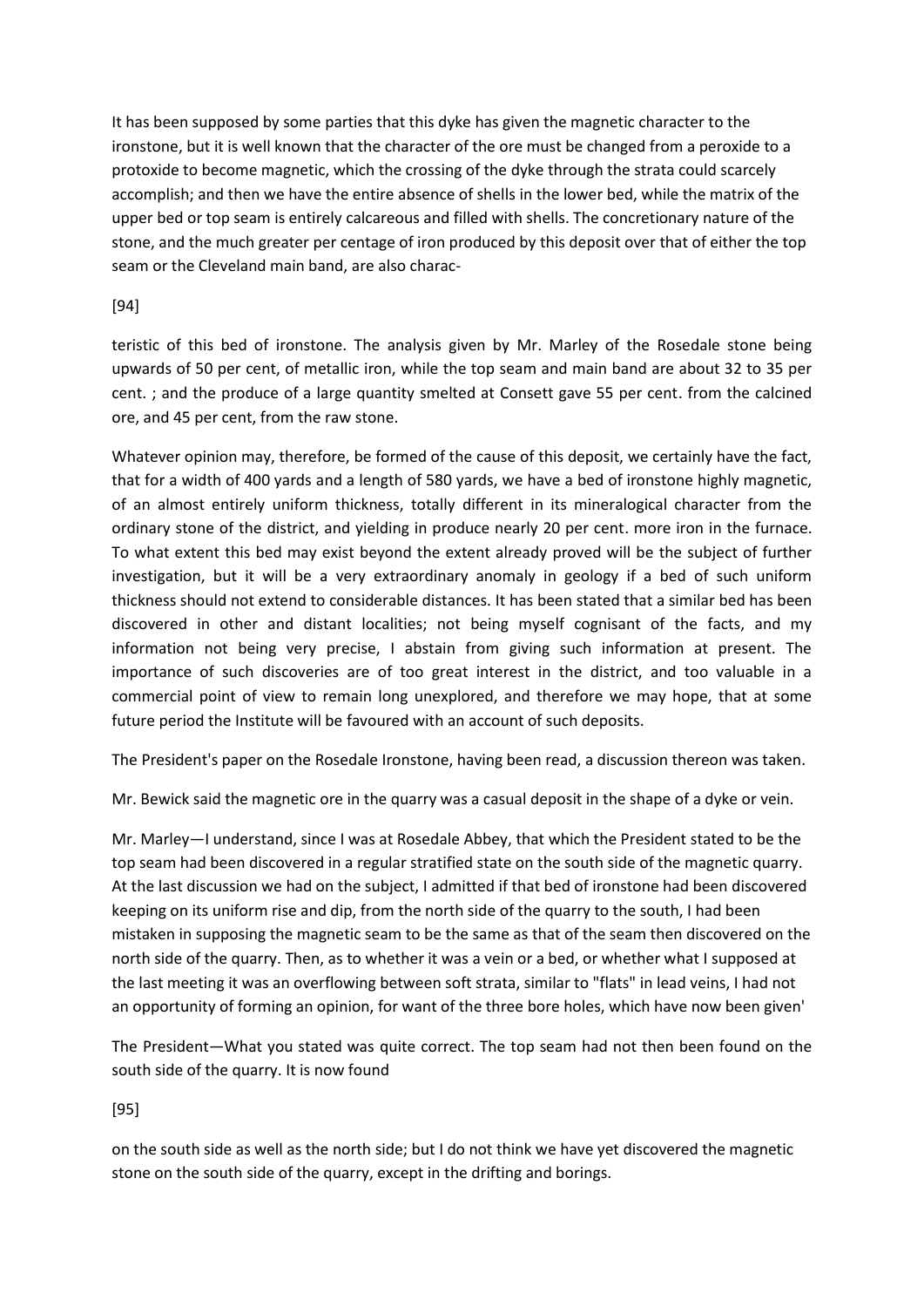Mr. Marley—When I made my examination, preparatory to reading my paper, the top seam at the point A on the plan therein referred to was lost, and no continuation was found south of the magnetic quarry; but, by competent witnesses, I have been informed it is now found south of the said magnetic quarry. But, if the magnetic stone is a bed, it is extraordinary so large an extent of country should give no trace of it, as at Grosmont and other places we have not the slightest trace of it. At Ingleby they are putting three bore-holes down, with a view of proving the existence or otherwise of the magnetic ironstone there. They are now, I believe, past the top seam position, but have got nothing but shale yet. These borings will prove about 100 fathoms of strata. I have hitherto been of opinion that the round particles, in the specimens of magnetic ore, are oolitic shells.

The President—No. I believe they are iron, with a silicious matrix.

Mr. Marley—Has one of those globules ever been analysed by itself and found to be pure iron?

The President —I do not know; but I believe there is no calcareous matter in those particles which there would be if it were shells.

Mr. Marley—Unless it is some peculiar formation.

The President—Then the shell is gone, and the iron left.

Mr. Boyd—The chemical part of the shell remains in the Cleveland stone.

Mr. Marley—The magnetic stone is not in analogy with the Cleveland.

The President—It has changed its character from a peroxide to a protoxide.

Mr. Marley—I acknowledge the magnetic stone is free from "pectens."

Mr. Bewick—After hearing what has been stated by our President, I am bound to say our opinions are as much opposed as ever, and I shall endeavour to shew you that the ironstone beds they have bored through at Rosedale Abbey are not the same as the magnetic ore and top bed found by the side of the valley, that, in fact, the borings have not reached those deposits by several feet, and that, therefore, *they have not as yet proved anything more respecting them*. The strata they have bored through are quite above them, and you will find on looking at the table of the borings, published with the July discussion, that an important member of

[96]

the series, which immediately overlies the top bed, is wanting. I allude to the great sandstone rock, which is seldom under 50, and sometimes met with 100 feet thick. This rock does not appear in the borings at all.

The President—Yes, it does, viz.:—

|                                          | Fms Ft. In.                                        |
|------------------------------------------|----------------------------------------------------|
| Brown freestone, No. 1 bore-hole 12 5 6) |                                                    |
| Brown and grey post, 2 do                | 12 1 0) with other beds of post, mixed with shale. |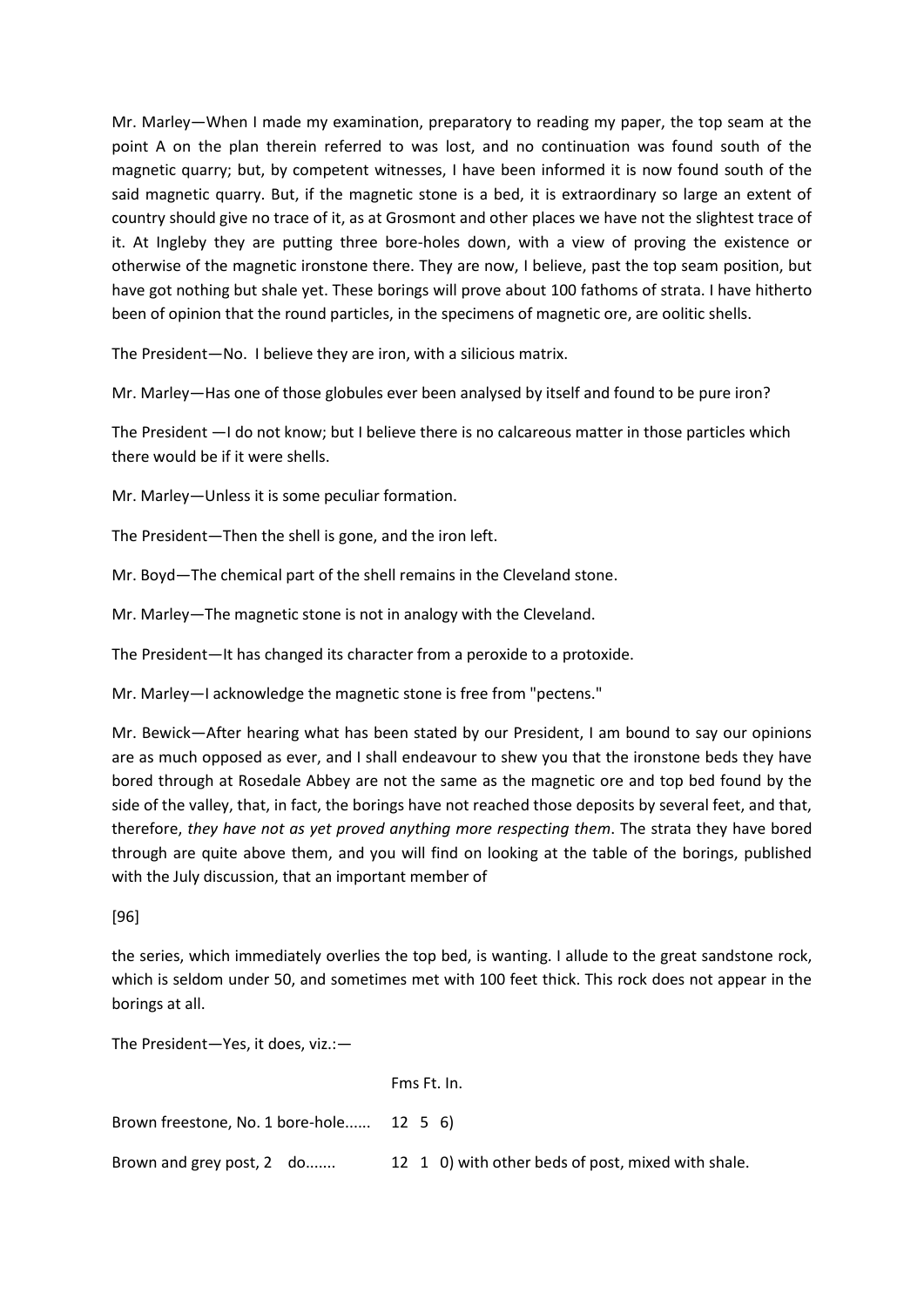Mr. Bewick—That is not the sandstone I allude to. That rock is found higher in the series, and belongs to the coal measures, which your boreholes have gone through, but, as I have just said, they have not yet reached the other sandstone, and cannot, therefore, have touched the top bed. In this section, plan 5, you have, in my opinion, a type of the ironstone you have gone through in your borings. The seams here are thin and divided, and the shale between them is interspersed with iron nodules; and, as you admit the seams are split in the last bore-hole, it but serves to confirm my opinion that they are one and the same. They occupy the same geological position in the series - that is, they intervene the great sandstone rock and the coal measures in the oolitic series.

The President—Do you purpose giving the sections for publication?

Mr. Bewick—Yes; I intend leaving the whole of the sections with you for that purpose. The thickness of every stratum, in the diagram representing a cross section of the vale of Rosedale, is taken from the table of the borings before referred to, in which I may here observe there is an error of 3 fathoms 2 feet. The total ought to be 48 fathoms 2 feet, instead of 51 fathoms 4 feet, and if you take from this 1 fathom 1 foot for the grey shale they have left off in, below the ironstone, it leaves 47 fathoms 1 foot, from the top of the bore-hole to the bottom of the ironstone. I am thus particular because I have taken a line of levels, commencing at the south drift, by the side of the hill, and terminating at the *south bore-hole*; and I find there is a difference in the height of the level, and the depth of No. 2 *bore-hole*, of 64 feet, fully corroborating what I before stated, viz. - That the boreholes have not yet reached the sandstone which overlies the top bed, and if you will allow me to explain my sections, I think they will prove to you that the ironstone they have cut through belongs to that which we call the oolitic beds, and which are found in different localities in the Grosmont district, not so thick, it is true, neither are they magnetic; but they are found, as I before I stated, occupying the same geological position, and accompanied by the same description of strata. Section plan 5 is taken between Goathland Mill

#### [000]

Plan No. 4, Section of the strata on the west side of Rosedale. Showing the position and supposed formation of the Magnetic Ore.

#### [97]

and Beckhole, near Grosmont, which, you will observe, contains the same alternating strata of sandstone, shale, coal, and ironstone, as you see in section plan 6, which is a transverse section of the vale of Rosedale, representing the strata they have bored through there. The ironstone beds *a* and *c*, in section plan 5, are, in my opinion, the same as those marked *a* and *c* in section plan 6. The bed *c* is very irregularly diffused throughout this portion of the oolitic district. It is found in the nodular form. In some places you find it of considerable thickness, and then, again, entirely wanting. Sometimes of good quality, but more frequently coarse and inferior, and gradually alternating with the sandstones. The bed a is more regular, but thinner, and of very good quality; its upper portion consists of a nodular bed averaging from 3 to 6 inches; and the lower portion a bed averaging from 12 to 18 inches in thickness. Where-ever I have met with those beds, however, I have always found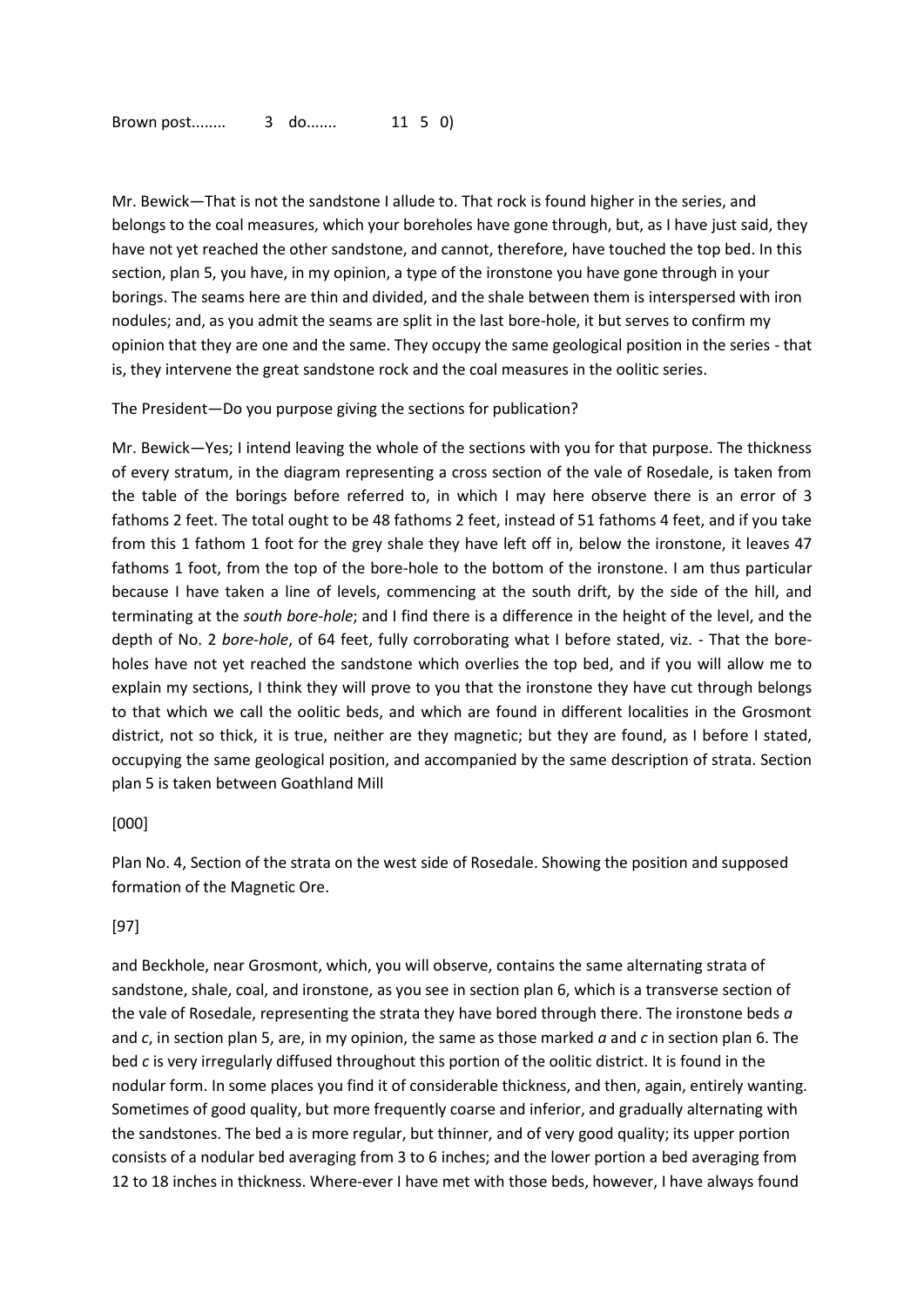them so variable, both in extent and thickness, as to afford no reasonable prospect of their paying for working. They may certainly be found different at Rosedale, but I would just observe that I consider boring a most fallacious mode of proving ironstone deposits in strata, such as that which these borings have gone through, you are so liable to mistake a nodule for a bed, or a portion of a bed. I shall be much surprised if you do not find the section of your shaft, should you sink one, very different from the section of your bore-hole.

The President—Then it is a question of policy, in Mr. Bewick's view of the case, commercially considered, whether the borings should not be continued. With regard to the identity of the position in the series of the bed of ironstone ranging around the Rosedale valley, as shown in plan No. 4, and also colored in plan No. 1, it appears to be undoubtedly the " top bed " of Cleveland. All parties admit this. Then the question is, is the bed of ironstone proved at the pit No. 1, plan 2., fig. I; and the bed corresponding therewith and proved in the bore-holes Nos. 1, 2, and 3, and therein designated by me as the top seam, the same bed of lronstone ? Mr. Bewick thinks not, and that the borings have not yet reached this bed. I can, of course, only refer to the borings, driftings, and the section of pit No. 1, and I must add that there appears to me no doubt whatever on the subject; and the fact that, according to Mr. Bewick's plan No. 4, we have the top bed on both sides of the magnetic quarry, ranging as accurately as can be conceived with this bed in the borings, confirms this supposition in my opinion. It is true that this bed is at a lower level at the south or left hand drift than on the north side, but this is clearly the effect of the dyke shown on plan No. 1, which

#### [98]

throws down the strata in that direction. With regard to the supposed want of what Mr. Bewick calls the thick sandstone strata immediately above the top bed of ironstone, and shown on the section, plan No. 5, to be 100 feet thick, I have looked carefully over the sections given in Mr. Marley's paper, and I do not find in any one of them, except at Eston Nab, the extreme northern point of the district, any bed of sandstone approaching to that thickness, and there the section given is

|                                            | Ft. In. |
|--------------------------------------------|---------|
|                                            | 60 O    |
| Shivery post, patches of jet, and fireclay | -54 0   |
| Top seam, exclusive of shale bands         | 13      |

At Rosedale Cliffs, between Staiths and Runswick Bay, we have

|                 | Ft. In. |
|-----------------|---------|
| Freestone       | 26 0    |
|                 | 46      |
| Freestone shale | 55      |
|                 | 0 10    |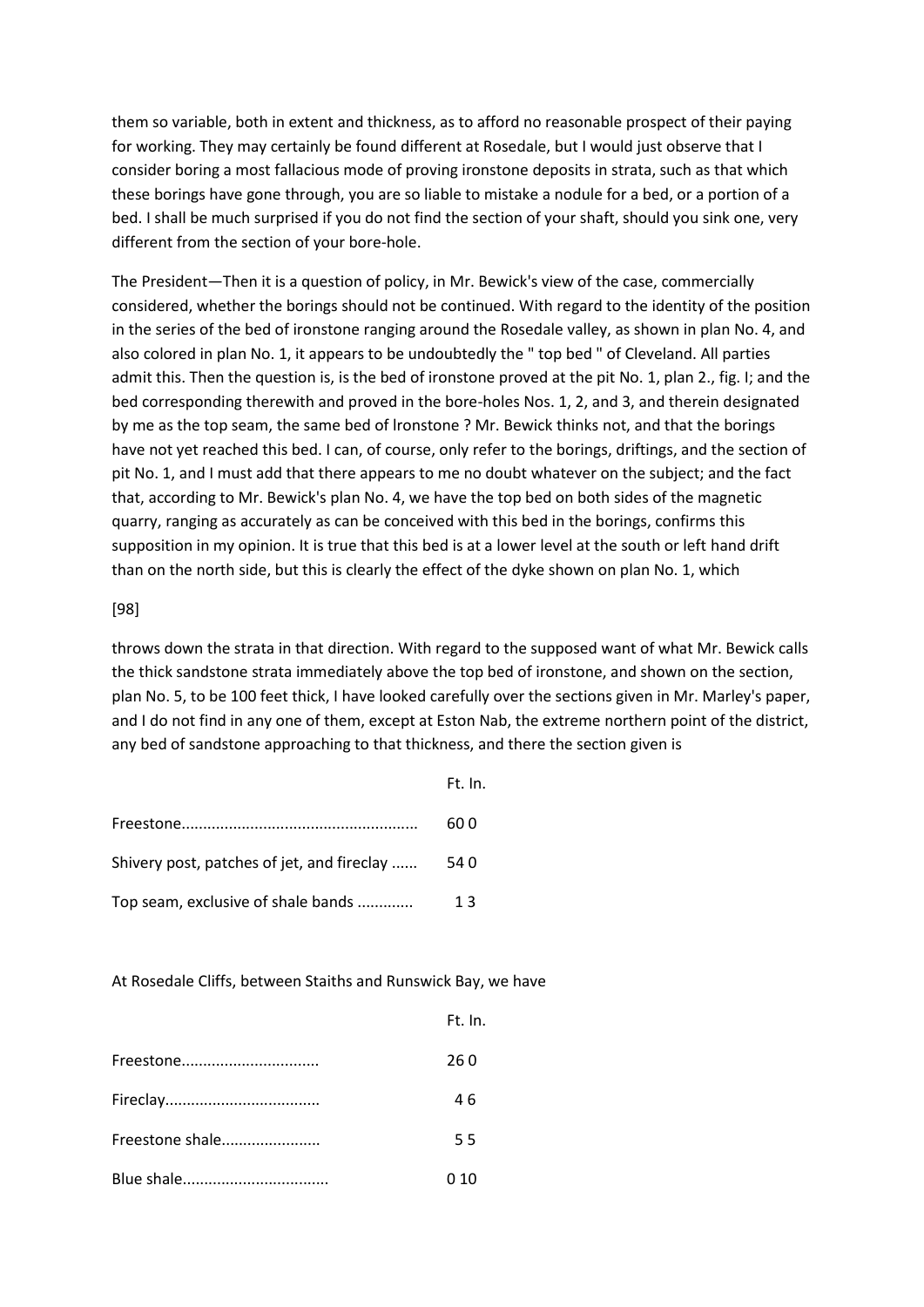Top seam, exclusive of shale bands... 4 7

Still further south, the sandstone at Wreck Hill is only 10 feet, with 2 feet 6 inches of shale covering the top seam; and at Grosmont, Mr. Marley gives 25 feet of sandstone, and another section at 58 feet 6 inches, which he says varies in thickness and quality. At Fryupdale, the thickness of sandstone is given at 55 feet, and at another place, viz., Swainby, the following is the section—

|           | Ft. In.                                               |
|-----------|-------------------------------------------------------|
| Soil, &c  | 3 O                                                   |
| Freestone | 24 0 Near the limekiln this is 100, with 9-inch iron- |

Stone balls in it.

|                        | Ft. In. |      |
|------------------------|---------|------|
| Slaty coal             | 09      |      |
| Shale                  | 10      |      |
| Sandstone              | 40      |      |
| Slaty coal             | 09      |      |
|                        | 66      |      |
| Shale                  | 50      |      |
| Coarse freestone       | 36      |      |
| Shale, with occasional |         |      |
| nodules of ironstone   | 130     |      |
| Top seam               |         | 28 O |

Considering, therefore, that in the borings there is about 60 feet of sandstone, there does not appear to me any substantial difference between the shale in those borings, and in the other parts of the district to justify the supposition that the upper bed of ironstone is not the top seam. Mr. Bewick thinks the boreholes have not reached the sandstone he describes. If so, he should like to ask Mr. Bewick what seam of ironstone that is in the district which has been bored to?

[000]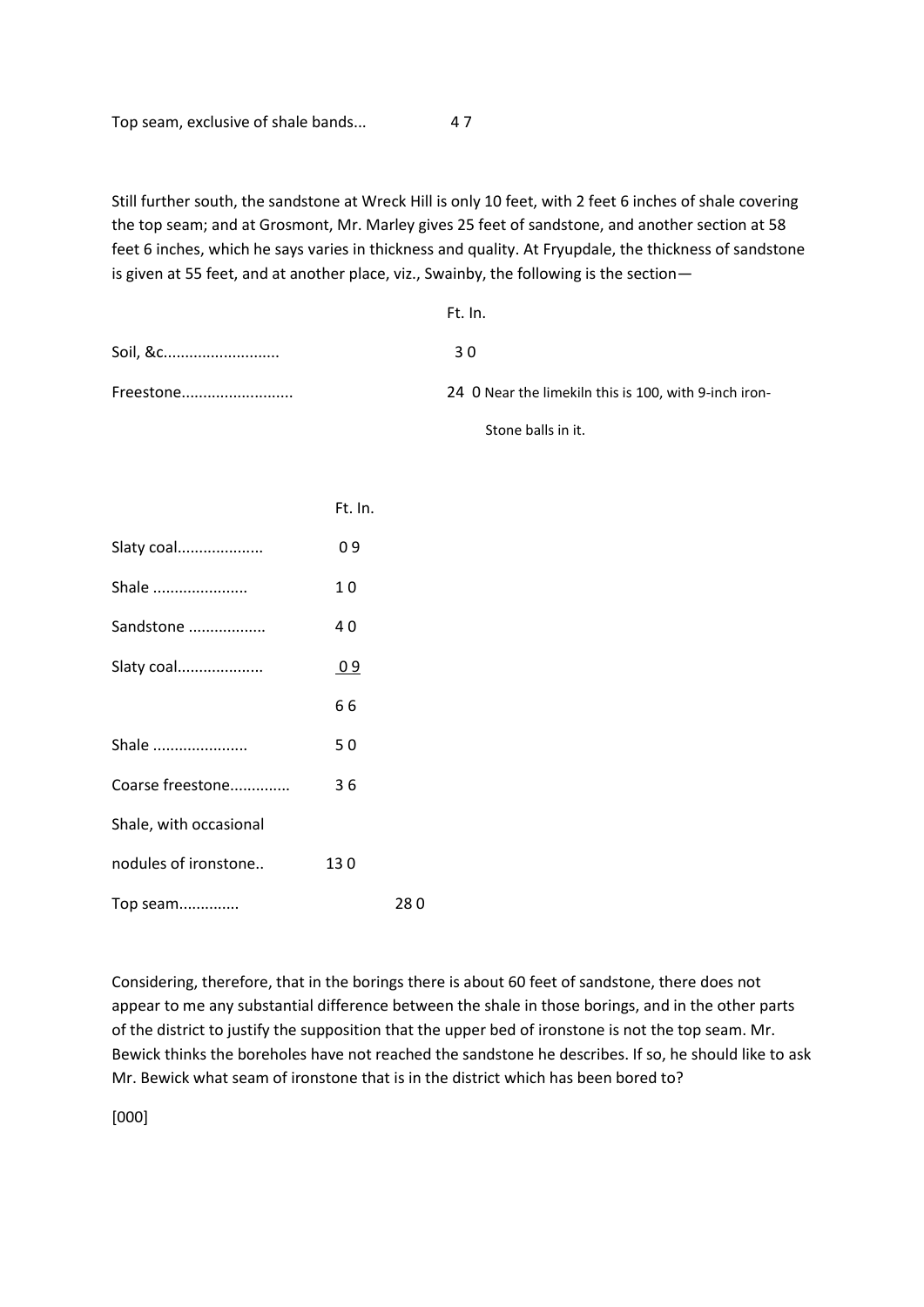Plan No. 5, Section of a portion of the strata near Grosmont, corresponding with that bored through at Rosedale.

[99]

Mr. Bewick—It is, in my opinion, as I have previously stated, the ironstone found in the oolitic series.

The President—Where does it occur in the other districts? Where do you find another similar deposit in Mr. Marley's sections?

Mr. Marley—Dr. Verity gives a variety of ironstone seams. If we refer to the plate in page 206 of my paper, you will find there are several ironstone seams lying over the seam, which we agree to be the top seam of Cleveland. Professor Phillips said, that with the exception of the classification of names, this section was practically correct.

The President—Do you think the ironstone which crops out all around the valley of Rosedale is the top seam?

Mr. Bewick—I think so; I have no doubt about it.

The President—If we are agreed that the deposit of ironstone found cropping out around the valley of Rosedale, as shown in the different plans, then there can be no difficulty in tracing the sandstone overlying that bed to the sandstone first of all sunk through at the pit No. 1, on the plan No. 2, and thence to the boring Nos. 1, 2, and 3; and these borings having passed through the upper bed of ironstone, below such sandstone, and then through the magnetic bed, there cannot be the least doubt of the geological position of these beds. With reference to the levels there is no discrepancy whatever in that respect, there is a rise in beds in the line of the drift, and in the extension of that line to the borings, and the direction of the line between the borings seems to be nearly water level at that part. There is not, therefore, the least discrepancy on this point. I have taken the ordnance maps as my guide as regards the levels, and have no doubt they are correct. Whatever opinion may, therefore, be arrived at with respect to the comparison of the beds proved in the borings and in the pit, with the beds at Grosmont, &c, there appears no doubt in my mind that the mass of ironstone of the quarry is a detached portion of the thick or lower bed of ironstone, and that such bed exists *in situ* for a considerable, and, of course, at present, for an unknown extent in the locality of Rosedale.

Mr. Bewick—If our President means by pit No. 1, the air-shaft sunk on the main drift, I quite agree with him that the sandstone found in that shaft is the same as that which overlies the top seam; but, I beg to say, I entirely differ with him in supposing it to be the same as that they have gone through in the borings. I am also opposed to his opinion with reference to the direction of the dip and rise of the strata. There can be no doubt, I think, but the strata on the west side of Rosedale, *and to the south of the crown*, - that is the point from whence the strata

## [100]

dip in contrary directions - are dipping in a south-westerly direction, as shown in my section plan 4, and still more clearly proved by the drift commenced on the south side of the magnetic dyke, and driven in a line with the south bore-hole, running nearly west, but which has been discontinued, owing to the top seam, in which the drift was commenced, dipping so much in that direction, instead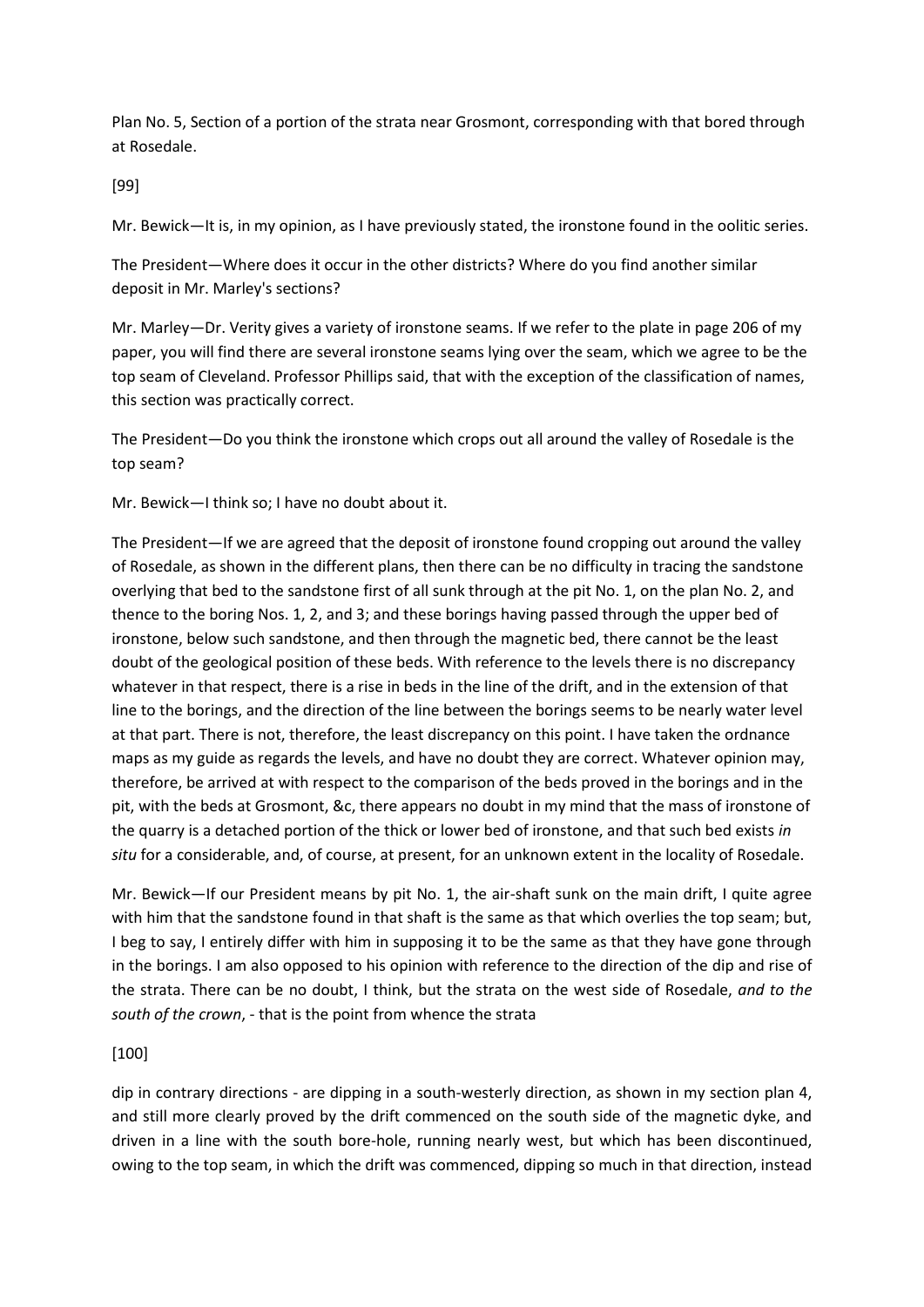of rising, as our President supposes, as, at the distance of not many yards, to be completely under water-level. With reference to the slip-dyke or fault mentioned by that gentleman, I can only state that I have never yet been able to discover any dislocation or disturbance of the strata, other than what has been occasioned by the dyke of magnetic ore in its immediate vicinity. Then, as to the extent of the magnetic ore, all I can say is, I have paid several visits to Rosedale solely for the purpose of examining the strata in that neighbourhood, the many deep ravines which abound there affording ample opportunity for doing so, but I have never been able to trace the magnetic ore beyond the vicinity of the quarry, and every visit only serves to convince me that it is a casual deposit, in the shape of a dyke or vein. A bed, however, of 560 yards in length, and from 30 to 32 feet thick, cannot be identified with a casual deposit, nevertheless, I think, very probably there may be a mistake in supposing you have a solid mass of ironstone 32 feet thick, This may have occurred from the borers having cut through nodules or irregular patches of ironstone, and also from the shale in which it is found being very hard and of the same color as the ironstone. From these circumstances it is an easy matter to be misled by borings.

The President—Whatever may have been the result of investigations on the surface, I do not think I can add any further information to that already given and shown on the plans, to prove that a thick bed of ironstone of about 32 feet, exists over a space of upwards of 560 yards in length, and 200 yards in width, with not the least indication of any change or termination of such deposit. It would, indeed, be a most extraordinary occurrence in the annals of boring, to suppose that occasional nodules, or irregular patches of ironstone should have produced the result recorded in these borings. The boring through the ironstone beds was performed under the immediate inspection of Mr. Stott, a well-known experienced borer, who kept the specimens brought up the borehole; and I can add, that I examined a great many of the specimens myself with a magnet, and found them magnetic. There is not the least pretence of supposing that shale could be mistaken for ironstone. Have you seen any nodular magnetic ironstone in the Grosmont district?

Mr. Bewick—Never. You must remember, (addressing the President,)

#### [101]

that you stated at the October discussion in 1857, that Professor Phillips and yourself, had discovered the magnetic ore in "two localities two miles apart," viz., at Sheriffs drift and at the Quarry, and again in the July discussion of last year, you stated the stone in the drift south of the dyke was magnetic, but on examining it I found this not to be the case as regards both the drifts. I believe the reason why there are so many conflicting opinions with reference to the nature and extent of the magnetic ore, is owing to the difficulty there is in distinguishing the ore from the top bed - that is, in separating the igneous portions from the sedimentary, for although they are both frequently magnetic in the immediate vicinity of the dyke, there is yet a vast difference between them. The igneous portion is harder, heavier, and more compact than the sedimentary, and the former appears to have acted upon the latter whilst in a heated condition, much in the same way as a magnet acts upon a piece of common iron, imparting to it a portion of its peculiar magnetic properties, much in the same way as the magnet imparts to the common bar of iron a portion of its magnetism. I may here be permitted to add, that whilst I believe this ore to have been subject to a heat sufficient to evolve the different gases it contained, I yet do not think the heat has been of that intensity so as entirely to expel it. We need not, therefore, be surprised at traces of carbonic acid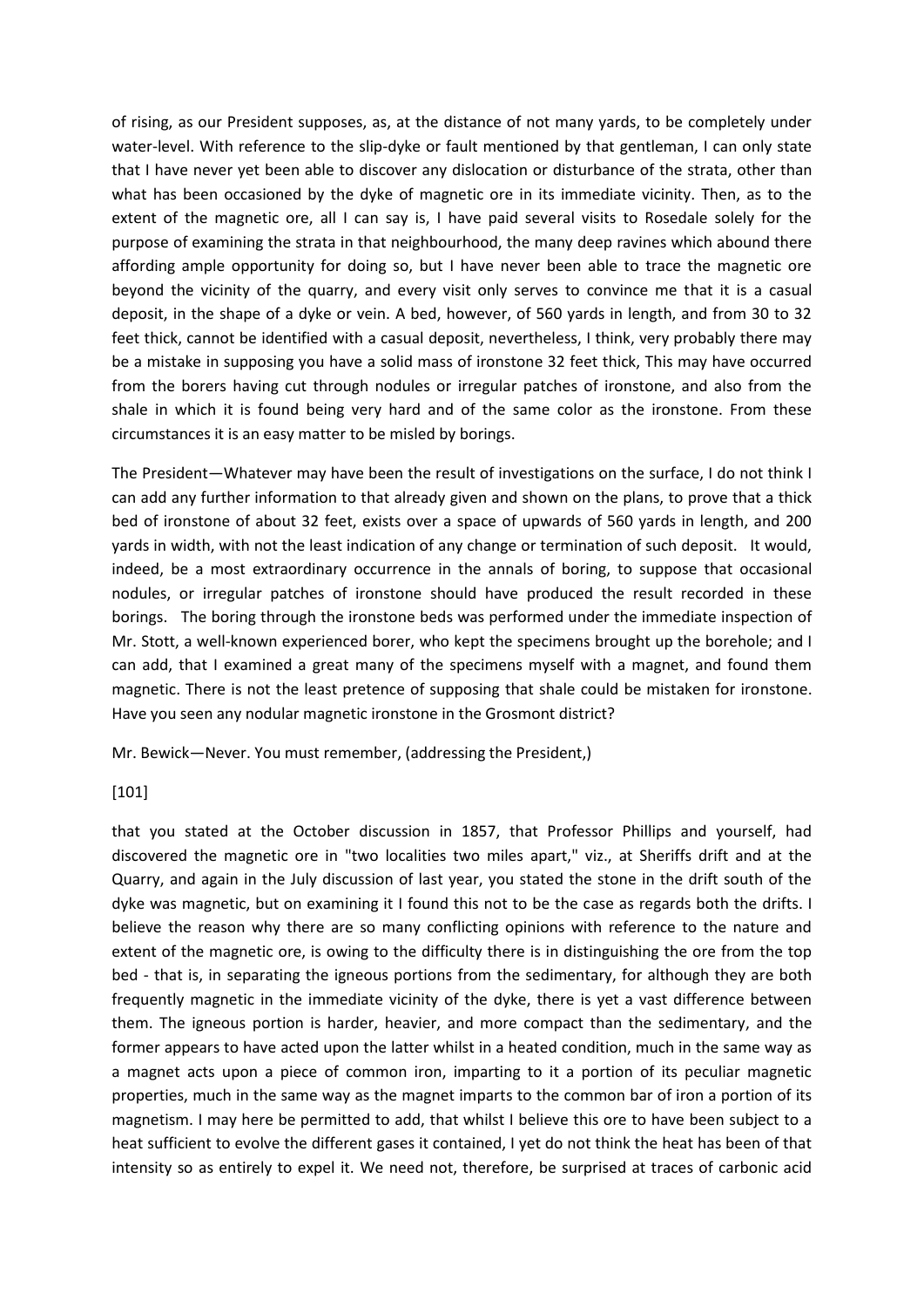being found in the chemical analysis of this ore. Here is a specimen of the igneous portion, which I took from the bottom of the quarry, and, after examining it, no one can doubt I think of its having been subjected to heat.

The President—There is no doubt, as stated by Mr. Bewick, that portions of the top bed in Rosedale are occasionally magnetic, and it was this property which led to the mistake, if they are mistakes, in supposing the magnetic bed to have been discovered at Sheriffs drift, and at the drift south of the magnetic quarry. The explorations at that time had not been sufficiently extended, nor have they yet been prosecuted to such an extent as to ascertain if the magnetic bed exists in those localities. Finding part of the ironstone partaking of magnetic influence led to a supposition that this bed did exist in those localities, and the subsequent explorations have not been prosecuted to an extent to ascertain the fact either one way or the other. (To Mr. Bewick)— From what part of the Quarry did you take this specimen?

Mr. Bewick—It is from the floor of the quarry. This (showing another specimen), is a sample of the top bed which appears to have been partially burnt, and you will at once be able to detect the difference

### [102]

between them. These (showing other specimens), are samples of the ironstone found in the oolitic rocks, in the neighbourhood of Grosmont, some of the nodules of which are amongst the richest of the clay or calcareous ironstones. I omitted to state that, with the exception of the first 60 feet, where the ground was so steep that I could not fix my instrument, and from which there may be some slight inaccuracies, I took my levels with a good and safe instrument, and the operation was performed in the ordinary way of back and foresights. I find the difference between my levels and what I suppose the correct position of the top bed of ironstone, and that shown by the bore-holes, to be 64 feet.

The President—The question of the difference of the levels rests entirely upon the assumed inclination of the beds; a difference of level of 64 feet in a distance of 400 yards, accords, in my opinion, with what may be supposed to be the regular inclination of the beds.

Mr. Bewick—Yes; but in your section you connect two sandstones which have nothing to do with each other, viz., the sandstone found in the air shaft immediately overlying the top bed, and the sandstone found in the bore-hole, between which there are several feet of *alternating strata*, and to do which you must of necessity raise your level line, and show the strata to be rising in that direction, but the drift you have driven some distance into the side of the hill, and at the same point as my line of levels, shows the strata to be *dipping in that direction*. I may mention, too, that had another bed of 32 feet thick really been met with in the bore-hole, it must have been found along the sides of the valley, which are intersected in so many places with mountain streams, all of which have been searched by persons having a fair knowledge of the geology of the immediate neighbourhood, but without the least trace of it having been met with.

The President—I cannot think that there is the least doubt that the sandstone in the pit, No. 1 section, plan No. 2, is the same sandstone as that proved in the borings; all the appearances on the surface, as well as the general rise and dip of the strata, prove this. Extending the line of section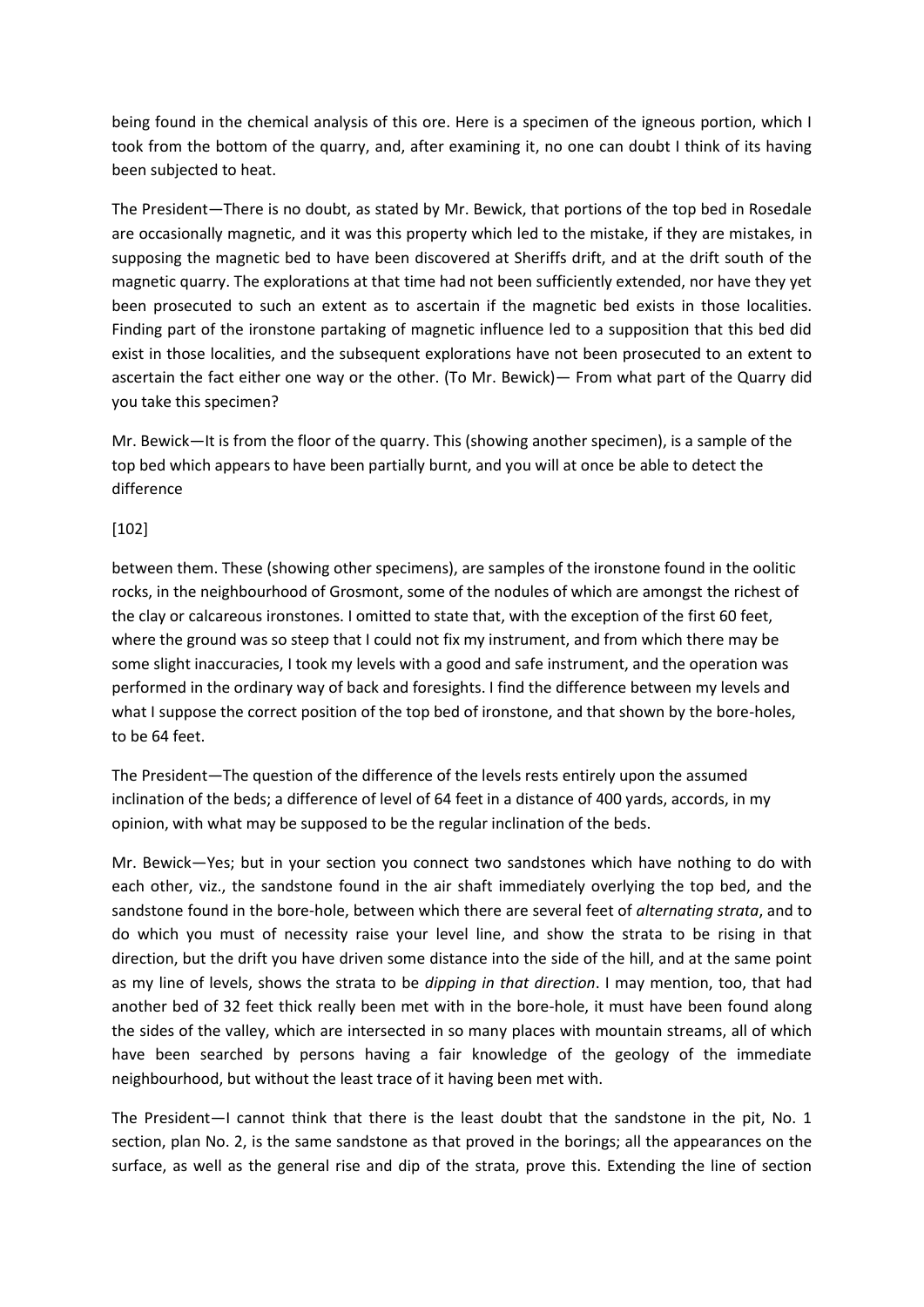across the valley, it is clear there is a general rise of strata along the line of section. No doubt the strata in the drift dip towards the west, but that is no doubt influenced by the slip dyke which crosses it. I would observe, that taking the line of section along the face of the valley in plan No. 1, in the direction of the dotted line *a b*, and applying the inclination of the top bed of ironstone, shown on plan No. 4, to that line, and not to the curved or projecting line along the face of the hill, the posi-

## [103]

tion of the bed would be rising from a towards *b*, and it would require a slip dyke, shown on plan No. 1, to throw the bed into its proper position along the face of the valley to the west of the magnetic quarry. On examining plan No. 1, it will be seen that the magnetic quarry and the top bed of ironstone, as shown in plan No. 4, project considerably to the east of the general line of the side of the valley, which being towards the dip of the strata, shows the top bed at a lower level than if the section had been continued in a more direct line, or in the direction *a b*. Whatever conclusion, therefore, may be arrived at after all the explanations given, we have the fact of an almost horizontal bed of ironstone, and of nearly an uniform thickness, distinct in character from the ordinary beds of the district, extending over a length of 568 yards and a width of 200 yards, which clearly proves that it is not a vein. How much greater distance it extends, must be left to future explorations to prove; but it would certainly be an extraordinary anomaly in geology for such a thickness of strata to disappear altogether in a short distance. If it extends across the valley, as shown in Mr. Bewick's plan No. 5, then there is no reason to suppose that it may not extend to the same distance to the north; and if, according to Mr. Bewick, the borings have not yet reached to the top bed of ironstone, then the deposit of ironstone, in the valley of Rosedale, is richer in ore than either Professor Phillips or myself have set forth. The correct extent must, however, be left to future explorers to discover. Enough has been proved to show a most extraordinary deposit of a very peculiar and rich ironstone, and well worth further investigation.

Mr. Bewick—There is a section of the cross drift, shown on plan No. 2, driven at right angles from the main drift to prove the breadth of the dyke, and which, at the distance of 16 yards, cuts the shale, and apparently touches the top seam at the same time. At the distance of 6 yards, the stone in this drift ceases to be magnetic. It is, therefore, incomprehensible to me how it can again become so at the distance of 200 yards from this point. Of course, you have a right to infer from the information that reached you that such is the case. Still I would strongly recommend that the borings should be continued to prove whether the sandstone below you or not ; to ascertain which could not fail to give great satisfaction to all concerned, the cost would not be great, as the bottom of your borings must be near the top of that rock.

The President—The cross drift was not sufficiently extended to the west to prove the dyke, but, as there was a considerable rise of the strata in that direction, no doubt such an inclination has been occasioned by the

## [104]

proximity of the dyke, shown on the plans No. 1 and 2. All the facts show that the slip dyke has been a dislocation subsequent to the formation and consolidation of the various beds affected by it; and, consequently, such dyke could not, we can scarcely conceive, have any influence on the character of the ironstone bed itself, especially as it is not contended, I believe, that such dyke is either of a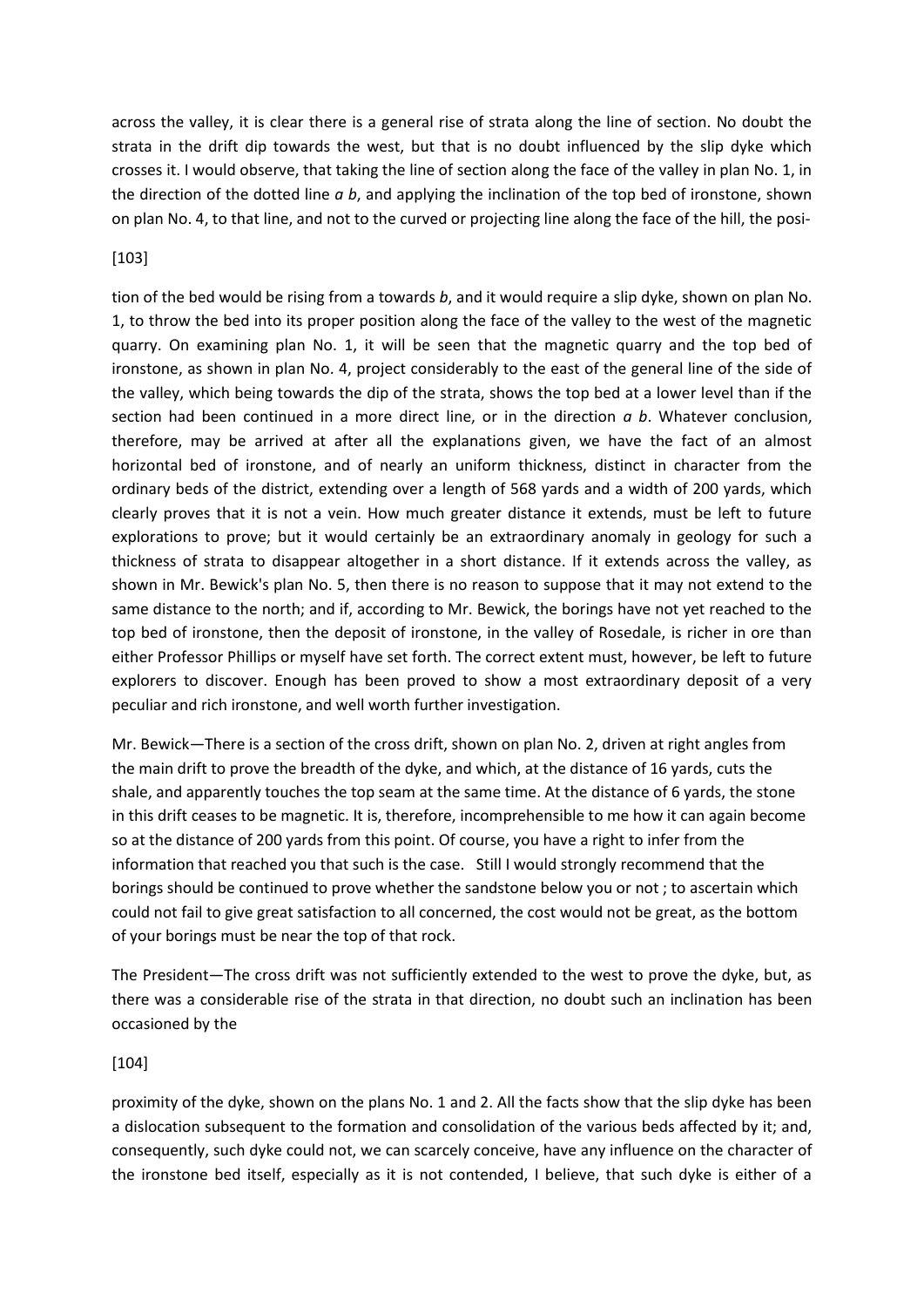basaltic or mineral character, there being no appearances, in my judgment, to justify such a conclusion.

[105]

### NORTH OF ENGLAND INSTITUTE of MINING ENGINEERS.

## ADJOURNED MEETING, THURSDAY, MAY 5, 1859, IN THE ROOMS OF THE INSTITUTE, WESTGATE STREET, NEWCASTLE-UPON-TYNE.

Matthew Liddell, Esq., in the Chair.

The Secretary having read the minutes of the Council,

The following gentlemen were elected members of the Institute: —

Joseph J. W. Watson, Ph. D., &c, The Knap, Cheltenham; and Richard George Coke, Ankerbold, Chesterfield.

Mr. Berkley said, Mr. Greenwell had sent some remarks on the object of regulators.

The Secretary said, Mr. Thos. John Taylor had told him to communicate to the meeting that he was unavoidably absent, but he would be quite ready to enter into the subject for discussion at the meeting in June. If this paper of Mr. Greenwell's bore on the subject, the whole Matter might be postponed till the next meeting.

After some further conversation the Chairman requested Mr. Berkley to read the following remarks by Mr. Greenwell:—

I think it necessary to make a few remarks upon the following observation contained in Mr. Atkinson's paper, read in June, 1858, p. 165:—

"The opinion here to be advocated is, that except in so far as the difference of density in the air, in different parts of the air-ways in different splits, where the course followed by the circulating air may dip or rise, may give rise to discrepancies, air will divide itself in the same proportions over any number of routes or splits, whatever may be the gross quantity of air circulating in the unit of time."

#### [106]

On reference to page 160, it will be observed that I expressed before the Institute an opinion at variance with the above.

Experiments have since been tried, and the results, read at the meeting held on February 3rd, seem practically to corroborate the view taken by myself, to such an extent, at least, as to demand the careful examination of each division of air, in the event of any sudden depression of the ventilating power.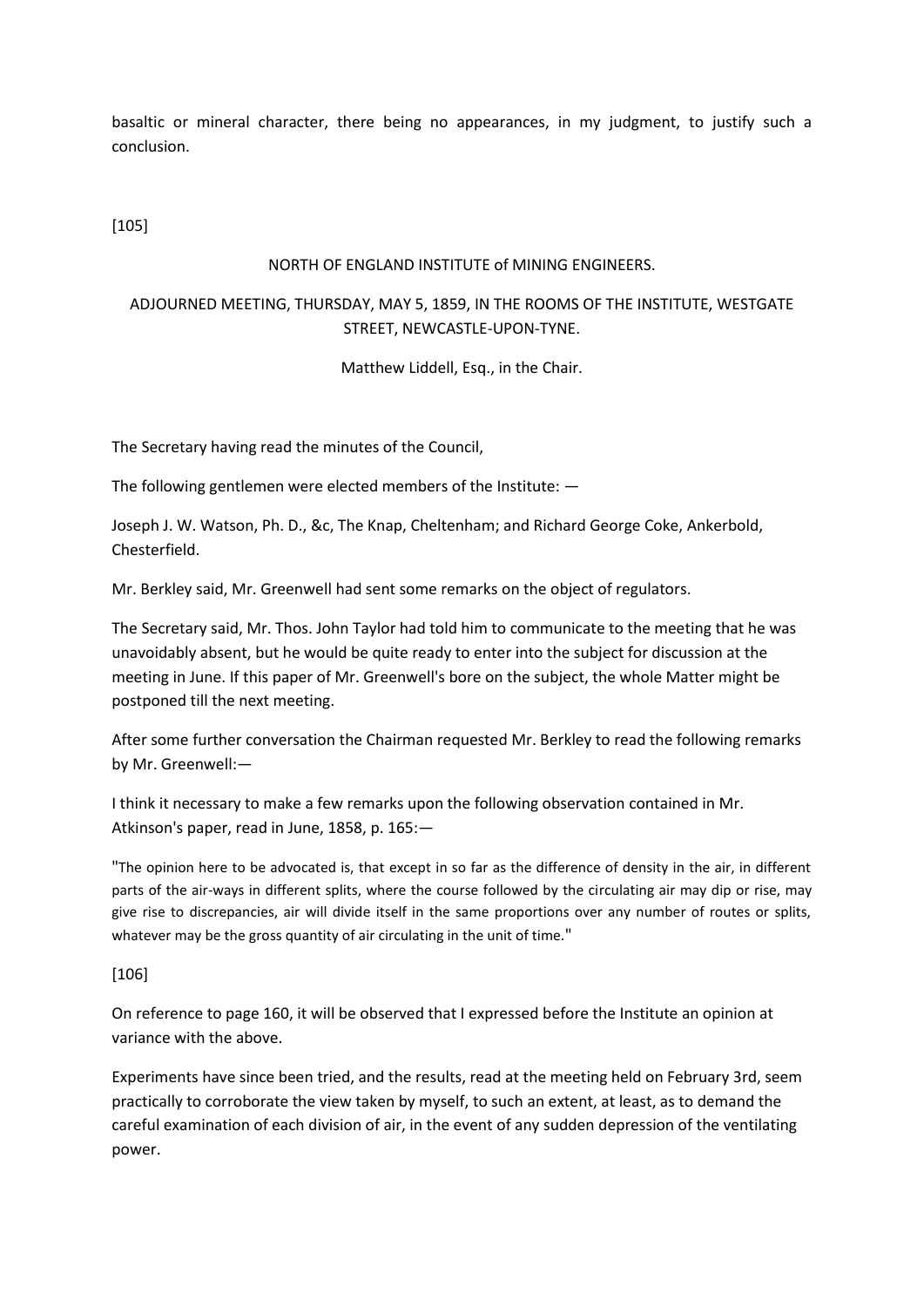My more particular object, however, in making these few with the following remarks, is to endeavour, if possible, to show why the practical result is at variance with the theoretical opinion; and I make them with considerable diffidence, because they involve some deviation from the law governing the circulation of currents of air in mines, as now generally accepted.

The present law treats of air as a fluid passing along a channel of uniform dimensions, similarly to water or air passing along a pipe; and this is a position which I now assail. If this were correct, I should I agree with the opinion expressed by Mr. Atkinson, but in consequence, I as I think, of the premises being inaccurate, the results, as proved in practice, are equally so.

And I do not think that the observations on these experiments, contained in page 77 of the present volume, at all affect the value of the lesson which they teach, for "routes not being level, " return air being at liberty to pass into other workings," "leakages of air," &c, &c, are such occurrences as are constant in practice, and fact as we find it, must be our guide, and not fact as it theoretically ought to be.

An air-current passing along an air-course does not pass along an uniform pipe, but it passes along a channel the area of which is in some parts capacious, but in others comparatively speaking contracted. In fact, to confine ourselves, for perspicuity's sake, to one very short and one very long current, the short air-course may consist of 100 yards of fifty square feet in area, and the long one of 10,000 yards of the same dimensions. For one inch in length of the short current, the area is perhaps only one square foot, and there are probably several places in the long air-course, where the area for short distances may not exceed twenty-five feet.

As much, therefore, as the inch in length of the one air-course, rather than its full length of 100 yards, is the ruler of its quantity of air; so much are the contracted spaces existing in the other aircourse, rather than its full length of 10,000 yards, the ruler of its proportion.

## [107]

We will now suppose that each division consists of 10,000 feet of air, this amount being adjusted by experiment. If we double the exhausting power we do not affect the two air-courses equally, because, in the one case we increase the ventilating pressure upon an area of one square foot, and in the other upon twenty-five, checked in the former case by the friction along 100 yards of 50 feet area, and one inch of one foot area, and in the other by 10,000 yards, chiefly of 50 feet area, but in places only 25. We, in this case, by increasing the exhausting power, increase the quantity circulating through the long division in a greater ratio than that passing through the short one. If, on the other hand, we reduce the exhausting power, we produce a diminished effect upon the short division as compared with the long one, the ruling area acted upon by the exhausting power being smaller.

I have not gone at any length into this question, as it strikes me that its importance is such that it must give rise to considerable investigation and discussion, rendering further comment unnecessary at present. I would simply observe against the accuracy of any conclusion that will be arrived at, by taking an average area of any air-course as a basis of calculation of the resistance met with by ventilating currents.

The Chairman then said, no one would take the average size of the area as a principle.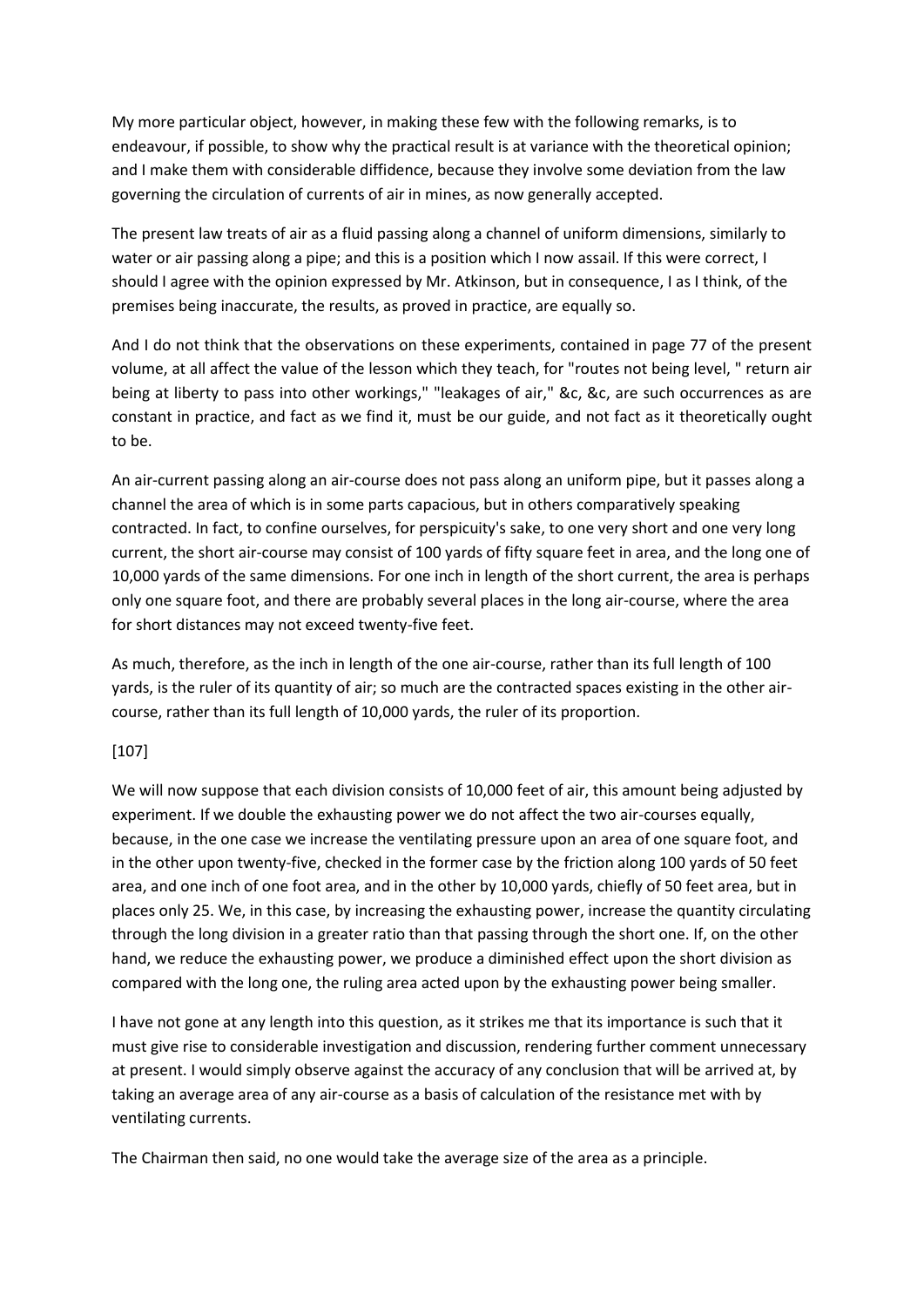Mr. Atkinson said, there was nothing like an average area assumed in anything he had said or written. He had drawn up a few remarks, connected with his former paper on splitting air, which he had intended to be introduced as part of the discussion.

The Chairman—If this is merely a part of the discussion, it could scarcely be printed till the discussion comes on.

Mr. Atkinson—Either that, or let each of these papers go as the discussion held to-day, and then adjourn the discussion till next meeting. If it was thought well to receive this as a short discussion, the President and others might read it before the next meeting.

The Chairman—How would that affect Mr. Taylor? if he has gone to the trouble to make experiments.

Mr. Atkinson—It would be an advantage to him. He would have an opportunity of considering it previous to the discussion.

The Chairman—Under these circumstances the paper may be read.

Mr. Berkley—It would be an advantage.

Mr. Atkinson then read the following remarks:—

[108]

There are one or two statements contained in the preceding part of the discussion of this subject as to which I beg to make a few remarks.

At page 70, vol. VII. of " Transactions," the late Mr. Wales, whose recent death we have to deplore, is reported as intimating that the experiments he had previously given (see pp. 66 and 67 of "Transactions,'' vol. VII.) indicated that far off splits of air receive a smaller proportion of the gross quantity circulating than the shorter splits, as such gross quantity becomes reduced in amount, whether the far off splits happen to be rise, dip, or level ones. And in the next following page, he appears to have signified that the principles advocated in the paper under discussion had only been confirmed in the exceptional case of his No. II. set of experiments, made in the Eppleton pit.

These statements, I submit, with all due respect for the memory of the departed, are not supported by the experiments to which they allude, nor by any others that have come under my notice or been laid before the members of the Institute.

In No. I. set of experiments, Mr. Wales shows by his diagram, and admitted in this room, that the far off split was a rise split, while the near hand one was virtually level, so that the results are in perfect keeping with the principles of the paper under discussion.

In No. II. set of experiments, Mr. Wales himself admits that the principles of the paper are borne out, as the long dip split obtains an increased share of the gross quantity of air as it becomes reduced in amount. And I may remark that, on two previous occasions, (making-three in all,) under different arrangements, in the presence of Mr. Wales and myself, in the same pit, precisely similar results were obtained. On one of these occasions, the waste steam from the underground boilers, instead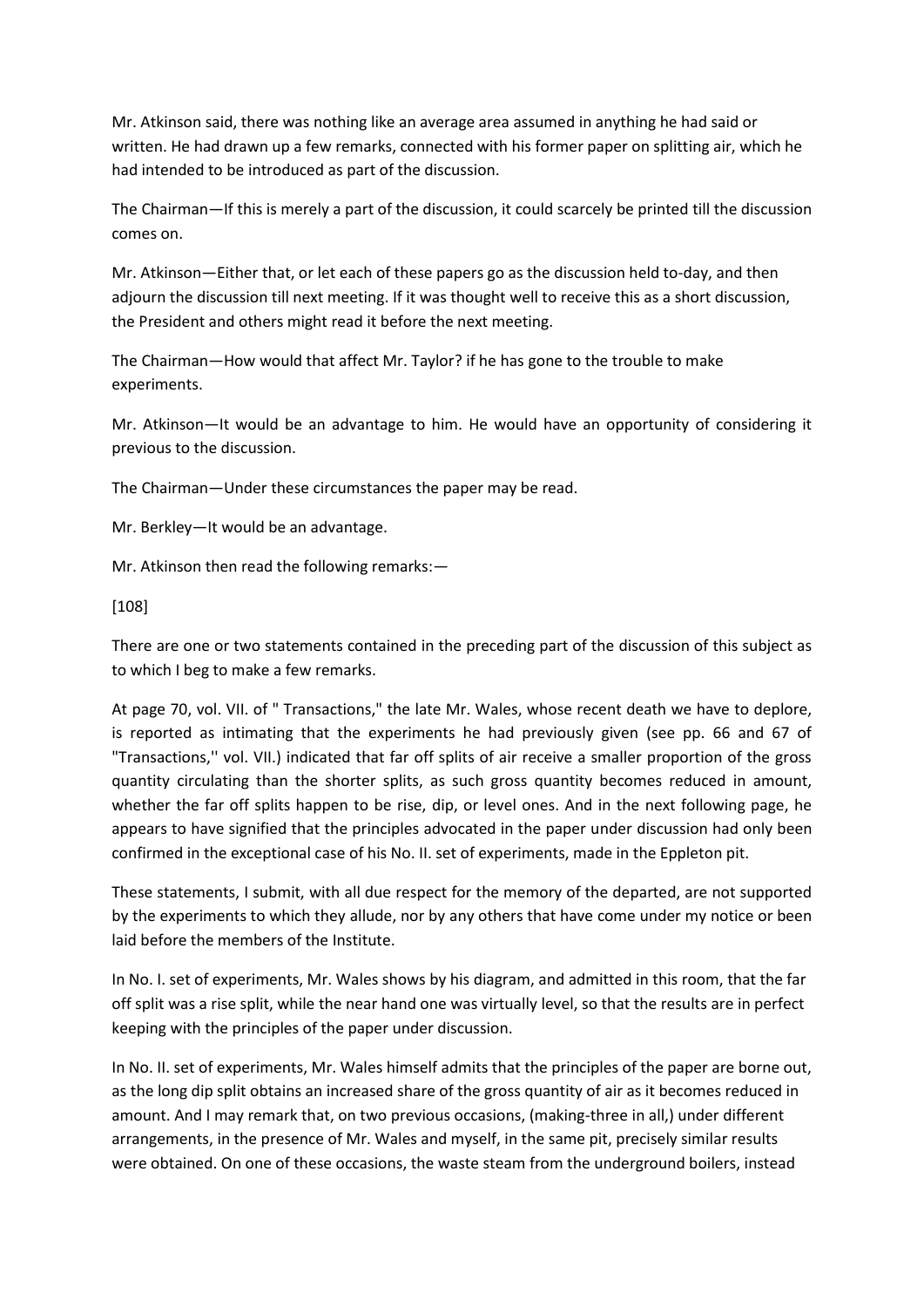of passing direct to and up the upcast shaft, was reversed and carried inbye in the long dip split, when the main regulator was nearly closed; and on the other occasion, although this evil was provided against by placing the main regulator on the inbye side of the boilers, yet we found the air in the short split was reversed when the main regulator was reduced to a very small area, while a considerable quantity of air continued to circulate in the long split - the return air from the long dip split overcoming the total ventilating pressure, and passing outwards, through the route of the short split, into the main intake of the long or far off split, when the total quantity was small.

As regards No. III. set of experiments (page 67, vol. VII. of " Transactions"), made in the Blossom pit, at Hetton Colliery, Mr. Wales

#### [109]

admitted in this room, and, indeed, shows in his diagram, that the air in the long split had access to rise workings, while the short split was virtually level, so that these results are admittedly in accordance with the principles laid down in the paper under discussion. Since the February meeting, however, Mr. Wales and myself made a series of experiments in the same pit, with the rise workings of the long split partially closed off, and although, when we reduced the gross quantity of air by closing the main regulator in the main intake, we found that a reduced proportion of air passed into the long split, we at the same time found ,that an increased proportion came out of it; and although more pains had, on that occasion, been taken to prevent leakage from the Eppleton pit than when No. III. set of experiments were made, still Mr. Wales himself was constrained to admit that this leakage was such as to render even these experiments useless. And on a still more recent occasion, with the rise workings of the long split partially shut off, and still greater precautions against leakage from the Eppleton pit, we found that when the gross quantity of air was reduced to its lowest amount, and none passed inwards in the main intake, there was still as much (or a little more air) coming out of the long split as passed through the short split, still indicating that, from leakage, the experiments were quite inconclusive; and as the two last-named trials were instituted with the view of testing the principles of the paper in perfectly level splits, it is the lamented decease of Mr. Wales that has delayed further and more satisfactory trials being made in this pit. The source of error will act in directly opposite directions, if the trials are first made by placing the main regulator in the intake, and afterwards repeated with it in the main return, and they would be nearly eliminated by reducing the furnace power without employing a main regulator in either the main intake or main return; and I propose to have, with the aid of Mr. Daglish, one or both of these modes tried before another meeting, if the question is allowed to remain open till then.

We see, therefore, that in No. III. set of experiments there is nothing contrary to the principles of the paper under discussion.

In No. IV. set of experiments I have already admitted there is an apparent contradiction to the principles of the paper, as a long dip split there appears to obtain a decreasing proportion of the gross quantity of air as it becomes reduced in amount. That it is only an apparent and not a real departure from the principles of the paper I am satisfied, and have previously (see page 74, Vol. VII., "Transactions,") pointed out

[110]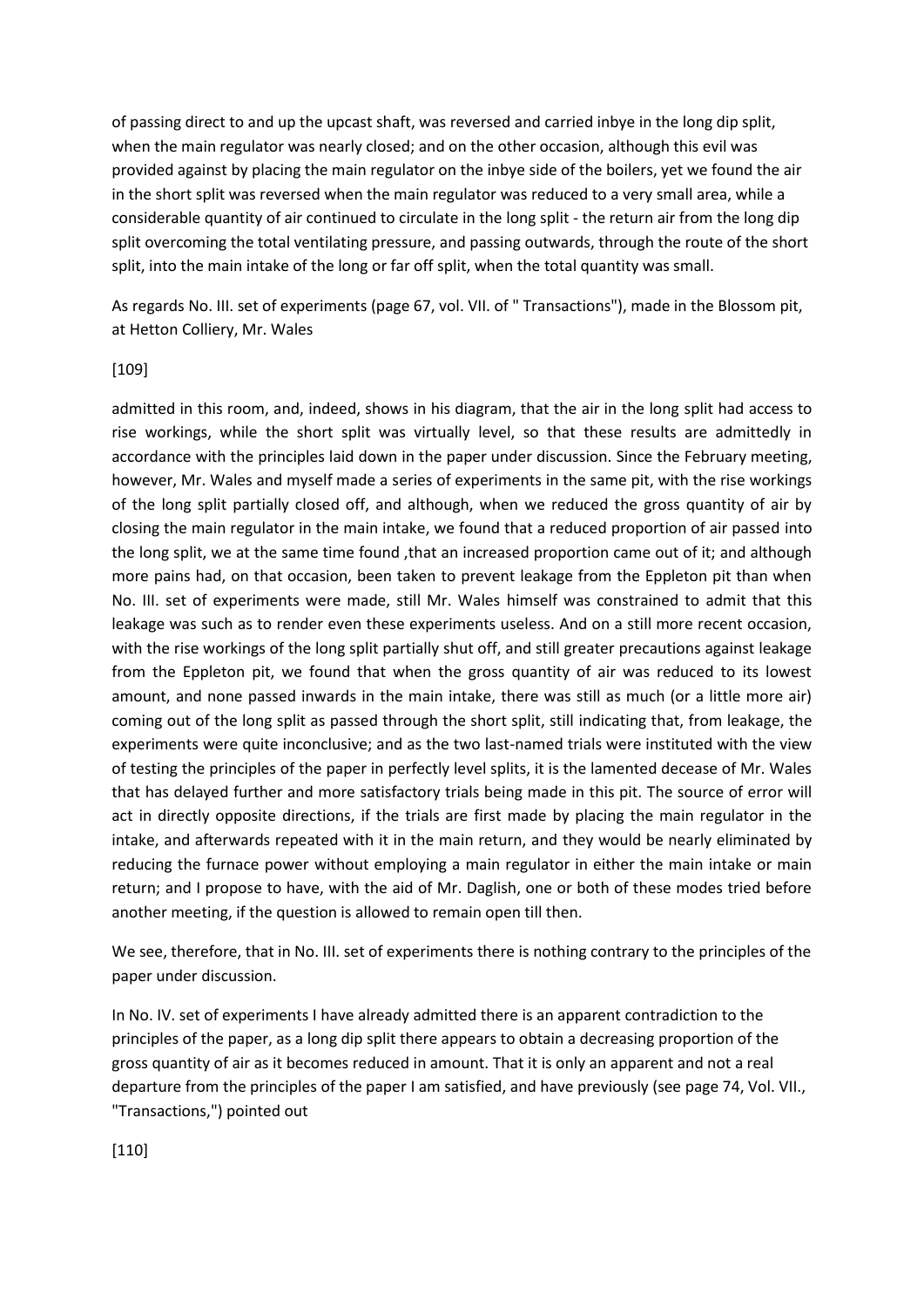the probable source of this apparent discrepancy between the theory and observed result, as arising from a leakage from the Eppleton pit into the long split, which leakage would become greater and greater in amount as the gross quantity of air became less and less in amount, by closing the main intake regulator, and thereby taking the pressure off the Minor pit side of the holing, and thus introducing Eppleton pit air into the long dip split, owing to which the quantity of air passing inwards in the intake, to that split from the Minor pit, would necessarily be reduced in amount, and suppressed, as indicated by the results of the experiments, while the real quantity in the long split would, at the same time, be an increased one.

It would be highly satisfactory to myself, and, I think, not without interest to the members, if Mr. Daglish could spare time to repeat these as well as the Blossom pit experiments, with increased precautions against errors and leakage, to lay before some future meeting.

In further confirmation of the general accuracy of the theory adopted in the paper under discussion, which maintains that in dip-ways, when the intakes have lower average temperatures than the returns, as is usual in mines, the long dip splits will get a continually increasing share or proportion of the gross quantity of air circulating, as it becomes reduced in amount, and confirmatory of the results obtained on three separate occasions in the Eppleton pit, as already alluded to, I have been favored with the result of another set of experiments, instituted at the Springwell colliery, by Mr. Southern, in which the far off, or long split, had a very considerable dip.

The accompanying sketch shows the general position of the air-ways, and the rise and dip of the strata; *R f* is a main regulator, placed in a part of the main intake traversed by the air before reaching the splitting point *A; R b* is a similar regulator, placed in a part of the main return traversed by the air of the splits after they have been again united at the point *B*, and, by means of either of these regulators, the gross quantity of air circulating can be altered in amount, while the air-ways of the splits, and the regulator *c*, in the short one, remain unaltered. At the point *e* in the long split, and at the point *d* in the short one, are frames, each having an opening 3 feet x 3 feet, or 9 feet area, where the number of revolutions per minute performed by an anemometer can be tried.

The short split was merely the length of a stenting from *A* to *B,* a distance of 20 yards, and was nearly level, while the long split traversed

## [000]

Plan showing the ventilation of part of the workings of Springwell Colliery, May 1859.

## [111]

sundry districts of workings in the form of sub-splits, all, however, lying very considerably to the dip of the short split, being the whole of the workings down the engine bank of the colliery.

At *c*, at a distance of 18 yards from the measuring place in the short level split, a regulator was so fixed as, at the commencement of the experiments, to equalize the currents in the long and short splits, as indicated by the same anemometer, at the measuring places *e* and *d* in the respective splits, each of which were nine feet in area, and this regulator was allowed to remain in the same state during the whole of the experiments.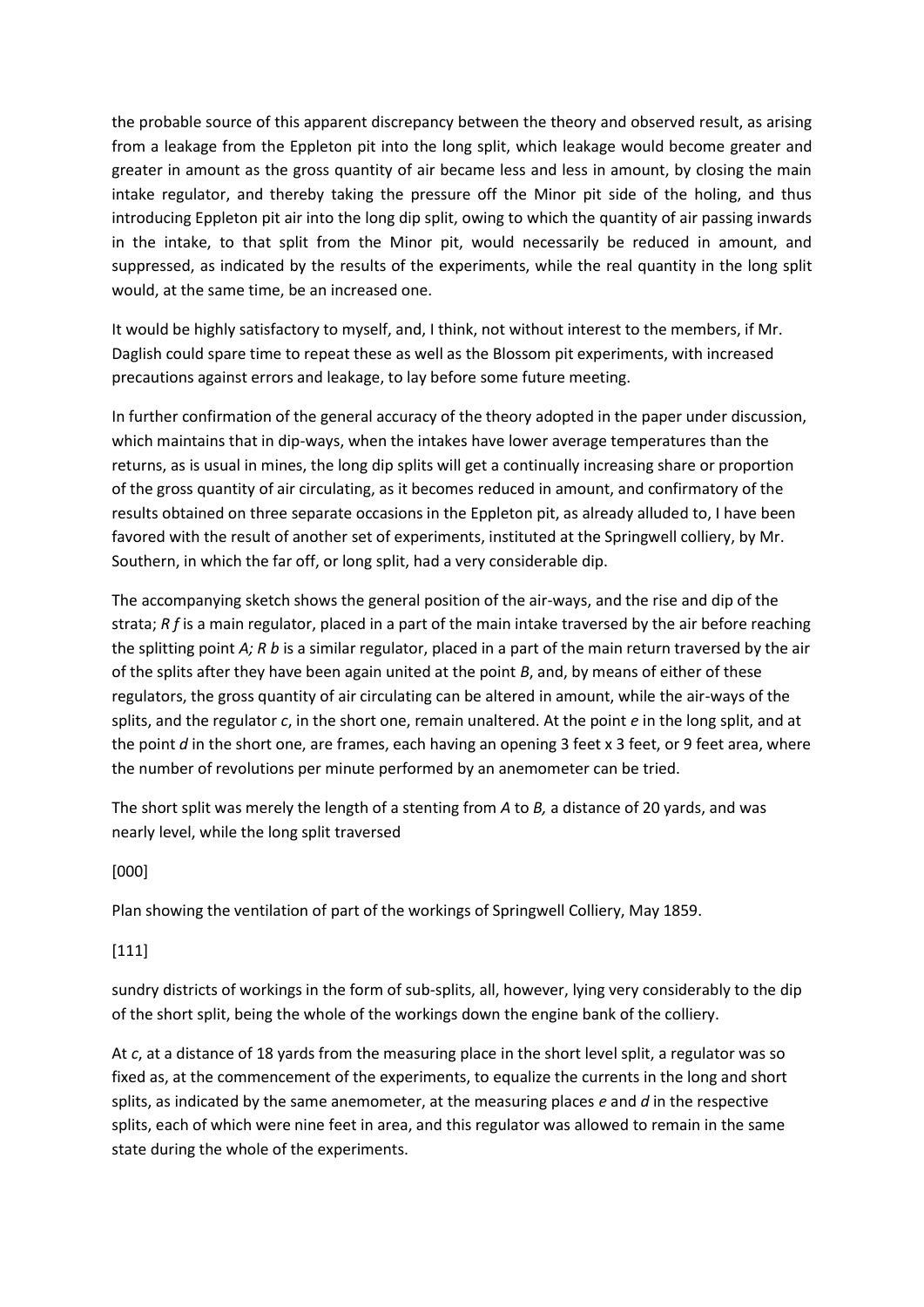In the first series 1, 2, 3, and 4, the main regulator in the return was not made use of, but was standing wide open while the gross quantity of air was reduced, by closing more and more the main regulator f in the main intake, and the results were as follows :—temperature, return 65°, intake 56°.

## SPRINGWELL COLLIERY

# [Table of Results]

From these experiments, we perceive that the far off split, owing to its being a dip-way, and having a higher temperature in the returns than in the intakes, obtains a continually increasing share or proportion of the gross quantity of air circulating, as it becomes reduced in amount by closing a main regulator either in the intake or return air-ways, and

# [112]

thus being in accordance with the principles adopted in the paper under discussion, and opposed to the very common opinion to the contrary, to the effect that the opposite results would ensue, whether the splits were rise, dip, or level ones, and to which opinion our lamented friend Mr. Wales appears to have clung even after being acquainted with three different sets of experiments, made at Eppleton colliery, all giving the contrary results.

As the quantities of air in the long and short splits, in No. II. set of experiments, made at Eppleton colliery, were never so regulated as to be equal in amount, and as the short run regulator was never altered during the experiments, the extreme cases may be stated as follows (see page 66, vol. VII. of "Transactions ") :—

# [Table]

But, in order to compare the results, let us alter each of the largest quantities to 1000, and ascertain what the lesser quantities would become when altered in the same ratio.

As 1220 : 1000 :: 485 : 397.54 the proportionate number of revolutions per minute on reducing the greatest number to 1000 in the short split; and

As 1140 : 1000 :: 545 : 478.07 the proportionate number of revolutions per minute on reducing the greatest number to 1000 in the far off or long split, so that these results may be viewed thus—

## [Table]

So that, on proportioning the largest quantities as equal to each other, we find that, on reducing till the revolutions are only 40 to 50 per cent, of their original amount, the far off split obtains an increase of about one-fifth greater number of revolutions per minute than the near hand or short split.

In conclusion, I would merely submit the following experiments on this subject, which have been sent to me by Mr. Cooper, who made them at the Grange Colliery. I give them because the reduced quantity of air was effected by reducing the furnace power, and not, as in most of the other cases, by means of regulators; the measurements of the air being made by timing powder smoke.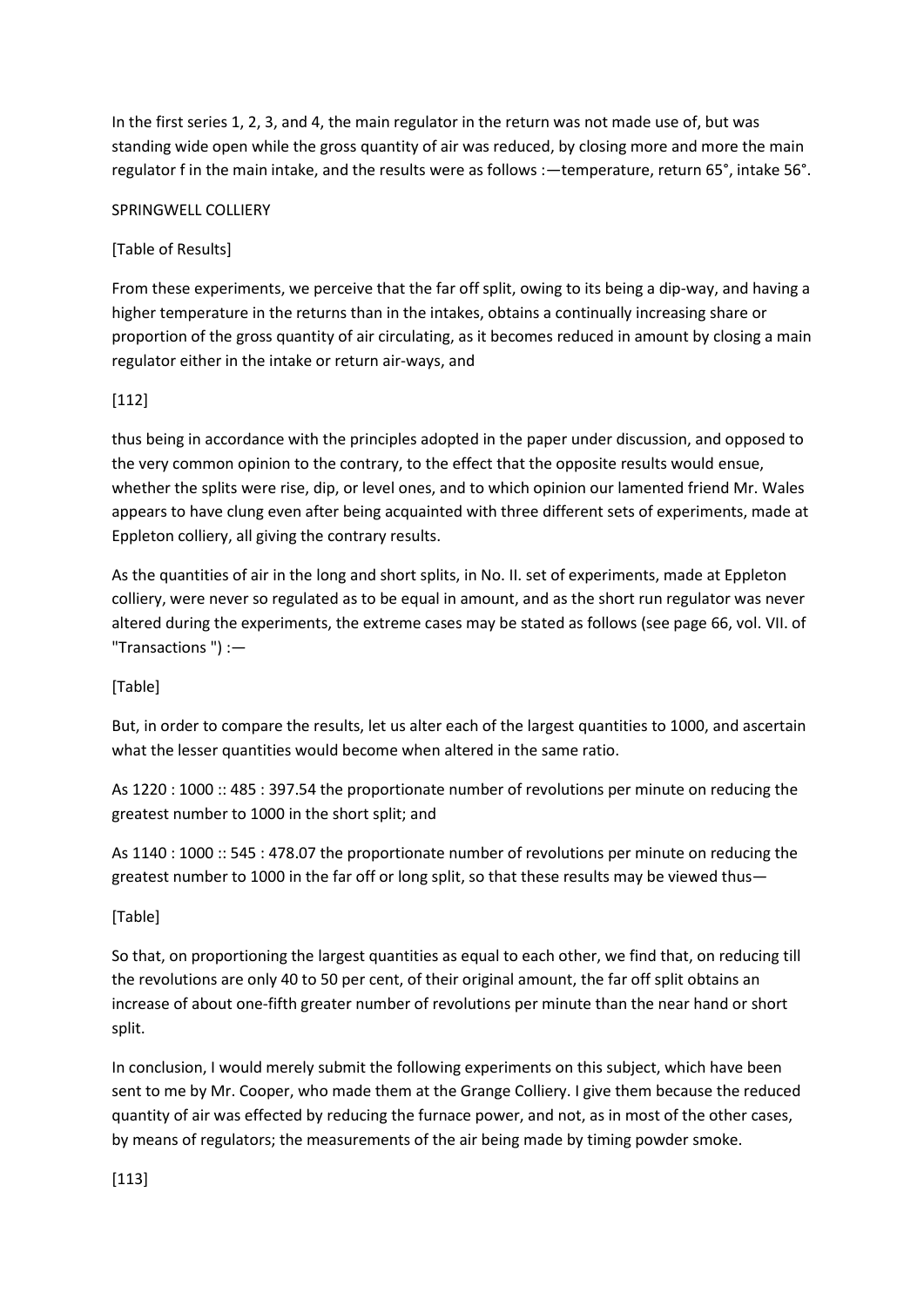*Experiments on Splitting Air*.

Grange Colliery, 27th August, 1858.

The furnace was fired well all day on Friday, up to 6 p.m., and then ceased entirely to 6 p.m. on Saturday.

No I. Experiment at 6 p.m., Friday, August 27.

No. II. " at 6 a.m., Saturday, August 28.

No. III. " at 6 p.m., " "

The heat arising from steam pipes in the pit and workings seemed to keep the temperature at 70° in the upcast, and the downcast temperature was near about 531/2°.

[Table]

Mr. Dunn observed that Mr. Ross's paper stood for discussion.

The Chairman said he had not seen Mr. Ross's paper, and as there were so few members present, he suggested that the discussion be postponed. It was an important subject, and, in justice to Mr. Ross, it might be as well to postpone it, to give an opportunity to those, who, like himself, had not read the paper, of considering it.

Mr. Ross consented to this arrangement, after which the meeting was adjourned.

[114]

[Blank page]

[115]

#### ON THE RELATIVE IMPORTANCE OF CERTAIN CAUSES

In PRODUCING CHANGES OF DENSITY

IN THE AIR OF MINES,

AS IT PROGRESSES IN CIRCULATING.

#### By Mr. JOHN J. ATKINSON.

At a recent meeting of the members of this Institute, some difference of opinion was expressed as to the comparative importance of two causes, each operating in expanding, and thereby in reducing the density of the air in the return air-ways, below the density of that in the corresponding intake air-ways, under the ordinary conditions prevailing in mines. See Transactions, vol. VII., page 75, &c.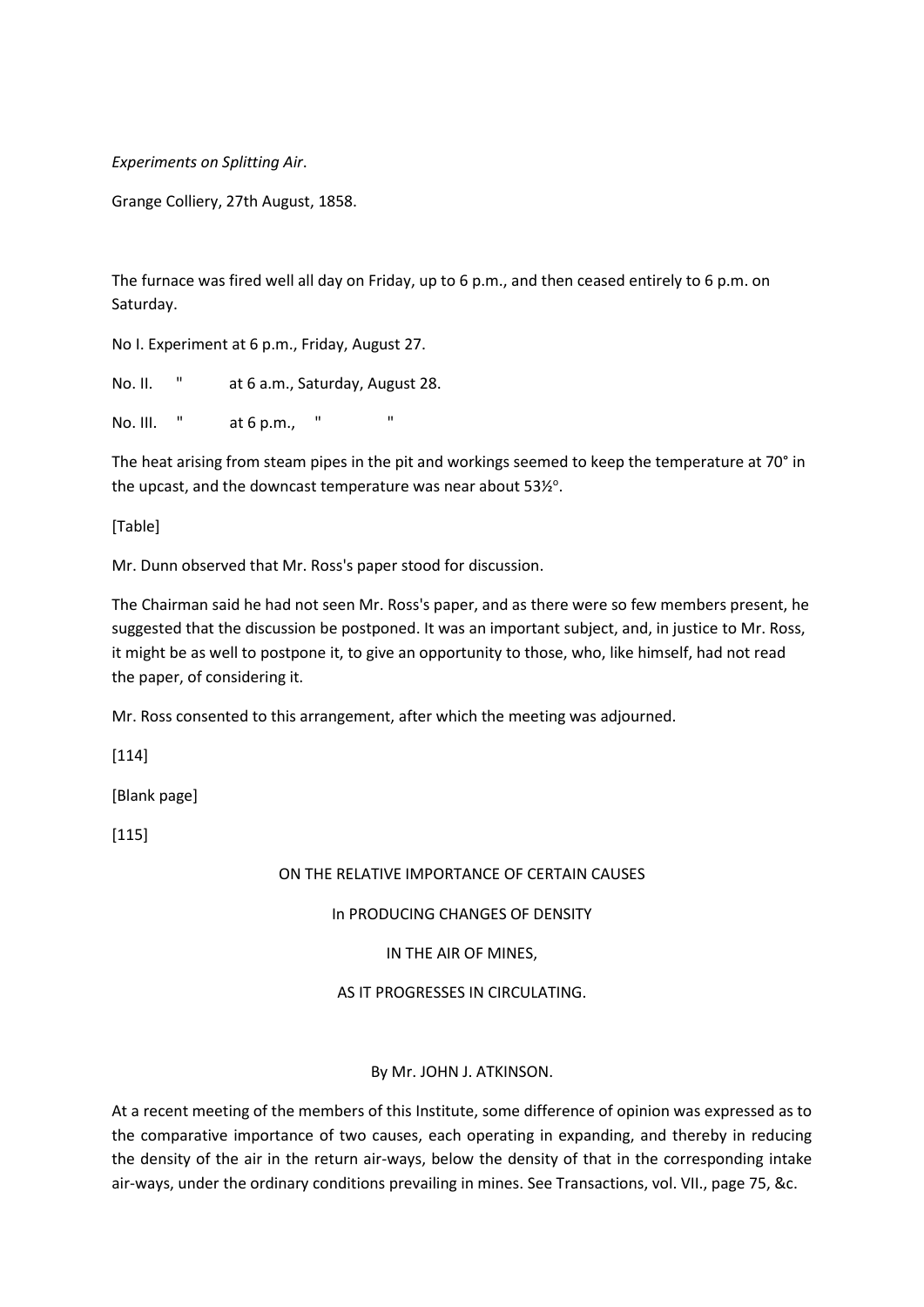I then stated that I considered that the higher temperature usually prevailing in the air in the return air-ways, over that existing in the air in the intake air-ways, had, under the ordinary conditions of mines, a much greater effect in expanding the volume, and thereby reducing the density of the air of the returns below that of the air of the corresponding stakes, than arose from the reduced barometrical pressure prevailing in the returns compared with that prevailing in the intakes, owing to the gradual expenditure of the motive column, or ventilating pressure, as the air progressed in its circulation through a mine - a cause which I held to be (under the ordinary conditions of mines) one of small importance in comparison with the former.

I beg to submit the following investigation of the matter to the notice of the meeting.

The expansion which air (under a constant pressure) undergoes by an

## [116]

increase of temperature is such, that any volume of air at 0°, or zero of Fahrenheit's scale, is increased in bulk by 1-459th part of such volume for each degree of heat added, so that the *comparative volumes*, assumed by a given quantity of air, at different temperatures, so long as the pressure remains constant, are directly proportional to the sum of the temperature and the constant number 459; thus, air under a constant pressure at 40°, 50°, and 60°, has volumes respectively proportional to 499, 509, and 519. And since the densities of air are evidently inversely proportional to the spaces occupied by a given quantity or weight, it follows that at the temperatures 40°, 50°, and 60°, under a constant pressure, the densities are respectively proportional to the fractions 1/499, 1/509, 1/519.

From what has been stated, it is evident that if by t we denote the average temperature of the intake air, and by T that of the return air, then, under a constant pressure, will 459 + t and 459 + T represent numbers proportional to the volume assumed by any given weight of the air in the intake and return respectively; and the fractions 1/ 459+ t and 1/459+ T or the numbers 459 + T and 459 + t will be proportional to the densities of the air in the intake and return respectively.

On the data just given, and assuming the pressure to be constant, if we take the average temperature of the intake air at 40°, and that of the return air at 41° (being only one degree more), we should have the relative volumes in the intake and return proportional to 499 and 500 respectively; and taking the density of the intake air to be represented by 500, that of the return air would be 499; being a reduction of 1-500th part below that of the intake air.

Again, if the average temperature of the intake air were 50°, and that of the return air 51°, the volumes would be respectively proportional to the numbers 509 and 510; and, therefore, the density of the intake air being assumed at 510, that of the return air would be 509; or 1-510th less.

And, similarly, if the average temperature of the return air were 60<sup>\*</sup>, and that of the intake air 61<sup>°</sup>, the volumes would be respectively proportional to the numbers 519 and 520.

And assuming the density of the intake at 520, that of the return would be 519, which is 1-520th part less than the density of the intake air.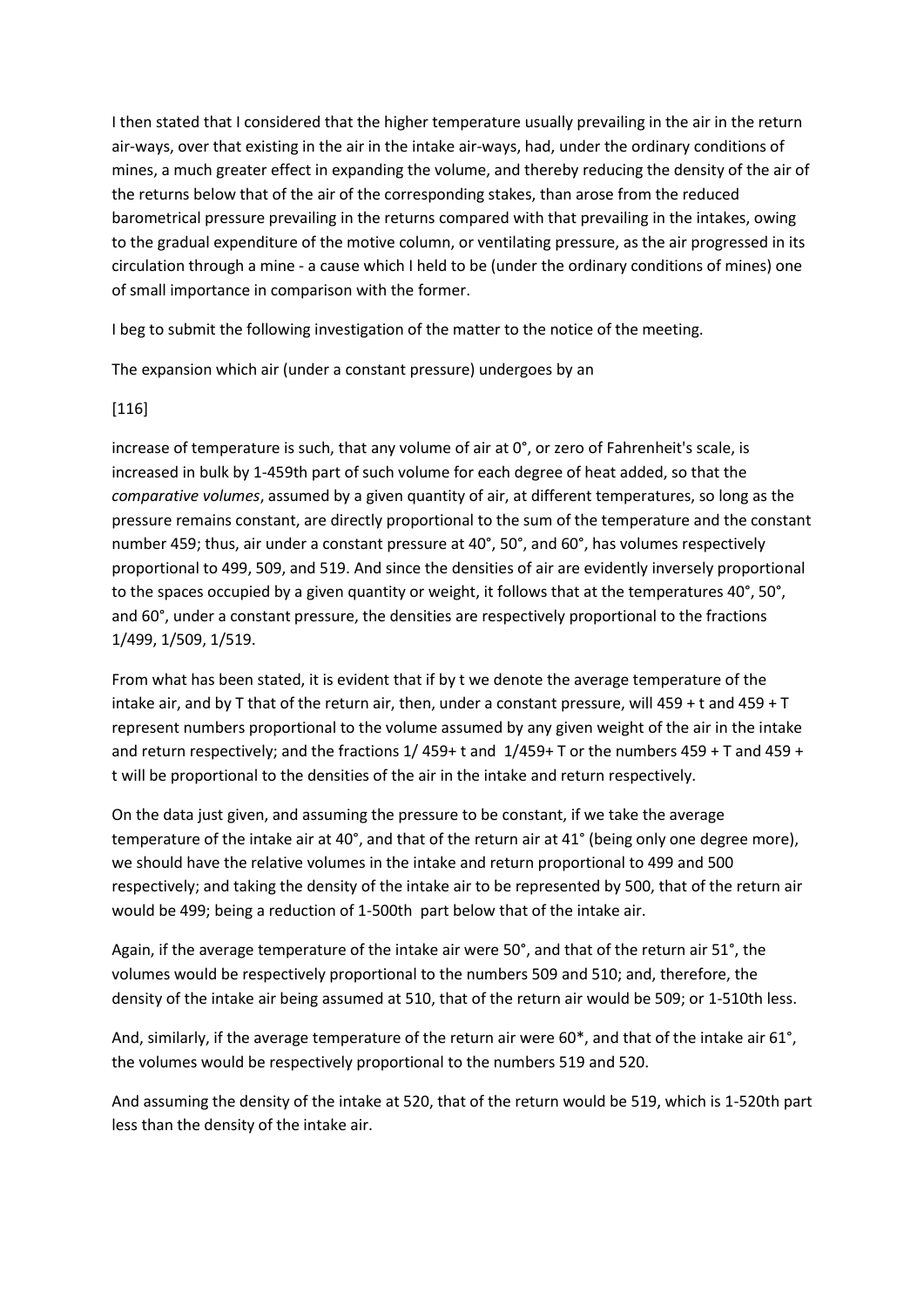## [117]

Let us now proceed to consider what amount of ventilating pressure (as represented by a water gauge connecting the intake and return airways near the bottoms of the downcast and upcast shafts), gradually expended on overcoming the resistances offered by the air-ways extending from the bottom of the downcast shaft to that of the upcast shaft, would be required to give rise to equal amounts of differences of densities between the air of the intakes and that of the returns, to those differences of densities we have already seen to arise from an average difference of 1° of heat at different temperatures; presuming, for that purpose, that the temperature of the air remains uniform or constant throughout all parts of the intake and return air-ways. Taking the atmosphere at the surface of the earth, or the tops of the pits (and presuming them to be on the same level), at 30 inches of mercury (taken at 52°); then, since the density of mercury at 32° is 13.596 times as great as that of water at its greatest density, and since mercury expands about 1-9990th part of its bulk at 32°, for each degree of temperature added, this pressure at the tops of the pits would be equal to

## $[Calculation] = 407.07$  inches

of such water column; but taking the pressure at the bottom of the downcast pit at 31 inches of mercury (at 52°), this would give a pressure of 1-30th more, or of 420.64 inches of water column, taken at its greatest density; while the intermediate pressure of 30.5 inches of mercury, at the same temperature, would be equal to a pressure of 413.85 inches of water column at its greatest density, and the latter is, perhaps, more nearly the average pressure of the atmosphere in mines than the former.

Now, supposing that a water gauge connecting the intake and return airways of a mine, near the bottoms of the pits, indicates a pressure, in inches, of water column represented by m, as being expended on the distances of the air-ways extending from the bottom of the downcast to that of the upcast shaft; and, for perspicuity, let it be further presumed that the whole of the air-ways are situated in the same horizontal plane, and that the air goes direct to the face in the intake, and returns direct back to the upcast shaft in the return, - equal distances of its entire route presenting equal resistances, - then the barometrical pressure at the bottom of the downcast shaft, being taken at 31 inches of mercury at 52° or 420.64 inches of water column, would be reduced to 420.64 - m/2

#### [118]

at the face, or extremity of the intake, because m/2, or half of the motive column, will have been gradually expended on overcoming the resistances of the intake air-way before reaching that point, making the average pressure of the intake air

#### [Formula]

The pressure at the bottom of the downcast shaft would, of course be  $420.64 - m$ , and that at the face being 420.64 - m/2, gives the average pressure of the air in the return, as

## [Formula]

the average pressure in the return, is, therefore, less than that in the intake, by [calculation]\* or half of the ventilating pressure expended on the resistances of the workings.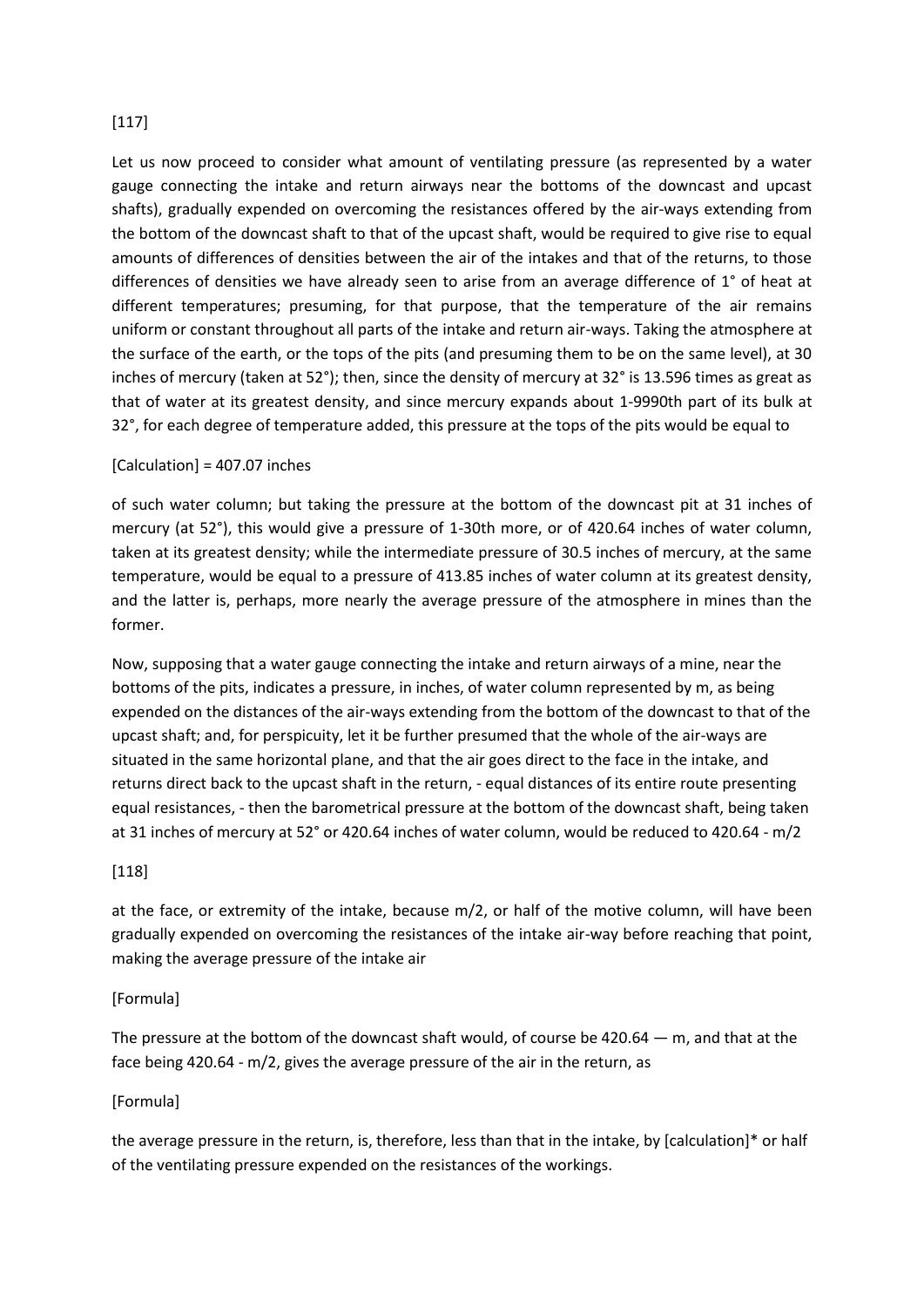Now, the fraction of the pressure of the intake air, by which the pressure of the return air is less than it, is evidently

## [Formula]

and, since the densities are proportional to the pressures, this fraction ( 2 m/1682.56 - m) is also the fractional part of the average density of the intake air, by which it exceeds that of the return air; and, therefore, in any case, we have only to establish an equation between this fraction and that representing the reduction of density, arising from an increase of a degree of temperature, and, from it, to ascertain the value of m, in order to determine the necessary expenditure of ventilating pressure on the resistances of the air-ways required to produce the same amount of difference of density between the air in the return and that in the intake, as is due to the assumed difference of temperature of one degree.

We have already seen that a difference of 1° of temperature between

\* And hence in all cases m is proportional to, or varies as, the *difference* between the average pressures and densities of the air in the intake and that in the return, so far as it arises from this cause.

## [119]

the intake and the return airs creates a difference of 1-500th part in the densities, when the air of the intake has a temperature of 40°, and that of the return one of 41°, and, by putting

## [Calculation]

we find m = 1.681 inches of water-gauge as necessary to cause the same average difference of density, between the air in the intake and that in the return, as would arise from a difference of 1° of temperature, on supposing the temperature of the intake to be 40°, and that of the return to be 41°, and the pressure to be constant.

And, if we presume the average temperature of the intake air to be 50°, and that of the return to be 51°, then, since the density will be altered by 1-510th part, from this source, we have

## [Calculation]

and, therefore, m = 1.648 inches of water gauge ventilating pressure, as necessary to cause an equal difference of density to that arising from a difference of a single degree of heat at these temperatures.

Again, taking the intake temperature at 60°, and that of the return at 61°, the reduction of density in the return is  $1/520^{th}$ , and putting

# [Calculation]

we get m = 1.616 inches of water gauge as necessary to be expended on the resistances of the workings, to give rise to a difference of density (between the air in the intake and that in the return), equal to that which is due to a difference of only 1° in the average temperatures, when that of the intake is 60° and that of the return 61°.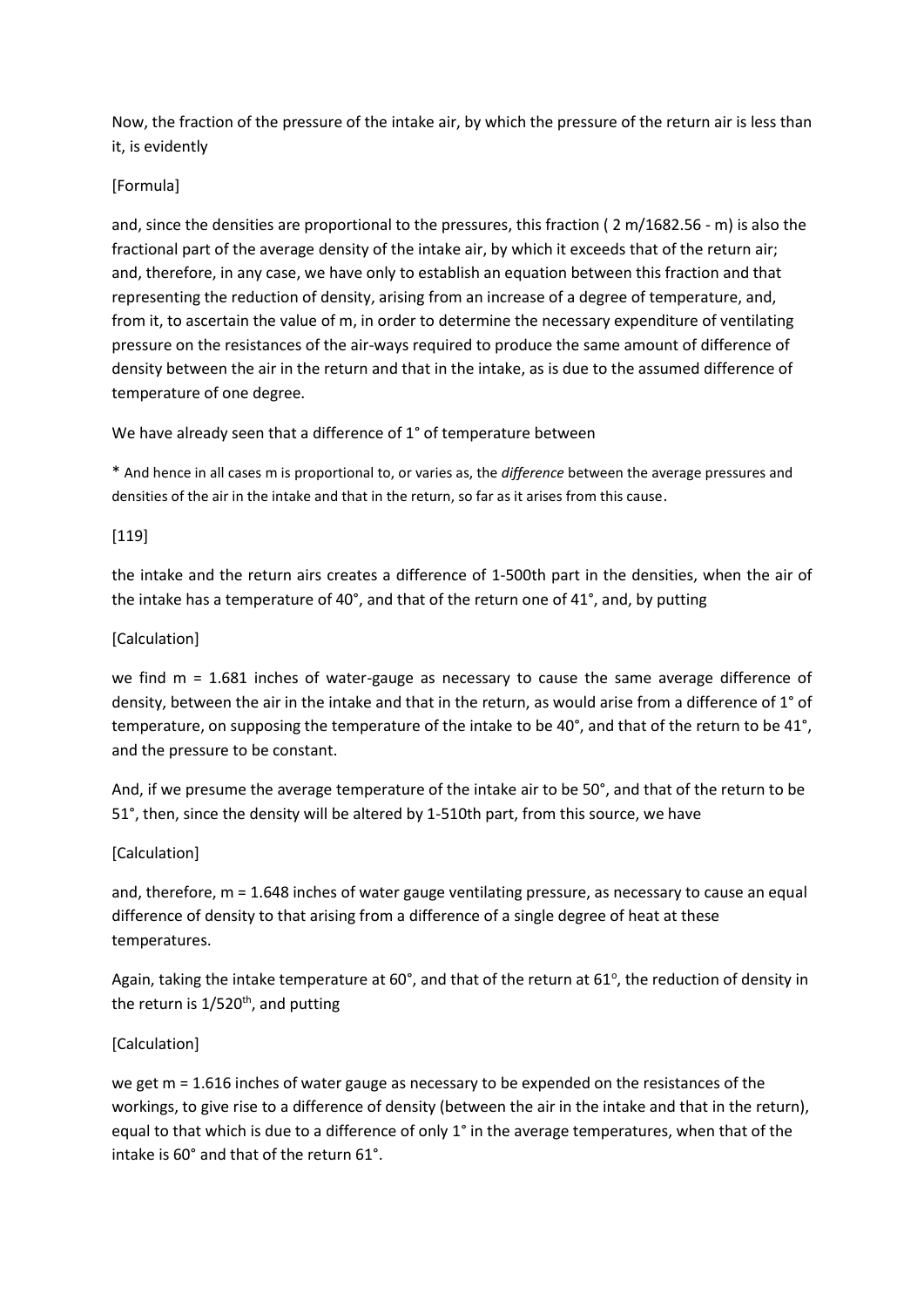An examination of the formula that has been employed will show that if the barometrical pressure of the air at the bottom of the downcast shaft were less than 31 inches of mercury, or 420.64 inches of water column, then the water gauge column, or ventilating pressure, required to give rise to equal differences between the density of the intake and that of the return air, to those already ascertained as arising from 1° of temperature, would not be so great as those that have been found as to the greater barometrical pressure, in exactly the same ratio that the barometrical pressure itself might be less than that just mentioned. And, by applying the formula, we obtain the results specified in the following table, as due to barometrical pressures of 31, 30½, and 30 inches of mercury.

## [120]

### [Table]

It is, perhaps, needless to remark that it rarely happens, in practice, that there is a greater amount of ventilating pressure expended on the resistances of the workings of mines than even the least of those contained in the above table, as being required to give rise to the same difference of density between the air in the intake and that in the return, as would result from a difference of only one degree of temperature at the respective barometrical pressures and average temperatures indicated in the table; it may, therefore, be concluded, that even under the extreme conditions of the average temperature of the intake air being as high as 60°, and the barometrical pressure at the bottom of the downcast pit being as low as 30 inches of mercury, it would still require as much as 1.564, or upwards of 1½ inches of water gauge column to be gradually expended on overcoming the resistances of the workings of such a mine, in order to produce the same disparity of density between the air of the intake and that of the return, as would result from a difference of only a single degree in their average temperatures.

As the average temperature of the air in the return airways of coal mines generally exceeds that of the air in the intake air-ways by several degrees, and as few mines exhibit the amounts of water gauge indicated in the foregoing table, it is submitted that the reduction of density; arising from the gradual expenditure of ventilating pressure, is, under ordinary conditions, very much less in amount than that arising from the average temperatures of the air in the return air-ways of mines being higher than those of the air in the corresponding intake air-ways, and

## [121]

that, therefore, the effects arising from the former cause are generally of small importance in comparison with those arising from the latter.

The average effective differences of density, arising from the causes under consideration, are much the same in rise or dip workings as they are in level workings; for, in traversing rise workings, although the absolute density of the air would become less and less (quite independent of the expenditure of the ventilating pressure), owing to its being compressed by less and less of air column as it ascends ; still, there is a further reduction of density, arising from the gradual expenditure of ventilating pressure on the resistances of the air-ways, as it progresses in its circulation, and also from the expansion due to any gradual increase of temperature that may happen to take place as it travels.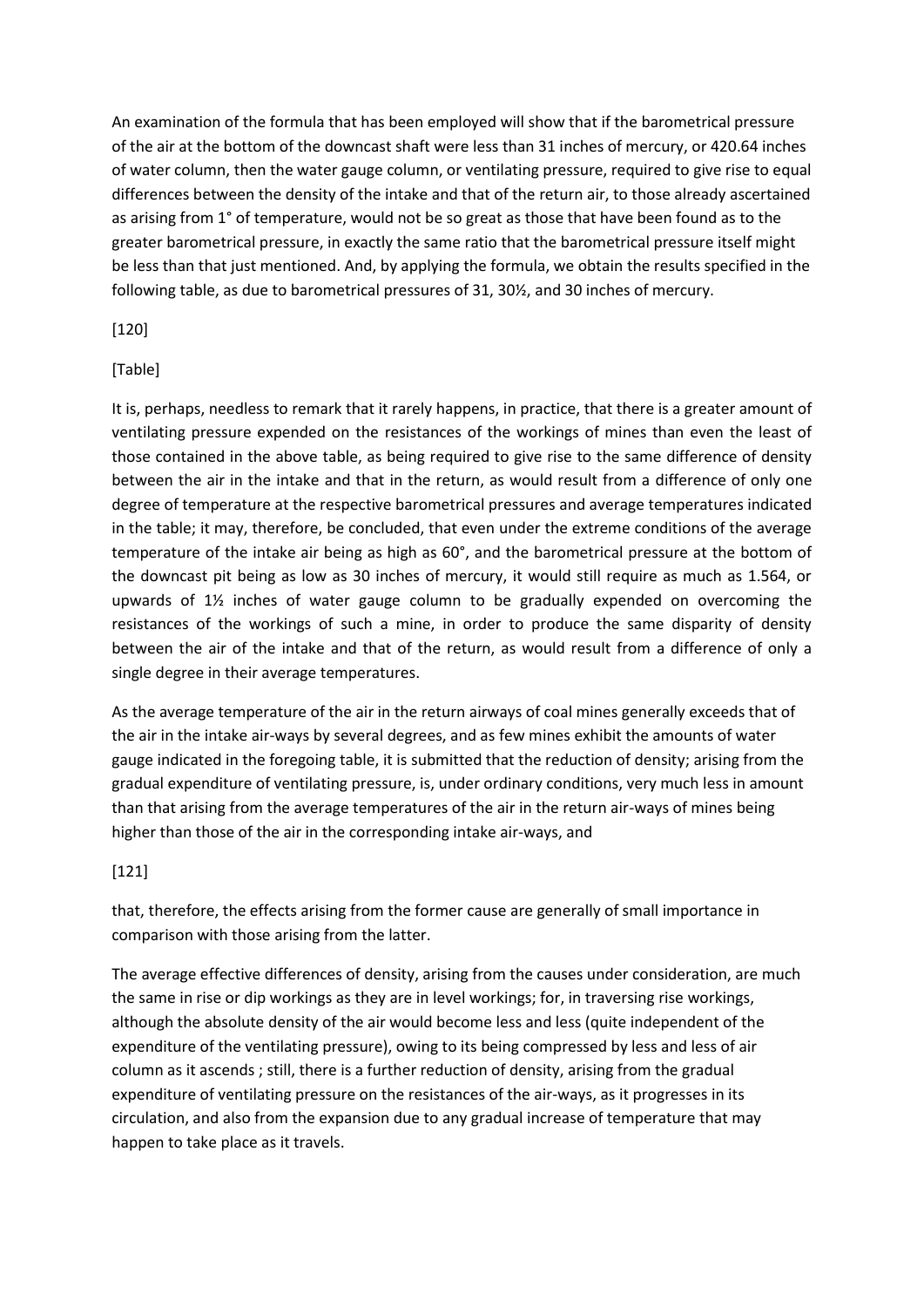And, in like manner, although the absolute pressure and density of air going into dip workings may become greater and greater as it proceeds, owing to its becoming compressed by a continually increasing atmospheric column, still this increase is less than it would have been but for the gradual expenditure of ventilating pressure on overcoming the resistances of the air-ways as they are traversed, or but for the gradual expansion of the air, by its increasing temperature, as it progresses in its route.

Were it not for the changes of density in the air, arising from changes of temperature, or from the gradual reduction of pressure due to the expenditure of ventilating pressure on the resistances encountered, or from other causes, no forces would be created, even in rise or dip workings, either in favour of or opposed to the general ventilating pressure, because, in the case of rise workings, the gradual reduction of density due to the air as it ascended the intake, and thereby became subject to a lessened superincumbent column of air, would have been exactly counterbalanced by the gradually increasing density as it descended again in the return, and thereby became subject to the pressure of a correspondingly increasing superincumbent column of air.

And, similarly, in dip workings, the gradual increase of density due to the air as it descended in the intake, thereby becoming subjected to the pressure of an increased height of air column, would have been exactly counterbalanced by the gradually decreasing density as it ascended again in the return, and thereby become subject to the pressure of a correspondingly reduced superincumbent column of air.

It may be added, that the effects of the gradual expenditure of ventilating pressure in expanding the air in the returns over that in the

## [122]

intakes would become less and less in amount as the quantity of air circulating in the unit of time became itself reduced, if the reduction arose from a reduced ventilating pressure, or from the absorption of an increased share of such ventilating pressure by any main regulator placed in the airways traversed by the air before reaching or after passing the splits under comparison, inasmuch as the pressure expended on forcing the air round the splits would thereby become less and less in amount ; indeed, the pressure favourable to ventilation in dip workings, and retarding it in rise workings, so far as it arose from this source, would become reduced in a much higher ratio than the corresponding reduction in the quantity of air circulating in the unit of time, the total pressure varying as the square of the quantity of air circulating in the unit of time.\*

Thus, if 2.5 inches of water gauge caused 50,000 feet of air to circulate per minute, on reducing it to 40,000 the water gauge would only indicate 1.6 inches of column; on further reducing the air to 30,000 feet, the water column would fall to 0.9 inches; and, on reducing the air to 20,000, it would fall to 0.4 inches; while, on reducing the air to one-fifth of its original quantity, or to 10,000 feet per minute, the water gauge would be reduced to 1-25th of its original amount, or to 0.1 inch; so that this is far from being a constant force, either in favor of or opposing ventilation.

The following example is submitted, to illustrate the general conclusion that has been arrived at in the foregoing pages.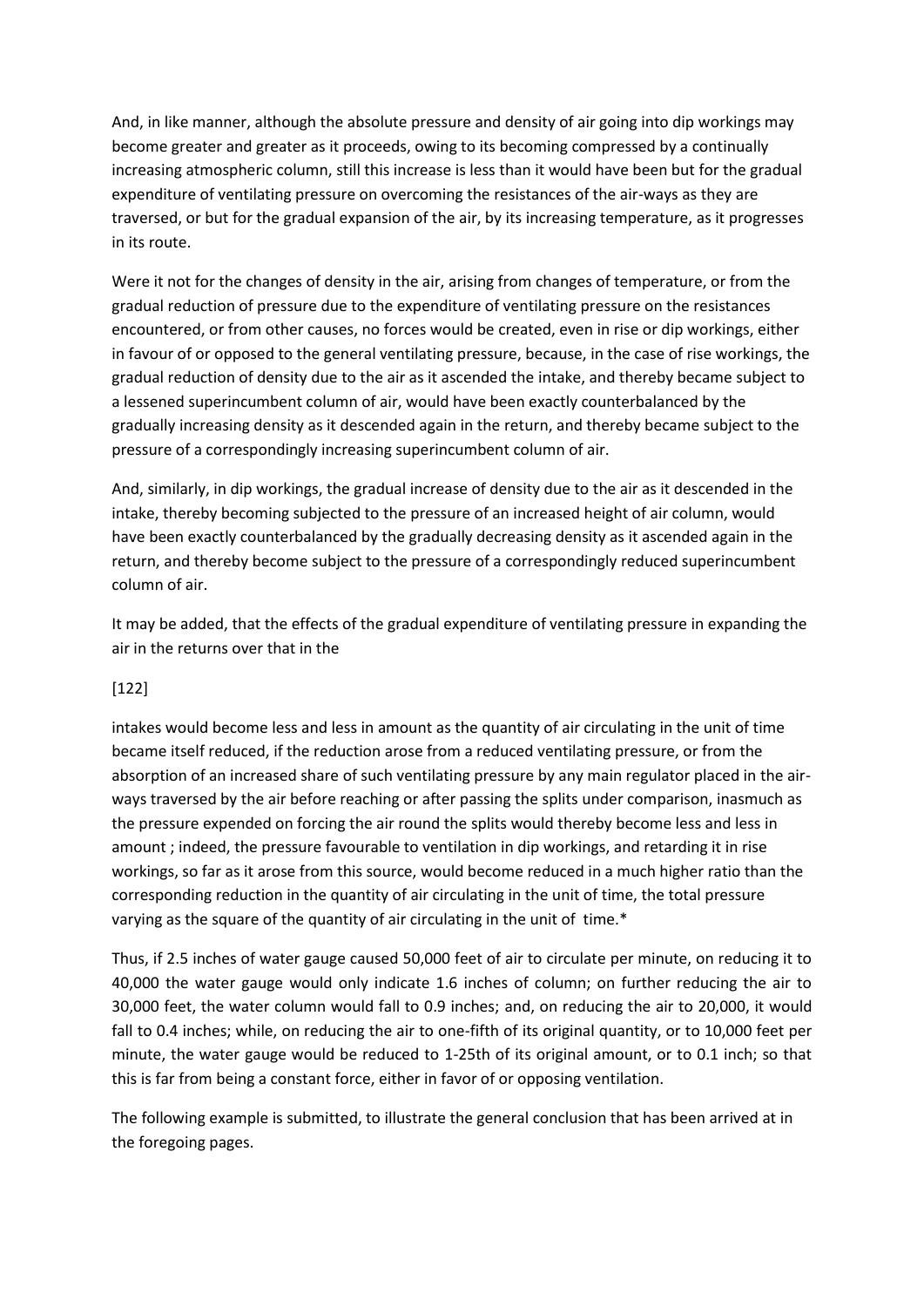Suppose a mine to have two pairs of drifts, driven perfectly level, to the extent of 1,000 yards, or 3,000 feet, on opposite sides of the shafts, with a stenting or communication connecting each pair at their extremities

\* Since the squares of the quantities of air circulating in the unit of time, in the same unaltered splits, are directly proportional to the motive column expended on overcoming the frictional resistances; and since the amount of the difference between the average barometrical pressure or tension of the air in the intakes, and of that in the returns of the respective splits, is also proportional to the same motive column expended on the frictional resistances; and since such differences between the pressure or tension of the air of the intakes and that of the returns of the respective splits are, at the same time, proportional to the differences that they create between the densities of the air of the intakes and that of their respective returns, and also to the local forces or pressures to which the latter, in turn, give rise (operating in aid of the general ventilating pressure in dip workings, and in direct opposition to it in rise workings), it results that these local forces, arising from such differences of density, themselves vary in the same ratio as the general ventilating pressure applied to the frictional resistances, and therefore, like itself, are proportional to the square of the quantity of air circulating in the unit of time; and hence, although they do affect the absolute quantities of air circulating to the small extent shown in this article, they cannot alter the proportions in which it distributes itself over a series of common splits, as it becomes altered in amount, so long as the air-ways forming such splits remain unaltered, and the temperature of the circulating air is the same throughout their extent.—See Note, page 118.

#### [123]

one of each pair being connected with the downcast shaft, and used as an intake, and the other connected with the upcast shaft, and used as a return air-way. Also, suppose the same mine to have two other pairs of drifts, of the same length as the level ones, one pair extending 3,000 feet, to the extreme rise, and the other a similar distance to the extreme dip of the strata; the dip and rise being assumed at 1 in 20, each of the four pairs of drifts being ventilated by a distinct split of air.

Let it be further assumed that the temperature of the air over the entire extent of each split is 62°. Taking the barometrical pressure of the air at the bottom of the downcast shaft at 30½ inches of mercury, of the density due to the temperature of 32°.

Now, supposing the ventilating pressure expended on overcoming the resistances met with by the air in traversing the drifts composing the workings of the mine, to be equivalent to the pressure of 3 inches of water column, taken at its greatest density, (which is due to a temperature of 39°.1, according to Joule and Dr. Lyon Playfair), as indicated by a water gauge, connecting the intake and return air-ways at the bottom of the shafts, and, therefore, not exhibiting the pressure due to the resistances encountered in the shafts, this ventilating pressure would be equivalent to a column of mercury, of the density due to a temperature of 32°, of [calculation] = 0.220653 inches in height.

Now, it has been found by M. Regnault, that mercury is 10,517.3 times denser than air, at a temperature of 32° in each case, the air being under a pressure of .760 metres, or 29.92196 inches of mercury. But the density of air at 32°, is to that of air at 62°, as 459 + 62 is to 459 + 32, or as 521 is to 491; so that the ratio of the weight of mercury at 32 $^{\circ}$ , to that of air at 62 $^{\circ}$ , under a pressure of 30% inches of mercury, (also reduced to 32°) is as [Further calculations ] = 10,948.4 to 1; and hence the barometrical pressure at the bottom of the downcast shaft, reckoned in air column, of the density due to a temperature of 62°, is

 $[Further calculations] = 27,827.2 feet.$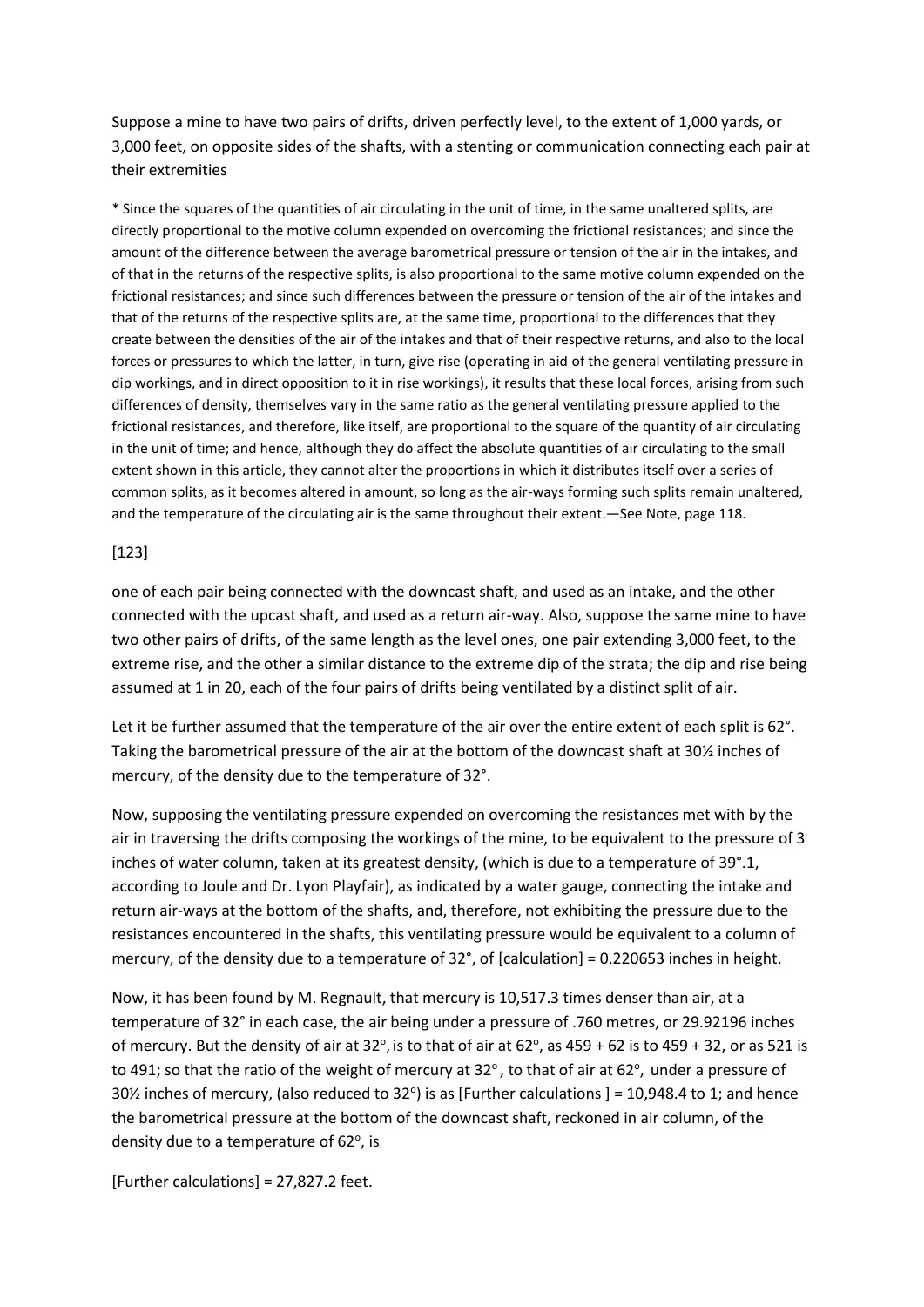The ventilating pressure expended on the workings, exclusive of that expended on the resistance in the shafts, is equivalent to an air column

[Further calculations] = 201.3 feet in height.

[124]

[Further calculations]

[125]

[Further calculations]

And since it is

[126]

not many mines that afford more than one-half of the motive column of three inches of water to be expended on the workings, we may conclude that, in the most of our mines, an average difference of a single degree of temperature between the air of the intakes and that of the returns would produce equal effects in reducing the density of the air of the returns below that of the intakes, with those that arise from the cause we have been considering.

[127]

#### NORTH OF ENGLAND INSTITUTE of MINING ENGINEERS.

# GENERAL MEETING, THURSDAY, JUNE 2, 1859, IN THE ROOMS OF THE INSTITUTE, WESTGATE STREET, NEWCASTLE-UPON-TYNE.

Nicholas Wood, Esq., President of the Institute, in the Chair.

The Secretary having read the minutes of the Council, the following gentleman was elected a member of the Institute:—Mr. Samuel Bailey, Ward Collieries, near Walsall, Staffordshire.

The President then said, the Council had suggested that it was desirable that the discussion on ventilation should be deferred until a meeting to be called for that purpose in July. The members of the Institute would recollect that the original subject of discussion was, the Splitting of Air in Mines, and the proportions which each Current of Air would distribute itself along Routes of different Lengths, when subjected to different resistances, by alterations in the ventilating pressures, or by variations in the gross quantity of air circulating in any unit of time; supposing the regulators distributing such currents remain unaltered during such variation of quantity, or alteration in the motive column or ventilating pressure.

It was assumed by some gentlemen, and by Mr. Atkinson, in particular, that, excepting so far as the gravitation of different temperatures and densities in ascending and in descending portions of the air-ways forming the different routes, might effect the result; air would divide itself over any series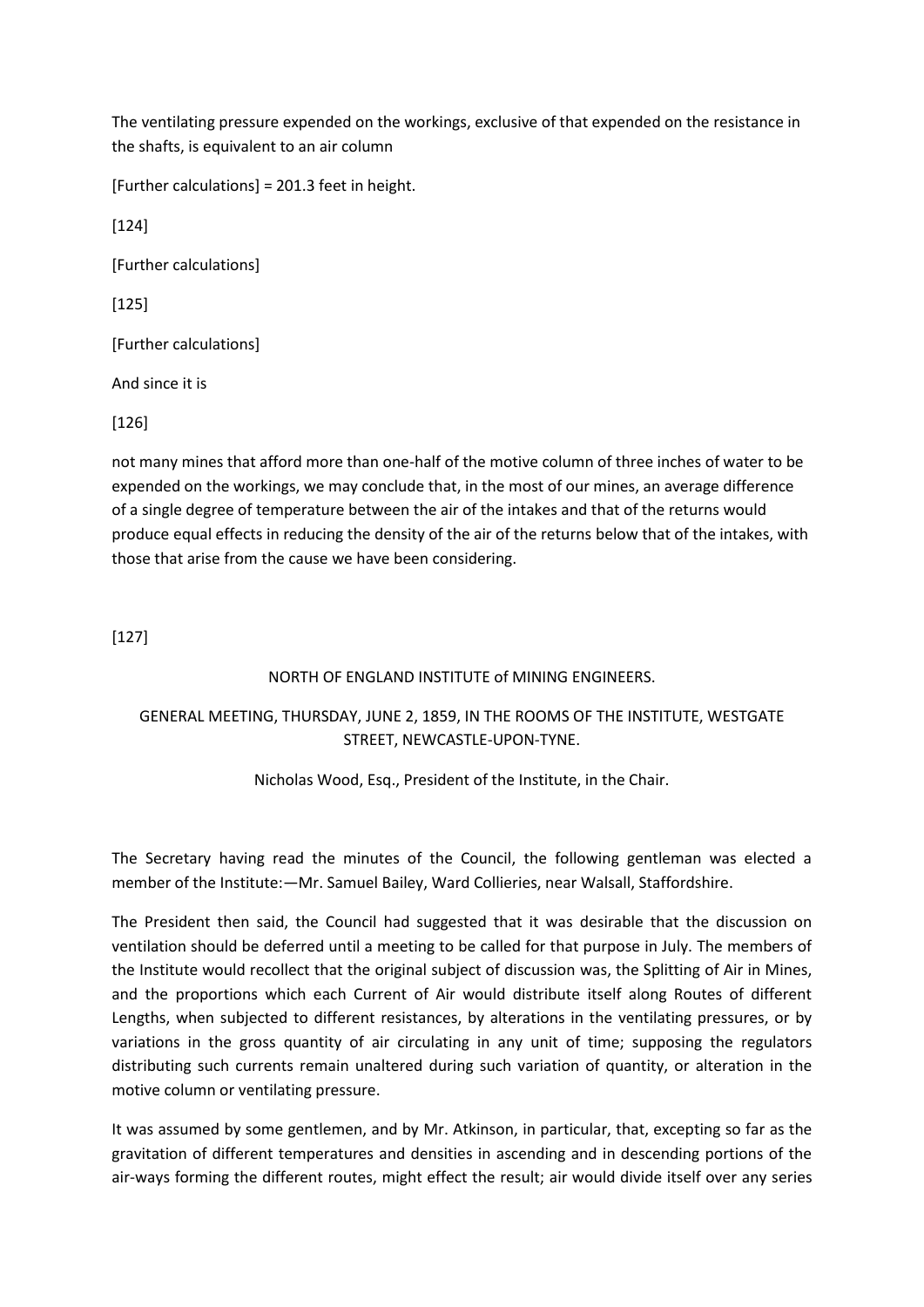of splits in the same proportions, whatever might be the amount of ventilating pressure or the gross quantity of air circuiting in any unit of time, the regulators remaining unaltered.

#### [128]

Other gentlemen, and Mr. Wales, in particular, contended that practically, the regulators in a pit remaining unaltered, and the relative quantities of air traversing long and short splits being adjusted, any increase in the ventilating pressure, or variation of the quantity of air circulating the mine, would give a comparatively increased proportion of the altered quantity of air, in the long routes, and a diminished proportion of it in the short routes; while a diminution of the aggregate quantity of air would give, on the contrary, a diminished share or proportion in the long route, and an increased one in the short route.

A great many experiments have been made to test those opinions. Mr. Atkinson had favoured the meeting with elaborate investigations on the theoretical consideration of the questions, and he (the President) understood that Mr. Atkinson intended laying before the meeting to-day some further experiments; and, also, some observations on the result of the several experiments which had been made. Mr. Thomas John Taylor, while agreeing with Mr. Atkinson's general conclusions on the subject, (see pages 75 and 76 of the present volume of "Transactions,") still held that he had omitted to include amongst the causes assigned for his conclusions, one of a highly important nature, and particularly at the meeting of February last, thinking that he had not paid sufficient attention to the difference of density between the intake and return air of mines, so far as it arose from the expenditure of the motive column, and promised that he would write a paper, specially on the subject, which they expected Mr. Taylor would have produced at this meeting. Since he had taken the chair, he had received a letter from Mr. Taylor, expressing his regret that a pressure of business had prevented him from being present at the meeting; but, that he had forwarded a few preliminary observations of his views on the subject, and stated that he hoped at the next meeting of the Institute, he would be able to lay before them a more elaborate paper on the subject, and be present to offer any explanation thereon. He would, therefore, propose, that the following preliminary observations by Mr. Thomas John Taylor be read.

## [129]

#### ON THE CAUSES OF THE VARIATION OF THE DENSITY OF AIR CIRCULATING IN COAL MINES.

#### By THOMAS JOHN TAYLOR.

In the question now under discussion by the Institute, a wrong impression appears to have arisen respecting the real points at issue. This will be, perhaps, best understood by making a few comments upon the following passage in Mr. Atkinson's paper, read at the last meeting.

Referring to a former communication Mr. Atkinson says, "I considered that the higher temperature usually prevailing in the air in the return air-ways, over that existing in the air in the intake air-ways, had, under ordinary conditions of mines, a much greater effect in expanding the volume, and thereby reducing the density of the air of the returns below that of the air of the corresponding intakes, than arose from the reduced barometrical pressure prevailing in the returns compared with that prevailing in the intakes, owing to the gradual expenditure of the motive column, or ventilating pressure, as the air progresses in its circulation through a mine, a cause which I hold to be (under the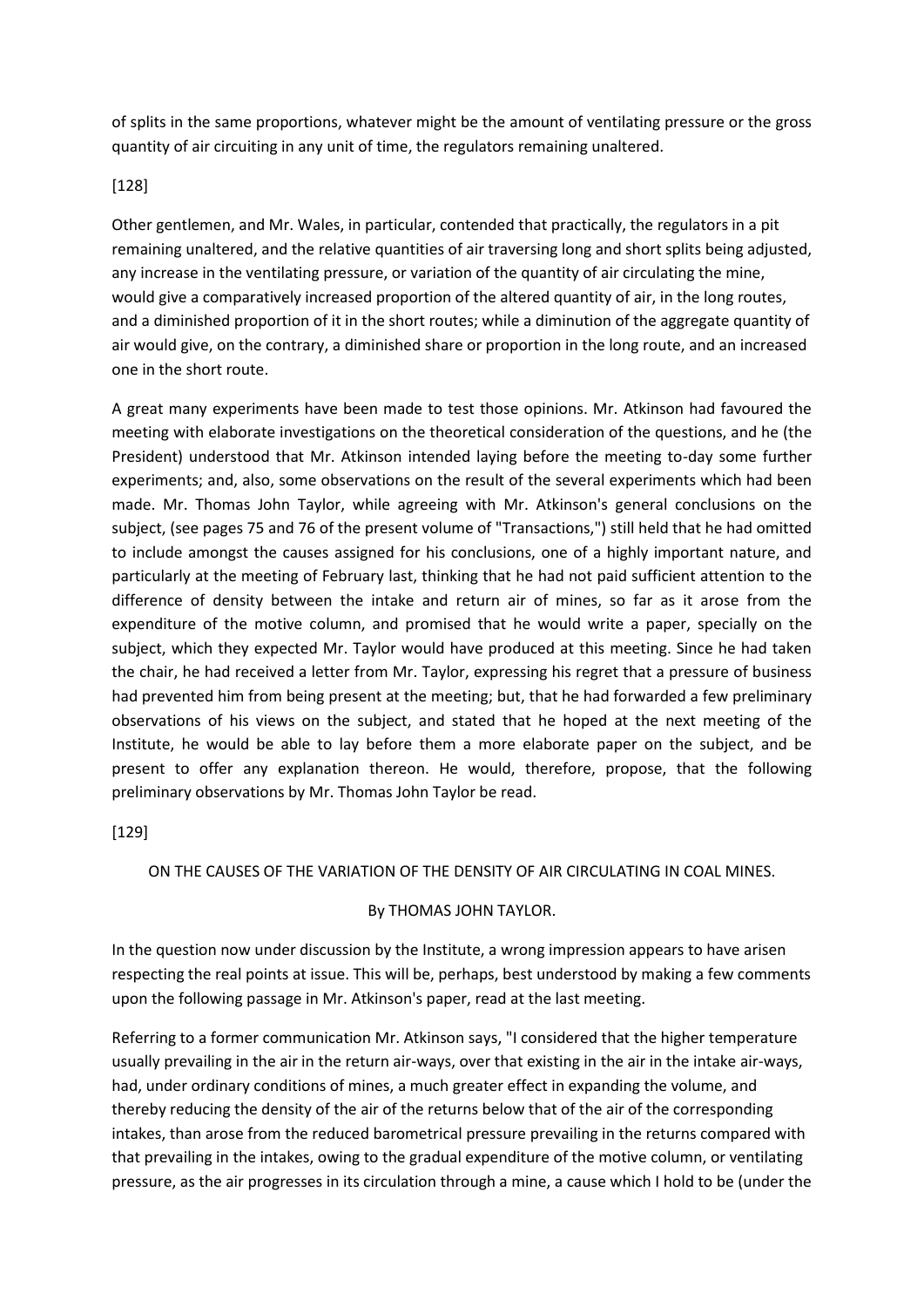ordinary conditions of mines) one of comparatively small importance in comparison with the former."

Mr. Atkinson then proceeds, with great clearness, to establish the position thus laid down. It is, however, submitted that the effect of local differences of temperature upon the ventilation of mines has never been denied, and, least of all, by myself. On the contrary, the difficulty I have experienced, while allowing their full influence to those differences, is to account for the circumstance of their proving, not too little, but too much, as regards their influence upon ventilation, especially in the case where the airing of rise districts is compared with that of others lying to the deep of the same upcast shaft.

To show my meaning more perspicuously, I shall here quote some

[130]

experiments made first by myself, and afterwards repeated, on my request, by Mr. George Greenwell, some years ago, at Backworth Colliery, that mine having been chosen on account of its great differences of level, which at the time amounted to ninety-one fathoms between the extreme dip and rise.

[Tables of Results: I, Rise Air; II, Deep Air ]

The remark made upon these experiments is as follows:

"In both returns the air is warmer than in the respective ingates: and this alone, on a first glance, would seem to furnish a solution to the fact that dip workings are better to ventilate than rise ones ; for lighter air in a return from the dip constitutes a part of the ascensional column, while in a return from the rise, its tendency is the contrary way; the principle is the same as that well-known one of the difficulty of forcing light inflammable gas downhill, contrasted with the facility of its ascent, circumstances well-known, not only in dealing with the mixed atmosphere of mines, but also by gasmakers, who are in the habit of allowing 1-10th of an inch, more or less, water pressure, for every ten feet of rise or fall in the level of the pipes."

But the solution thus suggested does not go far enough.

1—We are to ask, whether all returns are warmer than their ingates? In the case of dip workings it is easily understood that they are so, but why in rise workings? There are, in fact, cases where the temperature of the return from rise workings does not exceed by a degree that of the ingate. Yet such cases are not excluded from the category under consideration.

2.—We must also consider the effect of the variable amount of hygrometric moisture in the air. Experiments for determining the moisture contained in the air at various points did not accompany the foregoing

[131]

observations on temperature, but those made since have shown that in this mine the dew point follows up within about 2½ ° of the dry bulb temperature, and as the first observation, made near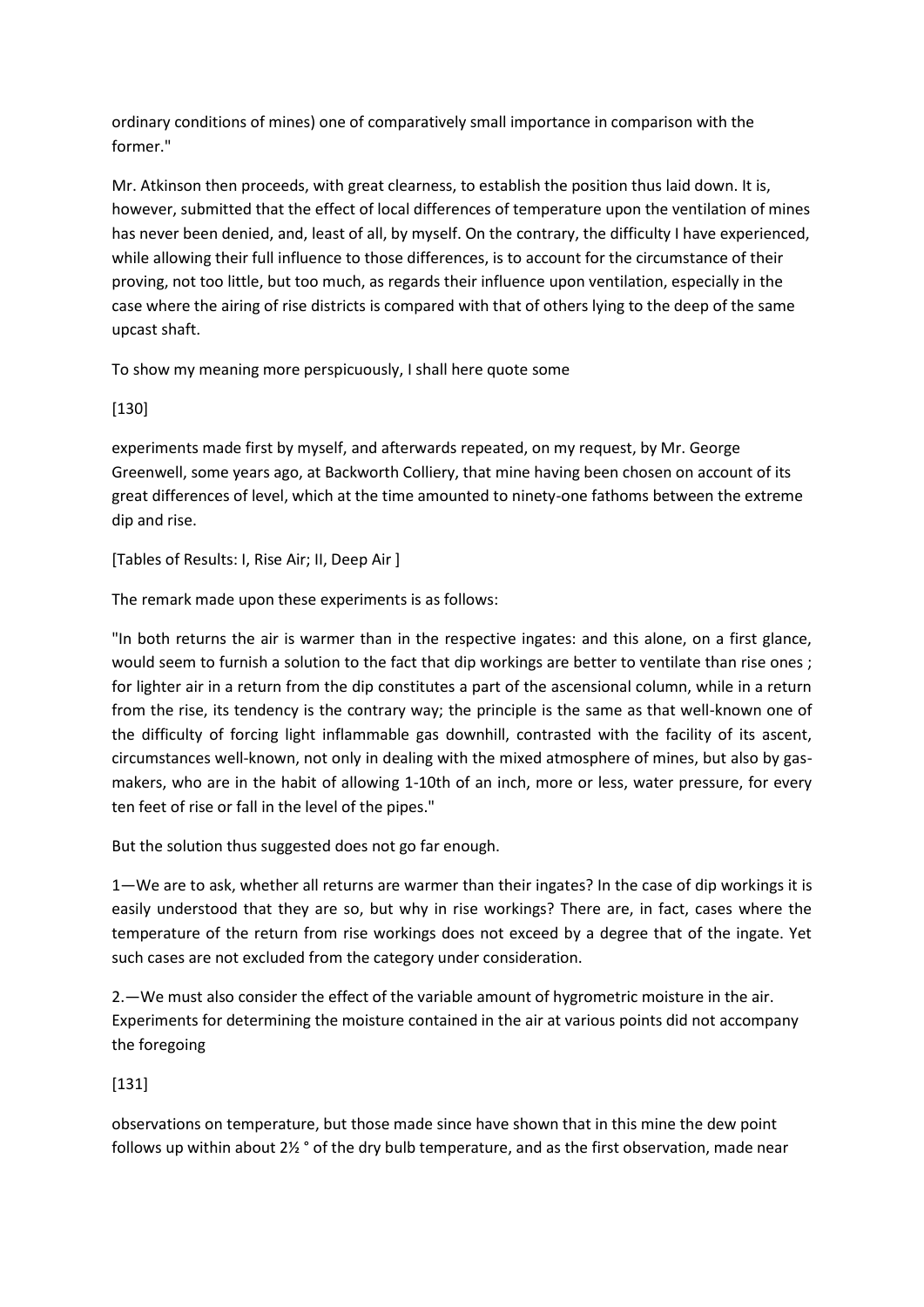the bottom of the downcast pit, gave a temperature of 47¾ °, the dew point may be put here at 45°, and at the upper station (58¾ °) at 56°.

Then  $30 + .458$  tension of vapour at  $56^\circ = 30.458$ 

And 30 + .316 tension of vapour at 45° = 30.316

being as 1000 to 1005 nearly for the ratios of density due to this cause.

Variations in the volume and density of air from temperature, pressure, or vapour, are all to be brought in as elements for explaining the real point at issue, which is not, it is conceived, one of temperature versus motive column, but how to give a right explanation of all the circumstances. *Temperature obviously does not account for every case, it will not carry us through, either as regards dip or rise workings*; nor, so far as my experiments go, will hygrometric difference do so, but the notable feature of the increase and diminution of ventilating column must necessarily find admission as one assignable cause at least into every example.

Experiments require so much care and time in making and collecting, that I have not yet been able to bring a sufficient number to bear on the question, and would be sorry, nor would it indeed be right, to lay any crude conclusions before the Institute respecting it. At the next meeting I shall read to the Institute a complete paper on the subject, as well as on that of regulating stoppings, and other topics connected with ventilation which have been recently brought forward.

After the reading of Mr. Taylor's paper had been concluded, a discussion arose, as to the best course of proceeding. It was then suggested that the President should write Mr. Taylor, urging upon him to have the paper containing his additional observations ready for a meeting in July; that such observations should then be printed and circulated amongst the members; and, that the general discussion should be taken at the meeting in August.

Mr. Atkinson then laid the following account of an experiment at Haswell Colliery before the meeting.

On the 7th of the present month an experiment was made at Haswell Colliery, to ascertain whether a long dip split, or a short level one, would obtain an increased proportion of air, as the gross quantity became less and less in amount.

## [132]

The accompanying sketch shews the air-ways; the extreme length of the long split, from the splitting point at *A* to the point of reunion, was about 7,000 yards; while the length of the short split to the first place, *B*, where it met a part of the air returning from the long split, was only about 16 yards, being the thickness of a stenting wall; and to where it joined a second portion of the long split return, at *C*, the distance was 430 yards; the remainder being met at a little greater distance, at the point *E*, as shewn by the sketch.

The experiments were tried in a manner exactly similar to those reported to the Institute, and described by the President, at page 63 of the present volume of "Transactions."

The results obtained were as follows:—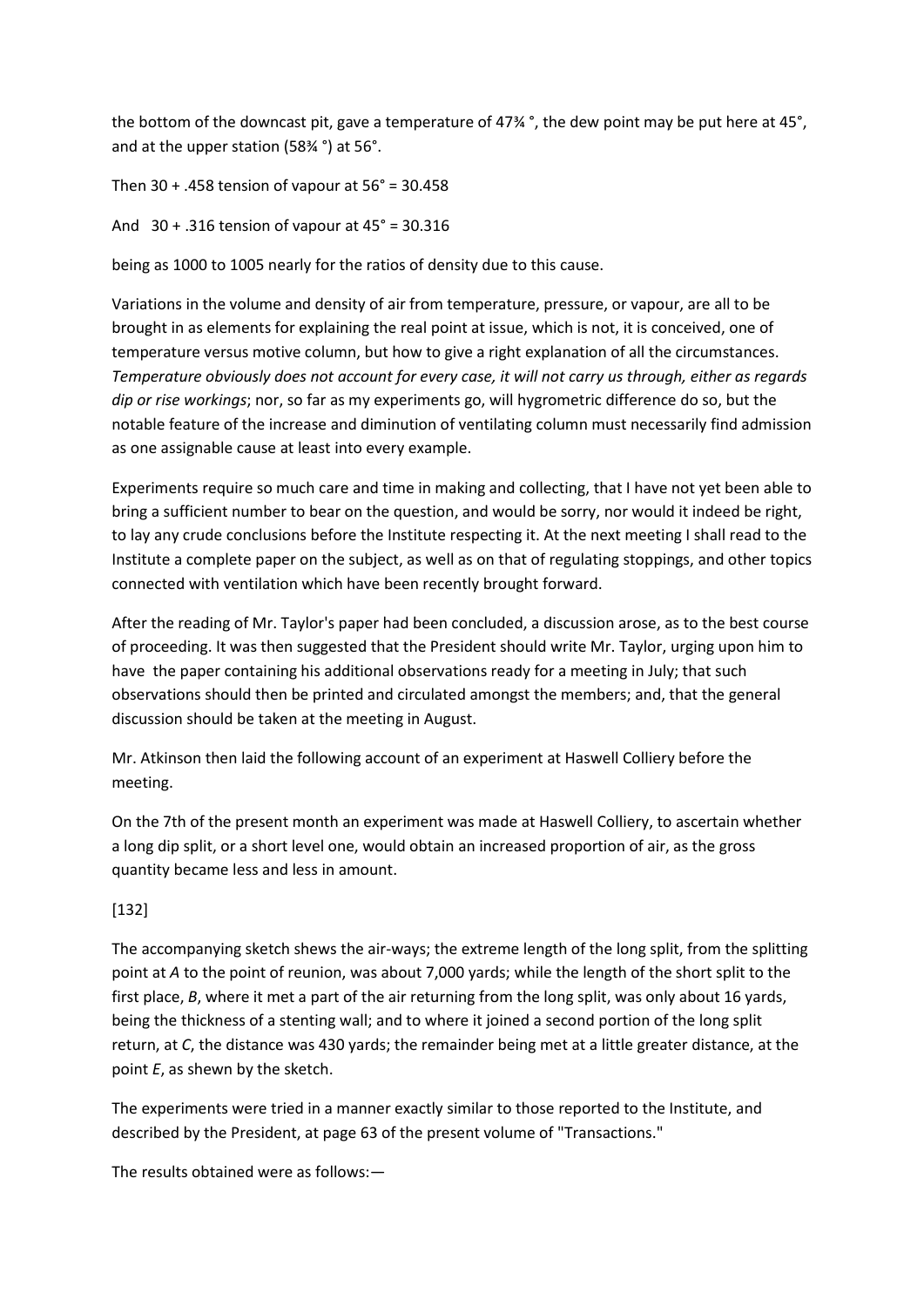### [Table of Results]

These results are in perfect accordance with the conclusions come to in the paper, and opposed to those come to on the common opinion or view of this part of ventilation.

The President then said, that it would be in the recollection of the members, that at the meeting in May last, Mr. Berkley read some observations, communicated by Mr. Greenwell, (who was not able to be present at the meeting) on the subject of Mr. Atkinson's conclusions, on the theoretical consideration of the enquiry. Mr. Atkinson informed him, that he had made some remarks on the observations which Mr. Greenwell had communicated to the Institute; with the permission of the meeting, he would now propose that the remarks of Mr. Atkinson, on Mr. Taylor's objection, as well as on those raised by Mr. Greenwell, should be read. It was then agreed, that the remarks should be read and printed with the proceedings, after being put into the form of an ordinary paper.

[000]

Plan shewing part of the ventilation at Haswell Colliery - May, 1859.]

[133]

REVIEW OF THE RESULTS

OF THE

#### EXPERIMENTS THAT HAVE BEEN MADE TO TEST

AND OF THE objections that have been advanced against certain arguments employed, and conclusions arrived at, in two papers, (by the writer) recently read to and now under discussion by the Northern Institute of Mining Engineers, on certain matters relative to the

VENTILATION OF MINES.

By JOHN J. ATKINSON.

The substance of this paper was jotted down from time to time at leisure intervals in the form of notes intended to be employed in the discussion of the papers alluded to in the above title, which was fixed to take place at the general meeting of the 2nd of June, 1859; but in consequence of the absence of a member - who, while agreeing generally with the conclusions arrived at in the first of these papers, had, in a previous part of the discussion, stated that he anticipated their arrival, chiefly, at any rate, from an alleged cause, not specially noticed in the paper itself, and in support of which view he was expected to have attended the meeting— they were not so used.

The second of the two papers alluded to in the title, " On the Relative Importance of certain Causes in producing Changes of Density in the Air of Mines as it progresses in Circulating," was written entirely with the view of meeting the particular objection to which allusion has been made.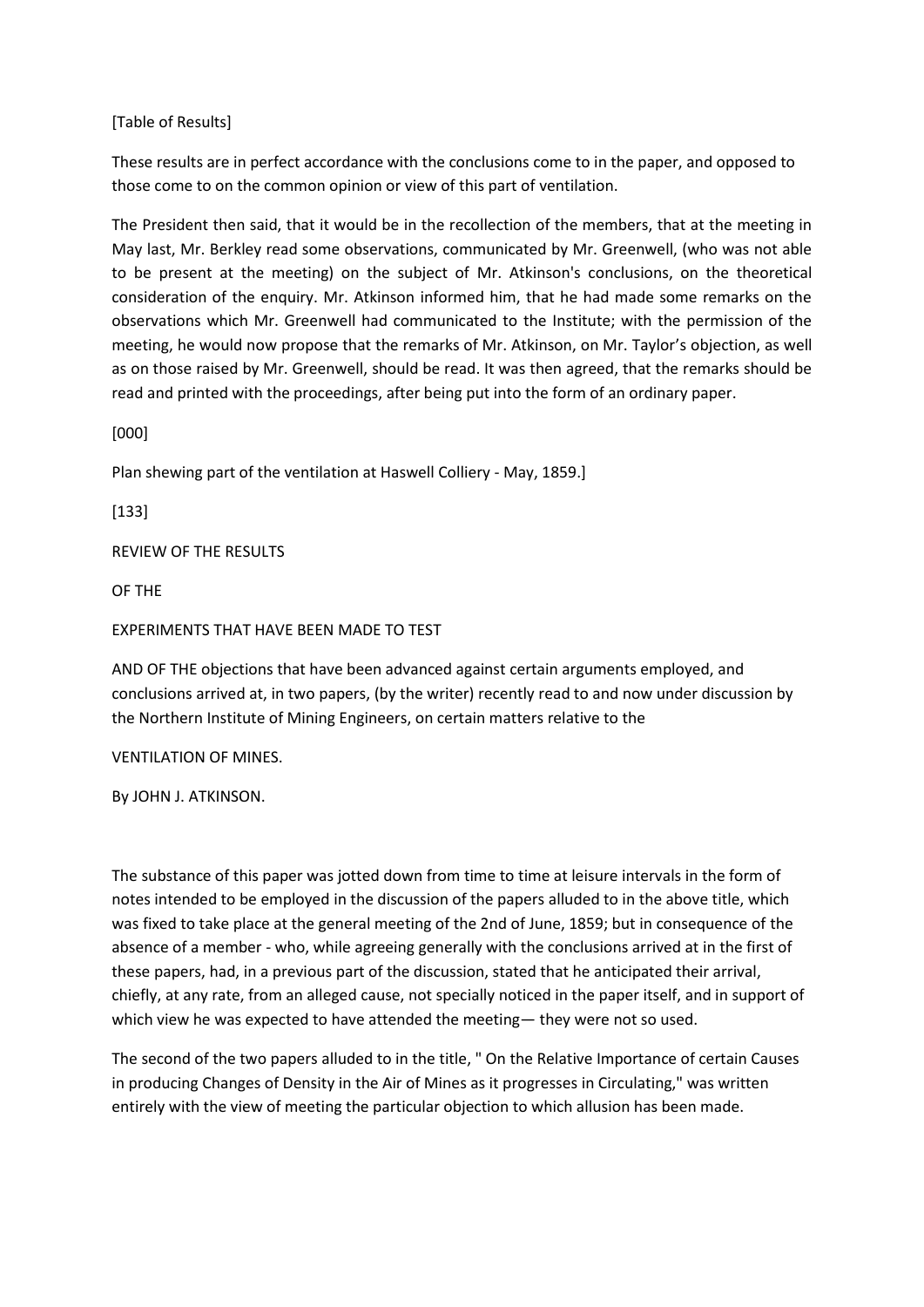After certain preliminary observations in reference to this particular objection (as well as to others) had been read to the meeting, for which

### [134]

purpose they had been forwarded by the member who advanced it, it was decided that the notes which I had prepared for introduction into the discussion, should also be read, and that I should, afterwards, put them into a form suited for their appearing in the "Transactions," as an ordinary paper, if possible, in time for being printed, and in the hands of the members, prior to the adjourned meeting, appointed for the general discussion of the whole subject.

#### I proceed to do this:—

I will first refer to the objection urged by Mr. T. J. Taylor, at pp. 74, 75, and 76, of the present volume of "Transactions," being the subject of the second of the two papers named in the title of this article.

Although I am of opinion that the *absolute quantities* of air circulating in the rise splits are less in amount, and that those in the dip splits are greater in amount in consequence of the pressures arising from the changes of density (to the extent indicated in the paper on the relative importance of certain causes in producing them) in the circulating air, arising from the gradual expenditure of the ventilating pressure upon the resistances successively encountered by the air, as it circulates through the air-ways of mines; because these pressures always operate against the general ventilating pressure in rise splits, and in aid of it in dip splits, and therefore require to be deducted from it in the former, and added to it in the latter case, in order to obtain the effectual pressure operating upon and overcoming the frictional resistances of the respective air-ways; nevertheless, I am also of opinion that the pressures or forces arising from this source, do not alter or affect the *proportions* in which any *increased* or *reduced* gross quantity of air that may be allowed to divide itself over any series of rise, dip, or level splits in a mine by altering the general ventilating pressure, while the air-ways forming the splits remain unaltered; whether such alteration of the pressure applicable to the splits be made by increasing or diminishing the general ventilating pressure itself; as by driving a furnace to different extents, or allowing it to go out; or whether it be altered by opening or closing a main regulator in either the intake or return air-ways, traversed by the *whole of the air applicable to the splits*, either before reaching the splitting point, or after passing the point of reunion; for the purpose of causing it to absorb more or less of any uniform ventilating pressure that may be employed, by thus increasing or diminishing the resistances presented by such regulator, and so applying a greater or smaller portion

## [135]

of such constant general ventilating pressure to overcome the resistances met with by the air in the splits themselves, and thereby increasing or diminishing it in quantity.

The following are my reasons for coming to the conclusions just mentioned:—

The density of air (temperature and other conditions being constant) is directly proportional to the pressure under which it exists, and therefore the difference between the density of the air of a split, in any one part of its route, and the density of that in any other part of its route, is directly proportional to the expenditure of ventilating pressure in the intervening part of the route; at least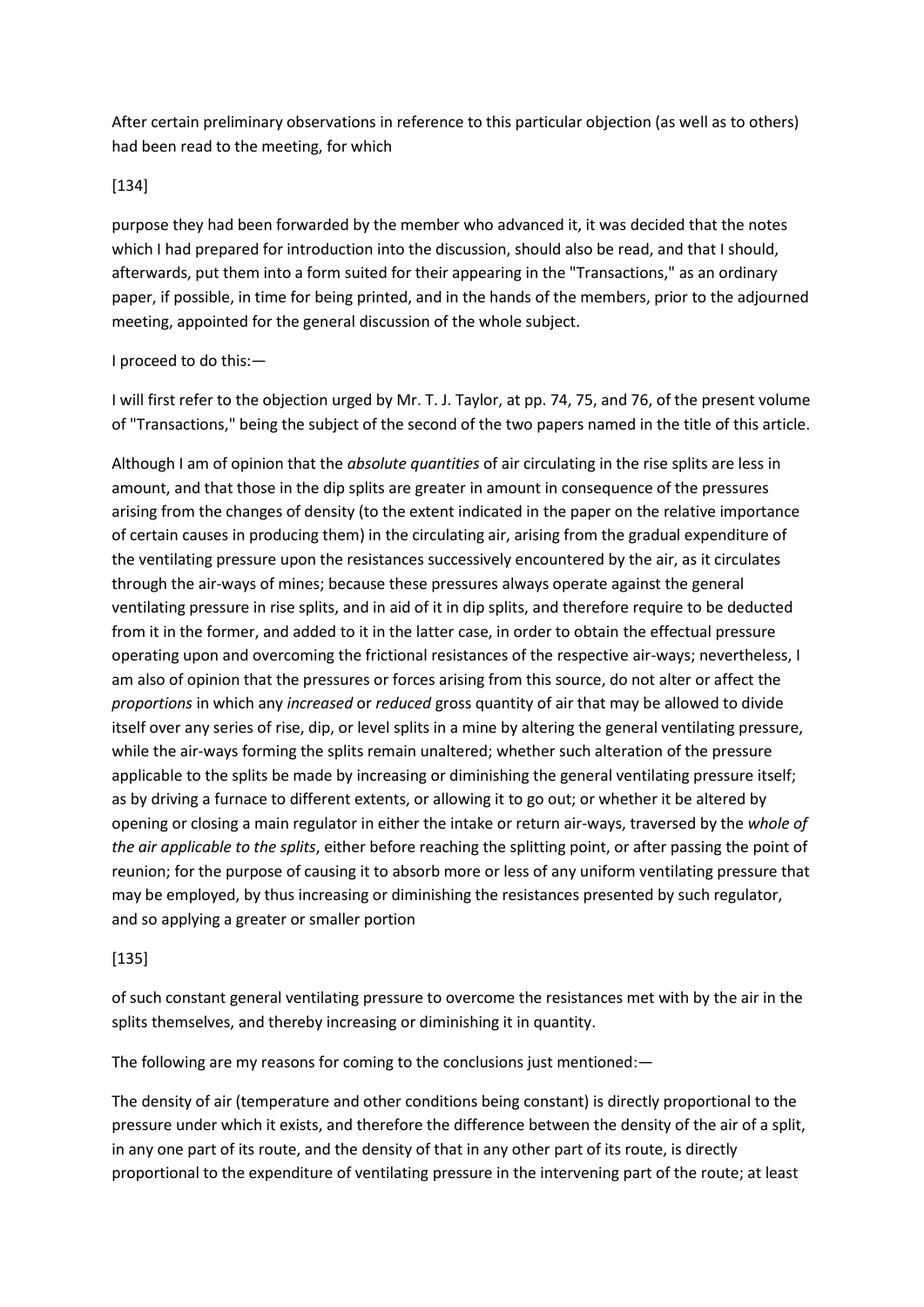in so far as such difference of density arises from the expenditure of this pressure; and we are not here considering other causes of change of density. Since this is true of the air in all the parts of its route, it is also true of the average densities in the whole of the route, or any portions of it, considered separately; and, therefore, the *difference* between the *average density* of the air of the intakes, and *that* of *the returns*, of any split, is directly proportional to the expenditure of ventilating pressure, or the resistances of the splits, in so far as such difference arises from such expenditure of ventilating pressure, as a cause, however such ventilating pressure may be made to vary in amount, other things being the same.

But since the gross pressures *on all the sections of columns of air*, whether such columns are upright or inclined at any angle, are directly proportional to the vertical heights of the columns, to the areas of the sections, and to the average densities of the air over equal vertical heights in such columns, it follows that the differences between the pressures produced by columns of constant heights, with proportional average densities over equal vertical heights, as in the air in the air-ways of mines, where the sectional areas are sensibly constant, must (so far as they are affected by the cause under notice) be always proportional to the densities themselves. And these are the pressures which, from this cause, require to be added to the general ventilating pressure in dip, and to be deducted from it in rise splits, in order to obtain the effectual pressures.

Seeing, therefore, that the pressures arising from this cause, are proportional to the ventilating pressure that gives rise to them, it follows that, *in a dip split*, we (so far as this cause is concerned) have *to add* to the ventilating pressure another pressure, arising from its expen-

#### [136]

diture, which always varies in exactly the same proportion as itself, in order to obtain the effectual pressure applicable to the resistances ; and have to deduct a quantity or pressure that, in the case of a rise split, is also constantly proportional to the pressure from which it is thus to be taken ; and hence, in both cases, the resulting effectual pressures, operating on the resistances, are constantly proportional, in each of the separate splits of a mine, to the amount of the ventilating pressure employed; and will not, therefore, alter the proportions in which the air divides itself amongst them, however much it may affect their real amounts; and this is so, whether the quantities happen to vary as the *square roots*, or as any other roots or powers of the pressures, while the air-ways remain in the same state; contrary to the opinion which they were adduced to support.

Having noticed the only point of difference in opinion, between Mr. Taylor and myself, mentioned by that gentleman previous to the reading of the remarks he has sent to the present meeting, I now turn to notice other causes, operating in producing changes of density in the air in mines ; avoiding, however, the effects of changes of temperature in producing changes of density, as being those chiefly insisted upon in the paper itself; and, also, that which I have just discussed, as being of no effect on the question as to the proportions in which air divides itself over different splits in a mine under different ventilating pressures. In doing this, I will merely take the conditions assumed by Mr. Taylor himself, at pages 352, &c, of vol. III., in criticising another paper, which I read to the Institute, on the Theory of Ventilation; but, before applying it to the matter in hand, I would here observe (owing to my not having had a suitable chance of doing so before) that the principal item which is there introduced with the view of shewing that the density of the air in an upcast shaft, is somewhat different to what I had, in the paper on the theory, treated it as being, is one that really was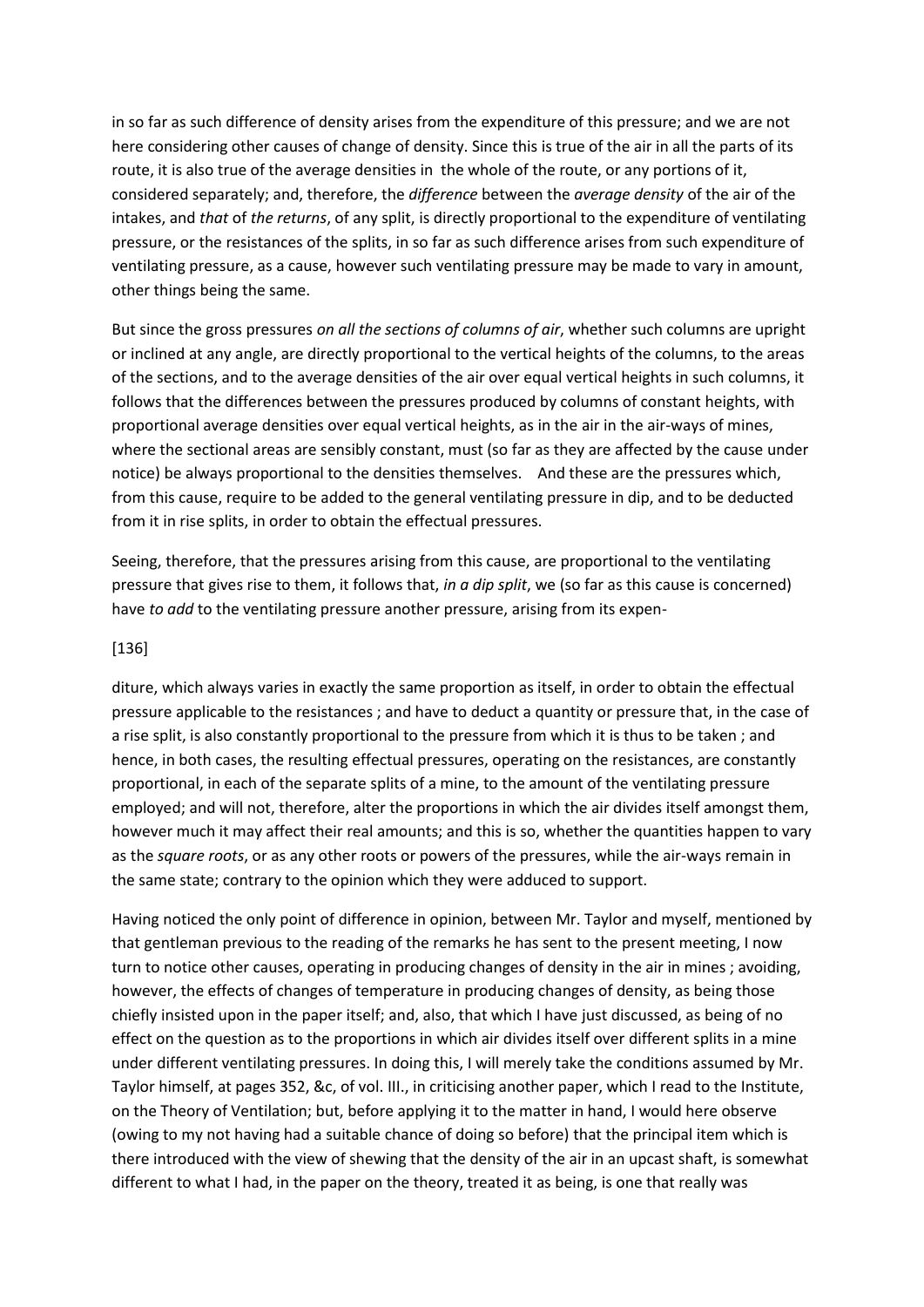inapplicable to the case; inasmuch as I had, in the paper itself, embraced its effects. I here allude to the temperature imparted to the circulating air by the mine; the effects of which, on the density of the upcast column, are, of course, embraced in taking the average temperature of the upcast shaft, a fact which was perhaps overlooked by Mr. Taylor, in writing the remarks upon the paper alluded to.

The statement given at page 355, volume III. of " Transactions" on the data there given, ought to have been as follows, omitting the matter I have named as being included by the paper itself: -

## [137]

# [Various calculations, including asterisked note]

Now, since 0.989 is the specific gravity of the resulting mixture in the upcast column, even on the grounds assumed, as in some respects an extremely unfavourable case for the paper on the theory, (taking the density of the air in the mine as the unit for comparison) we find that the difference 1 -  $0.989 = 0.011$ , or, 1 1/10 per cent, is the entire difference of density between the upcast column, as assumed by myself in the theory, (for the sake of avoiding intricacy) and the column, as it is assumed to be, in the extreme conditions taken by Mr. Taylor in his

\* This is on the supposition that the prevailing barometrical pressure is 30.615 inches of mercury; and not 30 inches, as assumed by Mr. Taylor. The former number, 30.615 inches, is probably nearer the average pressure in mines, than the latter.

# [138]

*critique*, in order to render palpable the acknowledged (see pages 87 and 88, vol. III. of "Transactions"' and other parts of the same paper) absence of *rigid accuracy* in the paper he is there reviewing.

His mistake of including the expansion arising from the heat imparted to the air, in its passage through the mine (really allowed for in the paper under review), *appears*, in the *critique*, to increase this discrepancy to  $1 - 0.963 = 0.037$ , or 3 7/10 per cent., in lieu of 1 1/10 per cent.; the ultimate mean density given in the remarks of Mr. Taylor comes out as 0.8724, to that of the air in the downcast shaft, taken as unity, by embracing the effects of expansion due to the mean temperature of the upcast shaft, making a difference between the upcast and downcast densities, of 1 - 0.8724 = 0.1276, or upwards of 12¾ per cent; but the average temperature of the air in each of the shafts being, itself, taken as a datum in my paper on the theory, the only difference that is here shewn, as a want of accuracy in it, amounts to no more than 1 1/10 per cent, in the extreme case assumed; and, since the quantities of air circulating, are, in the paper on "The Theory," taken as being proportional to the square roots of the pressures, such a difference as that mentioned, would only appear to give rise to one of about √1 - √.989 = 0.0055 to unity, being a shade more than a-half per cent, in the absolute quantity of air circulating in the unit of time; even under the extreme conditions assumed by Mr. Taylor, as stated by that gentleman, at page 354 of Vol. III. of "Transactions."

And it should be borne in mind that, in the third chapter of the paper on the theory, commencing at page 86 of the same volume, it was stated that the conclusions come to in such paper, were not given as being rigidly accurate, although they might, perhaps, be regarded as possessing all the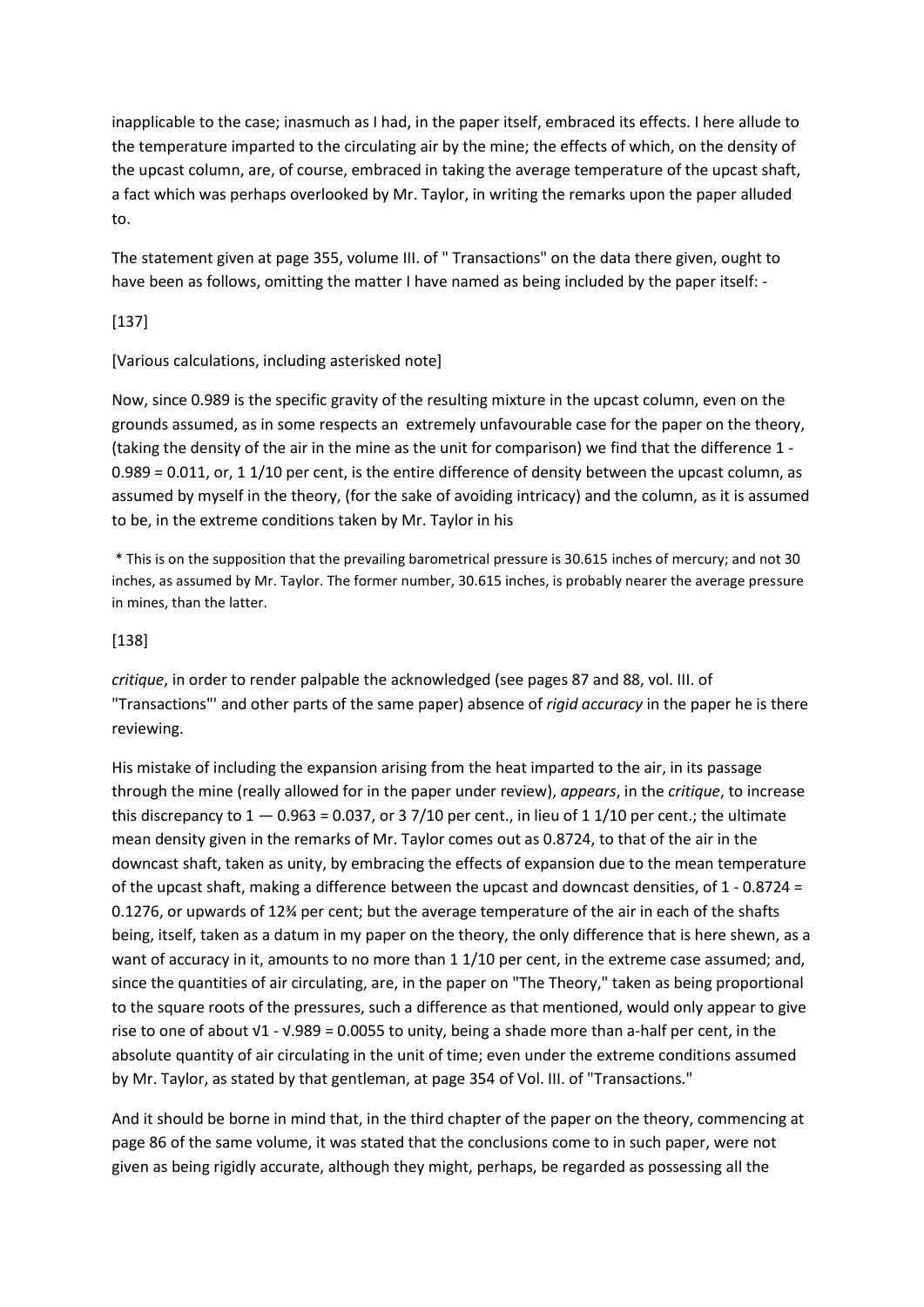accuracy which could be considered desirable, under the usual conditions prevailing in mines ; and surely the discrepancy just alluded to, cannot reasonably be regarded as being of much importance in such a matter.

Leaving this digression, I return to consider how far the causes alluded to, happen to give rise to differences between the densities of the air of intakes and that of returns, considered apart from those causes that are recognized and discussed in the two papers mentioned in the title of this article; taking, as a general guide, in doing so, the case cited by Mr. Taylor, as just mentioned.

We thus obtain the following results: -

[139]

[Table of results]

Now, since 0.9875 is the specific gravity of the resulting mixture, even in the extreme condition of the gas given off being as much as 2½ per cent., or 1-40th part of the air circulating (a mixture of light carburetted hydrogen gas and atmospheric air, in the proportion of one volume of gas to 14 volumes of air, is explosive, so that if the air were reduced to one-third of its amount in such a mine, the whole of the return air would become explosive), it follows that the difference 1 - 0.9875= 0.0125, or 1¼ per cent., is the difference between the density of the air in the intakes and that in the returns of a mine under these conditions, if we even admit that no gas is given off in the intakes or returns, but that the entire quantity is assumed to be given off at the face.

The difference of density just mentioned is such as to cause the air of the returns to be lighter than that of the intakes, to the extent of 0.0125/1 = 1-80th part of its own density.

This difference is equal to one that would arise from a difference of an average temperature in the intakes and returns, to be determined by the equation

[Equation 1]

[140]

Where t denotes the average temperature of the intake air, and  $t^1$  that of the air in the return; from which equation we find

[Equation 2]

And if we assume the average intake temperature to be 40°, we find by the formula [2] that the average return temperature  $t^1$ , must be equal to 46°.32, in order to give rise to the same amount of difference of density; so that the difference of density arising from this cause would, under these conditions, be equivalent to a difference of  $46.32 - 40 = 6.32$  degrees of average temperature between the air of the intakes and that of the returns.

If we assume the average intake temperature to have been 50°, we find, by a similar application of the formula, that it would require the average return temperature to be 56°.44, being an excess of 56.44 — 50 = 6°.44 above the average temperature of the intake, in order to give rise to the same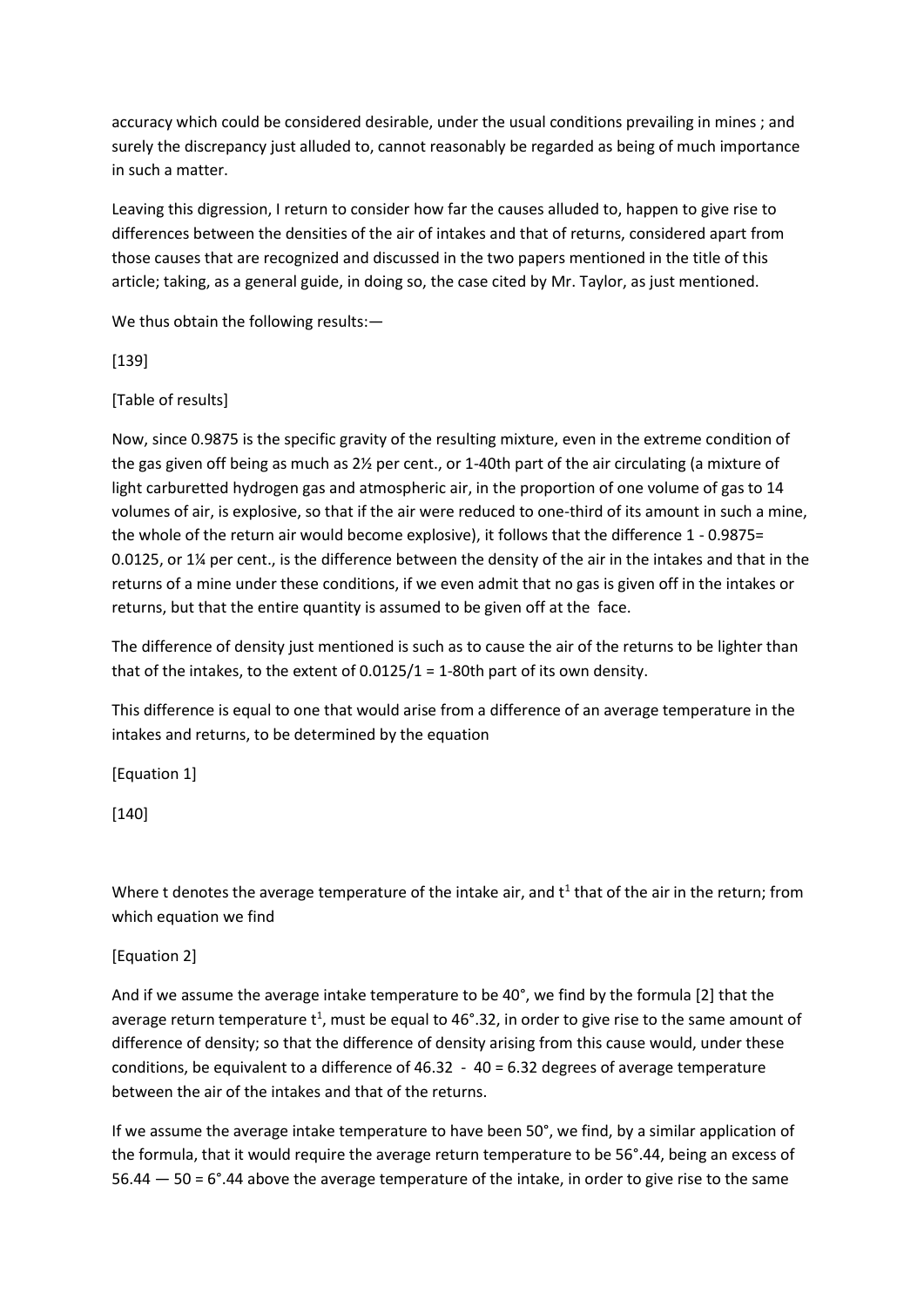differences of density that are due to the mixture of gas with the return air, to the extent that has been assumed.

And if we presume the average temperature of the intake air to have been 60°, we similarly find that it would require the return air to have had an average temperature of 66°.57 or an excess over that of the return of  $66^{\circ}$ .57  $-60 = 6^{\circ}$ .57, in order to give rise to the same difference of density between the air of the intakes and that of the returns, that would arise from the mixture of gas to the extent, and under the hygrometrical conditions that have been assumed.

Now, while it is freely admitted that the differences of temperature just stated, (as being necessary to give rise to changes of density equal to those that would arise from a mixture of fire-damp with the return air, to the extent of one-third of the amount required to render the whole of a pit's air explosive, and on the further supposition that no part of such gas was given off in either the intakes or the returns, but entirely in the extreme workings), are considerable in amount, it is submitted that the quantity of gas is never, under what is taken in the paper on splitting' air, to be the " ordinary conditions of mines," greater than, say, one-half of the amount that has been assumed, inasmuch as I do not believe that there is a colliery deserving the name of being moderately well ventilated, which would give off sufficient gas to render the whole of the return air explosive on the quantity of air being reduced to one-third of its ordinary amount. Indeed, I am acquainted with collieries that generate large quantities of fire-damp, where the returns remain at least

#### [141]

this far removed from the firing point, when the air circulating is reduced to one-half of its ordinary amount; and it must be borne in mind that the assumed conditions on which the calculations have been made, involve the necessity of the *entire return* being rendered explosive, in the event of the air circulating being reduced to one-third of its ordinary amount, as has been stated.

Under what may fairly be termed the ordinary conditions of mines, (as stated in the paper I am here defending), I do not, therefore, think that more than one-half of the gas assumed in these calculations can be presumed to be given off; " under the ordinary conditions of mines," and, in addition to this, if we consider that at least a part of the generated gas will be given off in the intake and return air-courses, and, therefore, I have a less effect in creating differences between the average densities of the intakes and those of the returns, than under the assumption that has been adopted, of the entire quantity being given off at the extreme face of the workings, we may, I think, reasonably reduce the assumed amount of difference between these average densities, so far as it arises from gases, to one-third of the amount at which it has been assumed, in order to bring it within what may be called the ordinary conditions of mines, so often stated in the paper, to be the conditions to which its general conclusions were confined.

If we therefore presume the quantity of gas given off to have been only one-third of that previously taken, it would be reduced to 1-120th part of the circulating air, and the quantity of mixed air and gas escaping from the mine would become 32,124⅓ cubic feet per minute, and the density of the mixture would be 0.9938, taking that of the air at the temperature of the mine as unity, and presuming the whole of the gas to traverse the whole of the return, and no part of it to be given off in the intake, we should, by a series of calculations, similar to those already made, find that the return air would be lighter than that of the intakes, to the extent of [calculation] part of its own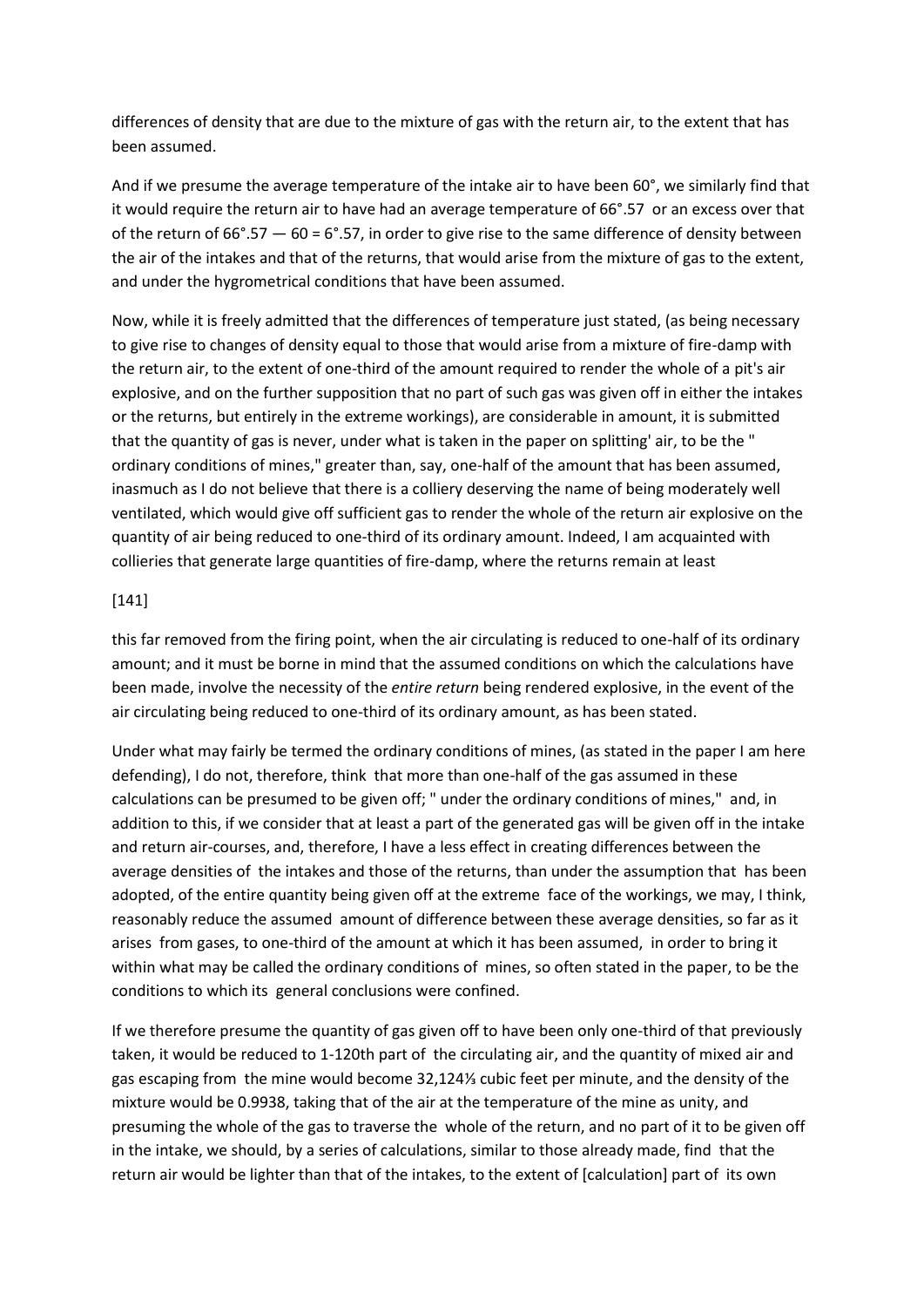density, and the differences between the average densities of the air of the intakes and those of the returns, would be found to be such as to require the temperature of the return to exceed that of the intake by 3°.11, when the intake temperature is taken at 40° ; by 3°.17 when it is taken at 50°; and by 3°.24 when it is assumed at 60°; in order to give rise to the same amounts of differences between the average densities of the air of the intakes, and that of the returns, as would result from the hygrometrical state of the air, and from the mixture of gases to the extent and in the manner we have presumed.

## [142]

The temperature just stated, as being equivalent to the combined effects of the causes we are considering, are, I acknowledge, somewhat greater than I anticipated before I made the calculations. The differences of temperature represent the number of degrees of heat that, under the conditions we have assumed, would require to be added to the observed temperatures of the returns, in reasoning upon the effects that would be produced on the proportions in which air would distribute itself, over the splits of a mine, on altering the gross quantity circulating in the unit of time supposing, of course, that the assumed conditions, as to the hygrometrical state of the air, and as to the proportion of gases given off by the mine really prevailed, and were not otherwise allowed for.

It would take a larger proportion of carbonic acid gas to be given off, by such a mine, in order to produce effects equivalent in amount (but in the opposite direction) to those that we have calculated to be due to firedamp; indeed, a small proportion of carbonic acid gas would be required to be given off by a mine, in order to counteract the effects on the density of the air in such a case, produced by its hygrometrical condition in different parts of its route.

If such a mine, instead of giving off fire-damp, were supposed to give off carbonic acid gas to the extent of 2½ per cent, of the volume of air circulated through the mine during the time of its being generated, then, still adhering to the specific gravity of 1.548, as adopted by Mr. Taylor (but which is doubtless too high), we find, by a series of calculations similar to those already given, that this quantity of gas would cause the return, on reaching the furnace, to have a density about 1-97th part of the density of the fresh air, greater than would be due to it in the absence of gases ; a departure of less amount, from the standard density of fresh air, than we have already seen to be due to the presence of an equal proportion of fire-damp ; the difference being now in the contrary direction.

If there was a mixture of these two gases, they would tend to annihilate each others effects on the density of the return.

We must, however, bear in mind, that the gases might be given off partly in the intakes, partly in the faces of the splits, and partly in the returns; and, hence, it might be improper to consider the full amount of these calculated differences of density, as prevailing on the average of the entire lengths of the intakes, and of the returns.

In addition to this, if we consider that lights burn badly where there is only twice the assumed proportion of carbonic acid gas mixed with the air, or 5 per cent, by volume; and that the mixture becomes dangerous to human life, if breathed, when it contains about thrice the assumed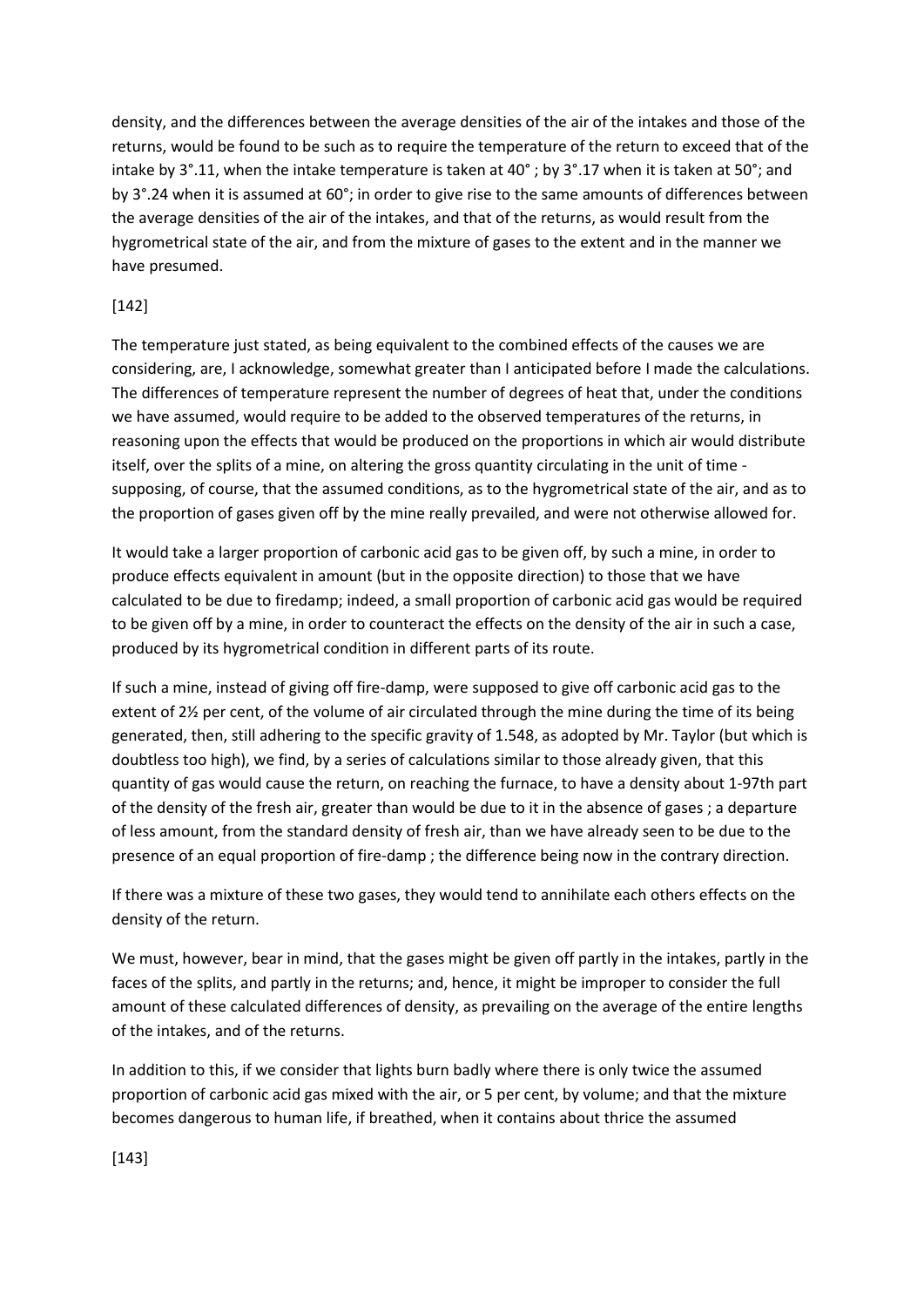proportion, or 7½ to 8 per cent.; and that, therefore, lights would burn badly in the return if the air of a mine, having no better ventilation than we have assumed, if it were reduced to one-half of its ordinary amount; and that it would become dangerous to human life on being reduced to only onethird of its original amount; I think we may, as in the former case, conclude that an excess of only about 3° of temperature being required in the air of the intake over that of the air of the return, to produce an equal difference in their densities, is rather an outside quantity, than one arising under the ordinary conditions of moderately well ventilated mines.

I would here add, that allusion is made at the commencement of the paper on splitting (page 16, vol. VII. of " Transactions") to the effects of gases, as well as of heat, on changing the density of the air in mines, and the paper comes to its conclusions quite independent of the particular causes which produced such a change of density in the circulating air.

I now turn to the remarks of Mr. Greenwell, read at the last meeting, in reference to the paper then under discussion, which appear to be founded upon some misconception on his part, as to the nature of the premises on which the paper is based. See page 105, vol. VII. of Trans. for these remarks.

Before, however, that gentleman enters upon what he terms the more particular object of his remarks, he makes a quotation from the paper in question, and calls attention to the fact of his having previously expressed an opinion at variance with that held by myself, as set forth in such quotation ; and afterwards alludes to the results of the four sets of experiments given at pages 66 and 67 of the present volume of " Transactions," as corroborating the particular opinion held by himself; and therefore, as might be inferred, disproving the opinion to the contrary, set forth in the paper to which his remarks bear reference, to the extent, he states, of demanding " the careful examination of each split of air, in the event of any sudden depression in the ventilating power."

As, however, it formed no part of the opinion expressed by Mr. Greenwell that a careful examination of each split of air ought to be made in the event of a sudden depression of the ventilating power, any more than of that expressed by myself in the paper he is objecting to, it follows that if the experiments do prove the necessity of making such examination, in doing so they no more corroborate that gentleman's opinion than my own. The general opinion held, before the paper was written, by Mr. Greenwell and others, was to the effect, that, in the event of a sud-

#### [144]

den depression of the ventilating power, the long splits would receive a reduced proportion of the lessened quantity of air; and the short splits an increased one; thus making the proportions depend upon the relative lengths of the splits, and taking no notice of whether they happened to be rise, dip, or level ones; while the opinion maintained by myself, in the paper alluded to, on the contrary, was to the effect that the mere lengths of the splits had nothing whatever to do with the proportions of any altered quantity of air they would receive ;and that it depended chiefly upon the amount of rise or dip, together with difference between the temperatures and densities of the air in the intakes and that of the returns of the several splits; and these are the contrary opinions that the experiments were made to test ; and they were not made with any special view of ascertaining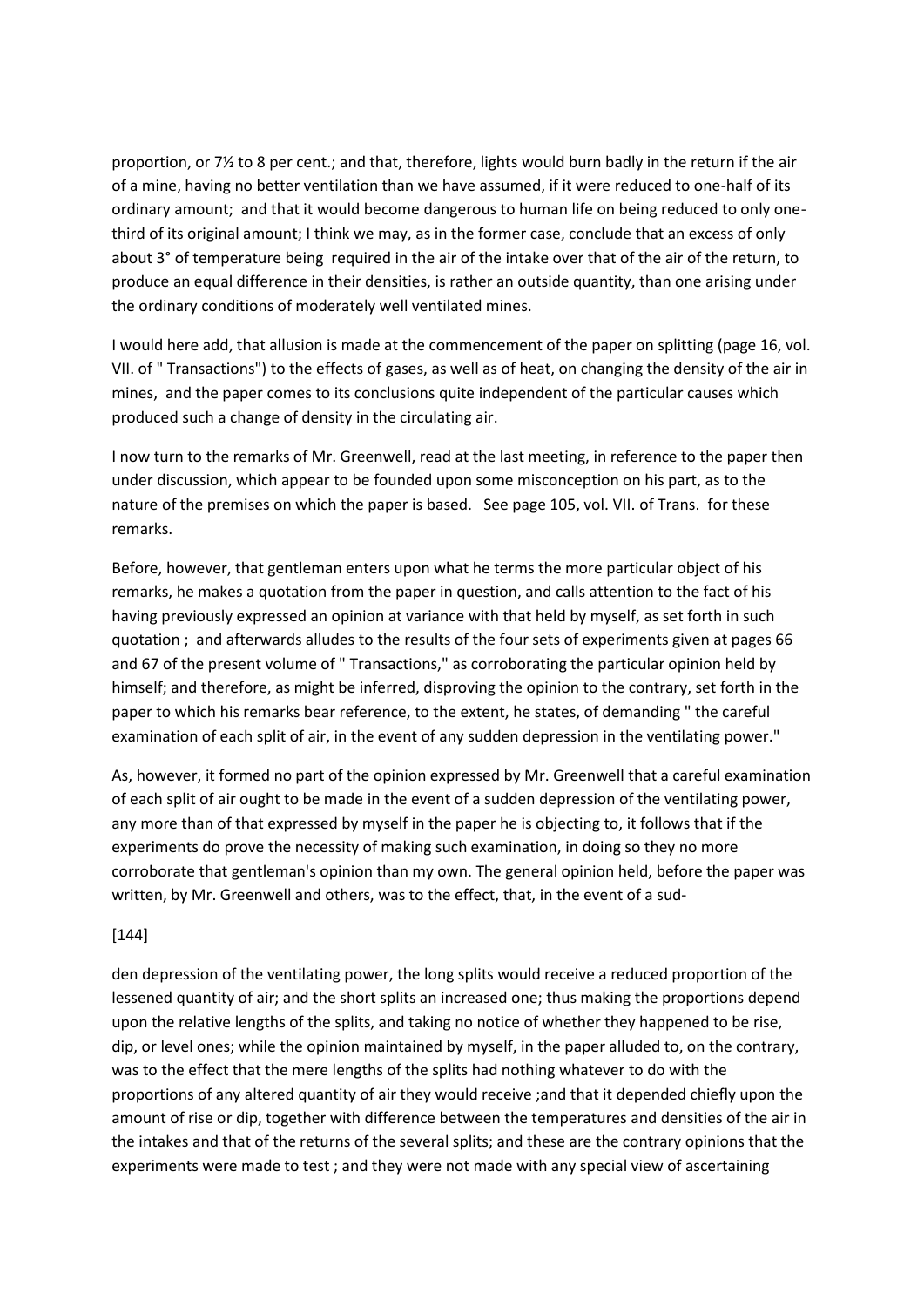whether it was necessary to make a careful examination of each of the splits, in the event of a sudden depression of the ventilating power, as this remark appears to imply ; the necessity of which I have never doubted any more than Mr. Greenwell himself.

Let us glance at the whole of the experiments at present before the Institute, in order to see which of these opinions are practically corroborated by them; and, on the other hand, which of the opinions are disproved by their results.

The following is a summary of the results of the experiments at present before the members: -

[145]

[Table of experimental results]

[146]

On looking over the results of the twelve experiments, as just stated, we perceive that the first nine, and also the last two (comprising four sets of experiments where all the workings were nearly level, two sets where the long splits ventilated rise workings, and five sets where the long splits ventilated dip workings), being eleven out of the twelve, all agree with the conclusions come to in the paper under notice; while the first four sets, made where the workings were nearly level, and also five out of the six experiments made where the long splits ventilated dip workings, being no less than nine out of ten as to the expected results of which there was any difference of opinion, directly contradict the common opinion which Mr. Greenwell is defending. (See page 160, vol. VI.) The only experiment (in which, however, the long split had only about eight fathoms of dip) having even the appearance of giving results opposed to the conclusions arrived at in the paper under discussion, being the Minor pit experiment, No. 10 in the foregoing list; and the result of even this solitary exception is at variance with those of the remaining five of the sets that were made under similar conditions, so far as conditions were specified in the paper I am defending. I allude to those where the long splits ventilated workings lying more to the dip than those ventilated by the short ones. Now, as my conclusion in the paper was, that the common opinion Mr. Greenwell is defending in his remarks, would only hold true in the cases where the longer splits happened to ventilate rise workings (I mean rise, when compared with the position of those ventilated by the shorter splits), and on the supposition of the air of the returns being less dense than that of the intakes; and as I can prove that the experiment No. 10 was, by the conditions stated in my paper, excluded from being classed as one embraced in its general conclusions, while the whole of the results of the others are in accordance with them, I submit that these experiments *altogether* agree with and confirm the opinion set forth in the paper, and equally disprove and refute the common opinion to the contrary; a conclusion directly opposed to that set forth in the remarks I am now reviewing, as given at page 160, vol. VI. "Transactions."

If leakage existed to such an extent as to bring about results bearing the outward appearance of contradicting those anticipated in my paper (and I have stated this to have been my opinion in a previous part of the discussion, in reference to experiment No. 10 in the list), then the conditions required by the paper, to form a part of what was necessary its conclusions, have not prevailed, and, therefore, the truth of the conclusions remain unaffected by it.

[147]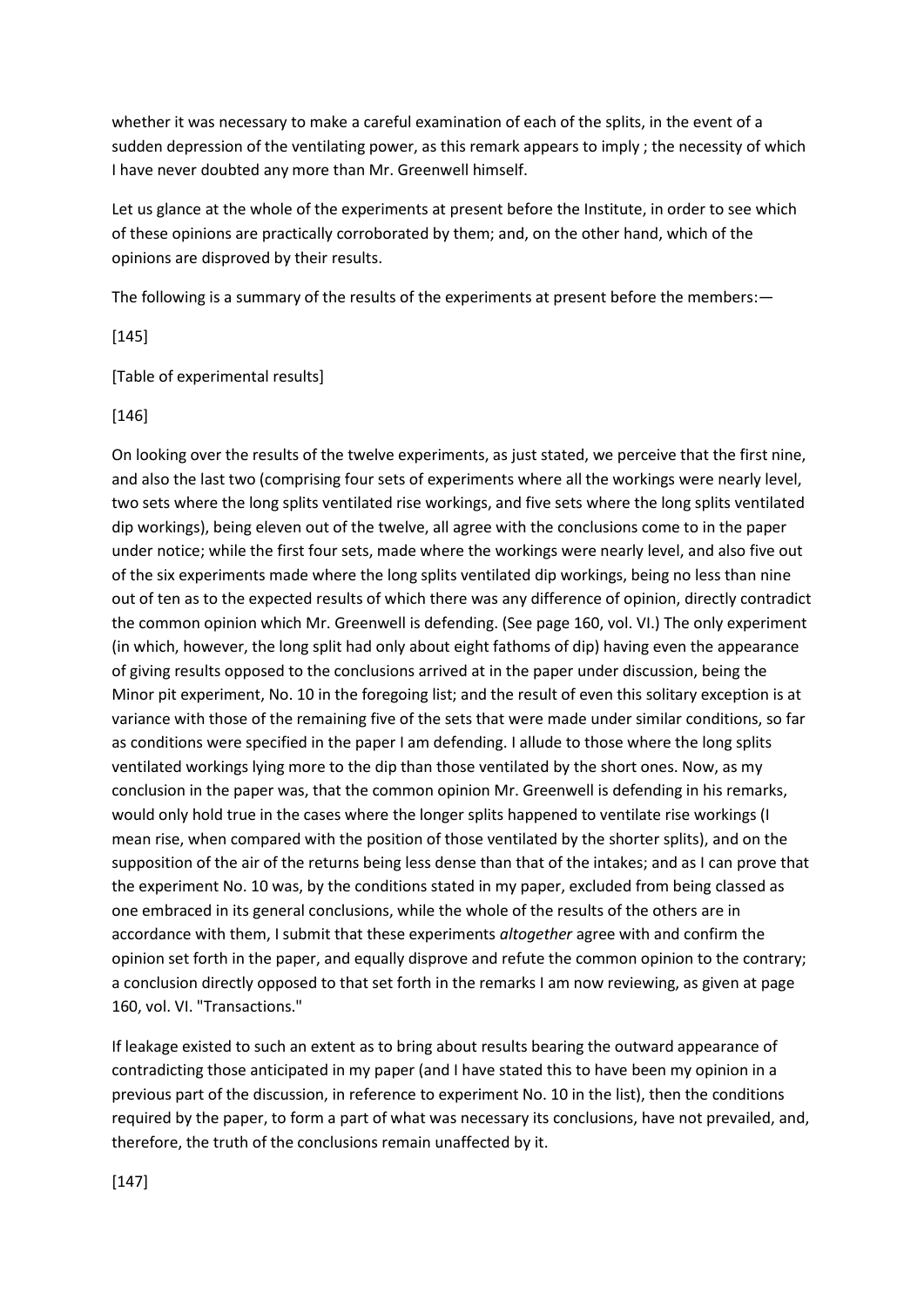That any such amount of leakage as I have mentioned is excluded from the conditions, required by the paper, in order to justify classing the case under its general conclusions, appears from the following ext tracts from the paper itself:—

"Owing to any contraction of the shafts or general air-ways where all the air circulates in one mass or body." - See page 164, vol. VI. "Trans."

"Or from a contraction introduced into the shafts or into any part of the air ways where the gross quantity of air circulates." See page 165, vol. VI.

This, taken in connection with the fact that any leakages, or even open air-ways themselves, occurring between any two parts of the particular splits that are *completely* operated upon by the contraction, or by the reduced ventilating power, do not affect the proportions (except as stated in the paper) in which the air will divide itself over them, when it is thus altered in amount; as such leakages or the currents in such connecting and open air-ways, will, themselves, be affected by the contraction or reduced ventilating pressure, in a manner similar to the main air currents - these considerations, I say, plainly demonstrate that such cases as do not agree with the general conclusions of the paper, owing to leakage, are cases that the paper itself does not class under such conclusions; and, therefore, even No. 10 experiment itself, is not really at variance with the paper, if the results were indeed rendered by leakage the reverse of what they would have been, in its absence.

I will now prove this to have been the case.

The result of experiments made on the 21st of May, by Mr. Daglish, Mr. Lindsay Wood, and myself, in the Minor pit at Hetton Colliery, under the same arrangements as to splitting the air, and in the same place that No. IV. set of experiments were made (the results of which are given by Mr. Wales at page 67 of the present volume), clearly prove that the apparent disagreement between that set of experiments and the principles of the paper under discussion is more in appearance than in reality; inasmuch as they prove that the *workings* ventilated by the long split did actually obtain an *increasing*, and not a *decreasing*, proportion of the air, as it became reduced in amount; and that it was merely owing to that split obtaining (as the general quantity reaching the splitting point became reduced,) a gradually *increasing* supply of air through another channel, that it happened to get a reduced proportion through

## [148]

the particular part of the channel where the measurements were taken, when Mr. Wales made his experiments.

In the first place, in preparing to make these experiments, as a check to the former ones, the gross quantity of air passing in by the ordinary intake, after coming through the main regulator at *R*, on the accompanying plan, was divided, as nearly as possible, equally between the long and the short splits, by means of the regulator at *C*, in the latter; and this regulator was then allowed to remain in the same state during the whole of the time of making the experiments : the main regulator at *R*, from being wide open at the time of equalizing the splits of air, was successively more and more reduced in area, in order to lessen the quantity of air passing through it, in exactly the same manner as was done in the experiment reported by Mr. Wales; and in the meantime the air was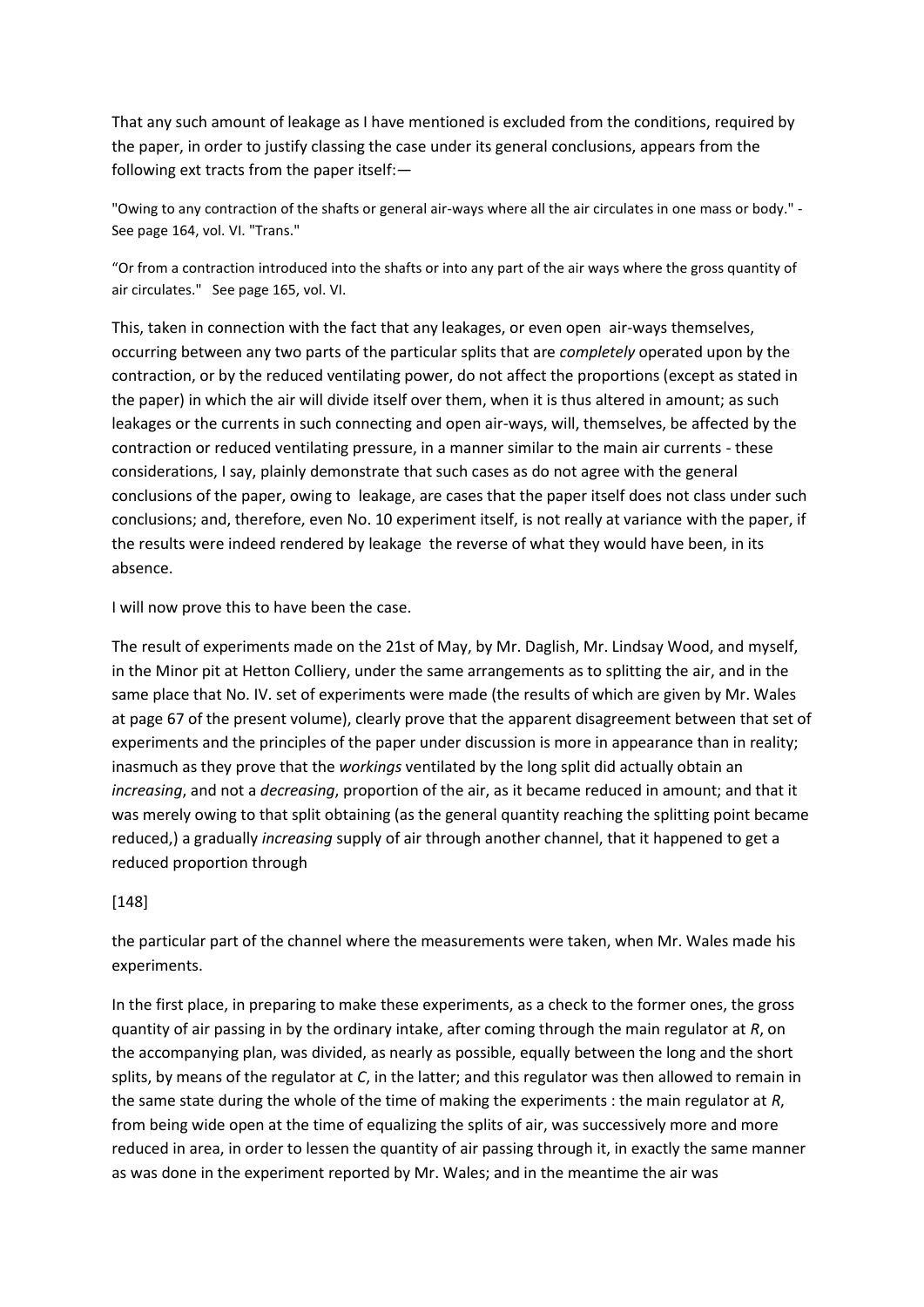simultaneously measured at the entrance to the long split intake, and also in the workings ventilated by that split, at a point marked *E* on the plan, where the air-way was single; and likewise in the short split at *H*. The following results were obtained, satisfactorily confirming the opinion expressed by me at page 74 of the present volume of "Transactions," and again named at page 77, as mentioned in Mr. Greenwell's remarks.

*Experiments made in the Minor Pit, at Hetton Colliery, in the Hutton Coal Seam,* 21*st May*, 1859.

[Table of results]

\*\*\* The results of these experiments can be better seen by reducing the number of revolutions at the head of each column to 100, and also reducing each of the numbers standing beneath it, in the same column, in the same ratio; so that they will represent the per centages, of the original quantity in each measuring place, that continues to pass it, after reducing the area of the opening in the main regulator.

[000]

Plan of East Minor pit, Hetton Colliery.

[149]

[Table]

From this statement we perceive that the per centage of the original quantity of air passing through the measuring place at *E*, in the workings of the long split, is, in every instance, greater than that passing through the short split, as we successively reduce the gross quantity.

An examination of these results plainly shows, that although the proportion of air passing the measuring place at the outer end of the long run became reduced, in comparison with that passing through the short split, as the gross quantity reaching the splitting point, itself became less and less in amount; in the same manner as in the experiment reported by Mr. Wales, at page 67 of the present volume ; yet it proves that at the same time, an *increased* and not a *decreased* proportion of air traversed the workings ventilated by the long split current, in agreement with the result anticipated in the paper under discussion; the falling off at the *outer end* of the intake, merely arising from the fact of an increased quantity of air, passing into these workings through other channels, than the one in question, as the main regulator at *R* became more and more reduced in area.

If, in these experiments, we presume each revolution to represent a velocity in the air of one foot per minute, as they profess, and very nearly do, at high velocities, we shall find that only a portion of the air that passed the measuring place at *G*, at the outer end of the long split, really traversed the long split workings (a part of it escaping through some other channel) even before the experiments were commenced; for on multiplying, 415, the number of revolutions per minute at *G*, by 15 94/144, the area of the place in which the instrument revolved, we obtain 6,496 cubic feet of air per minute, as the quantity passing through this measuring place; and at the same time we have only 393x16 = 6288 cubic feet, traversing the *workings* of the long split, as indicated by the observations at the measuring place in these workings; whereas, on reducing more and more the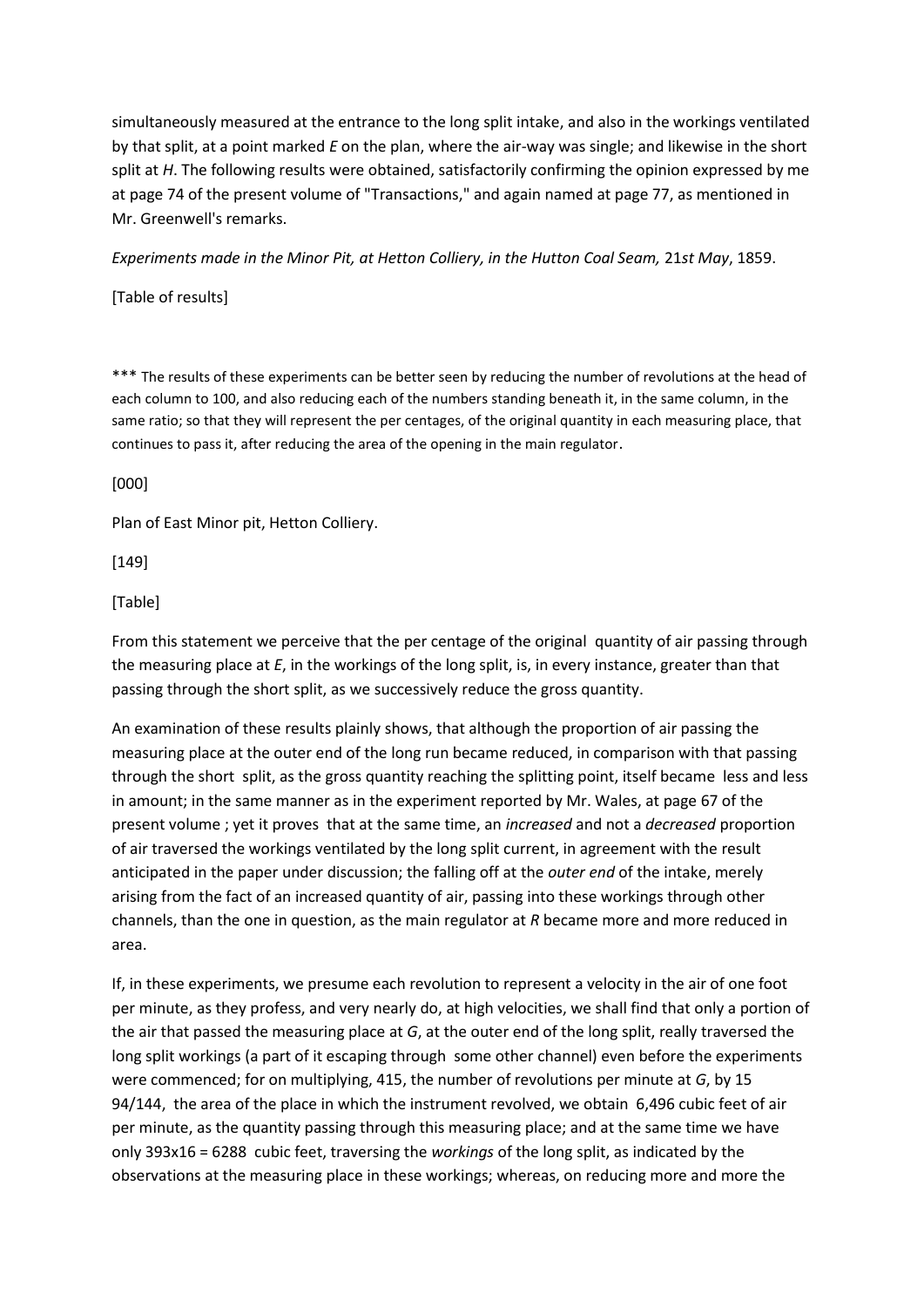outward pressure on the channels of *escape*, (by reducing the area of the main regulator at *R*, in the main intake,) we, on the other hand, obtain a continually increasing supply of air from

### [150]

these channels, *into* the workings of the long split; which, by helping to increase the resistance of the air in the long split, naturally prevents the otherwise due quantity from passing in by way of the measuring place. And it is evident that had the gross quantity been reduced by a regulator at *F*, in the main return, instead of by that at *R*, in the main intake, we should have had, on the contrary, a continually increasing proportion of air passing through the measuring place *G*, at the outer end of the long split; owing to an increasing proportion of it escaping by the same channels, arising from our thus necessarily increasing the outward pressure upon them, as we successively reduced the area of the main regulator in the return; the motive column necessary to overcome resistance at all regulators being conserved in the air in all the preceding portions of its route; but in that case we should have had a continually decreasing proportion of the gross quantity of air in the long split workings, as compared with that in the short split, as we reduced the opening in the main regulator, as the escaping air would, of course, increase the resistance encountered by the rest, as far as it accompanied it in the main intake, and leave a lessened pressure to overcome the resistances of the remainder of the route, and thereby lessen the quantity of air traversing it.

Anticipating the results just described, a main regulator was placed in the main return at *F*, and the following series of experiments were made, by gradually closing it, while the short split regulator remained in the self-same position as in the experiments just cited.

*Experiments made in the Minor Pit, at Hetton Colliery, in the Hutton Coal Seam,* 21*st May*, 1859.

## [Table of results]

\* These areas should be considered as being: much larger than those given, owing to leakage through the adjoining workings. *See Plan*.

## [151]

The main regulator at *R*, in the intake, was wide open during the time of making the above experiments. In this case, on comparing the quantities at *G*, in the long split intake, with those at *H*, in the short split, we perceive that, in every successive reduction of the main regulator, there is a greater proportion of the original quantity of air passing into the intake of the long run, (at the same point that we had the reduced proportion in the experiments 2, 3, and 4), in comparison with the proportion that goes into the short one, of *its* original quantity, as was anticipated.

On looking at the numbers of revolutions at *E*, in the workings ventilated by the long split, we perceive a falling off in the proportion of air compared with the quantities passing through the short split, in all the experiments, as compared with No. 1.

The results of these experiments may be stated in per centages of the original quantities at each of the measuring places as below:—

[Table of results]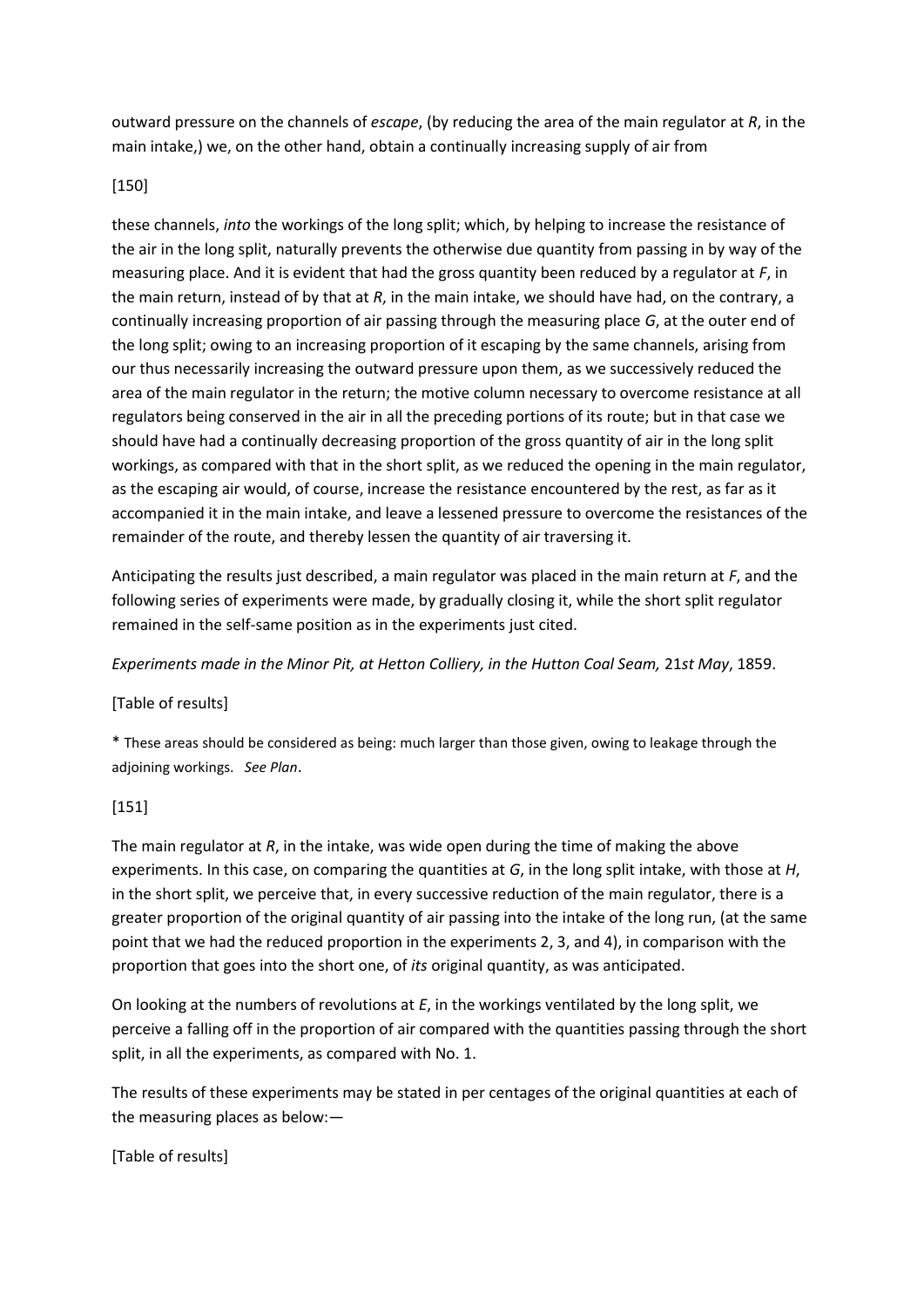These results are of a very similar description to those recently obtained by Mr. Berkley and myself at Crook Bank Colliery, under similar conditions and arrangements, there being a good deal of leakage in the long split in that case, as in this. We see, however, that in each of the other 11 experiments to which I have alluded, the results come out in accordance with the conclusions arrived at in the paper in spite of leakage, although at least in every experiment that has been given by Mr. Wales and myself, as made at the Hetton and Eppleton Collieries, I know that leakage existed between the long run and the workings of adjoining collieries; and as the short run has in no case been affected by such leakage, and in every instance, except that just named, the main regulator has been placed in the main intake, and not in the return, it follows that, to the extent of their operation, they have always been made to act against

#### [152]

the long run maintaining its proportion at the measuring places, on reducing the gross quantity of air; and, consequently, in opposition to the opinion held by myself, and in favour of that held by my opponents; but would have had the opposite effect in each of the cases, had the obstruction, or main regulator, been placed in the main return. Leakage can only affect the question at issue, owing to each split influenced by it, obtaining an increased share or proportion of its otherwise due quantity of air, in one part of its route, and a consequently lessened share or proportion in the other part of its route; and it therefore depends entirely upon the situation of the place of measurement, in relation to the position of the leakages, as to whether it would, in experiments, appear in any case to operate in favour of my own opinion, or that of my opponents; besides, it is evident that leakage might occur in a short, as well as in a long run, if the splits were such as were contemplated in the paper, the ordinary splits in a working pit; and in addition to this, whichever split they occurred in, they could be made to *appear* to operate in favour of either the opinion of myself or that of my opponents, wherever the measuring places might be, depending upon whether an obstruction was placed in the main intake or in the main return, to reduce the quantity of air.

But in the event of the quantity of air being reduced by the slackening of the furnace, or by a depression in any other ventilating power that might be employed, then the leakage existing between the various splits of air in the same mine would not affect the proportions in which the reduced quantity of air would circulate *in each part of each split* into which it might be divided; as they would all be simultaneously and similarly affected by the resulting change of pressure ; and the effects of columns of air of different densities in the various ascending and descending parts of the air-ways, as set forth in the paper under discussion, would, under ordinary circumstances, in that case, be the only matter worthy of notice that would prevail in determining the new proportions they would assume, not only on the average, but also in *every portion of the route* of each split. If, however, there was a communication between some of the splits and the workings of a distinct pit, the conditions mentioned in the paper would be departed from, and consequently it would be unreasonable to anticipate the same results as if they had been complied with; and although the paper happens to be perfectly silent in reference to the effect of leaks in modifying the proportions in which air will divide itself over a series of splits in the same mine (although the extracts shew that their effects are not cases in the paper), when the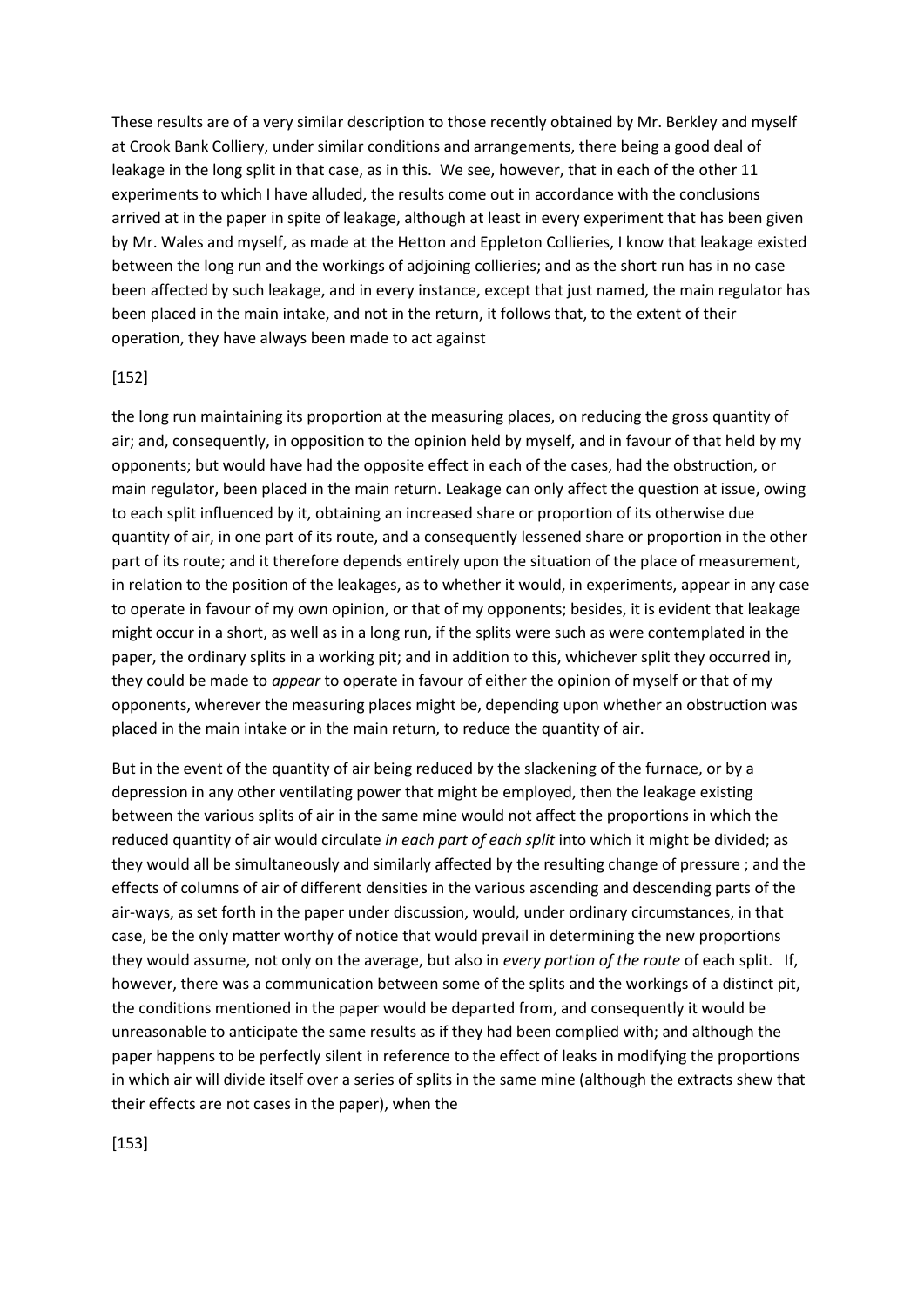quantity is reduced by means of obstructions in the general intakes or returns, and not by reducing the ventilating pressure, it seems probable that in the ordinary conditions of mines, where these effects are small, that they would rarely prevent the arrival of the results anticipated in the paper, on the assumption of their absence. And it should also be borne in mind, that, so far as their effects extend, they are equally liable to operate, and to the same extent, against the common opinion (to the effect that it is the relative lengths of the splits that determines the pro- portions in which air will divide itself amongst them, when it is reduced in amount), as it can possibly be to operate against the opinion set forth in the paper, to the effect that the mere lengths of the splits have nothing to do with the question, and that it depends upon whether they are rise, dip, or level ones; so that I am quite at a loss to know how their effects can be taken to corroborate the opinion of Mr. Greenwell, as that gentleman assumes.

Mr. Greenwell states that his more particular object in making the remarks, however, was to endeavour to show why the practical result is at variance with the theoretical opinion; but as the experiments show that there was a much wider field for explanation, on the contrary, as to why the *practical result*, in nine cases out of the ten that I have quoted in the outset, is at variance with his own, the popular opinion; as there is, at most, but one out of these twelve experiments that has even the semblance of being at variance with the opinion advocated in my paper; and that one, to say the very least, has been proved by the recent experiments I have named, to be just as much at variance with Mr. Greenwell's opinion as my own, if, indeed, it be so with either. And as to the two remaining cases, where the long split ventilated rise workings, there never was any difference of opinion respecting them; and, therefore, I might have left the matter here, but that I have often heard an opinion expressed to the effect, that the application of theory to considerations touching the ventilation of mines does no good, but rather harm; and, as I believe that this opinion is as pernicious and erroneous, as it is prevalent, inasmuch as it tends to retard the progress of our knowledge of the laws of ventilation; while, for my own part, notwithstanding that I have had a considerable amount and variety of practical experience in the matter of the ventilation of mines, yet, I frequently find myself greatly assisted in deciding otherwise doubtful points, by combining theory, *based upon experiments*, (as in these papers), along with my practical knowledge, and I, therefore, think it worth while

#### [154]

extending these remarks, in order to prove that those of Mr. Greenwell, in reference to the theory involved in these papers, are founded upon an entire misconception of its nature; and that the conclusions he arrives at, touching this part of the subject, are as erroneous as his ideas appear to have been respecting the general bearing of the results of the experiments, in reference to the two opinions they were made to test.

Following the course of the remarks, therefore, I next find it stated that the writer of them does not think that the observations on the experiments, (given at pages 60 and 67), contained in page 77 of the present volume of " Transactions," at all affect the value of the *lesson that they teach*, because, he states, that " routes not being level," " return air being at liberty to pass into other workings," " leakage of air, &c, &c. (?), are such occurrences as are constant in practice, and because fact, as we find it, and not fact as it theoretically ought to be, must be our guide." I am not aware of what particular lesson is here meant, but the most striking lesson that I gather from the experiments, is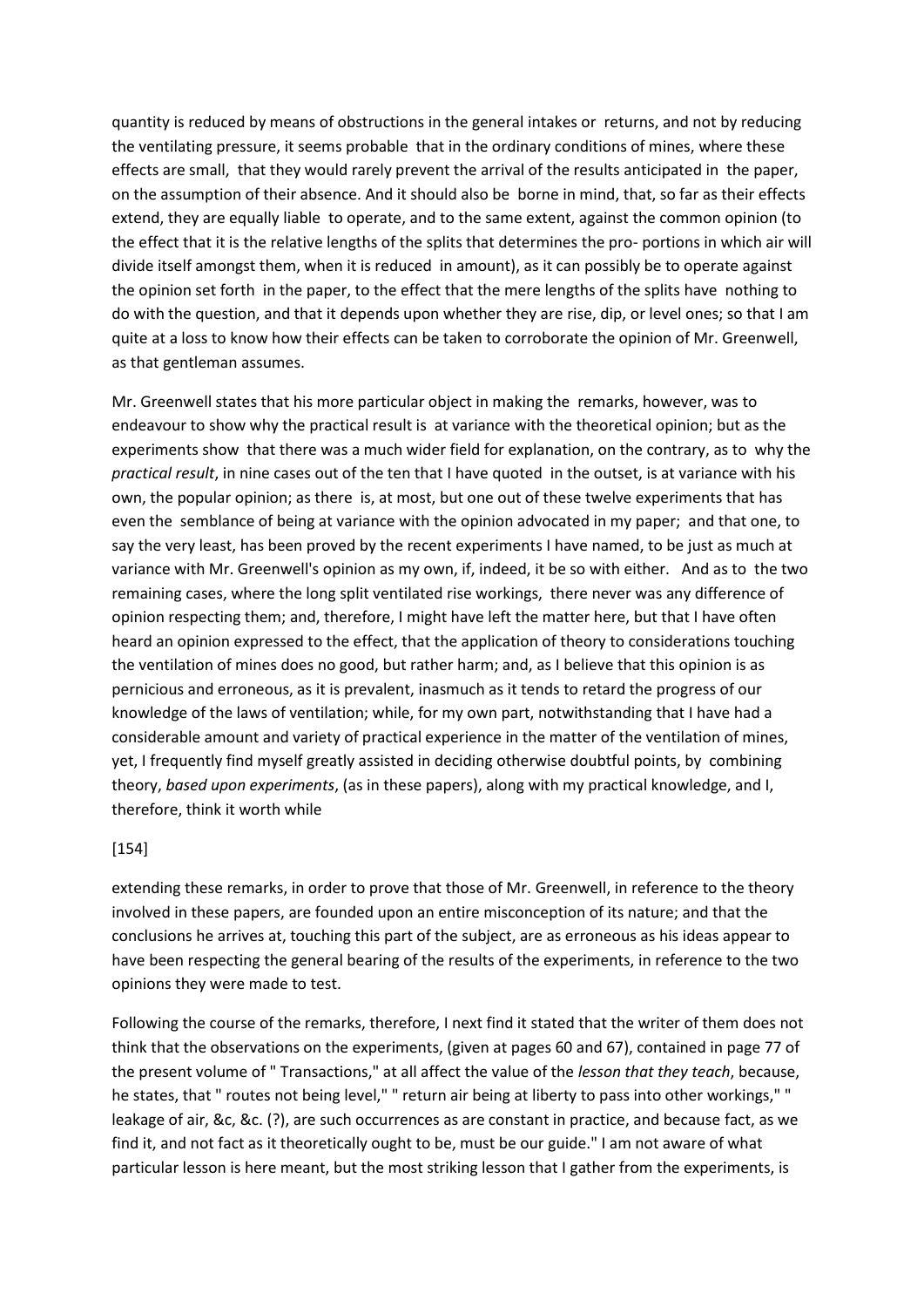one that teaches me that the common opinion, advocated by Mr. Greenwell, has been erroneous, and that the opposite one, set forth in the first of these papers, (at a time when I had a perfect knowledge of the prevalence of the former), has been substantially corroborated by such experiments.

If, however, the lesson here alluded to, be the necessity of examining each split of air, in the event of a sudden depression of the ventilating power, I have satisfactorily shown that, as I have not held any opinion to the contrary, and as the experiments I have alluded to, with a single exception at most (if it be taken to be such, but I cannot admit it to be so), confirm the views set forth in the paper, such a lesson was, perhaps, more needed by those who maintained the opposite and erroneous opinion, that, in the event of a sudden depression in the ventilating power, the shorter splits would obtain an increased share of the lessened gross quantity of air (without reference to their being rise, dip, or level ones, or to the prevailing average densities), than by myself.

It is because *facts as they are* must be our guide, that I have attributed the results of the experiments almost solely to the amount of rise and dip in the various splits, considered in connection with the relative densities of the air in them; although these causes, *in opposition to fact as we find it*, are ignored by the contrary opinion, in reference to their effects on this question.

I think the results of the experiments made on this subject will be found to demonstrate that facts as they were hypothetically thought to

## [155]

be, and not facts as we find them, have been the guide, in this matter , of those who held the opinion that the mere relative lengths of the splits was all that had to do with the question.

I here pass over the succeeding remarks as to leakages, as I have already said enough on the subject, and their effects on the question here debated; and come at length to the leading subject of these remarks. I find it stated that "the present law treats of air as a fluid passing along a channel of uniform dimensions, similarly to water or air passing along a pipe;" and this position is attacked by the writer of the remarks.

The assumed position here assailed by Mr. Greenwell is most undoubtedly an untenable one, and must have been surrendered to him, had it been held or employed in my papers, which, however, it most surely is not. As (owing, I suppose, to some misapprehension) these remarks conclude by needlessly protesting against the accuracy of any conclusion arrived at by taking an *average* area of any air-course as a basis of calculation of the resistances met with by ventilating currents, it may be useful to show what is the actual basis of the conclusions arrived at in the papers, and, at the same time, to point out how satisfactorily both abstract ideas, and general, and common-place experience, in this instance, agree with and confirm *the theory obtained by classifying and generalizing the results of experiments.*

The chief and almost the only positions on which the conclusions contained in the paper are founded, are the following:—

1st.—That the pressures required to overcome the frictional resistances of currents of air, in the irregular air-ways of mines, are proportional to the squares of the quantities of air circulating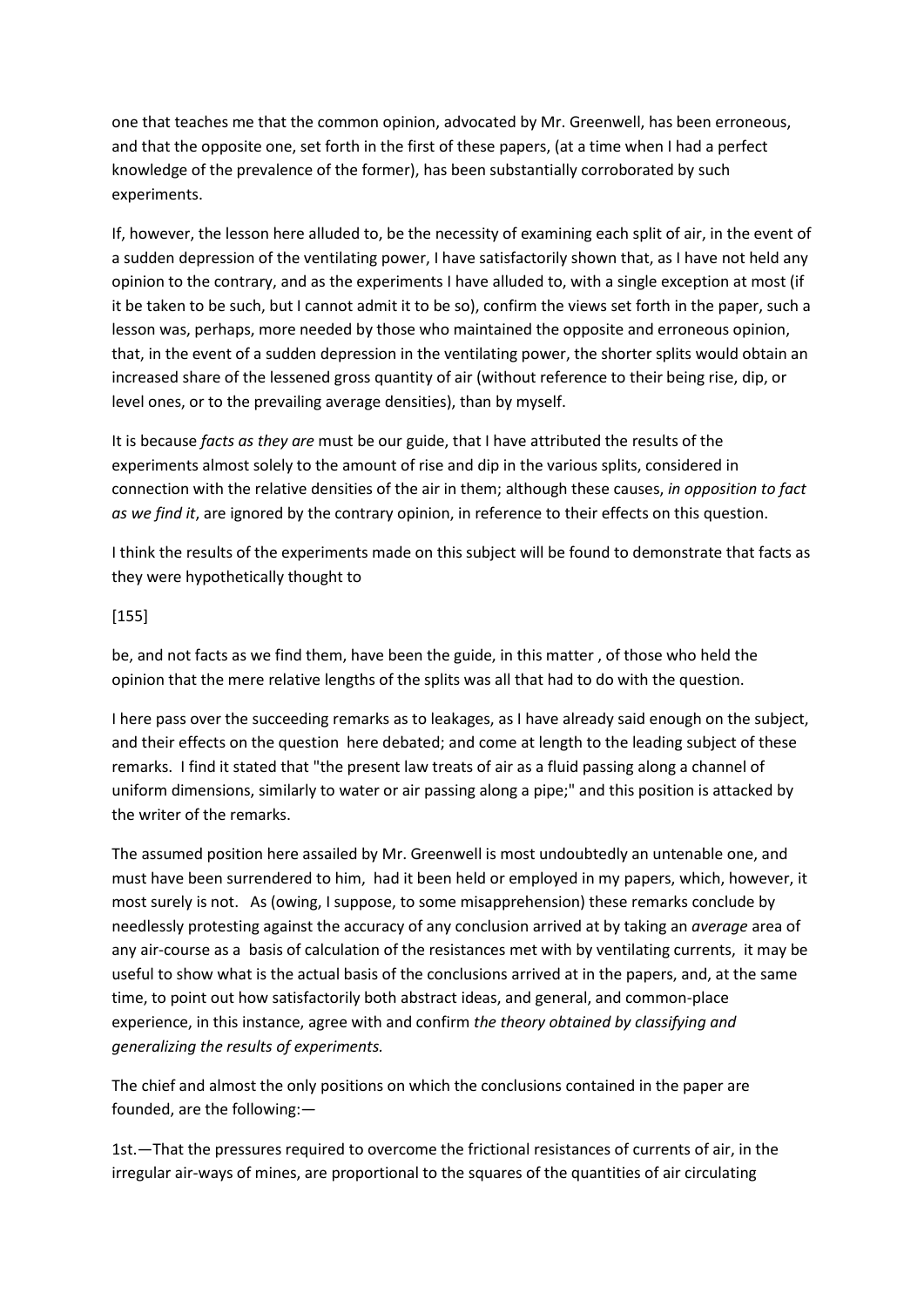through the same unaltered air-ways, in the unit of time.

Now, although this assumed law *happens* to be *identical* with that which Mr. Greenwell himself appears to think prevails in the case of pipes having an uniform area and form of section throughout their extent, it would be erroneous to suppose that it is merely adopted in these papers as being, *in consequence of this*, also applicable to the irregular air-ways of mines. On the contrary, no less than seven different experiments, made with no view of maintaining this law, and, therefore, all the more reliable in the support they give to it, are set forth in the first of these papers, as the reason of its being assumed to prevail in the air-ways of mines, having areas and forms of section varying more or less at every step; viz., one at Moorsley pit of North Hetton colliery, two at Belmont colliery, two at Castle Eden colliery, made with furnaces, engine fires,

#### [156]

and steam jets; and two at Gelly Gare colliery, made by a ventilating machine; all of which are adduced in the paper itself, as indicating the prevalence of the law in question; and an 8th experiment is given at page 235, vol. VI. of the " Transactions" (made by means of a ventilating machine), the whole of which, with one exception, where round numbers only appear to be employed in stating the quantities of air (I mean the case of Moorsley), give results agreeing within 1 to 3½ per cent, of those that would have resulted from the prevalence of the law in question; and as even these small variations all occur in the particular direction that indicates them to have arisen from the peculiar increase of resistance, due, not to the mere resulting increased quantity of air circulating, but to the additional degree of expansion which any increased quantity of air, in the same air-ways, necessarily experiences, under the increased exhausting power required to put it into circulation; as is stated in the paper itself, and as both theory and these and other experiments alike indicate that they ought to do. I avoided encumbering the paper with the intricate formulae that would have been required in any attempt to demonstrate that the slight deviations of the results of these experiments, from the assumed law, were to the precise extent that theory indicated; as they were what I looked upon as small in amount, considering the difficulties that attend the determination of the exact quantities of air passing along a gallery in a mine in any given time. But really, after all, the truth of the conclusions arrived at in the paper would remain equally valid, if the resistances, instead of being exactly proportional to the *squares* of the quantities of air circulating in the unit of time, through the same unaltered air-ways, were proved to be, in fact, proportional to any other power or root, whatsoever, of the quantity; as will be found if the paper be read, accompanied by the substitution, in it, of any literal symbol (say n) indicating any quantity whatever, in lieu of the *square* (in that case, of course, also using the n th root instead of the square root) in the general reasoning contained in it. And hence it was the less necessary to establish, more nearly than was done in the paper, the prevalence of the law in question. Yet I am satisfied, both by the experiments I give, and by many others, that it is near enough the truth for all practical purposes.

And this flexible premise was, in truth, not stated in the paper to be an indisputably established principle; but was merely put forth as resting upon the experiments adduced in support of it, in the paper itself. - See pages 165, 166, &c, Vol. VI., "Transactions."

[157]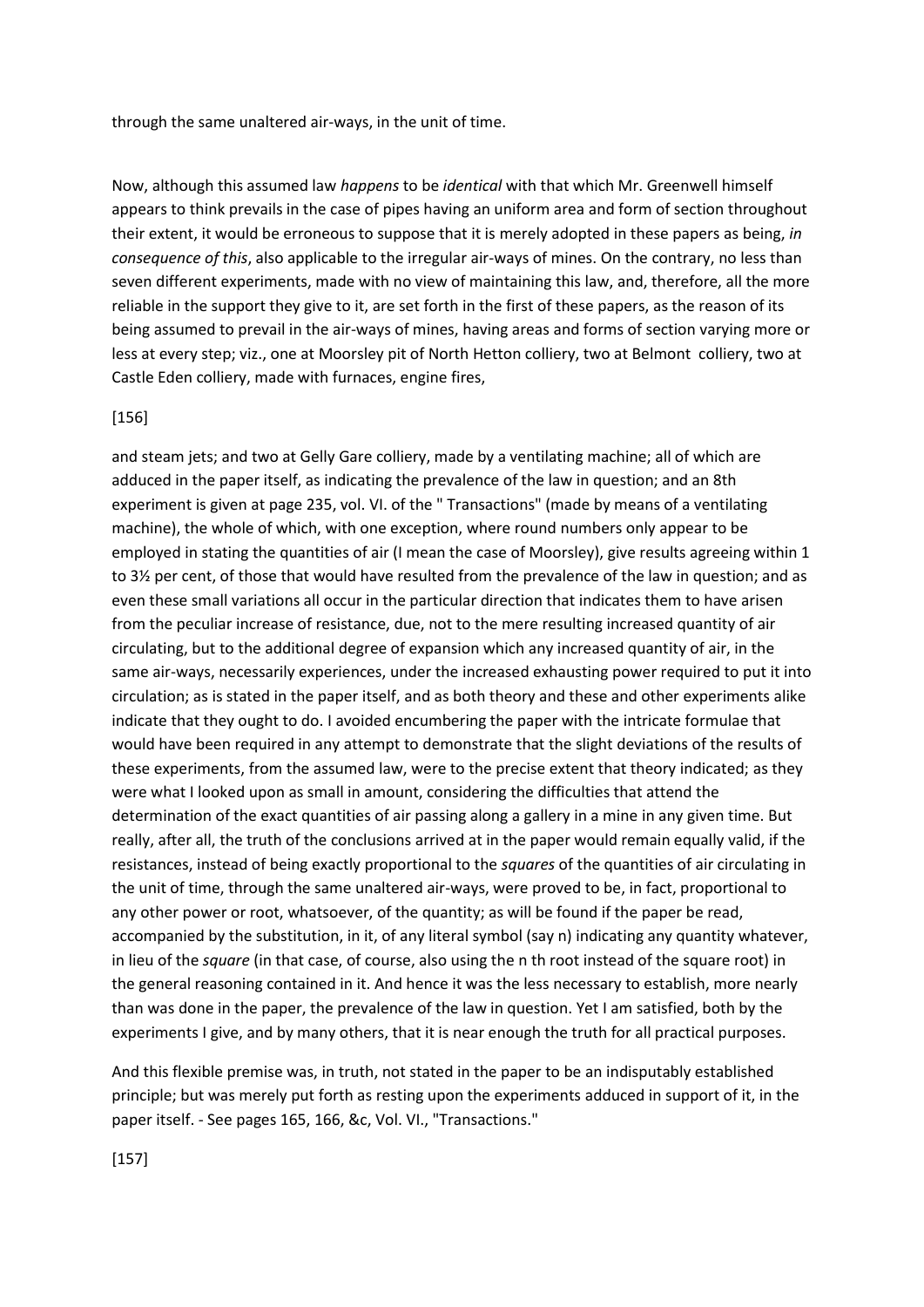As Mr. Greenwell states that he would be of my own opinion if the same law prevailed in reference to air passing along the air-ways in mines, as obtains in the case of a fluid passing along a channel of uniform dimensions (and the above law is the only one that I can imagine to have called forth this statement, and, so far as the arguments in the paper are concerned, I have shewn that its being the true law is not absolutely necessary to the validity of the arguments employed, and conclusions arrived at, in the paper) I will, in the sequel, endeavour to shew that the theory applicable to uniform pipes, itself indicates, in a very high degree, that at least this particular law would be equally applicable to channels having varying and irregular sections and, indeed, that uniform pipes and the irregular air-ways of mines, only form two particular cases, each embraced by the same general laws.

Having, as I think, shewn the futility of the whole of Mr. Greenwell's general objections to, and arguments against the opinion advocated in the paper, as well as the unsoundness of the common opinion that they are put forth in support of (both by shewing the fallaciousness of the reasoning employed in them, and by an appeal to the results of the experiments before the meeting); little more remains than for me to point out the mistaken conclusions arrived at in the example which is introduced to illustrate the arguments employed in the remarks.

Admitting, for the sake of argument, that the general principles adopted by Mr. Greenwell in treating the example, are correct, still we only have to follow them to their legitimate conclusion, to find results in accordance with the opinion advocated by myself and at variance with that in support of which they are adduced.

The supposed case is one where there are two connected splits of air in a mine; the short one having to traverse a channel only 100 yards in length, and 50 feet in area, but having in it a regulator occupying one inch (by its thickness) of the length of the channel; the opening in it, on being so adjusted as to render the currents in the longer split and the shorter, exactly equal to each other, being only 1 foot in area. The long split is assumed to be 10,000 yards in length, having the same general sectional area as the shorter one, of 50 feet, but, in some places, one of half that area, or 25 superficial feet. When the assumed adjustment of the short split regulator is made, 10,000 cubic feet of air per minute, are supposed to pass along each of the splits.

It is stated in the remarks, that, under these conditions, "if we double the exhausting power, we do not affect the two air-courses equally;

## [158]

because in the one case we increase the ventilating pressure upon an area of one square foot, and in the other, upon twenty-five; checked, in the former case, by the friction along 100 yards of 50 feet area, and along one inch of 1 foot area; and in the other by 10,000 yards, chiefly of 50 feet area, but in places only 25." And the conclusion professedly drawn from this, is, that " We, in this case, by increasing the exhausting power, increase the quantity circulating through the long division, in a greater ratio than that passing through the shorter one ;" a conclusion which, I submit, is neither warranted nor supported by the premises : the legitimate conclusion being, I imagine, that since it has been assumed that a common exhausting power or ventilating pressure was required to operate upon an area in the long run, greater than that operated upon, by it, in the short run, in the proportion of 25 to 1, in order that equal quantities of air might pass through them, in a given time,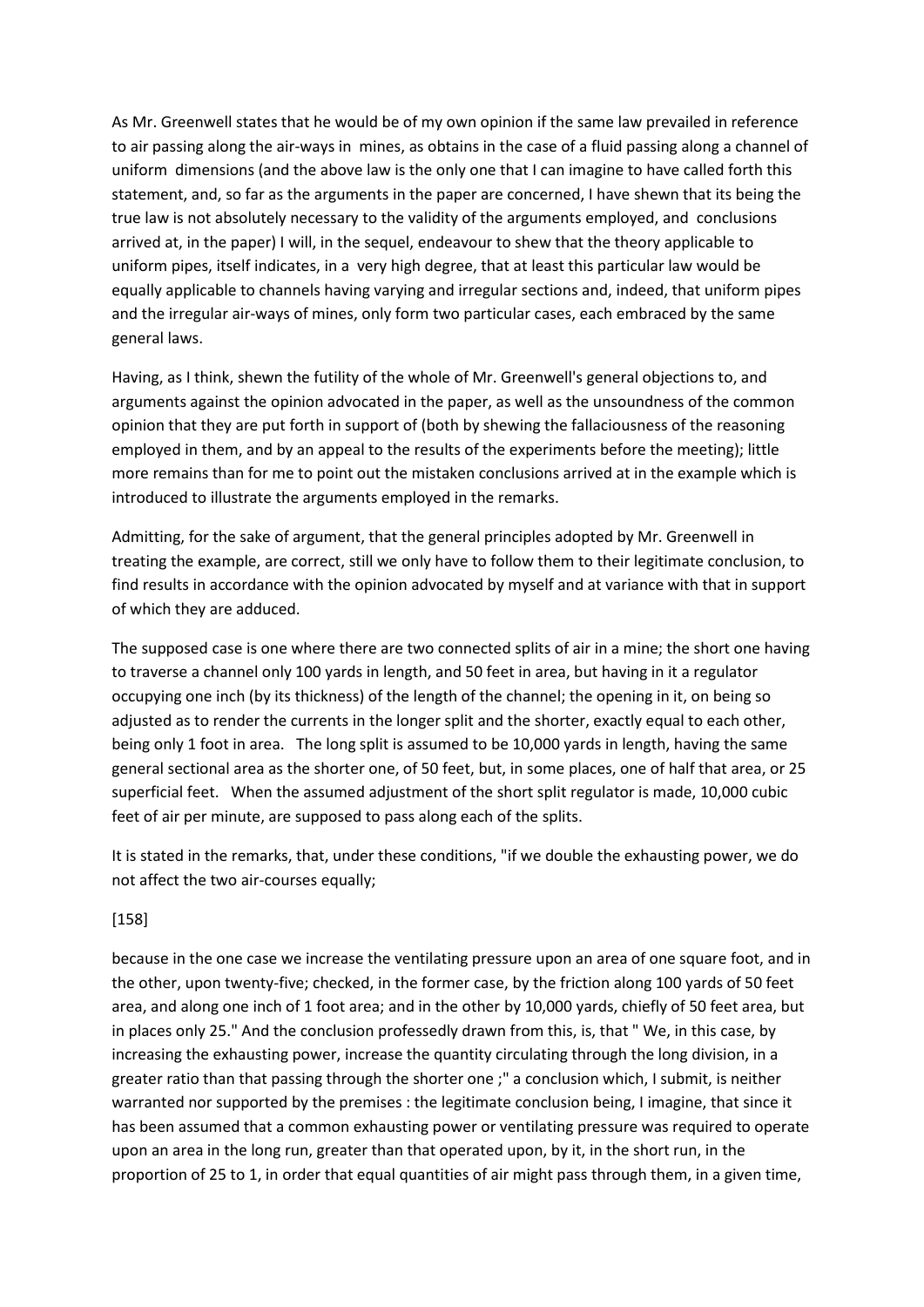in the first instance; it follows that, if we allow the air-ways to remain in the same state, equal quantities will continue to pass through the splits, however we may increase or decrease the always common ventilating pressure; because whatever may be its amount, it will always continue to operate upon an area in the long run, greater than that operated upon, by it, in the short run, in the very same proportion as at first, when we have presumed the quantities to have been equal.

Mr. Greenwell's own premises inevitably lead to, and necessitate this conclusion, if the quantity of air circulating in the unit of time, through any unaltered air-way, is proportional to any root or power of the pressure required to put it into circulation; whatever that root or power may happen to be (omitting, as Mr. Greenwell himself has done, to notice here, any effect due to changes of density in the air), and it is by no means necessary that this proportion should be the square root, in order to establish this conclusion; a conclusion directly at variance with that which Mr. Greenwell has, by some wrong inference, professed to draw from the same premises; the true conclusion being in accordance with the arguments employed in my paper; and directly opposed to the common and contrary opinion, the example was intended to have supported.

The fallacy, in this case, is similar to one that a person would be falling into, if, having an engine of one-horse power, drawing a load of one ton, at a given speed; and another engine of twenty-fivehorse power, drawing a load of twenty-five tons, at the same speed; he should imagine that by exactly doubling the power of each of these engines, he would thereby increase the speed of the load of twenty-five tons, drawn by the larger

#### [159]

one, in some higher ratio than he would increase the speed of the load of ; one ton, drawn by the smaller one, because he had added more power to the former than to the latter.

Without wishing to give any countenance to this somewhat imperfect mode of dealing with the general question, it will be found to give exactly similar results whether we employ it in considering the pressure as distributed over the largest, smallest, or any other intermediate sectional area, occurring in any part of either, or both of the splits. It is proper that I should here add, that the simultaneous velocities of the air passing along a gallery or split in a mine, must, sensibly, vary in the same proportion as the quantity of air passing through it, in the unit of time; inasmuch as the same quantity of air must pass over all the different sections (however great or small they may be) in the same time : every velocity, therefore, varies sensibly in the same ratio as every other velocity in the same air-way; and the first of the laws, as to pressure and resistances, being proportional to some root or power of the velocity, and, therefore, of the quantity of air passing in a given time, may be taken, thus far, as being intended of all or any of the velocities that happen to arise from the different areas of the sections of the air-ways of a mine.

I will next endeavour to show that the theory applicable to fluids flowing through pipes of uniform section, is of such a character as to render it, at least, highly probable that the velocities of air passing, in a given time, through any air-way, are, in each and every part of the same |air-way, sensibly proportional to the square roots of the *resistances encountered by it*; and, therefore, *also* to the square roots of what is but a measure of such resistances - *the pressures putting the air into circulation*; as they doubtless are, at the same time, sensibly proportional to the quantities of air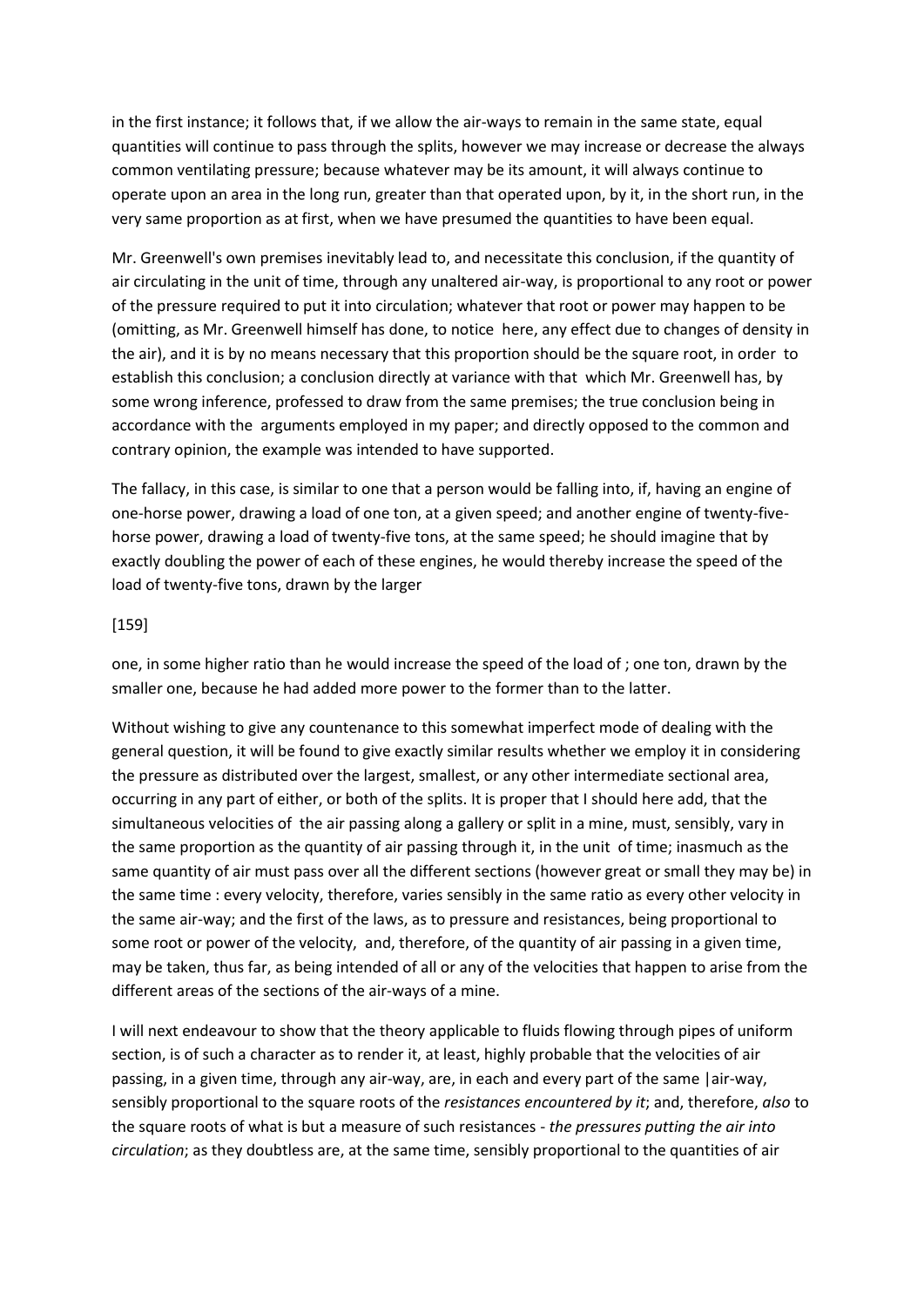passing in the unit of time. I have previously stated that the truth of the conclusions in the paper does not depend upon the establishment of this point.

And I merely do this, as an endeavour to remove an erroneous popular opinion, that attributes an evil influence to theory, which, in my humble opinion, it is free from.

The theory of the matter is to the effect that, in all cases, the gross *pressure required to overcome the resistance* of a fluid moving along a pipe of uniform dimensions is, *ceteris paribus*, directly proportional -

1st, *To the rubbing surface of the moving column of air*. In a channel of uniform section, this surface is found by multiplying its

## [160]

length by the perimeter of its section. And when we reflect that the pressure exerted by the moving air is generally about the same on every unit of surface exposed by it, we must conclude that this law is at least what might have been expected.

2nd, The gross pressure is similarly proportional to *the square of the velocity of the air in the pipe*. And when we consider that not only is the *number of particles* of air that pass through the pipe in each moment of time (and so encounter the resistances offered by it) directly proportional to the velocity; but also, in addition, that the particular velocity, and hence the momentum, with which each particle encounters these resistances, also varies in the same proportion; it seems to be but reasonable to conclude that the gross pressure required to overcome the resistance should, from these two circumstances, be proportional, not simply to the velocity itself, but to its square; as, on doubling the velocity, the particles of air fly with double their original momentum; and, in addition to this, twice the number of particles encounter obstacles each moment of time; making, together, a fourfold increase, for a double quantity, and so on for any other increase of quantity - as its square.

3rd, In uniform pipes the gross pressure required *is the SAME, whatever may be the area of the section, other things being constant*; and, as a consequence, the pressure per unit of surface, or the head of motive column, must be less in the same ratio that this area is greater; and must, on the other hand, be greater as this area is less : that is to say, it must vary inversely as the area of the section, in order to give rise to the same amount of gross pressure applicable to the resistances; just as we obtain the same moving force by doubling the pressure on the piston of an engine, if, at the same time, we reduce its area to one-half, and *vice versa*.

The above are all the matters that enter into the theory of air passing along pipes of uniform section, if we omit to notice the effects of changes of density, and the pressures required to generate velocity, which are not matters that require our notice at this place.

Now, if we admit these laws as prevailing to the extent necessary to satisfy the ordinary requirements of practice, and I believe Mr. Greenwell himself does so; then, on considering the case of a number of pipes of different lengths, each having a uniform but different area of section, joined together, end to end, we must of necessity allow that, since the pressures required to overcome the resistances of each, are proportional, *ceteris paribus*, to the squares of the quantities of air passing through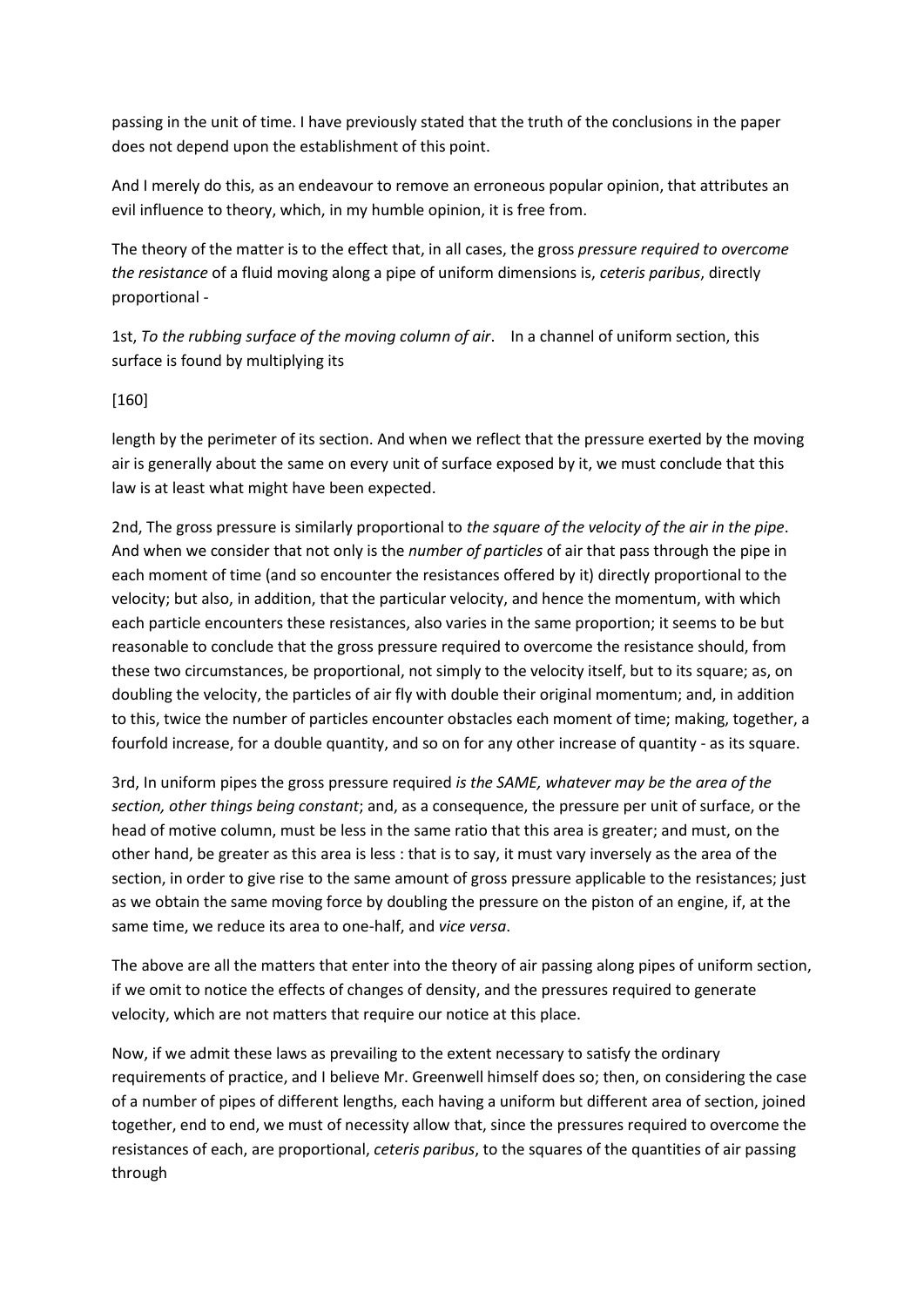## [161]

them in the unit of time, so also must be the pressure required to overcome the sum of their resistances, as presented by them, when united together in the manner just described; unless, indeed, their union gives rise to new resistances (or does away with some of the sources of resistance presented by them in their separate state), varying in their amount after a different law from that embracing their resistances when separate.

And, if we admit, as has been assumed, that the rubbing surfaces, multiplied by the squares of the velocities of the air are the true elements of the theory (as numerous and varied experiments appear to indicate), then it is natural to suppose, that however different, and multiplied in number, may be the forms, sizes, and areas of the sections presented by the different parts of an air-way in a mine, still (so long as it remains in the same state), whatever may be the altered quantity of air forced through it in a given time, the form and dimensions of the section of the air in motion, in each particular part of such air-way, *and therefore the rubbing surf ace presented by it*, will, on the whole, remain sensibly the same, notwithstanding any alteration in velocities. The velocity over each section increasing or decreasing in direct proportion to the quantity of air passing through it in the unit of time. And, if this be the case, we are led by these theoretical considerations to the same conclusions as those indicated by the experiments quoted in the paper under discussion; to the effect that the pressure required to overcome the resistances, of even the irregular air-ways of mines, are very nearly, if not accurately, proportional to the square of the quantity of air passing through them in the unit of time. In dismissing these remarks I would just state, in addition, that both theory and experiment indicate that the pressures due to the generation of velocities (considered apart from frictional resistances), are, *ceteris paribus*, proportional to the squares of the velocities themselves, and therefore vary in the *same proportion* as the other resistances already mentioned.

I would next proceed, in a more explicit manner, to correct an error, fallen into by the late Mr. Wales, at page 71 of the present volume of " Transactions," and corrected by myself at page 77, in the same day's discussion; my reason for wishing to make this matter more plain is, that I have good reason to think that a few persons fail to understand and appreciate the explanation already given, at the place mentioned above.

Notwithstanding that so long as the same causes continue to operate, in other respects, it follows, as *a matter of course*, that the very contrary results must ensue from increasing the gross quantity of air to those

## [162]

that result from reducing it; I took the pains to state, in the paper, in so many words, that *of course* the opposite effects would, in each of the conditions stated, take place, on *increasing* instead of *diminishing* the gross quantity of air circulating, while the air-ways forming the splits, and the regulators in them remained unaltered; yet, after all, since these results have been found to come out in the experiments, they have been repeatedly urged to myself, as arguments against the conclusions arrived at in the paper; and hence my wish to make the matter clear and intelligible, by once more explaining it.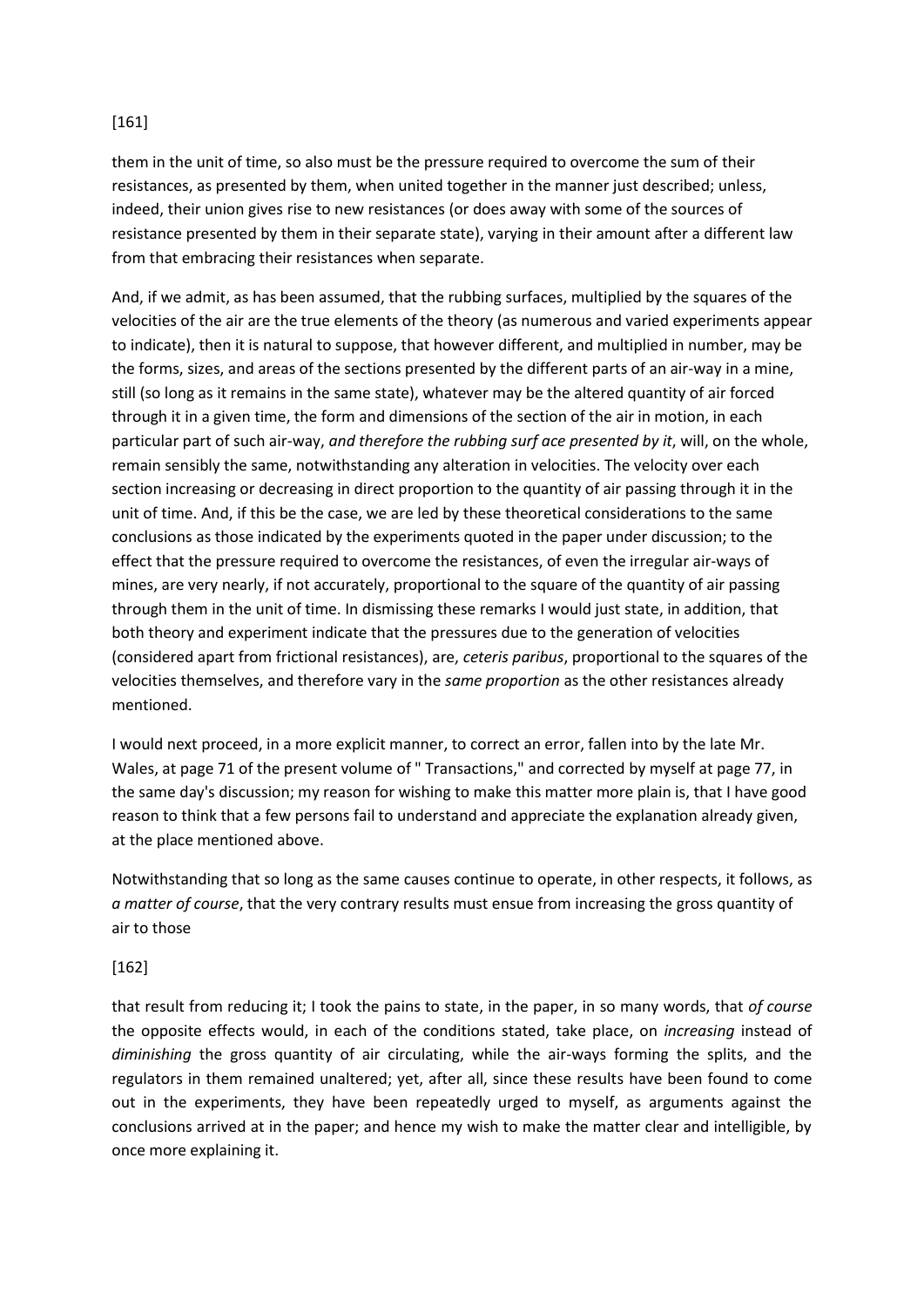For this purpose let us just take the results of what are termed No. I. set of experiments at Elemore colliery, an account of which are given at page 66 of the present volume, but which series, nevertheless, consists of two distinct sets, for all the purposes for which they were instituted; inasmuch as the short split regulator was altered between No. 5 and 6 of the series.

In this instance, the quantities of air in the long and short splits were equalized by means of the short run regulator in No. 1, and the gross quantity was gradually more and more reduced in Nos. 2, 3, 4, and 5 experiments.

Again, the quantities of air in the two splits were equalized in No. 6 experiment by altering the short split regulator, and the gross quantities were successively increased by means of the main regulator.

In order to see that the changes in each case were *in the same direction*, as to proportions, we have only to place the two sets in juxtaposition, giving precedence, in each instance, to the largest quantities, and to the next least in succession.

## [Table of results]

But in order to render the matter more clear still, let us reduce the

#### [163]

first number of revolutions, in each of these two sets of experiments, and in each of the respective splits, to 100, and see the per centage of such revolutions performed in the same splits, in each case, as the gross quantity of air becomes reduced in amount; in this way we obtain -

## [Tables of results]

From which we clearly perceive that, in each of these sets of experiments, in every instance the short split obtains a larger share or proportion of the gross quantity circulating, as such gross quantity itself becomes less and less in amount.

This result is of the precise nature that was anticipated in the first of the papers named in the title of this article, inasmuch as in this case the long split had a considerable rise, the short one being sensibly level, while the ordinary conditions of the averaged temperature of the air being higher than that of the intakes also prevailed.

What has been stated may serve to shew how the results of experiments that have, by some, been supposed to exhibit a mysterious discordancy, even amongst each other, are, after all, perfectly congruous; and, at the same time, in harmony with the results anticipated in the papers.

A few persons who are really interested in the general question, discussed in the first of the two papers alluded to in the title of the present article, from a lack of mathematical knowledge, have found a difficulty of following the reasoning contained in the paper itself; and I therefore think it worth while exhibiting in a more popular style, and without employing algebraical symbols, how constant pressures, operating against the ventilating pressure in rise, and in favour of it in dip ways, happen to cause the split with the greatest amount of rise, to obtain a lessened, and that having the greatest amount of dip, to obtain an increased, share or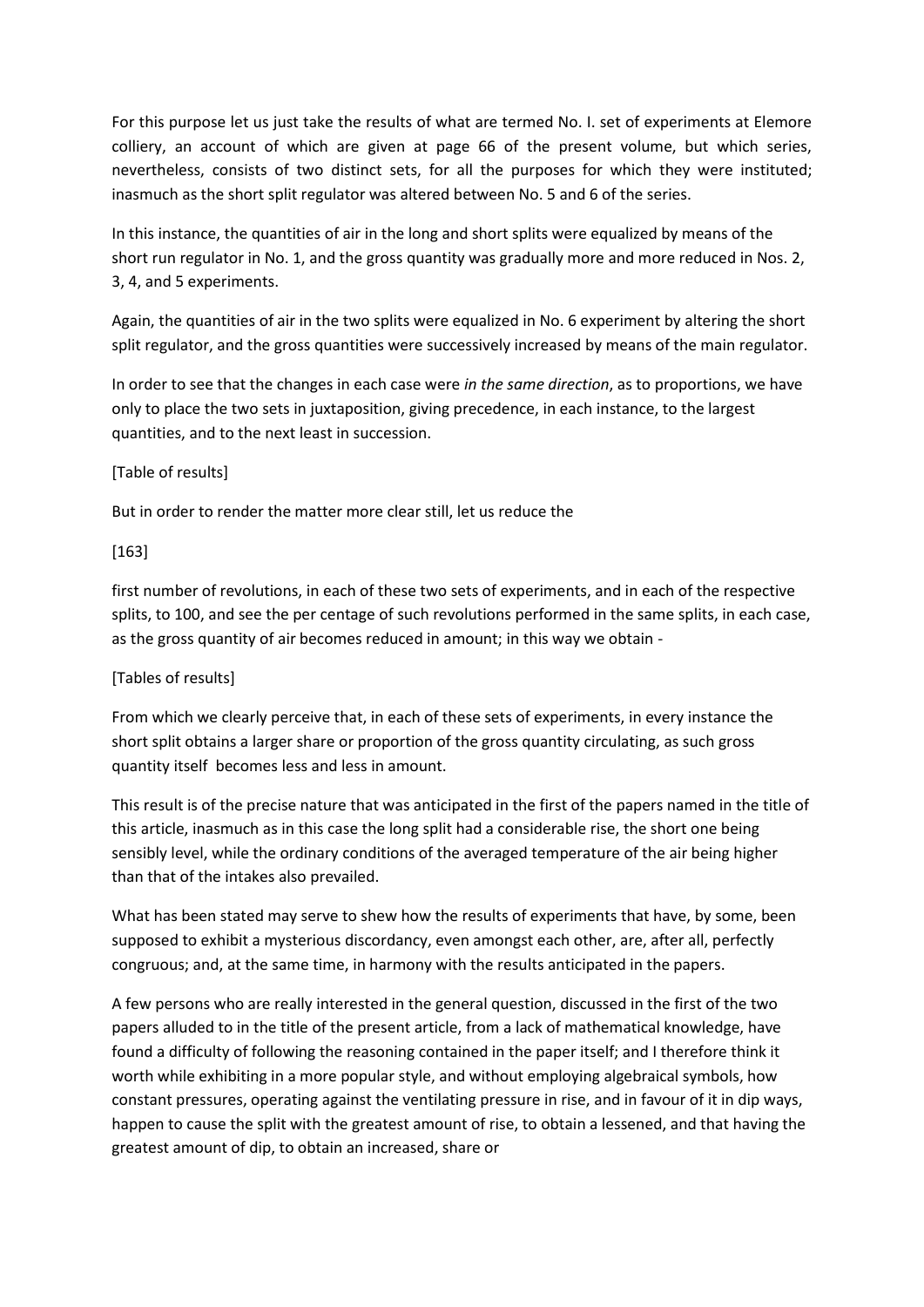#### [164]

proportion of the gross quantity of air, as it becomes reduced in amount; and, on the other hand, why the very reverse of these alterations in the proportions come round, under similar conditions, when the gross quantity of air is *increased* instead of being *diminished* in amount, while the air-ways forming the splits remain in the same state - when the air of the returns happens to be lighter than that of the intakes, either from having a higher average temperature, or from any other cause; from which it will be easy to perceive why the opposite results should ensue, in the event of the air of the returns being denser than that of the intakes. Let us suppose that the general ventilating pressure applicable to the airways of the splits, is represented by 100 when the quantities going to the rise and dip splits are equal to each other; and that 10 represents the constant pressure (arising from the air in the returns being less dense than that in the intakes), operating against the general ventilating pressure in the rise split; and that the same number represents the pressure, arising from the same cause, operating in aid of the general ventilating pressure in the dip one, at the same time; we should then have an effectual pressure of  $100 - 10 = 90$  in the rise split; and one of  $100 + 10 = 100$ 110 in the dip split; indicating that the specific resistance of the air-ways in the rise split are less than that of those in the dip one, in the ratio of 90 in the former, to 110 in the latter; seeing that equal quantities of air are passing through them, when these pressures are required to overcome the resistances.

On decreasing the general ventilating pressure applicable to the splits, from 100 to 50, we should have an effectual pressure of 50 - 10 = 40, in the rise split; and an effectual pressure of 50+10 = 60, in the dip one; and on further reducing this general ventilating pressure applicable to the splits, from 50 to 10, we should have no effectual pressure at all in the rise split, because 10 - 10 = 0; while there would still be one of 10 + 10 = 20, in the dip one; or upwards of 18 per cent, of its amount, when the quantities were equal in the two splits; and, as the quantity of air decreases at a much slower rate of progression than the effectual pressure, we should continue to have upwards of 40 per cent of the original quantity of air in the dip split, when that in the rise one was brought to a stand-still, in this case : where I have assumed the original constant pressures in each, to be equal to 1/10th, or 10 per cent, of the general ventilating pressure, applicable, alike, to each of the splits, at the time when the quantities of air were assumed to be the same in each.

It is evident that if we further reduced the general ventilating pressure, say to 5, we should, in the dip split, have an effectual pressure of

#### [165]

10 + 5 = 15, accompanied, however, by a n*egative* pressure of 5 - 10 = -5 in the long split; and this means a pressure of 5 in the opposite direction; which ought, therefore, to cause the air in the rise split intake to be reversed, and come outwards and join the fresh air (coming through the main intake), at what had previously been the splitting point, and accompany it in traversing the route or the dip split; a result that I have repeatedly witnessed during the course of making the experiments on the subject under our notice. I have also seen the constant pressure of dip splits exceed the reduced amount of the general ventilating pressure, applicable to the splits, and so force the return air out of the long dip split return, from the original point of reunion to the original splitting point,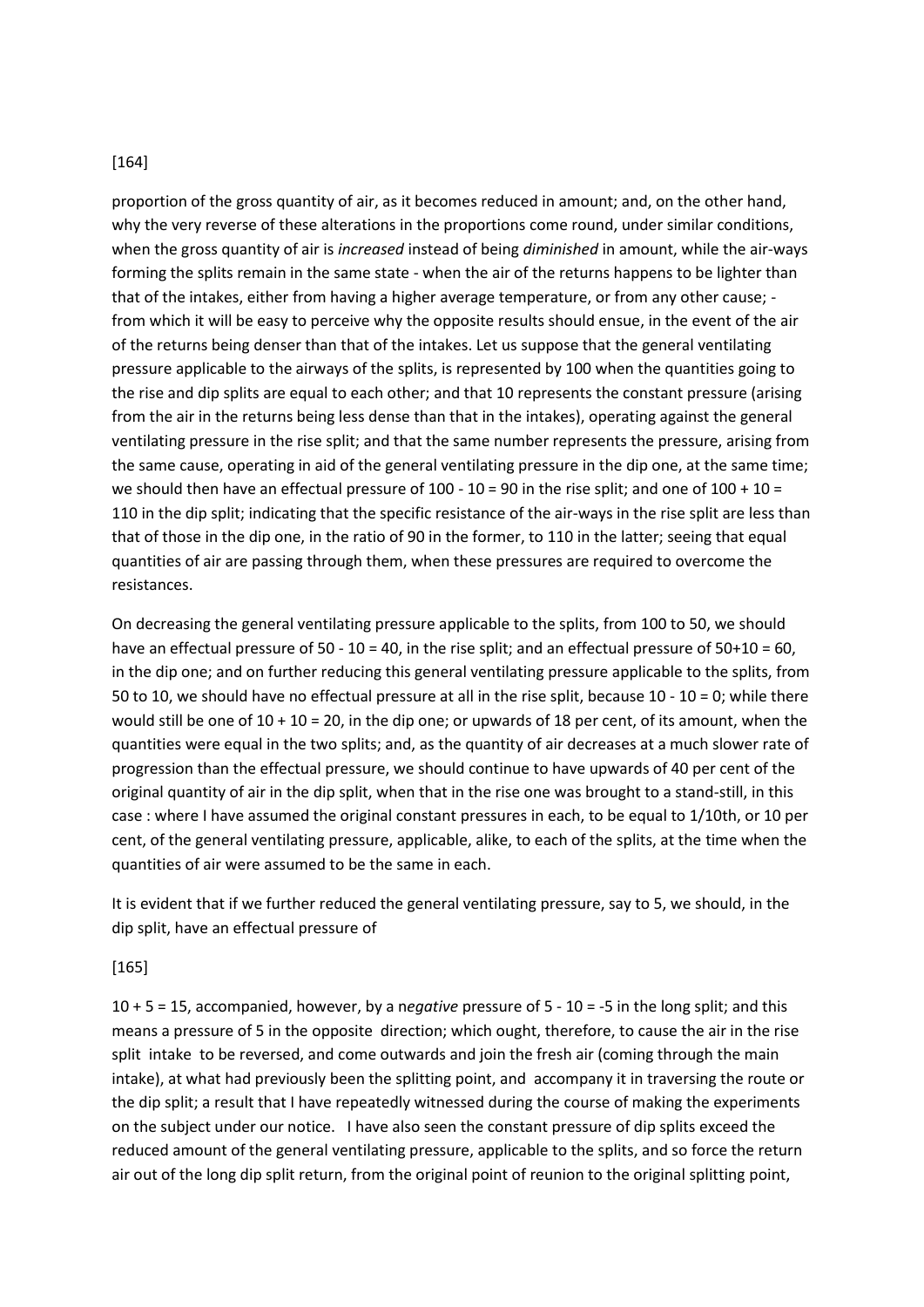where it joined the fresh air coming into, and accompanied it in its course in traversing the workings forming the long split (thus forming, in each case, an eddy), notwithstanding the long split being *very* long, and the short one, on the contrary, *very* short.

These results are, under the conditions set forth in the paper, such as were to be expected, only so long as the conditions as to the densities of the air in the original intakes and returns should continue to prevail, and are evidently merely temporary; inasmuch as the return air must, when the reversal takes place, gradually be forced back into the intake, and in the course of time alter the relative densities previously prevailing in the intake and the return respectively; and that, to such an extent, as ultimately to bring the eddy to a stand-still; after which the temperatures and densities in the intakes and returns would slowly approximate towards equality, and hence these local pressures would gradually become reduced in their amount, and allow the general ventilating pressure to reestablish a current in each of the splits, in the original direction taken by the currents of such splits.

Where the split is a long one, this re-establishment of currents, in the directions pursued by the original ones, is a long time in coming to pass; and in none of these experiments has it been allowed to come around, for want of the necessary time.

If we next suppose the general ventilating pressure applied to the splits (only) to become greater instead of smaller, than it was when the quantities in the two splits were regulated so as to be equal to each other, we obtain results of the opposite class to those already named - that split which, on reducing this pressure, obtained an increasing share of effectual pressure (in the former case) now obtaining a decreasing one. For instance, if the general ventilating pressure applied to the splits be

## [166]

increased successively above the point at which the quantities were equal, in the very same proportions that we have already conceived them to be reduced below that point, we find that, when the general pressure becomes 200, the effective pressure in the rise split becomes 200 - 10 = 190, and in the dip one  $200 + 10 = 210$ ; when it becomes 1,000, the effectual pressure in the rise split is 1,000 - 10 = 990, and in the dip one 1,000 + 10 = 1,010; and when it becomes 2,000, the effectual pressure in the rise split becomes 2,000 - 10 = 1,990, and in the dip one 2,010; the same split that, on *increasing* the general pressure, got a continually *increasing share* or proportion of effectual pressure, in comparison with what it had when the quantities of air were regulated so as to be equal in each split, now, on the other hand, obtains a *decreasing* proportion, and that which then got a decreasing, now gets an increasing one.

The results are stated in the following table:—

## [Table of results]

On looking at the case where the quantities of air circulating, were equal to each other, in the above table; and then, first upwards, and afterwards downwards, from that point; it will be seen that the rise split gets a continually increasing, and the dip one a continually decreasing effectual pressure, in comparison with each other, as we proceed upwards; and that, on the other hand, the rise split obtains a continually diminishing, and the dip one an increasing, effectual pressure, as we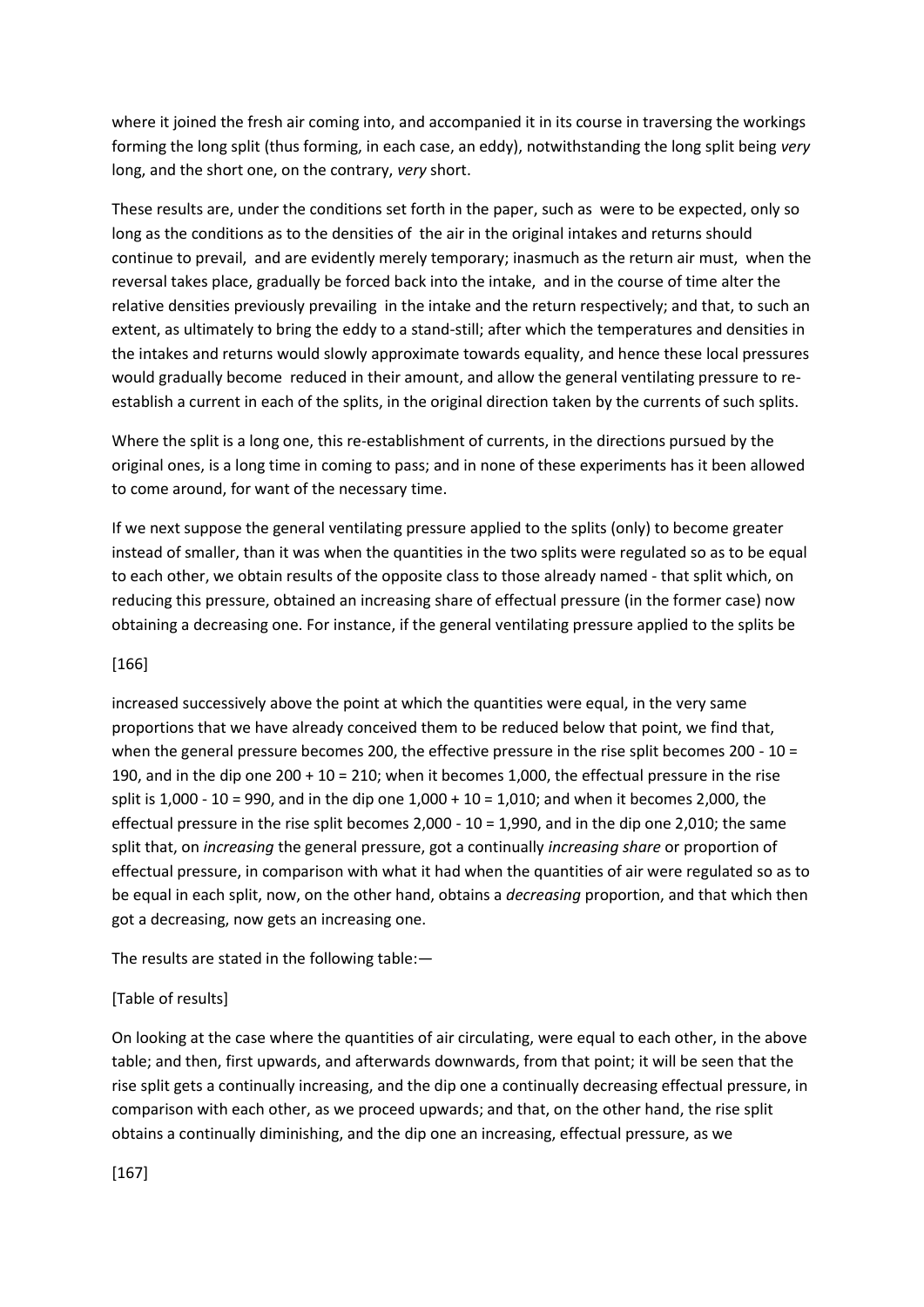glance downwards from the same point, making a similar comparison; the actual quantities of air, given by the experiments, at pages 66 and 67 of the present volume of "Transactions," follow the same laws in general; as was predicted in the paper on the proportions in which air will divide itself over different splits under different ventilating pressures : notwithstanding the fact that this very result has been urged as a proof of a want of correctness in the conclusions arrived at in the paper. See present volume of "Transactions," page 71.

If we presume the squares of the quantities of air circulating in each of the splits, in any unit of time, to have been directly proportional to the effectual pressures putting them into circulation, and at the same time, inversely proportional to the resistances offered by the respective splits to the circulation of a given quantity of air in any unit of time ; then, the quantities of air circulating in each of the splits, under the different pressures exhibited in the above table, would have been proportional to the numbers contained in the following table :—

[Table of results]

\* This quantity of air would be coming outwards in the long split intake, and would unite with 1,237 of fresh air, from the main intake ; and, with it, traverse the route of the short run, so long as the conditions assumed continued to prevail.

[168]

[Blank page]

[169]

PROPOSED COLLEGE

OF

MINING, ENGINEERING, AND MANUFACTURING SCIENCE.

The President then stated, he had great pleasure in bringing before them some proceedings regarding the establishment of the proposed Mining and Engineering College. The members of the Institute would recollect that, in the first instance, it was proposed that the College should be erected in Newcastle-upon-Tyne, or some other suitable locality, and that it should be an entirely independent institution, unconnected with any existing establishment, and erected, endowed, and supported by subscriptions and donors; and they would likewise recollect the munificent proposition which his Grace the Duke of Northumberland had made for the endowment of such a College. The committee appointed for the purpose of promoting its establishment had appealed to the Coal Trade generally, to the noblemen and gentlemen individually connected with, and interested, both locally and generally, in such trade, and also to those noblemen and gentlemen who were otherwise connected with the two counties of Northumberland and Durham, and they had likewise appealed to the manufacturing and commercial interests of the district; but they regretted that they were obliged to arrive at the conclusion, that it was hopeless to expect to be able to raise the necessary funds to establish, endow, and support a College of an entirely independent character, and unconnected with any other institution.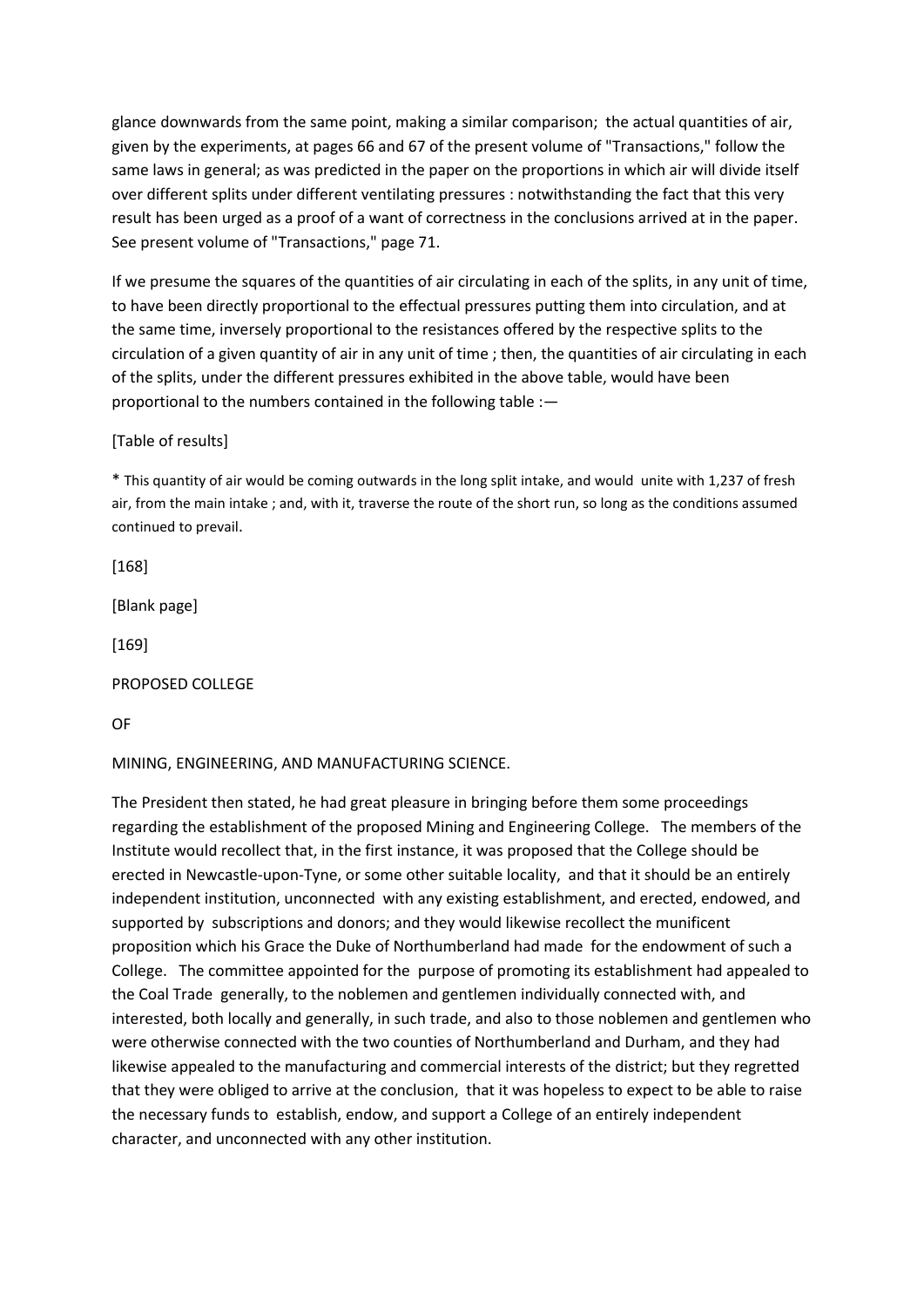The committee then turned their attention to the University of Durham, and made inquiries if it were practicable to engraft upon that University the proposed College, which, though connected with that institution, should at the same time be of a purely practical nature, and which should be under the management and control of a council elected by the body of subscribers, and by the Mining, Engineering, and Manu-

# [170]

facturing interests, by whom it was supported; and the members would recollect that at the meeting of the Mining Institute of August last, and recorded in the proceedings at page 200, vol. VI, of the "Transactions," some correspondence with the University on the subject was laid before them. Since that period meetings have been held with the authorities of the University; and he had now the pleasure of laying before the Institute a report of the College Committee, which embodied propositions for the establishment of the proposed Mining and Engineering College in connection with the University of Durham.

[171]

REPORT OF COMMITTEE.

Mining Institute Rooms, Newcastle, May 20, 1859.

The Committee for the establishment of a Mining College have to report that, in pursuance with the course agreed to be adopted, they have very fully brought the subject before the Coal Trade of Durham and Northumberland, as well as that of the kingdom at large.

While several lessors and lessees of mines have very liberally offered their support to the proposed measure, it must be admitted that the amount of encouragement received by the committee does not offer, on the whole, a prospect of the successful erection and endowment of so desirable an institution in a separate form.

Under these circumstances the committee, anxious to carry out the object for which they were appointed, and acting under the authority and with the advice of the Mining Institute, to whom the various proceedings have from time to time been fully explained, have endeavoured to realise by means of an existing establishment those great objects which they doubt not will be fully appreciated by the Mining interest as soon as their practical and economical results in the improvement of Mining operations, and also in diminishing the waste of life, come to be understood and developed.

The Institution referred to is the University of Durham, the authorities of which have shewn great willingness to meet the views of the Committee.

In the several interviews which have been held with them, the following heads for the establishment of a Mining College within the precincts of the University have been provisionally arranged : —

"Durham, Feb. 15, 1859.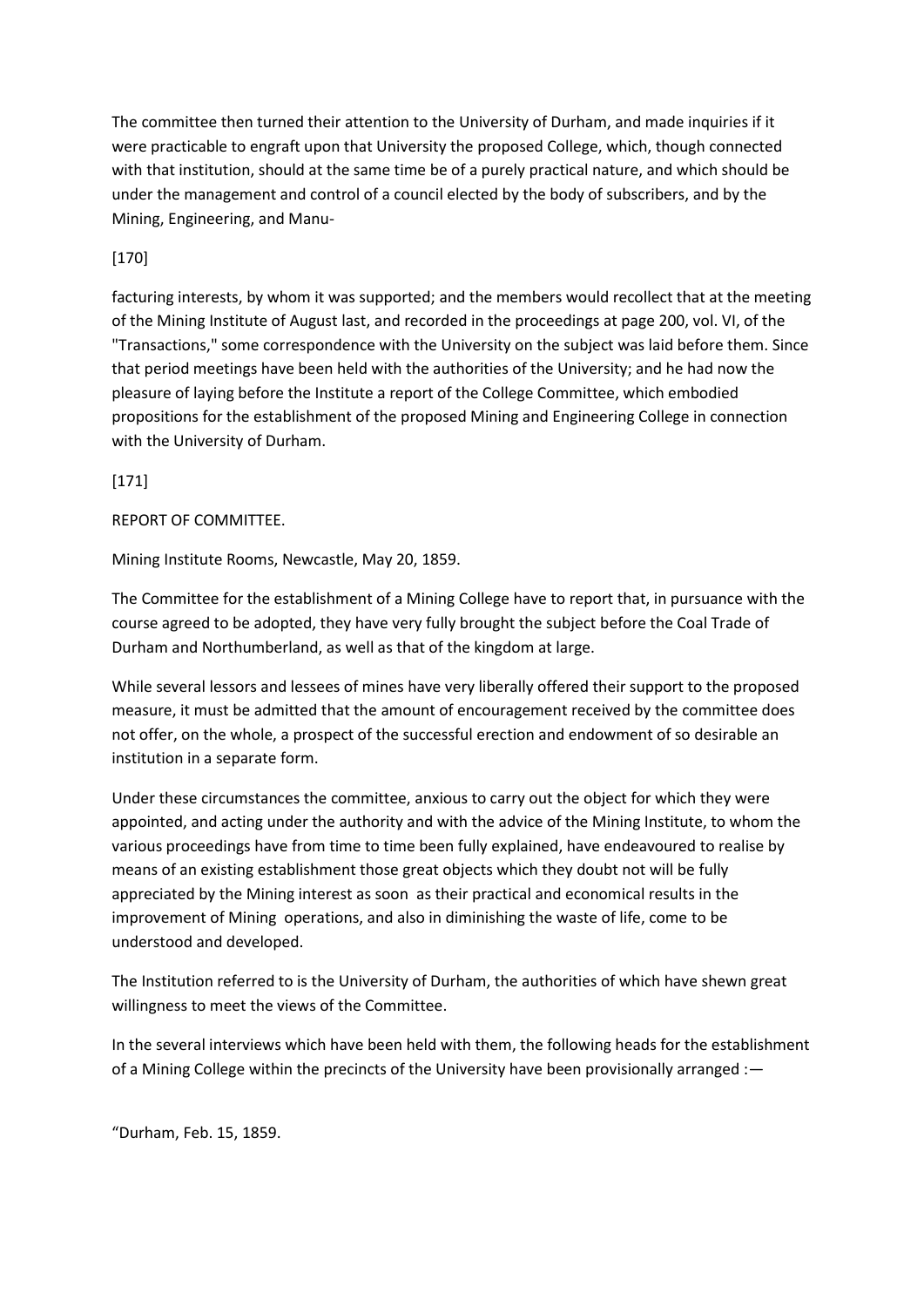"Heads of a provisional arrangement for the establishment of a Mining and Engineering College, as agreed to by the Warden and Senate of the University of Durham.

[172]

"1. A College of Mining and Engineering shall be established at Durham, in connection with the University of Durham.

"2. The College shall be managed by a council, consisting of a Principal, the Professors who give Lectures in this department, and a number of persons not exceeding three, nominated by the subscribers towards the funds of the Institution.

"3. The University of Durham shall provide two Professors, namely:—

"1. The Professor of Mathematics.

"2. A Professor of Natural Philosophy and Applied Mechanics.

"The Mining and Engineering College shall provide three Professors, viz. .—

"1. Of Mineralogy, Geology, and Working Mines.

"2. Of Chemistry.

"3. Of Plan Drawing, Levelling, Surveying, and Practical Engineering.

"The three last-named Professors shall be nominated by the Mining and Engineering College, and shall be approved by Convocation.

"All the Professors shall be Officers both of the University and of the Mining and Engineering College.

"4. The Principal shall be nominated by the Mining College, and approved by convocation, and may or may not be one of the Professors.

"5. The Principal shall be charged with the superintendence of the students, unless they are members of some College, Hall, or house in the University; and, together with the council of the College, shall arrange the various lectures to be delivered.

"6. Lecture Rooms shall be provided by the University for the five Professors. Chemical Laboratories and Workshops, if necessary, shall be provided by the Mining and Engineering College.

"7. Students in Mining and Civil Engineering shall be of two classes, matriculated and nonmatriculated; matriculated students shall reside in some College, Hall, or House licensed for that purpose by the University.

 "Non-matriculated students, if not resident with their parents, shall reside in lodging-houses licensed by the Principal of the

[173]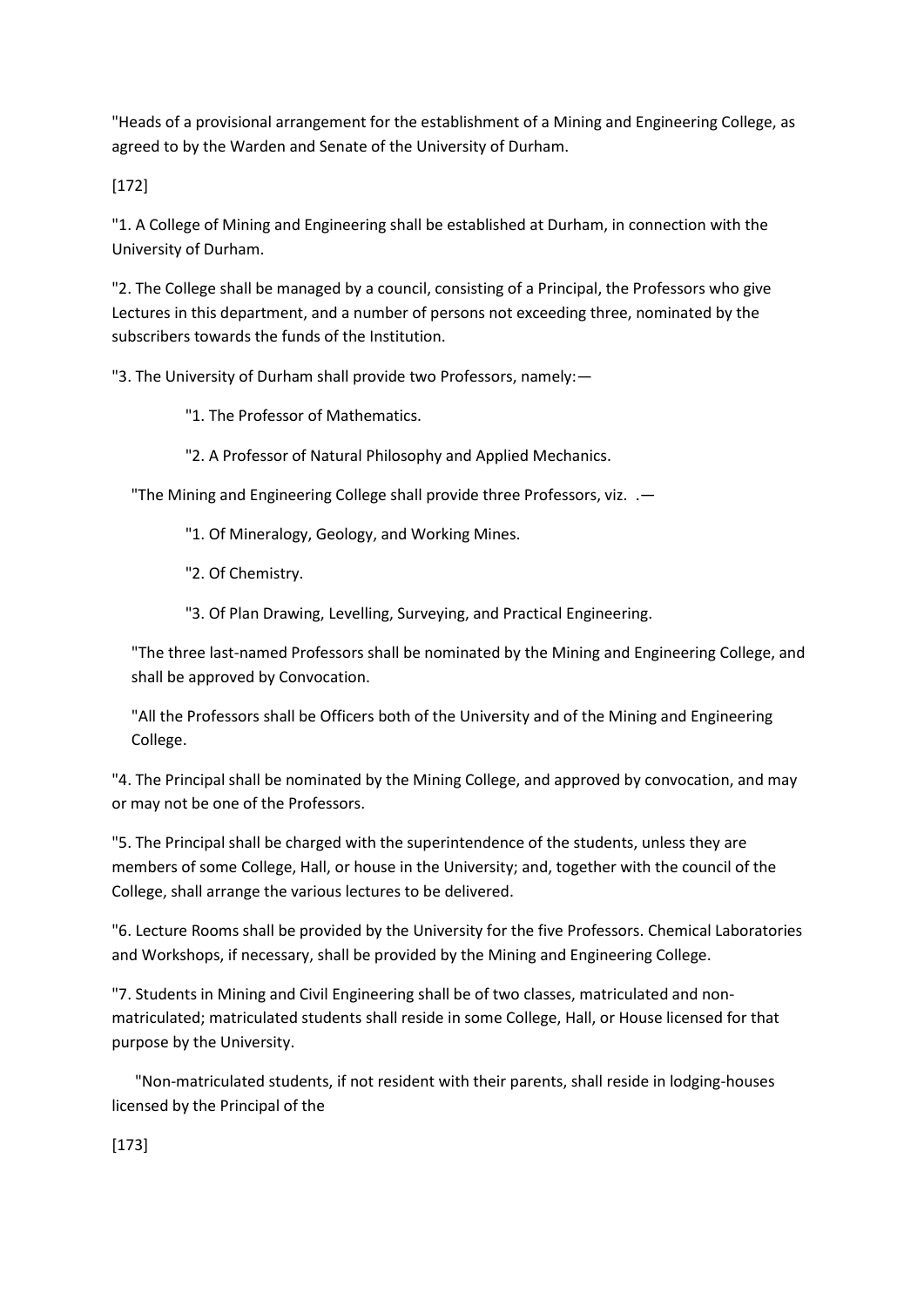Mining College, and approved by convocation; or, in special cases, with the consent of their parents, in such other houses as the Principal may approve.

"8. Matriculated students shall be admissible to the academical rank of Mining Engineer and Civil Engineer according to the regulations passed in January, 1855.

"Non-matriculated students shall be admissible to such title of distinction as shall be agreed upon by the University and the Mining and Engineering College.

"All students who attend only a part of the course of study shall receive certificates of competency in those subjects in which they have passed the requisite examinations.

"9. Instruction shall be provided for increasing the usefulness of Schoolmasters in the Mining Districts.

"10. Arrangements shall be made, if possible, for enabling the students to inspect Mines and obtain instruction in practical work.

"11. All non-matriculated students shall be subject to such discipline as shall be determined by the University and the Mining and Engineering College.

"12. Every matriculated student shall pay an admission fee of £2, and a terminal fee of £5. The admission fee shall be divided equally between the University and the Mining and Engineering College. The terminal fee shall be divided, two-fifths to the University and three-fifths to the Mining and Engineering College.

 "The fees thus paid shall entitle any Mining or Engineering Student to attend, with the consent of the Lecturer, any lecture given in the University, and in like manner the fees paid by Students in Art or other faculties in the University shall entitle them to attend, with the consent of the Lecturer, any lectures given by Professors of the Mining and Engineering College.

 "Non-matriculated students shall pay fees according to the lectures which they attend. Civil and Mining Engineers, Under-Viewers, Overlookers of Mines, and Manufacturers and other persons desirous of attending any course or courses of lectures, shall be admissible, with the consent of the respective

## [174]

Lecturers, on the payment of such fees as shall be from time to time determined by the council of the Mining and Engineering College.

"13. The fees received either by the University or by the Mining and Engineering College shall be applied partly to the payment of the Lecturer, and partly to general purposes connected with Civil Engineering and Mining."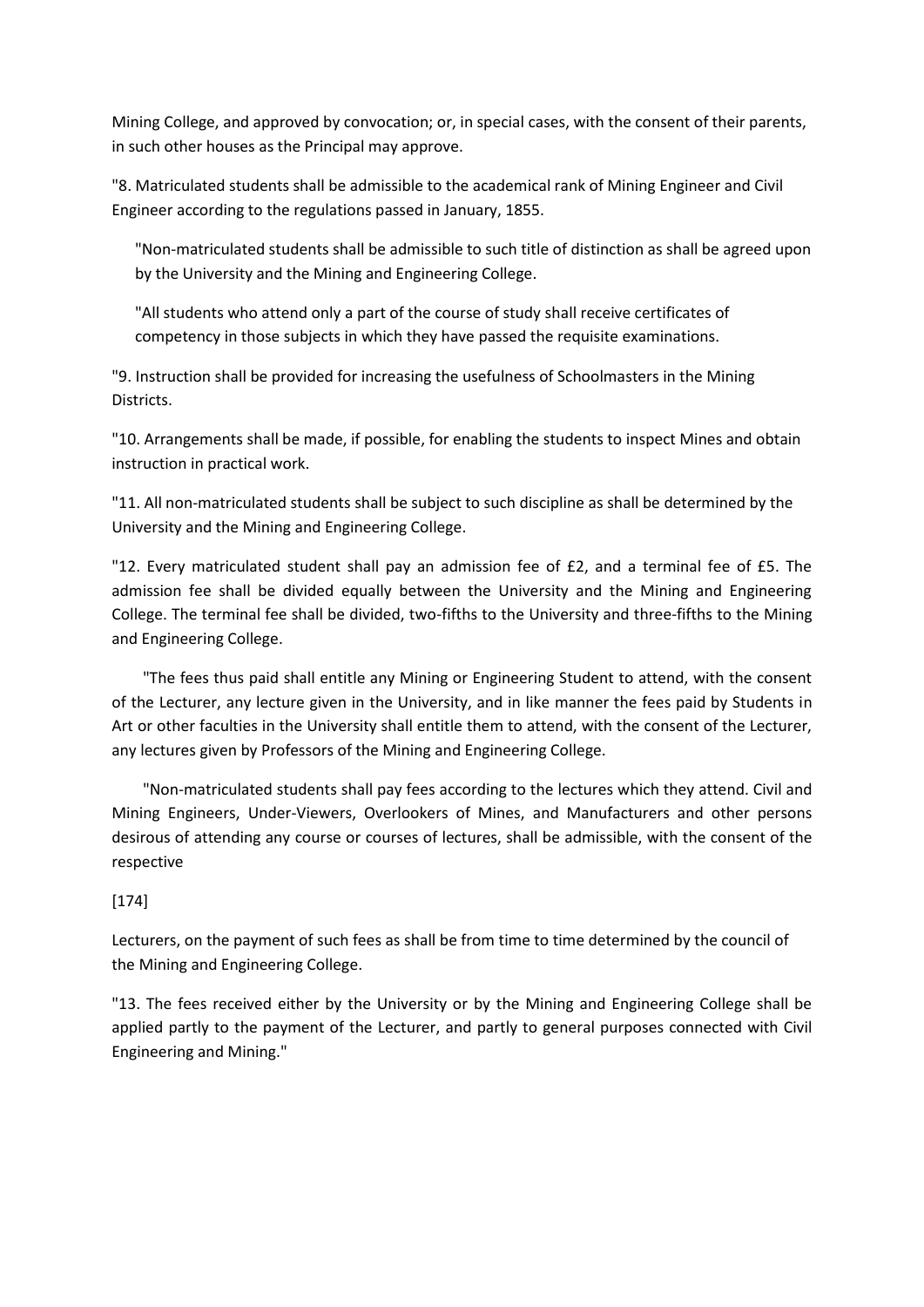It will be seen from the foregoing minute that the Mining and Engineering College, though intended to be locally situated within the University, is yet to be conducted upon independent principles, and to be managed by its own governing body.

With regard to the endowment of the proposed College, the authorities of the University of Durham, while they offer the gratuitous accommodation of Lecture Rooms, thus saving the large outlay that would be required for a separate building, have yet no power to divert their funds from the purposes to which they were originally appropriated. They have, however, agreed to pay the salaries of two of the Professors, on the ground of their services being useful to both institutions. Beyond this the Committee entertain a confident hope that the Mining interest will contribute towards the permanent endowment of the proposed College, and have also reason to believe that Government are favourable to the project.

The Committee therefore, approving of the foregoing provisional arrangement, deem it advisable to appoint a Sub-Committee, consisting of Messrs. N. Wood, T. J. Taylor, and I. L. Bell, and request those gentlemen to confer with the authorities of the University of Durham, and also to bring the project under the notice of Government, and to take such other preliminary steps as shall in their judgment be expedient or necessary for the successful establishment of the proposed College, reporting the result of their labours as early as they conveniently can to this general Committee.

#### NICHOLAS WOOD, Chairman.

The President—The members of the Institute would perceive from the foregoing outline of the proposed arrangements that the independence of the Mining and Engineering College has been strictly adhered to; that the principle on which it is proposed to be established is of a purely practical character; and, that its management is to be entirely in the

## [175]

control of its own supporters, subject only to those regulations which are necessary between a College and a University, in order to provide for the requisite discipline, and to render the whole as perfect a seminary for the instruction of Mining and Civil Engineers, and others intended for manufacturing pursuits, as possible.

The objects of the proposed College has been set forth in detail in the various proceedings of the committee, from time to time, and have been embodied in the Transactions of the Institute, and also in the shape of separate pamphlets which have been published; it would, therefore, be superfluous in me to trouble you with many observations on this occasion. If you think it advisable to adopt the recommendation of the committee, and to sanction the appointment of the subcommittee, those gentlemen will no doubt take immediate steps to confer with the authorities of the University, and with the Government, and other persons, who may give their aid in the establishment of so important an institution. Looking at the manner in which the authorities of the University of Durham have met the subject, there can be no apprehension that any difficulty will exist in the requisite details for completing the arrangement between the University and the promoters of the College: - the only difficulty which presents itself is, that of funds, - for the erection of such buildings as are not proposed to be provided by the University - for the annual payment of Professors - -and for the current expenses of the establishment ; - to that object the sub-committee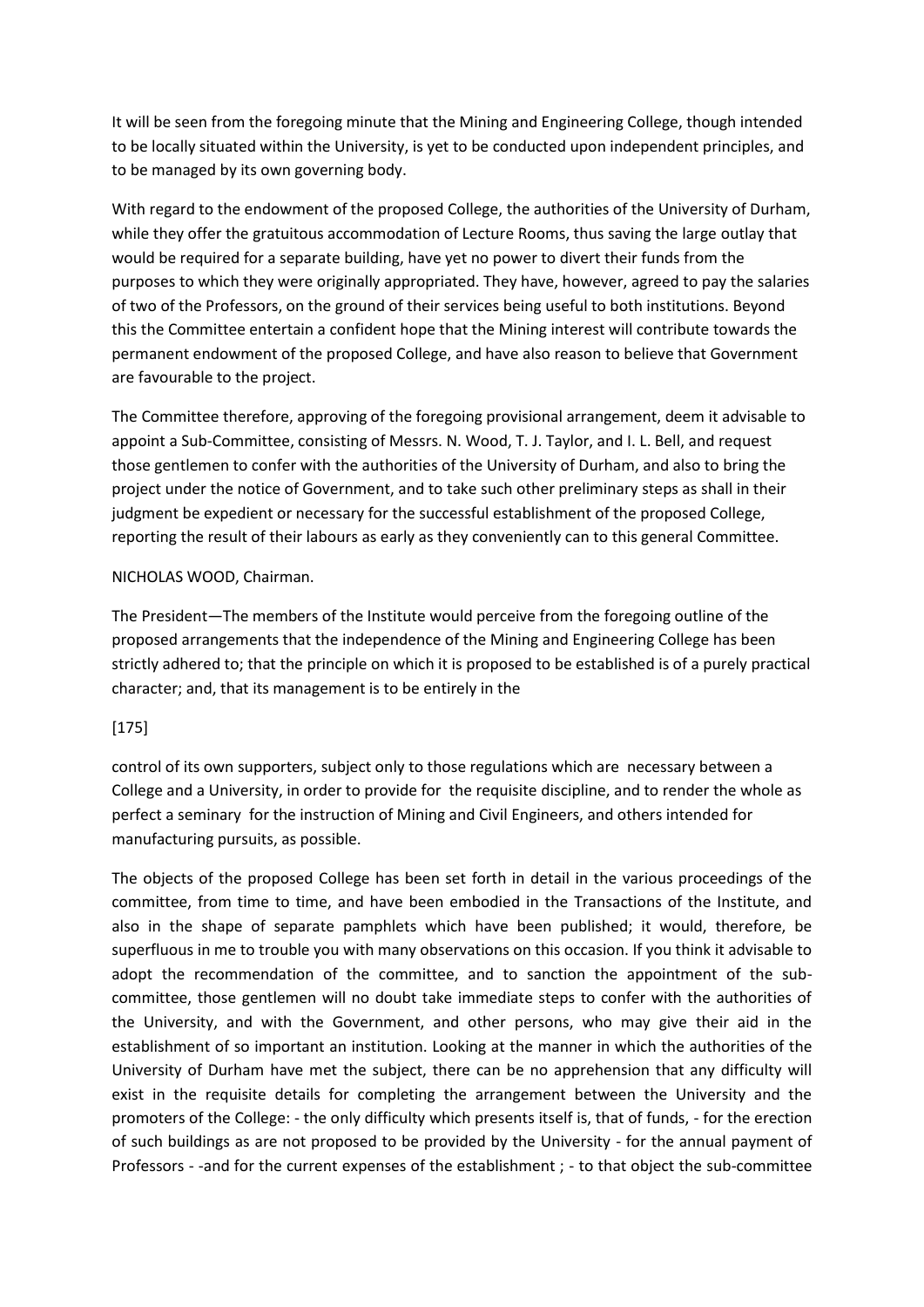will first of all have to devote their attention; and, taking into consideration the importance of such an institution, it is to be hoped they will be successful. It is to be trusted, likewise, that when something of a practical nature is laid before them, the lessors of the vast coal mining districts of Northumberland and Durham, and of their lessees (who are more immediately connected with the benefits likely to arise from such an institution), will contribute towards the requisite funds. The Government, it is trusted, will likewise see the propriety of appropriating some grant towards the establishment of an institution which will, unquestionably, more than any other, contribute towards efficiency in the management of mines, and towards the more important object of saving of life, for the promotion of which an annual expenditure of upwards of £12,000 is contributed in the shape of allowances to the Inspectors of Mines. Those beneficent feelings, also, which induced his Grace the Duke of Northumberland to make such a munificent proposition for the endowment of a College at Newcastle, may, it is trusted, if the Institution of Durham

#### [176]

be established to the satisfaction of his Grace, be transferred to the promotion of the Institution in that locality; and we may likewise venture to hope that some of the funds, exhibitions, &c, of the University of Durham may, with the permission of Parliament, be appropriated towards the support of a College in that University.

There is only one other subject connected with the establishment of the proposed College which I think it necessary at this time to mention, and which though, in my opinion, of great importance towards the utility and efficacy of the institution, is only slightly noticed in the minutes of the proposed arrangements, and which is, the establishment of Schools in connection with the College in the different mining districts, and the training of Schoolmasters in the College for such schools. It has been suggested that Schools might be established in the different colliery districts of the kingdom, and that at such schools instruction adapted to the education of boys intended as Managers of Mines, or for Engineering or Manufacturing pursuits, should be given - that such schools should be in connection with the proposed College - that they should be, in fact, as it were, preparatory schools for pupils to be sent to the proposed College, and who should, on being sent to the College, have some privileges granted to them; and that schoolmasters educated and prepared at the College for such a course of education as would be suitable for the pupils to be sent to the College, would be peculiarly adapted as teachers for such schools. There would then be a system of preparatory schools in the several districts for such College, and those schools being presided over by masters trained at the College, the practical result would be, that a system of Mining and Engineering instruction would be taught at such schools as would be of infinite advantage to the rising generation in those localities, and to those who were intended to conduct the Mining operations at a future time. The great bulk of the pupils of such schools would probably acquire full and complete instruction, for the several gradations of duties with which they might thereafter be entrusted, and it is very probable that very few of the pupils would aspire to the additional knowledge to be acquired at the College. The system would, however, admit of any number being sent, and, as I have already named, would present inducements for their entering upon a College instruction. But the great utility of such a system would be, that it would embrace the education of all classes and grades of Mining and Engineering students, from the highest and most efficient instruction which an University would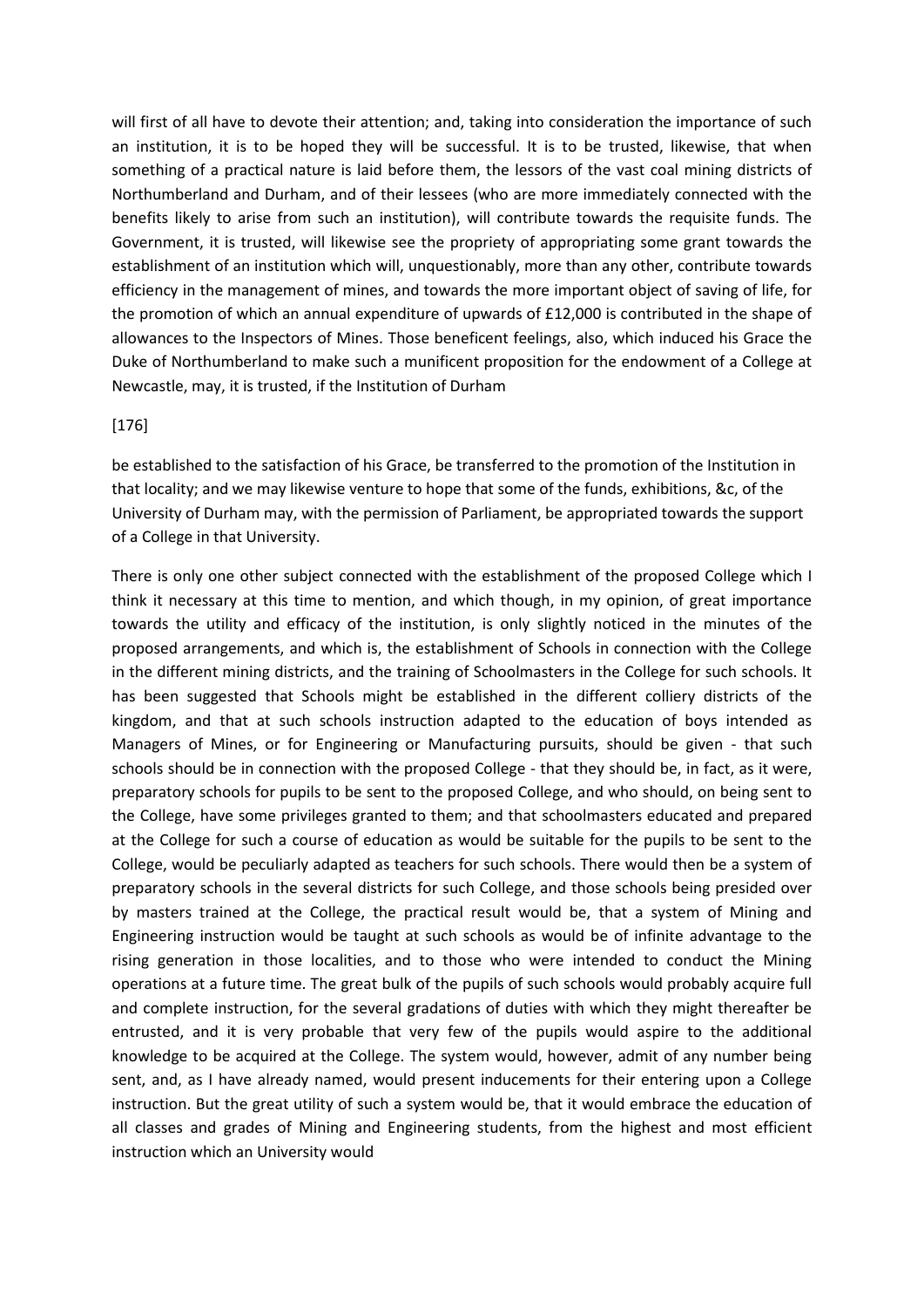# [177]

afford, to that of a local school peculiarly and exclusively devoted to the education (and at the cheapest rate) of the lowest grade of Colliery Manager, Civil Engineer, or Manufacturing pupil.

A discussion then took place on the several heads of arrangement proposed to be made with the University of Durham, and several practical suggestions were made; these, however, having subsequently been submitted to the authorities of the University, and agreed to by them, have been embodied in the preceding document.

The President then put a resolution that the sub-committee named by the committee be appointed, and that they should be desired to carry into effect the recommendation of the committee with as little delay as possible; which was carried unanimously.

The meeting then adjourned.

[178]

[Blank page]

[179]

#### NORTH OF ENGLAND INSTITUTE of MINING ENGINEERS.

# ANNIVERSARY MEETING, THURSDAY, AUGUST 4, 1859, IN THE ROOMS OF THE INSTITUTE, WESTGATE STREET, NEWCASTLE-UPGN-TYNE.

#### Nicholas Wood, Esq., President of the Institute, in the Chair.

The proceedings of the Council having been read,

The following gentleman was elected a member of the Institute :— Mr. Robt. T. Rees, Lothy Shenkin Colliery, Aberdare, Glamorganshire.

The President then said they would take the resolutions of the Council, recommended to be considered at the general meeting first in rotation, and stated they would perceive that Mr. T. Y. Hall had made a claim of £189 19s. 6d. for diagrams and illustrations to his papers, and that the Council had referred the claim to the general meeting for consideration. After a protracted discussion on this claim, from which it appeared Mr. Hall had incurred this amount of expence in the illustrations to his paper, while, on the other hand, no orders or authority had been given by the Council for the payment, it was ultimately arranged that the matter should be referred back to the Council, with power for them to arrange with Mr. Hall as they might deem expedient, and in accordance with the rules of the Institute; and the following resolution, proposed by Mr. Potter, and seconded by Mr. Reid, was passed unanimously, with the concurrence of Mr. Hall:—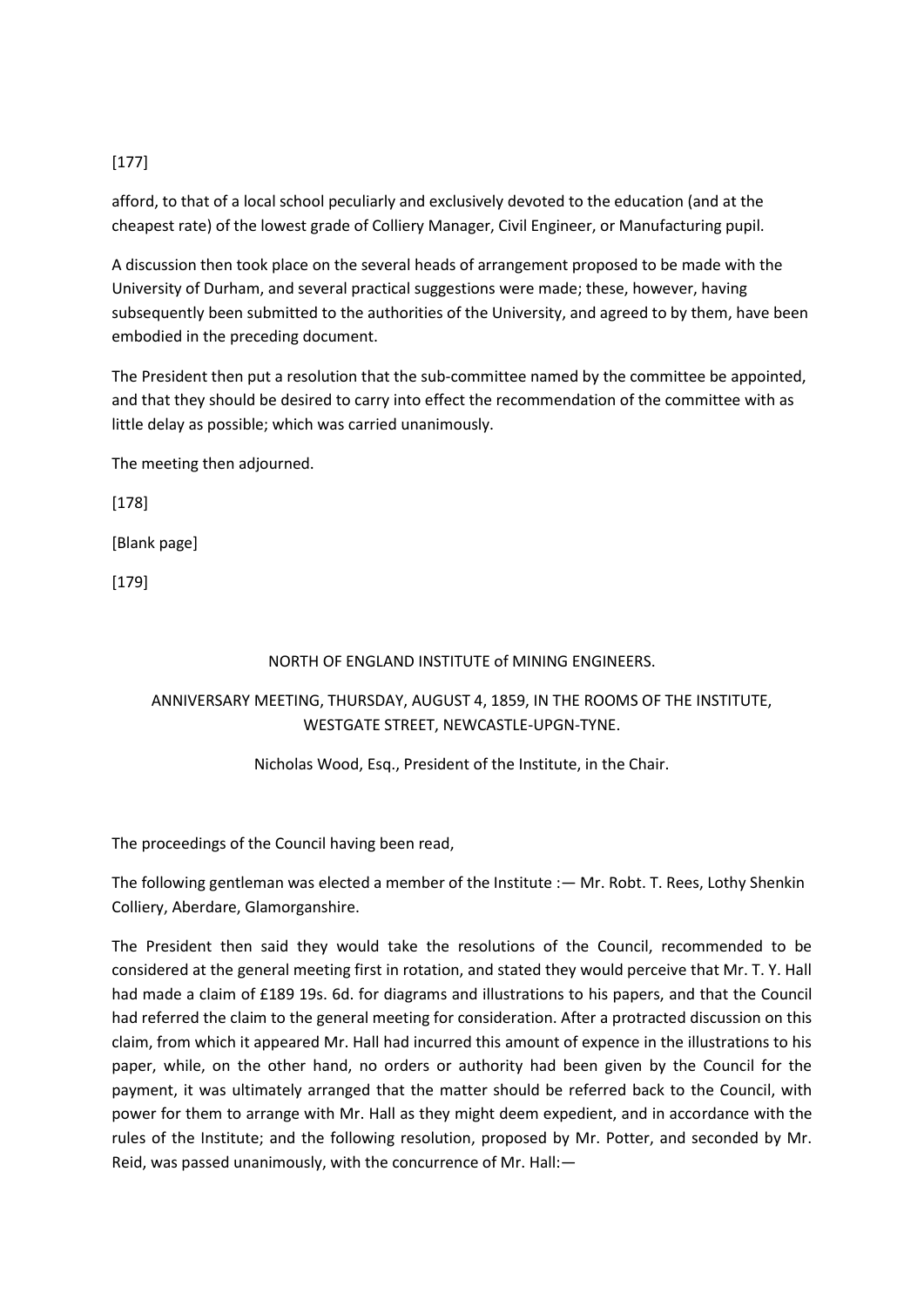"That the claim of Mr. T. Y. Hall be again referred to the Council for arrangement, it being understood that Mr. Hall is willing to leave the settlement thereof to the Council."

The Council having reported that vol. I. was out of print, and that it

[180]

was desirable that 200 additional copies be printed; and that, in their opinion, it was desirable that an increase in the number of copies printed annually of the proceedings of the Institute be made.

*It was Resolved*—"That 200 additional copies of vol. I. be printed; and that 600 copies of the "Transactions" be printed in future, instead of 530 copies as heretofore."

A discussion then arose as to a portion of the Vice-Presidents being ineligible for re-election, in accordance with a resolution passed at the last annual meeting of the Institute, when

*It was Resolved*—" That the resolution at the last annual meeting, of the ineligibility of some of the Vice-Presidents for re-election at this meeting, be postponed until the next annual meeting of the Institute."

Attention was directed by the President to a resolution at the last annual meeting of a catalogue of the books and specimens belonging to the Institute, which, it appears, had not been accomplished,

*It was therefore resolved*—" That the Council prepare a catalogue of the books and other property belonging to the Institute, in time to be printed with the next year's proceedings."

The resolution of the last annual meeting that a copy of the rules, together with any modifications therein made at the different meetings of the Institute, be made out by the Council, and printed with the proceedings was continued.

Mr. Reid then stated that the printing of the additional copies of Mr. Wales's paper had cost £71. 5s., and that copies had only been sold to the amount of £42 10s. 6d., leaving a balance of £28 14s. 6d. against the funds of the Institute.

The President said the only way in which the deficiency could be fairly met, except by the funds of the Institute, would be by the coal trade subscribing to that amount to the Institute. The additional copies of that paper were printed for express distribution amongst the members of the trade, and was, therefore, exclusively for its benefit; and he believed that no paper had issued from the Institute of more practical utility than that paper, especially to those practically engaged in the management of mines. As they were honoured with the presence of the Chairman of the Coal Trade of Northumberland and Durham, he hoped

## [181]

that gentleman would recommend the trade to contribute at least that amount to the funds of the Institute, which would be received as a proof of the support of the trade to the Institute.

The report of the Finance Committee and the Annual Report of the Council were read, adopted, and ordered to be printed with the annual proceedings.

The President then brought before the meeting a circular on a testimonial proposed to be presented to Mr. Hunt, of the Museum of Practical Geology, in Jermyn Street, for his valuable services in the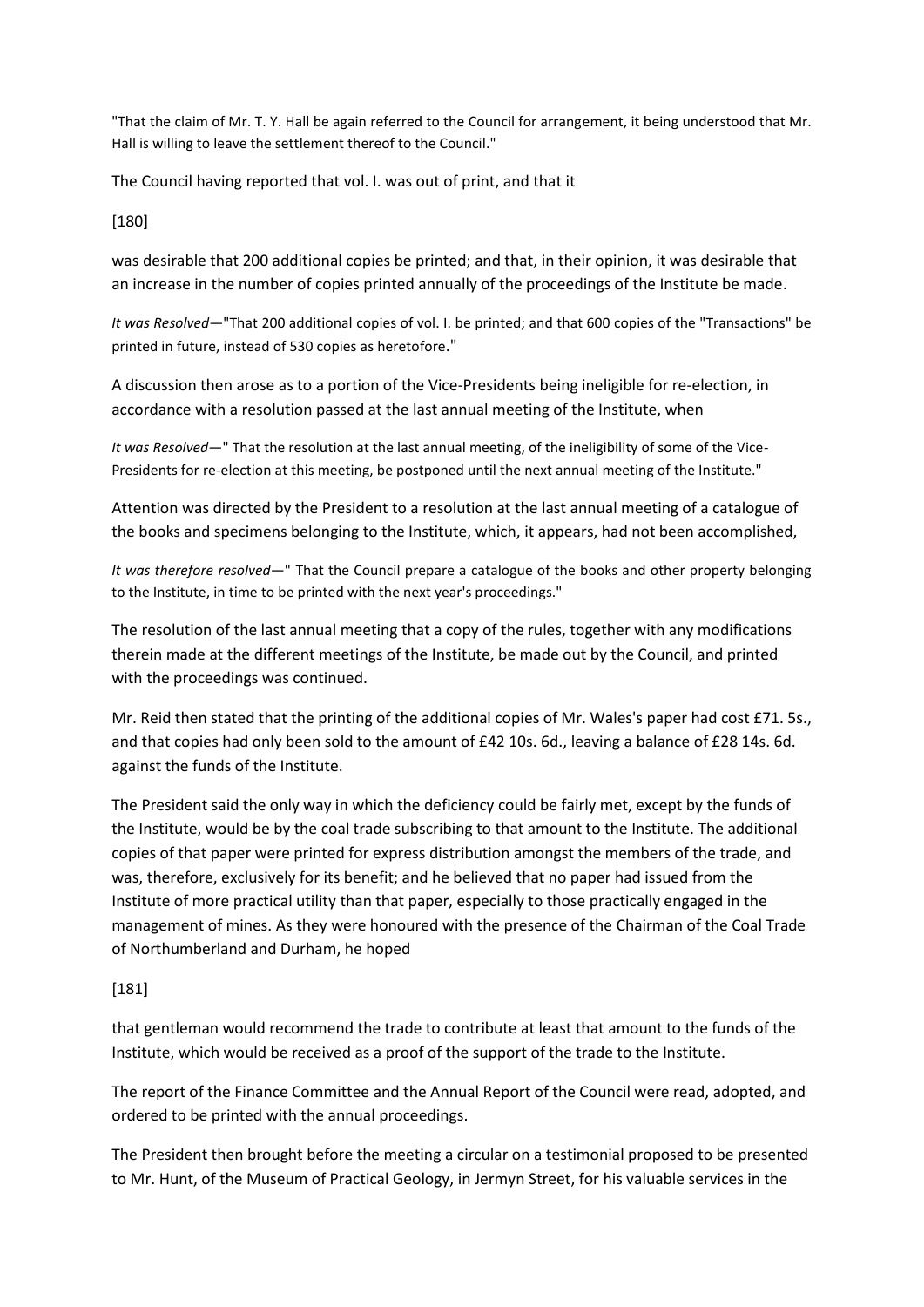preparation of the annual statistical returns of the production of mines, &c, when, after several remarks by different members of the Institute pointing out the value to the coal, lead, copper, tin, &c, trades of such statistics, the following resolution was passed:—

"That the sum of £10 10s. be subscribed towards the Hunt Testimonial, as a proof of the approbation of the Institute of his valuable and laborious services in preparing the annual mineral statistical returns, which are so useful to the mineral interests of the kingdom."

Mr. Daglish having presented a book of photographic prints of collieries, machinery, &c, to the Institute,

*It was Resolved*—That the thanks of the Institute be given to Mr. Daglish for his handsome present of photographic prints.

The question of the arrears of subscriptions was then brought before the meeting and led to a long discussion, whether it might be advisable to alter so much of the constitution of the Institute as to divide the subscribers into members and associates, similar to that adopted by the Civil Engineers, with a view of making the Institute and its publications more approachable to the class of underviewers and other sub-managers of mines and manufactories, and with that view to admit such persons at a reduced annual subscription, and, consequently, to enlarge its utility to the mining interests of the country. After considerable discussion the following resolution was passed—

" That it be referred to the Council to consider and report whether it may be desirable to have members and associate members of the Institute, and what difference in the amount of annual subscription they would in that case recommend."

And a resolution was likewise passed—

### [182]

"That the transmission of the proceedings be withheld from members more than two years in arrear of their annual subscriptions."

The President then communicated to the meeting the steps which had been taken since the last meeting of the Institute, in the promotion of the establishment of a Mining College. He alluded to the report of the Council with reference to the interview which the sub-committee had with the Secretary of the Home Department, and stated, although that gentleman did not, as they scarcely expected he would, give them any specific promise of support, he did what he believed was as much as was usually conceded in such cases, promise to give the subject his careful attention. Considering, however, that the Mine Inspection Bill terminated next session of Parliament - that it would be necessary to renew the bill - that the inspectors had reported that increased intelligence in the overlookers of mines generally would tend materially to diminish accident - and that a committee of Parliament had recommended the establishment of practical schools for that purpose; he did hope that Government might be disposed, when the Inspection Bill came before Parliament, to give them a grant of an annual sum towards the endowment of a central College, and of the establishment and support of local schools associated therewith in the different mining districts of the kingdom. The authorities of Durham University had met the subject in a most gratifying manner. They had offered to appropriate lecture rooms, which would save a considerable sum in the erection of buildings if the College was established elsewhere; they had promised to pay the salaries of two out of the five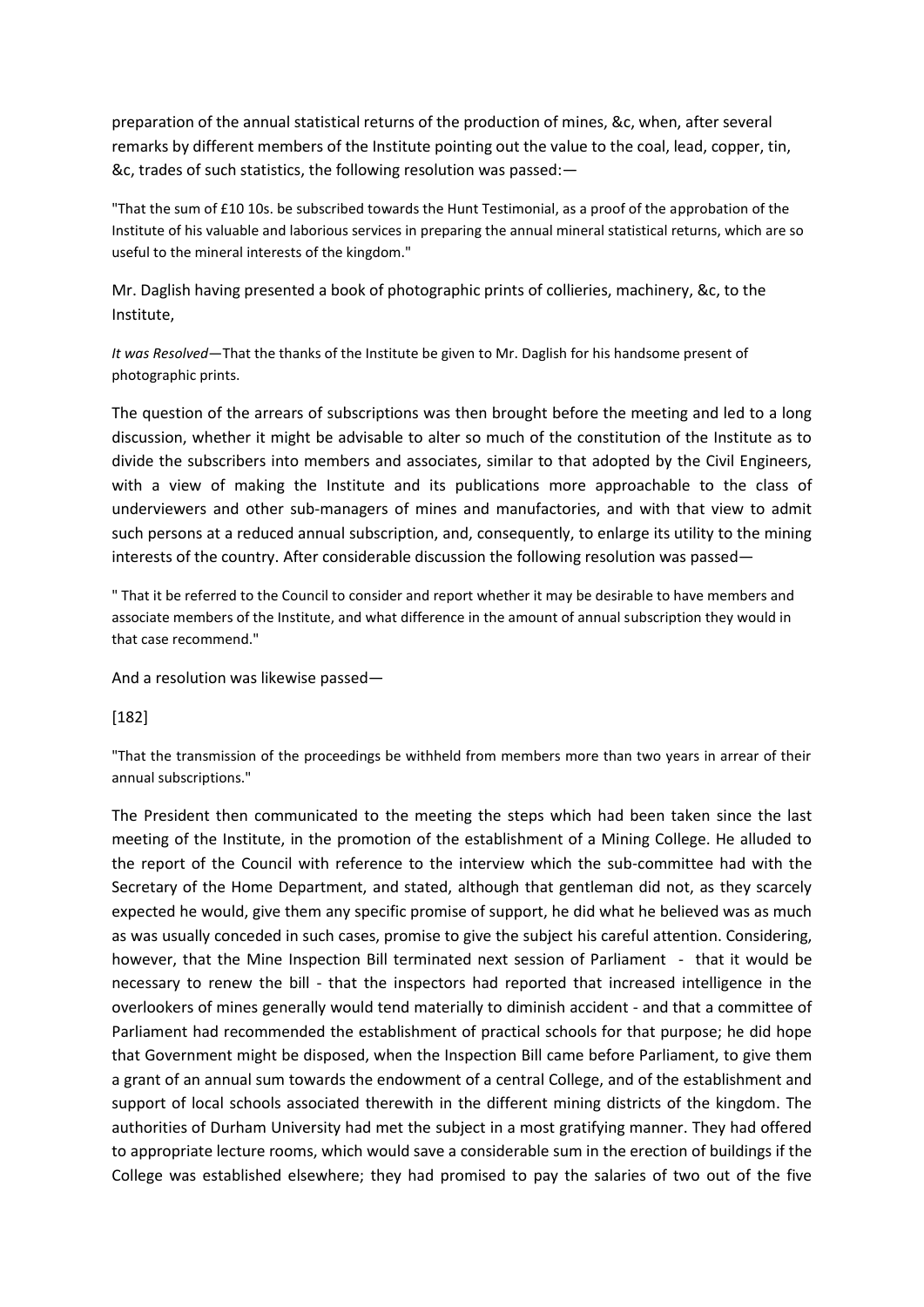professors, which it was thought might suffice for opening the College; and they only regretted that they were not enabled by their constitution to devote any further appropriation of their funds for the support of the College. As, however, it was pretty evident that parliamentary powers would be requisite to obtain the necessary funds, and as the renewal of the Inspection Bill offered an opportunity of obtaining such powers without expence, it might be that arrangements might be made to provide the Durham University with additional funds which might be applied towards an extension of that Institution, and to comprise in its constitution the addition of a Mining College. And last, and not least, he (the President) did hope that they might look with some confidence to the mining interests of the kingdom for pecuniary support, considering the benefits which were likely to result from the establishment of such an

### [183]

Institution, not only in a commercial point of view, but likewise in the saving of life.

Mr. Hugh Taylor (Chairman of the Coal Trade), expressed satisfaction at the statement which had been made by the President. The trade was indebted to him and to the Council for the attention they had paid to the affairs of the Institute. With regard to the College they should follow up their application to the Secretary of State. The £3,000 a year was a very small amount out of £800,000 a year voted annually for educational purposes, and, in his opinion, no extension of education could be more beneficial to the state, than the education of the managers of mines and manufactories, as well in the saving of life, as in the working and obtaining the mineral products of the kingdom, which he had no doubt would accrue from its establishment. He supposed it would be so constituted that its benefits would apply to the entire kingdom.

### The President—That is the intention.

Mr. Hugh Taylor—Then I think the Government should provide the whole of the funds. If it had been confined to this locality, then he believed the coal trade of this district would be disposed, and he trusted would find the means to establish such an institution. But he apprehended a central establishment and district schools, embracing the education of the managers of mines for the entire kingdom, would be infinitely more useful and effective; and, therefore, the support should come from the Government, and from the entire trade and manufacturing interests of the kingdom.

The President said he might add that already petitions had been presented to Parliament by the workmen, praying that a number of sub-inspectors of a lower class in the profession than the present inspectors should be appointed. It was extremely desirable that the workmen who incurred the risk of the explosions and accidents in the mines, should have confidence in the management of the collieries, which he was afraid those petitions showed they had not; and, he (the President,) thought every person engaged in the trade would be of opinion, that a system of management founded upon the unquestionable competency of the responsible operative managers of the mines, would be more likely to prevent accidents and explosions, and to ensure satisfaction to the owners and workmen, than a set of sub-inspectors overlooking less competent and uneducated operative managers, which latter system he thought would tend to produce inextricable confusion.

The appointment of the Officers of the Institute for the ensuing year having been made,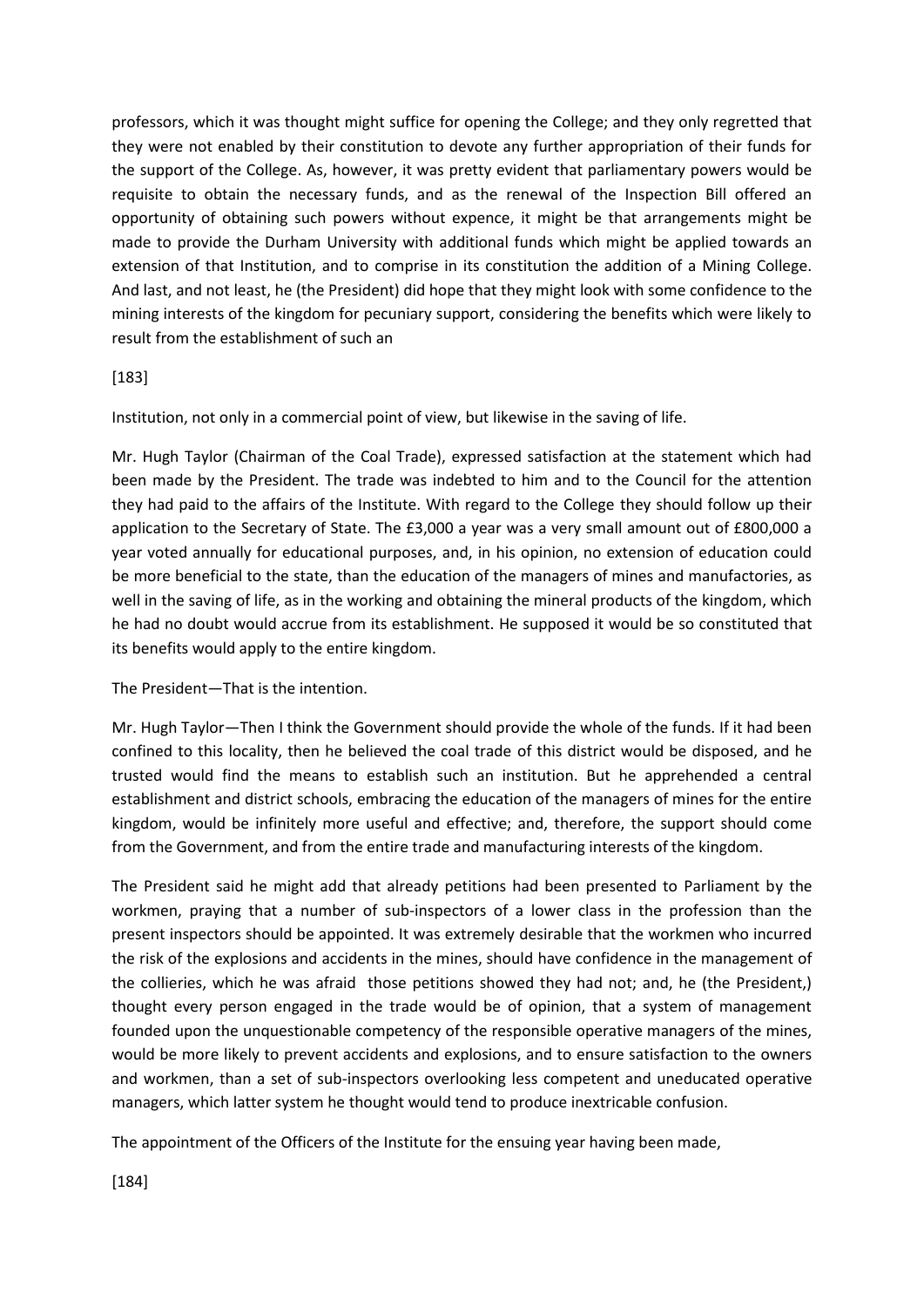The President stated that the routine business of the annual meeting was then concluded, and that the next business before the meeting was the termination, if practicable, of the discussion of the several papers on the Splitting of Air,—on the Question of Regulators, and,—on the Variation or otherwise of Currents of Air of different lengths when regulated, in cases of Variation in the Ventilating Power of the Mine. He, (the President), named the termination of the discussion, as the investigation and discussion of those questions had now been prolonged for a very long period, and had occupied a considerable portion of the meetings during this year, to the exclusion he believed of other papers of importance. He was duly impressed with the importance of these investigations on the practical ventilation of mines, but the most important subjects must have an end, and he would, therefore, propose that the discussion, if practicable, should be brought to a close at this meeting of the Institute. He said that a paper on the subject was expected from Mr. Thomas John Taylor on one section of the enquiry, but he understood, from that gentleman, that important Parliamentary business had prevented him from having the paper ready for the meeting to-day. Mr. Taylor, however, thought he could have it ready in a few days, and that it might possibly be printed with the proceedings of this meeting, so that all the papers and discussions on the subject might appear in this year's "Transactions." If this arrangement met the approbation of the meeting, they would then go on with the discussion, and Mr. Taylor's paper would, if possible, be printed with the proceedings.

Mr. Atkinson—I am quite agreeable to any course that may be adopted; I merely suggest that I have made some remarks in reference to Mr. Taylor's preliminary paper, read at the last meeting, which has, I believe, precedence to my reply to Mr. Greenwell's remarks on my papers.

It was then arranged that Mr. Atkinson's notes on Mr. Taylor's remarks should be read, which were as follows.

[185]

### REMARKS on MR. T. J. TAYLOR'S PRELIMINARY PAPER,

#### Entitled

#### "THE CAUSES OF THE VARIATIONS OF THE DENSITY OF AIR CIRCULATING IN COAL MINES."

#### By Mr. JOHN J. ATKINSON.

I beg to offer a few remarks in reference to a communication, made by Mr. T. J. Taylor to the last meeting, relative to the questions appointed for final discussion this day.

Mr. Taylor states, in his communication, that the effects of local differences of temperature upon the ventilation of mines have never been denied, and least of all by himself.

Their effects were surely virtually denied or ignored by those who held that the mere relative lengths of the routes of the different splits of air in a mine was the only matter requiring consideration in determining which of them would obtain an increased, and which of them a reduced proportion, or share, of any altered gross quantity of air circulating in the mine in a given time. And, although Mr. Taylor was not of those who thus failed to recognize these effects of local differences of temperature in modifying the proportions in which different gross quantities of air would be distributed amongst the various splits of a mine, yet that gentleman, at pages 74, 75, and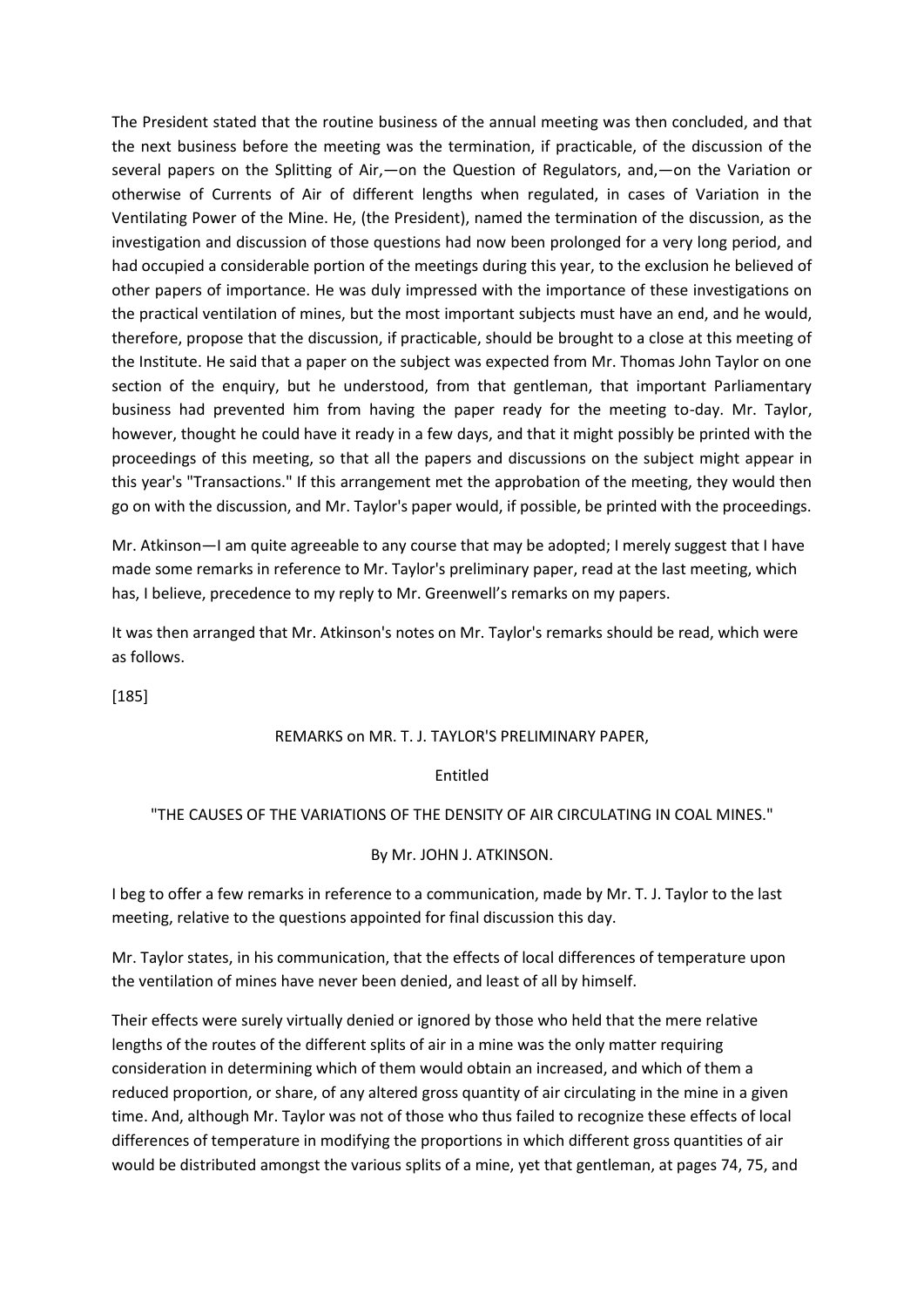76 of the present volume of "Transactions," states that, in his opinion, under the ordinary conditions of mines, these proportions would be affected to a greater extent by those particular changes of density in the air of rise and dip splits that are caused by the gradual expenditure of motive column on overcoming the resistances successively encountered by the air as it progresses in circulating, than

[186]

they would be affected by those other changes of density that arise from the variations of temperature generally experienced by the air as it circulates.

Indeed, it was simply owing to Mr. Taylor having expressed this opinion that I produced the paper on the relative importance of these two particular causes in the production of changes of density in the air of mines as it progresses in circulating.

Mr. Taylor admits, in the remarks I am here reviewing, that I established the position I had assumed in reference to this matter.

I have, however, not only shown that the changes of density arising from the gradual expenditure of motive column are, under the ordinary conditions of mines, of small amount in comparison with the alterations of density arising from change of temperature; but also, that however much those changes of density that arise from this particular cause may modify and affect the actual quantities or proportions of air circulating in the several splits of a mine, still, since they vary in the self-same proportion as the motive column giving rise to them, they cannot, under ordinary circumstances, be supposed to have any sensible effect towards disturbing or altering these proportions when an altered motive column puts a new gross quantity of air into circulation in the same splits.

This peculiarity in the amount of pressure arising from the gradual expenditure of motive column, and operating in favour of, and in addition to, it in dip workings, and in opposition to it in rise workings, prevents its being included amongst the causes tending to vary the proportions in which different gross quantities of air will be distributed over a series of splits in the same mine; while, at the same time, it is necessarily one of the causes operating to render dip workings more easy of ventilation than rise ones ; showing that the two questions are distinct, and ought not to be treated as being identical, however similar to each other they may appear; a mistake which Mr. Taylor seems to have fallen into in the remarks under notice.

Mr. Taylor next proceeds to quote some experiments having reference to the relative temperatures of the air in the rise and dip workings of the Back worth Colliery, from which we learn that the average temperature of the return air of the rise workings exceeded that of its corresponding intake by 5°; and that the average temperature of the return air of the dip workings exceeded that of its corresponding intake by 4°. After this follows some remarks relative to the tendency that these higher temperatures in the returns than in their corresponding intakes have to render dip workings easier of ventilation than rise ones.

## [187]

In all this there is nothing opposed to the views set forth in my own papers.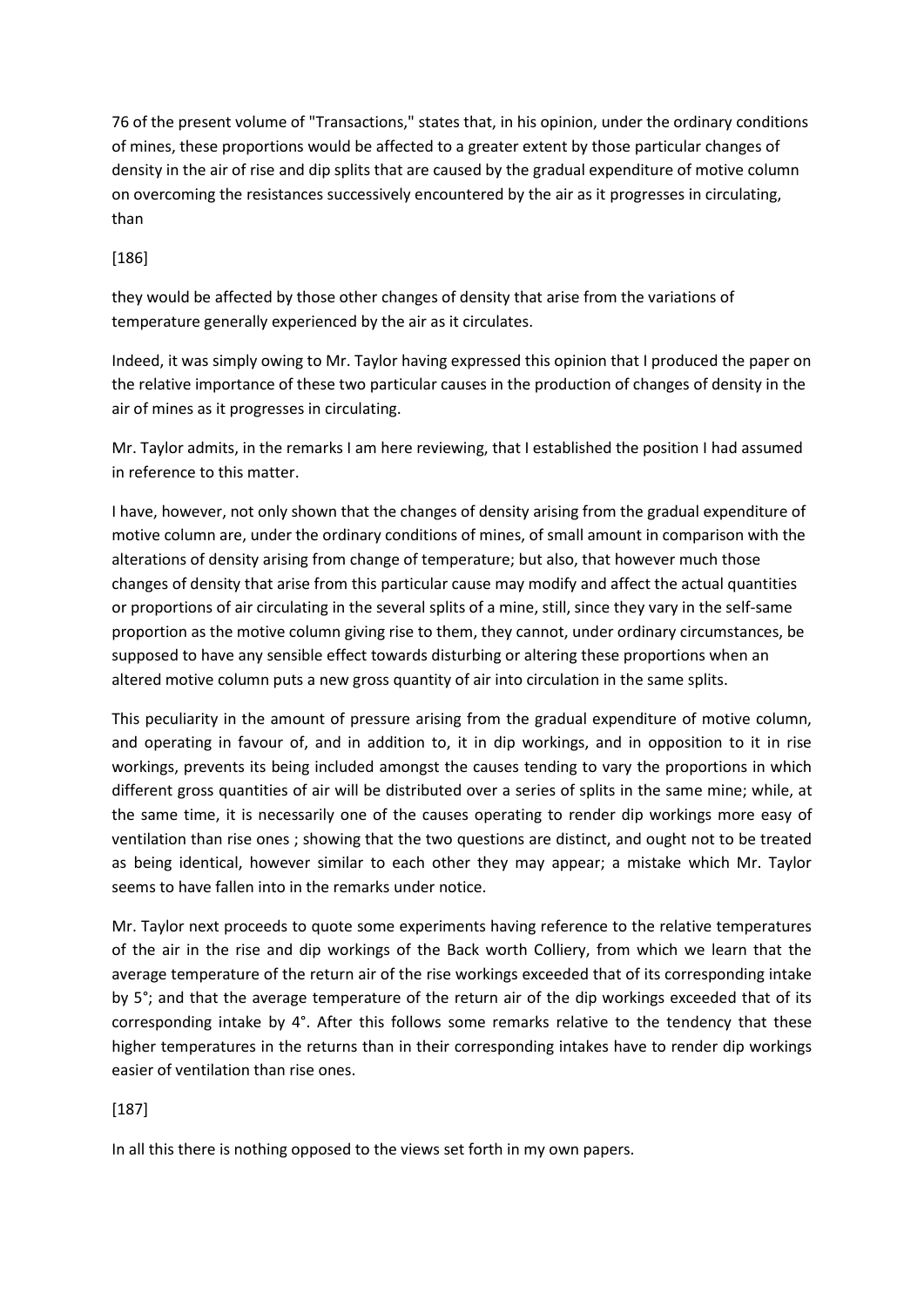Mr. Taylor, in the remarks I am noticing, next proceeds to state that that part of the solution of the question, as to why dip workings are more easy to ventilate than rise ones, which is to be found in the higher average temperatures of the air of the returns, than those of their corresponding intakes, does not go far enough; and that we are to ask whether all returns are warmer than their corresponding intakes; and why, in particular, this should be so in rise working.

Now, however closely allied may be the question as to why dip workings are more easily ventilated than rise ones, to the other question, as to which of a series of splits of air will obtain an increased, and which a decreased proportion of any gross quantity of air circulating, on altering its amount from any assumed standard, it is evident that they are, nevertheless, two separate questions; and at least one cause (the local pressure arising from the expenditure of motive column) has been pointed out as operating to its full extent in influencing the former question, although exercising little if any influence upon the latter.

I have not assumed differences of temperature to be the only cause operating to produce changes of density, and so to influence the question, as to the particular proportions in which any altered gross quantity of air will distribute itself over any series of splits in a mine; nor even to be the only cause operating to render dip workings more easy of ventilation than rise ones. Neither have I assumed that all returns are warmer than their corresponding intakes, even in dip, and much less in rise workings, and hence I do not exactly perceive the relevancy of this portion of these remarks to the matter at issue.

I have concluded that in the event of the density of the return air being less than that of its intake then that by altering the gross quantity of air, certain results would ensue in rise ways, and the very opposite ones in dip ways; and that the results just alluded to would be exactly reversed if the density of the air of the intakes was less than that of the returns; altogether independent of the particular causes which might operate in producing the relative densities of the returns and intakes.

If Mr. Taylor favours this meeting with a paper and investigations on the nature and comparative importance of the various causes contributing to alter the density of the air in mines, perhaps no one will feel more interest in it than myself; but, judging from the nature of the remarks of that gentleman, read to the last meeting, I feel it to be due to myself to

## [188]

state that, whatever may be the results of such an investigation, they cannot controvert anything I assumed in the chief paper, commencing at page 163, vol. VI., of "Transactions," "On the proportions in which air in mines distributes itself over several splits or routes having different lengths, and offering different resistances to currents of air passing through them," inasmuch as I did not, in that paper, enter into any investigation of this part of the subject ; and it can only be one of my more recent papers or communications that can be affected or controverted by an investigation of this nature,— I mean either the paper commencing at page 115 of the present volume of "Transactions," or that read to the last meeting.

Mr. Taylor remarks, that "variations in the volume and density of air from temperature, pressure, and vapour, are all to be brought in as elements for explaining the real point at issue, which is not, it is conceived, one of temperature *versus* motive column, but how to give a right explanation of all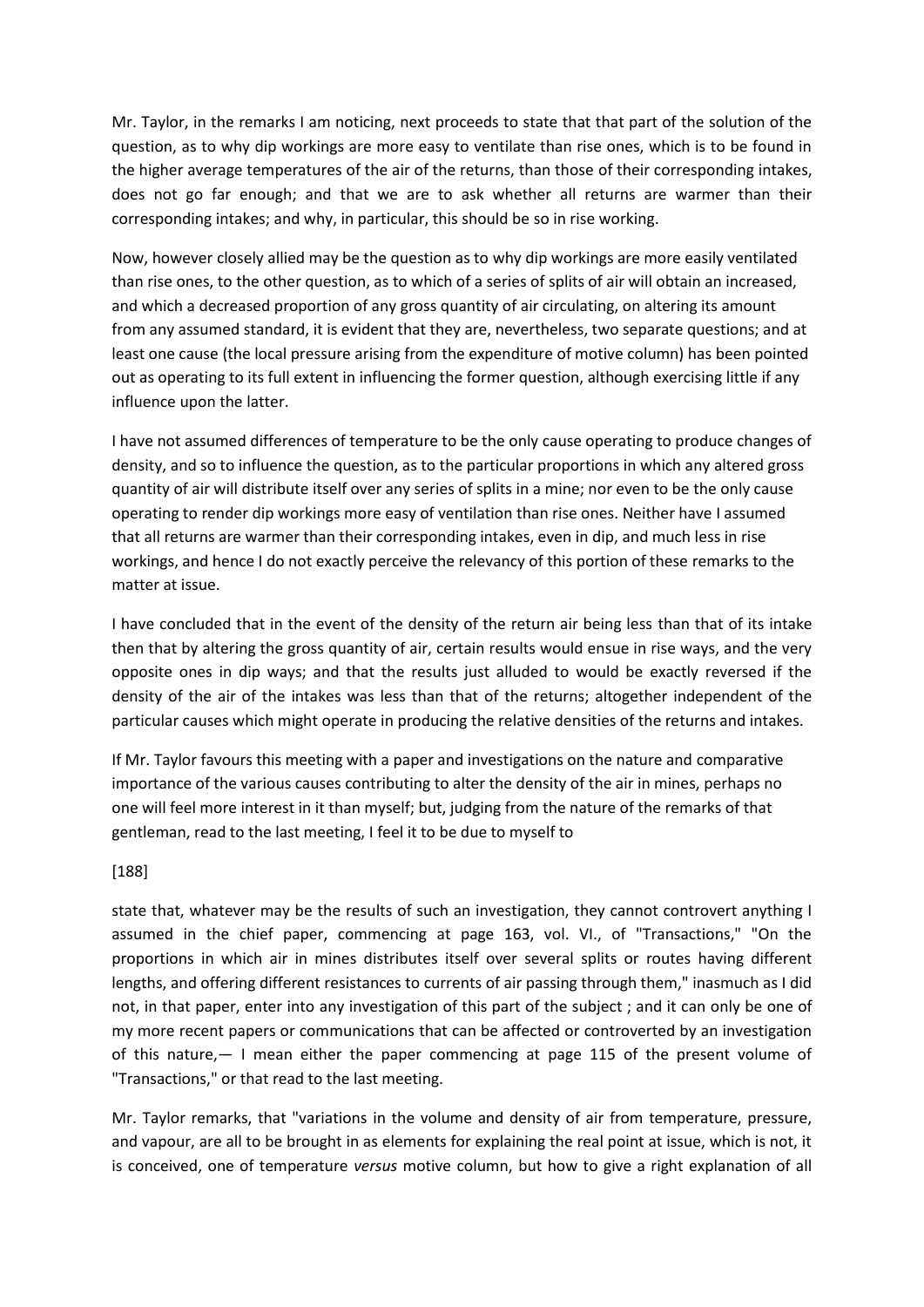the circumstances. *Temperature does not account for every case; it will not carry us through either as regards dip or rise workings*; nor, so far as my experiments go, will hygrometric difference do so, but the notable feature of the increase and diminution of ventilating column must necessarily find admission, as one assignable cause at least, into every example."

Now, at the time when these remarks were communicated to the Institute, I had not entered into any general investigation of the causes tending to render the air of the returns more or less dense than that of the intakes, and I am at a loss to know how the matters named could be assumed as elements requiring to be brought in to explain any point then at issue ; for, whatever might be their effects in altering or affecting the density of the air circulating, the real point at issue would remain as before, viz., as to whether the mere relative lengths of the splits, on the one hand, or whether the relative densities of the air of intakes and returns of rise and dip ways, on the other hand, were the real causes determining which particular splits would receive an increased, and which a decreased share or proportion of any altered gross quantity of air put into circulation, in the same unaltered mine or part of a mine.

I am not aware that I have anywhere assumed that the question was one of temperature *versus* motive column, except when writing a special paper on that very question, owing to Mr. Taylor himself having, in a previous part of the discussion of the first of the series of papers, expressed an opinion in reference to the relative importance of these two

### [189]

particular causes in producing changes of density in the air of mines, at variance with the opinion entertained by myself on that particular point; neither have I pretended or assumed that temperature alone would account for every case, or I should not have alluded to the effects of a mixture of gas with the air in producing changes of density, as I have done in the first of the series of papers, at page 164, vol. VI. of the "Transactions."

I have, on two former occasions, (see note, page 122, and also pages 134, 135, and 136 of the present volume of " Transactions") shown that the expenditure of ventilating pressure is trivial in its effects on the density of air in mines, and, therefore, also in its effects in modifying the proportions of air going into the different splits of a mine, as compared with the amount of the effects of the same nature produced by the differences of temperature usually prevailing as between intake and return air.

I have in these places further proved that these effects, arising from changes of density, produced by the expenditure of ventilating pressure, while of very small amount in fixing the relative proportions of any gross quantity of air going into the various splits of a mine, since they are always proportional to the motive column giving rise to them, would have no effect whatever in modifying the proportions in which any altered gross quantity of air would distribute itself over the same unaltered splits of a mine, if we suppose that no other disturbing causes existed; as, in that case, whatever might be the gross quantity of air circulating, the proportions in which it would be distributed would continue to be the same; and need not, therefore, necessarily find admission as an assignable cause into every example of the real question, in reference to which these papers have been written, as might be inferred from Mr. Taylor's remarks at page 131 of the present volume of "Transactions."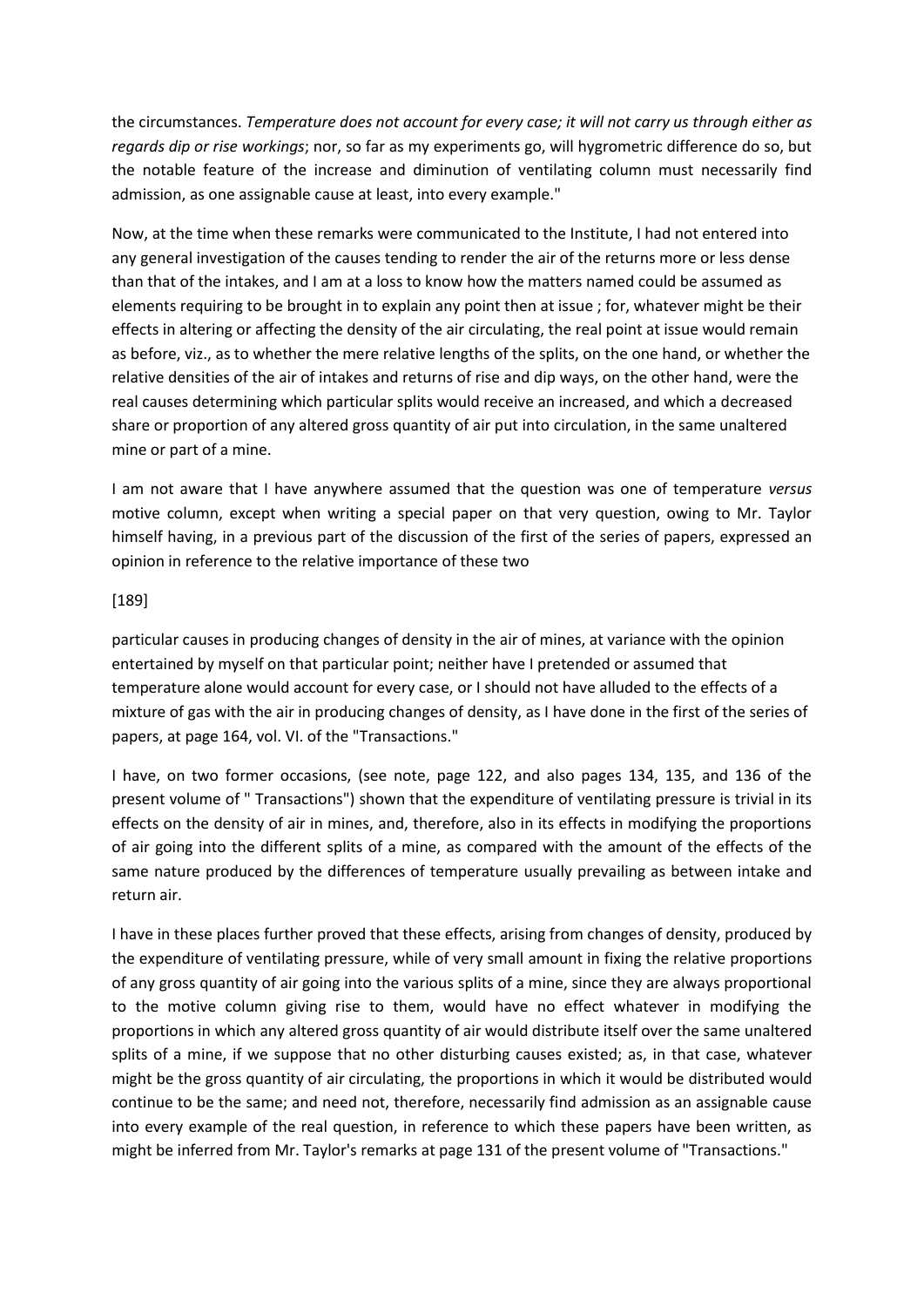Looking back to the paper, commencing at page 163, of volume VI, of "Transactions," on the relative proportions in which different gross quantities of air distribute themselves over the various splits of a mine, out of which the more recent papers intended for discussion at present have all arisen, I conceive that whatever may be proved as to the nature, variety, and extent of the various causes operating to produce changes of density in the air of mines as it progresses in circulating, they cannot be urged as controverting anything set forth in that paper, inasmuch as the conclusions arrived at in it are come to on the mere assumption that the densities of the air of the intakes are, on the one hand, greater, or,

## [190]

on the other hand, less than those of their respective returns; quite independent of the number, nature, or magnitude of the separate causes that may contribute towards the production of such differences of density.

Hence I conceive that it is by a mere extension of a particular branch of the general subject (generally recognized in the paper itself, but intentionally left uninvestigated), that these particular matters, brought forward by Mr. Taylor, can find admission into the discussion of the original point.

The President—We shall now go on with the discussion generally, and as Mr. Atkinson has answered some remarks of Mr. Greenwell in a paper read at the last meeting, and, as Mr. Greenwell is now present, I think we should first of all hear that gentleman's answer to Mr. Atkinson's remarks.

Mr. Greenwell—The question to be considered is the difference that would take place in the relative quantity of air that would go in long and short runs, by the difference made in the ventilating power. I had a model made, representing the upcast and downcast shafts, three feet high and four inches square. The communication between the bottom of each of these shafts was direct. It also represented a pair of drifts four feet long, from the bottom of the downcast, returning to the bottom of the upcast. In the short run there was a door placed, and in the face of the drift I placed a small lighted taper, which was observable by a little glass frame put opposite. I had a spirit lamp at the bottom of the upcast, and when the door was shut the whole of the current of air went round the face; but when the door was opened I still found that though there was a diminution in the quantity of air the diminution was very little, compared with what might be expected, as there was such a short run from the bottom of the one shaft to the bottom of the other; but when I partially closed the top of the upcast I found the effect much greater on the candle placed in the face, and that a certain contraction of the upcast produced a stagnation of the air in the long split. As I gradually closed the upcast the flame of the candle became perfectly vertical, the air all passing along the short course. I conclude this would take place in practice.

Mr. Hall—What is the object of contracting the upcast shaft, instead of contracting the intake?

Mr. Greenwell—To reduce the gross current of air.

Mr. Atkinson—With regard to the question asked by Mr. Hall, there

[191]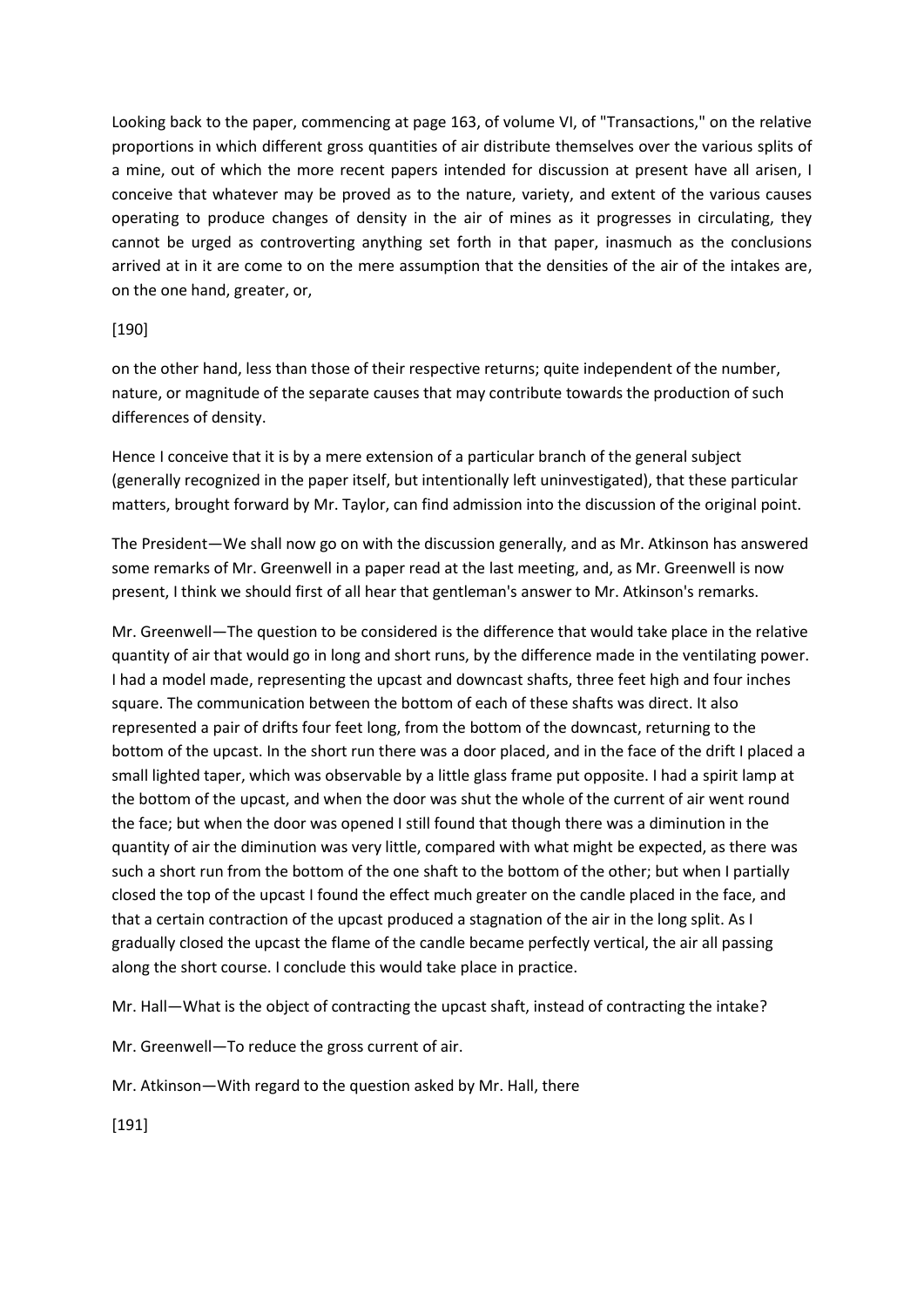is nothing, that I am aware of, in air-tight places, against contracting the upcast any more than the downcast ; or in favour of or against using the furnace power, as compared with any other power; but if there was any leakage in the boxes in Mr. Greenwell's experiments, then the difference is important, as it would materially affect the results. If perfectly tight it is a legitimate experiment; I presume the boxes were horizontal?

Mr. Greenwell—Yes.

Mr. Atkinson—If on reducing the gross quantity of air you got a greater proportion of diminution in the long split than you did in the short one, it is contrary to all my personal observations. It is contrary to all the practical experiments made in mines that have come to my knowledge; as well as contrary to what I believe to be the true theory of the case; and, of course, I am at a loss to account for it. Was the result really obtained?

Mr. Greenwell—This is an experiment easily tried by any one.

The President—You did not ascertain the quantity of air at the upcast, as compared with the quantity at the downcast, to prove that the boxes were tight.

Mr. Greenwell—The air must have gone from the bottom of one shaft to the other - there was nothing in the face, the candle was upright.

The President—You diminished by the contraction the quantity of air; if the theory is correct, it is correct with respect to any quantity of air, circumstances being alike; if there is no alteration of the door, if the area of the two passages, the long passage and the short one, are the same, the same relative quantity of air should go through both places, whatever may be the aggregate quantity; that is the theory of Mr. Atkinson.

Mr. Atkinson—In level workings that is the theory.

The President—To upset that theory Mr. Greenwell's boxes must be perfectly tight, and the area constant during the experiments; there must be no doubt on these requisites.

Mr. Greenwell further explained the form and working of his model, which was composed of boxes, which he believed, were perfectly air-tight.

Mr. Atkinson—Is it not possible there was leakage? I have seen experiments tried by boxes. With boxes Mr. Daglish got results very similar to those of Mr. Greenwell. The short split in his experiments got a considerably increased proportion of air on reducing its quantity by contracting the intake. I went down the pit one day with

# [192]

Mr. Daglish after he had tried his experiments. He said he believed the boxes were air-tight. I said, I don't think they are so; but we will try it by putting the regulator at the opposite end. Accordingly we reduced the area of general airway at the exit end of the boxes, and we could scarcely distinguish that there was any falling off in the long split, though there was a great falling off in the short one. There was scarcely a twentieth part indicated by the anemometer as a reduction from the original quantity passing in the long split, while according to the anemometer there was only about one half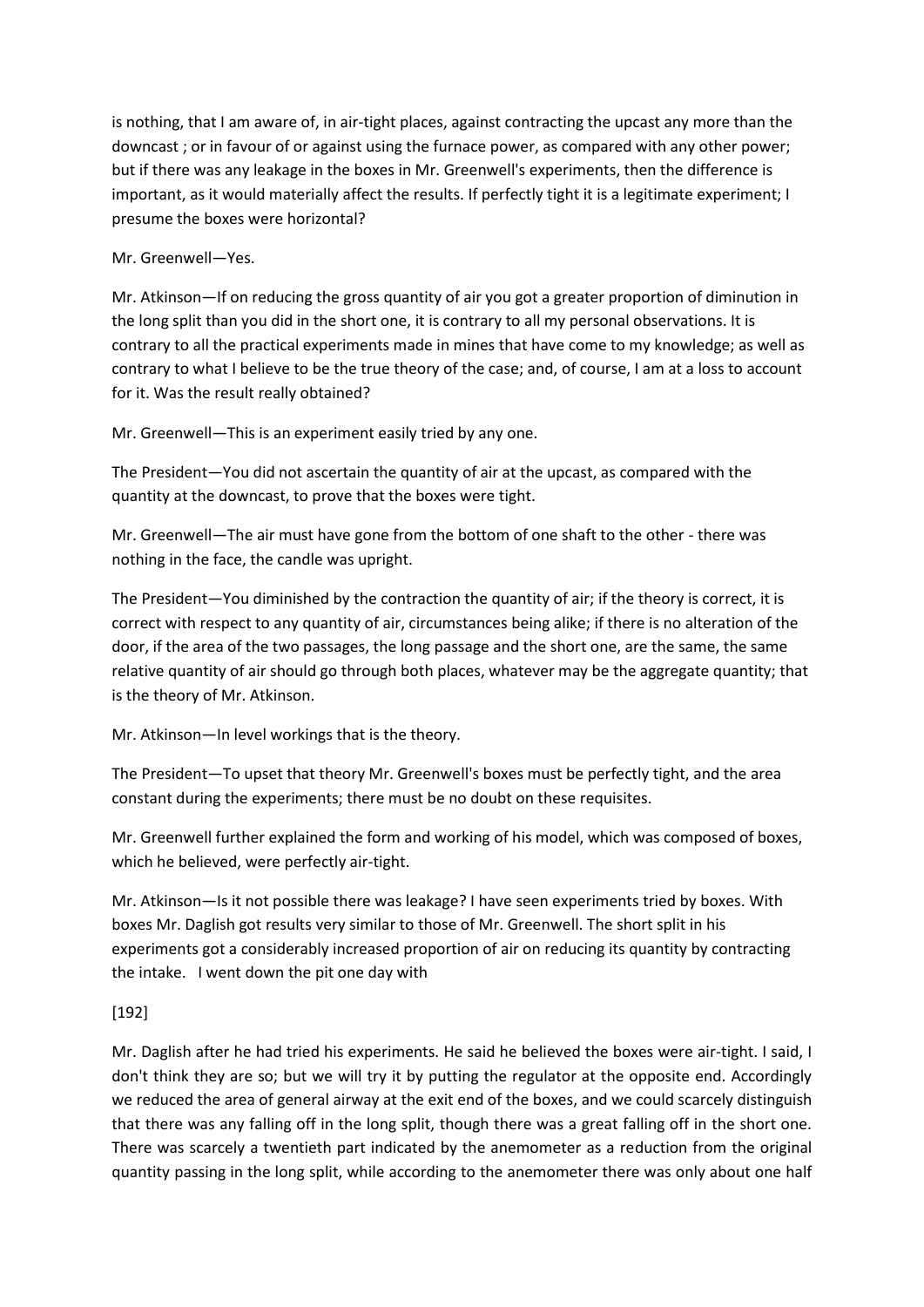of the air in the short run. What was the meaning of it? Simply the leakage of the boxes. The leakage in Mr. Daglish's trials had operated in favour of the short run, and against the long run. In the trials made on my visit, I believe, there was only a twentieth diminution in the long run quantity, when in the short one there was a reduction of about one half of the quantity, the difference being due to the leakage; by contracting the outlet end of the boxes we increase the pressure in the boxes; and the excess of the leakage of the long split boxes over that of the short split boxes, arising from the increased pressure, had to pass over the anemometer in the long split. The boxes were placed in the return—the air coming direct to them from the downcast—and this would make the pressure in the boxes much greater than the external pressure upon them, in the return. By contracting the intake end of the boxes the internal pressure would be reduced and this would reduce the escape of air from the boxes, and thus unduly lessen the air going into that split which had the most joints and leakage—in this case, the long split.

Mr. Daglish—It takes a sensible current to turn a candle.

Mr. Dickinson—Though the remarks Mr. Atkinson has made are important as showing the attention that should be paid to leakage, these experiments of Mr. Greenwell's were only made with a model candle, which he had burning in the far end upright; still there might be a sensible current there, and he did not ascertain the quantity of air going through the short course; therefore, the diminution of the whole quantity might have affected both splits in proportion, and this is the real point at issue.

President, addressing himself to Mr. Greenwell—You do not generally get boxes very tight, everything depends on their being tight,—you are still of opinion that the theory is not correct?

Mr. Greenwell—I am; whether it arises from some particular point not taken into consideration, I believe the theory, as it now stands, will not be found borne out by fact.

[193]

President—The boxes represent shafts of uniform size. Was the drift between the shafts of the same area?

### Mr. Greenwell—Yes.

President—The fact of the drifts or currents being made to pass along routes inclined to the horizon, and not perfectly level, may influence the theoretical results; and, though in this experiment the tubes representing the shafts are perfectly vertical, and the boxes representing the drifts are perfectly level, and consequently nothing to influence the theoretical result, still you think, in this case, little or no air traversed the long run when the gross quantity was reduced?

Mr. Greenwell—Until the contraction becomes so much greater as to give the upcast shaft power enough to supply itself from the far off place.

President—The friction of the air at the same velocity in the short run, is less than the friction of the air passing round the long run, supposing the areas of both to be equal ?

Mr. Greenwell—Yes.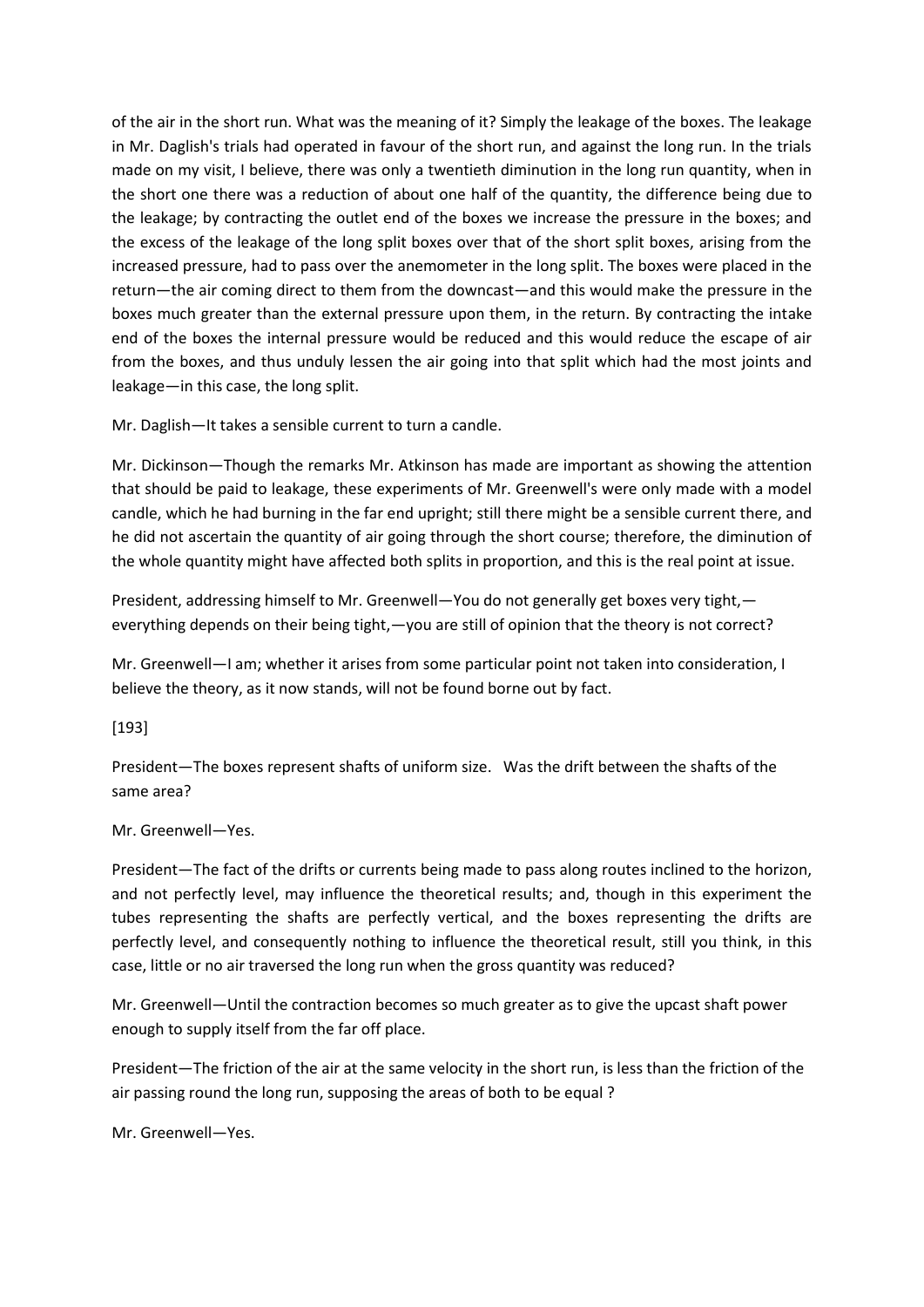President—Then it would depend on the contraction or regulator placed in the short route making the velocity, and consequently the friction greater in the short route, to compensate for the increase of friction in the long route; and, if the one balances the other, then in all cases will they not be equally balanced. You think in a diminished aggregate quantity of air you could get a considerable velocity through the short run (the two being connected), while the air in the long run remains perfectly stagnant, though with a greater aggregate quantity of air, there would be a definite and regulated quantity of air passing along each route?

Mr. Greenwell—Yes. A considerable velocity in the short one, and the long one stagnant. Take the case of Haswell Colliery in the shaft workings, the doors were thrown open, and the overman sent into the workings to observe the effect on the air currents in the dip and rise currents. After waiting a long time he came back and said, have you not opened the doors yet? He had found scarcely any difference, such was the power of the upcast shaft that it could not obtain a sufficient supply of air through the doors, but it still continued to draw air round the workings. I will rest the whole question on that experiment.

Mr Dickinson—-You took no means to ascertain the quantity going through the short cut?

Mr. Greenwell—It was evident.

[194]

The President—The resistance of the air in the passages is as the square of the velocity and the length. Any increase or diminution of the aggregate quantity of air should not effect such a result. In all cases the relative quantities of air should pass along the routes, whether long or short?

Mr. Greenwell—If the theory is really correct. No doubt if, in treating air, you were treating a body such as water, which is almost incompressible, the theories of the motion of fluids and of air would be similar; but I am not sure whether the packing of the air itself, in forcing it round long columns, has not considerable effect.

Mr. Dunn—Suppose the door was of equal capacity with the pipe, what would be the effect?

Mr. Greenwell—It is the case. The communications and the door are all the same size, except the thickness of the door itself.

The President—We have, on the one hand, the theory, and a great many experiments on a large scale, in direct contradiction to Mr. Greenwell's experiment. I think gentlemen will be very chary in arriving at a conclusion which would upset the generally received law of the motion of air and those experiments, from the result of this one experiment with boxes, which may or may not have been perfect. If there was any leakage, it would materially affect the result, and no dependence could be placed on the experiment.

Mr. Greenwell—It is easily tried.

Mr. Daglish—I have tried boxes, but could never make them tight.

Mr. Atkinson—Mr. Greenwell supposes that the packing or elasticity of the air has some effect, although he has himself objected to my introducing theoretical considerations. The theory I have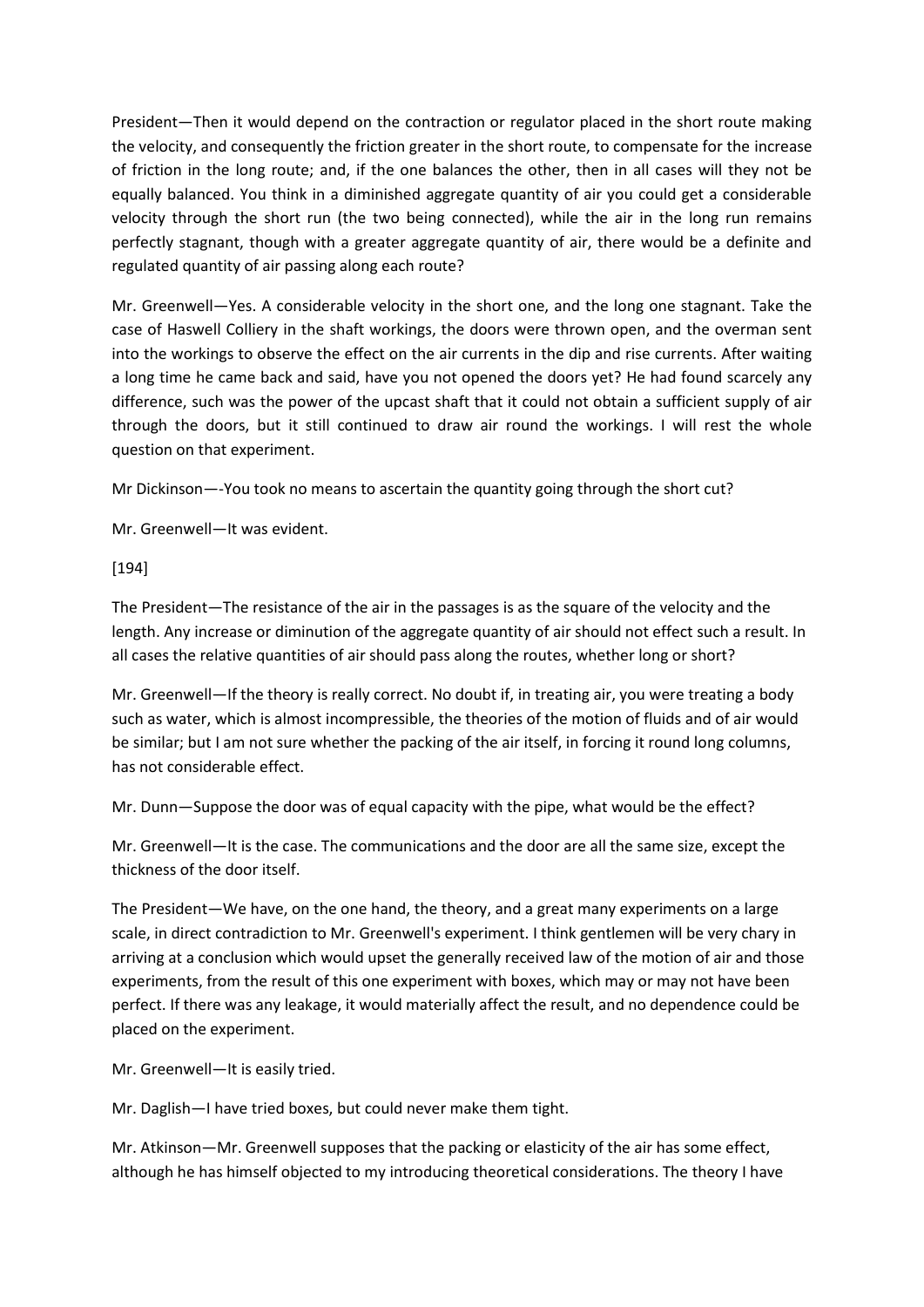employed is based on numerous and varied experiments; while this hypothesis of Mr. Greenwell's is based on an idea of his own mind. I believe, when we come to refer to the experiments made in mines, we shall find that these experiments completely bear out the paper under discussion. In such of the experiments, cited at page 145 of the present volume of " Transactions," as were made in situations where the routes of the splits were rise or dip ones, the gases given off, the expenditure of motive column, and, in all probability, the hygrometrical state of the air also, each contributed to the effects of differences of temperature, in rendering the density of the returns less than that of the intakes; and the whole of the experiments give results in perfect agreement with the theory, on the presumption that such a difference of density really

### [195]

existed. The very opposite results, in these cases, ought, according to the theory, to have been obtained, had the density of the returns, on the other hand, been greater than that of the intakes; a condition that might have been created by the admixture of a sufficiently large proportion of carbonic acid gas, in lieu of fire-damp, with the returns.

The President then said—I think I must now endeavour to give a summary of the various conclusions which appear to result from the papers and discussions on the subject before us. The question, first of all, originated in a difference of opinion amongst some members of the Institute, as to the proportions in which the air in mines would distribute itself in routes or splits of different lengths, in cases of a variation in the ventilating pressure, or in the aggregate quantity of air in the mine. Mr. Wales having stated that practically, when the aggregate quantity of air circulating in a pit was diminished, the regulators not being altered, there was a greater diminution of quantity in the long, than in the short splits; while Mr. Atkinson, on the other hand, contended that, all things remaining the same, viz., the regulators and air-ways of all the splits remaining unaltered, " except in so far as the gravitation of air of different temperatures and densities in ascending and descending parts of the air-ways forming the different splits or routes might affect the result; air would divide itself over any series of splits in the same proportions, whatever might be the general ventilating pressure employed, or the gross quantity of air circulating in a unit of time."

In order to test his opinion by experiment, Mr. Wales made a great many experiments at the different collieries, and Mr. Atkinson did the same, at some of which both gentlemen were present. It is not necessary for me to give more than the general result of these experiments, for the purpose of arriving at the conclusions which they manifest, as the details are given in the "Transactions," as well as the comments made upon them from time to time in the different discussions. It is of course, extremely desirable, in the practical operation of ventilating mines, to know how far theoretical deductions are borne out by the practical results, and, therefore, the enquiry is one of great importance in coalmine engineering; and the Institute is deeply indebted to the late Mr. Wales, and to Mr. Atkinson for the exertions and trouble they have taken in the elucidation of this important subject.

Adhering, therefore, to my intention of deducing from these experiments and theoretical disquisitions, the practical operative results, so that we may know in practice, how far an increase or diminution of the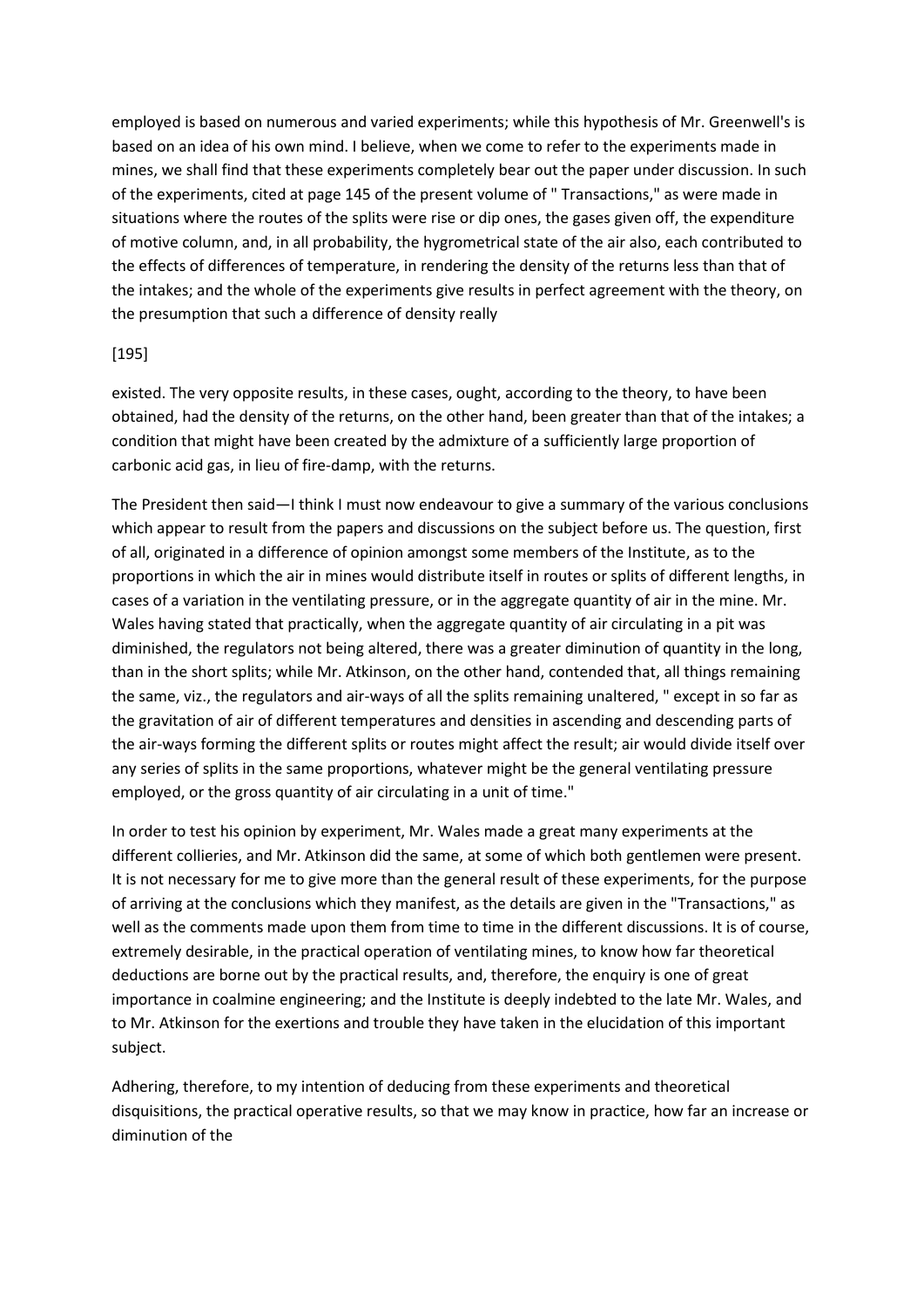## [196]

ventilating pressure, or of the aggregate quantity of air circulating in any mine, operates to increase or diminish the respective quantities of air in long and short routes or splits, the regulators by which such quantities are governed remaining unaltered; or, whether it is necessary in practice, in cases of any sudden diminution in the quantity of air circulating in a mine, to attend to or alter the regulators so that the same relative quantities of air may circulate through all the various routes or splits, whether long or short. I shall proceed, therefore, first of all, to give the result of the experiments adduced by Mr. Atkinson, to prove the accuracy of his theory when tested in practice.

The first of these experiments were made by Mr. Berkley at Crook Bank Colliery, and are given in detail in vol. VI. of the " Transactions" of the Institute, pages 183-6. The result of these experiments, in splits of the respective lengths of 72, 134, and 129 chains, the workings being nearly level, as stated by Mr. Atkinson in page 186, is as follows:—"In the first experiment the difference between observation and calculation amounts to 1/9th per cent, in one case, and reaches to between 5 and 6 per cent, in another case; but, in the second experiment, the least error is less than ¾ per cent., and the greatest is less than 2 per cent." And at the meeting of July, 1858, Mr. Atkinson presented two sets of experiments, made at the Grange Colliery, vol. VI,, page 229, the difference between the theoretical and practical results being about 2½ per cent., which Mr. Atkinson attributed to the "difficulty of measuring the precise quantities of air in each split, and not to any error in the theory." The respective lengths of each split being 1490, 2142, and 3260 yards.

These results led to an extensive set of experiments being made at the Hetton Colliery by the late Mr. Wales and my son, at some of which Mr. Atkinson was present. I have collected those into the form of a tabular statement, showing the practical effect upon long and short routes, where the disparity in the lengths is very great, and I have also added the theoretical results that would have been expected if the splits had been level, or what ought to have been the respective quantities of air in each split if the air had divided itself over the two splits in the respective proportions of the increased or diminished aggregate quantities of air circulating in the mine. I have also added two experiments made, at the suggestion of Mr. Atkinson, at the Springwell and Haswell Collieries. The following tables will show the results. Table I. is experiments made when the ventilating pressure was reduced during the experiments, and Table II. where the ventilating pressure was increased

[197]

during the experiments; the regulators in each case being so adjusted that the currents in the long and short splits were nearly equal, and were undisturbed during the experiments.

[Table I]

[Table II]

[198]

It is necessary to explain that the workings, or routes along which the air passes in these experiments, were not level, the seam of coal lying generally at an angle of 1 in 15 to 1 in 12. That the experiments 1, 2, 5, and 6 in the tables were made in routes the inclination of which were ascending from the downcast pit, and descending towards the upcast pit; consequently, the ingoing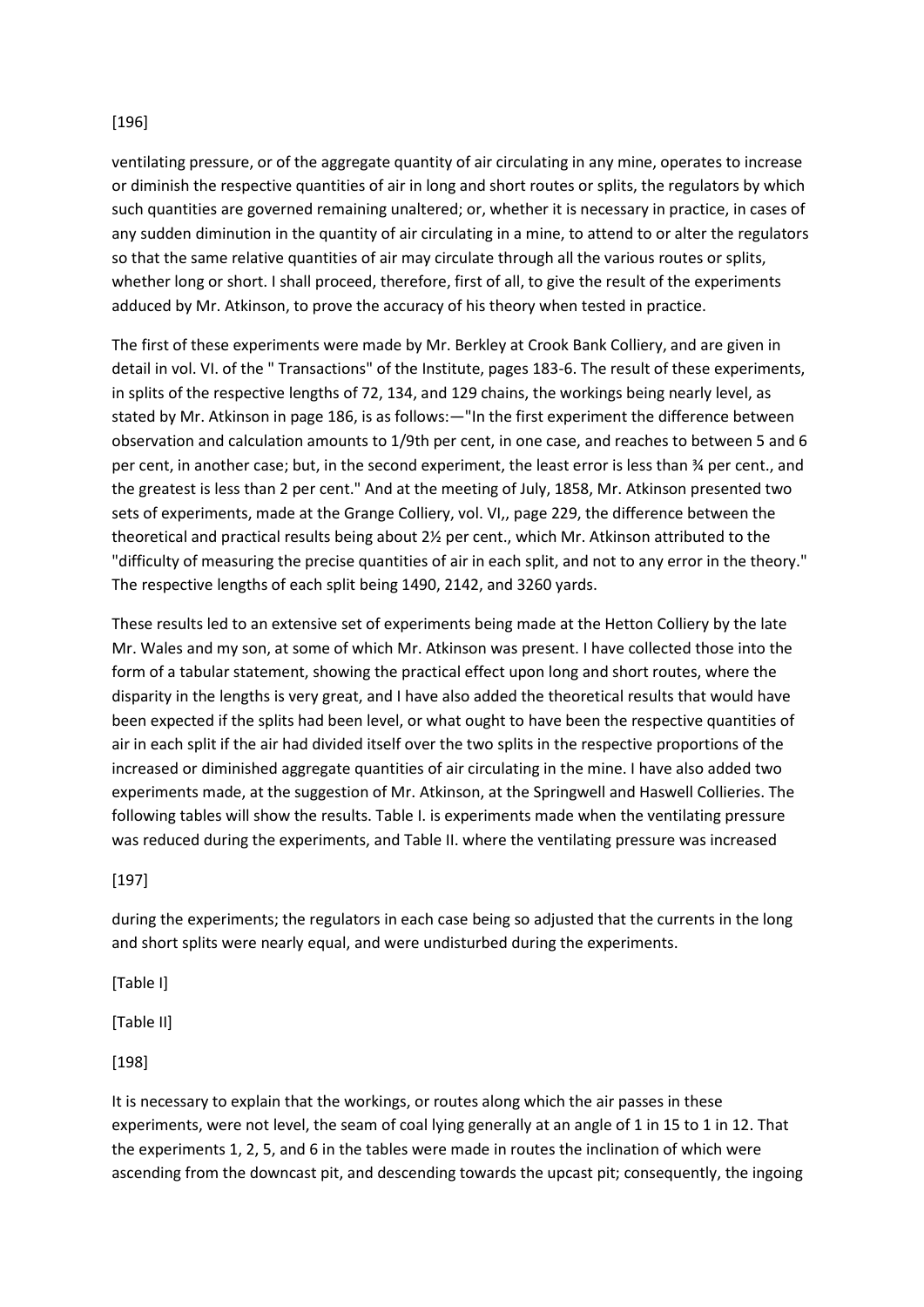air in the long routes had to pass along an ascent or rise to the extremity of the workings, and had then to descend towards the upcast, while the short routes were nearly level. And the experiments 3, 4, 7, 8, 9, and 10, were made, where in the long routes the ingoing air had to descend, and the return air towards the upcast, had to ascend, the short routes being level.

It is likewise necessary to explain that the regulators were adjusted so that the quantities of air passing along the long and short routes or splits should be nearly equal, as in columns (1) (1). In column (2), Table I., the ventilating pressure was *reduced*, and, consequently, the aggregate quantity of air passing through the mine was diminished, when the quantity of air distributed itself in the long and short routes, as shown in column (2), Table I. The quantities shown in column (3), Table I., being those which ought to have passed along the long and short routes respectively, if such routes had been level, and if the disturbing causes of gravitation had not existed in consequence of the inclined position of such routes. In Table II. the same process was followed, the relative quantities of air in the long and short routes were regulated as nearly equal as possible, as in column (1); the ventilating pressure and the aggregate quantity of air was *increased* when the quantities shown in column (2) passed along the long and short routes respectively; and, as in Table I., column (3) shows the quantities which ought to have passed if those routes had been level. Comparing, therefore, the practical results shown in columns (2) (2), Tables I. and II., with the theoretical results as shown in columns (3) (3) of those tables, the difference will show the effect in practice as contrasted with what, but for the rise or dip of the splits, would be the theoretical result.

The result of such a comparison will show that, in all the experiments when the regulators were so arranged that they produced a maximum ventilating pressure, or a *full aggregate quantity* of air in the mine, and when that pressure was *reduced*, and, consequently, the aggregate quantity of air in the mine was diminished, the *long splits* got a comparatively *lesser* quantity of air in the ascending routes, viz., 1 and 5, while in the descending routes, viz., 3, 9, and 10, the long splits had a comparatively *greater* quantity of air, the *short* splits in the former case having a

### [199]

*greater*, and in the latter case a *lesser* quantity of air, as shown in Table 1. On the contrary, when the regulators were adjusted with a minimum ventilating pressure, or a *diminished aggregate quantity* of air, and when the quantity was *increased* the *long splits* in the ascending routes 2 and 6 got an *increased* quantity of air, the *short splits* having a *less* quantity, while in the descending routes 4 the *long splits* obtained a *less* and the *short split* a *greater* quantity of air.

This is strictly in accordance with the theory propounded by Mr. Atkinson, and explained with great clearness and perspicuity in his papers, and in the discussions. The air circulating in the long routes receives, as it proceeds, the natural heat of the mine throughout the whole of its passage, and, also, any gases discharged in its course, the difference of temperature between the ingoing and return air being several degrees, depending upon the length of the routes and other circumstances affecting the temperature of the mine; and if inflammable gas is evolved the levity of such gas, likewise, tends to increase the rarity of the return current, consequently, the column of air, from the downcast shaft to the extremity of the workings, is necessarily of a much lower temperature than the column from the extremity of the workings to the upcast shaft; and the tension or density of air being in proportion to its temperature, it follows, that that half of the column of air, from the downcast to the extremity of the workings, is of greater tension or density than the half from the extremity to the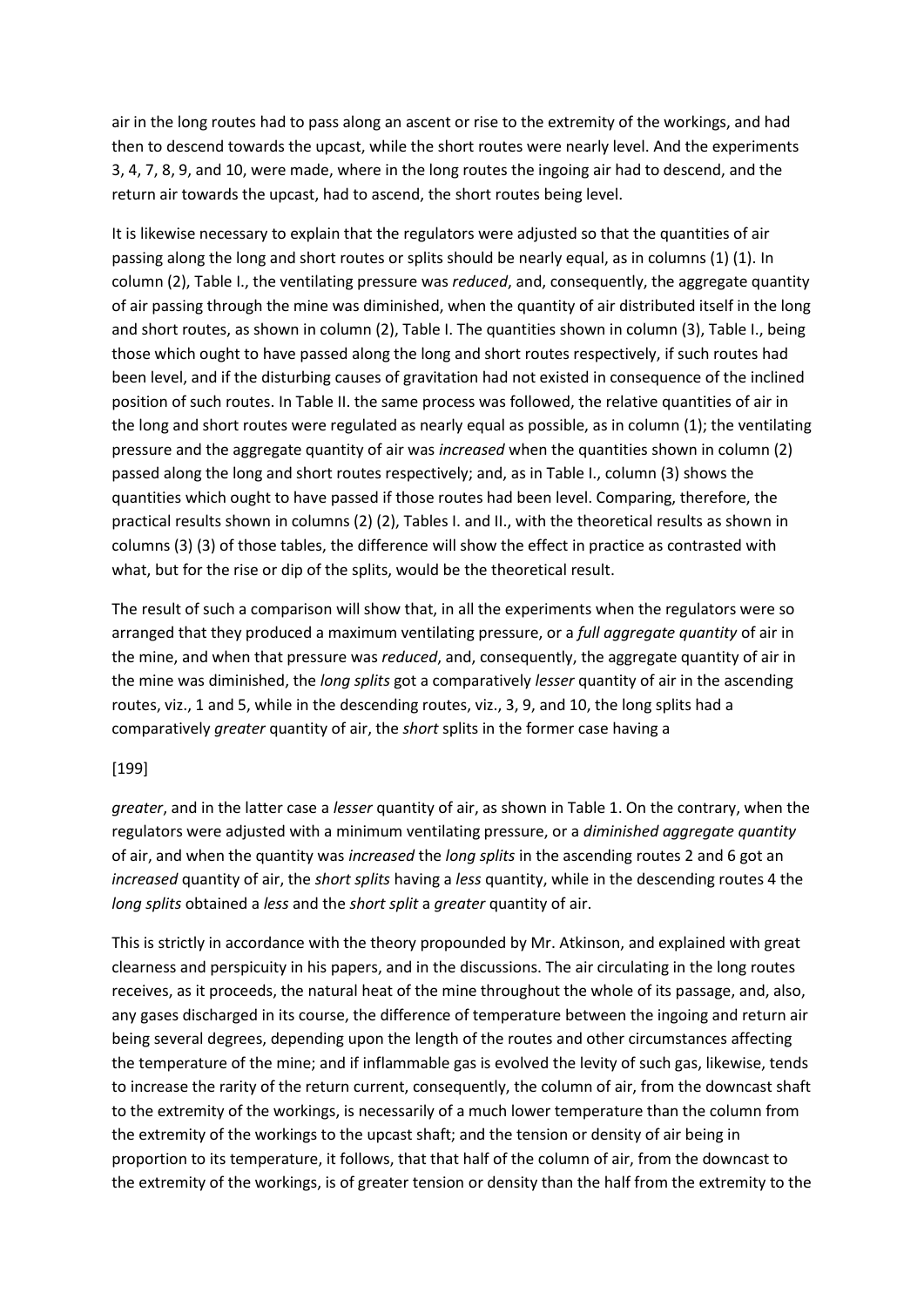upcast, independently of the effect of the light gas. Hence, in ascending routes, the heavy column has to ascend and the lighter column has to be forced downwards; while, in descending routes the heavy column descends and the lighter column ascends to the upcast shaft, and, consequently, we have the results shown in the experiments.

The experiments 7 and 8 are, however, an exception, and it was the experiments in this pit which led the late Mr. Wales to doubt the accuracy of the theory. Mr. Atkinson has, however, thoroughly investigated this case, and subsequent experiments show that there were causes operating in this case which satisfactorily accounted for the apparent anomaly between the practical result and the theory.

It having been clearly, and to my mind satisfactorily, established, that dependence may be placed on the theoretical deductions expounded by Mr. Atkinson, as a guide to us in the practical operation of the ventilation of coal mines, in cases of the splitting of air by regulators,

### [200]

making proper allowances for the disturbing causes which have been so thoroughly investigated in the papers and discussions of the Institute, it may not, then, be uninteresting, or without practical utility, to see how far those disturbing causes operate in practice as obstacles in carrying out the system of using and of depending upon regulators, undisturbed, in the splitting of air in large and extensive mines.

The experiments have been made in extreme cases to test the accuracy of the theory, where the disparity between the lengths of the long and short routes were extreme, much beyond what occurs in practice. If, therefore, it is ascertained that the regulators may remain undisturbed in such cases as these, with regard to the comparative lengths in the routes, and, if we also adopt the almost equal disparity of the ventilating pressure, or diminution in the aggregate quantity of air in the mine, then we may, I presume, rely upon the system in the less extreme, disparity in the lengths of the routes, and in the more equal ventilating pressure, occurring in practice.

Referring to Table I., the diminution in the quantity of air in the long route, less than an equal distribution, is only as 215 : 228.5, or less than 6 per cent., the difference in the lengths of the two routes being as 3500 : 110. The diminution in the aggregate quantity of air being as 800 : 457. In experiment 3 the reduction in the quantity of air in the short route is only as 485 : 523, or a little more than 7 per cent. The disparity of the length of the routes being as 2850 : 60, and the diminution in the aggregate quantity of air in the mine being as 1827 : 1030. In experiment 5 the reduction in the long route is as 160 : 193, equal to 17 per cent. The disparity of lengths of the routes being as 2538 : 60, and the diminution of air in the mine being as 1154 : 390. In experiment 9 the reduction in the short route is as 522 : 661 and 262 : 461 respectively; the disparity of lengths being as 3520 : 218, and the diminution of the air in the mine respectively, as 2700 : 1322 and 2237 : 937. And in experiment 10 the reduction in the short route is as 257 : 295, or about 13 per cent. The disparity of lengths being as 7000 : 430, and the diminution of the air being as 827 : 591. I have omitted experiment 7 for the reasons previously stated. With the exception of the second experiment of 9, the variation from the regular proportionate diminution of air in the split, compared with the aggregate diminution, is from 6 to 20 per cent., the reduction of the aggregate quantity being from 50 to 60 per cent. In the second trial of the expe-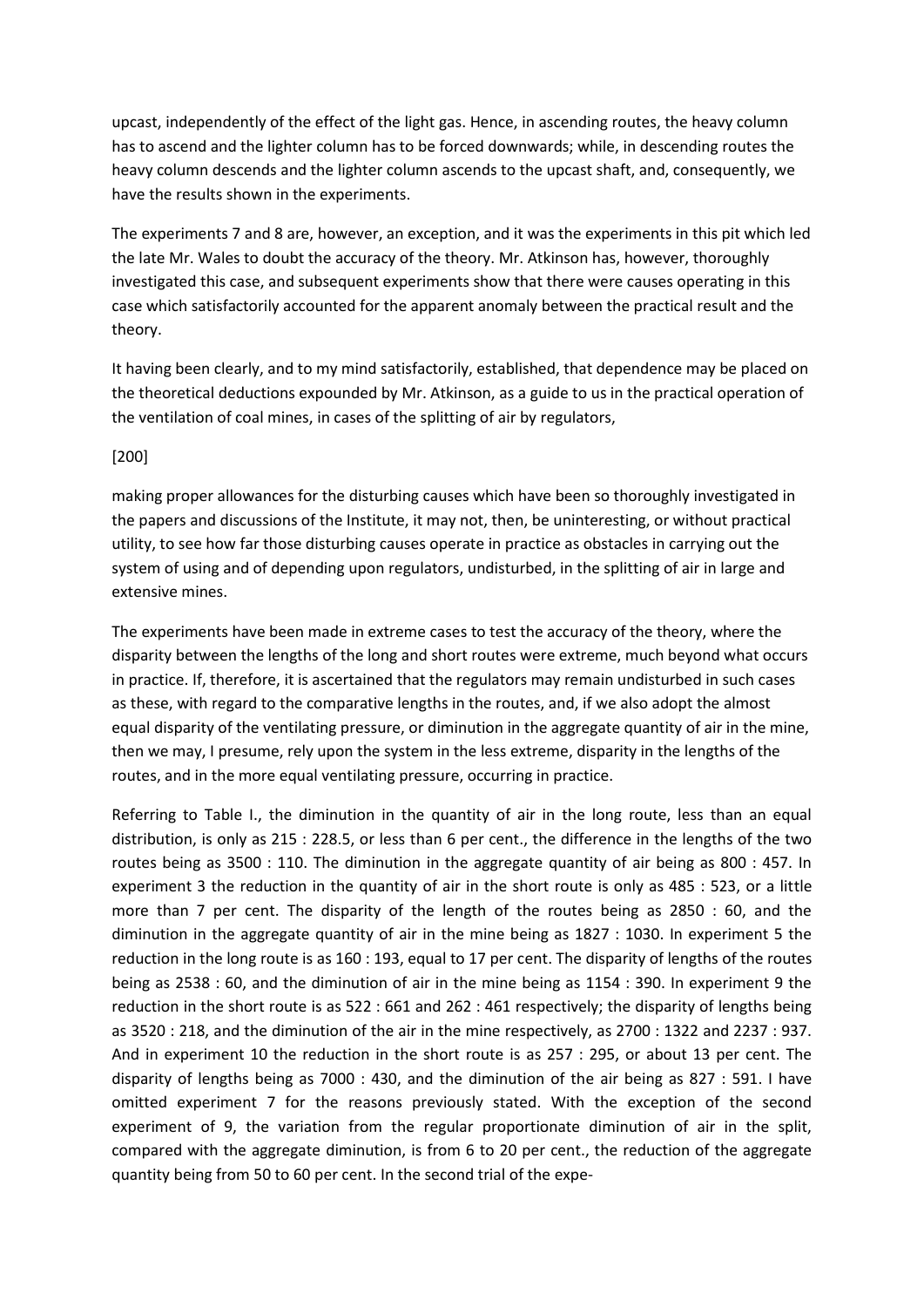## [201]

riment 9, the regulator reducing the ventilating pressure was placed in the return, which, if there was leakage in the stoppings, might affect the result.

Let us now see whether in practice any cases ever occur to reduce the aggregate quantity of air in a mine 50 to 60 per cent., and if so, under what circumstances, or what are the causes which produce such a state of things; and if, in such cases, a diminution of from 6 to 20 per cent. of the quantity of air in any particular split would, under such circumstances, be attended with danger during the existence of such a reduction in the aggregate quantity of air usually ventilating any mine.

The prominent natural causes which operate in producing a diminution or increase in the ventilating power, is the variation in the density, temperature, and hygrometrical state of the atmosphere, the most important being the density indicated by the rise and fall of the barometer, hence it is a practice in all well regulated collieries to have a barometer in each pit, and to make daily records of the state of the atmospheric pressure. Beyond this all is artificial as regards the state of the ventilation of mines, the state of the air-ways, of the ventilating apparatus, whether mechanical or by rarefaction, all depends upon the care and attention of the workmen, and on the system of ventilating power employed. Admitting that all is in order, so far as the ventilating power and the state of the air-ways are concerned, we have, then, only the several variations in the state of the atmosphere, previously alluded to, to contend with. These operate, practically, two-fold.—1st, in a diminished pressure of the atmosphere, indicated by a fall in the barometer; and 2ndly, in the increased discharge of deleterious gases, the effect of such diminished pressure. Against the last, which cannot be controlled, we have only to endeavour to dilute it, and render it harmless, by an increase of ventilation, which is incompatible with the natural effect of the first state of things. It is, therefore, of importance to see what effect the variation of the atmospherical pressure has upon the practical ventilation of collieries generally, and particularly on the several divisions thereof, the subject of this enquiry.

Perhaps this would be best shown by giving a daily account of the aggregate quantity of air circulating in a colliery for a year, including, of course, all the variation of atmospheric pressure and temperature for that period. This, however, appeared unnecessary to the entire extent, and I have, therefore, abstracted a fortnightly account, comprising the extremes of both these influences.

[202]

*Register of Barometer and Thermometer, and Quantities of Air in the Minor and Blossom Pits at Hetton Colliery, for* 1858.

### [Table]

It will be seen, from the foregoing table, that the aggregate quantity of air circulating in the Hetton Colliery, in the year 1858, and produced by furnace ventilation, has not been effected at all by the variations in the atmospheric pressure, and this I believe to be the result generally with furnace ventilation; and for this reason, we know that more or less air, or ventilating power, is produced by the state or intensity of the furnace, an apparatus or anemometer, indicating the velocity of the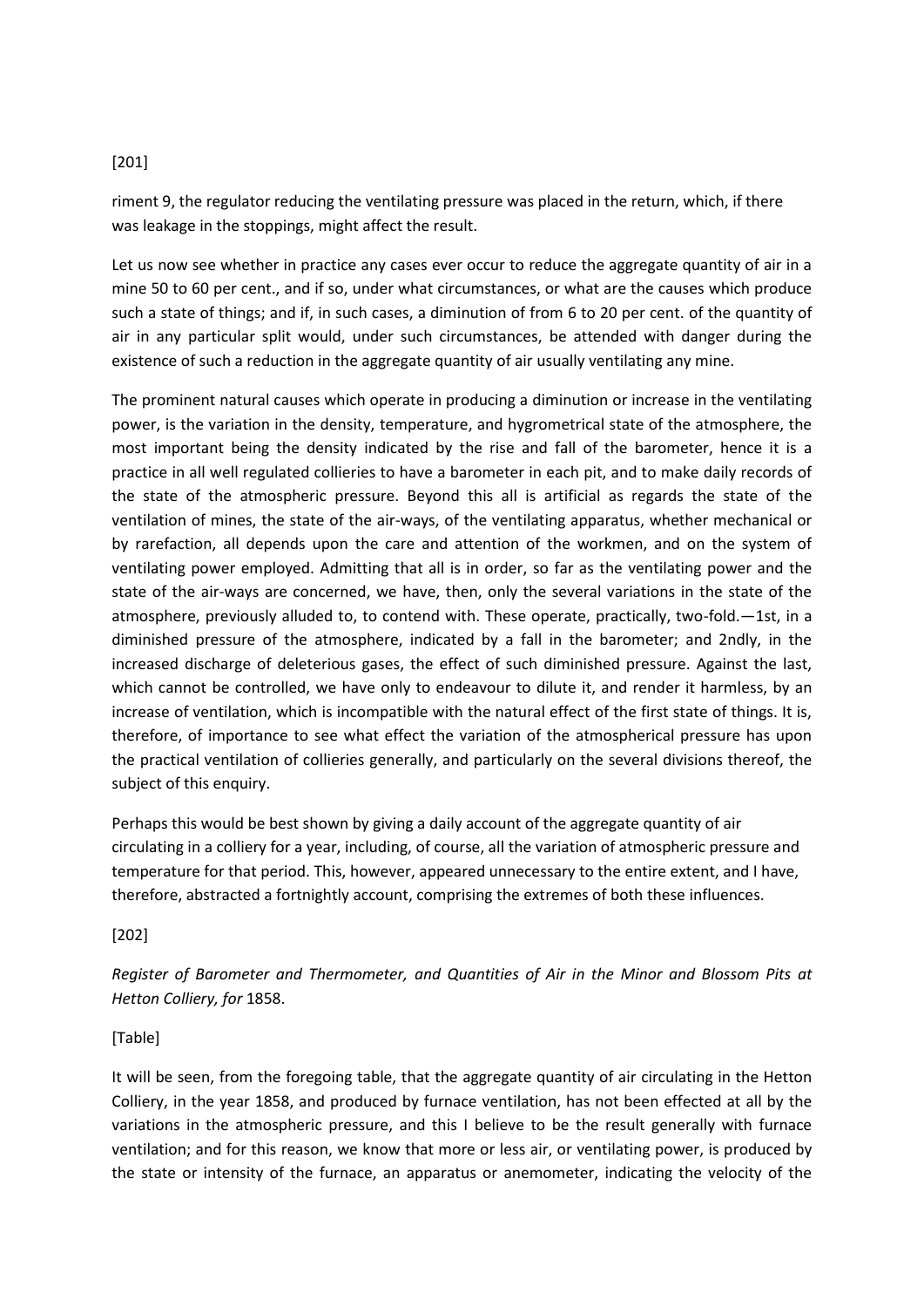current of air, is placed near the furnace, and the instructions given to the furnace-man is, to keep the apparatus showing the velocity of the air always at the same rate of speed. If, therefore, any cause occurs which would otherwise diminish the quantity of air circulating in the mine, the furnaceman adds more fuel to the furnace and so keeps up the same velocity of the current, as indicated by the apparatus showing the velocity. Practically considered, therefore, the variations of atmos-

## [203]

pheric pressure have no effect in producing such a general deficiency of air as will, when the regulators are once arranged, cause almost any irregularity in the currents of the different routes. The amount of variation at the Hetton Colliery, as exhibited by the foregoing table, below the average quantity of air during the year, is about 8 per cent.; this, on an examination of the tables hereinbefore given, will be found not to produce such an amount of variation in the currents of the different routes as to be productive of any practical inconvenience, or of any practical injurious result.

In the ordinary course of working we may, therefore, conclude that when the regulators are once arranged; there is no occasion, when everything is going right, to alter them. Accidents may happen to diminish the aggregate quantity of air. No rules can be laid down in such cases. It will, however, be of utility to know the extent of variation in the relative quantities of air which may be apprehended in specific cases of diminution in the aggregate quantity of air circulating in the mine, and these experiments will, it is trusted, furnish such information.

There are, however, cases that occur in practice regularly, in certain collieries, which it may be useful to investigate, viz., the extinguishing or damping of the furnace, in order that an examination may be made and the necessary repairs performed in the upcast shafts, which cannot be done while the furnace is in full operation. In these cases a very considerable diminution is produced in the aggregate current. It is true the workmen are withdrawn from the mine during the operation, and every care resorted to, in order to prevent any injurious effects or accidents occurring. Still, I presume, it may be useful to ascertain what effect is produced in some of those cases upon the general current of the mine, and, consequently, on the currents of the different routes.

I have, therefore, selected a case where it is necessary that the upcast shaft should be thoroughly examined once a fortnight, and for that purpose the furnace is practically extinguished for about twelve hours, during which time no workman is allowed to remain in the pit, except the men working in the shaft, who, when necessary, use safety-lamps exclusively.

The following is the register of the water gauge of the Seaton Colliery for two fortnights, showing the ventilating pressure previously to the damping of the furnace,—during the time it is practically extinguished, —and the pressure when the furnace is again in operation. This table is also useful in showing the hourly variation of the water gauge, pro-

## [204]

duced by the variation in the intensity of the furnace, previously to and during the time when the furnace is slackened, in order that the workmen may be enabled to examine the shaft at particular times when the pit is not at work. I have also added two tables showing the temperature and barometrical pressure at the top and bottom of the pit, the depth being 260 fathoms.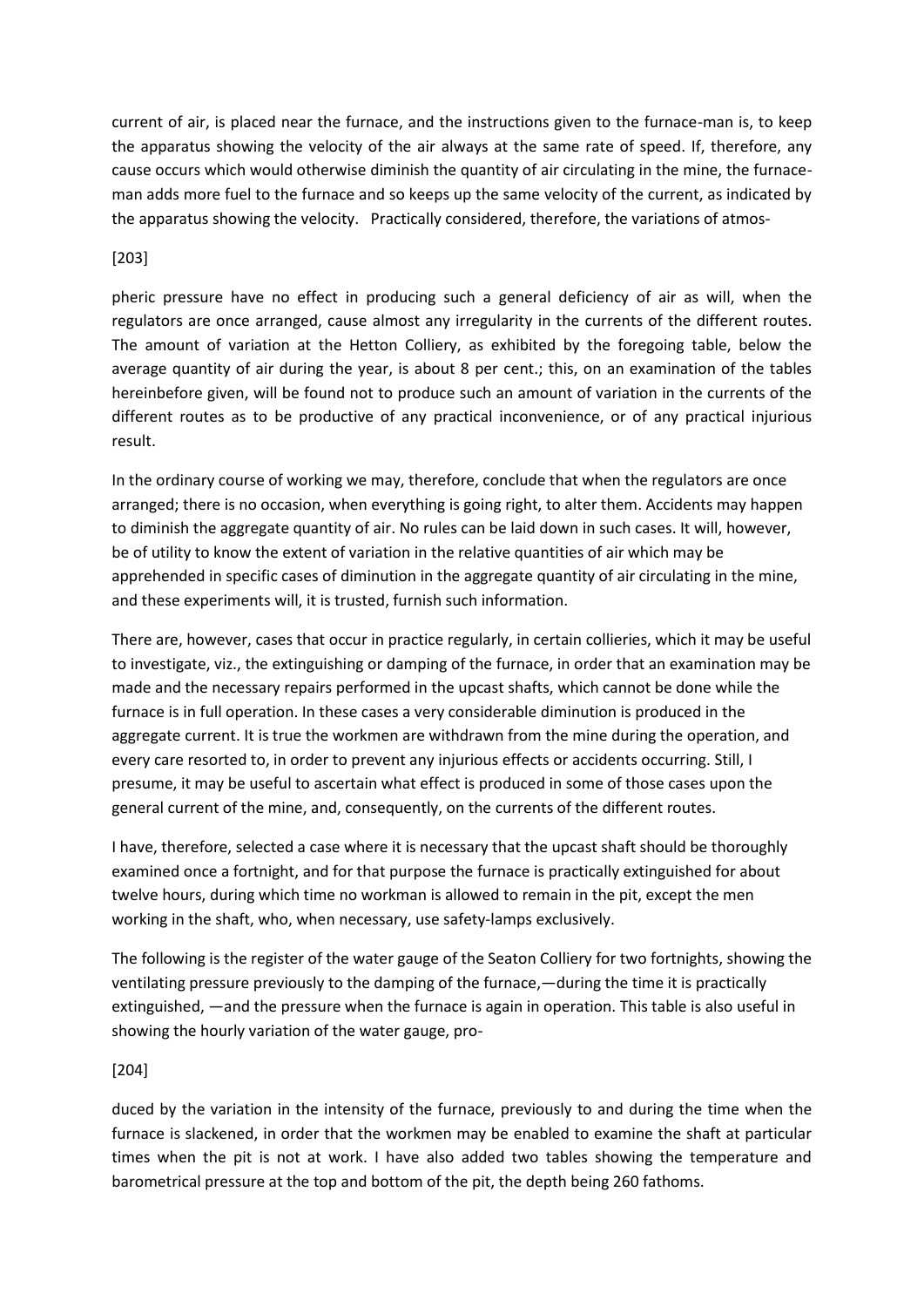# [205]

Meteorological Observations at Seaton Colliery. *Register of Water Gauge during No. 2 Pay, and ending January 31st., 1858*.

[Table]

[206]

Meteorological Observations at Seaton Colliery. *Register of Water Gauge during No. 12 Pay and ending June 12th., 1858 ]* 

[Table]

[207]

Meteorological observations at Seaton Colliery. *Register of Barometer and Thermometer during No. 15 Pay, and ending July 24th, 1858.*

[Table]

Meteorological observations at Seaton Colliery. *Register of Barometer and Thermometer during No*

*26 Pay, and ending December 25th, 1858*.

[Table]

The following table will show the comparative quantities of air passing

[208]

through the different parts of the Seaton Pit, in cubic feet per minute when the furnace was damped, and when in full operation, from experiments made by Mr. Daglish.

[Table]

It will be seen, from the above experiments, that when the furnace was extinguished, the watergauge or ventilating pressure was reduced from 1.7 in., 1.6 in., and 1.5 in. respectively, to 0.5 in.; and that generally, the diminution of quantity of air was about one-half, or 50 per cent., or as nearly as possible, as the square roots of the water-gauge or ventilating pressure.

Taking the main intake current of air in the several cases, the theoretical and practical results are as follows:—

[Table of Results]

These experiments show a remarkable coincidence between the theoretical deductions, and the practical results of the velocity of air in mines, with reference to the ventilating power employed; the velocities being almost strictly proportioned to the square roots of the water gauge, or ventilating pressures respectively.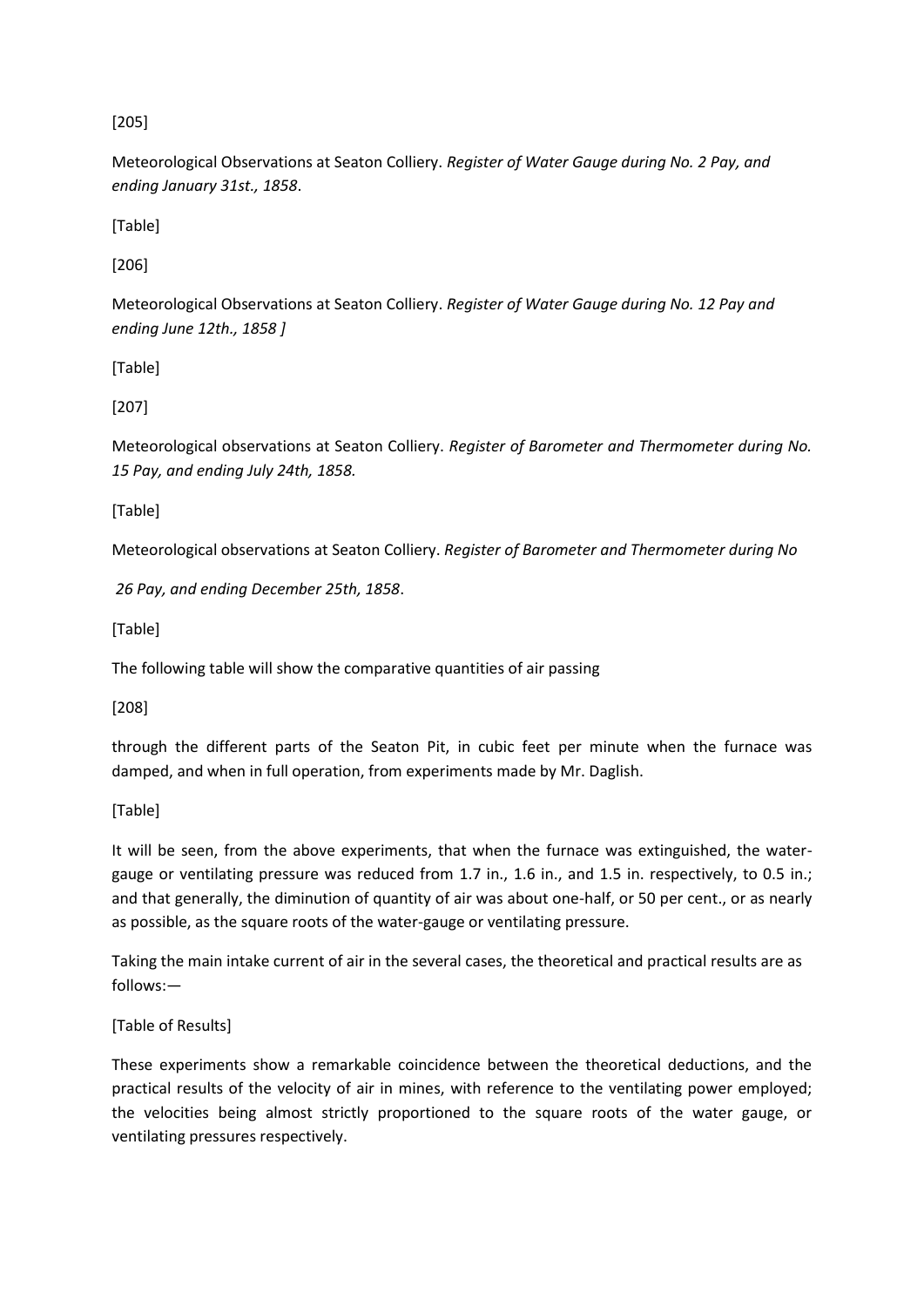It may be useful to compare the velocities of the air in the respective currents of long and short routes, as exhibited in the workings of a colliery, and not as experimental results only. Taking the case of Seaton Col-

## [209]

liery, as shown in the foregoing tables, the following table will show the several velocities of the currents in the different sets of workings, when the ventilating pressure was reduced as compared with the theory—the subject of this investigation.

# [Table]

The result of these observations confirm the conclusions previously arrived at, viz., that, except in so far as the difference of density in the air and different parts of the airways, arising from the dip or rise of the strata, or other circumstances producing a difference of density, air will divide itself in the same proportions over any number of splits or routes, whatever may be the gross quantity of air circulating in the unit of time.

Whilst the proceedings were in course of preparation for the press, Mr. Greenwell made some further experiments with the boxes described in these discussions, the result of which showed that, as anticipated, the boxes had not been air-tight. Much to his credit he communicated the fact to the President, in the following letter:—

### *Radstock, September* 6*th*, 1859.

Dear Sir,—I have carefully repeated the experiment alluded to in the last discussion of Mr. Atkinson's paper. I have also varied the experiments by means of regulators. The boxes were of the same size as those described. I find that the result formerly arrived at must have been occasioned by the boxes not having been tight, as suggested by you, for I now find that my experiments instead of being at variance with Mr. Atkinson's views corroborate them.

Trusting that this discussion and its consequences may have contributed to the more firm establishment of a useful principle.

I am, dear Sir,

Yours very truly,

G. C. GREENWELL.

Nicholas Wood, Esq.

[210]

[Blank page]

[211]

## EXPERIMENTS ON THE STRENGTH OF WIRE ROPES AND CHAINS.

By Mr. J. DAGLISH.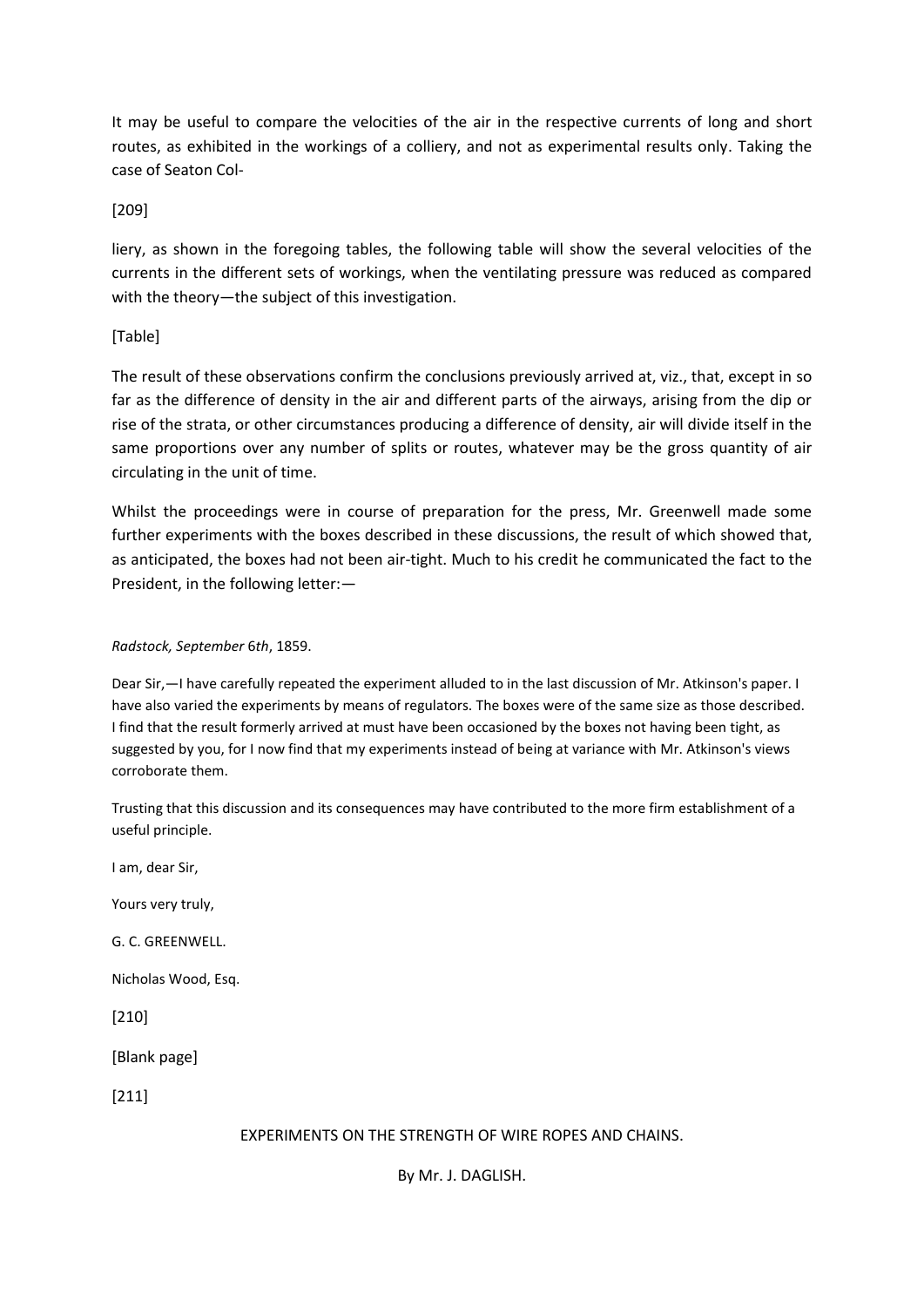The following experiments were made for the purpose of obtaining some authentic data on the strength of Wire Ropes and Chains of various descriptions and under different states of working condition.

The wire rope used was flat rope, or portions of it, weighing about 321bs. per fathom, made up of six round ropes stitched together, containing four strands of six wires each, of about No. 11 wire gauge. Considerable difficulty was at first encountered in properly securing the ends, all the ropes yielding at this part on strains considerably below what they should have borne, viz.:—

Series, No. I

[Table]

Although this series of experiments entirely failed to test the ultimate

### [212]

strength of the ropes, they are given as showing two points worthy of observation: - 1st., the loss of strength by heating the wire; and 2nd., the weakness of the ordinary socket joints compared with the other part of the rope. To test the actual loss owing to the heating of the wire, the following series of experiments were made: -

Series, No. II

[Table]

It would seem, therefore, that the loss by heating to redness amounts, in the case of this particular wire, to about one-half, but no difference was observed by different degrees of heating, nor by cooling immediately in water; at the same time the toughness of the wire is greatly increased by heating.

The cause of the weakness of the socket is very apparent when the manner in which the rope breaks is observed; in no case in the above experiments did the rope yield in the socket in the least, until fractured, and this always occurred at the first or second row of rivets; where, in fact, the rivets became a point of resistance, at which a cross in place of a direct strain was encountered. In ordinary practice, however, the socket joint, where it is not passed over any sheave or pulley, and is properly fitted on, seldom fails, and may be considered practically to be of equal strength with the rope; because although at first only one-half the strength, it is still greatly in excess for the actual strain, and it remains thus, whilst the rope by wear and oxidization rapidly becomes reduced in strength.

## [213]

In the testing of the flat ropes, Nos. 5 to 8, the fracture was always accompanied by a flash of light.

The next series was made for the purpose of finding the loss of strength in splicing (each series, A B C, being made with similar quality and size of wire); in the ordinary long splice the wires do not overlap except for an inch or two, as this would increase the bulk of the rope; there are, therefore, points near to where the ends of the ropes meet, which are of necessity slightly weaker than the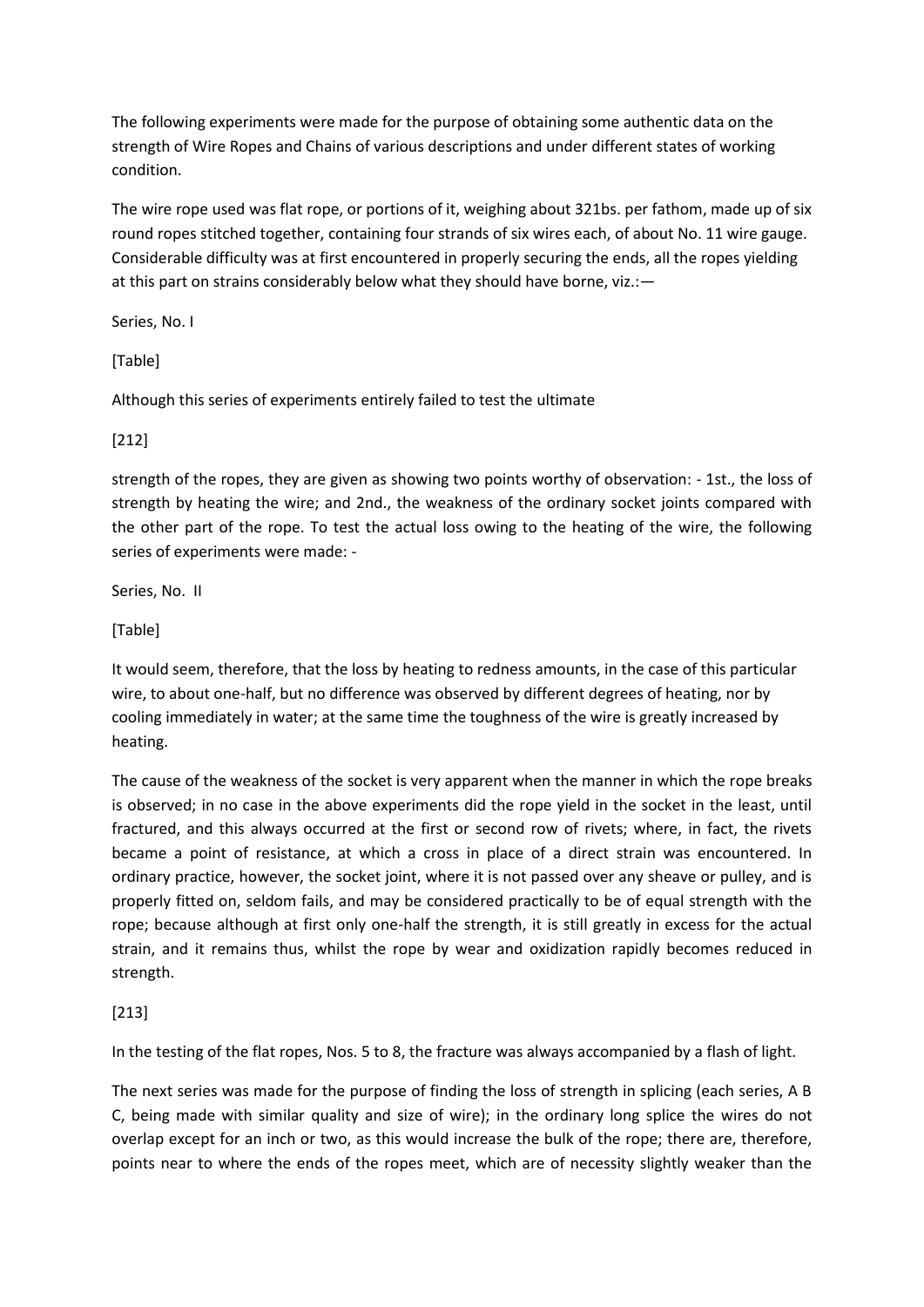remaining parts, without the splice itself yielding at all. The apparent difference between the strength of strands Nos. 1, 8 and 12, arises from a slight difference in the size of the wires and in the different testing apparatus used.

Series, No. III.

[Table]

[214]

But as a hydraulic testing machine is not exactly adapted for such accuracy in small weights, the following were broken by suspending actual weights to them.

Series, No. IV.

[Table]

In this latter series, 15 to 21, the weight was sustained entirely by the friction of the wires, which made three turns in the length of strand experimented on, and the results varied considerably, according as the

[215]

strand was greased or rough; in the last trial it was rather rusted, and one wire, already cut in one place, broke again rather than pull through; this increased the weight carried greatly.

It will be seen from the above, that to a direct strain the actual loss of strength by splicing is not great; but the amount depends, to a certain extent, on the length of the splice and goodness of the workmanship. In none of the above experiments was the splice ever noticed to fail in the least until the fracture occurred, which was always sudden, and without change or warning. It will be noticed that the average strength of single wires (experiments 1, 2, and 3, of Series II.) was 8 cwts., and a strand of 6 of same wires (experiment 1, Series IV.) was 48 cwts., that is, the aggregate strength of 6 wires equal to the strength of the strand of 6 wires. This differs considerably from previous experiments on hemp strands, where the loss by combining and twisting is stated to be as much as 30 per cent., but it may arise from the different nature of the material.

### STEEL WIRE ROPES.

The use of steel wire for ropes has been recently introduced, and is attracting considerable attention; it possesses the great advantage of being considerably lighter than iron wire with equal strength.

Series No. V.

[Table]

CHAINS.

The following experiments are selected as fair examples from a large number made from various makes of iron in use in this district, some from north country iron and some from iron from the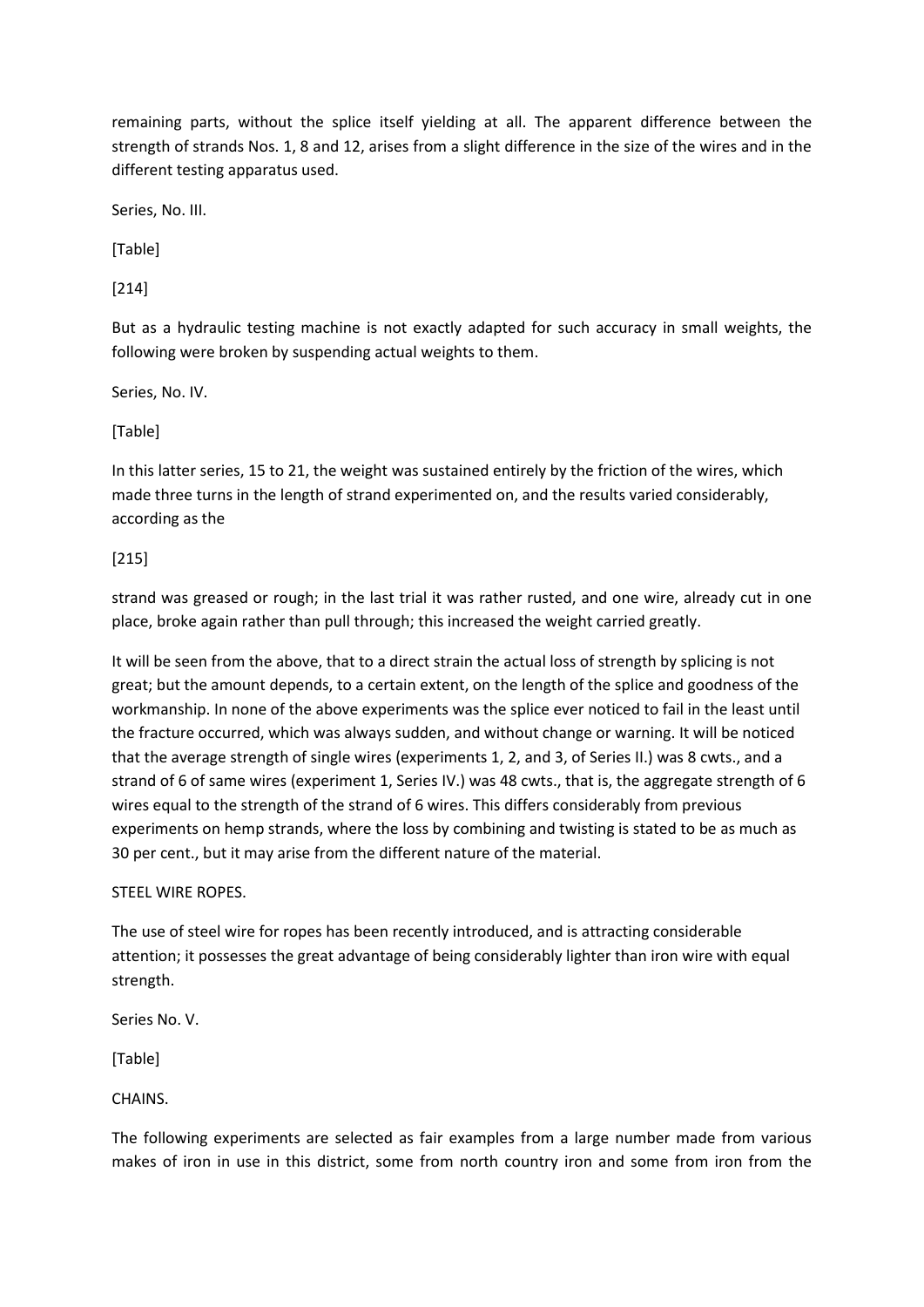south. A wide difference is noticeable between the extremes of 24 tons and 8 tons. The proof strain for chains of this size is about 8 tons, so that No. 1

[216]

bore more than three burthens, whilst No. 12 hardly stood the proof strain. The first pulled into a rigid bar before the fracture, whilst the latter flew like glass immediately on increasing the strain beyond a certain point. At some experiments made a short time since by some members of the Institute of Mechanical Engineers, a piece of ¾ inch chain made from iron, specially manufactured for the purpose, bore a strain of 28 tons.

Series No. VI.

[Table]

No. 9 was made from a ¾ inch bar of carefully forged iron, but although of excellent quality, this make of iron does not seem to be so well adapted for resistance to a direct strain as rolled bar iron in which the fibre is elongated.

No. 11 was made from old wire rope welded into % inch bar; though supposed to be charcoal iron, its power of resistance was not great.

No. 14, made from a bar of %ths inch homogenous iron, failed in all trials at the weld - when made into chain, it seems to require workmen experienced in its use.

[217]

It will be observed, that in some cases chains gave way at strains lower than what they had previously borne; frequently from the attachments yielding, or from the machine breaking, they had to be tested more than once, and several times they broke before the previous strain had been arrived at, thus - No. 5 broke at 16 tons, after having borne 18 tons; and in the next Series (VII.) No. 2 broke at 20 tons after having borne 22.

The heating of pit chains occasionally for increased facility in examination has been advocated by several gentlemen, whilst others have been of opinion that this would reduce the strength of the iron; and in the case of wire, the before-mentioned experiments on this point would seem to support this latter view; but in the case of chains it is not so, and heating does not seem to have any weakening effect, as the following experiments will show:—

Series No. VII.

[Table]

These were made with new chains, but to test the effect of heat further on working chains the following were made: -

Series No. VIII.